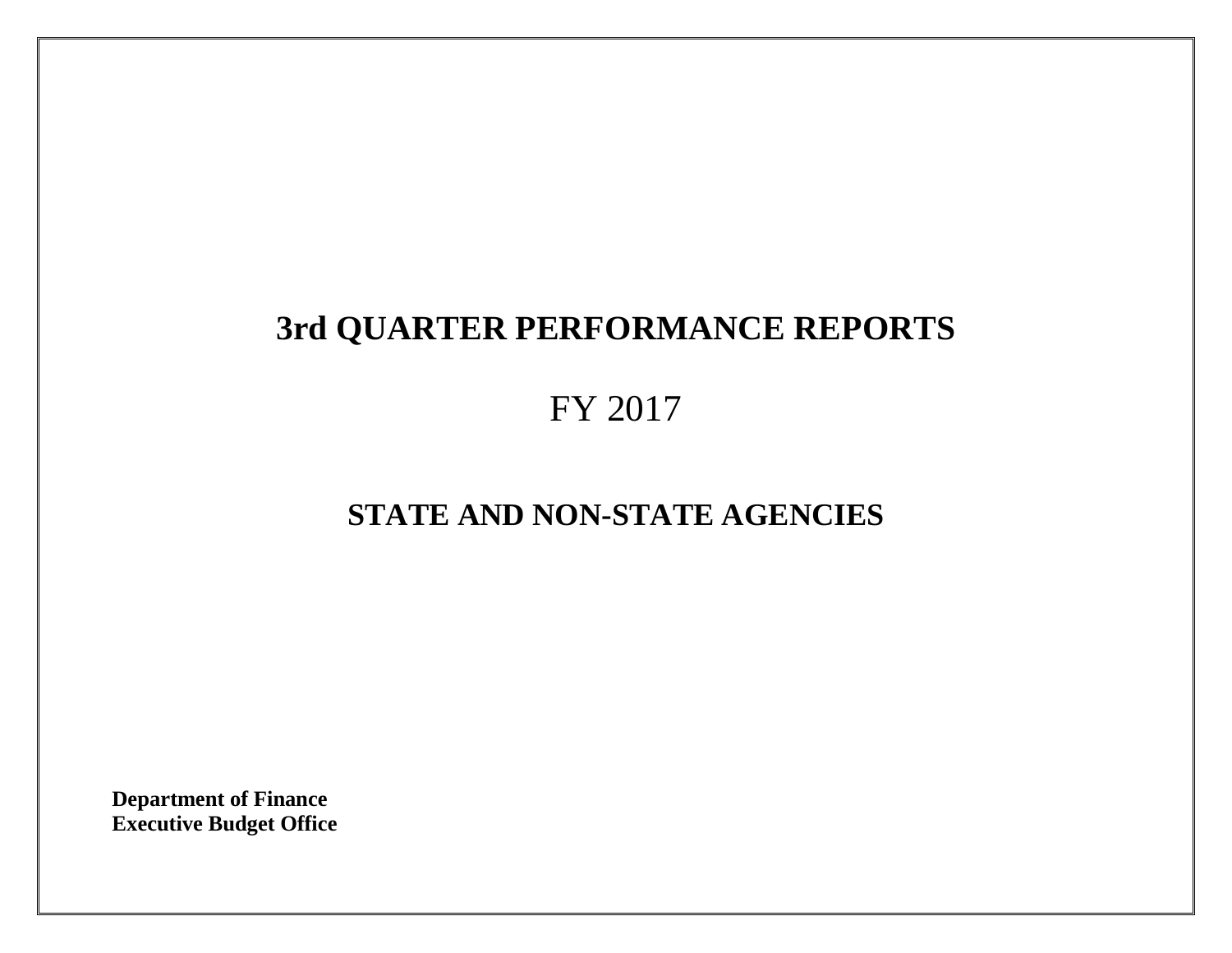| <b>Report ID:</b>       | STAARS-QPR-0001 | <b>State of Alabama</b>             | Page $2$ of 553 |
|-------------------------|-----------------|-------------------------------------|-----------------|
| Report Date: 8/2/17     |                 | <b>Quarterly Performance Report</b> |                 |
| Report Time: 9:59:24 AM |                 | <b>Fiscal Year 2017</b>             |                 |
| Report ID:              | STAARS-QPR-0001 | <b>State of Alabama</b>             |                 |

### Department: 001 - Agriculture & Industries

Mission: The goal of the Department of Agriculture and Industries is to serve the farmers and consumers of this state to the best of our ability. Farmers work hard every day to provide our nation with the safest, most abundant and affordable food supply in the world.

Vision: To provide timely, fair and expert regulatory control over product, business entities, movement, and application of goods and services for which applicable state and federal law exists and strive to protect and provide service to Alabama consumers. Department personnel will actively work to initiate and support economic development activities and promote domestic and international consumption of Alabama products. It is the Department's goal to be recognized for its employee's integrity and professional performance.

| 01 | Shipping Point-Peanuts fruits vegetables & tree nut inspections |
|----|-----------------------------------------------------------------|
| 02 | Shipping Point-Grain Inspection                                 |
| 03 | Shipping Point-Aflatoxin analyses                               |
| 04 | Shipping Point Commercial Market Inspections                    |
| 05 | Shipping Point Commercial Market Inspections                    |
| 06 | Weights & Measures- Weights & test measures calibrated          |
| 07 | Weights & Measures- Scales & Measuring devices inspected        |
| 08 | Weights & Measures- Pumps and Meters Inspected                  |
| 09 | Weights & Measures- Petroleum Products Tested                   |
| 10 | Weights & Measures- Device registrations issued                 |
| 11 | Weights & Measures- Serviceman registrations issued             |
| 12 | Weights & Measures- Brand Registrations Issued                  |
| 13 | Weights & Measures-Weighmasters certificates issued             |
| 14 | Food Safety Inspections                                         |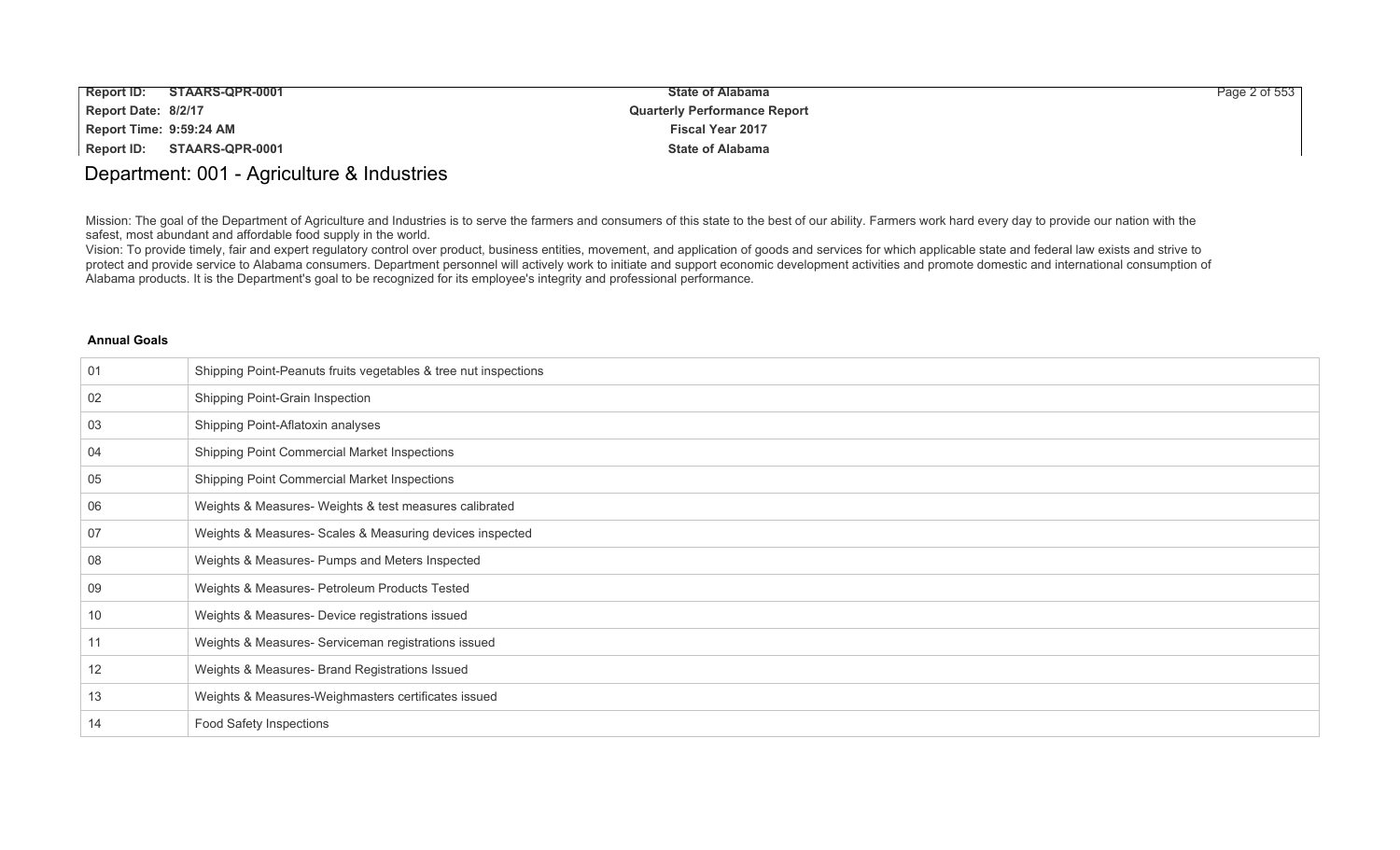| <b>Report ID:</b>       | STAARS-QPR-0001             | <b>State of Alabama</b>                                                                                                                    | Page 4 of 553 |
|-------------------------|-----------------------------|--------------------------------------------------------------------------------------------------------------------------------------------|---------------|
| Report Date: 8/2/17     |                             | <b>Quarterly Performance Report</b>                                                                                                        |               |
| Report Time: 9:59:24 AM |                             | <b>Fiscal Year 2017</b>                                                                                                                    |               |
| <b>Report ID:</b>       | STAARS-QPR-0001             | <b>State of Alabama</b>                                                                                                                    |               |
| 15                      | Food Safety Samples         |                                                                                                                                            |               |
| 16                      | <b>Food Safety Permits</b>  |                                                                                                                                            |               |
| 17                      | Food and Drug Lab analysis  |                                                                                                                                            |               |
| 18                      |                             | Food and Drug Lab AL Seafood Testing                                                                                                       |               |
| 20                      |                             | Livestock Market News Visually graded and recorded by weight and grade of slaughter and feeder cattle as animals are sold through auctions |               |
| 21                      |                             | Livestock Market News Recorded Prices by grade and volume of hay sold by producers                                                         |               |
| 22                      |                             | Livestock Market News Visually graded and recorded by weight and grade of slaughter and feeder goats as animals are sold through auctions  |               |
| 23                      |                             | Pesticide Residue Lab Food Safety-Meat, Milk & Fish                                                                                        |               |
| 24                      | Pesticide Residue Lab Other |                                                                                                                                            |               |
| 25                      |                             | Pesticide Residue Lab Environmental/Miscellaneous                                                                                          |               |
| 26                      |                             | Gins & Warehouses Permits & Licenses                                                                                                       |               |
| 27                      |                             | Gins & Warehouses Inspections                                                                                                              |               |
| 28                      |                             | Gins & Warehouses Permits & Licenses                                                                                                       |               |
| 29                      |                             | Seed Laboratory- Official Seed Samples                                                                                                     |               |
| 30                      |                             | Seed Laboratory Service Seed Samples                                                                                                       |               |
| 31                      |                             | Audits & Reports/Stockyards & Brands Permits/licenses issued                                                                               |               |
| 32                      |                             | Audits & Reports/Stockyards & Brands Tonnage Fees Collected                                                                                |               |
| 33                      |                             | Agriculture Compliance Seed Samples Collected                                                                                              |               |
| 34                      |                             | Agriculture Compliance Feed Samples Collected                                                                                              |               |
| 35                      |                             | Agriculture Compliance Seed Permits                                                                                                        |               |
| 36                      |                             | Agriculture Compliance Fertilizer Samples Collected                                                                                        |               |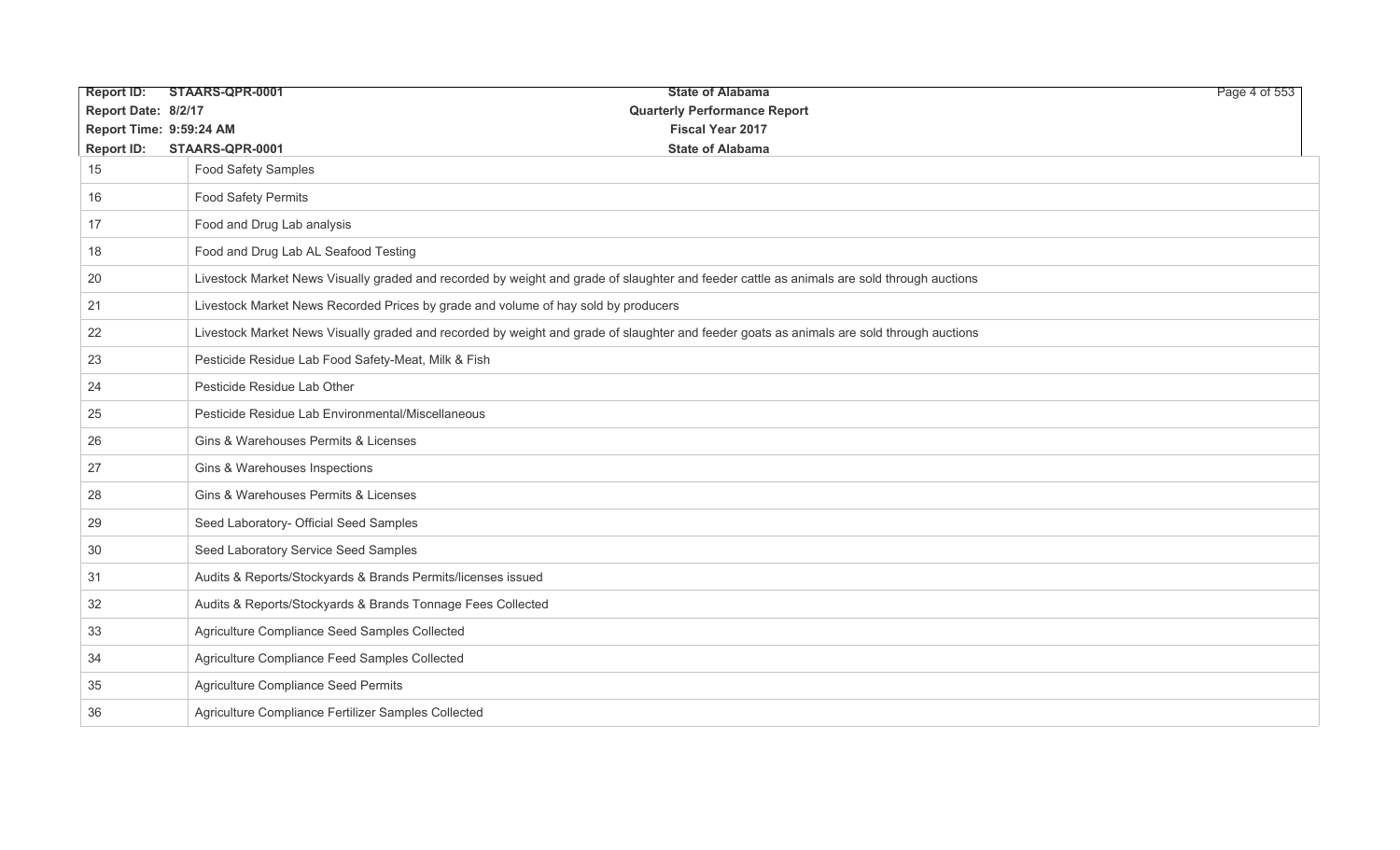| <b>Report ID:</b>   | STAARS-QPR-0001                                                     | <b>State of Alabama</b>             | Page 6 of 553 |
|---------------------|---------------------------------------------------------------------|-------------------------------------|---------------|
| Report Date: 8/2/17 |                                                                     | <b>Quarterly Performance Report</b> |               |
|                     | Report Time: 9:59:24 AM                                             | <b>Fiscal Year 2017</b>             |               |
| <b>Report ID:</b>   | STAARS-QPR-0001                                                     | <b>State of Alabama</b>             |               |
| 37                  | Agriculture Compliance Seed Permits                                 |                                     |               |
| 38                  | Thompson Bishop Sparks State Diagnostic Lab # accessions            |                                     |               |
| 39                  | Pesticide Management Programs                                       |                                     |               |
| 40                  | Pesticide Management Administrative Activities                      |                                     |               |
| 41                  | Petroleum Commodities Inspection Fee Reports to be received         |                                     |               |
| 42                  | Petroleum Commodities Desk audits to be made                        |                                     |               |
| 43                  | Petroleum Commodities Audits and Field Contacts to be made          |                                     |               |
| 44                  | Petroleum Commodities Letters written enforcing inspection fee law  |                                     |               |
| 45                  | Boaz Lab # accessions                                               |                                     |               |
| 46                  | <b>Plant Quarantine Programs</b>                                    |                                     |               |
| 47                  | <b>Plant Certification Programs</b>                                 |                                     |               |
| 48                  | <b>Apiary Protection Programs</b>                                   |                                     |               |
| 49                  | Meat and poultry Inspections of Establishments                      |                                     |               |
| 50                  | Meat and Poultry Inspections of animals & poultry slaughtered       |                                     |               |
| 51                  | Meat & Poultry Inspection LBS of product processed under inspection |                                     |               |
| 52                  | Meat & Poultry Inspection LBS of carcasses & product condemned      |                                     |               |
| 56                  | Elba Diagnostic Lab parasitology                                    |                                     |               |
| 58                  | Elba Diagnostic Lab Number of Cases                                 |                                     |               |
| 60                  | Plant Program Administrative Activities                             |                                     |               |
| 61                  | Certify farmers for SFMNP                                           |                                     |               |
| 62                  | Increase in numbers of GAP Certified farmers                        |                                     |               |
|                     |                                                                     |                                     |               |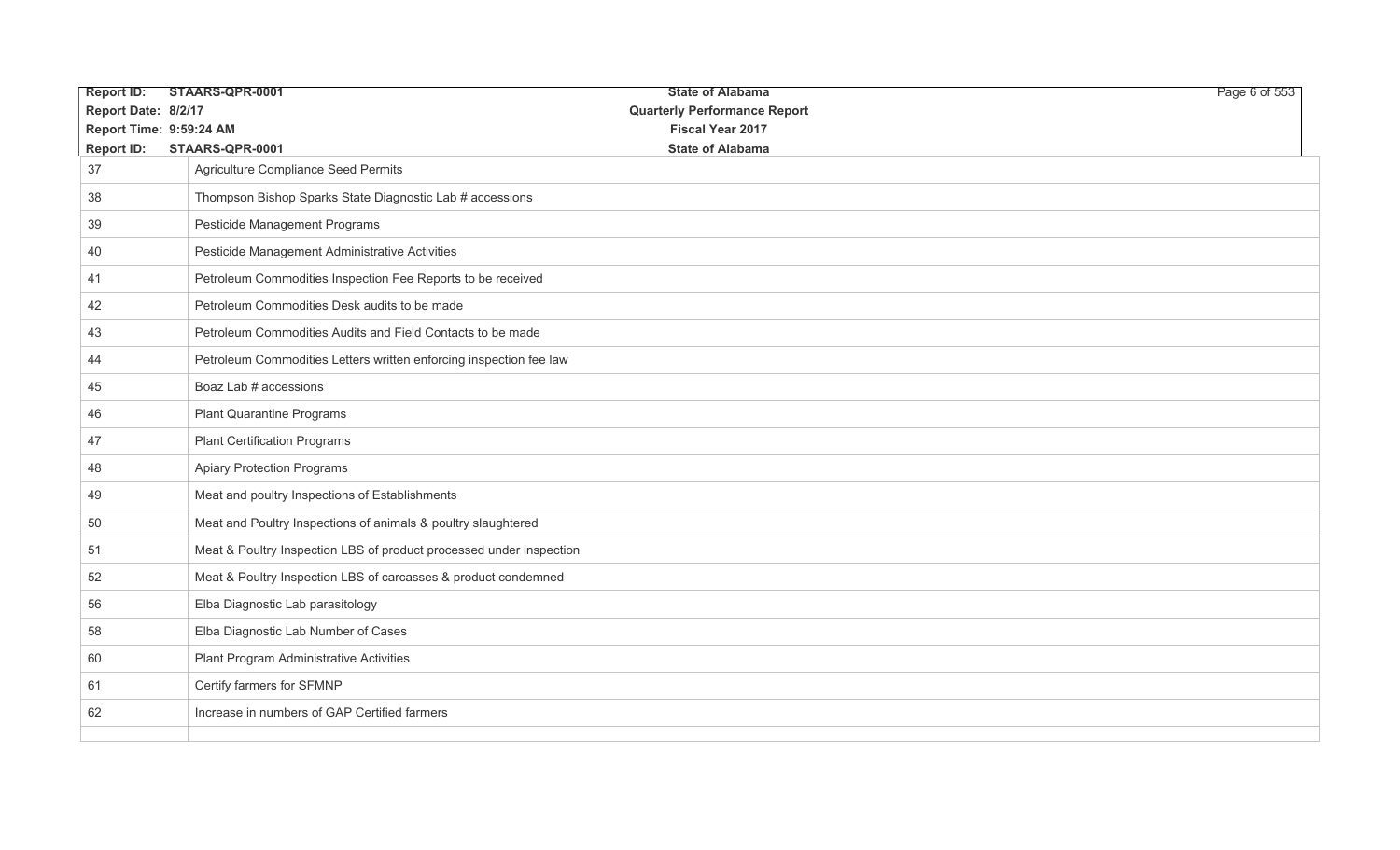| <b>Report ID:</b><br>STAARS-QPR-0001 | <b>State of Alabama</b>             | Page 8 of 553 |
|--------------------------------------|-------------------------------------|---------------|
| Report Date: 8/2/17                  | <b>Quarterly Performance Report</b> |               |
| Report Time: 9:59:24 AM              | <b>Fiscal Year 2017</b>             |               |
| <b>Report ID:</b><br>STAARS-QPR-0001 | <b>State of Alabama</b>             |               |

**Quarterly Objectives and Targets**

#### **First Quarter Second Quarter Third Quarter Fourth Quarter Unit of Measure Goal Target Actual Target Actual Target Actual Target Actual** 01 tree nut inspections Shipping Pt Peanuts, fruits, vegetables & tree nut inspections Lbs 01 790210000.00 925439300.00 172204700.00 1198960400.00 169235200.00 181890300.00 135055400.00 02 Shipping Pt Number of Grain Inspections Number of Inspectio ns 02 2691.00 4691.00 1565.00 4771.00 615.00 44.00 104.00 03 Shipping Pt Aflatoxin analyses Number<br>of Tests of Tests 03 1475.00 2411.00 1540.00 5405.00 840.00 2861.00 1655.00 04 Inspections Shipping Pt Commercial Market Number of Inspectio ns 04 78.00 96.00 74.00 195.00 78.00 81.00 88.00 05 measures calibrated Weights & Measures-Weights & test Number **Calibrate** d 05 500.00 214.00 1500.00 2448.00 1500.00 1673.00 1500.00 06 devices inspected Weights & Measures-Scales & Measuring Number of Devices Inspecte<br>d d 06 3200.00 1992.00 3200.00 4086.00 3200.00 3767.00 3200.00 07 Weights & Measures Packages inspected Number of Package s 07 10000.00 0.00 10000.00 0.00 10000.00 0.00 10000.00

& Meters 08 16000.00 14717.00 16000.00 14489.00 16000.00 21568.00 16000.00

08 Inspected

Weights & Measures- Pumps and Meters

Number of Pumps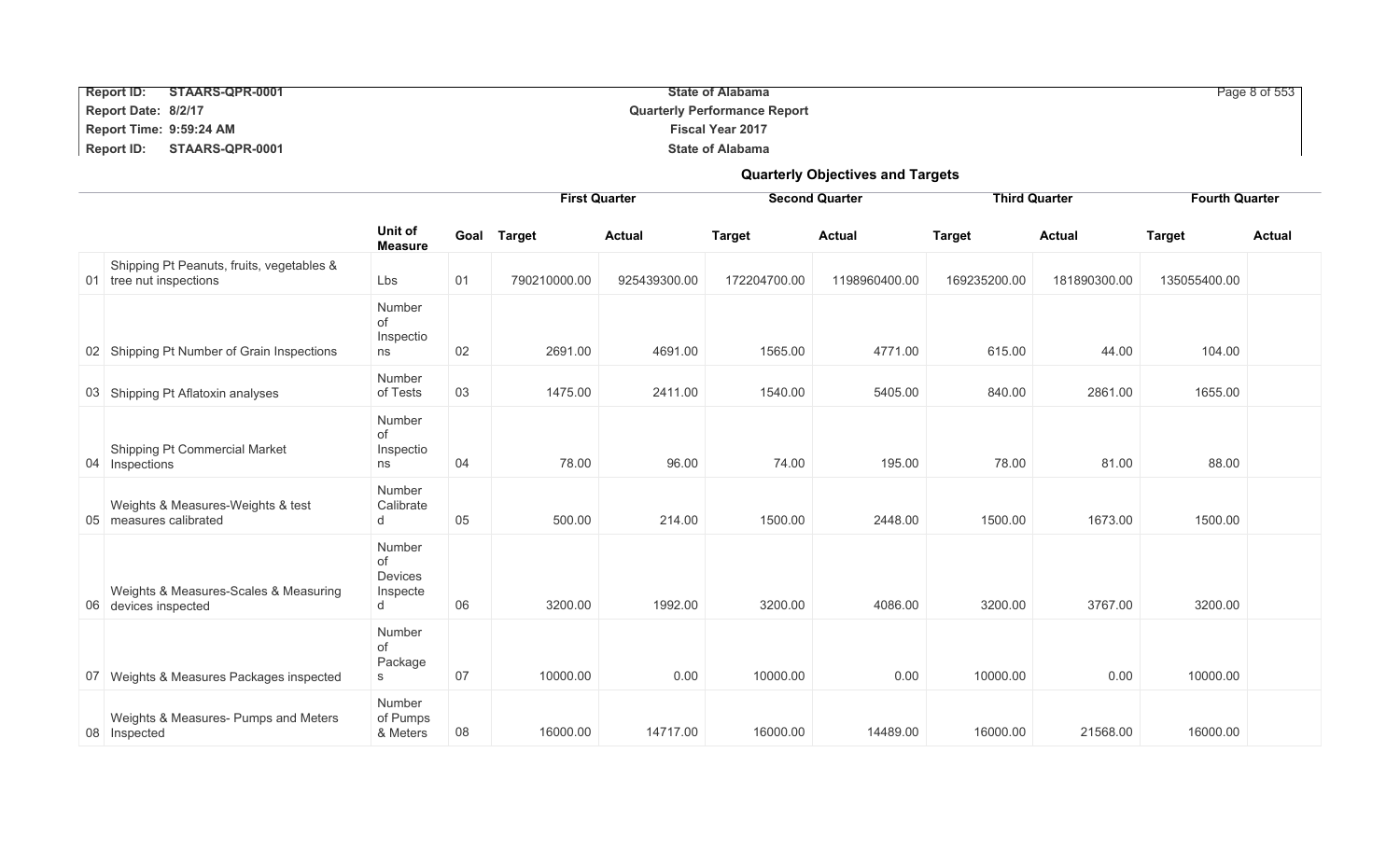| <b>Report ID:</b><br>STAARS-QPR-0001 | <b>State of Alabama</b>             | Page 9 of 553 |
|--------------------------------------|-------------------------------------|---------------|
| Report Date: 8/2/17                  | <b>Quarterly Performance Report</b> |               |
| Report Time: 9:59:24 AM              | <b>Fiscal Year 2017</b>             |               |
| Report ID: STAARS-QPR-0001           | <b>State of Alabama</b>             |               |

**Annual** 

| <b>Target</b> | <b>Actual</b> |
|---------------|---------------|
| 1266705300.00 |               |
|               |               |
| 4975.00       |               |
| 5510.00       |               |
|               |               |
| 318.00        |               |
| 5000.00       |               |
| 12800.00      |               |
|               |               |
| 40000.00      |               |
| 64000.00      |               |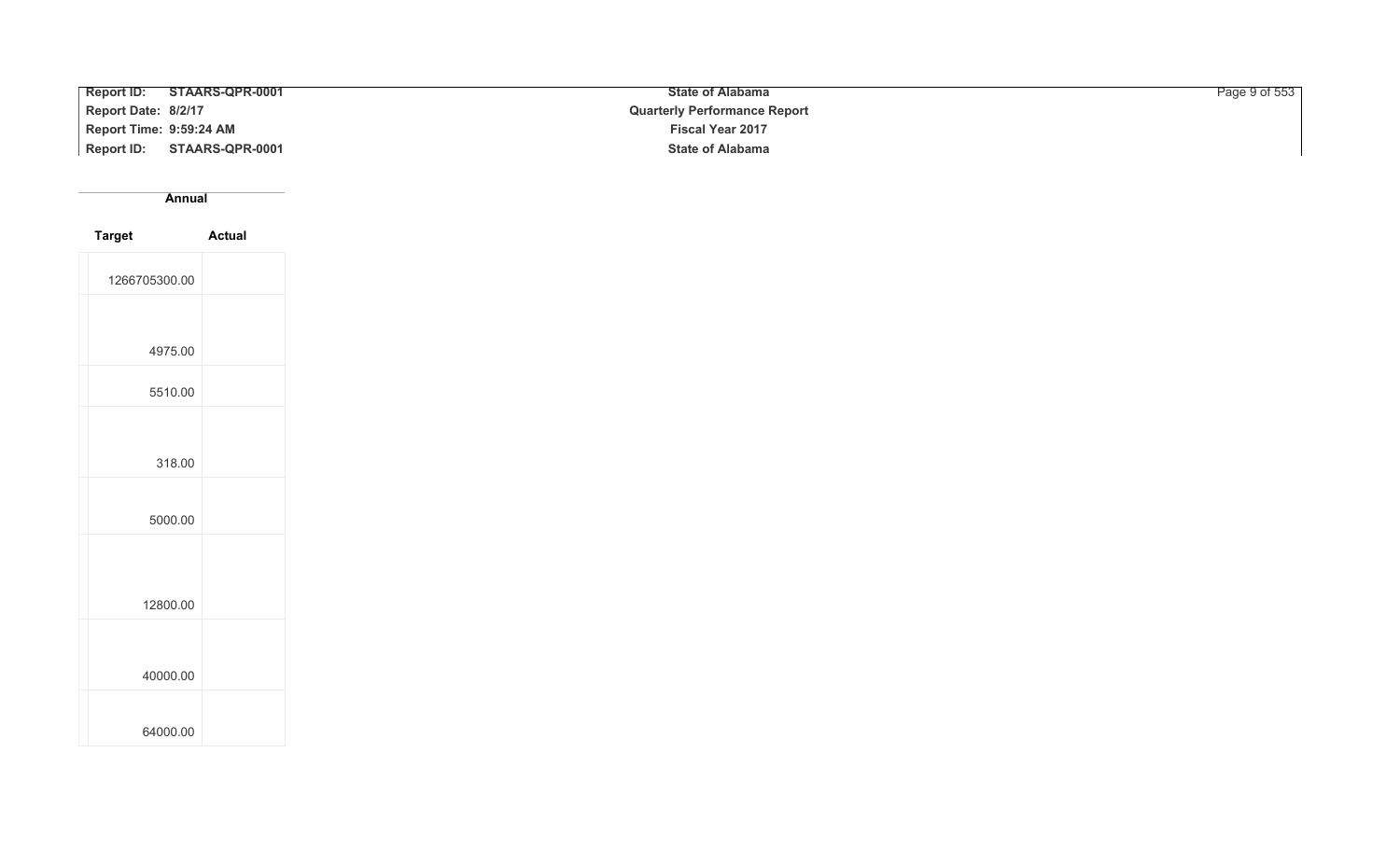| STAARS-QPR-0001<br><b>Report ID:</b>                      |                                            |               |         | <b>State of Alabama</b>             |         |         |         |         | Page 10 of 553 |
|-----------------------------------------------------------|--------------------------------------------|---------------|---------|-------------------------------------|---------|---------|---------|---------|----------------|
| Report Date: 8/2/17                                       |                                            |               |         | <b>Quarterly Performance Report</b> |         |         |         |         |                |
| Report Time: 9:59:24 AM                                   |                                            |               |         | <b>Fiscal Year 2017</b>             |         |         |         |         |                |
| <b>Report ID:</b><br>STAARS-QPR-0001                      |                                            |               |         | <b>State of Alabama</b>             |         |         |         |         |                |
| Weights & Measures- Petroleum<br>09 Products Tested       | Number<br>of<br>Products<br>Tested         | 09<br>750.00  | 2058.00 | 750.00                              | 2534.00 | 750.00  | 2296.00 | 750.00  |                |
| Weights & Measures- Device<br>10 registrations issued     | Number<br>οf<br>Registrati<br>ons          | 10<br>100.00  | 877.00  | 100.00                              | 572.00  | 400.00  | 333.00  | 2600.00 |                |
| Weights & Measures- Serviceman<br>11 registrations issued | Number<br>of<br>Registrati<br>ons          | 11<br>300.00  | 144.00  | 300.00                              | 185.00  | 300.00  | 197.00  | 300.00  |                |
| Weights & Measures- Brand<br>12 Registrations Issued      | Number<br>οf<br>Registrati<br>ons          | 12<br>575.00  | 706.00  | 575.00                              | 52.00   | 575.00  | 55.00   | 575.00  |                |
| Weights & Measures-Weighmasters<br>13 certificates issued | Number<br>of<br>Certificat<br>es<br>Issued | 13<br>750.00  | 655.00  | 750.00                              | 1094.00 | 750.00  | 873.00  | 750.00  |                |
| 14 Food Safety Inspections                                | Number<br>of<br>Inspectio<br>ns            | 14<br>750.00  | 687.00  | 1100.00                             | 799.00  | 900.00  | 333.00  | 1000.00 |                |
| 15 Food Safety Samples                                    | Number<br>of<br>Samples                    | 15<br>950.00  | 342.00  | 1000.00                             | 458.00  | 1000.00 | 625.00  | 1000.00 |                |
| 16 Food Safety Permits                                    | Number<br>of<br>Permits                    | 16<br>700.00  | 323.00  | 200.00                              | 43.00   | 3800.00 | 2932.00 | 2500.00 |                |
| 17 Food & Drug Lab Analysis                               | Number<br>Analyzed                         | 17<br>1040.00 | 342.00  | 1040.00                             | 458.00  | 1040.00 | 625.00  | 1040.00 |                |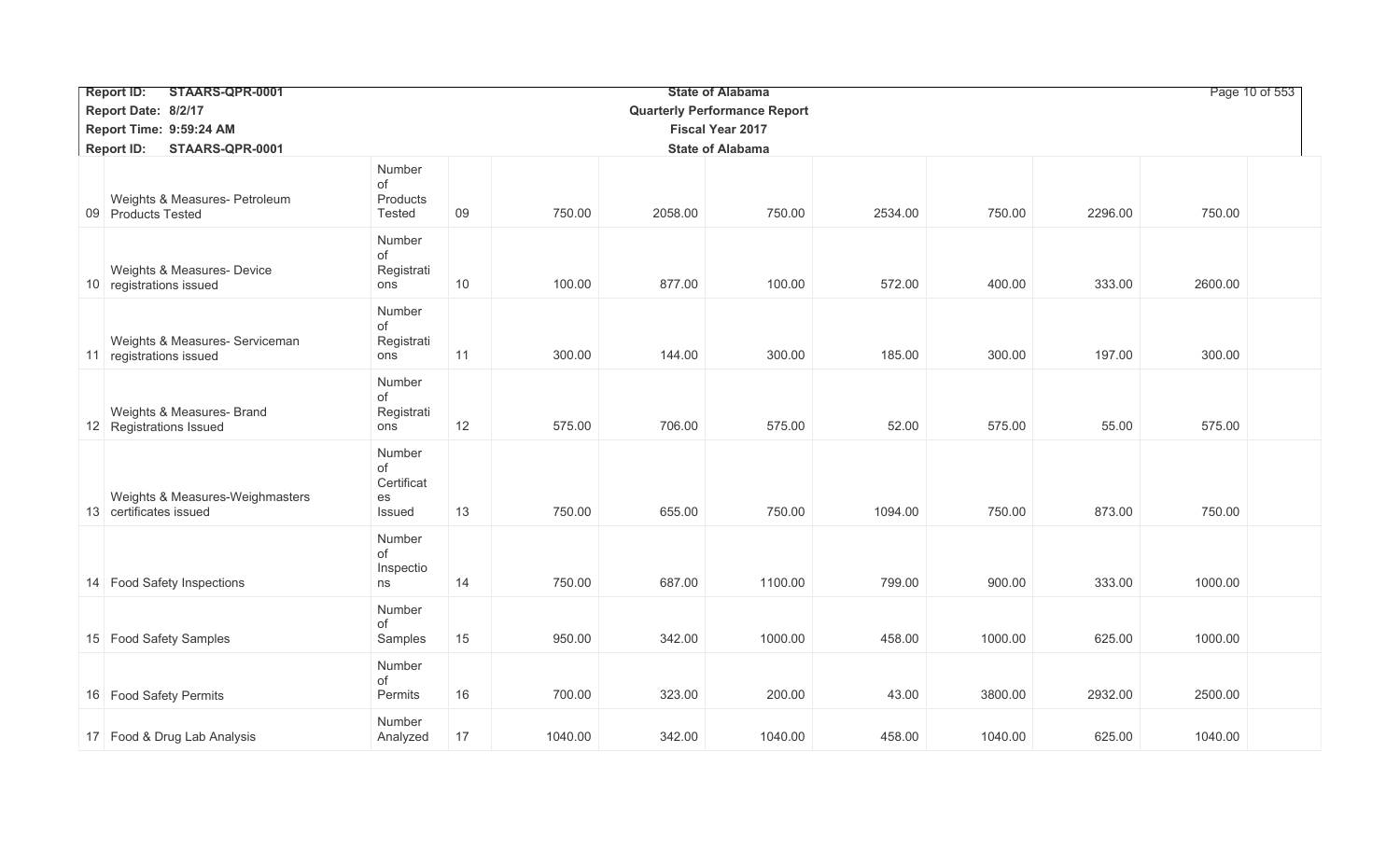| Report ID: STAARS-QPR-0001           | <b>State of Alabama</b>             | Page 11 of 553 |
|--------------------------------------|-------------------------------------|----------------|
| Report Date: 8/2/17                  | <b>Quarterly Performance Report</b> |                |
| Report Time: 9:59:24 AM              | Fiscal Year 2017                    |                |
| <b>Report ID:</b><br>STAARS-QPR-0001 | <b>State of Alabama</b>             |                |
|                                      |                                     |                |
|                                      |                                     |                |
|                                      |                                     |                |
| 3000.00                              |                                     |                |
|                                      |                                     |                |
|                                      |                                     |                |
| 3200.00                              |                                     |                |
|                                      |                                     |                |
|                                      |                                     |                |
|                                      |                                     |                |
| 1200.00                              |                                     |                |
|                                      |                                     |                |
|                                      |                                     |                |
| 2300.00                              |                                     |                |
|                                      |                                     |                |
|                                      |                                     |                |
|                                      |                                     |                |
|                                      |                                     |                |
| 3000.00                              |                                     |                |
|                                      |                                     |                |
|                                      |                                     |                |
| 3750.00                              |                                     |                |
|                                      |                                     |                |
|                                      |                                     |                |
| 3950.00                              |                                     |                |
|                                      |                                     |                |
|                                      |                                     |                |
| 7200.00                              |                                     |                |
|                                      |                                     |                |
| 4160.00                              |                                     |                |
|                                      |                                     |                |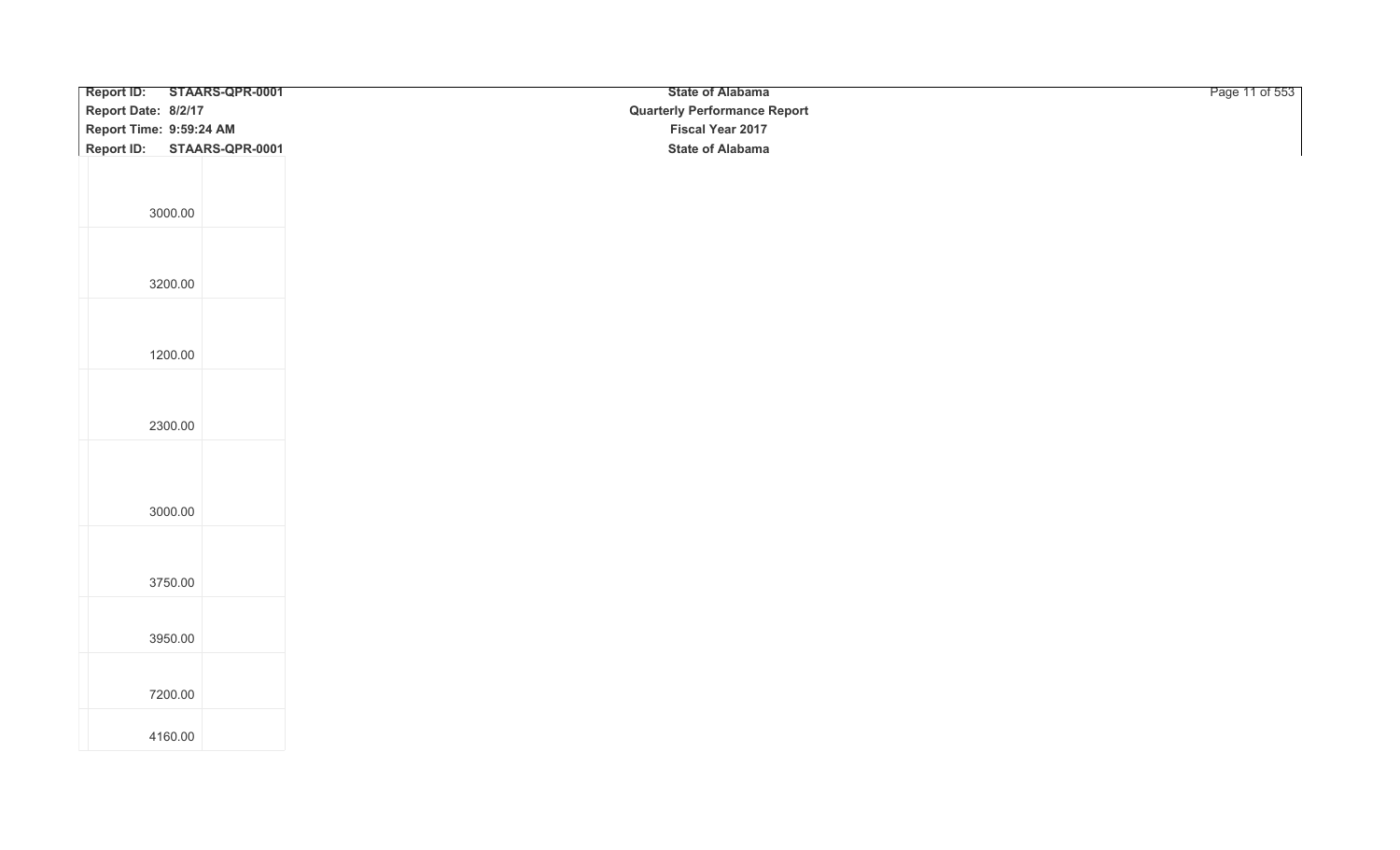| STAARS-QPR-0001<br><b>Report ID:</b>                                                                                                                   |                                 |    |           |           | <b>State of Alabama</b>             |           |           |           | Page 12 of 553 |
|--------------------------------------------------------------------------------------------------------------------------------------------------------|---------------------------------|----|-----------|-----------|-------------------------------------|-----------|-----------|-----------|----------------|
| Report Date: 8/2/17                                                                                                                                    |                                 |    |           |           | <b>Quarterly Performance Report</b> |           |           |           |                |
| Report Time: 9:59:24 AM                                                                                                                                |                                 |    |           |           | <b>Fiscal Year 2017</b>             |           |           |           |                |
| STAARS-QPR-0001<br><b>Report ID:</b>                                                                                                                   |                                 |    |           |           | <b>State of Alabama</b>             |           |           |           |                |
| 18 Food and Drug Lab AL Seafood Testing                                                                                                                | Number<br>Tested                | 18 | 0.00      | 0.00      | 0.00                                | 0.00      | 0.00      | 0.00      | 0.00           |
| Livestock Market News Visually graded<br>and recorded by weight and grade of<br>slaughter and feeder cattle as animals<br>20 are sold through auctions | Number<br>Head                  | 20 | 150000.00 | 153716.00 | 150000.00                           | 133015.00 | 150000.00 | 143165.00 | 150000.00      |
| <b>Livestock Market News Recorded Prices</b><br>by grade and volume of hay sold by<br>21 producers                                                     | tons                            | 21 | 5000.00   | 6274.00   | 5000.00                             | 5827.00   | 5000.00   | 4706.00   | 5000.00        |
| Livestock Market News Visually graded<br>and recorded by weight and grade of<br>slaughter and feeder goats as animals<br>22 are sold through auctions  | Head                            | 22 | 2000.00   | 1587.00   | 2000.00                             | 1487.00   | 2000.00   | 1450.00   | 2000.00        |
| 23 Pesticide Residue Lab Other                                                                                                                         | Number<br>Test                  | 23 | 80.00     | 180.00    | 80.00                               | 140.00    | 80.00     | 144.00    | 80.00          |
| Pesticide Residue Lab Environmental/<br>24 Miscellaneous                                                                                               | Number<br>Test                  | 24 | 50.00     | 35.00     | 50.00                               | 21.00     | 50.00     | 36.00     | 50.00          |
| 25 Gins & Warehouses Inspections                                                                                                                       | Number<br>of<br>Inspectio<br>ns | 25 | 220.00    | 235.00    | 220.00                              | 201.00    | 200.00    | 190.00    | 200.00         |
| 26 Gins & Warehouses Permits & Licenses                                                                                                                | Number<br>Issued                | 26 | 32.00     | 21.00     | 5.00                                | 9.00      | 30.00     | 0.00      | 150.00         |
| 27 Seed Laboratory official Seed Samples                                                                                                               | Number<br>Samples               | 27 | 700.00    | 817.00    | 1000.00                             | 1135.00   | 700.00    | 574.00    | 700.00         |
| 28 Seed Laboratory Service Seed Samples                                                                                                                | Number<br>Samples               | 28 | 100.00    | 172.00    | 100.00                              | 183.00    | 100.00    | 134.00    | 200.00         |
| Audits & Reports/Stockyards & Brands<br>29 Permits/licenses issued                                                                                     | Number<br><b>Issued</b>         | 29 | 2000.00   | 957.00    | 8800.00                             | 10083.00  | 750.00    | 1600.00   | 900.00         |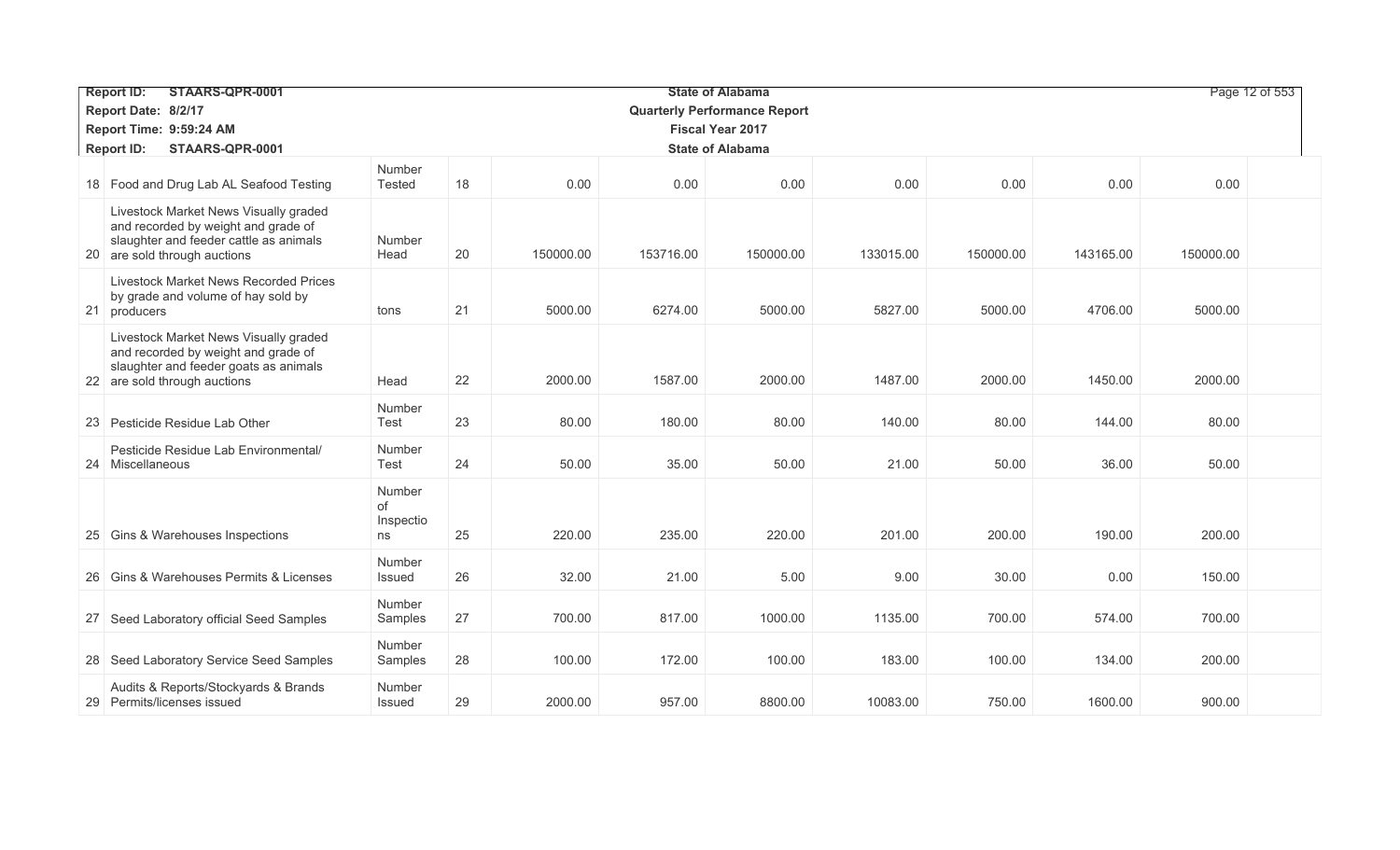| Report ID: STAARS-QPR-0001           |  | <b>State of Alabama</b>             | Page 13 of 553 |
|--------------------------------------|--|-------------------------------------|----------------|
| Report Date: 8/2/17                  |  | <b>Quarterly Performance Report</b> |                |
| Report Time: 9:59:24 AM              |  | Fiscal Year 2017                    |                |
| <b>Report ID:</b><br>STAARS-QPR-0001 |  | <b>State of Alabama</b>             |                |
|                                      |  |                                     |                |
| 0.00                                 |  |                                     |                |
|                                      |  |                                     |                |
|                                      |  |                                     |                |
|                                      |  |                                     |                |
| 600000.00                            |  |                                     |                |
|                                      |  |                                     |                |
|                                      |  |                                     |                |
| 20000.00                             |  |                                     |                |
|                                      |  |                                     |                |
|                                      |  |                                     |                |
| 8000.00                              |  |                                     |                |
|                                      |  |                                     |                |
|                                      |  |                                     |                |
| 320.00                               |  |                                     |                |
|                                      |  |                                     |                |
| 200.00                               |  |                                     |                |
|                                      |  |                                     |                |
|                                      |  |                                     |                |
| 840.00                               |  |                                     |                |
|                                      |  |                                     |                |
|                                      |  |                                     |                |
| 217.00                               |  |                                     |                |
|                                      |  |                                     |                |
| 3100.00                              |  |                                     |                |
|                                      |  |                                     |                |
| 500.00                               |  |                                     |                |
|                                      |  |                                     |                |
| 12450.00                             |  |                                     |                |
|                                      |  |                                     |                |
|                                      |  |                                     |                |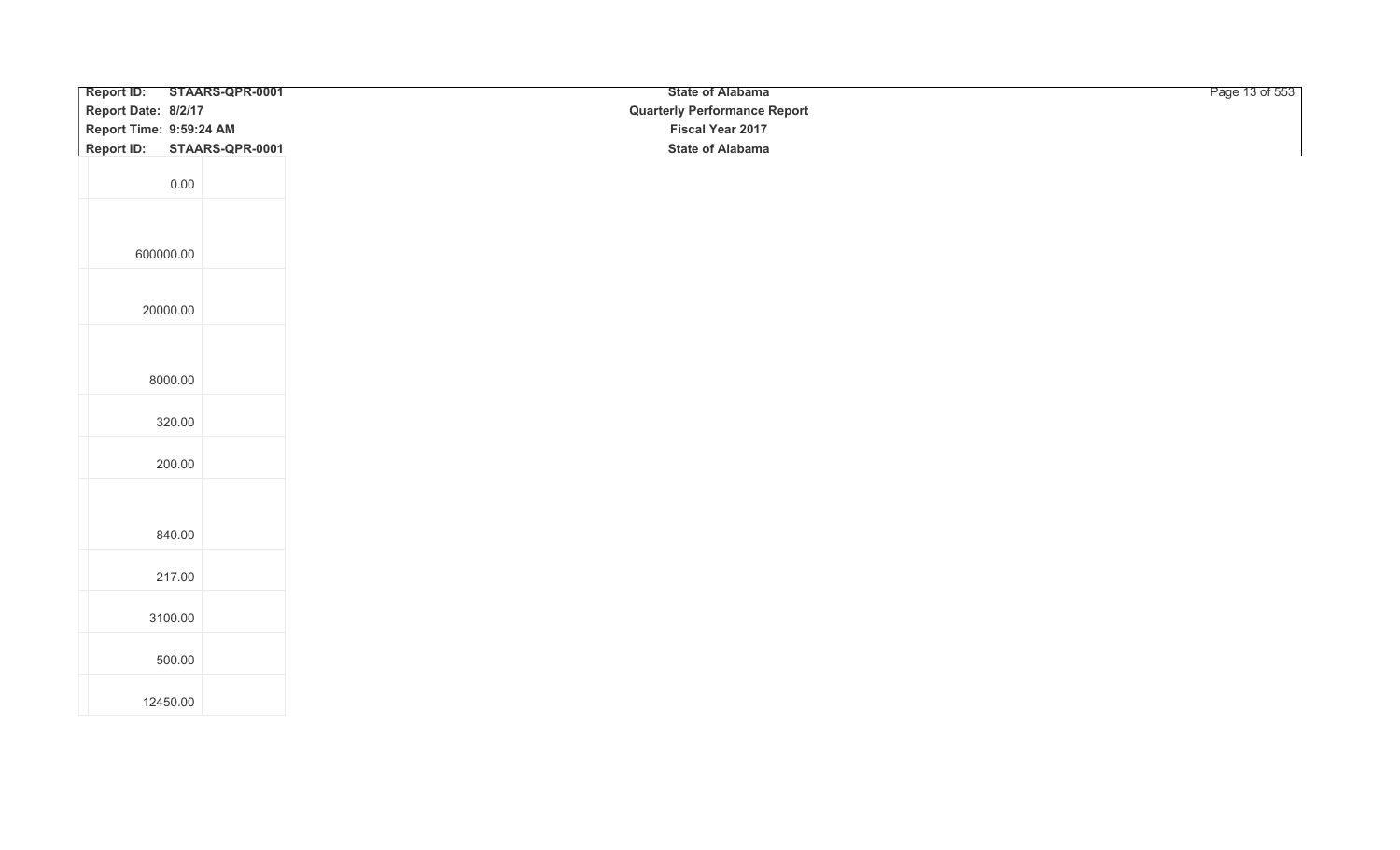| STAARS-QPR-0001<br><b>State of Alabama</b><br><b>Report ID:</b> |                                                                   |                                     |    |            |            |                         |            | Page 14 of 553 |           |           |
|-----------------------------------------------------------------|-------------------------------------------------------------------|-------------------------------------|----|------------|------------|-------------------------|------------|----------------|-----------|-----------|
|                                                                 | Report Date: 8/2/17                                               | <b>Quarterly Performance Report</b> |    |            |            |                         |            |                |           |           |
|                                                                 | Report Time: 9:59:24 AM                                           |                                     |    |            |            | <b>Fiscal Year 2017</b> |            |                |           |           |
|                                                                 | STAARS-QPR-0001<br><b>Report ID:</b>                              |                                     |    |            |            | <b>State of Alabama</b> |            |                |           |           |
|                                                                 | Audits & Reports/Stockyards & Brands<br>30 tonnage Fees Collected | \$<br>Collected                     | 30 | 1200000.00 | 1349098.00 | 1400000.00              | 1828899.00 | 550000.00      | 606985.00 | 450000.00 |
|                                                                 | Agriculture Compliance Seed Samples<br>31 Collected               | Number<br>Samples                   | 31 | 700.00     | 817.00     | 1000.00                 | 1135.00    | 700.00         | 549.00    | 700.00    |
|                                                                 | Agriculture Compliance Feed Samples<br>32 Collected               | Number<br>Samples                   | 32 | 600.00     | 938.00     | 600.00                  | 658.00     | 600.00         | 358.00    | 600.00    |
|                                                                 | Agriculture Compliance Fertilizer Samples<br>33 Collected         | Number<br>Samples                   | 33 | 50.00      | 58.00      | 150.00                  | 312.00     | 500.00         | 709.00    | 100.00    |
|                                                                 | Agriculture Compliance Lime Samples<br>34 Collected               | Number<br>Samples                   | 34 | 10.00      | 45.00      | 10.00                   | 24.00      | 10.00          | 18.00     | 10.00     |
|                                                                 | 35 Agriculture Compliance Seed Permits                            | Number<br>of<br>Permits             | 35 | 100.00     | 55.00      | 1700.00                 | 1330.00    | 80.00          | 569.00    | 20.00     |
|                                                                 | Thompson Bishop Sparks State<br>36 Diagnostic Lab # accessions    | Number<br>Accessio<br>ns            | 36 | 5500.00    | 6406.00    | 5500.00                 | 6234.00    | 5500.00        | 3094.00   | 5500.00   |
|                                                                 | 37 Pesticide Management Programs                                  | Number<br>οf<br>Activities          | 37 | 3900.00    | 4997.00    | 11500.00                | 14977.00   | 3600.00        | 4219.00   | 4000.00   |
| 38                                                              | Pesticide Management Administrative<br>Activities                 | Number<br>of<br>Activities          | 38 | 330.00     | 393.00     | 330.00                  | 402.00     | 330.00         | 416.00    | 330.00    |
|                                                                 | Petroleum Commodities Inspection Fee<br>39 Reports to be received | Number<br>οf<br>Reports             | 39 | 0.00       | 0.00       | 0.00                    | 0.00       | 0.00           | 0.00      | 0.00      |
|                                                                 | Petroleum Commodities Desk audits to<br>40 be made                | Number<br>of Audits                 | 40 | 0.00       | 0.00       | 0.00                    | 0.00       | 0.00           | 0.00      | 0.00      |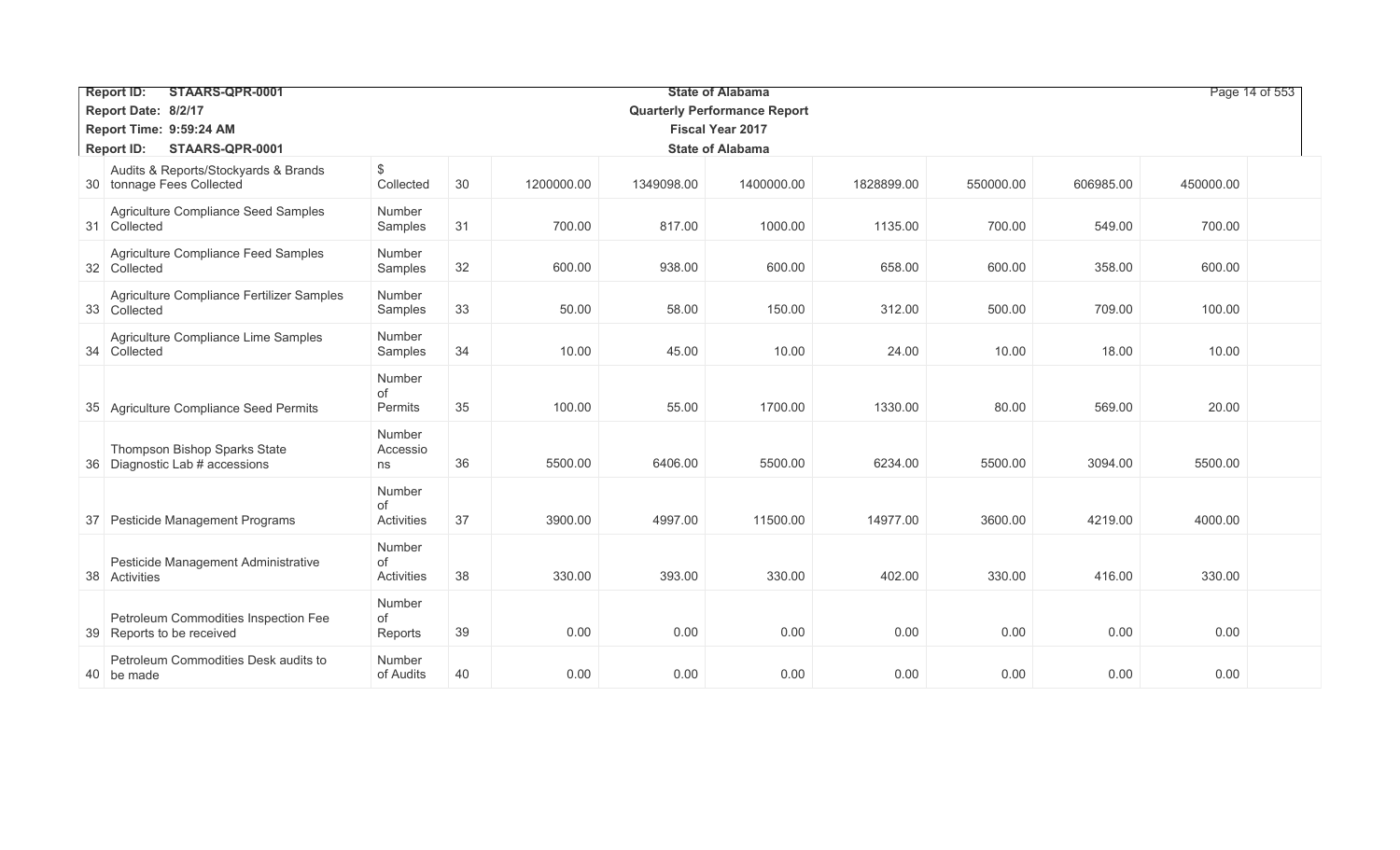| Report ID: STAARS-QPR-0001 | <b>State of Alabama</b>             | Page 15 of 553 |
|----------------------------|-------------------------------------|----------------|
| Report Date: 8/2/17        | <b>Quarterly Performance Report</b> |                |
| Report Time: 9:59:24 AM    | Fiscal Year 2017                    |                |
| Report ID: STAARS-QPR-0001 | <b>State of Alabama</b>             |                |
|                            |                                     |                |
| 3600000.00                 |                                     |                |
|                            |                                     |                |
| 3100.00                    |                                     |                |
|                            |                                     |                |
| 2400.00                    |                                     |                |
|                            |                                     |                |
| 800.00                     |                                     |                |
|                            |                                     |                |
|                            |                                     |                |
| 40.00                      |                                     |                |
|                            |                                     |                |
| 1900.00                    |                                     |                |
|                            |                                     |                |
|                            |                                     |                |
| 22000.00                   |                                     |                |
|                            |                                     |                |
|                            |                                     |                |
| 23000.00                   |                                     |                |
|                            |                                     |                |
|                            |                                     |                |
| 1320.00                    |                                     |                |
|                            |                                     |                |
|                            |                                     |                |
| 0.00                       |                                     |                |
|                            |                                     |                |
| $0.00\,$                   |                                     |                |
|                            |                                     |                |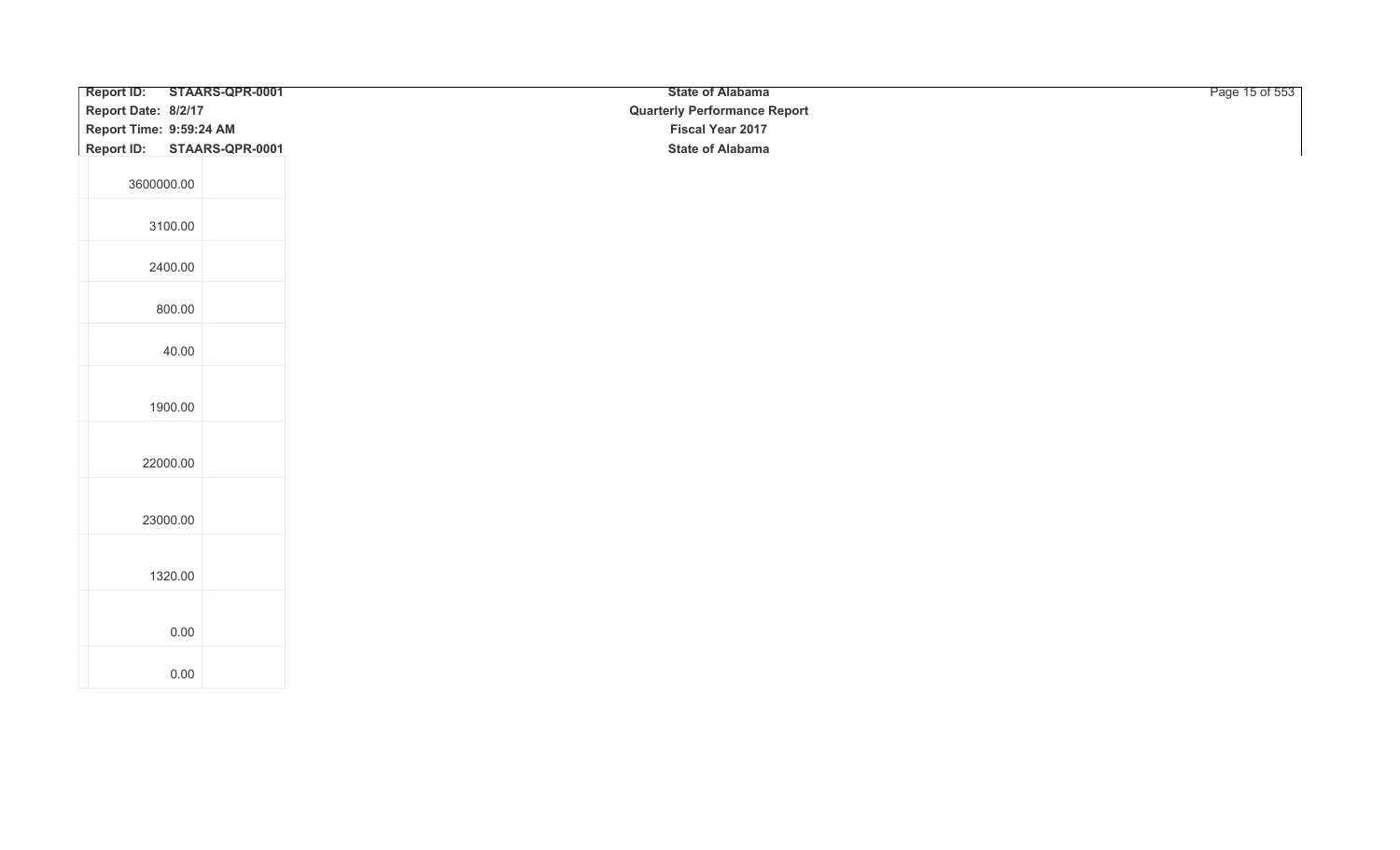|                                                                 | STAARS-QPR-0001<br><b>Report ID:</b><br><b>State of Alabama</b>           |                                         |    |             |             |                                     |             |             |             |             |  |  |
|-----------------------------------------------------------------|---------------------------------------------------------------------------|-----------------------------------------|----|-------------|-------------|-------------------------------------|-------------|-------------|-------------|-------------|--|--|
|                                                                 | Report Date: 8/2/17                                                       |                                         |    |             |             | <b>Quarterly Performance Report</b> |             |             |             |             |  |  |
|                                                                 | Report Time: 9:59:24 AM                                                   |                                         |    |             |             | <b>Fiscal Year 2017</b>             |             |             |             |             |  |  |
| STAARS-QPR-0001<br><b>Report ID:</b><br><b>State of Alabama</b> |                                                                           |                                         |    |             |             |                                     |             |             |             |             |  |  |
|                                                                 | Petroleum Commodities Audits and Field<br>41 Contacts to be made          | Number<br>Audits &<br>Field<br>Contacts | 41 | 0.00        | 0.00        | 0.00                                | 0.00        | 0.00        | 0.00        | 0.00        |  |  |
|                                                                 | Petroleum Commodities Letters written<br>42 enforcing inspection fee law  | Number<br>of Letters                    | 42 | 0.00        | 0.00        | 0.00                                | 0.00        | 0.00        | 0.00        | 0.00        |  |  |
|                                                                 | 43 Boaz Lab # accessions                                                  | Number<br>Accessio<br>ns                | 43 | 575.00      | 723.00      | 575.00                              | 542.00      | 575.00      | 495.00      | 575.00      |  |  |
|                                                                 | 44 Plant Quarantine Programs                                              | Number<br>Activities                    | 44 | 38.00       | 720.00      | 538.00                              | 146.00      | 366.00      | 134.00      | 889.00      |  |  |
|                                                                 | 45 Plant Certification Programs                                           | Number<br>Activities                    | 45 | 500.00      | 2073.00     | 480.00                              | 474.00      | 160.00      | 376.00      | 2000.00     |  |  |
|                                                                 | 46 Apiary Protection Programs                                             | Number<br>of<br>Activities              | 46 | 3900.00     | 10418.00    | 1900.00                             | 785.00      | 1800.00     | 1546.00     | 7500.00     |  |  |
| 47                                                              | Meat and poultry Inspections of<br>Establishments                         | Number<br>Inspecte<br>d                 | 47 | 70.00       | 70.00       | 70.00                               | 69.00       | 70.00       | 69.00       | 70.00       |  |  |
| 48                                                              | Meat and Poultry Inspections of animals<br>& poultry slaughtered          | Number<br>Inspecte<br>d                 | 48 | 11872.00    | 12360.00    | 4738.00                             | 5474.00     | 6699.00     | 7829.00     | 5685.00     |  |  |
|                                                                 | Meat & Poultry Inspection LBS of product<br>49 processed under inspection | Lbs                                     | 49 | 21654907.00 | 21152435.00 | 21220466.00                         | 21808402.00 | 22104331.00 | 21332850.00 | 19717695.00 |  |  |
|                                                                 | Meat & Poultry Inspection LBS of<br>50 carcasses & product condemned      | Lbs                                     | 50 | 24164.00    | 34239.00    | 25214.00                            | 43583.00    | 34069.00    | 37849.00    | 25065.00    |  |  |
|                                                                 | Meat & Poultry Inspection No. of samples<br>51 of product                 | Number<br>of<br>Samples                 | 51 | 79.00       | 86.00       | 63.00                               | 83.00       | 76.00       | 74.00       | 96.00       |  |  |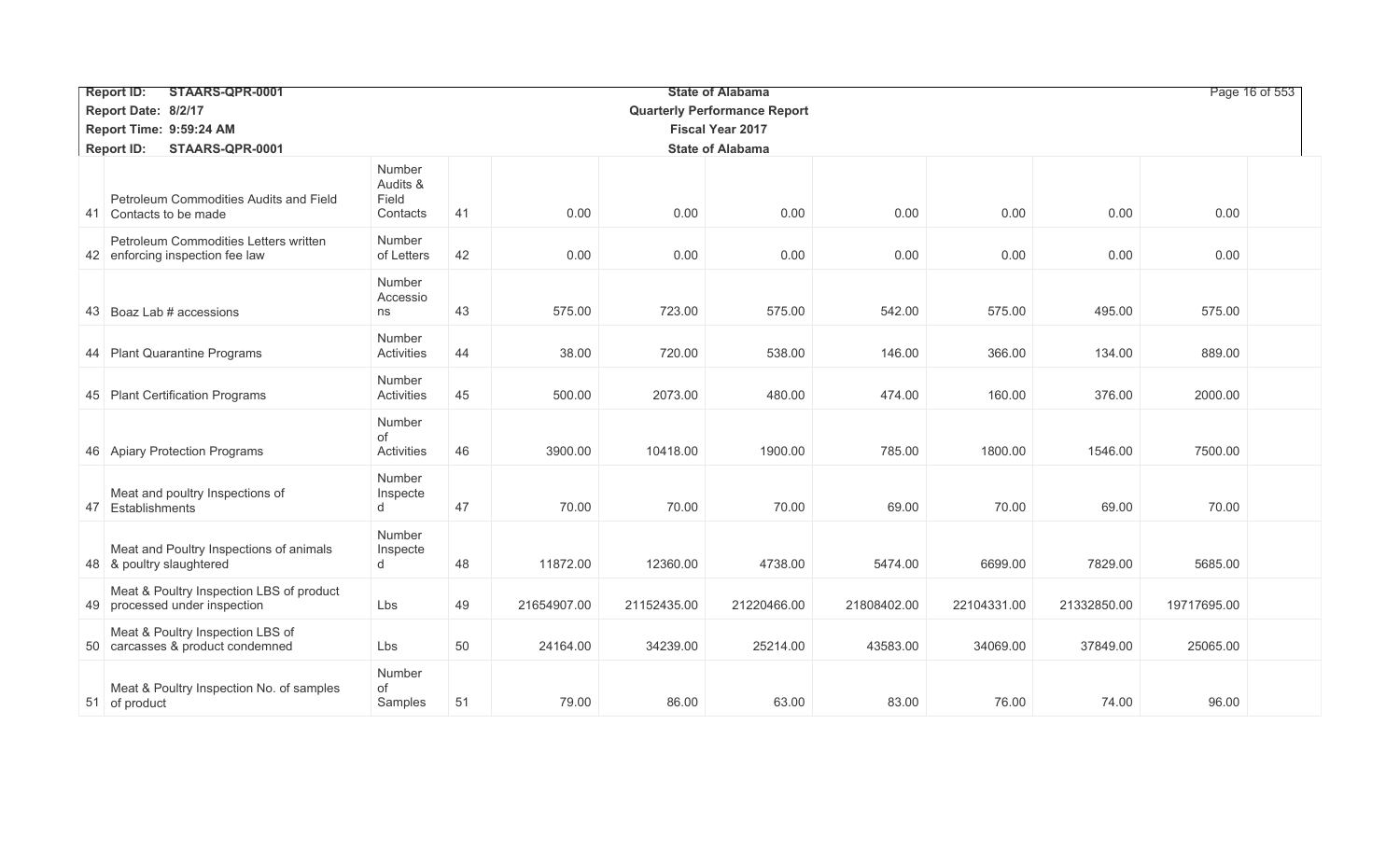| Report ID: STAARS-QPR-0001 | <b>State of Alabama</b>             | Page 17 of 553 |
|----------------------------|-------------------------------------|----------------|
| Report Date: 8/2/17        | <b>Quarterly Performance Report</b> |                |
| Report Time: 9:59:24 AM    | Fiscal Year 2017                    |                |
| Report ID: STAARS-QPR-0001 | <b>State of Alabama</b>             |                |
|                            |                                     |                |
|                            |                                     |                |
|                            |                                     |                |
| 0.00                       |                                     |                |
|                            |                                     |                |
| 0.00                       |                                     |                |
|                            |                                     |                |
|                            |                                     |                |
| 2300.00                    |                                     |                |
|                            |                                     |                |
| 1831.00                    |                                     |                |
|                            |                                     |                |
| 3140.00                    |                                     |                |
|                            |                                     |                |
|                            |                                     |                |
| 15100.00                   |                                     |                |
|                            |                                     |                |
|                            |                                     |                |
| 280.00                     |                                     |                |
|                            |                                     |                |
|                            |                                     |                |
| 28994.00                   |                                     |                |
|                            |                                     |                |
| 84697399.00                |                                     |                |
|                            |                                     |                |
| 108512.00                  |                                     |                |
|                            |                                     |                |
|                            |                                     |                |
| 314.00                     |                                     |                |
|                            |                                     |                |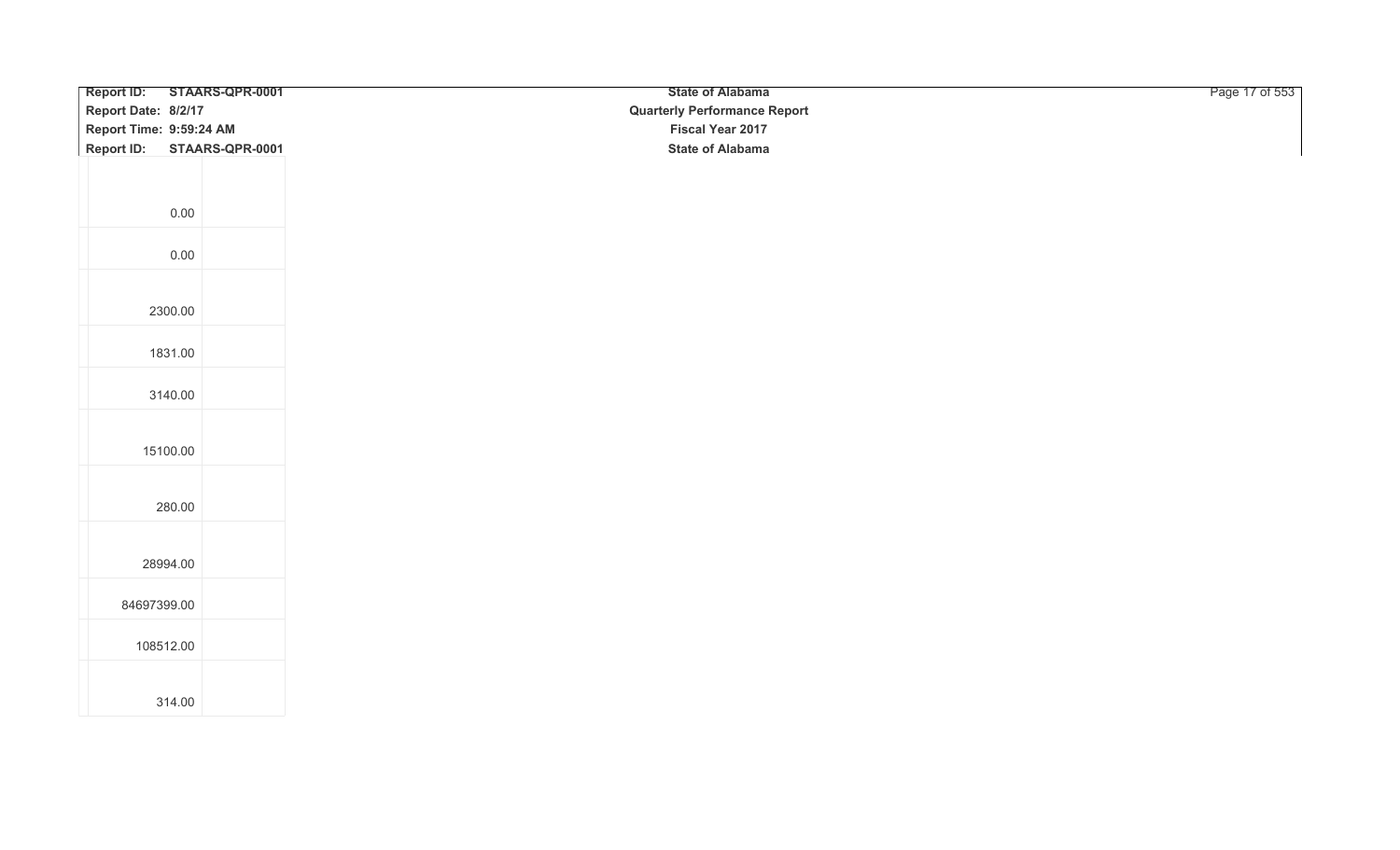| <b>Report ID:</b><br>STAARS-QPR-0001                                          |                                |    |            |            | Page 18 of 553                      |           |          |           |          |  |  |  |
|-------------------------------------------------------------------------------|--------------------------------|----|------------|------------|-------------------------------------|-----------|----------|-----------|----------|--|--|--|
| Report Date: 8/2/17                                                           |                                |    |            |            | <b>Quarterly Performance Report</b> |           |          |           |          |  |  |  |
| Report Time: 9:59:24 AM<br><b>Fiscal Year 2017</b><br><b>State of Alabama</b> |                                |    |            |            |                                     |           |          |           |          |  |  |  |
| <b>Report ID:</b><br>STAARS-QPR-0001                                          |                                |    |            |            |                                     |           |          |           |          |  |  |  |
| 52 Hanceville Lab # of Accessions                                             | Number<br>of<br>Accessio<br>ns | 52 | 500.00     | 435.00     | 500.00                              | 443.00    | 500.00   | 325.00    | 500.00   |  |  |  |
| 56 Elba Diagnostic Lab Number of Cases                                        | Number<br>of Cases             | 56 | 595.00     | 1040.00    | 580.00                              | 1039.00   | 550.00   | 1116.00   | 585.00   |  |  |  |
| 57 Elba Diagnostic Lab Necropsies                                             | Number<br>Necropsi<br>es       | 56 | 0.00       | 0.00       | 0.00                                | 0.00      | 0.00     | 0.00      | 0.00     |  |  |  |
| 58 Incres # of farmers markets                                                | Number<br>of New<br>Markets    | 58 | 1.00       | 1.00       | 0.00                                | 0.00      | 5.00     | 7.00      | 0.00     |  |  |  |
| Incres opportunity for farmers to Incres<br>59 sells                          | $\$\$<br>Increase              | 58 | 5.00       | 6.00       | 5.00                                | 25.00     | 3.00     | 32.00     | 2.00     |  |  |  |
| 60 Plant Program Administrative Activities                                    | Number<br>Activities           | 60 | 300.00     | 324.00     | 300.00                              | 0.00      | 300.00   | 297.00    | 300.00   |  |  |  |
| 61 Certify farmers for SFMNP                                                  | number<br>of<br>farmers        | 61 | 0.00       | 0.00       | 645.00                              | 0.00      | 325.00   | 367.00    | 0.00     |  |  |  |
| Increase in number of GAP Certified<br>62 farmers                             | number<br>of<br>farmers        | 62 | 2254650.00 | 1406050.00 | 348000.00                           | 699374.00 | 43500.00 | 312540.00 | 50000.00 |  |  |  |
| 53 Elba Diagnostic Lab Microbiology                                           | Number<br>of Tests             |    | 0.00       |            | 0.00                                |           | 0.00     |           | 0.00     |  |  |  |
| 54 Elba Diagnostic Lab parasitology                                           | Number<br>of Test              |    | 0.00       |            | 0.00                                |           | 0.00     |           | 0.00     |  |  |  |
| Elba Diagnostic Lab Serology &<br>55 Hematology                               | Number<br>of Test              |    | 0.00       |            | 0.00                                |           | 0.00     |           | 0.00     |  |  |  |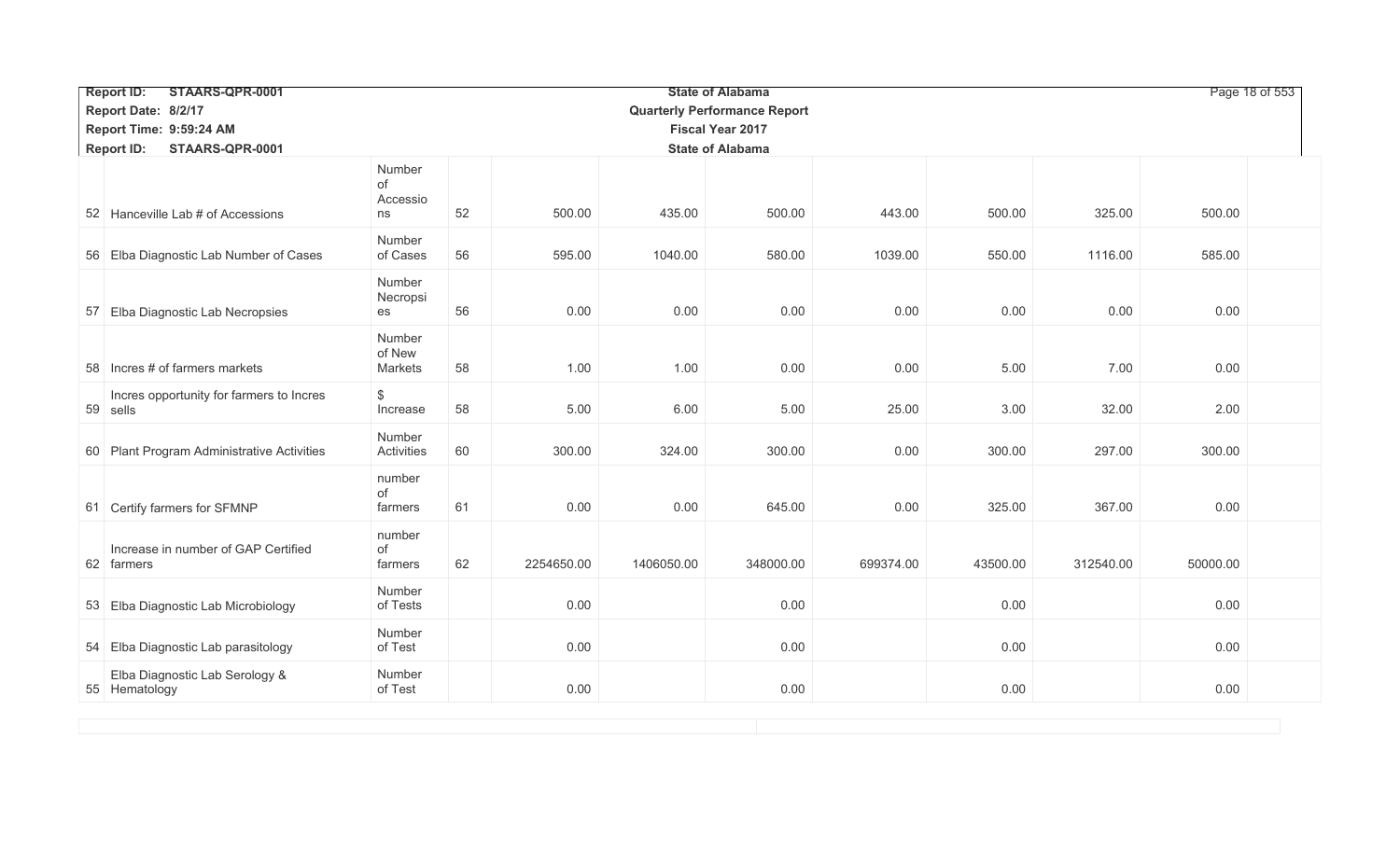| Report ID: STAARS-QPR-0001 | <b>State of Alabama</b>             | Page 19 of 553 |
|----------------------------|-------------------------------------|----------------|
| Report Date: 8/2/17        | <b>Quarterly Performance Report</b> |                |
| Report Time: 9:59:24 AM    | Fiscal Year 2017                    |                |
| Report ID: STAARS-QPR-0001 | <b>State of Alabama</b>             |                |
|                            |                                     |                |
|                            |                                     |                |
|                            |                                     |                |
| 2000.00                    |                                     |                |
|                            |                                     |                |
| 2310.00                    |                                     |                |
|                            |                                     |                |
|                            |                                     |                |
| 0.00                       |                                     |                |
|                            |                                     |                |
|                            |                                     |                |
| 0.00                       |                                     |                |
|                            |                                     |                |
| 15.00                      |                                     |                |
|                            |                                     |                |
| 1200.00                    |                                     |                |
|                            |                                     |                |
|                            |                                     |                |
| 970.00                     |                                     |                |
|                            |                                     |                |
|                            |                                     |                |
| 2696150.00                 |                                     |                |
|                            |                                     |                |
| 0.00                       |                                     |                |
|                            |                                     |                |
| 0.00                       |                                     |                |
|                            |                                     |                |
| $0.00\,$                   |                                     |                |
|                            |                                     |                |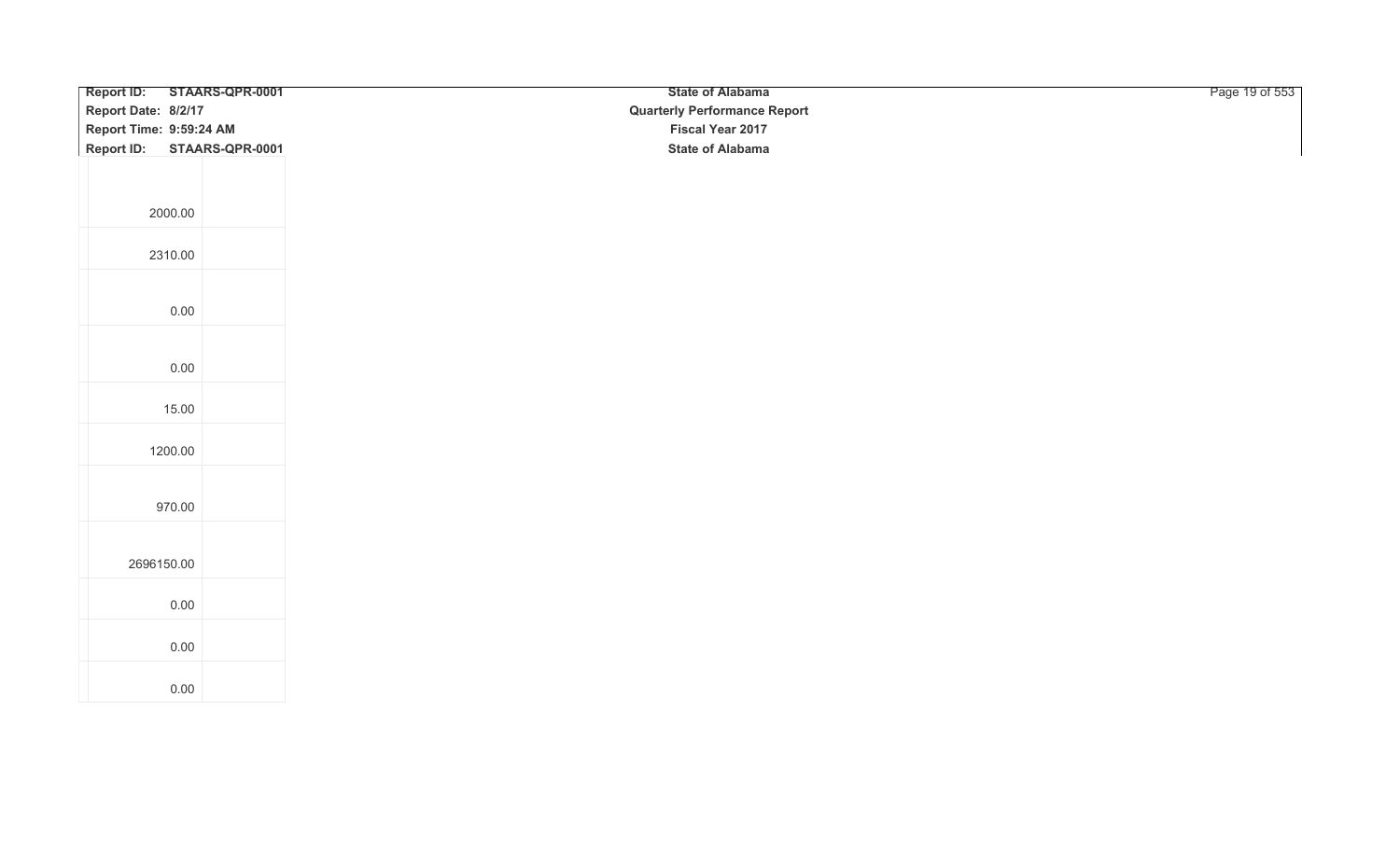| <b>Report ID:</b>       | STAARS-QPR-0001 | <b>State of Alabama</b>             | Page 22 of 553 |
|-------------------------|-----------------|-------------------------------------|----------------|
| Report Date: 8/2/17     |                 | <b>Quarterly Performance Report</b> |                |
| Report Time: 9:59:24 AM |                 | <b>Fiscal Year 2017</b>             |                |
| Report ID:              | STAARS-QPR-0001 | <b>State of Alabama</b>             |                |

### Department: 002 - Alcoholic Beverage Control Bd

Mission: To provide a method of controlling and distributing alcoholic beverages, issuing licenses, promoting temperance, enforcing the laws of Alabama, and collecting tax dollars for distribution to the General Fund, state agencies, counties and cities. Vision: To provide an efficient, controlled, and reliable system for the purchase, distribution, and sale of alcoholic beverages. To maintain control of alcoholic beverages and tobacco and sales to minors

| 01 | Increase by 5% the average gross dollar sale per store employee by FY02018             |
|----|----------------------------------------------------------------------------------------|
| 03 | Maintain the total number of internal and external audits performed by the Audit staff |

|                                                              | <b>Quarterly Objectives and Targets</b> |                                                                                                |             |               |               |           |           |               |               |               |               |               |
|--------------------------------------------------------------|-----------------------------------------|------------------------------------------------------------------------------------------------|-------------|---------------|---------------|-----------|-----------|---------------|---------------|---------------|---------------|---------------|
|                                                              |                                         | <b>Third Quarter</b><br><b>Second Quarter</b><br><b>First Quarter</b><br><b>Fourth Quarter</b> |             |               |               |           |           |               |               |               |               | Annual        |
|                                                              | Unit of<br><b>Measure</b>               |                                                                                                | Goal Target | <b>Actual</b> | <b>Target</b> | Actual    | Target    | <b>Actual</b> | <b>Target</b> | <b>Actual</b> | <b>Target</b> | <b>Actual</b> |
| Average of Gross Dollar Sales per Store<br>01 Employee       | \$/<br>Employe<br>e Ratio               | 01                                                                                             | 195696.00   | 201930.00     | 165587.00     | 175034.00 | 173375.00 | 189227.00     | 174092.00     |               | 708750.00     |               |
| total number of internal and external<br>03 audits performed | total<br>Audits<br>Performe<br>d        | 03                                                                                             | 33.00       | 32.00         | 52.00         | 16.00     | 58.00     | 24.00         | 61.00         |               | 204.00        |               |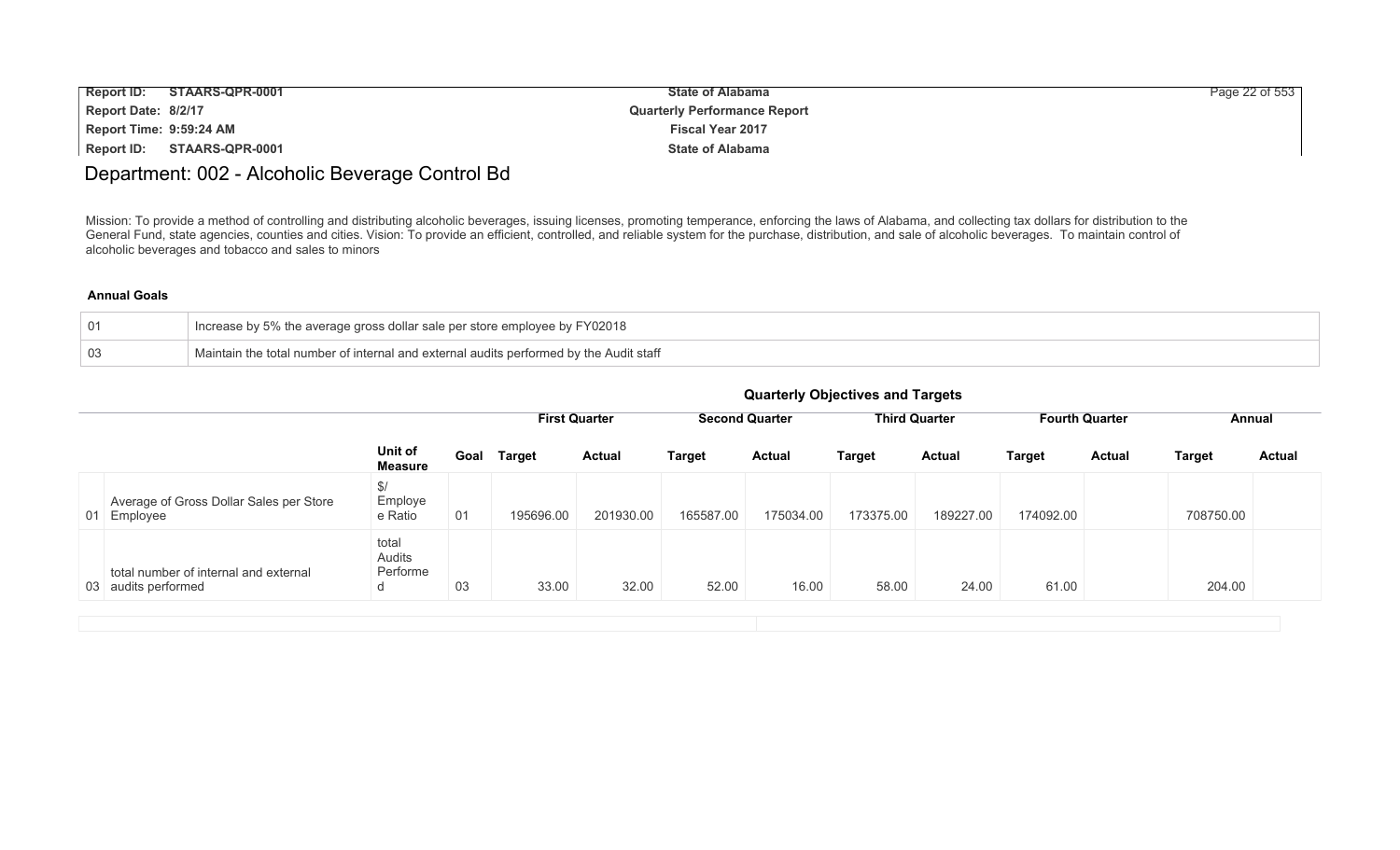| <b>Report ID:</b>       | STAARS-QPR-0001 | <b>State of Alabama</b>             | Page 24 of 553 |
|-------------------------|-----------------|-------------------------------------|----------------|
| Report Date: 8/2/17     |                 | <b>Quarterly Performance Report</b> |                |
| Report Time: 9:59:24 AM |                 | <b>Fiscal Year 2017</b>             |                |
| Report ID:              | STAARS-QPR-0001 | <b>State of Alabama</b>             |                |

### Department: 003 - Banking

Mission: To charter, license, and regulate Alabama banks and other financial services providers in an efficient and effective manner that will foster stability, instill public confidence, and promote economic development in a competitive environment. Vision: To ensure a financial services environment that is stable, safe, and growing by consistently providing quality regulation which protects the interests of depositors, customers, shareholders, consumers, and the public

### **Annual Goals**

| $\overline{01}$ | To attempt to prevent bank failures by examining banks within the legally required timeframe                   |
|-----------------|----------------------------------------------------------------------------------------------------------------|
| $\overline{02}$ | Maintain adequate reserves to continue operations in the event of a substantial(more than 15%) loss of revenue |
| $\Box$ 0.3      | Address consumer issues within 30 days                                                                         |

|                 |                                                     |                                             |      | <b>First Quarter</b> |               | <b>Second Quarter</b> |               | <b>Third Quarter</b> |               | <b>Fourth Quarter</b> |               | Annual        |               |
|-----------------|-----------------------------------------------------|---------------------------------------------|------|----------------------|---------------|-----------------------|---------------|----------------------|---------------|-----------------------|---------------|---------------|---------------|
|                 |                                                     | Unit of<br>Measure                          | Goal | <b>Target</b>        | <b>Actual</b> | <b>Target</b>         | <b>Actual</b> | <b>Target</b>        | <b>Actual</b> | <b>Target</b>         | <b>Actual</b> | <b>Target</b> | <b>Actual</b> |
|                 | 01 to examine banks                                 | Number<br>of Banks<br>to be<br>Examine<br>d | 01   | 13.00                | 12.00         | 10.00                 | 11.00         | 10.00                | 9.00          | 14.00                 |               | 47.00         |               |
| 02 <sup>1</sup> | Maintain fund balance                               | Fund<br>Balance/<br>total<br>Expense<br>S   | 02   | 0.00                 | 0.00          | 0.00                  | 0.00          | 0.00                 | 0.00          | 25.00                 |               | 25.00         |               |
|                 | to address consumer complaints within<br>03 30 days | Respons<br>e Time<br>(Days)                 | 03   | 30.00                | 22.00         | 30.00                 | 20.00         | 30.00                | 25.00         | 30.00                 |               | 30.00         |               |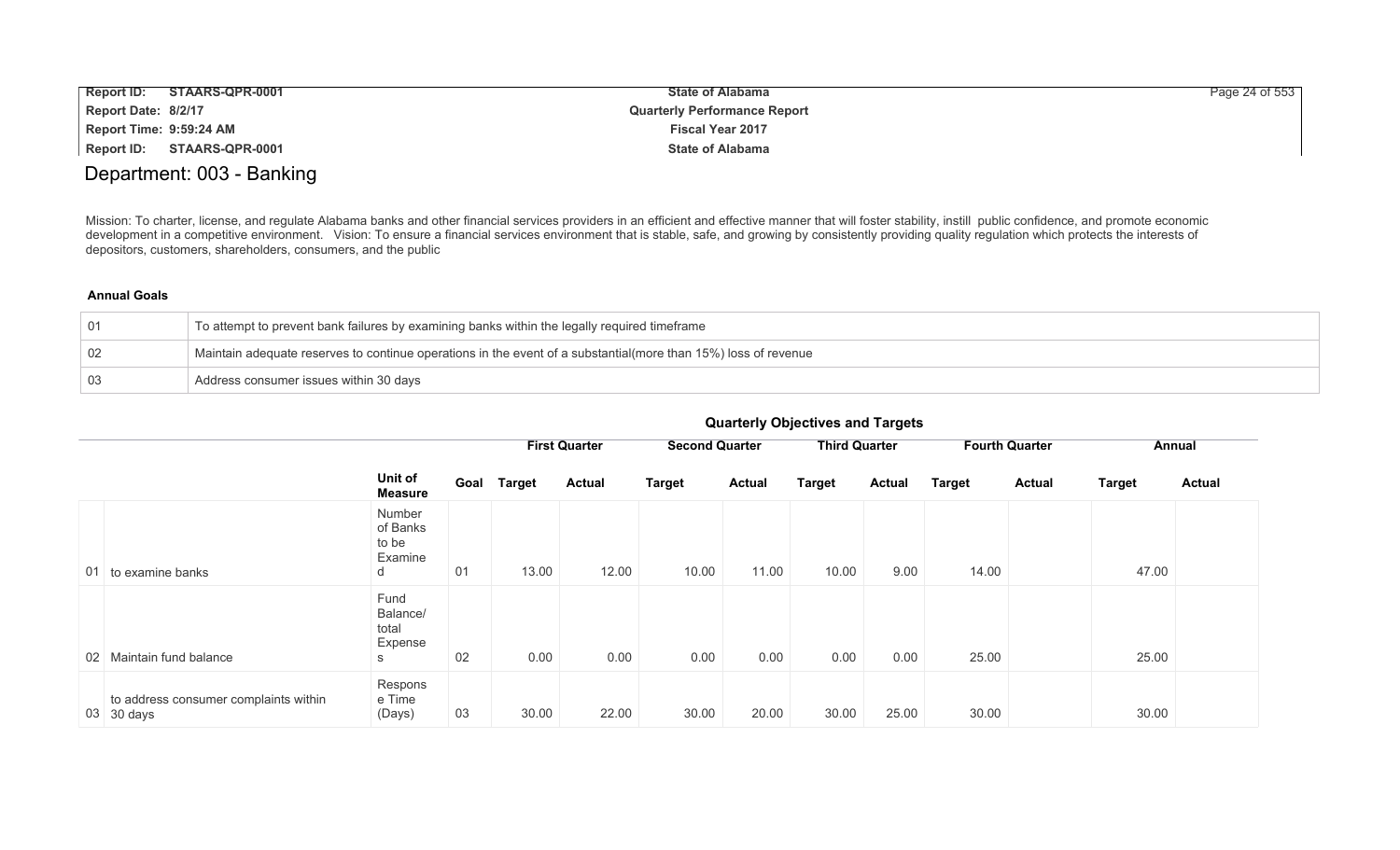| <b>Report ID:</b>       | STAARS-QPR-0001 | <b>State of Alabama</b>             | Page 28 of $553$ |
|-------------------------|-----------------|-------------------------------------|------------------|
| Report Date: 8/2/17     |                 | <b>Quarterly Performance Report</b> |                  |
| Report Time: 9:59:24 AM |                 | <b>Fiscal Year 2017</b>             |                  |
| Report ID:              | STAARS-QPR-0001 | <b>State of Alabama</b>             |                  |

# Department: 004 - Conservation & Nat Resources

Mission: To promote the statewide stewardship and enjoyment of Alabama's natural resources and state parks and ensure that current and future generations will be able to enjoy these resources. Vision: To promote and provide for the responsible use of Alabama's natural resources ensuring recreational opportunities, jobs, and economic growth for our state.

| 01  | Generate revenue for state beneficiaries.                                                                                                                                                                              |
|-----|------------------------------------------------------------------------------------------------------------------------------------------------------------------------------------------------------------------------|
| 02  | To provide exceptional visitor services that consistently garner at least a 95% visitor approval rating.                                                                                                               |
| 03  | Ensure that at least 98% of operational expenditures on an annual basis are funded by generated revenues. Revenues and expenditures measured are for Park operations only and do not<br>include the Montgomery office. |
| -04 | Maintain or increase the number of paying Park guests.                                                                                                                                                                 |
| -05 | To provide Legal Personnel Accounting Engineering and Management Services in an effective and affordable manner.                                                                                                       |
| -09 | Provide hunting fishing and wildlife watching opportunities in Alabama annually.                                                                                                                                       |
| 10  | Obtain ownership of land for wildlife management hunting and wildlife recreation through Department and Forever Wild.                                                                                                  |
| 11  | Maintain marine fisheries assessment samples within 5% of target.                                                                                                                                                      |
| 12  | Maintain an average of 50% of officers' annual state work hours are spent patrolling marine areas to ensure compliance with laws and regulations.                                                                      |

|  |  | <b>Quarterly Objectives and Targets</b> |
|--|--|-----------------------------------------|
|--|--|-----------------------------------------|

|                                       |                           |      |           | <b>First Quarter</b> |           | <b>Second Quarter</b> |               | <b>Third Quarter</b> |               | <b>Fourth Quarter</b> | Annual        |      |
|---------------------------------------|---------------------------|------|-----------|----------------------|-----------|-----------------------|---------------|----------------------|---------------|-----------------------|---------------|------|
|                                       | Unit of<br><b>Measure</b> | Goal | Target    | Actual               | Target    | <b>Actual</b>         | <b>Target</b> | Actual               | <b>Target</b> | Actual                | <b>Target</b> | Actu |
| 01 Incresase property leases/revenues |                           | 01   | 150000.00 | 190372.00            | 150000.00 | 324022.00             | 150000.00     | 145747.00            | 150000.00     |                       | 600000.00     |      |
| 02 Approval Rating                    | Percenta<br>ge            | 02   | 96.00     | 96.15                | 95.00     | 97.00                 | 95.00         | 96.00                | 95.00         |                       | 95.00         |      |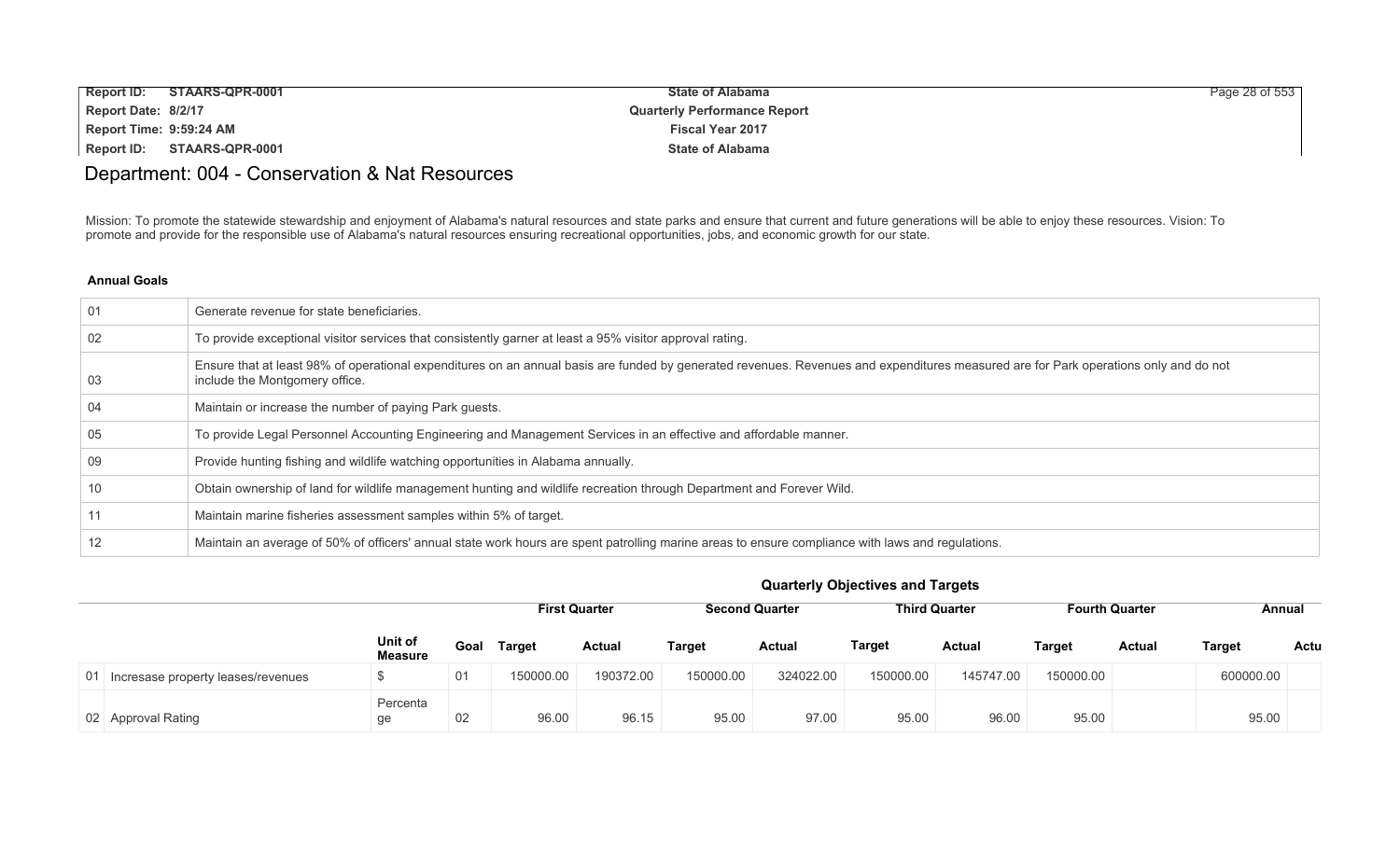| STAARS-QPR-0001<br><b>Report ID:</b> |                                                                                                                                                              |                                             |    |           |           | <b>State of Alabama</b>             |            |            |            |           | Page 30 of 553 |  |
|--------------------------------------|--------------------------------------------------------------------------------------------------------------------------------------------------------------|---------------------------------------------|----|-----------|-----------|-------------------------------------|------------|------------|------------|-----------|----------------|--|
|                                      | Report Date: 8/2/17                                                                                                                                          |                                             |    |           |           | <b>Quarterly Performance Report</b> |            |            |            |           |                |  |
|                                      | Report Time: 9:59:24 AM                                                                                                                                      |                                             |    |           |           | <b>Fiscal Year 2017</b>             |            |            |            |           |                |  |
|                                      | <b>Report ID:</b><br>STAARS-QPR-0001                                                                                                                         |                                             |    |           |           | <b>State of Alabama</b>             |            |            |            |           |                |  |
|                                      | 03 Self Sufficiency                                                                                                                                          | Percenta<br>ge                              | 03 | 79.00     | 100.00    | 77.00                               | 75.00      | 125.00     | 121.00     | 111.00    | 98.00          |  |
|                                      | 04 Number of paying park visitors                                                                                                                            | Each                                        | 04 | 525000.00 | 678773.00 | 350000.00                           | 659692.00  | 1300000.00 | 1239653.00 | 760000.00 | 2935000.00     |  |
|                                      | 05 Number of overnight park guests                                                                                                                           | Each                                        | 04 | 220000.00 | 244938.00 | 200000.00                           | 224957.00  | 315000.00  | 321746.00  | 265000.00 | 1000000.00     |  |
| 06                                   | Maintain Administrative percentage of<br>agency budget below 9% annually                                                                                     | % of total<br>Expendit<br>ures<br>(Less     | 05 | 9.00      | 7.00      | 9.00                                | 6.00       | 9.00       | 6.00       | 9.00      | 9.00           |  |
|                                      | 10 # of Man-Days of deer hunting on WMAs                                                                                                                     | Man-Day                                     | 09 | 30000.00  | 33996.00  | 30000.00                            | 24500.00   | 0.00       | 0.00       | 0.00      | 60000.00       |  |
|                                      | 11 # of fish stocked in public waters                                                                                                                        | Number<br>of Fish                           | 09 | 300000.00 | 672602.00 | 1200000.00                          | 1321272.00 | 1000000.00 | 1453279.00 | 1000.00   | 2501000.00     |  |
|                                      | 12 # of arrests made by officers                                                                                                                             | Number<br>οf<br>Arrests                     | 09 | 1700.00   | 1568.00   | 1500.00                             | 1778.00    | 1600.00    | 1429.00    | 800.00    | 5600.00        |  |
|                                      | # of acres owned by Dept and Forever<br>13 Wild for hunting and wildlife recreation                                                                          | Number<br>of Acres                          | 10 | 275000.00 | 275893.00 | 276000.00                           | 279119.00  | 277000.00  | 284483.00  | 278000.00 | 278000.00      |  |
|                                      | Collect fishery-independent assessment<br>14 samples                                                                                                         | Number<br>οf<br>Fisheries<br>Assessm<br>ent | 11 | 273.00    | 276.00    | 243.00                              | 256.00     | 285.00     | 249.00     | 267.00    | 1068.00        |  |
|                                      | Maintain an average of 50% of officers'<br>annual state work hours are spent<br>patrolling marine areas to ensure<br>15 compliance with laws and regulations | % of<br>officers'<br>Hours<br>Spent<br>Pat  | 12 | 45.00     | 50.00     | 45.00                               | 41.00      | 55.00      | 54.00      | 55.00     | 50.00          |  |

### **Performance Objective Justification**

04 Q2 Strong Guest visitation due to weather conditions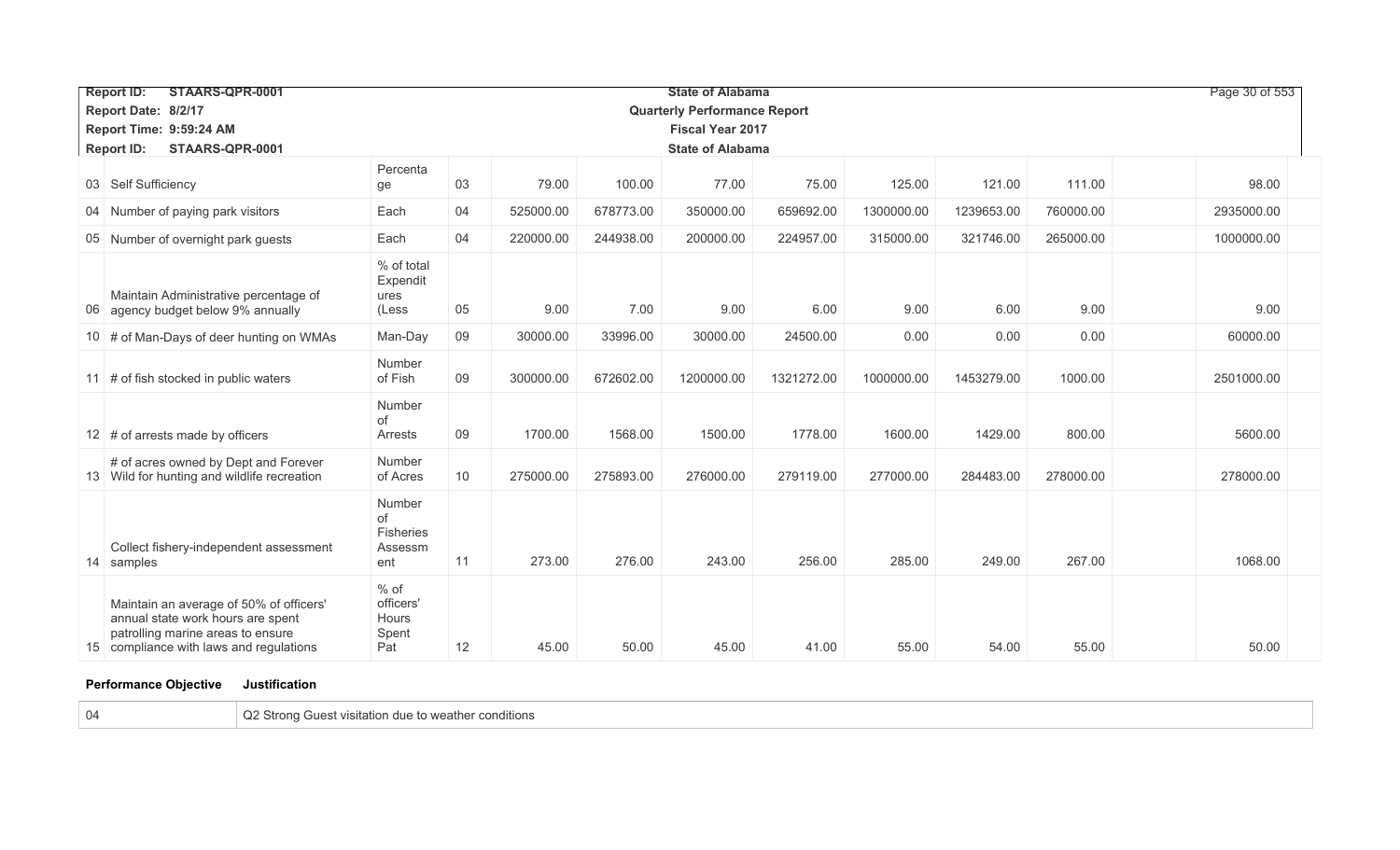| STAARS-QPR-0001<br><b>Report ID:</b> | Page 32 of 553<br><b>State of Alabama</b>                                                                                                                                                                                                                                                                                                                                                                                                                                                                                     |
|--------------------------------------|-------------------------------------------------------------------------------------------------------------------------------------------------------------------------------------------------------------------------------------------------------------------------------------------------------------------------------------------------------------------------------------------------------------------------------------------------------------------------------------------------------------------------------|
| Report Date: 8/2/17                  | <b>Quarterly Performance Report</b>                                                                                                                                                                                                                                                                                                                                                                                                                                                                                           |
| Report Time: 9:59:24 AM              | <b>Fiscal Year 2017</b>                                                                                                                                                                                                                                                                                                                                                                                                                                                                                                       |
| <b>Report ID:</b><br>STAARS-QPR-0001 | <b>State of Alabama</b>                                                                                                                                                                                                                                                                                                                                                                                                                                                                                                       |
| 04                                   | Strong quest visitation due to weather conditions.                                                                                                                                                                                                                                                                                                                                                                                                                                                                            |
| 05                                   | Q2 Strong Guest visitation due to weather conditions                                                                                                                                                                                                                                                                                                                                                                                                                                                                          |
| 05                                   | Strong guest visitation due to weather conditions.                                                                                                                                                                                                                                                                                                                                                                                                                                                                            |
| 10                                   | Most of the gun deer hunts on the WMAs no longer require hunters to check in and get a permit. Therefore numbers for use and harves are more estimates rather than known as<br>they used to be.                                                                                                                                                                                                                                                                                                                               |
| 10                                   | Q2 Most of the gun deer hunts on the WMA's no longer require hunters to check in and get a permit. Therefore numbers for use and harvest are more estimates rather than known<br>like they used to be.                                                                                                                                                                                                                                                                                                                        |
| 11                                   | Q2 Fish production was higher than normal.                                                                                                                                                                                                                                                                                                                                                                                                                                                                                    |
| 11                                   | Q3 Our hatcheries were exceptionally successful with fish this quarter.                                                                                                                                                                                                                                                                                                                                                                                                                                                       |
| 11                                   | The timing of harvest and distribution of fish from our hatcheries varies from year to year depending on weather conditions and the species of fish being worked with. In the first<br>quarter of FY17, a higher than usual proportion of the smaller and more numerous bluegill and redear sunfish were harvested and distributed in lieu of channel catfish which are<br>much larger and less numerous. This likely will reflect in a lower number of fish being stocked in the second quarter as was originally projected. |
| $12 \overline{ }$                    | Q2 The increase is attributed to additional new officers that have been hired and released from training programs for independent patrol.                                                                                                                                                                                                                                                                                                                                                                                     |
| $12 \overline{ }$                    | Q3 The 5% decrease from the target number should be attributed to inclement weather that kept participation in hunting and fishing lower than normal.                                                                                                                                                                                                                                                                                                                                                                         |
| 12                                   | The decrease is due to veteran officers that have recently retired.                                                                                                                                                                                                                                                                                                                                                                                                                                                           |
| 14                                   | 51 samples were not collected for the NFWF skimmer trawl survey due to mechanical delays and inclement weather.                                                                                                                                                                                                                                                                                                                                                                                                               |
| 14                                   | Q3 Fisheries Assessment samples were decreased due to multiple vessel break-downs.                                                                                                                                                                                                                                                                                                                                                                                                                                            |
| 15                                   | Q2 The enforcement section utilized the slower season to attend a variety of training opportunities.                                                                                                                                                                                                                                                                                                                                                                                                                          |
|                                      |                                                                                                                                                                                                                                                                                                                                                                                                                                                                                                                               |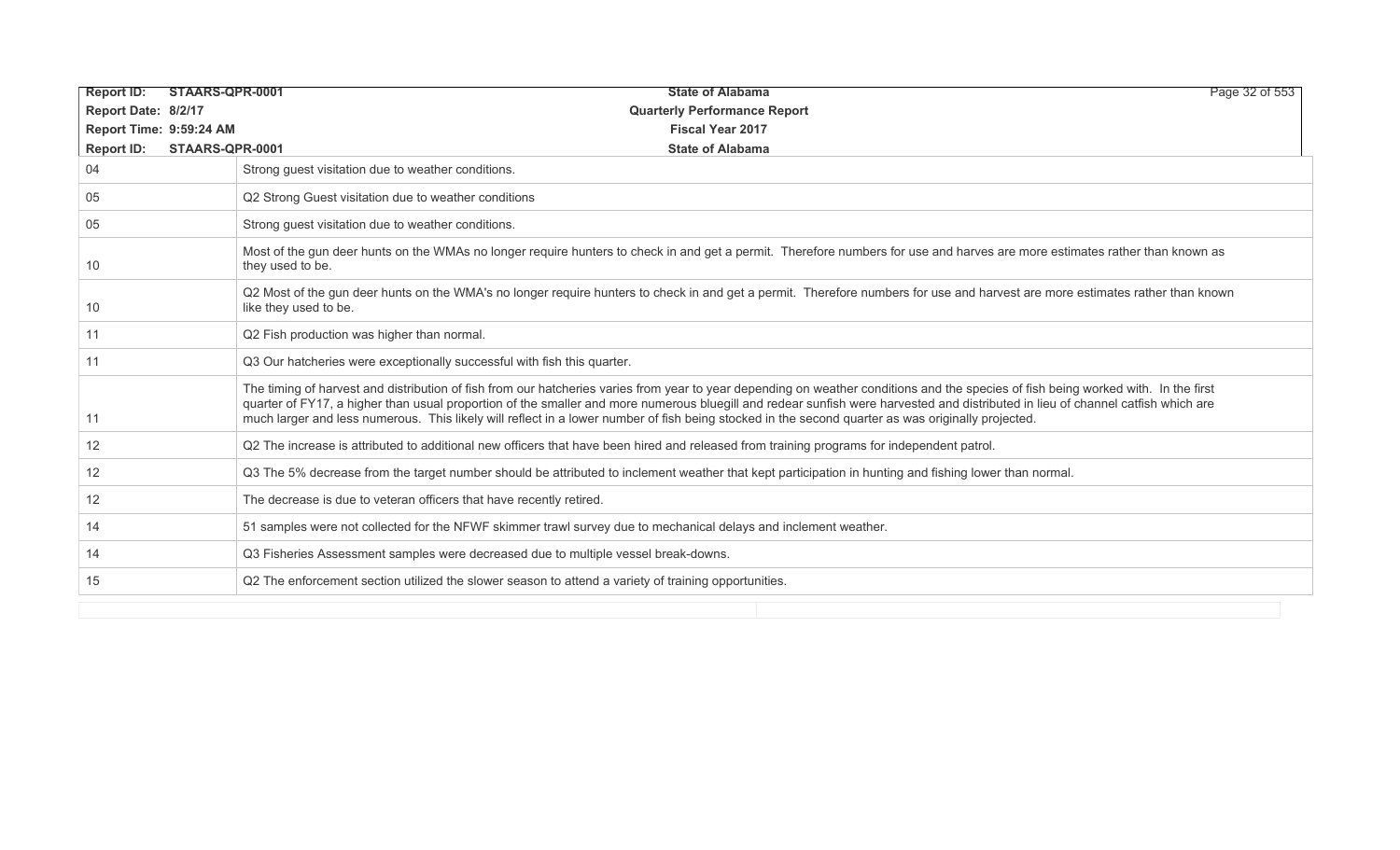| <b>Report ID:</b>       | STAARS-QPR-0001            | <b>State of Alabama</b>             | Page 34 of 553 |
|-------------------------|----------------------------|-------------------------------------|----------------|
| Report Date: 8/2/17     |                            | <b>Quarterly Performance Report</b> |                |
| Report Time: 9:59:24 AM |                            | <b>Fiscal Year 2017</b>             |                |
|                         | Report ID: STAARS-QPR-0001 | <b>State of Alabama</b>             |                |

### Department: 005 - Corrections

Mission: The mission of the Alabama Department of Corrections (ADOC) is to confine, manage, and provide rehabilitative programs for convicted felons in a safe, secure and humane environment, utilizing professionals who are committed to public safety and to the positive re-entry of offenders into society. Vision: The ADOC is an adequately funded, professionally staffed, innovative agency that administers rehabilitative programs for convicted felons in a safe, secure and humane environment, while achieving the mission of the Department.

| Optimize inmate healthcare spending to limit annual increases to 10% the<br>ugh 2018.<br>-01<br>. throi |
|---------------------------------------------------------------------------------------------------------|
|---------------------------------------------------------------------------------------------------------|

|                                                                                 |                           |      |             |                      |             | <b>Quarterly Objectives and Targets</b> |               |                      |                       |               |        |
|---------------------------------------------------------------------------------|---------------------------|------|-------------|----------------------|-------------|-----------------------------------------|---------------|----------------------|-----------------------|---------------|--------|
|                                                                                 |                           |      |             | <b>First Quarter</b> |             | <b>Second Quarter</b>                   |               | <b>Third Quarter</b> | <b>Fourth Quarter</b> |               | Annual |
|                                                                                 | Unit of<br><b>Measure</b> | Goal | Target      | <b>Actual</b>        | Target      | <b>Actual</b>                           | <b>Target</b> | <b>Actual</b>        | Target                | <b>Actual</b> | Targe  |
| Annual inmate health services cost will<br>01 not exceed 127 million for FY2018 | <b>Dollars</b>            | 01   | 28500000.00 | 27315448.00          | 57000000.00 | 55518079.00                             | 85500000.00   | 84391886.00          | 114000000.00          |               |        |
|                                                                                 |                           |      |             |                      |             |                                         |               |                      |                       |               |        |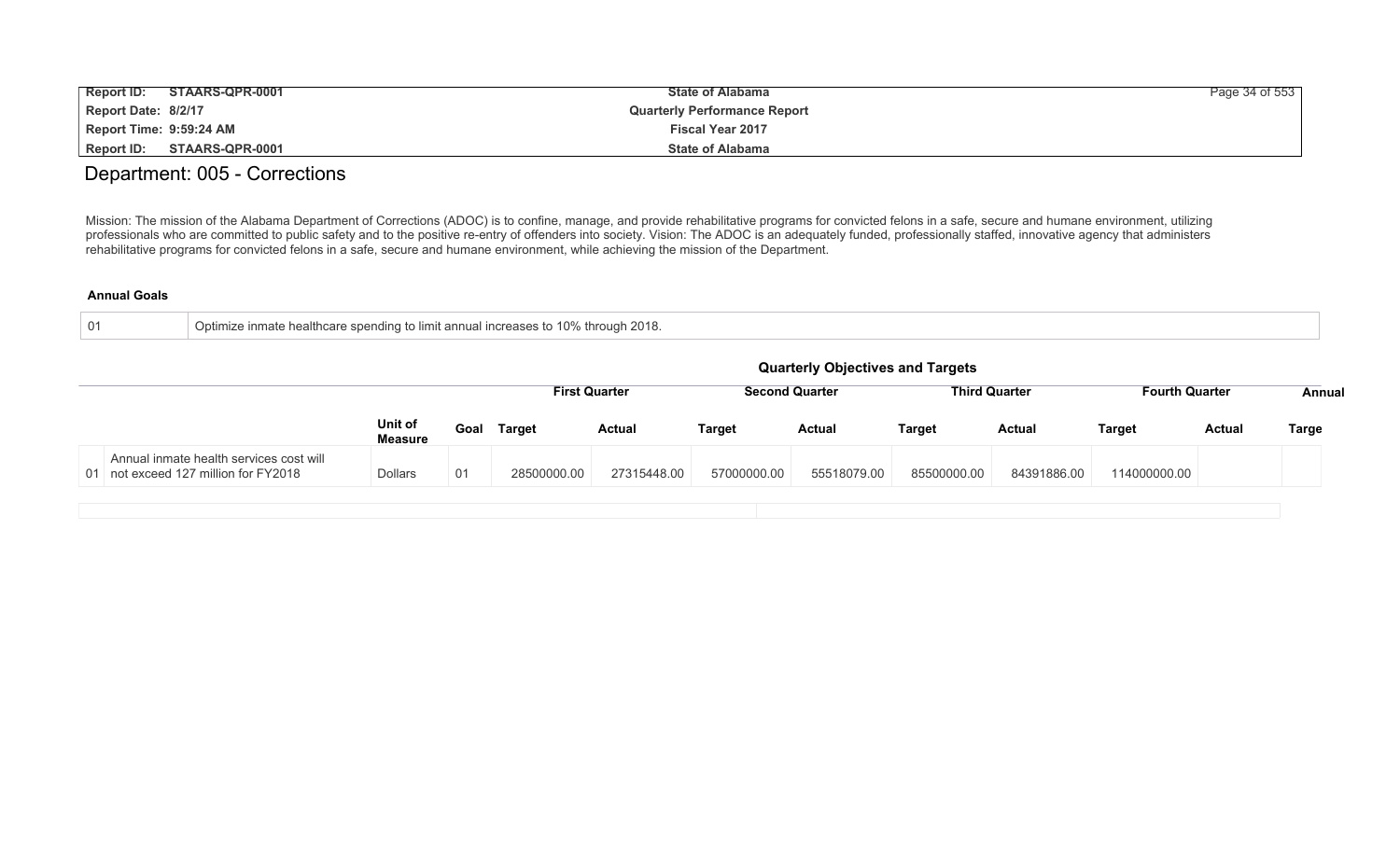| <b>Report ID:</b><br>STAARS-QPR-0001 | <b>State of Alabama</b>             | Page 35 of 553 |
|--------------------------------------|-------------------------------------|----------------|
| Report Date: 8/2/17                  | <b>Quarterly Performance Report</b> |                |
| Report Time: 9:59:24 AM              | <b>Fiscal Year 2017</b>             |                |
| Report ID: STAARS-QPR-0001           | <b>State of Alabama</b>             |                |

**Annual**

**Target Actual**

| 0.00 |  |
|------|--|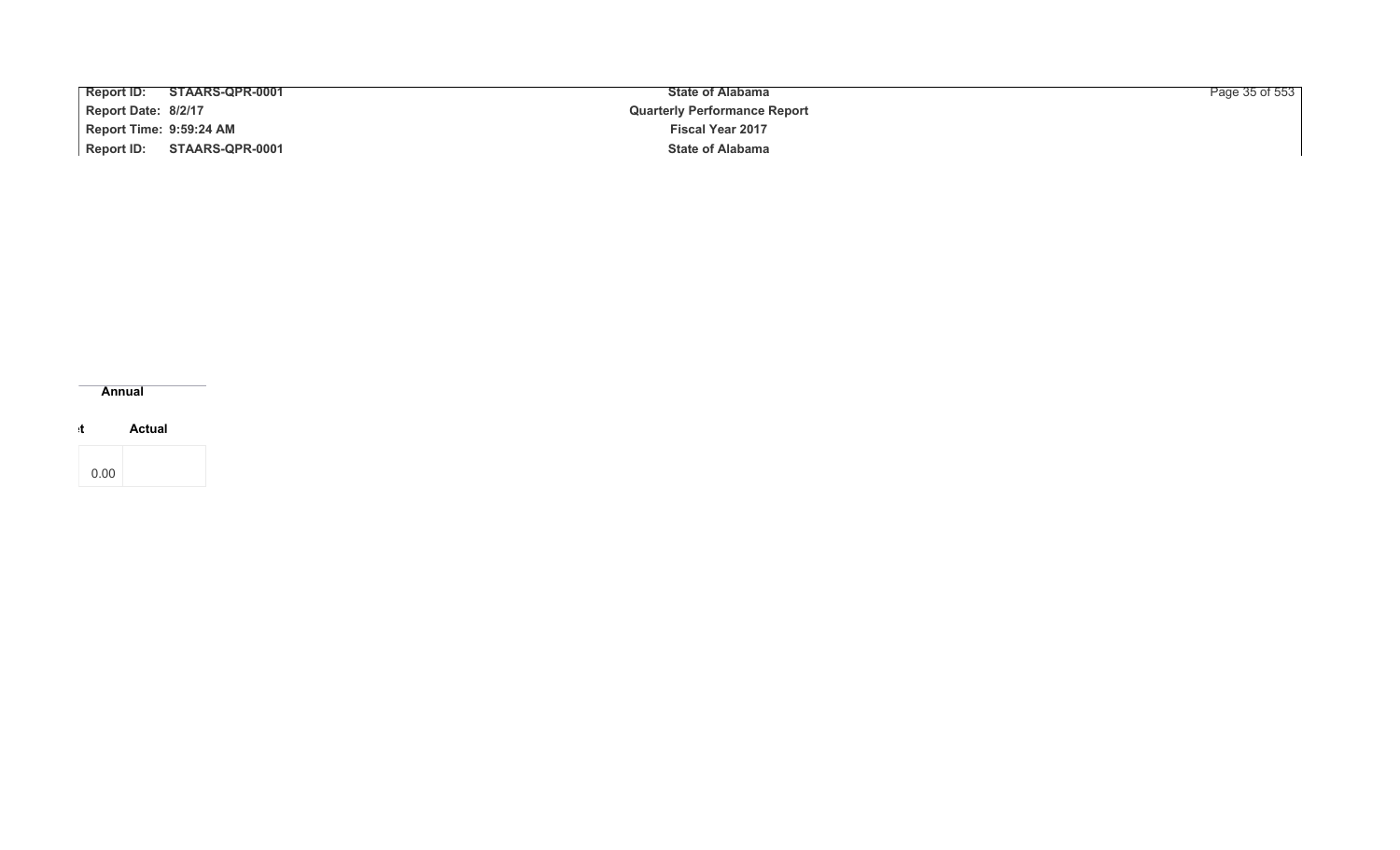| <b>Report ID:</b><br>STAARS-QPR-0001 | <b>State of Alabama</b>             | Page 36 of 553 |
|--------------------------------------|-------------------------------------|----------------|
| Report Date: 8/2/17                  | <b>Quarterly Performance Report</b> |                |
| Report Time: 9:59:24 AM              | <b>Fiscal Year 2017</b>             |                |
| Report ID:<br>STAARS-QPR-0001        | <b>State of Alabama</b>             |                |

# Department: 006 - Administrative Office Of Court

Mission: To provide equal access for the citizens of Alabama to settle disputes, civil or criminal and promote justice, in a fair and impartial manner while perserving the rights of all litigants. Vision: To provide equal access to the justice system and maintain public confidence in the courts by deciding cases with intergrity, professional competence, and in a timely manner.

| 01 | To resolve cases in the circuit and district courts in an impartial efficient and timely manner. |
|----|--------------------------------------------------------------------------------------------------|
|    |                                                                                                  |

|                                  |                           | <b>Quarterly Objectives and Targets</b> |                      |               |                       |               |                      |               |                       |               |               |               |
|----------------------------------|---------------------------|-----------------------------------------|----------------------|---------------|-----------------------|---------------|----------------------|---------------|-----------------------|---------------|---------------|---------------|
|                                  |                           |                                         | <b>First Quarter</b> |               | <b>Second Quarter</b> |               | <b>Third Quarter</b> |               | <b>Fourth Quarter</b> |               | Annual        |               |
|                                  | Unit of<br><b>Measure</b> | Goal                                    | <b>Target</b>        | <b>Actual</b> | <b>Target</b>         | <b>Actual</b> | Target               | <b>Actual</b> | Target                | <b>Actual</b> | <b>Target</b> | <b>Actual</b> |
| 01 Circuit Court Cases Filed     | Number                    | 01                                      | 50000.00             |               | 50000.00              |               | 50000.00             |               | 50000.00              |               | 200000.00     |               |
| 02 Circuit Court Cases Disposed  | <b>Number</b>             | 01                                      | 50000.00             |               | 50000.00              |               | 50000.00             |               | 50000.00              |               | 200000.00     |               |
| 03 District Court Cases Filed    | <b>Number</b>             | 01                                      | 150000.00            |               | 150000.00             |               | 150000.00            |               | 150000.00             |               | 600000.00     |               |
| 04 District Court Cases Disposed | <b>Number</b>             | 01                                      | 150000.00            |               | 150000.00             |               | 150000.00            |               | 150000.00             |               | 600000.00     |               |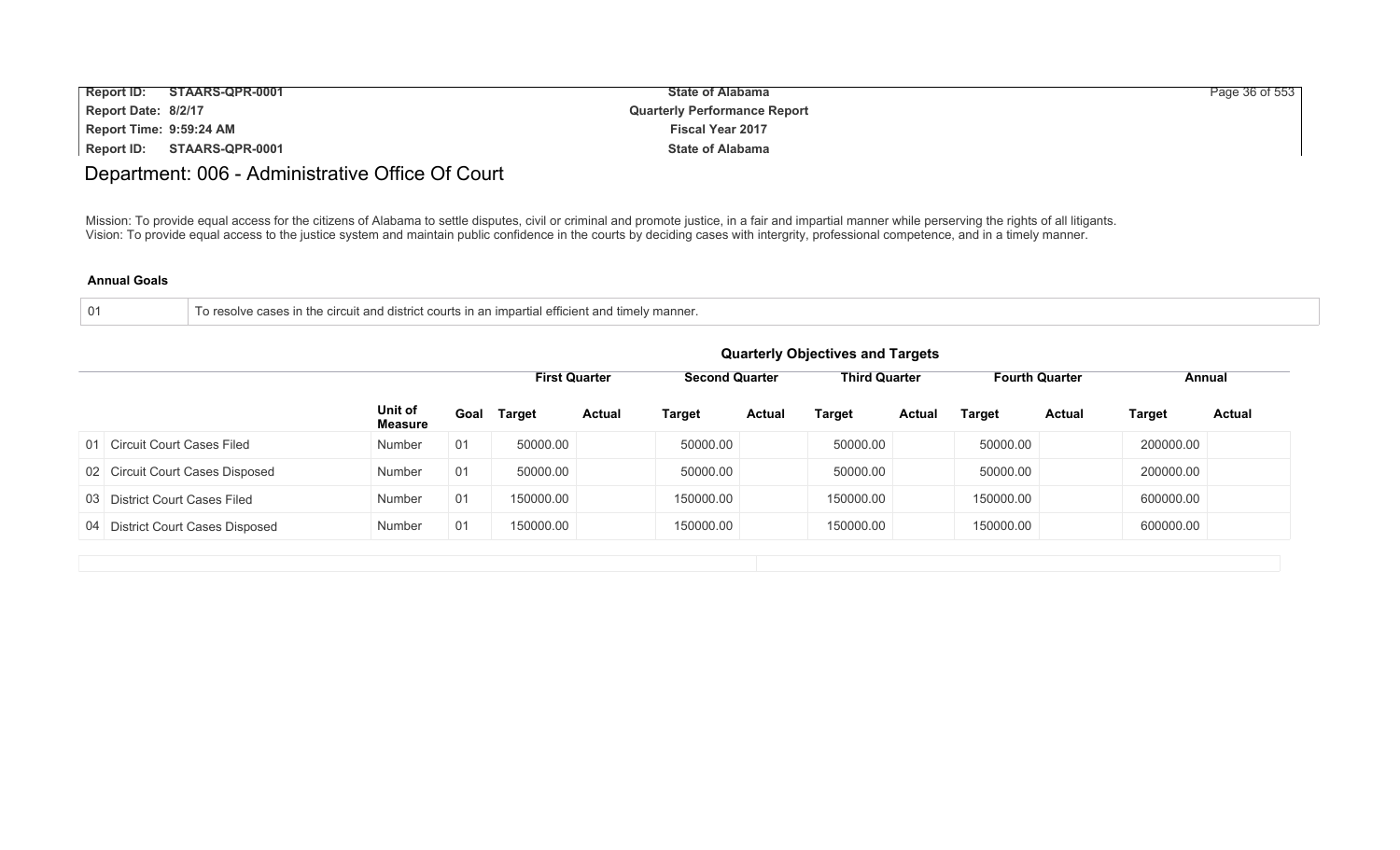| <b>Report ID:</b>       | STAARS-QPR-0001            | <b>State of Alabama</b>             | Page 38 of 553 |
|-------------------------|----------------------------|-------------------------------------|----------------|
| Report Date: 8/2/17     |                            | <b>Quarterly Performance Report</b> |                |
| Report Time: 9:59:24 AM |                            | <b>Fiscal Year 2017</b>             |                |
|                         | Report ID: STAARS-QPR-0001 | <b>State of Alabama</b>             |                |

# Department: 007 - Commerce

Mission: To coordinate economic development resources leading to quality job creation and retention throughout Alabama. Vision: We envision a comprehensive economic development effort where state and local partners work cooperatively to create quality job opportunities for Alabama citizens.

### **Annual Goals**

| 01 | Coordinate with strategic partners the recruitment of new/expanding businesses and consultant contacts resulting in 120 new projects worked annually by 2016.                                                             |
|----|---------------------------------------------------------------------------------------------------------------------------------------------------------------------------------------------------------------------------|
| 03 | Conduct follow-up visits (service-after-the-sale) with existing industries to determine fulfillment of state and local commitments and to discuss possible expansion plans resulting in 150 follow-<br>up visits by 2016. |
| 06 | Conduct follow-up visits (service-after-the-sale) with existing industries to determine fulfillment of state and local commitments and to discuss possible expansion plans resulting in 150 follow-<br>up visits by 2016. |

|    |                                                                                                   |                                  |      |               | <b>First Quarter</b> | <b>Second Quarter</b> |               | <b>Third Quarter</b> |               |               | <b>Fourth Quarter</b> |               | Annual        |
|----|---------------------------------------------------------------------------------------------------|----------------------------------|------|---------------|----------------------|-----------------------|---------------|----------------------|---------------|---------------|-----------------------|---------------|---------------|
|    |                                                                                                   | Unit of<br><b>Measure</b>        | Goal | <b>Target</b> | <b>Actual</b>        | <b>Target</b>         | <b>Actual</b> | Target               | <b>Actual</b> | <b>Target</b> | <b>Actual</b>         | <b>Target</b> | <b>Actual</b> |
| 01 | Incres the number of projects worked                                                              | <b>New</b><br>Projects<br>Worked | 01   | 45.00         | 59.00                | 35.00                 | 48.00         | 40.00                | 42.00         | 30.00         |                       | 150.00        |               |
|    | Maintain the current staffing requirement<br>while increasing the number of projects<br>02 worked | Projects<br>to Staff<br>Ratio    | 01   | 11.00         | 7.00                 | 8.00                  | 6.00          | 11.00                | 34.00         | 9.00          |                       | 39.00         |               |
|    | 03 Incres the number of trade partners linked                                                     | Trade<br>Partners<br>Linked      | 03   | 150.00        | 160.00               | 150.00                | 160.00        | 150.00               | 160.00        | 150.00        |                       | 600.00        |               |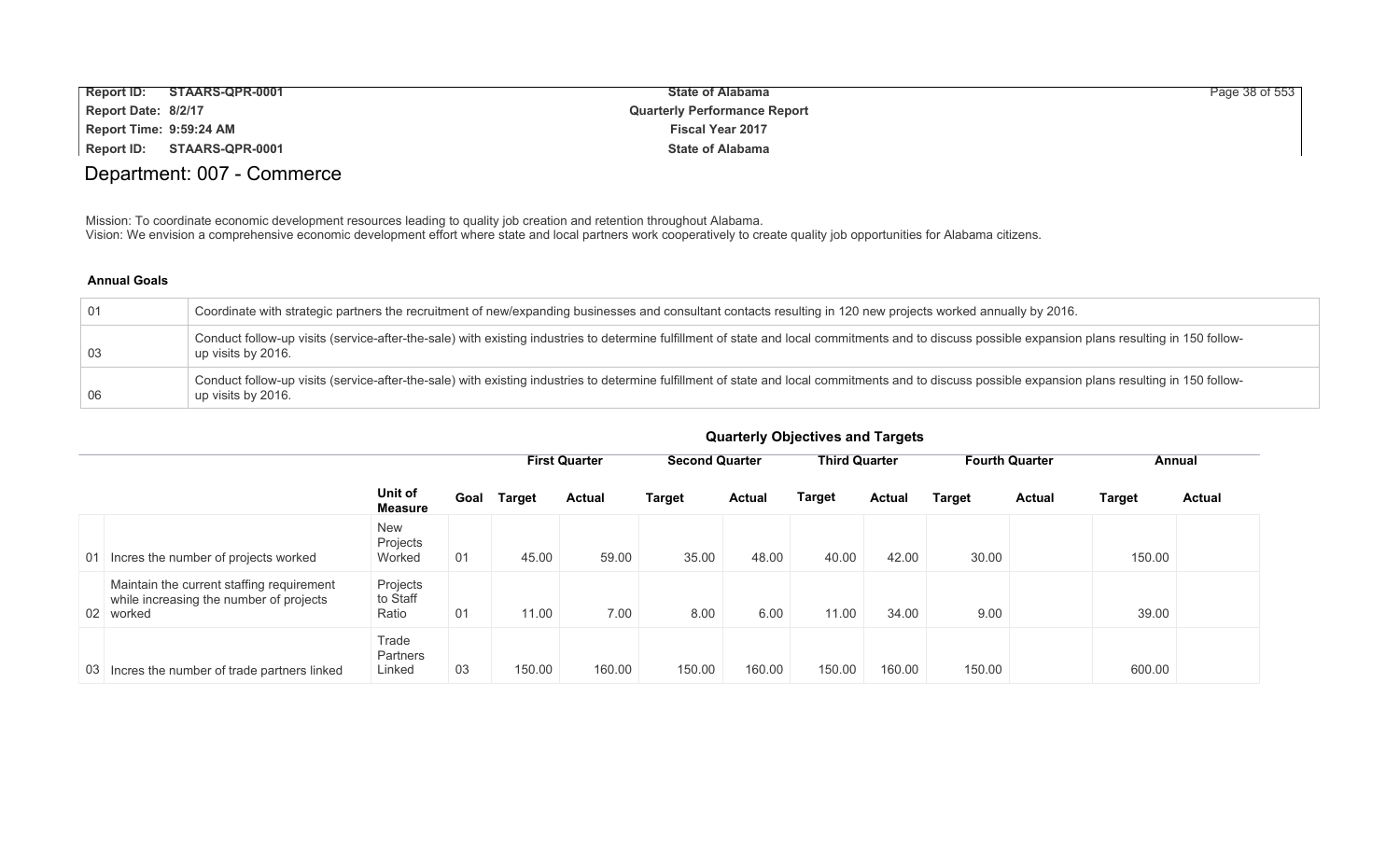| STAARS-QPR-0001<br>Report ID:                                                 |                                         |    |       |       | <b>State of Alabama</b>             |       |       |       |       | Page 40 of 553 |  |
|-------------------------------------------------------------------------------|-----------------------------------------|----|-------|-------|-------------------------------------|-------|-------|-------|-------|----------------|--|
| Report Date: 8/2/17                                                           |                                         |    |       |       | <b>Quarterly Performance Report</b> |       |       |       |       |                |  |
| Report Time: 9:59:24 AM                                                       |                                         |    |       |       | <b>Fiscal Year 2017</b>             |       |       |       |       |                |  |
| STAARS-QPR-0001<br><b>Report ID:</b>                                          | <b>State of Alabama</b>                 |    |       |       |                                     |       |       |       |       |                |  |
| Incres the ratio of trade partners linked to<br>04 Trade Specialists on staff | Partners<br>Linked<br>Per Staff<br>Memb | 03 | 50.00 | 53.00 | 50.00                               | 40.00 | 50.00 | 53.00 | 50.00 | 200.00         |  |
| Incres export sales of Alabama products<br>05 and services                    | % of<br>Increase                        | 03 | 0.00  | 0.00  | 0.00                                | 0.00  | 10.00 | 6.00  | 0.00  | 10.00          |  |
| Incres the number of follow-up visits<br>06 made to existing industries       | Number<br>of Visits<br>Made             | 06 | 40.00 | 30.00 | 25.00                               | 21.00 | 45.00 | 30.00 | 40.00 | 150.00         |  |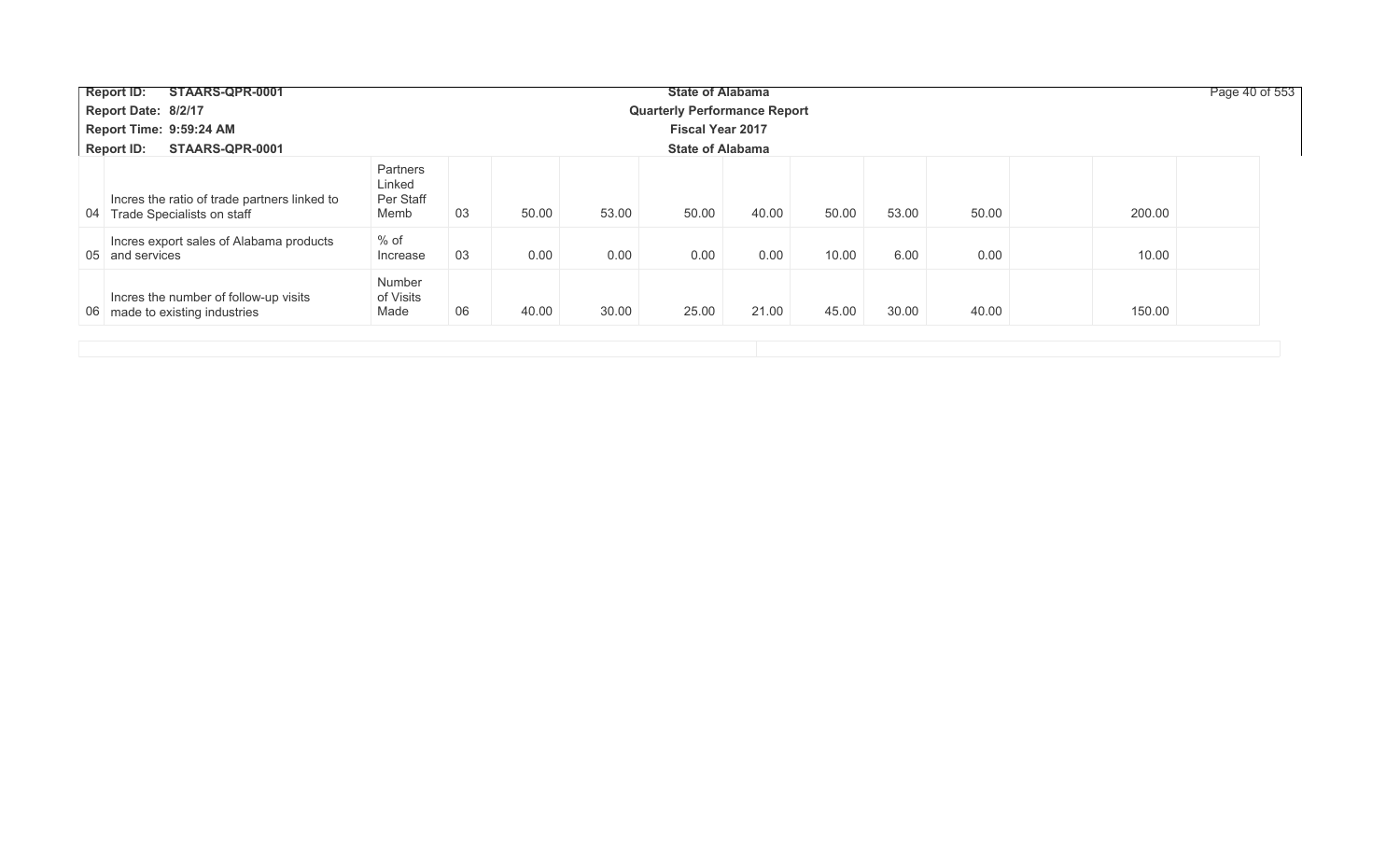| <b>Report ID:</b>       | STAARS-QPR-0001 | <b>State of Alabama</b>             | Page 42 of 553 |
|-------------------------|-----------------|-------------------------------------|----------------|
| Report Date: 8/2/17     |                 | <b>Quarterly Performance Report</b> |                |
| Report Time: 9:59:24 AM |                 | <b>Fiscal Year 2017</b>             |                |
| Report ID:              | STAARS-QPR-0001 | <b>State of Alabama</b>             |                |

# Department: 008 - Education

Mission: To provide a state system of education which is committed to academic excellence and which provides education of the highest quality to all Alabama students, preparing them for the 21st century. Vision: Every child a graduate and every graduate prepared for College/Work/Adulthood in the 21st century

### **Annual Goals**

| -03 | Increase the number of high school graduates                          |
|-----|-----------------------------------------------------------------------|
|     | Increase the number of students who graduate College and Career Ready |
| -05 | Decrease the number of 9th grade failures statewide                   |
| -06 | Reduce the number of unexcused absences statewide                     |

|                                                                           |                                 |      | <b>First Quarter</b> |               | <b>Second Quarter</b> |               | <b>Third Quarter</b> |               |               | <b>Fourth Quarter</b> |               | Annual        |
|---------------------------------------------------------------------------|---------------------------------|------|----------------------|---------------|-----------------------|---------------|----------------------|---------------|---------------|-----------------------|---------------|---------------|
|                                                                           | Unit of<br><b>Measure</b>       | Goal | <b>Target</b>        | <b>Actual</b> | <b>Target</b>         | <b>Actual</b> | <b>Target</b>        | <b>Actual</b> | <b>Target</b> | <b>Actual</b>         | <b>Target</b> | <b>Actual</b> |
| Incres the number of high school<br>03 graduates                          | % of<br><b>Students</b>         | 03   | 82.00                | 0.00          | 82.00                 | 0.00          | 82.00                | 0.00          | 82.00         |                       | 82.00         |               |
| Incres the number of students who<br>04 graduate College and Career Ready | $%$ of<br>Students              | 04   | 45.00                | 0.00          | 45.00                 | 0.00          | 45.00                | 0.00          | 45.00         |                       | 45.00         |               |
| Decrease the number of 9th grade<br>05 failures statewide                 | Number<br>0f<br><b>Students</b> | 05   | 3000.00              | 0.00          | 3000.00               | 0.00          | 3000.00              | 0.00          | 3000.00       |                       | 3000.00       |               |
| Reduce the number of unexcused<br>absences statewide<br>06.               | Number<br>0f<br>Absence<br>S    | 06   | 107250.00            | 0.00          | 107250.00             | 0.00          | 107250.00            | 0.00          | 107250.00     |                       | 107250.00     |               |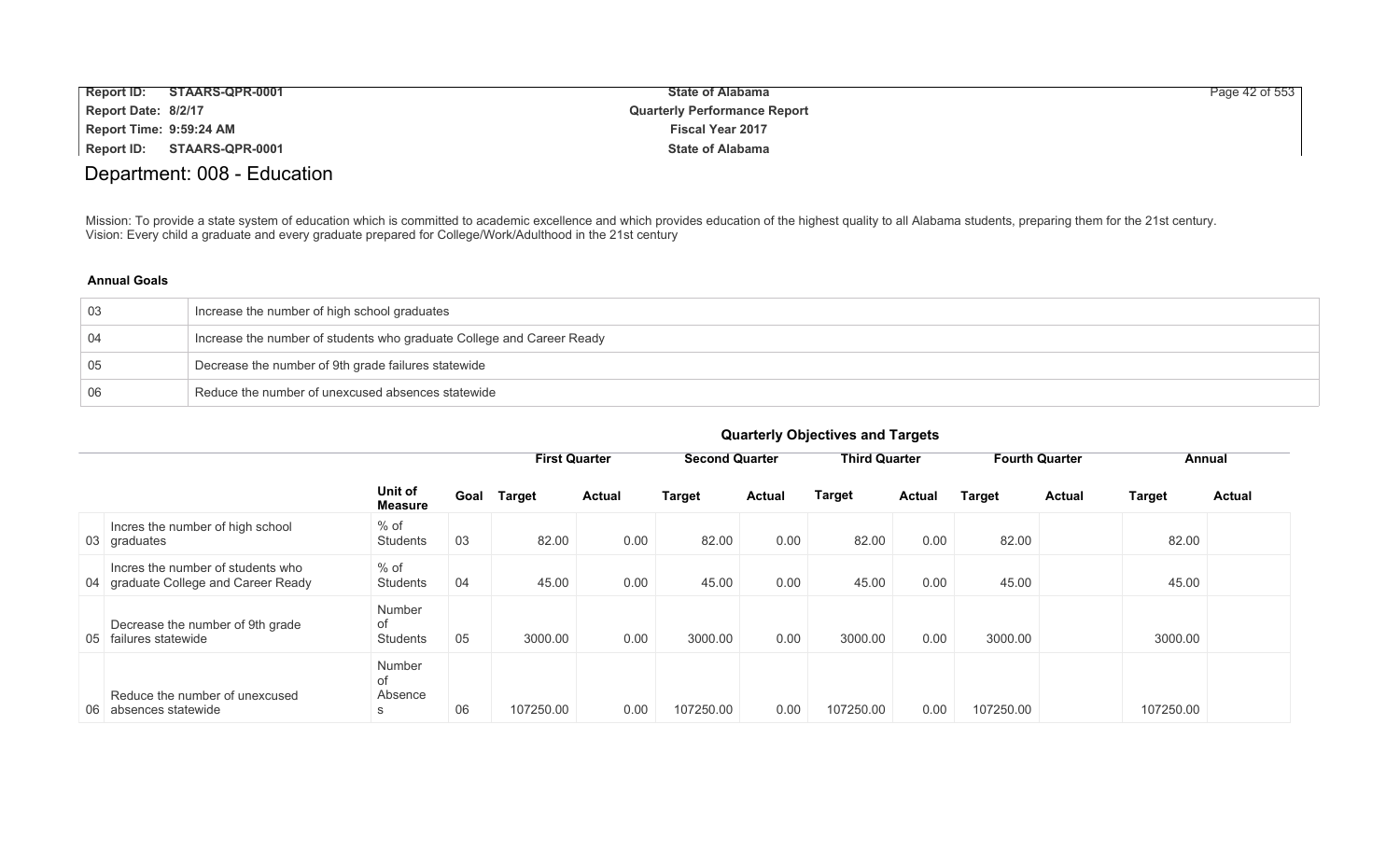| <b>Report ID:</b>       | STAARS-QPR-0001 | <b>State of Alabama</b>             | Page 46 of 553 |
|-------------------------|-----------------|-------------------------------------|----------------|
| Report Date: 8/2/17     |                 | <b>Quarterly Performance Report</b> |                |
| Report Time: 9:59:24 AM |                 | <b>Fiscal Year 2017</b>             |                |
| Report ID:              | STAARS-QPR-0001 | <b>State of Alabama</b>             |                |

# Department: 009 - Forestry Commission

Mission: We will serve Alabama by protecting and sustaining our forest resourses using professionally applied stewardship principles and education. We will ensure Alabama's forests contribute to abundant timber and wildlife, clean air and water, and a healthly economy. Vision: Protect, sustain and educate.

### **Annual Goals**

| -01 | To reduce loss to timberlands and structures from wildfires by decreasing the ten year rolling average of 33,184 (baseline 2007-2017) of total acres burned by 10%.                                        |
|-----|------------------------------------------------------------------------------------------------------------------------------------------------------------------------------------------------------------|
| -04 | Maintain the number of landowners reached at 2,400 (FY 17) annually in all our programs, including Stewardship, Forest Health, Wildland Urban Interface, Fire Prevention and Environmental<br>Enhancement. |
| -05 | Maintain the number of stand management recommendations at 2,400 (FY 17) and management plans written for landowners at 240 (FY 17).                                                                       |

|    |                                                                                                       |                                 |      |         | <b>First Quarter</b> |               | <b>Second Quarter</b> |               | <b>Third Quarter</b> |         | <b>Fourth Quarter</b> | Annual        |               |
|----|-------------------------------------------------------------------------------------------------------|---------------------------------|------|---------|----------------------|---------------|-----------------------|---------------|----------------------|---------|-----------------------|---------------|---------------|
|    |                                                                                                       | Unit of<br><b>Measure</b>       | Goal | Target  | <b>Actual</b>        | <b>Target</b> | <b>Actual</b>         | <b>Target</b> | <b>Actual</b>        | Target  | Actual                | <b>Target</b> | <b>Actual</b> |
| 01 | (01 - Efficiency) Maintain an average<br>response time of 40 minutes or less to<br>wildfires.         | <b>Minutes</b>                  | 01   | 40.00   | 63.00                | 40.00         | 42.00                 | 40.00         | 43.00                | 40.00   |                       | 160.00        |               |
|    | (03 - Quality) Decrease the ten year<br>rolling average of 33,184 of total acres<br>03 burned by 10%. | Acres                           | 01   | 7600.00 | 30072.00             | 7600.00       | 13169.40              | 7600.00       | 5079.90              | 7600.00 |                       | 30400.00      |               |
|    | (01 - Efficiency) Maintain the number of<br>landowners reached annually in all our<br>04 programs.    | <b>Number</b><br>Landown<br>ers | 04   | 1000.00 | 589.00               | 1000.00       | 544.00                | 1000.00       | 1136.00              | 1000.00 |                       | 4000.00       |               |
| 05 | (02 - Efficiency) Stand Management<br>Recommendations and Urban Assists.                              | <b>Number</b>                   | 05   | 1000.00 | 262.00               | 1000.00       | 764.00                | 1000.00       | 833.00               | 1000.00 |                       | 4000.00       |               |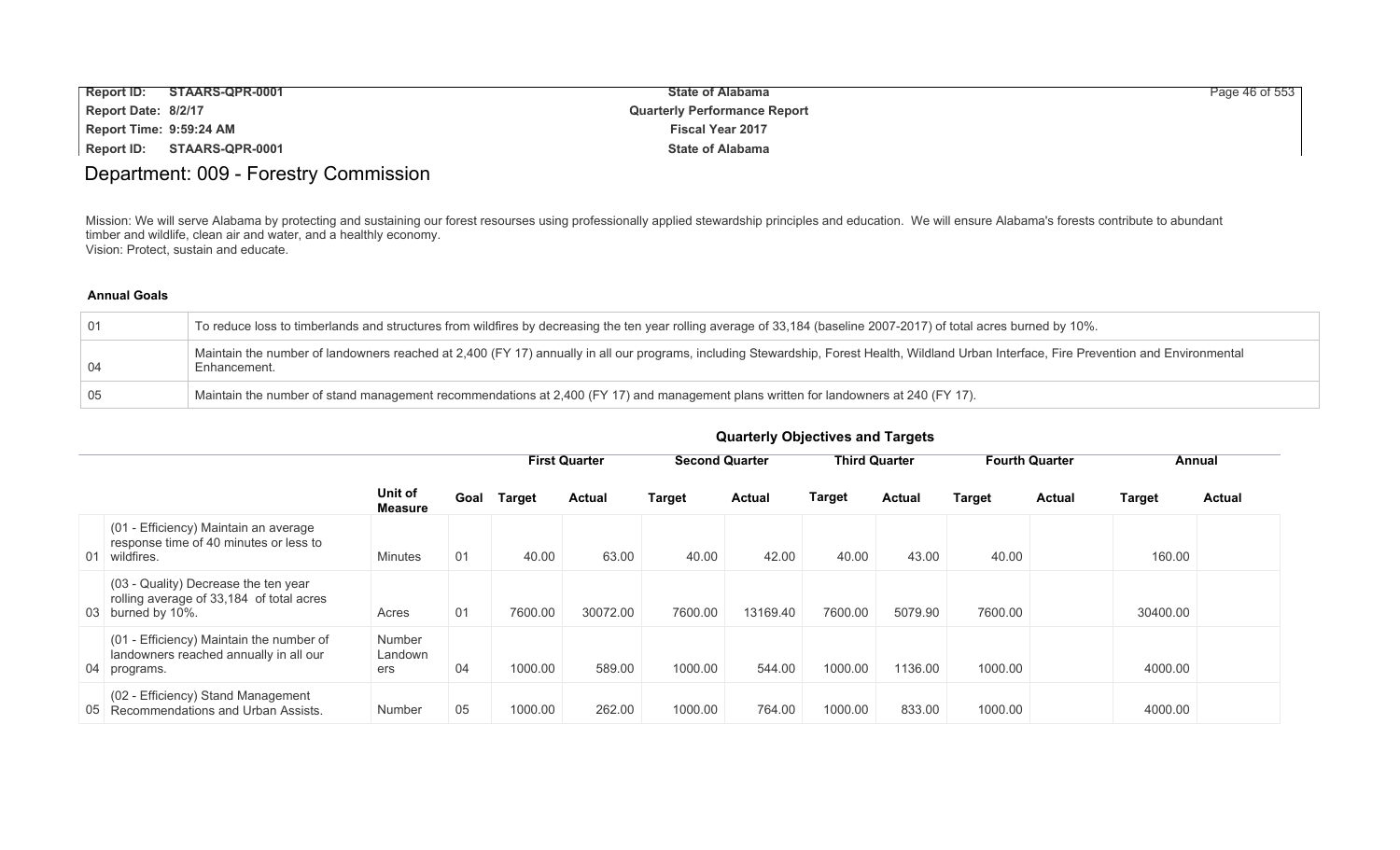| <b>Report ID:</b>                                          | STAARS-QPR-0001<br><b>State of Alabama</b>                          |        |    |        |      |                         |       |        |       |        |  |        | Page 48 of 553 |
|------------------------------------------------------------|---------------------------------------------------------------------|--------|----|--------|------|-------------------------|-------|--------|-------|--------|--|--------|----------------|
| Report Date: 8/2/17<br><b>Quarterly Performance Report</b> |                                                                     |        |    |        |      |                         |       |        |       |        |  |        |                |
|                                                            | Report Time: 9:59:24 AM<br><b>Fiscal Year 2017</b>                  |        |    |        |      |                         |       |        |       |        |  |        |                |
| <b>Report ID:</b>                                          | STAARS-QPR-0001                                                     |        |    |        |      | <b>State of Alabama</b> |       |        |       |        |  |        |                |
|                                                            | (01 - Efficiency) Number of New and<br>06 revised Management Plans. | Number | 05 | 100.00 | 7.00 | 100.00                  | 25.00 | 100.00 | 44.00 | 100.00 |  | 400.00 |                |

### **Performance Objective Justification**

| 03 | Wildfires during drought emergency                            |
|----|---------------------------------------------------------------|
| 04 | Personnel needed to combat wildfires during drought emergency |
| 04 | Reduced staff impacted all objectives. Duplicates removed.    |
| 05 | Personnel needed to combat wildfires during drought emergency |
| 05 | Reduced staff impacted all objectives. Duplicates removed.    |
| 06 | Personnel needed to combat wildfires during drought emergency |
| 06 | Reduced staff impacted all objectives. Duplicates removed.    |
|    |                                                               |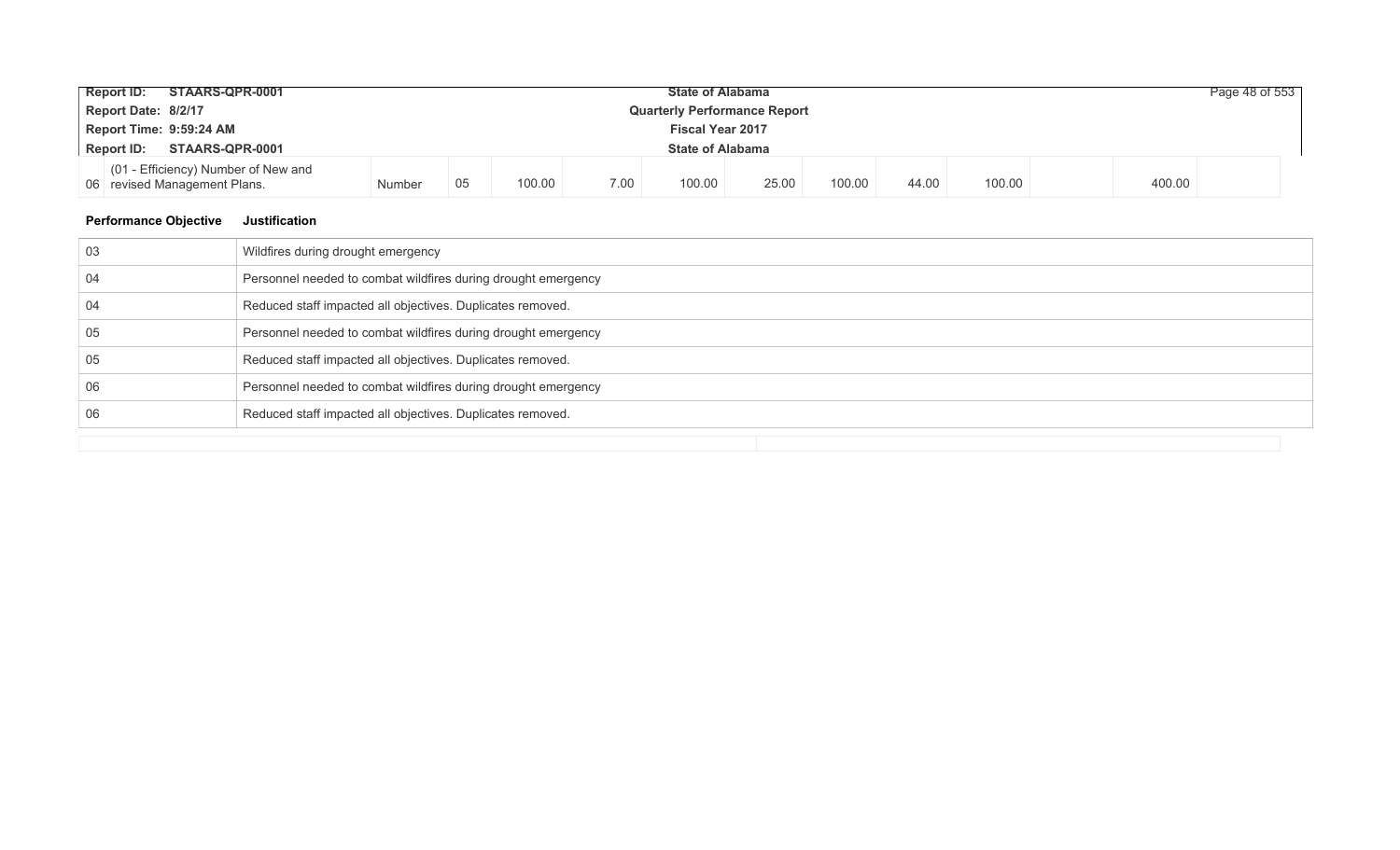| <b>Report ID:</b>       | STAARS-QPR-0001 | <b>State of Alabama</b>             | Page 50 of 553 |
|-------------------------|-----------------|-------------------------------------|----------------|
| Report Date: 8/2/17     |                 | <b>Quarterly Performance Report</b> |                |
| Report Time: 9:59:24 AM |                 | <b>Fiscal Year 2017</b>             |                |
| Report ID:              | STAARS-QPR-0001 | <b>State of Alabama</b>             |                |

# Department: 010 - Finance

Mission: Provide innovative, resourceful leadership and service in financial management and operational support in order to advance the Governor's mission of restoring trust in state government. Vision: Protect the financial interests of Alabama and effectively administer and support the financial and administrative needs among all divisions of the Department of Finance.

### **Annual Goals**

|    | Reduce the Number of State Vehicles Insured                    |
|----|----------------------------------------------------------------|
| 02 | Track the Number of Buying Events in Purchasing Division       |
| 03 | Provide Quality IT Services to Agencies Boards and Commissions |

|    |                                                          |                    |      | <b>First Quarter</b> |               | <b>Second Quarter</b> |          | <b>Third Quarter</b> |               | <b>Fourth Quarter</b> |               | Annual  |               |
|----|----------------------------------------------------------|--------------------|------|----------------------|---------------|-----------------------|----------|----------------------|---------------|-----------------------|---------------|---------|---------------|
|    |                                                          | Unit of<br>Measure | Goal | <b>Target</b>        | <b>Actual</b> | Target                | Actual   | Target               | <b>Actual</b> | <b>Target</b>         | <b>Actual</b> | Target  | <b>Actual</b> |
| 01 | Number of Vehicles Insured                               | Number             | 01   | 8017.00              | 8077.00       | 8000.00               | 8272.00  | 7900.00              | 8392.00       | 7850.00               |               | 7800.00 |               |
|    | 02 Number of Buying Events                               | Number             | 02   | 6125.00              | 12154.00      | 6125.00               | 11928.00 | 6125.00              | 10864.00      | 6125.00               |               | 6125.00 |               |
|    | Number of agencies, Boards, and<br>03 Commissions Served | Number             | 03   | 200.00               | 197.00        | 200.00                | 198.00   | 200.00               | 590.00        | 200.00                |               | 200.00  |               |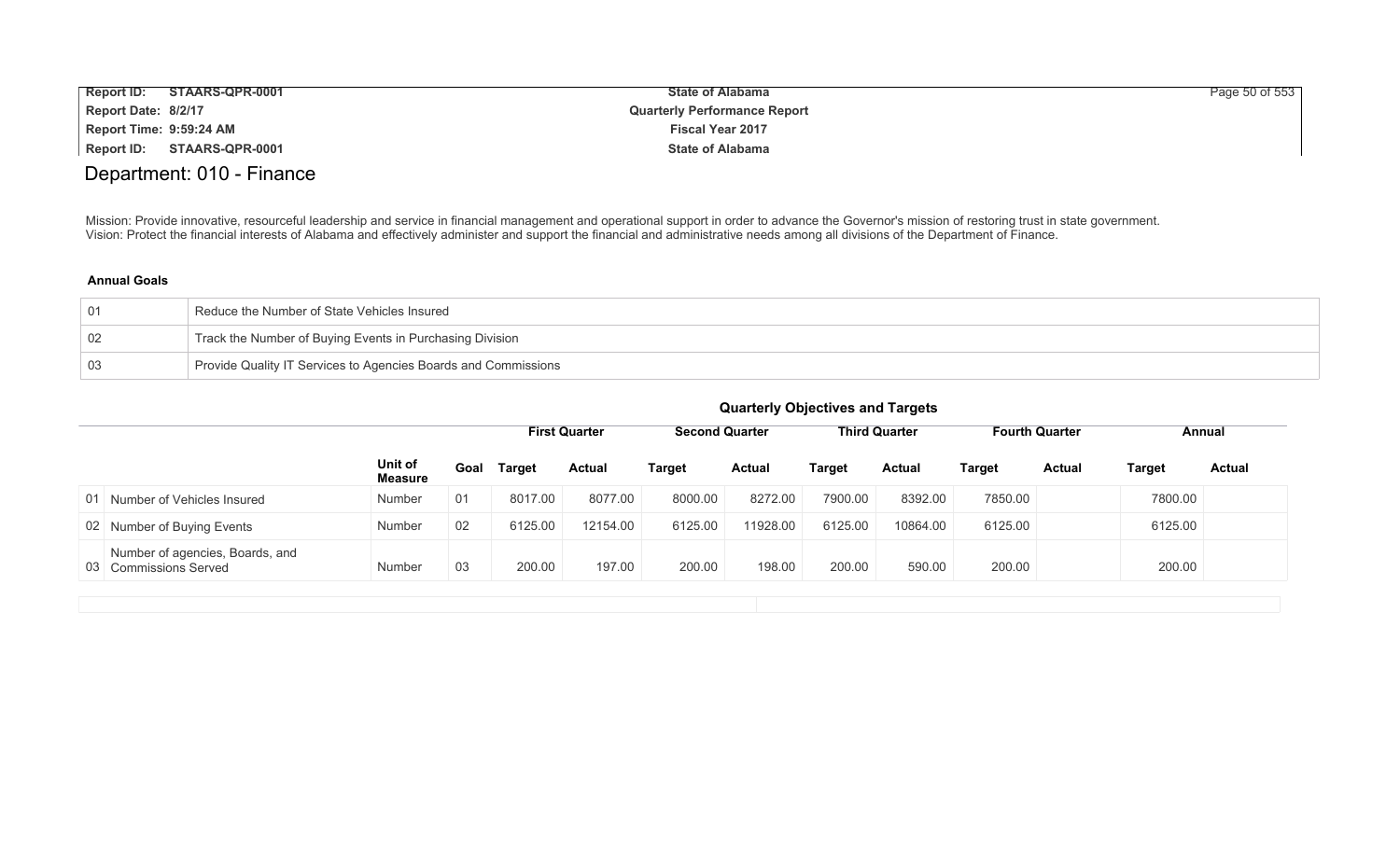| <b>Report ID:</b>       | STAARS-QPR-0001 | <b>State of Alabama</b>             | Page 52 of 553 |
|-------------------------|-----------------|-------------------------------------|----------------|
| Report Date: 8/2/17     |                 | <b>Quarterly Performance Report</b> |                |
| Report Time: 9:59:24 AM |                 | <b>Fiscal Year 2017</b>             |                |
| Report ID:              | STAARS-QPR-0001 | <b>State of Alabama</b>             |                |

### Department: 011 - Public Health

Mission: To serve the people of Alabama by assuring conditions in which they can be healthy (Section 22-2-2 of the Code of Alabama).

Vision: Through the continued pursuit of excellence and a positive presence in the community, ADPH provides leadership in assuring access of appropriate health services to all Alabamians and is viewed as integral to the prevention, detection, and response to all hazards affecting Alabama.

Mission: To serve the people of Alabama by assuring conditions in which they can be healthy (Section 22-2-2 of the Code of Alabama). Vision: Through the continued pursuit of excellence and a positive presence in the community, ADPH provides leadership in assuring access of appropriate health services to all Alabamians and is viewed as integral to the prevention, detection, and response to all hazards affecting Alabama.

#### **Annual Goals**

| $\sqrt{01}$ | To continue to maintain the number of grants awarded to family practice residency programs medical schools and other healthcare organizations to further the supply of potential family<br>physicians in rural underserved communities. |
|-------------|-----------------------------------------------------------------------------------------------------------------------------------------------------------------------------------------------------------------------------------------|
| $\sqrt{01}$ | To prevent significant and irreparable harm including death to Alabama's newborns by early detection treatment and management of otherwise undetectable newborn disorders.                                                              |

|                                                           |                                              |      | <b>First Quarter</b> |               | <b>Second Quarter</b> |               | <b>Third Quarter</b> |               |               | <b>Fourth Quarter</b> | Annual        |               |
|-----------------------------------------------------------|----------------------------------------------|------|----------------------|---------------|-----------------------|---------------|----------------------|---------------|---------------|-----------------------|---------------|---------------|
|                                                           | Unit of<br><b>Measure</b>                    | Goal | Target               | <b>Actual</b> | <b>Target</b>         | <b>Actual</b> | <b>Target</b>        | <b>Actual</b> | <b>Target</b> | <b>Actual</b>         | <b>Target</b> | <b>Actual</b> |
| 01 Number of Grants Issued                                | Number<br>of Grants<br>Issued                | 01   | 0.00                 | 0.00          | 0.00                  | 0.00          | 0.00                 | 0.00          | 0.00          |                       | 0.00          |               |
| Number of newborns screened for<br>01 metabolic disorders | Number<br>of<br>Newborn<br>S<br>Screene<br>d | 01   | 0.00                 | 0.00          | 0.00                  | 0.00          | 0.00                 | 0.00          | 0.00          |                       | 58000.00      |               |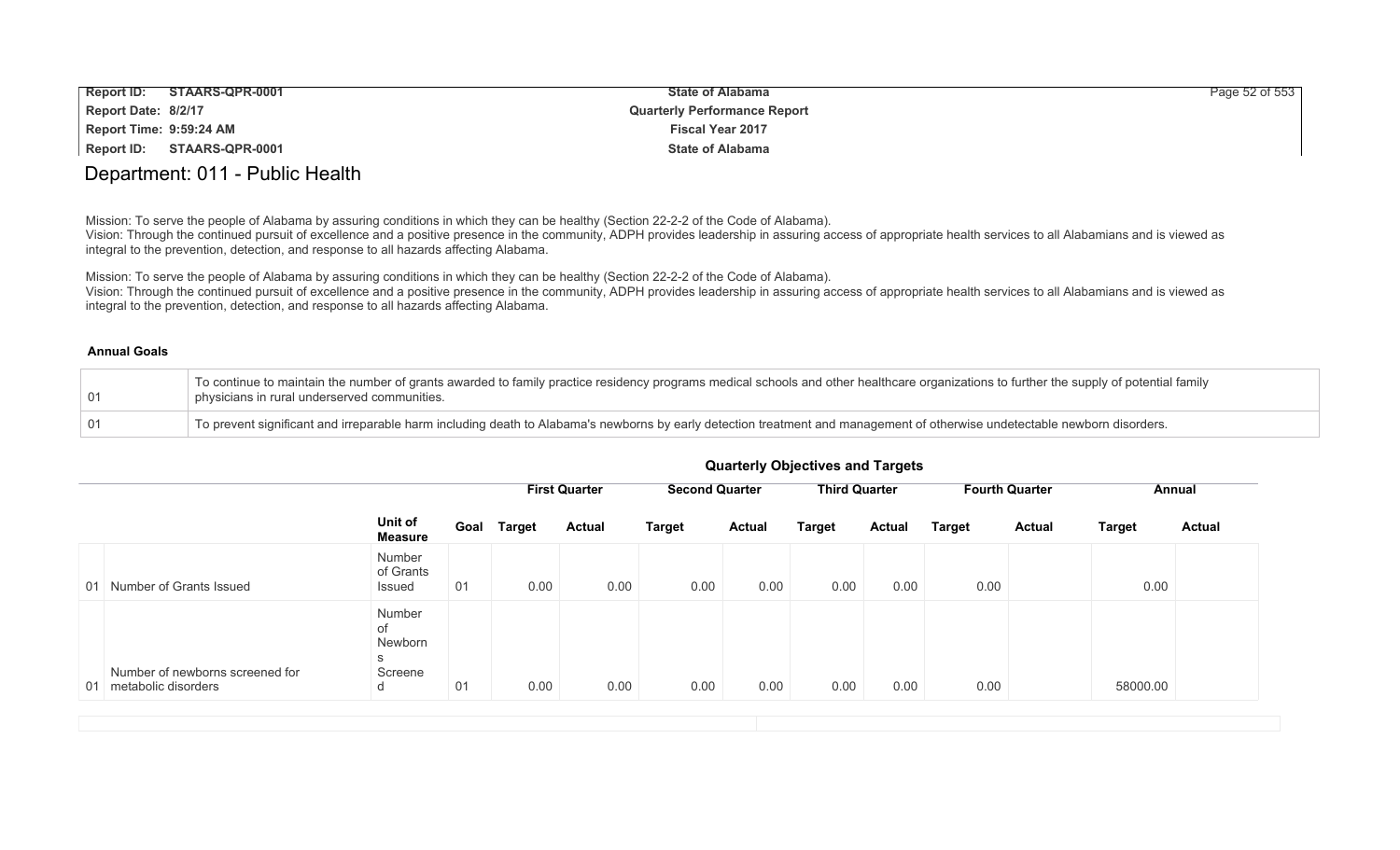| <b>Report ID:</b><br>STAARS-QPR-0001 | <b>State of Alabama</b>             | Page 56 of 553 |
|--------------------------------------|-------------------------------------|----------------|
| Report Date: 8/2/17                  | <b>Quarterly Performance Report</b> |                |
| Report Time: 9:59:24 AM              | <b>Fiscal Year 2017</b>             |                |
| Report ID:<br>STAARS-QPR-0001        | <b>State of Alabama</b>             |                |

### Department: 012 - Transportation

Mission: To provide a safe, efficient, environmentally sound intermodal transportation system for all users, especially the taxpayers of Alabama. To also facilitate economic and social development and prosperity through the efficient movement of people and goods and to facilitate intermodal connections within Alabama. ALDOT must also demand excellence in transportation and be involved in promoting adequate funding to promote and maintain Alabama's transportation infrastructure.

Vision: To provide a safe, efficient, environmentally sound intermodal transportation system for all users, especially the taxpayers of Alabama. To also facilitate economic and social development and prosperity through the efficient movement of people and goods and to facilitate intermodal connections within Alabama. ALDOT must also demand excellence in transportation and be involved in promoting adequate funding to promote and maintain Alabama's transportation infrastructure.

### **Annual Goals**

| 01              | Program: 832 (Surface Transportation Improvement) ALDOT's roadway goal is to maintain the state's highway system at a system average International Roughness Index (IRI) of less than 95<br>inches/mile or "Good" condition with no more than 5% of the state's highway miles at an IRI of 120 inches/mile or greater. |
|-----------------|------------------------------------------------------------------------------------------------------------------------------------------------------------------------------------------------------------------------------------------------------------------------------------------------------------------------|
| $\overline{02}$ | Program: 832 (Surface Transportation Improvement) ALDOT's bridge goal is to maintain the bridges on the state's highway system at a system average condition 6.00 or better "Satisfactory"<br>condition with no more than 5% of the state's bridges at a condition rating of 4.99 or worse or "Marginal" condition.    |
| <b>03</b>       | Program: 833 (General Administration) Maintain Administration expenditures at no more than 10% of total budget.                                                                                                                                                                                                        |
| $\overline{04}$ | Program: 834 (General Aviation & Aeronautic Administration) Efficiently manage the improvement and preservation of Alabama's publicly owned airport infrastructure system.                                                                                                                                             |

|                                                                            |                               |      |        |                      |                       |               | . .                  |               |               |                       |               |               |
|----------------------------------------------------------------------------|-------------------------------|------|--------|----------------------|-----------------------|---------------|----------------------|---------------|---------------|-----------------------|---------------|---------------|
|                                                                            |                               |      |        | <b>First Quarter</b> | <b>Second Quarter</b> |               | <b>Third Quarter</b> |               |               | <b>Fourth Quarter</b> |               | Annual        |
|                                                                            | Unit of<br><b>Measure</b>     | Goal | Target | Actual               | <b>Target</b>         | <b>Actual</b> | <b>Target</b>        | <b>Actual</b> | <b>Target</b> | <b>Actual</b>         | <b>Target</b> | <b>Actual</b> |
| (OI-Quality) Average IRI for the state's<br>01 roadway system.             | <b>Inches</b><br>Per Mile     | 01   | 0.00   | 0.00                 | 0.00                  | 0.00          | 0.00                 | 0.00          | 0.00          |                       | 95.00         |               |
| (O2-Efficiency) % of roadway miles with<br>02 an IRI of 120 or greater.    | $%$ of<br><b>Miles</b>        | 01   | 0.00   | 0.00                 | 0.00                  | 0.00          | 0.00                 | 0.00          | 0.00          |                       | 5.00          |               |
| (OI-Quality) Average bridge condition for<br>03 the state's bridge system. | Weighted<br>Average<br>Rating | 02   | 0.00   | 0.00                 | 0.00                  | 0.00          | 0.00                 | 0.00          | 0.00          |                       | 6.00          |               |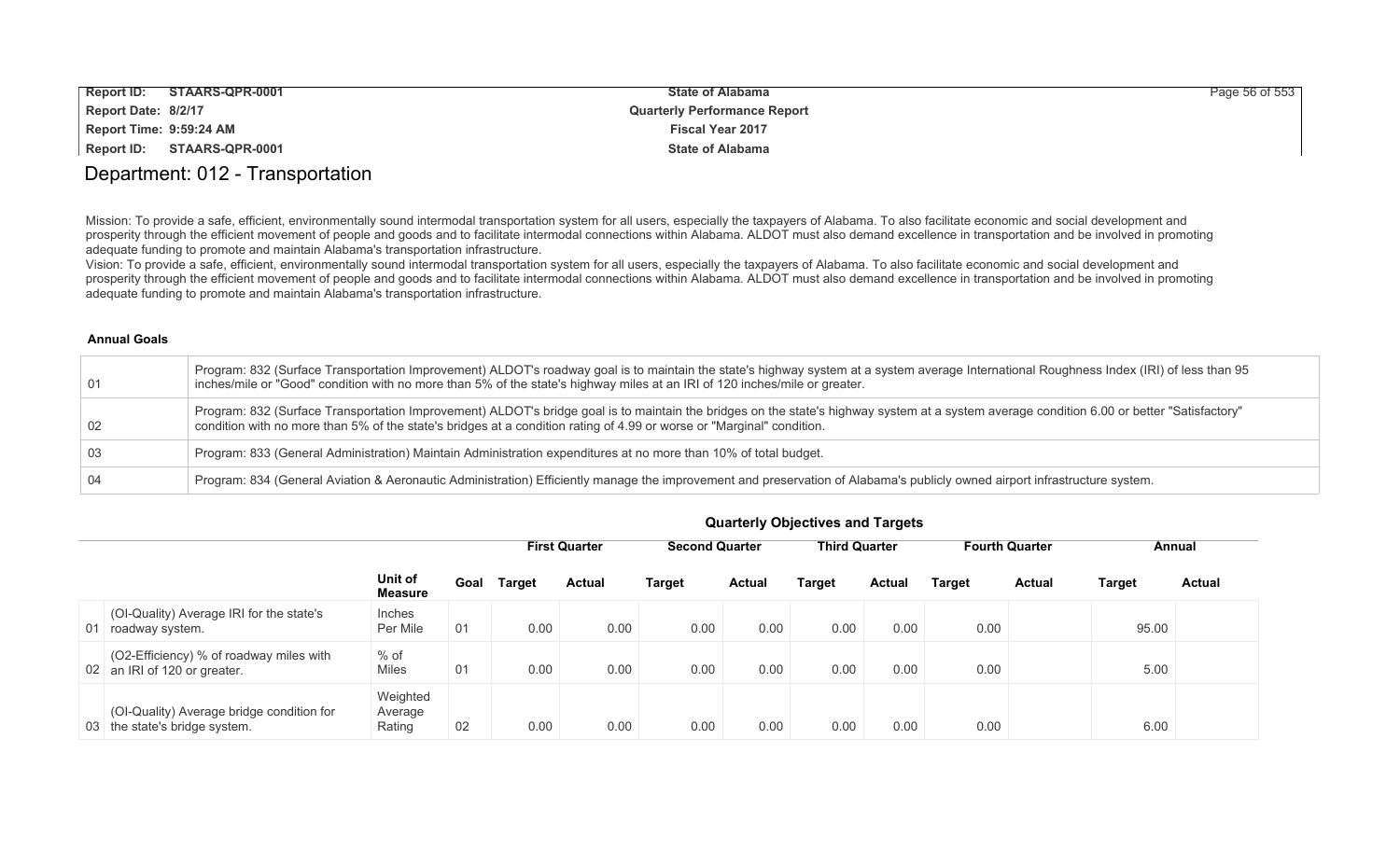| STAARS-QPR-0001<br><b>Report ID:</b>                                                                                                                                                                                                  |                                               |    |      |       | <b>State of Alabama</b> |       |                                                    |                                     |      |        | Page 58 of 553 |
|---------------------------------------------------------------------------------------------------------------------------------------------------------------------------------------------------------------------------------------|-----------------------------------------------|----|------|-------|-------------------------|-------|----------------------------------------------------|-------------------------------------|------|--------|----------------|
| Report Date: 8/2/17                                                                                                                                                                                                                   |                                               |    |      |       |                         |       |                                                    |                                     |      |        |                |
| Report Time: 9:59:24 AM                                                                                                                                                                                                               |                                               |    |      |       |                         |       |                                                    |                                     |      |        |                |
| STAARS-QPR-0001<br><b>Report ID:</b>                                                                                                                                                                                                  |                                               |    |      |       |                         |       |                                                    |                                     |      |        |                |
| (02-Efficiency) % of bridges with a<br>04 condition rating of 4.99 or worse.                                                                                                                                                          | $%$ of<br><b>Bridges</b>                      | 02 | 0.00 | 0.00  | 0.00                    | 0.00  | 0.00                                               | 0.00                                | 0.00 | 6.00   |                |
| (OI-Efficiency) Maintain FTE's in<br>Administration program at no more than<br>10% of total budget.<br>05                                                                                                                             | $%$ of<br>Administr<br>ation<br>Exp. to<br>to | 03 | 0.00 | 8.80  | 0.00                    | 11.00 | 0.00                                               | 11.00                               | 0.00 | 10.00  |                |
| (O2-Efficiency) Maintain FTE's in<br>Administration program at no more than<br>06 1/3 of total FTE's.                                                                                                                                 | $%$ of<br>FTE'S In<br>Administr<br>ation t    | 03 | 0.00 | 32.00 | 0.00                    | 33.00 | 0.00                                               | 34.00                               | 0.00 | 30.00  |                |
| (OI-Efficiency) Recommend approval of<br>state matching funds or 100% of<br>commercial service and general aviation<br>airport projects that receive FAA/AIP<br>funds and are consistent with the state<br>07<br>airport system plan. | % of<br>Projects<br>Recomm<br>ended<br>for    | 04 | 0.00 | 0.00  | 0.00                    | 0.00  | 0.00                                               | 0.00                                | 0.00 | 100.00 |                |
|                                                                                                                                                                                                                                       |                                               |    |      |       |                         |       | <b>Fiscal Year 2017</b><br><b>State of Alabama</b> | <b>Quarterly Performance Report</b> |      |        |                |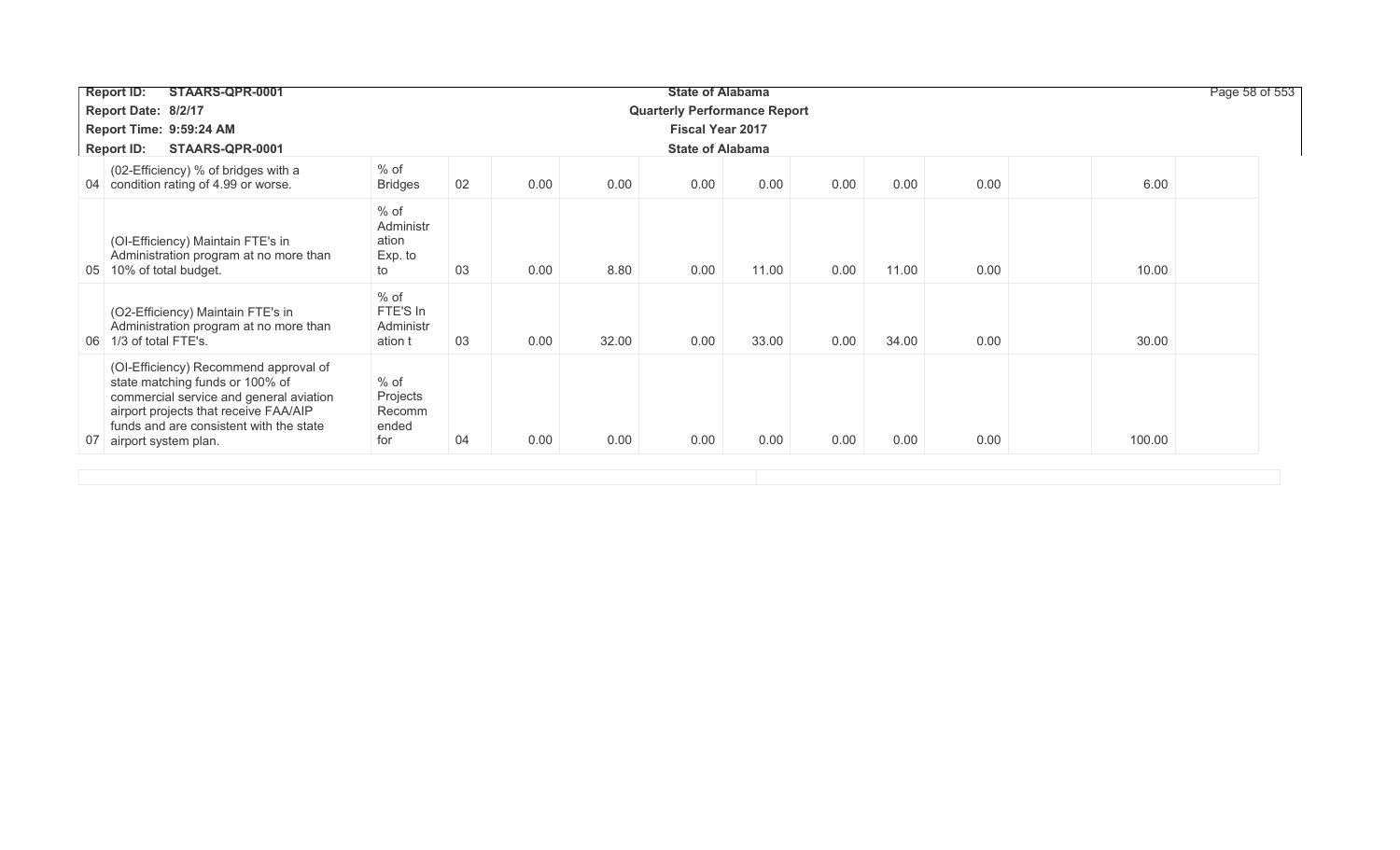| Report ID:                 | STAARS-QPR-0001 | <b>State of Alabama</b>             | Page 60 of 553 |
|----------------------------|-----------------|-------------------------------------|----------------|
| Report Date: 8/2/17        |                 | <b>Quarterly Performance Report</b> |                |
| Report Time: 9:59:24 AM    |                 | <b>Fiscal Year 2017</b>             |                |
| Report ID: STAARS-QPR-0001 |                 | <b>State of Alabama</b>             |                |

# Department: 013 - Labor

Mission: To administer workforce protection programs for workers and employers such as unemployment compensation, state employment service, labor market information, workers' compensation, and mine safety and reclamation services.

Vision: To offer demand-driven services for workers and employers that creates a more positive economic environment.

### **Annual Goals**

| -01 | Unemployment Compensation Division: Collect taxes pay benefits meet quality standards within the federal guidelines while providing services to protect Alabama minors in the workplace.                                                                          |
|-----|-------------------------------------------------------------------------------------------------------------------------------------------------------------------------------------------------------------------------------------------------------------------|
| -06 | Inspection Division: Identify all boilers pressure vessels and elevators that are past due its certificate of operation date by 60 days or more and have owners with past due safety inspections in<br>compliance within an additional 30 days.                   |
|     | Workers Compensation Division: Coordinate internal computer programming to improve the efficiency of the workers compensation screens and create a means to provide employers the<br>ability to file 100% of workers compensation forms online by the end of F    |
| 13  | Inspection Division: Maintain sufficient safety inspector staffing and equipment enabling the completion of approximately 2,400 timely and thorough safety inspections of mine sites while<br>maintaining two (2) state mine rescue teams and providing safety t  |
| 17  | Inspection Division: Identify all boilers, pressure vessels, and elevators that are past due its certificate of operation date by 60 days or more and have owners with past due safety inspections<br>in compliance within an additional 30 days.                 |
| 18  | Labor Market Division: Continue to efficiently and effectively complete deliverables to meet cotractual obligations as required by the Bureau of Labor Statistics Cooperative Programs(BLS),<br>Occupational Employment Statistics (OES), Current Employment Stat |
| 20  | Labor Market Division: Continue efficiently and effectively complete deliverables to meet contractual obligations to Employment and Training Administration (ETA) Workforce Grant providing<br>quality information that customers can easily access and use to m  |
|     | Labor Market Division: Continue to submit weekly, monthly, and quarterly reports to the U.S. Department of Labor Employment and Training Administration (ETA) concerning unemployment<br>benefits. Provide legislative cost estimates as needed.                  |

|                           |      | <b>First Quarter</b> |               |               | <b>Second Quarter</b> |        | <b>Third Quarter</b> |               | <b>Fourth Quarter</b> | Annual        |        |  |
|---------------------------|------|----------------------|---------------|---------------|-----------------------|--------|----------------------|---------------|-----------------------|---------------|--------|--|
| Unit of<br><b>Measure</b> | Goal | Target               | <b>Actual</b> | <b>Target</b> | Actual                | Target | Actual               | <b>Target</b> | Actual                | <b>Target</b> | Actual |  |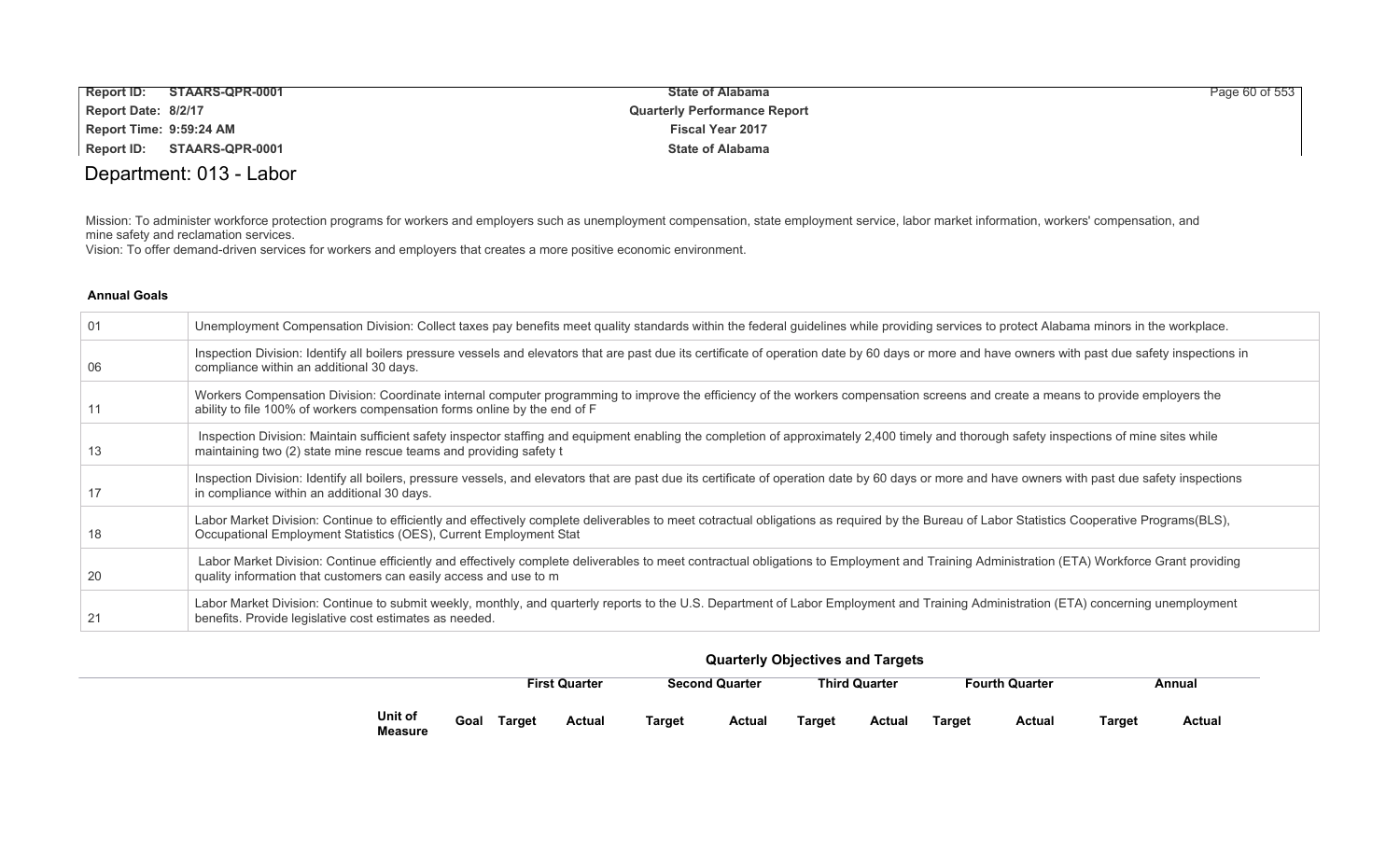| STAARS-QPR-0001<br><b>Report ID:</b>                                                                                                                                                                                    | <b>State of Alabama</b>                         |    |        |        |                         |        |        |        |        |         | Page 62 of 553 |  |
|-------------------------------------------------------------------------------------------------------------------------------------------------------------------------------------------------------------------------|-------------------------------------------------|----|--------|--------|-------------------------|--------|--------|--------|--------|---------|----------------|--|
| Report Date: 8/2/17                                                                                                                                                                                                     | <b>Quarterly Performance Report</b>             |    |        |        |                         |        |        |        |        |         |                |  |
| Report Time: 9:59:24 AM                                                                                                                                                                                                 |                                                 |    |        |        | <b>Fiscal Year 2017</b> |        |        |        |        |         |                |  |
| STAARS-QPR-0001<br><b>Report ID:</b>                                                                                                                                                                                    | <b>State of Alabama</b>                         |    |        |        |                         |        |        |        |        |         |                |  |
| Incres the percentage of Ben-241's<br>(Requests for Separation Information)<br>01 returned electronically.                                                                                                              | Number<br>of<br>Ben-24L'<br>S<br>Returned<br>E. | 01 | 0.00   | 15.30  | 0.00                    | 16.00  | 0.00   | 48.80  | 0.00   | 2.50    |                |  |
| Incres the percentage of individuals filing<br>their unemployment claims via the<br>02 internet.                                                                                                                        | Number<br>of<br>Internet<br>Filings<br>As       | 01 | 0.00   | 45.00  | 0.00                    | 46.00  | 0.00   | 48.00  | 0.00   | 40.00   |                |  |
| Incres the timeliness of first payments on<br>unemployment claims beyond the 87%<br>03 federal mandate.                                                                                                                 | Time<br>Lapse %                                 | 01 | 0.00   | 92.00  | 0.00                    | 92.00  | 0.00   | 94.00  | 0.00   | 93.00   |                |  |
| Incres the percentage of employers<br>paying their unemployment taxes via the<br>04 internet.                                                                                                                           | $%$ of<br>Employer<br>s Paying<br>Taxes Us      | 01 | 0.00   | 98.00  | 0.00                    | 100.00 | 0.00   | 99.00  | 0.00   | 90.00   |                |  |
| Incres the number of businesses<br>05 inspected that employ minors.                                                                                                                                                     | Number<br>of<br>Inspectio<br>ns                 | 01 | 300.00 | 106.00 | 300.00                  | 111.00 | 300.00 | 106.00 | 300.00 | 1200.00 |                |  |
| (02a) Incres the effectiveness of services<br>rendered to customers through the<br>Employment Retention Rate (ERR). Note:<br>This benchmark is negotiated with the<br>U.S. Department of Labor on a yearly<br>06 basis. | %ERR                                            | 06 |        |        |                         |        |        |        |        |         |                |  |
| (02b) Incres the number of individuals<br>07 receiving services per FTE.                                                                                                                                                | Individual<br>s Per<br><b>FTE</b>               | 06 |        |        |                         |        |        |        |        |         |                |  |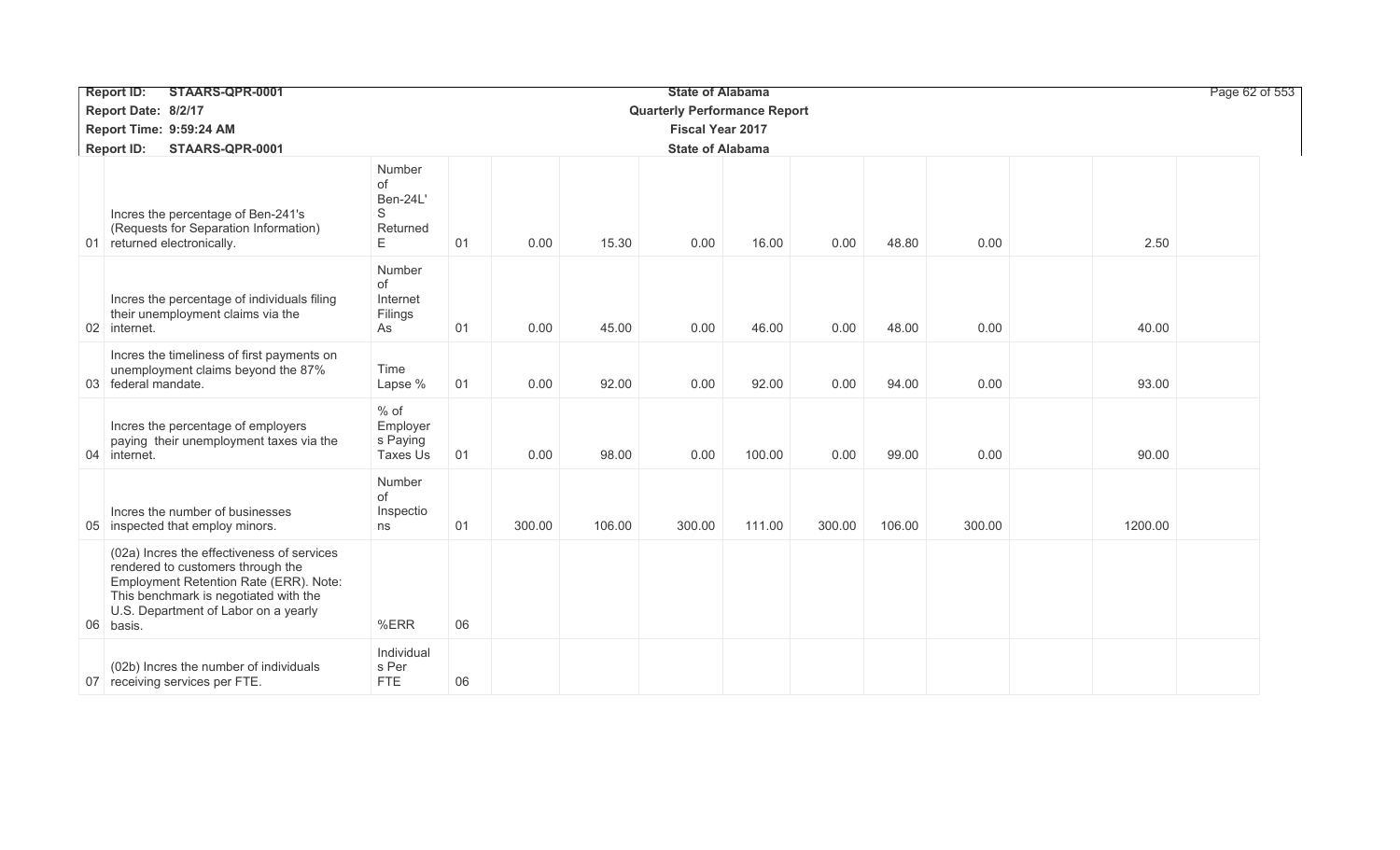| STAARS-QPR-0001<br><b>Report ID:</b> |                                                                                                                                                                                                                         |                                                    |    |                                     |        | <b>State of Alabama</b> | Page 64 of 553 |        |        |        |         |  |
|--------------------------------------|-------------------------------------------------------------------------------------------------------------------------------------------------------------------------------------------------------------------------|----------------------------------------------------|----|-------------------------------------|--------|-------------------------|----------------|--------|--------|--------|---------|--|
|                                      | Report Date: 8/2/17                                                                                                                                                                                                     |                                                    |    | <b>Quarterly Performance Report</b> |        |                         |                |        |        |        |         |  |
|                                      | Report Time: 9:59:24 AM                                                                                                                                                                                                 | <b>Fiscal Year 2017</b>                            |    |                                     |        |                         |                |        |        |        |         |  |
|                                      | <b>Report ID:</b><br>STAARS-QPR-0001                                                                                                                                                                                    | <b>State of Alabama</b>                            |    |                                     |        |                         |                |        |        |        |         |  |
|                                      | (02c) Incres the number of promotional<br>08 contacts with employers per FTE.                                                                                                                                           | Promotio<br>nal<br>Contract<br>s Per<br><b>FTE</b> | 06 |                                     |        |                         |                |        |        |        |         |  |
|                                      | (02d) Incres the number of AJL website<br>09 hits.                                                                                                                                                                      | Number<br>of Visits<br>to<br>Website               | 06 |                                     |        |                         |                |        |        |        |         |  |
|                                      | (02e) Incres the effectiveness of services<br>rendered to customers through the<br>Entered Employment Rate (EER). Note:<br>This benchmark is negotiated within the<br>U.S. Department of Labor on a yearly<br>10 basis. | % EER                                              | 06 |                                     |        |                         |                |        |        |        |         |  |
|                                      | Update computer screens used by the<br>Workers' Compensation (WC) Division to<br>ensure employers' compliance with the<br>11 WC Law.                                                                                    | Percenta<br>ge of<br>Updates<br>Made               | 11 | 75.00                               | 65.00  | 75.00                   | 70.00          | 85.00  | 75.00  | 100.00 | 100.00  |  |
|                                      | Create online web applications for<br>12 employers to fill out forms online.                                                                                                                                            | Percenta<br>ge of<br>Completi<br>on of On          | 11 | 50.00                               | 75.00  | 50.00                   | 80.00          | 75.00  | 85.00  | 100.00 | 100.00  |  |
|                                      | Utilize overall mine safety inspector<br>experience to provide more efficient and<br>effective inspections with required<br>corresponding documentation at mine<br>13 sites.                                            | Number<br>of Sites<br>Inspectio<br>ns Co           | 13 | 600.00                              | 146.00 | 600.00                  | 313.00         | 600.00 | 250.00 | 600.00 | 2400.00 |  |
|                                      | Perform 10% of required mine safety<br>14 inspections on evening and night shifts.                                                                                                                                      | Percenta<br>ge of<br>Evening<br>Inspecti           | 13 | 0.00                                | 3.00   | 0.00                    | 4.00           | 0.00   | 4.00   | 0.00   | 10.00   |  |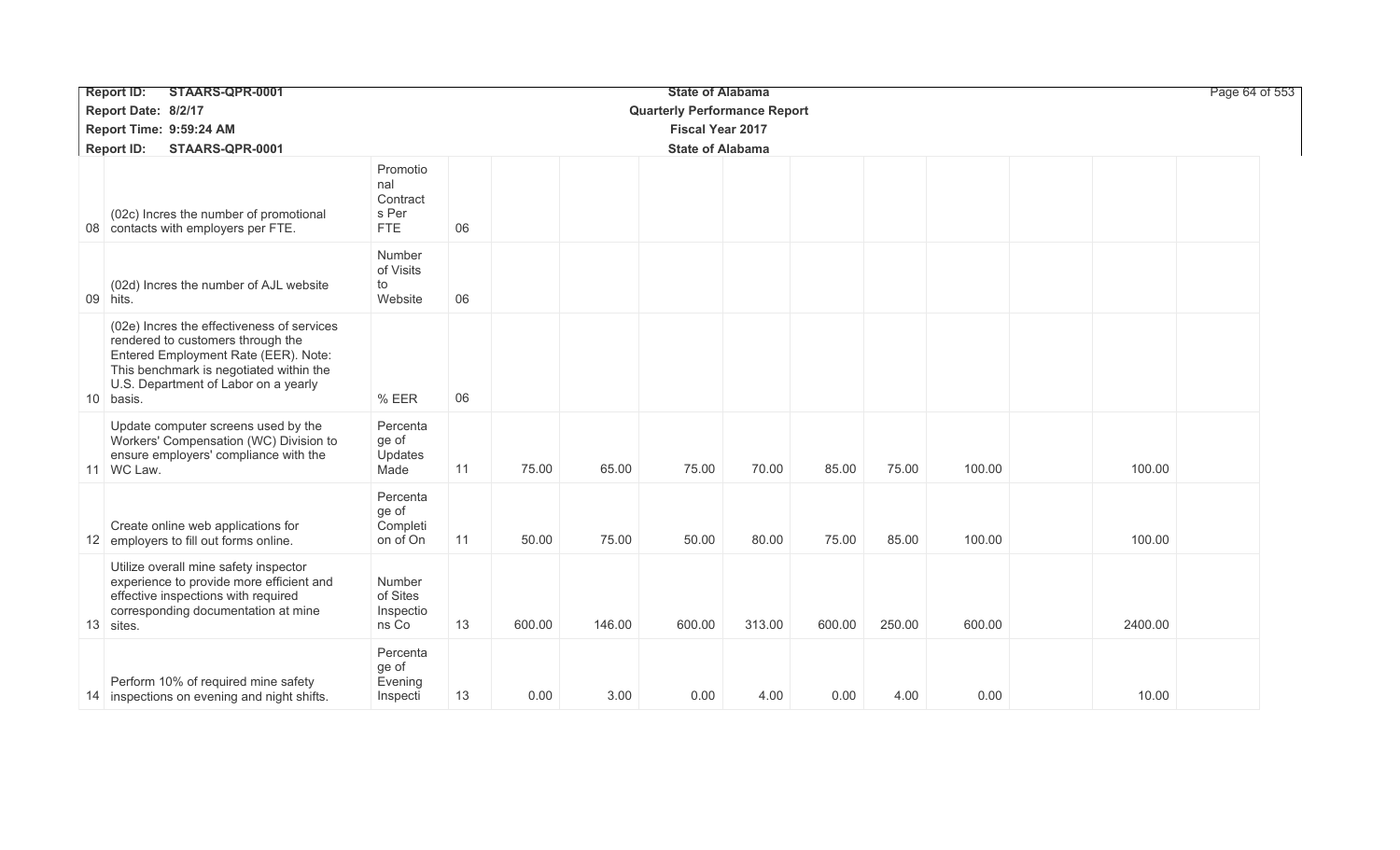| STAARS-QPR-0001<br><b>Report ID:</b>                                                                                                                           |                                              |    |        |        | <b>State of Alabama</b>             |       |        |       |        |        | Page 66 of 553 |
|----------------------------------------------------------------------------------------------------------------------------------------------------------------|----------------------------------------------|----|--------|--------|-------------------------------------|-------|--------|-------|--------|--------|----------------|
| Report Date: 8/2/17                                                                                                                                            |                                              |    |        |        | <b>Quarterly Performance Report</b> |       |        |       |        |        |                |
| Report Time: 9:59:24 AM                                                                                                                                        |                                              |    |        |        | <b>Fiscal Year 2017</b>             |       |        |       |        |        |                |
| STAARS-QPR-0001<br><b>Report ID:</b>                                                                                                                           |                                              |    |        |        | <b>State of Alabama</b>             |       |        |       |        |        |                |
| Identify expired certificates over 60 days,<br>contact owner and plan a corrective<br>action.<br>17 <sup>1</sup>                                               | total<br>Expired<br>Certificat<br>es         | 17 | 100.00 | 90.00  | 100.00                              | 98.00 | 100.00 | 99.00 | 100.00 | 100.00 |                |
| Maintain 100% compliance with<br>contractual obligations of Bureau of Labor<br>Statistics Cooperative Program.<br>18                                           | Percenta<br>ge<br>Completi<br>on of All<br>R | 18 | 100.00 | 100.00 | 100.00                              | 0.00  | 100.00 | 0.00  | 100.00 | 100.00 |                |
| Maintain 85% response rate needed to<br>satisfy grant requirements and provide<br>useful data for the USDOL-BLS and<br>19 OSHA.                                | Percenta<br>ge<br>Completi<br>on of All<br>R | 18 | 0.00   | 100.00 | 0.00                                | 0.00  | 0.00   | 0.00  | 0.00   | 100.00 |                |
| Maintain 100% compliance with<br>contractual obligations to Employment<br>and Training Administration (ETA)<br>Workforce Information Grant.<br>20 <sup>1</sup> | Percenta<br>ge<br>Completi<br>on of All<br>R | 20 | 0.00   | 100.00 | 0.00                                | 0.00  | 0.00   | 0.00  | 0.00   | 100.00 |                |
| Submit Unemployment reports timely<br>21 95% of the time.                                                                                                      | Percenta<br>ge<br>Completi<br>on of All<br>R | 21 | 0.00   | 100.00 | 0.00                                | 0.00  | 0.00   | 0.00  | 0.00   | 95.00  |                |
|                                                                                                                                                                |                                              |    |        |        |                                     |       |        |       |        |        |                |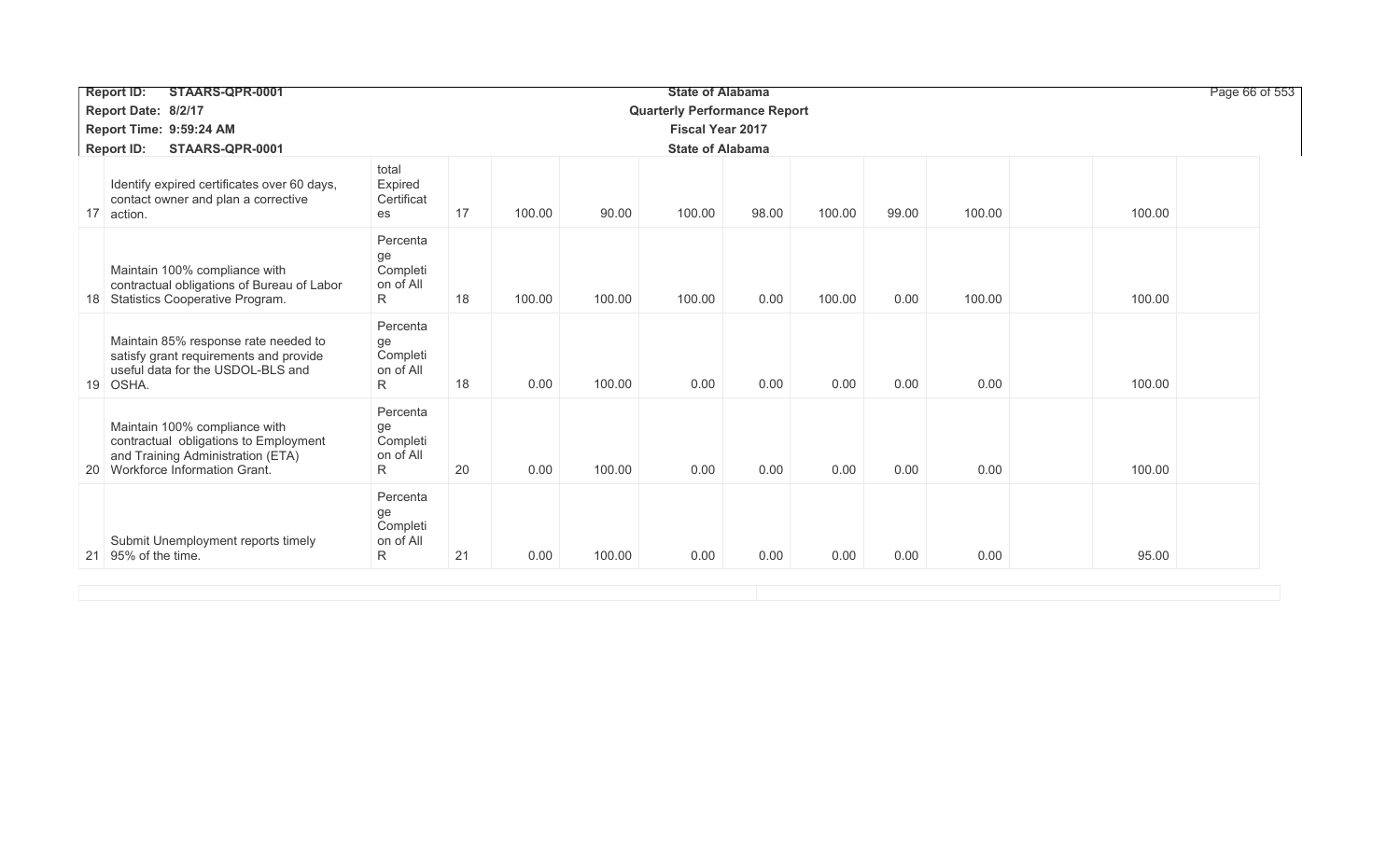|                         | Report ID: STAARS-QPR-0001 | <b>State of Alabama</b>             | Page 68 of 553 |
|-------------------------|----------------------------|-------------------------------------|----------------|
| Report Date: 8/2/17     |                            | <b>Quarterly Performance Report</b> |                |
| Report Time: 9:59:24 AM |                            | <b>Fiscal Year 2017</b>             |                |
|                         | Report ID: STAARS-QPR-0001 | <b>State of Alabama</b>             |                |

# Department: 015 - Military

Mission: The Alabama National Guard will provide a responsive and trained military force to the citizens of the United States and the State of Alabama during periods of natural disaster and national emergency.

Vision: The premier organization of Citizen Soldiers and Airmen who are ready, in war and peace to support our communities, state, and nation in time of need.

## **Annual Goals**

|     | Revitalize and maintain National Guard Facilities                           |
|-----|-----------------------------------------------------------------------------|
| -02 | Recruit and train Soldiers and Airmen for Federal and State Missions        |
| -03 | Efficiently conduct State financial operations and operate AL NG Facilities |

|    |                                                                 |                                                |      |        | <b>First Quarter</b> | <b>Second Quarter</b> |               | <b>Third Quarter</b> |               |               | <b>Fourth Quarter</b> |               | Annual        |
|----|-----------------------------------------------------------------|------------------------------------------------|------|--------|----------------------|-----------------------|---------------|----------------------|---------------|---------------|-----------------------|---------------|---------------|
|    |                                                                 | Unit of<br><b>Measure</b>                      | Goal | Target | <b>Actual</b>        | <b>Target</b>         | <b>Actual</b> | <b>Target</b>        | <b>Actual</b> | <b>Target</b> | <b>Actual</b>         | <b>Target</b> | <b>Actual</b> |
| 01 | Reduce total \$ amount of Facility<br>Maintenance Backlog       | Amount<br>of Fac<br>Maint<br>Backlog<br>$($ \$ | 01   | 85.00  | 85.00                | 80.00                 | 68.70         | 75.00                | 68.70         | 70.00         |                       | 70.00         |               |
|    | 03 Revitalize AL NG facilities                                  | Number<br>Facilities<br>Revitaliz<br>ed        | 01   | 1.00   | 1.00                 | 1.00                  | 4.00          | 1.00                 | 1.00          | 1.00          |                       | 4.00          |               |
|    | Complete Facility Work requests within<br>02 30 days of receipt | $\%$<br>Complet<br>ed in 30<br>Days            | 02   | 90.00  | 76.00                | 90.00                 | 82.00         | 90.00                | 82.00         | 90.00         |                       | 90.00         |               |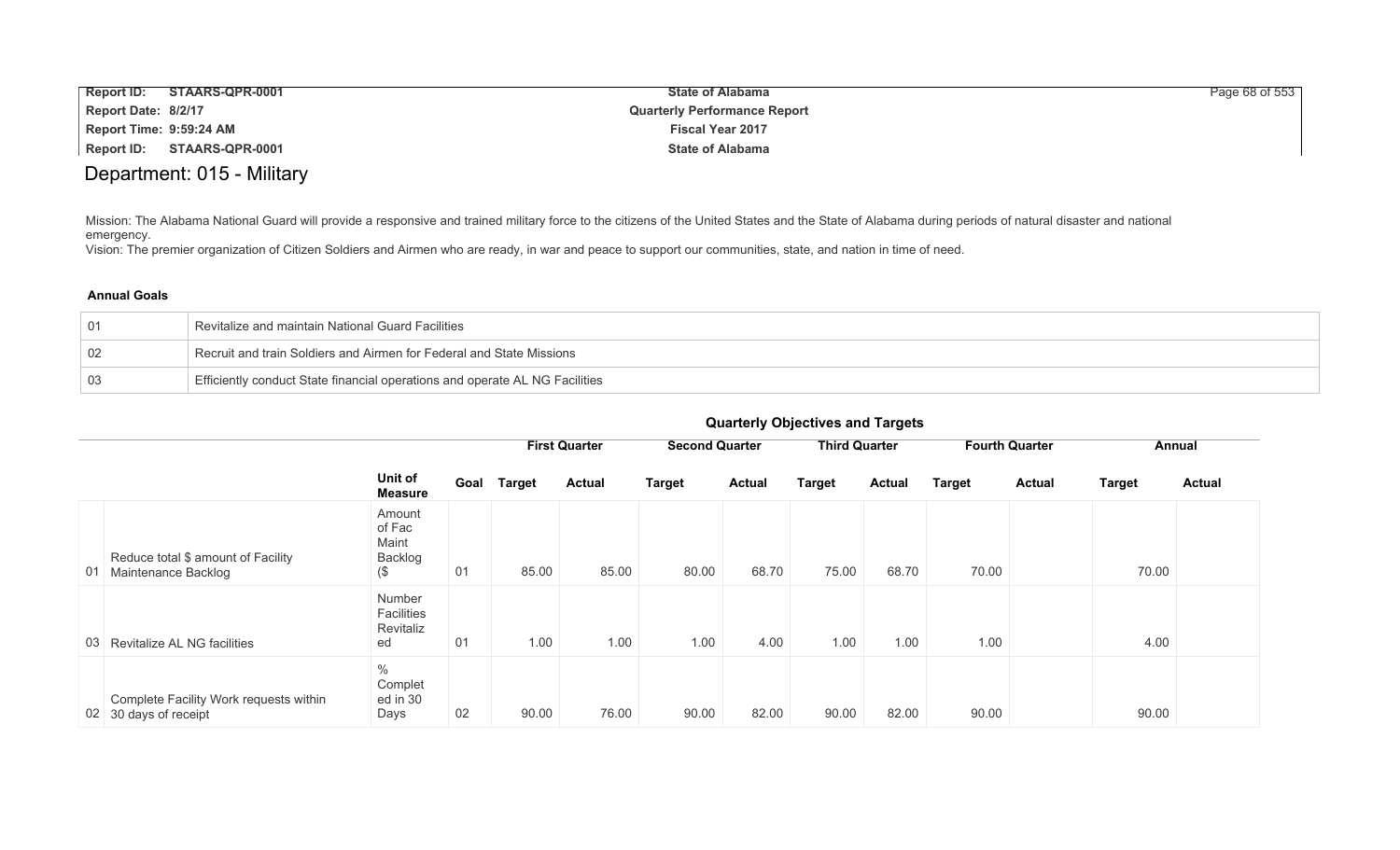| <b>Report ID:</b>       | STAARS-QPR-0001                                                                    |                                              |    |       | Page 70 of 553 |                                     |       |       |        |       |        |  |  |  |  |  |  |
|-------------------------|------------------------------------------------------------------------------------|----------------------------------------------|----|-------|----------------|-------------------------------------|-------|-------|--------|-------|--------|--|--|--|--|--|--|
| Report Date: 8/2/17     |                                                                                    |                                              |    |       |                | <b>Quarterly Performance Report</b> |       |       |        |       |        |  |  |  |  |  |  |
| Report Time: 9:59:24 AM |                                                                                    |                                              |    |       |                | <b>Fiscal Year 2017</b>             |       |       |        |       |        |  |  |  |  |  |  |
| <b>Report ID:</b>       | STAARS-QPR-0001                                                                    |                                              |    |       |                | <b>State of Alabama</b>             |       |       |        |       |        |  |  |  |  |  |  |
|                         | 04 Enlist new personnel into the AL ARNG                                           | Number<br>of<br>Enlistme<br>nts              | 02 | 75.00 | 255.00         | 75.00                               | 75.00 | 75.00 | 251.00 | 75.00 | 300.00 |  |  |  |  |  |  |
| 05                      | Maintain authorized troop strength                                                 | $%$ of<br>Authorize<br>d Troop<br>Strength   | 02 | 98.00 | 95.00          | 98.00                               | 95.00 | 98.00 | 94.00  | 98.00 | 98.00  |  |  |  |  |  |  |
|                         | Process invoices from vendors for<br>06 payment within 30 days of receipt          | $%$ of<br>Invoices<br>W/I 30<br>Days of<br>R | 03 | 90.00 | 100.00         | 90.00                               | 95.00 | 90.00 | 95.00  | 90.00 | 90.00  |  |  |  |  |  |  |
| 07 end of report period | Process eligible state expenditures for<br>federal reimbursement within 30 days of | $%$ of<br>Reimb<br>Requests<br>Processe<br>S | 03 | 90.00 | 100.00         | 90.00                               | 80.00 | 90.00 | 90.00  | 90.00 | 90.00  |  |  |  |  |  |  |
| 08 Facilities           | Reduce energy consumption at AL NG                                                 | % Utility<br>Cost<br>Reductio<br>n           | 03 | 1.00  | 0.00           | 1.00                                | 0.00  | 1.00  | 0.00   | 1.00  | 4.00   |  |  |  |  |  |  |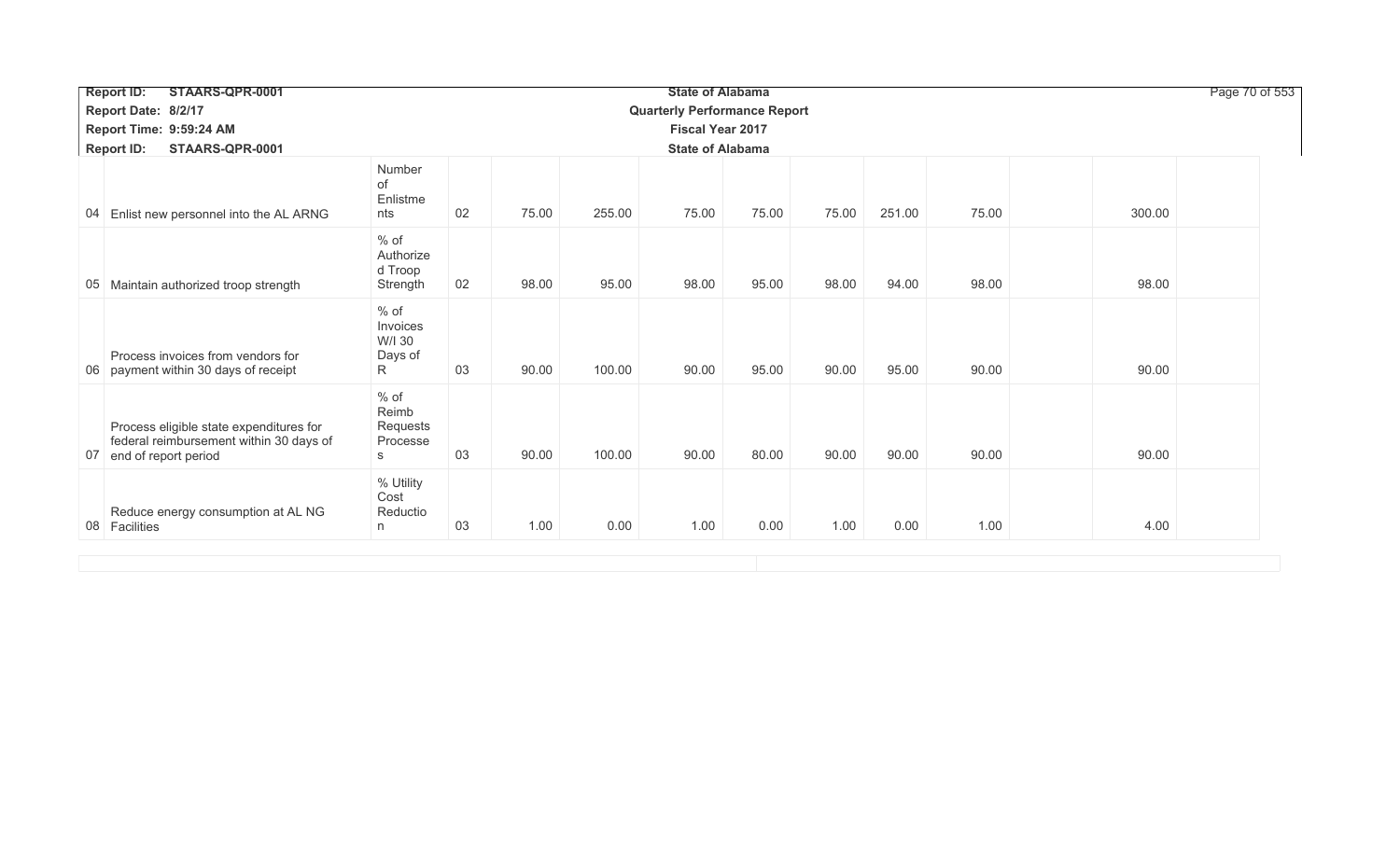| <b>Report ID:</b>       | STAARS-QPR-0001 | <b>State of Alabama</b>             | Page 72 of 553 |
|-------------------------|-----------------|-------------------------------------|----------------|
| Report Date: 8/2/17     |                 | <b>Quarterly Performance Report</b> |                |
| Report Time: 9:59:24 AM |                 | <b>Fiscal Year 2017</b>             |                |
| <b>Report ID:</b>       | STAARS-QPR-0001 | <b>State of Alabama</b>             |                |

# Department: 016 - Human Resources

Mission: To provide for the protection, well being, and self-sufficiency of children and adults. Vision: Help Change lives for the better by providing the premier social welfare programs in the southeastern United States.

| ⊥ 01 | Achieve timely permanency for foster children |
|------|-----------------------------------------------|
|      |                                               |

|                                                          |                                         | <b>Quarterly Objectives and Targets</b> |                      |               |                       |               |                      |               |                       |               |               |               |  |  |
|----------------------------------------------------------|-----------------------------------------|-----------------------------------------|----------------------|---------------|-----------------------|---------------|----------------------|---------------|-----------------------|---------------|---------------|---------------|--|--|
|                                                          |                                         |                                         | <b>First Quarter</b> |               | <b>Second Quarter</b> |               | <b>Third Quarter</b> |               | <b>Fourth Quarter</b> |               | Annual        |               |  |  |
|                                                          | Unit of<br><b>Measure</b>               |                                         | Goal Target          | <b>Actual</b> | <b>Target</b>         | <b>Actual</b> | <b>Target</b>        | <b>Actual</b> | <b>Target</b>         | <b>Actual</b> | <b>Target</b> | <b>Actual</b> |  |  |
| Reduce the number of children waiting for<br>01 adoption | Percent<br>Change<br>In total<br>Waitin | 01                                      | $-0.50$              | 18.00         | $-0.50$               | 13.00         | $-0.50$              | $-2.00$       | $-0.50$               |               | $-2.00$       |               |  |  |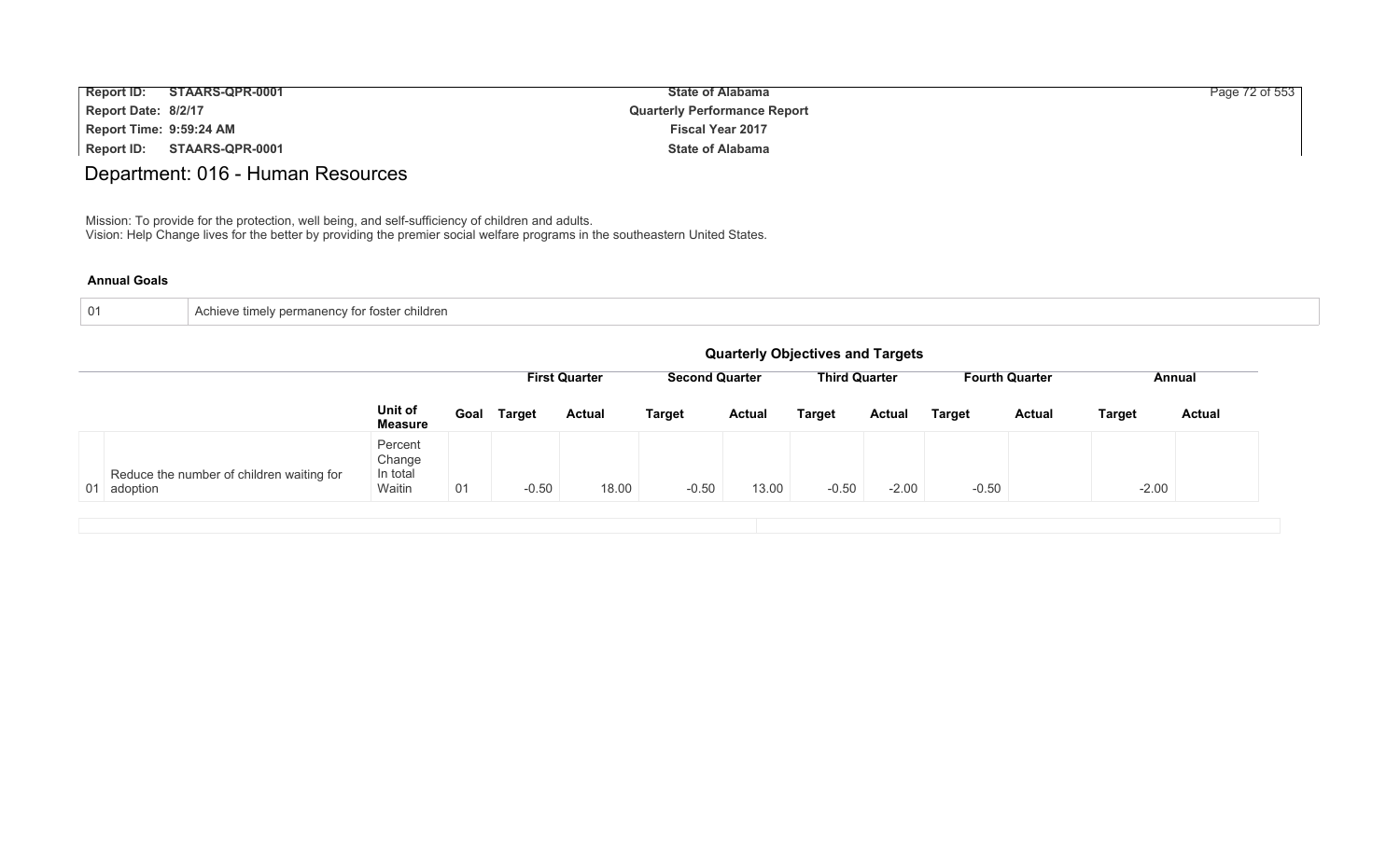| <b>Report ID:</b><br>STAARS-QPR-0001 | <b>State of Alabama</b>             | Page 74 of 553 |
|--------------------------------------|-------------------------------------|----------------|
| Report Date: 8/2/17                  | <b>Quarterly Performance Report</b> |                |
| Report Time: 9:59:24 AM              | <b>Fiscal Year 2017</b>             |                |
| Report ID:<br>STAARS-QPR-0001        | <b>State of Alabama</b>             |                |

# Department: 018 - Public Service Commission

Mission: To ensure a regulatory balance between regulated companies and consumers in order to provide consumers with safe, adequate and reliable services at rates that are equitable and economical. Vision: A regulatory environment that addresses the needs of consumers in a timely manner while providing a fair rate of return for regulated companies.

| 01 | To promote safe operations within natural gas and hazardous liquid facilities by maintaining adequate inspection ratio of person-days/total program person-days of at least 38% per year.                                                                                                                                                                         |
|----|-------------------------------------------------------------------------------------------------------------------------------------------------------------------------------------------------------------------------------------------------------------------------------------------------------------------------------------------------------------------|
| 02 | Minimize incidents due to operator error by perf. inspect. on 100% of operators each year; investigating all incidents to provide feedback to prevent future incidents; randomly checking at least<br>100 construction sites for adherence to AL One Call protocols; holding & attending at least 20 classes/seminars on One Call protocols and excavation safety |
| 03 | EPD - Assist the Commission with its responsibility for balancing the interests of our regulated utilities with those of the consuming public, with the ultimate goal being the provision of reliable<br>services at rates that are fair and reasonable.                                                                                                          |
| 04 | Increase public awareness of PSC regulations and services by posting all public information to agency website within 48 hours of availability.                                                                                                                                                                                                                    |
| 05 | Transportation - Timely and accurately process at least 96% of all documents within 5 business days that are related to registrations, filings and monies received or distributed in order to<br>ensure the carriers are provided documentation to operate and to ensure funds are accounted for properly.                                                        |
| 06 | Transportation - Accurately measure, assess and report the conditions of railroad track, structure and rolling stock to ensure safe and efficient operations of trains in order to promote public<br>safety for the citizens of Alabama, responding to at least 96% of all incidents within 24 hours of notification.                                             |
| 07 | Transportation - Respond to at least 96% of all consumer complaints regarding compliance with the applicable state laws and PSC rules and regulations in order to ensure carriers follow<br>applicable procedures pertaining to their tariff.                                                                                                                     |
| 08 | USD - Address 90% of all consumer inquiries within 30 days of receipt.                                                                                                                                                                                                                                                                                            |
| 09 | USD - Verify accuracy of Reported Purchased Gas Adjustment/Gas Supply Adjustments.                                                                                                                                                                                                                                                                                |
| 10 | USD - Respond promptly to utility rate/expense/revenue submissions requiring Commission action.                                                                                                                                                                                                                                                                   |
| 11 | USD - Achieve closure on 90% of all telephone utility internal/external inquiries related to telephone policies, service, prices, or billing within 30 days of receipt.                                                                                                                                                                                           |
| 12 | USD - Process and prepare for Commission consideration all telecom regulatory actions within 45 days of receipt.                                                                                                                                                                                                                                                  |
| 13 | USD - Inspect 10% of all inmate facilities per year.                                                                                                                                                                                                                                                                                                              |
| 14 | USD - Perform two audits of water/wastewater companies per quarter.                                                                                                                                                                                                                                                                                               |
|    |                                                                                                                                                                                                                                                                                                                                                                   |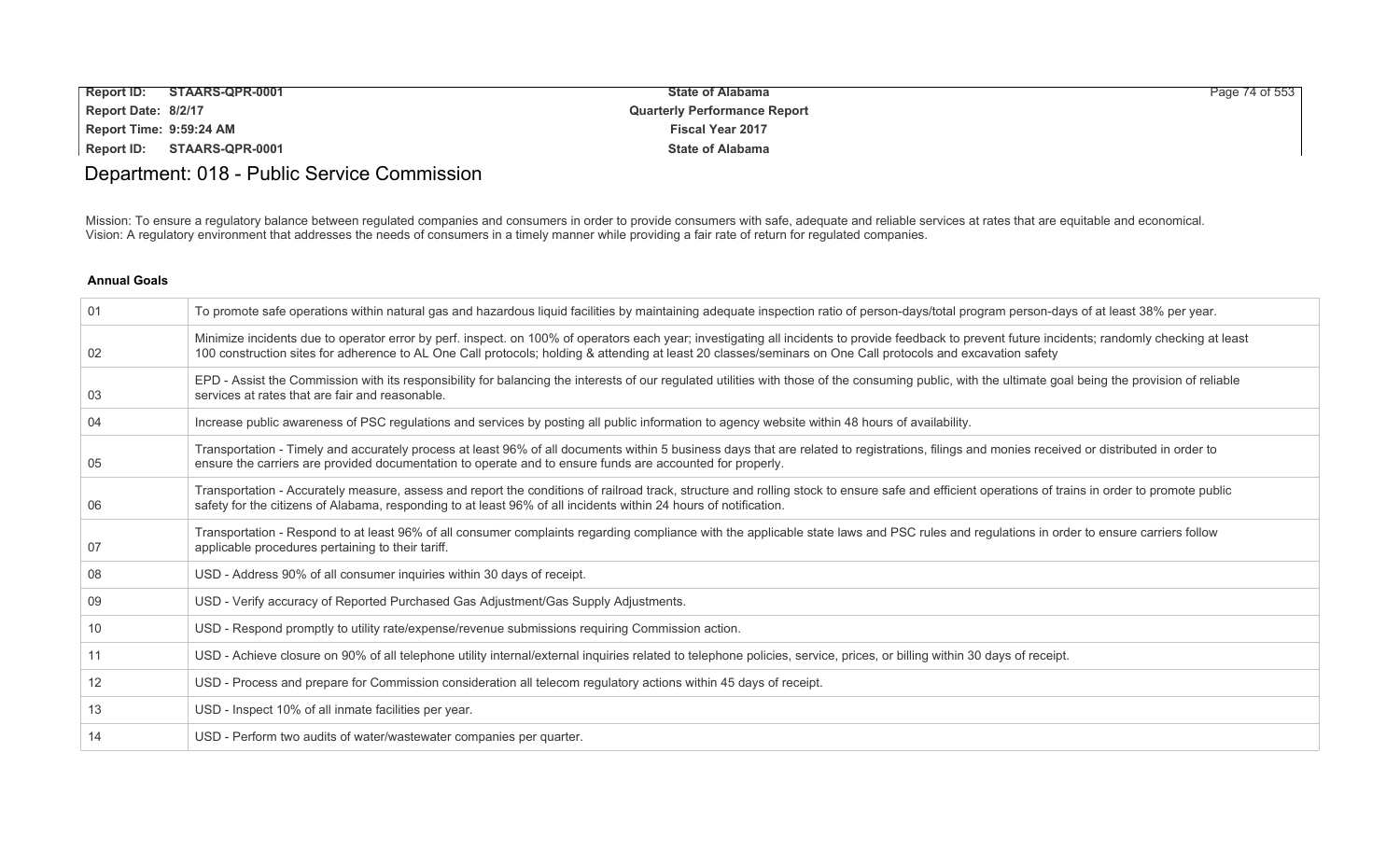| <b>Report ID:</b><br>STAARS-QPR-0001 | <b>State of Alabama</b>             | Page 76 of 553 |
|--------------------------------------|-------------------------------------|----------------|
| Report Date: 8/2/17                  | <b>Quarterly Performance Report</b> |                |
| Report Time: 9:59:24 AM              | <b>Fiscal Year 2017</b>             |                |
| Report ID: STAARS-QPR-0001           | <b>State of Alabama</b>             |                |

|    |                                                                                                                                          |                                   |      |               |               |                       |               | <b>Quarterly Objectives and Targets</b> |               |                       |                         |        |               |
|----|------------------------------------------------------------------------------------------------------------------------------------------|-----------------------------------|------|---------------|---------------|-----------------------|---------------|-----------------------------------------|---------------|-----------------------|-------------------------|--------|---------------|
|    |                                                                                                                                          | <b>First Quarter</b>              |      |               |               | <b>Second Quarter</b> |               | <b>Third Quarter</b>                    |               | <b>Fourth Quarter</b> |                         | Annual |               |
|    |                                                                                                                                          | Unit of<br><b>Measure</b>         | Goal | <b>Target</b> | <b>Actual</b> | <b>Target</b>         | <b>Actual</b> | <b>Target</b>                           | <b>Actual</b> | <b>Target</b>         | <b>Actual</b><br>Target |        | <b>Actual</b> |
|    | Maintain inspection ratio person-days/<br>01 total program person-days of at least .38.                                                  | Ratio                             | 01   | 0.38          | 0.42          | 0.38                  | 0.45          | 0.38                                    | 0.56          | 0.38                  |                         | 0.38   |               |
|    | Prioritize and inspect 100% of<br>jurisdictional operators each calendar<br>02 year.                                                     | $\%$<br>Inspecte<br>d             | 02   | 20.00         | 22.00         | 30.00                 | 21.00         | 30.00                                   | 20.00         | 20.00                 |                         | 100.00 |               |
|    | 03 Investigate all incidents                                                                                                             | $\%$<br>Investiga<br>ted          | 02   | 100.00        | 100.00        | 100.00                | 100.00        | 100.00                                  | 100.00        | 100.00                |                         | 100.00 |               |
|    | Check sites for adherence to Alabama<br>04 One Call protocols.                                                                           | <b>Number</b><br>Investiga<br>ted | 02   | 20.00         | 24.00         | 30.00                 | 45.00         | 30.00                                   | 13.00         | 20.00                 |                         | 100.00 |               |
|    | Conduct and attend at least 20 classes<br>05 related to excavation safety.                                                               | Number<br>Classes                 | 02   | 10.00         | 12.00         | 4.00                  | 3.00          | 4.00                                    | 6.00          | 2.00                  |                         | 20.00  |               |
|    | Present at least 90% of cases to the<br>Commission for action within 45 days of<br>06 public filing.                                     | % Cases                           | 03   | 90.00         | 100.00        | 90.00                 | 100.00        | 90.00                                   | 100.00        | 90.00                 |                         | 90.00  |               |
| 07 | Issue at least 95% of recommendations<br>within 30 days of completion of analysis,<br>investigations, and receipt of all<br>information. | $\%$<br>Recomm<br>endation<br>s   | 03   | 95.00         | 100.00        | 95.00                 | 100.00        | 95.00                                   | 100.00        | 95.00                 |                         | 95.00  |               |
|    | Maintain 100% posting of public<br>information to agency website within 48<br>08 hours of availability.                                  | $\%$<br>Posted                    | 04   | 100.00        | 100.00        | 100.00                | 100.00        | 100.00                                  | 91.00         | 100.00                |                         | 100.00 |               |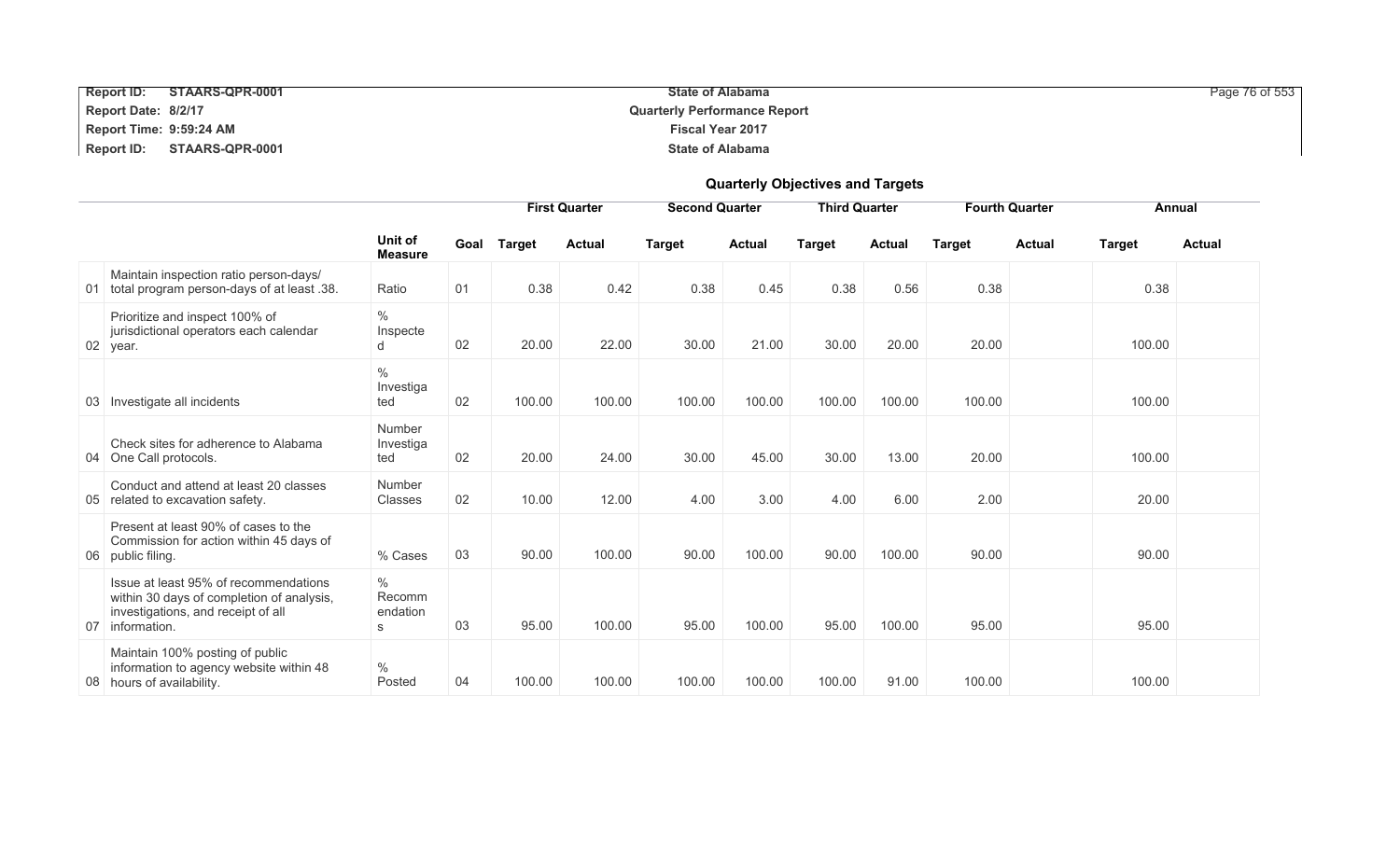| STAARS-QPR-0001<br><b>State of Alabama</b><br><b>Report ID:</b> |                                                                                                                                                                                                                                                                   |                          |    |       |        |                                     |        |       |        |       |  |       | Page 78 of 553 |
|-----------------------------------------------------------------|-------------------------------------------------------------------------------------------------------------------------------------------------------------------------------------------------------------------------------------------------------------------|--------------------------|----|-------|--------|-------------------------------------|--------|-------|--------|-------|--|-------|----------------|
|                                                                 | Report Date: 8/2/17                                                                                                                                                                                                                                               |                          |    |       |        | <b>Quarterly Performance Report</b> |        |       |        |       |  |       |                |
|                                                                 | Report Time: 9:59:24 AM                                                                                                                                                                                                                                           |                          |    |       |        | <b>Fiscal Year 2017</b>             |        |       |        |       |  |       |                |
|                                                                 | STAARS-QPR-0001<br><b>Report ID:</b>                                                                                                                                                                                                                              |                          |    |       |        | <b>State of Alabama</b>             |        |       |        |       |  |       |                |
|                                                                 | Receive, review, and process all<br>applications to register authority and<br>receive registration numbers, responding<br>to at least 96% of applications within 5<br>09 business days.                                                                           | $\%$<br>Respons<br>es    | 05 | 96.00 | 100.00 | 96.00                               | 100.00 | 96.00 | 100.00 | 96.00 |  | 96.00 |                |
|                                                                 | Inspect tracks, structures, and rolling<br>stock in a timely manner and respond to<br>at least 96% of reported accidents within<br>10 24 hours.                                                                                                                   | $\%$<br>Respons<br>es    | 06 | 96.00 | 100.00 | 96.00                               | 100.00 | 96.00 | 100.00 | 96.00 |  | 96.00 |                |
|                                                                 | Investigate at least 96% of consumer<br>11 complaints within 30 days.                                                                                                                                                                                             | $\%$<br>Investiga<br>ted | 07 | 96.00 | 100.00 | 96.00                               | 100.00 | 96.00 | 100.00 | 96.00 |  | 96.00 |                |
|                                                                 | Process 90% of inquiry record within 30<br>12 days of receipt.                                                                                                                                                                                                    | $\%$<br>Processe<br>d    | 08 | 90.00 | 100.00 | 90.00                               | 97.00  | 90.00 | 100.00 | 90.00 |  | 90.00 |                |
|                                                                 | Audit utility purchased gas adjustments<br>and/or gas supply adjustments monthly to<br>verify data accuracy and the utilization of<br>approved accounting practices/<br>13 procedures.                                                                            | Number<br>Audits         | 09 | 3.00  | 13.00  | 3.00                                | 9.00   | 3.00  | 9.00   | 3.00  |  | 3.00  |                |
|                                                                 | Within 45 days of receipt/availability,<br>complete 90% of reviews, analyses, and<br>investigations of rate of return<br>calculations, recommended rate/price<br>changes, and verifications of the<br>underlying expense/revenue data<br>14 associated therewith. | % Cases                  | 10 | 90.00 | 100.00 | 90.00                               | 100.00 | 90.00 | 100.00 | 90.00 |  | 90.00 |                |
|                                                                 | Maintain closure on 90% of all requests/<br>15 inquiries within 30 days of receipt.                                                                                                                                                                               | % Closes                 | 11 | 90.00 | 100.00 | 90.00                               | 95.00  | 90.00 | 100.00 | 90.00 |  | 90.00 |                |
|                                                                 | 90% of all certificates, tariffs, wholesale<br>pricing agreements and other telecom<br>regulatory actions completed within 45<br>16 days.                                                                                                                         | % Filings                | 12 | 90.00 | 91.00  | 90.00                               | 92.00  | 90.00 | 82.00  | 90.00 |  | 90.00 |                |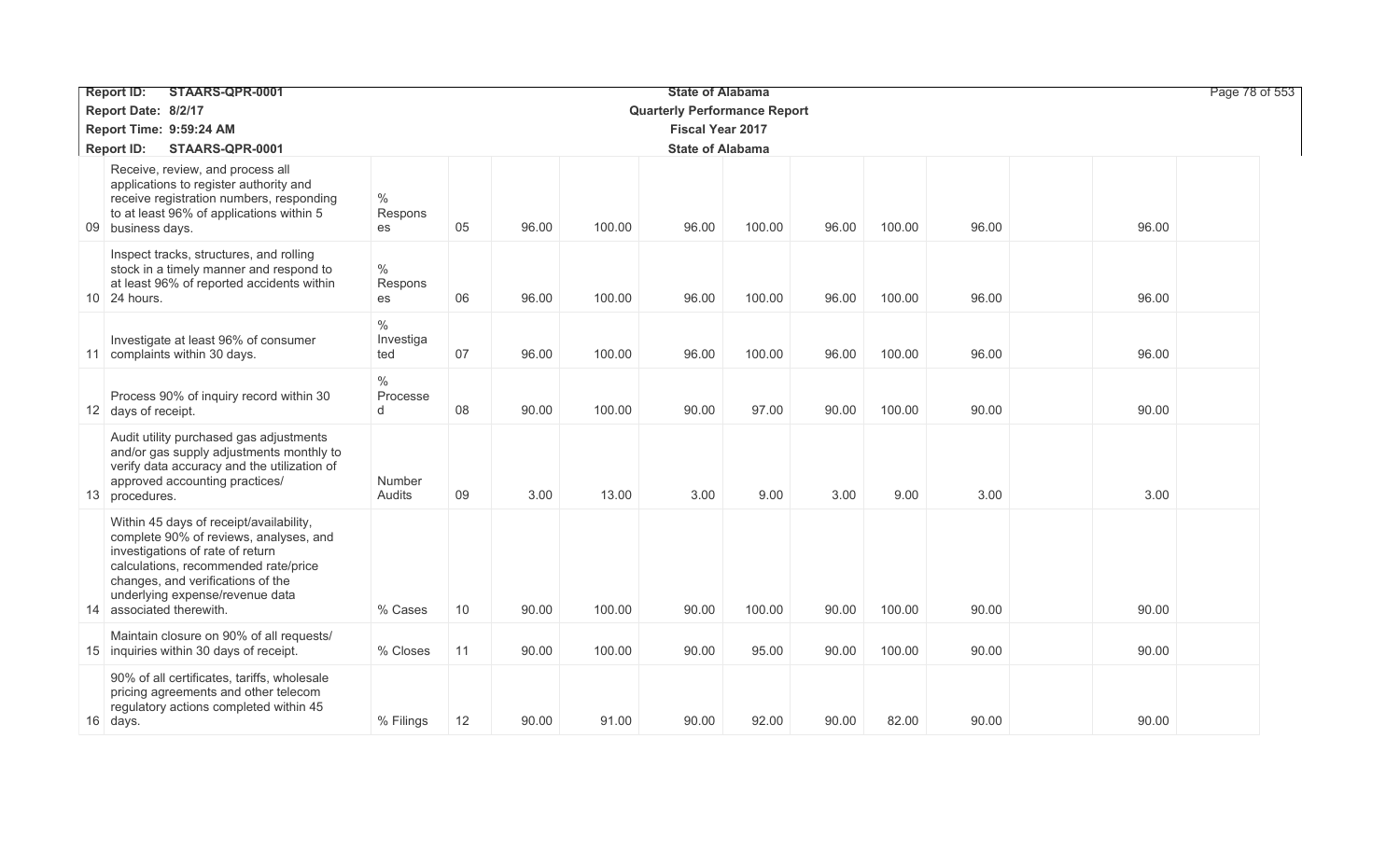| STAARS-QPR-0001<br><b>State of Alabama</b><br><b>Report ID:</b> |                                                                                                            |                          |    |      |      |                         |      |      |      |      |       | Page 80 of 553 |
|-----------------------------------------------------------------|------------------------------------------------------------------------------------------------------------|--------------------------|----|------|------|-------------------------|------|------|------|------|-------|----------------|
| Report Date: 8/2/17<br><b>Quarterly Performance Report</b>      |                                                                                                            |                          |    |      |      |                         |      |      |      |      |       |                |
|                                                                 | Report Time: 9:59:24 AM                                                                                    |                          |    |      |      | <b>Fiscal Year 2017</b> |      |      |      |      |       |                |
| <b>Report ID:</b>                                               | STAARS-QPR-0001                                                                                            |                          |    |      |      | <b>State of Alabama</b> |      |      |      |      |       |                |
| 17 year.                                                        | Inspect 10% of all inmate facilities per                                                                   | $\%$<br>Inspecte<br>a    | 13 | 2.50 | 0.00 | 2.50                    | 1.00 | 2.50 | 1.00 | 2.50 | 10.00 |                |
|                                                                 | Ensure accurate accounting for revenues<br>and costs in accordance with<br>18 Commission Rules and Orders. | Number<br>Co.<br>Audited | 14 | 2.00 | 5.00 | 2.00                    | 3.00 | 2.00 | 3.00 | 2.00 | 8.00  |                |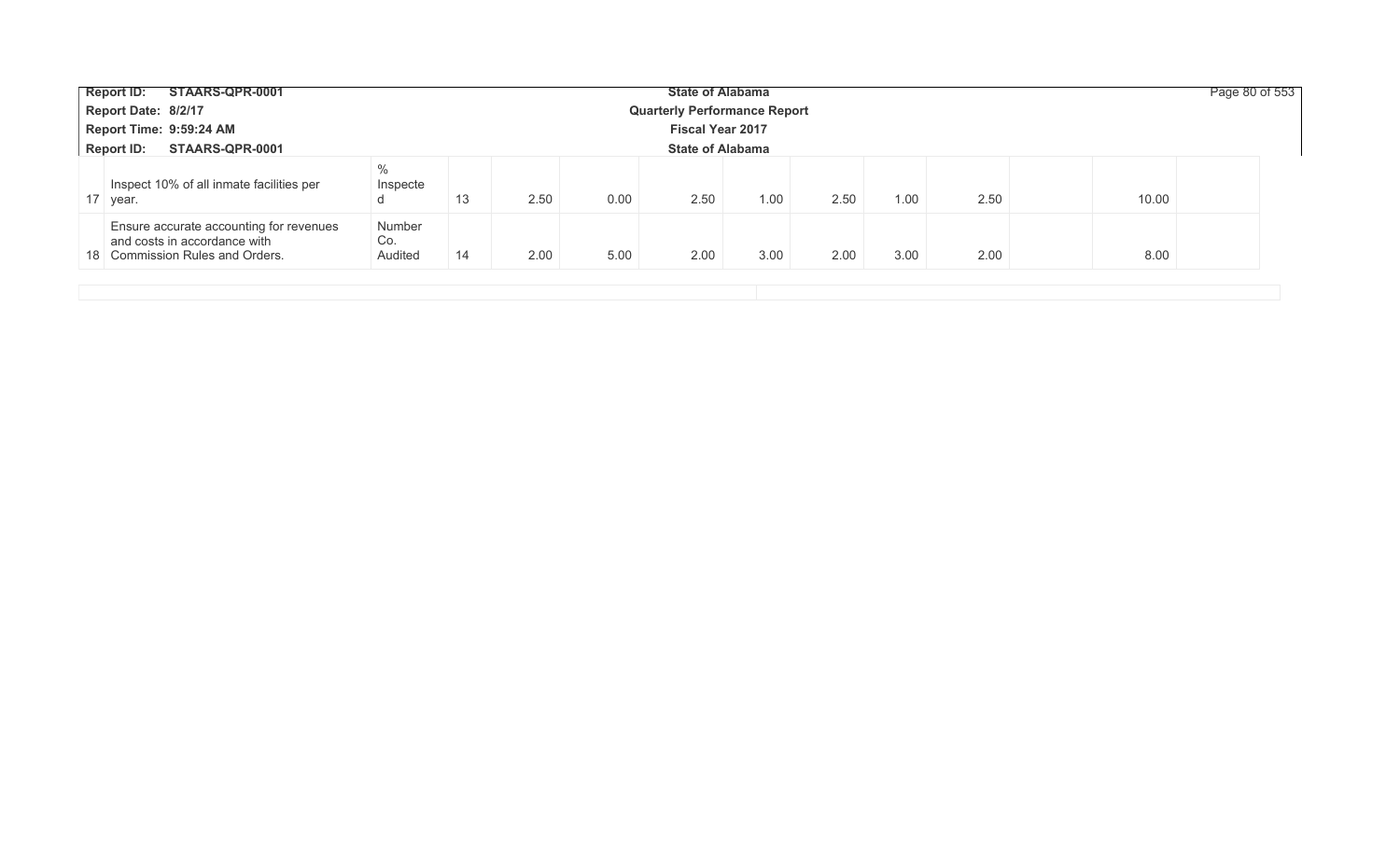| <b>Report ID:</b>       | STAARS-QPR-0001 | <b>State of Alabama</b>             | Page 82 of 553 |
|-------------------------|-----------------|-------------------------------------|----------------|
| Report Date: 8/2/17     |                 | <b>Quarterly Performance Report</b> |                |
| Report Time: 9:59:24 AM |                 | <b>Fiscal Year 2017</b>             |                |
| <b>Report ID:</b>       | STAARS-QPR-0001 | <b>State of Alabama</b>             |                |

# Department: 019 - Revenue

Mission: The Alabama Department of Revenue will efficiently and effectively administer the revenue laws in an equitable, courteous and professional manner and fund government services for the citizens of Alabama.

Vision: To provide the highest quality services in administering and enforcing the revenue laws of the state of Alabama.

| By 2019 increase the number of individual taxpayers who voluntarily report Use Tax on income tax returns by 50%.<br>-01 |
|-------------------------------------------------------------------------------------------------------------------------|
|-------------------------------------------------------------------------------------------------------------------------|

|                                                                          |                                            | <b>Quarterly Objectives and Targets</b> |                      |               |                       |               |                      |               |                       |               |               |               |  |
|--------------------------------------------------------------------------|--------------------------------------------|-----------------------------------------|----------------------|---------------|-----------------------|---------------|----------------------|---------------|-----------------------|---------------|---------------|---------------|--|
|                                                                          |                                            |                                         | <b>First Quarter</b> |               | <b>Second Quarter</b> |               | <b>Third Quarter</b> |               | <b>Fourth Quarter</b> |               | Annual        |               |  |
|                                                                          | Unit of<br>Measure                         | Goal                                    | <b>Target</b>        | <b>Actual</b> | Target                | <b>Actual</b> | <b>Target</b>        | <b>Actual</b> | <b>Target</b>         | <b>Actual</b> | <b>Target</b> | <b>Actual</b> |  |
| Incres voluntary use tax filings on<br>01 individual income tax returns. | Income<br>Tax<br>Returns<br>That<br>Includ | 01                                      | 3500.00              | 1940.00       | 3500.00               | 13872.00      | 3500.00              | 11853.00      | 3500.00               |               | 14000.00      |               |  |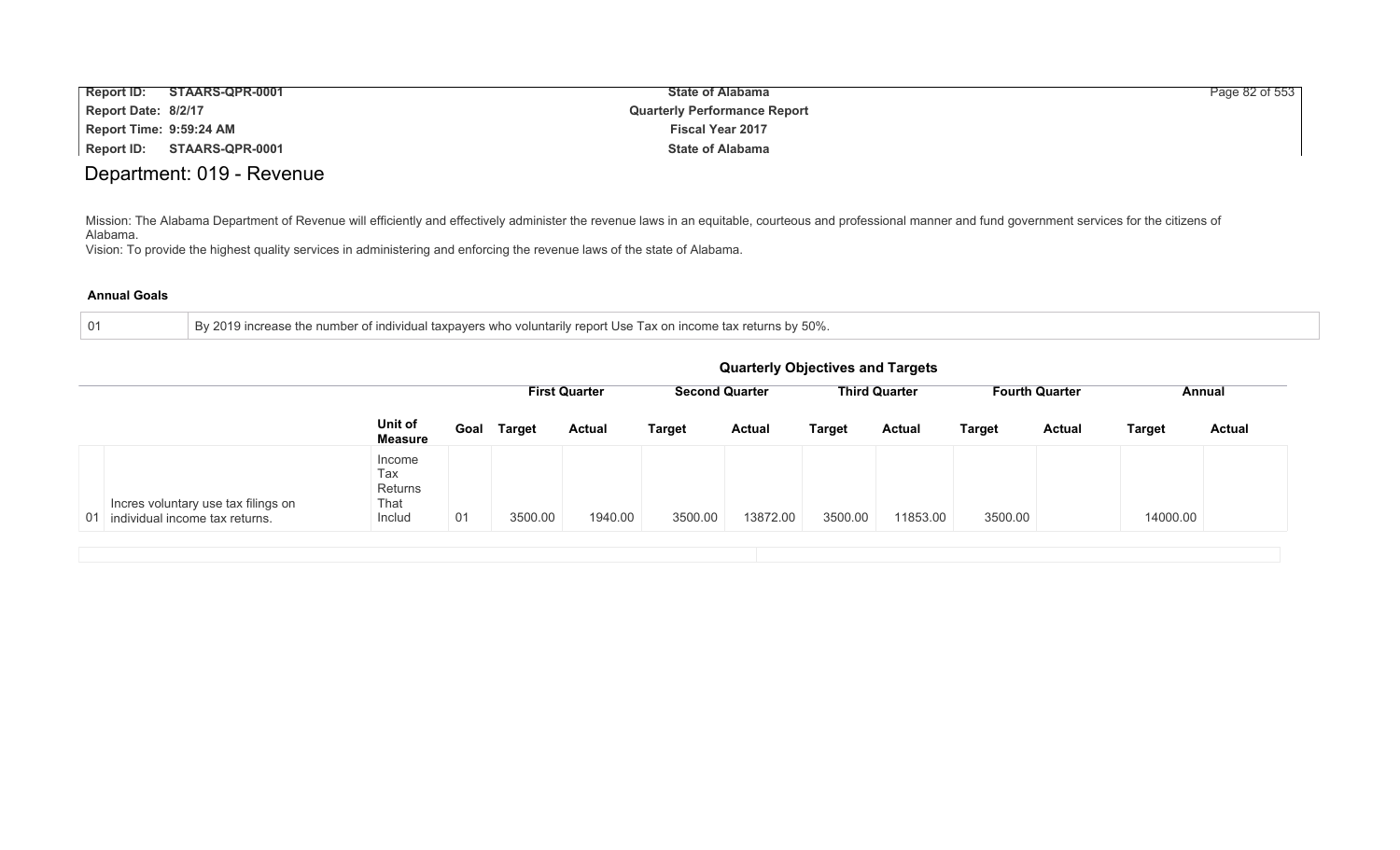| <b>Report ID:</b>              | STAARS-QPR-0001 | <b>State of Alabama</b>             | Page 84 of 553 |
|--------------------------------|-----------------|-------------------------------------|----------------|
| Report Date: 8/2/17            |                 | <b>Quarterly Performance Report</b> |                |
| <b>Report Time: 9:59:24 AM</b> |                 | <b>Fiscal Year 2017</b>             |                |
| Report ID:                     | STAARS-QPR-0001 | <b>State of Alabama</b>             |                |

# Department: 020 - Retirement Systems

Mission: To provide retirement benefits to help attract and retain state employees at the least expense to the taxpayers of Alabama and economically improve Alabama where possible. Vision: To improve operational efficiency and accountability in administering the retirement benefit plan by finding ways to better deliver services.

| $^{\circ}$ | $\perp$ Maintain a ratio of less than 2% of administrative costs in relation to retirement benefits |
|------------|-----------------------------------------------------------------------------------------------------|
| -02        | Better educate members by increasing the number of members counseled.                               |

| <b>Quarterly Objectives and Targets</b> |  |  |  |  |
|-----------------------------------------|--|--|--|--|
|-----------------------------------------|--|--|--|--|

|                                                                                       |                                                    | Goal<br><b>Target</b> |      | <b>First Quarter</b> |               | <b>Second Quarter</b> |               | <b>Third Quarter</b> |               | <b>Fourth Quarter</b> |               | Annual        |  |
|---------------------------------------------------------------------------------------|----------------------------------------------------|-----------------------|------|----------------------|---------------|-----------------------|---------------|----------------------|---------------|-----------------------|---------------|---------------|--|
|                                                                                       | Unit of<br><b>Measure</b>                          |                       |      | <b>Actual</b>        | <b>Target</b> | <b>Actual</b>         | <b>Target</b> | <b>Actual</b>        | <b>Target</b> | <b>Actual</b>         | <b>Target</b> | <b>Actual</b> |  |
| Maintain a low ratio of administrative cost<br>01 in relation to retirement benefits. | Percent<br>0f<br>Retireme<br>nt<br><b>Benefits</b> | 01                    | 1.55 |                      | 1.55          |                       | 1.55          |                      | 1.55          |                       | 1.55          |               |  |
| Increase the number of members<br>02 counseled by 700 by the year 2018.               | Number<br>0f<br>Members<br>Counsele<br>d Pe        | 02                    | 0.00 |                      | 0.00          |                       | 0.00          |                      | 0.00          |                       | 0.00          |               |  |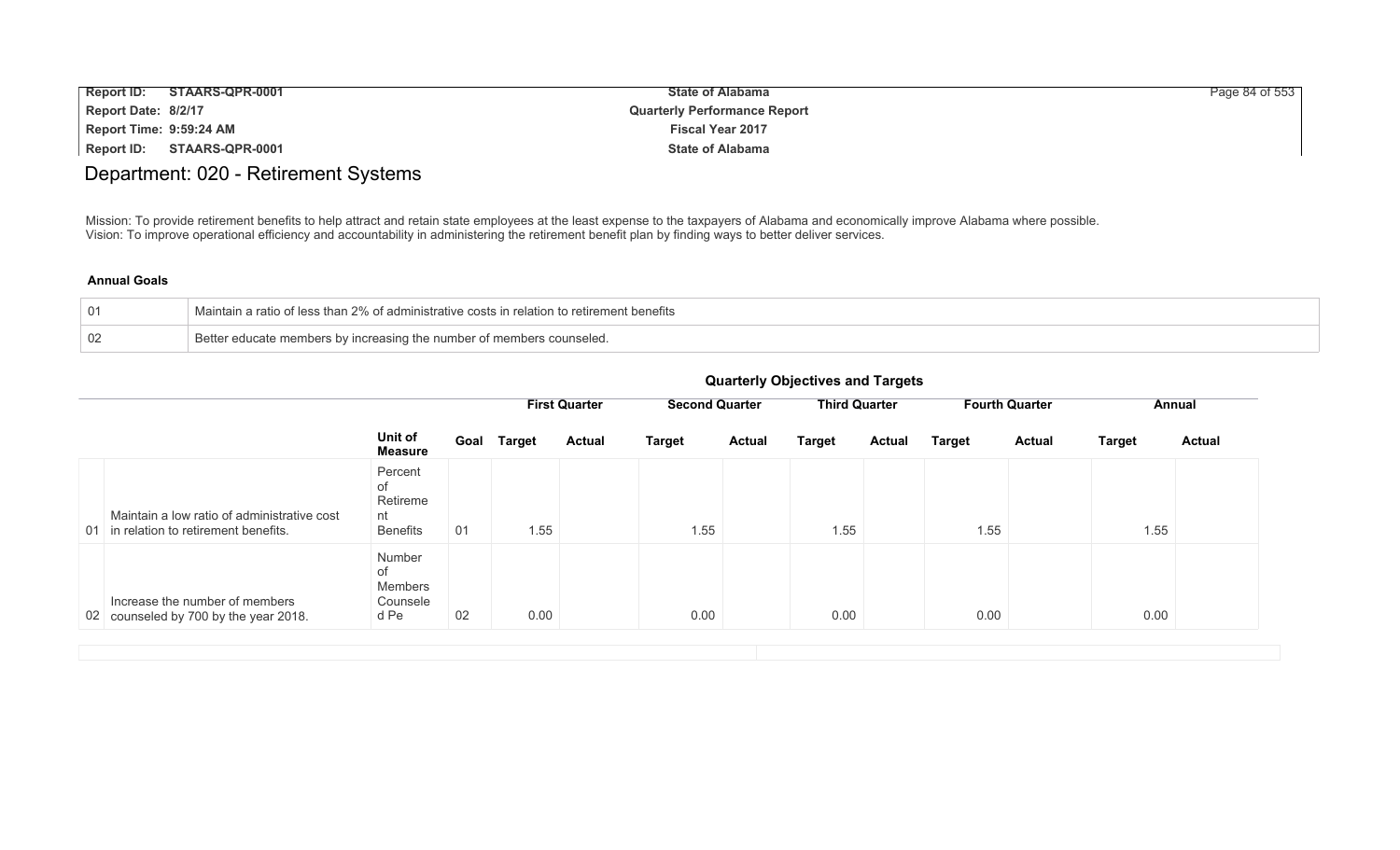| <b>Report ID:</b>       | STAARS-QPR-0001        | <b>State of Alabama</b>             | Page 86 of 553 |
|-------------------------|------------------------|-------------------------------------|----------------|
| Report Date: 8/2/17     |                        | <b>Quarterly Performance Report</b> |                |
| Report Time: 9:59:24 AM |                        | <b>Fiscal Year 2017</b>             |                |
| Report ID:              | <b>STAARS-QPR-0001</b> | <b>State of Alabama</b>             |                |

## Department: 021 - Youth Services

Mission: To enhance public safety by holding juvenile offenders accountable through the use of institutional, educational and community services that balance the rights and needs of victims, communities, courts and offenders.Vision: DYS believes that communities will be safer and youth will be more likely to succeed if services designed to meet the needs and strengths of youth and their families are provided locally, in non institutional settings.

## **Annual Goals**

| 01 | To provide continued financial support to local community diversion programs to effectively prevent youth from remaining in or returning to the juvenile justice system. |
|----|--------------------------------------------------------------------------------------------------------------------------------------------------------------------------|
| 02 | To provide therapeutic strengths based services for 100% of serious offenders.                                                                                           |
| 03 | DYS will strengthen its capacity to conduct quality assurance analysis on the programs it funds.                                                                         |
| 04 | To provide a comprehensive educational program that meets the individual needs of DYS students.                                                                          |

|     |                                                                          |                                |      | <b>First Quarter</b> |               | <b>Second Quarter</b> |               | <b>Third Quarter</b> |               | <b>Fourth Quarter</b> |               | Annual        |               |
|-----|--------------------------------------------------------------------------|--------------------------------|------|----------------------|---------------|-----------------------|---------------|----------------------|---------------|-----------------------|---------------|---------------|---------------|
|     |                                                                          | Unit of<br><b>Measure</b>      | Goal | Target               | <b>Actual</b> | <b>Target</b>         | <b>Actual</b> | Target               | <b>Actual</b> | Target                | <b>Actual</b> | <b>Target</b> | <b>Actual</b> |
| -01 | Percentage of juvenile courts utilizing<br>diversion programs.           | % of<br>Courts                 | 01   | 78.00                | 78.00         | 78.00                 | 78.00         | 78.00                | 78.00         | 78.00                 |               | 78.00         |               |
|     | Number of youth served by community<br>02 diversion programs.            | Number<br>of Youth<br>Enrolled | 01   | 2000.00              | 1836.00       | 2000.00               | 2024.00       | 2000.00              | 2029.00       | 2000.00               |               | 8000.00       |               |
|     | Maintain adequate # of residential<br>03 placements for committed youth. | Number<br>οf<br>Admissio<br>ns | 02   | 375.00               | 324.00        | 375.00                | 304.00        | 375.00               | 308.00        | 375.00                |               | 375.00        |               |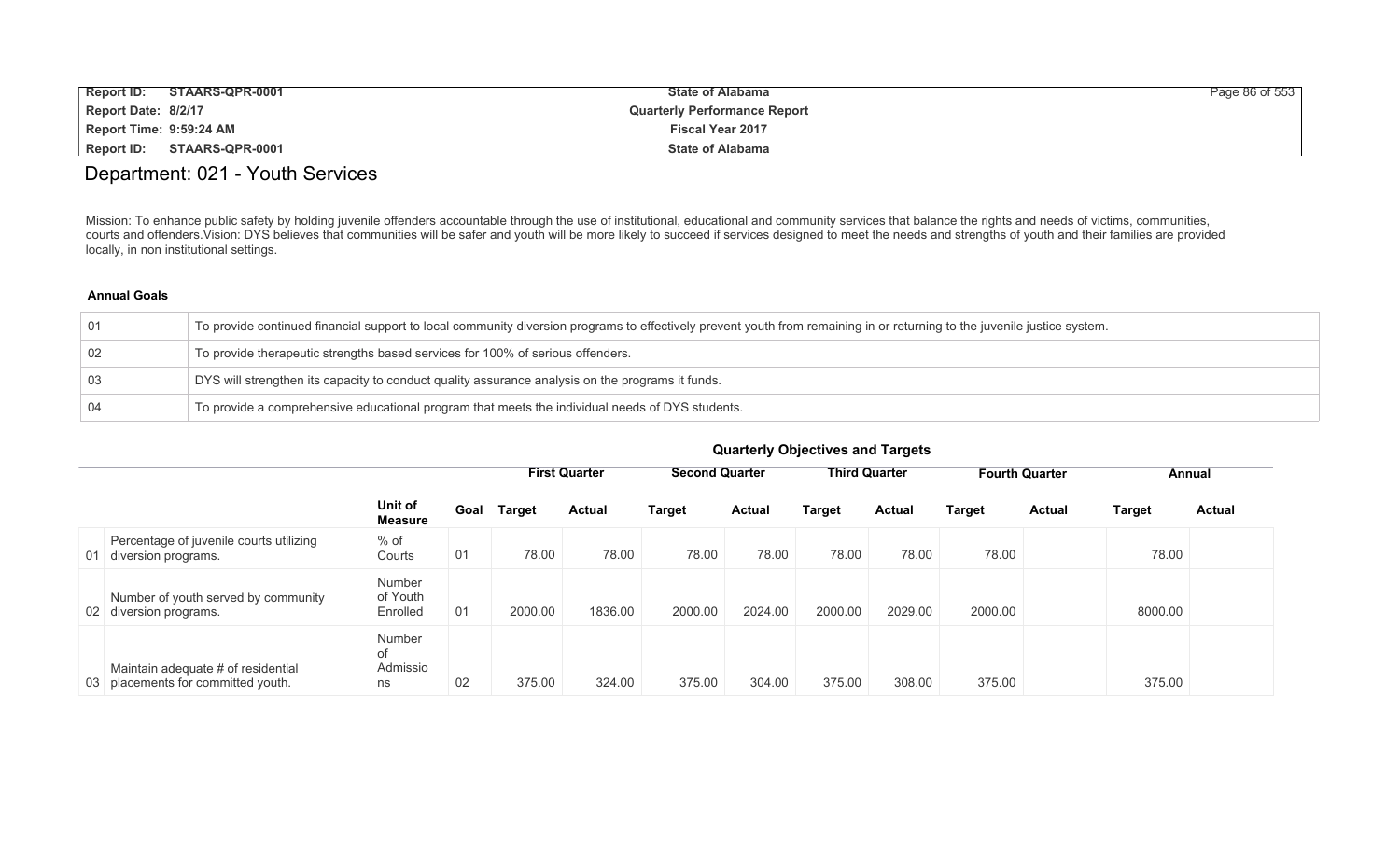| STAARS-QPR-0001<br><b>Report ID:</b>                                                      |                                                 |             |       | <b>State of Alabama</b>             |       |       |       |       |       | Page 88 of 553 |
|-------------------------------------------------------------------------------------------|-------------------------------------------------|-------------|-------|-------------------------------------|-------|-------|-------|-------|-------|----------------|
| Report Date: 8/2/17                                                                       |                                                 |             |       | <b>Quarterly Performance Report</b> |       |       |       |       |       |                |
| Report Time: 9:59:24 AM                                                                   |                                                 |             |       | <b>Fiscal Year 2017</b>             |       |       |       |       |       |                |
| <b>Report ID:</b><br>STAARS-QPR-0001                                                      |                                                 |             |       | <b>State of Alabama</b>             |       |       |       |       |       |                |
| Maintain GIMS database for tracking<br>results of all community diversion<br>04 programs. | Number<br>of<br>Program<br>S<br>Reportin<br>g I | 03<br>58.00 | 53.00 | 58.00                               | 53.00 | 58.00 | 50.00 | 58.00 | 58.00 |                |
| Provide annual analysis of all community<br>05 diversion programs.                        | Number<br>of<br>Program<br>S<br>Analyzed        | 03<br>0.00  | 0.00  | 0.00                                | 0.00  | 0.00  | 0.00  | 0.00  | 58.00 |                |
| 06 Number of students passing GED tests.                                                  | Number<br>of<br>Students<br>Passing<br>Ged      | 04<br>5.00  | 7.00  | 5.00                                | 3.00  | 5.00  | 5.00  | 5.00  | 20.00 |                |
|                                                                                           |                                                 |             |       |                                     |       |       |       |       |       |                |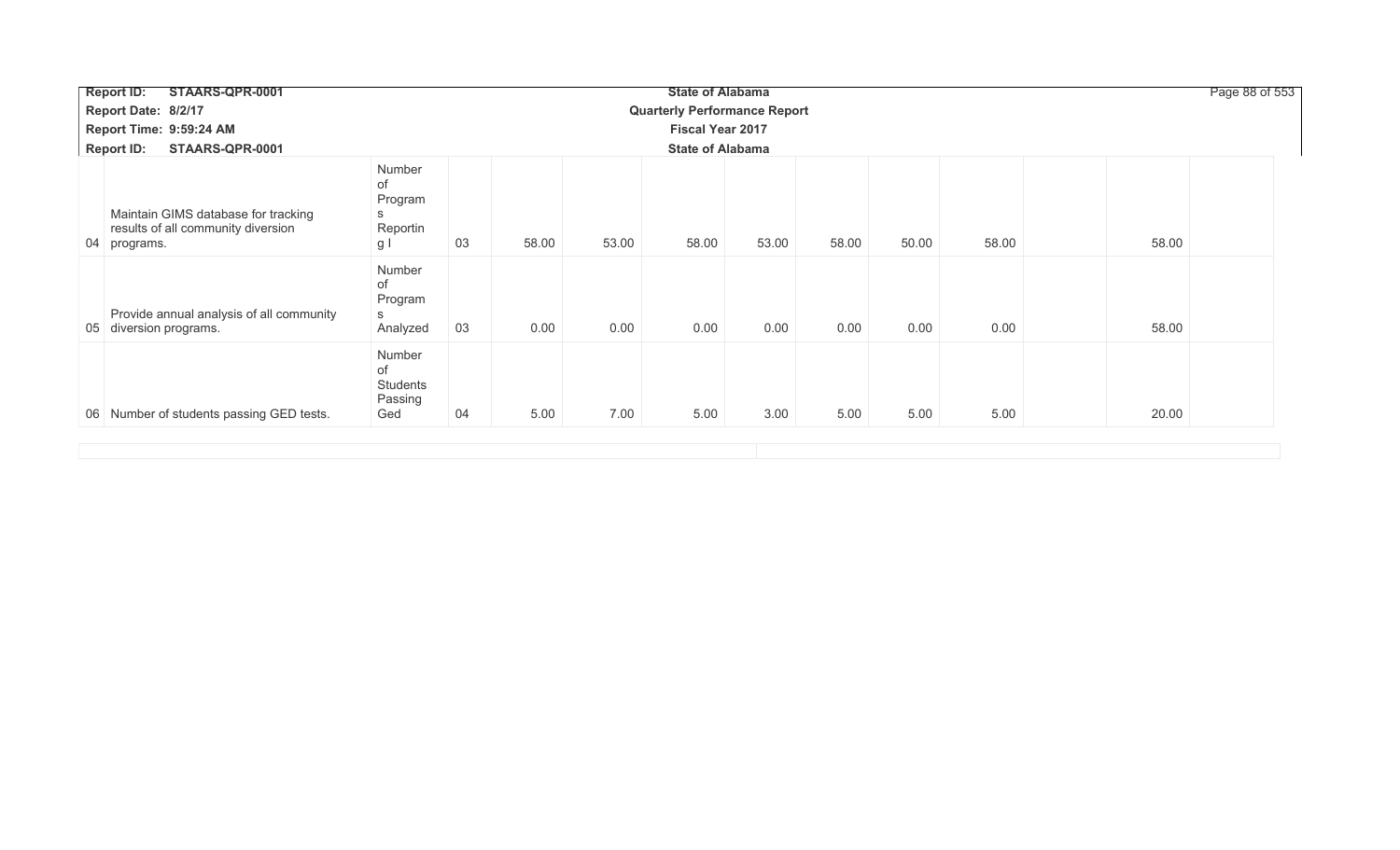| <b>Report ID:</b>       | STAARS-QPR-0001 | <b>State of Alabama</b>             | Page 90 of 553 |
|-------------------------|-----------------|-------------------------------------|----------------|
| Report Date: 8/2/17     |                 | <b>Quarterly Performance Report</b> |                |
| Report Time: 9:59:24 AM |                 | <b>Fiscal Year 2017</b>             |                |
| Report ID:              | STAARS-QPR-0001 | <b>State of Alabama</b>             |                |

# Department: 023 - Archives And History

Mission: To ensure the preservation of Alabama's historical records and artifacts and to promote a better understanding of Alabama history. Vision: To be recognized by the people of Alabama for excellence in preserving the state's historical records and artifacts and in providing educational programs and information about Alabama history.

## **Annual Goals**

|    | Provide Bicentennial Professional development training to 300 K-12 educators statewide                                                             |
|----|----------------------------------------------------------------------------------------------------------------------------------------------------|
| 02 | Implement digitization of the Alabama Media Group collection in accordance with terms of donation agreement.                                       |
| 03 | Maintain public access to the museum on six days per week.                                                                                         |
| 04 | Implement the work plan for the Alabama State Electronic Records Project (ASERP) in conjunction with the Office of the Governor to 60% completion. |

|                                                                                        |                                         |      |               | <b>First Quarter</b> | <b>Second Quarter</b> |               | <b>Third Quarter</b> |               |               | <b>Fourth Quarter</b> |               | Annual        |
|----------------------------------------------------------------------------------------|-----------------------------------------|------|---------------|----------------------|-----------------------|---------------|----------------------|---------------|---------------|-----------------------|---------------|---------------|
|                                                                                        | Unit of<br><b>Measure</b>               | Goal | <b>Target</b> | <b>Actual</b>        | <b>Target</b>         | <b>Actual</b> | <b>Target</b>        | <b>Actual</b> | <b>Target</b> | <b>Actual</b>         | <b>Target</b> | <b>Actual</b> |
| Train classroom History teachers<br>01                                                 | Number<br>of<br>teachers<br>trained     | 01   | 0.00          | 0.00                 | 0.00                  | 0.00          | 150.00               | 303.00        | 150.00        |                       | 300.00        |               |
| 02 Scan 4800 sleeves quarterly                                                         | Quarterly                               | 02   | 0.00          | 0.00                 | 0.00                  | 0.00          | 0.00                 | 0.00          | 0.00          |                       | 30.00         |               |
| Maintain Saturday hours of 8:30 a.m. to<br>03 4:30 p.m. on at least 50 weeks per year. | # of<br>Saturday<br>s Open<br>to Public | 03   | 0.00          | 0.00                 | 0.00                  | 0.00          | 0.00                 | 0.00          | 0.00          |                       | 50.00         |               |
| 04 Advance ASERP to 60% completion.                                                    | $\%$<br>complete                        | 04   | 0.00          | 0.00                 | 0.00                  | 0.00          | 0.00                 | 0.00          | 0.00          |                       | 25.00         |               |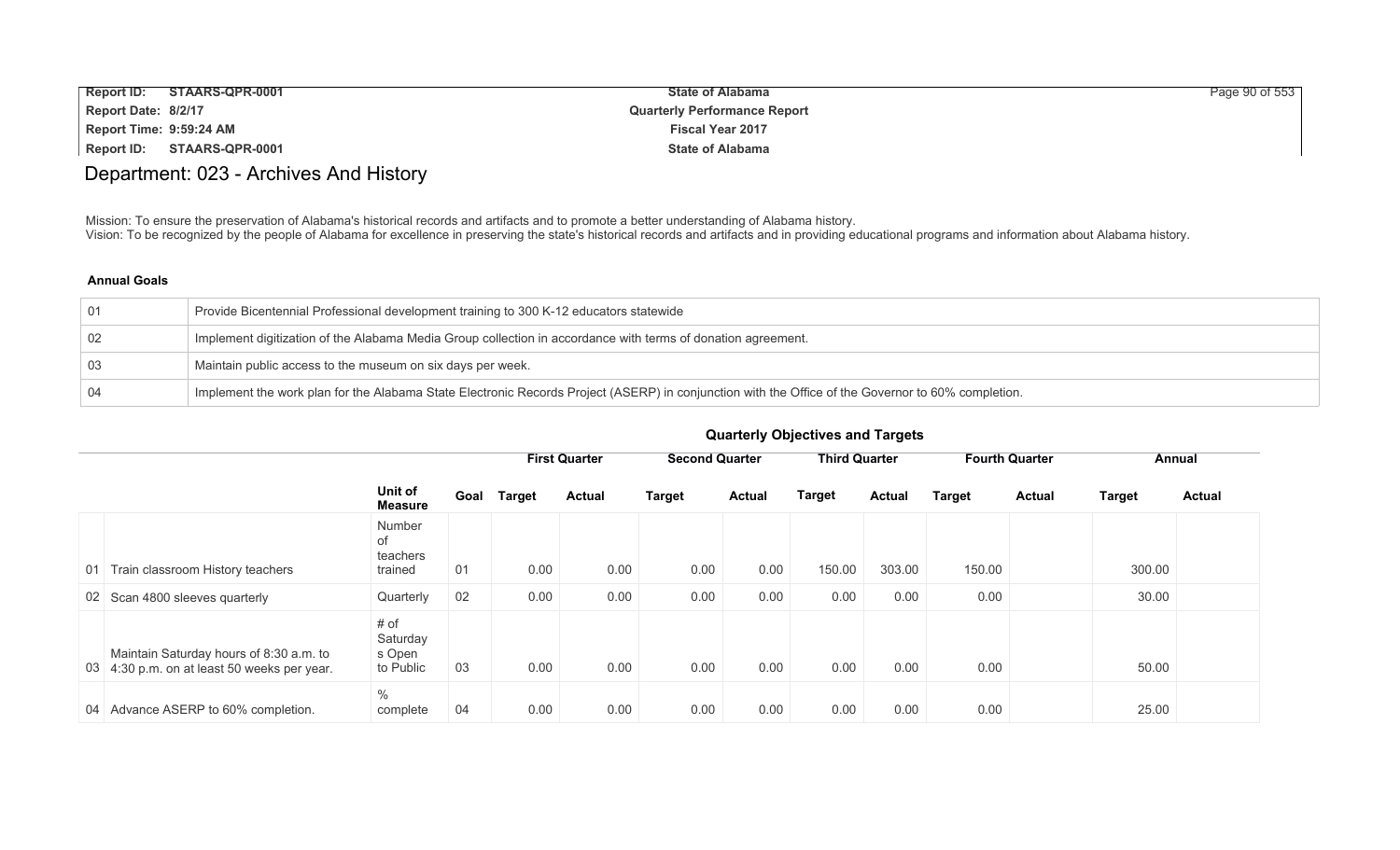| <b>Report ID:</b>       | STAARS-QPR-0001 | <b>State of Alabama</b>             | Page 94 of 553 |
|-------------------------|-----------------|-------------------------------------|----------------|
| Report Date: 8/2/17     |                 | <b>Quarterly Performance Report</b> |                |
| Report Time: 9:59:24 AM |                 | <b>Fiscal Year 2017</b>             |                |
| Report ID:              | STAARS-QPR-0001 | <b>State of Alabama</b>             |                |

## Department: 026 - Examiners Of Public Accounts

Mission: The Department of Examiners of Public Accounts exists to serve the citizens of Alabama by providing high quality, professional and independent financial and compliance audits to enhance public accountability, improve transparency as well as reporting capability and strengthen operational controls of state and local governments. Vision: Annual financial and compliance audits for all agencies.

| To audit \$77 Billion of state and local revenue and expenditures |
|-------------------------------------------------------------------|
|-------------------------------------------------------------------|

|                                                                | <b>Quarterly Objectives and Targets</b> |      |               |                      |                       |               |                      |               |               |                       |               |               |  |
|----------------------------------------------------------------|-----------------------------------------|------|---------------|----------------------|-----------------------|---------------|----------------------|---------------|---------------|-----------------------|---------------|---------------|--|
|                                                                |                                         |      |               | <b>First Quarter</b> | <b>Second Quarter</b> |               | <b>Third Quarter</b> |               |               | <b>Fourth Quarter</b> |               | Annual        |  |
|                                                                | Unit of<br><b>Measure</b>               | Goal | <b>Target</b> | <b>Actual</b>        | <b>Target</b>         | <b>Actual</b> | <b>Target</b>        | <b>Actual</b> | <b>Target</b> | <b>Actual</b>         | <b>Target</b> | <b>Actual</b> |  |
| 1-to Incres the number of audit years<br>01 completed by staff | Audit<br>Years                          | 01   | 243.00        | 207.00               | 319.00                | 313.00        | 231.00               | 213.00        | 300.00        |                       | 1093.00       |               |  |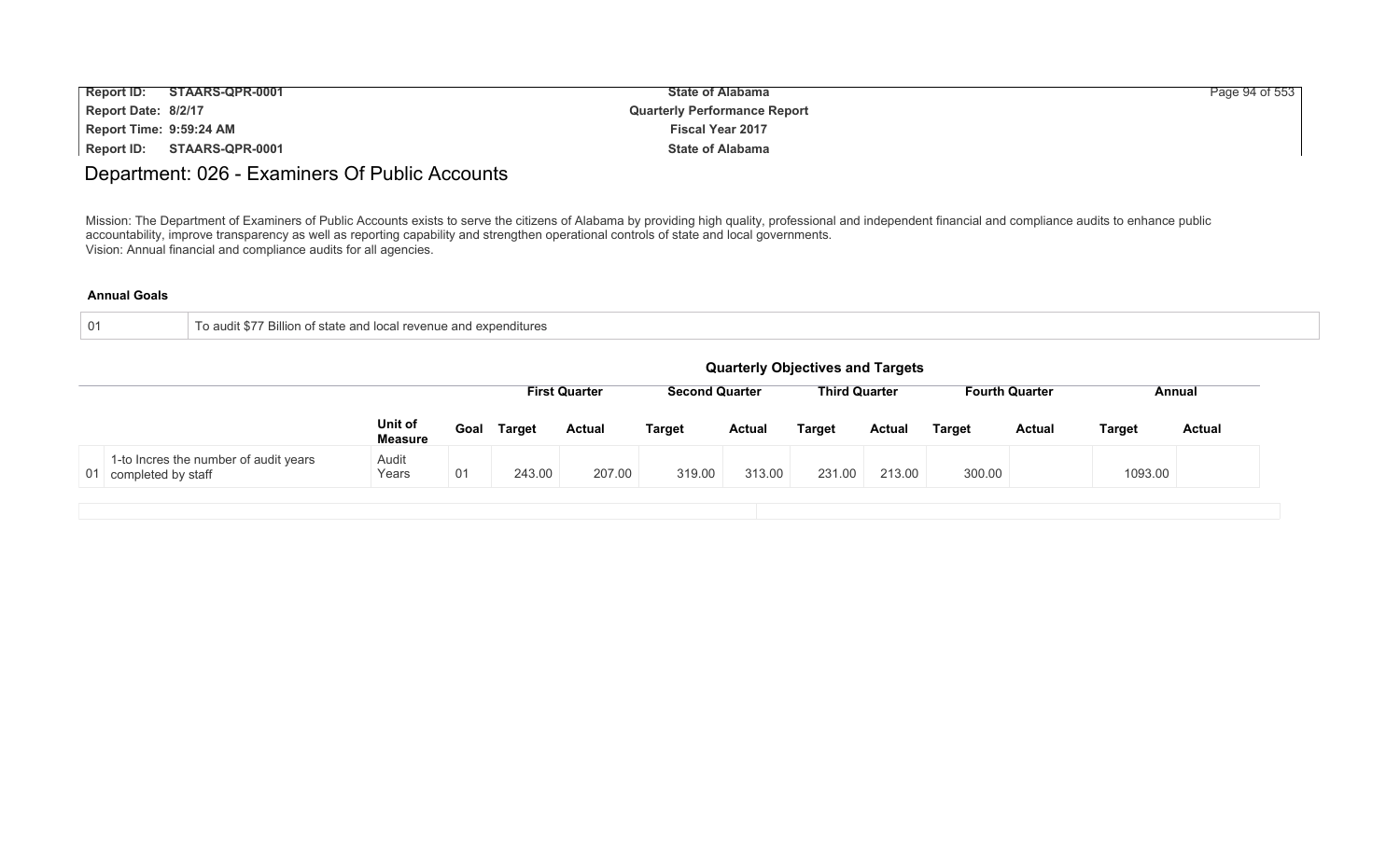|                         | Report ID: STAARS-QPR-0001 | <b>State of Alabama</b>             | Page 96 of 553 |
|-------------------------|----------------------------|-------------------------------------|----------------|
| Report Date: 8/2/17     |                            | <b>Quarterly Performance Report</b> |                |
| Report Time: 9:59:24 AM |                            | <b>Fiscal Year 2017</b>             |                |
|                         | Report ID: STAARS-QPR-0001 | <b>State of Alabama</b>             |                |

# Department: 027 - Attorney General

Mission: To provide exemplary legal representation and counsel of the highest quality to the State of Alabama.

Vision: To be accessible and responsive to our clients.

### **Annual Goals**

| $\sqrt{01}$ | Provide statutorily mandated legal work of the highest quality in a timely manner. $\,$ |
|-------------|-----------------------------------------------------------------------------------------|
| 02          | Assist consumers through education and complaint resolution.                            |

|                                                           |                                              | <b>GUATIONS</b> ODJECTIVES AND THIS CAS |               |                      |                       |               |                      |               |               |                       |               |               |
|-----------------------------------------------------------|----------------------------------------------|-----------------------------------------|---------------|----------------------|-----------------------|---------------|----------------------|---------------|---------------|-----------------------|---------------|---------------|
|                                                           |                                              |                                         |               | <b>First Quarter</b> | <b>Second Quarter</b> |               | <b>Third Quarter</b> |               |               | <b>Fourth Quarter</b> |               | Annual        |
|                                                           | Unit of<br><b>Measure</b>                    | Goal                                    | <b>Target</b> | <b>Actual</b>        | <b>Target</b>         | <b>Actual</b> | <b>Target</b>        | <b>Actual</b> | <b>Target</b> | <b>Actual</b>         | <b>Target</b> | <b>Actual</b> |
| Sustain 95% Criminal Appeals Affirmation<br>01 Rate       | $%$ of<br>Cases<br>Affirmed                  | 01                                      | 95.00         | 96.00                | 95.00                 | 94.00         | 95.00                | 99.00         | 95.00         |                       | 95.00         |               |
| Number of Official Opinions issued in a<br>02 quarter.    | No.<br>issued in<br>the Qtr.                 | 01                                      | 15.00         | 12.00                | 15.00                 | 14.00         | 15.00                | 14.00         | 15.00         |                       | 60.00         |               |
| Resolve 90% of Consumer Complaints<br>03 within 120 days. | $%$ of<br>complain<br>ts<br>resolved<br>w/in | 02                                      | 90.00         | 100.00               | 90.00                 | 100.00        | 90.00                | 100.00        | 90.00         |                       | 90.00         |               |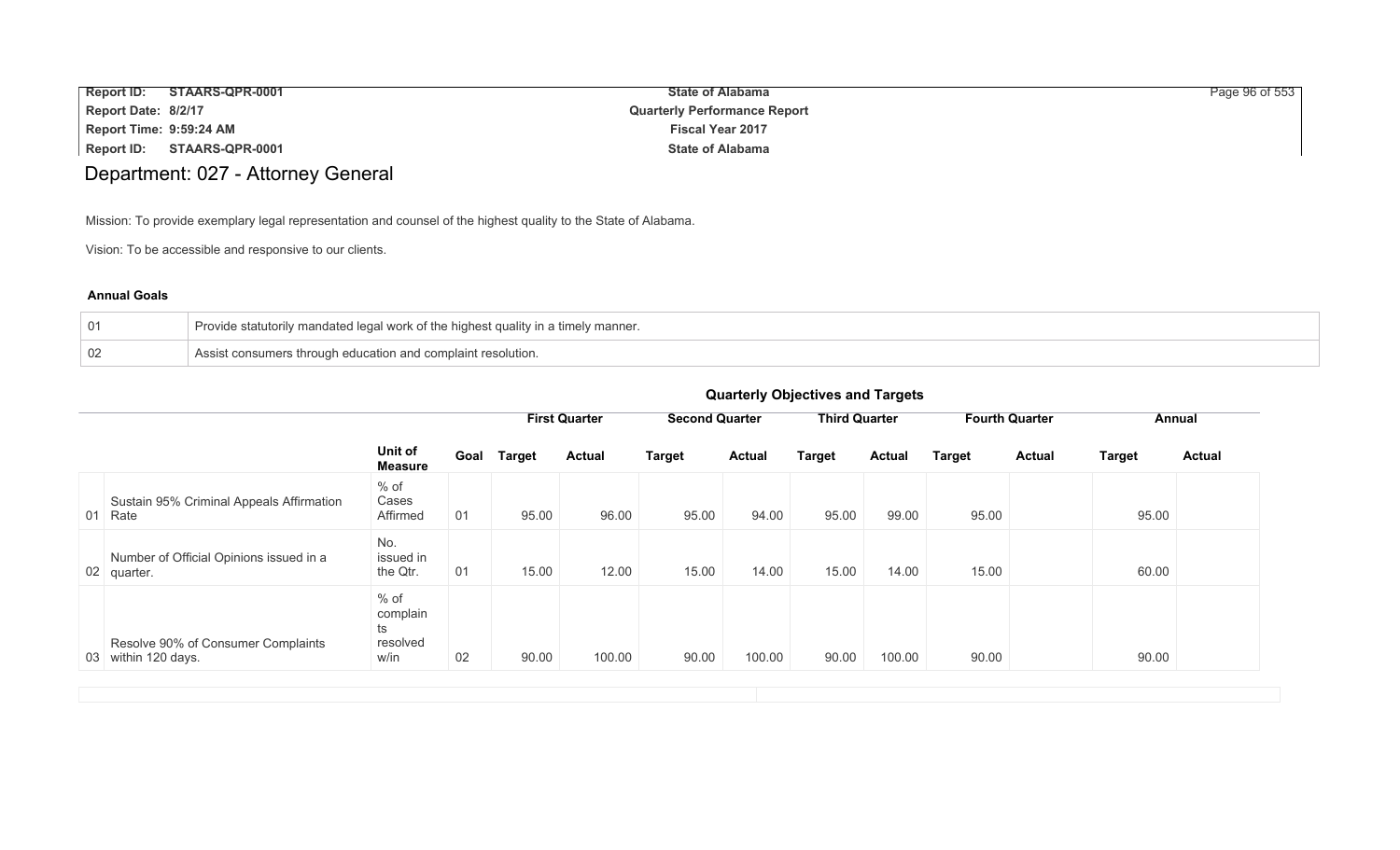| Report ID:              | STAARS-QPR-0001 | <b>State of Alabama</b>             | Page 100 of 553 |
|-------------------------|-----------------|-------------------------------------|-----------------|
| Report Date: 8/2/17     |                 | <b>Quarterly Performance Report</b> |                 |
| Report Time: 9:59:24 AM |                 | <b>Fiscal Year 2017</b>             |                 |
| <b>Report ID:</b>       | STAARS-QPR-0001 | <b>State of Alabama</b>             |                 |

## Department: 028 - Auditor

Mission: The State Auditor's Office exists to provide accountability to the taxpayers of Alabama by performing property audits of State agencies, boards, and commissions, and by post-auditing receipts and disbursements between Treasury and Finance/Comptroller's Office.

Vision: Perform property audits every two years for agencies to ensure accountability of State owned personal property valued at \$500 and above as well as sensitive items regardless of cost. Perform monthly post-audit of receipts and outstanding warrants between Treasury and Finance/Comptroller's Office

#### **Annual Goals**

| Perform agency property audits<br>- 0<br>. |  |
|--------------------------------------------|--|
|--------------------------------------------|--|

|                 |                                                                        |                                | <b>Quarterly Objectives and Targets</b> |               |                      |                       |               |                      |               |               |                       |        |               |
|-----------------|------------------------------------------------------------------------|--------------------------------|-----------------------------------------|---------------|----------------------|-----------------------|---------------|----------------------|---------------|---------------|-----------------------|--------|---------------|
|                 |                                                                        |                                |                                         |               | <b>First Quarter</b> | <b>Second Quarter</b> |               | <b>Third Quarter</b> |               |               | <b>Fourth Quarter</b> |        | Annual        |
|                 |                                                                        | Unit of<br><b>Measure</b>      | Goal                                    | <b>Target</b> | <b>Actual</b>        | <b>Target</b>         | <b>Actual</b> | <b>Target</b>        | <b>Actual</b> | <b>Target</b> | <b>Actual</b>         | Target | <b>Actual</b> |
|                 | Perform audit to account for agency<br>01 property                     | Number<br>of Audits            | 01                                      | 10.00         | 19.00                | 10.00                 | 45.00         | 18.00                | 27.00         | 20.00         |                       | 58.00  |               |
| 02 <sup>1</sup> | Distribute monthly reconciliation to<br>Treasury Comptroller's office. | <b>Number</b><br>of<br>Reports | 01                                      | 3.00          | 0.00                 | 3.00                  | 0.00          | 3.00                 | 0.00          | 3.00          |                       | 12.00  |               |

### **Performance Objective Justification**

| t able to access due to STAARS                                         |
|------------------------------------------------------------------------|
| Reports unavailable due to STAARS; Treasury & Comptroller all together |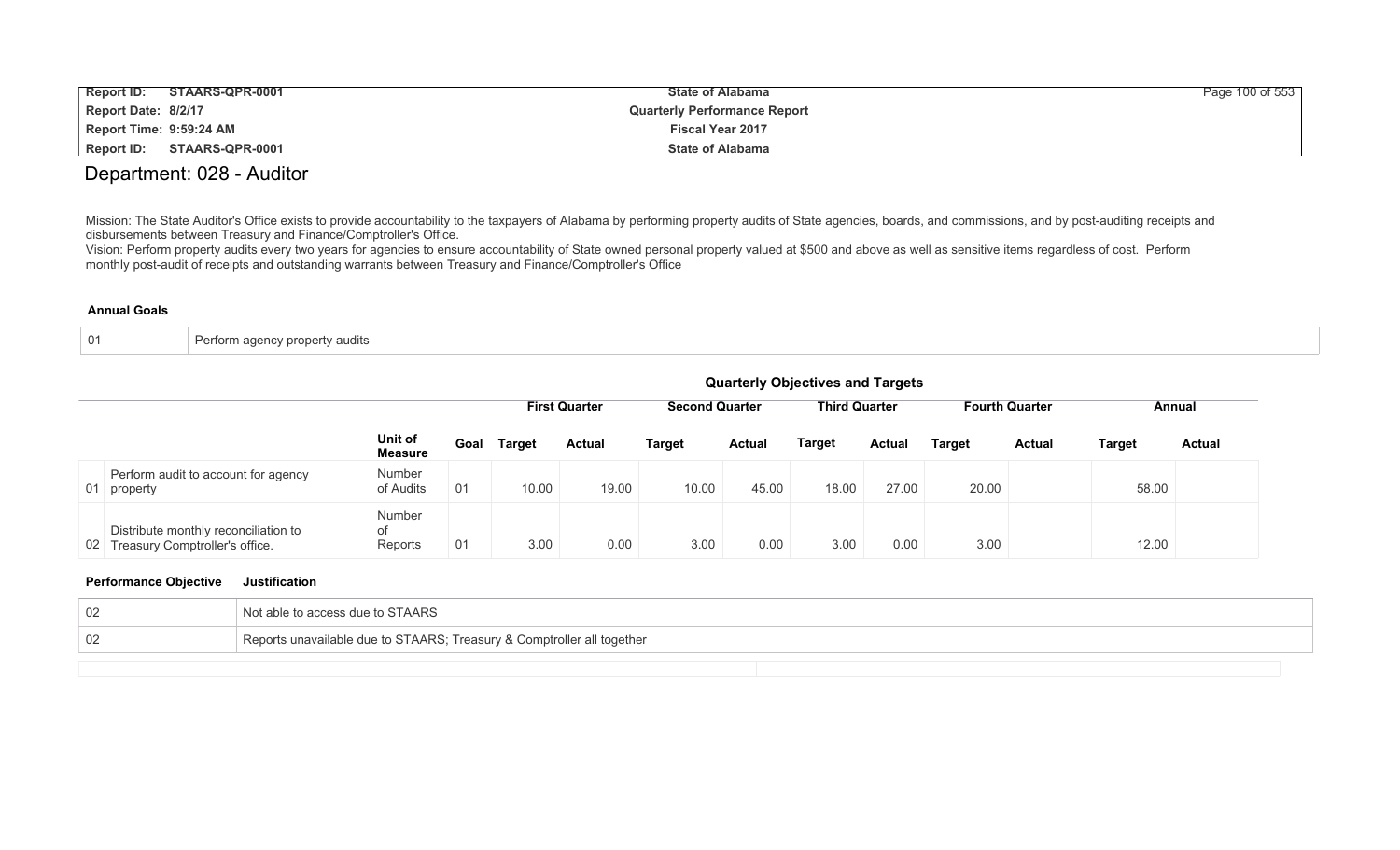| <b>Report ID:</b>       | STAARS-QPR-0001 | <b>State of Alabama</b>             | Page 102 of 553 |
|-------------------------|-----------------|-------------------------------------|-----------------|
| Report Date: 8/2/17     |                 | <b>Quarterly Performance Report</b> |                 |
| Report Time: 9:59:24 AM |                 | <b>Fiscal Year 2017</b>             |                 |
| Report ID:              | STAARS-QPR-0001 | <b>State of Alabama</b>             |                 |

## Department: 030 - Board Of Adjustment

Mission: To hear and consider all claims for personal injury or property damage as provided by Section 41-9-60 and all claims filed for benefits due pursuant to Section 36-30-1, et seq. Vision: To have well-trained employees who can advise the public of rules, policies and procedures of the Board of Adjustment; to have sufficient technology too serve the public; to keep no more than a 6 month waiting period for Board of Adjustment hearings.

| $\overline{01}$ | To hear denied claims promptly. |  |  |  |  |
|-----------------|---------------------------------|--|--|--|--|
|-----------------|---------------------------------|--|--|--|--|

|                                                                                |                                                                                                | <b>Quarterly Objectives and Targets</b> |        |               |               |               |               |               |        |               |        |        |
|--------------------------------------------------------------------------------|------------------------------------------------------------------------------------------------|-----------------------------------------|--------|---------------|---------------|---------------|---------------|---------------|--------|---------------|--------|--------|
|                                                                                | <b>Third Quarter</b><br><b>Fourth Quarter</b><br><b>First Quarter</b><br><b>Second Quarter</b> |                                         |        |               |               |               |               |               |        |               | Annual |        |
|                                                                                | Unit of<br><b>Measure</b>                                                                      | Goal                                    | Target | <b>Actual</b> | <b>Target</b> | <b>Actual</b> | <b>Target</b> | <b>Actual</b> | Target | <b>Actual</b> | Target | Actual |
| to maintain the backlog of claims to be<br>01 heard to no more than six months | Claims to<br>be Heard                                                                          | 01                                      | 100.00 | 172.00        | 100.00        | 253.00        | 100.00        | 175.00        | 100.00 |               | 400.00 |        |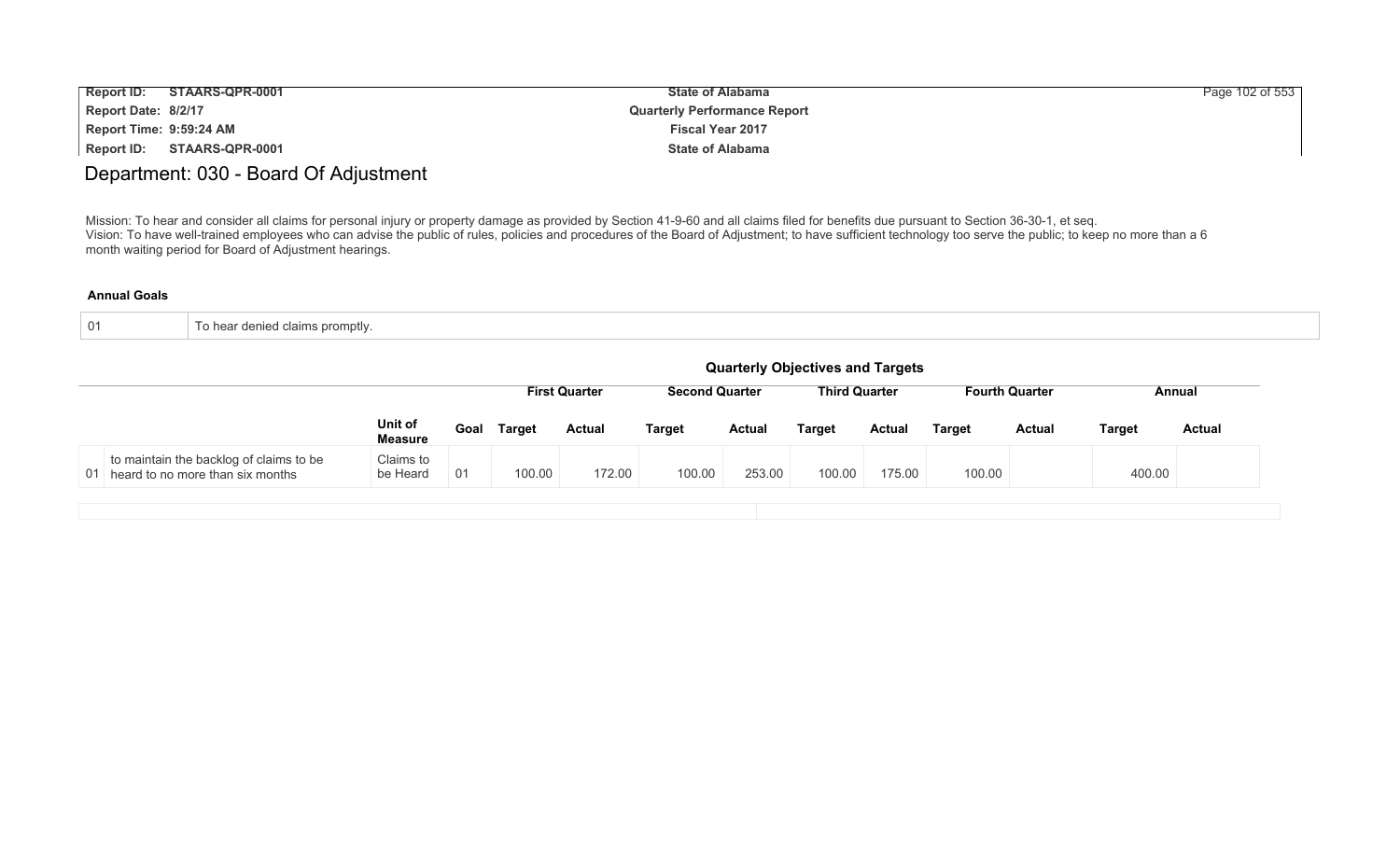| <b>Report ID:</b>       | STAARS-QPR-0001 | <b>State of Alabama</b>             | Page 104 of 553 |
|-------------------------|-----------------|-------------------------------------|-----------------|
| Report Date: 8/2/17     |                 | <b>Quarterly Performance Report</b> |                 |
| Report Time: 9:59:24 AM |                 | <b>Fiscal Year 2017</b>             |                 |
| Report ID:              | STAARS-QPR-0001 | <b>State of Alabama</b>             |                 |

## Department: 031 - Emergency Management Agency

Mission: The mission of the Alabama Emergency Management Agency (AEMA) is to carry out the program for emergency management within the state, working with city/county governments to create and operate local emergency management organizations to plan and coordinate statewide disaster mitigation, preparedness, and response/recovery actions for both natural and manmade hazards. Vision: AEMA will ensure maximum protecton of lives and property of Alabama citizens by building strong emergency management capability at the state and local levels.

## **Annual Goals**

|                 | Provide opportunities each fiscal year for training and exercises such that all 67 counties participate in a minimum of three such events by the end of the fiscal year. |
|-----------------|--------------------------------------------------------------------------------------------------------------------------------------------------------------------------|
| $\overline{04}$ | To manage disasters or emergency events open or recurring and report number of active eligible applicants for Public Assistance and Hazard Mitigation programs           |

|                                                                                                                                                                                     |                           |      |        | <b>First Quarter</b> |               | <b>Second Quarter</b> |        | <b>Third Quarter</b> |        | <b>Fourth Quarter</b> | Annual        |               |
|-------------------------------------------------------------------------------------------------------------------------------------------------------------------------------------|---------------------------|------|--------|----------------------|---------------|-----------------------|--------|----------------------|--------|-----------------------|---------------|---------------|
|                                                                                                                                                                                     | Unit of<br><b>Measure</b> | Goal | Target | <b>Actual</b>        | <b>Target</b> | <b>Actual</b>         | Target | <b>Actual</b>        | Target | <b>Actual</b>         | <b>Target</b> | <b>Actual</b> |
| Conduct 11 exercises per year testing<br>plans and responses for emergency<br>scenarios including weather events,<br>technical hazards, and homeland-security<br>01 related events. | Number                    | 01   | 2.00   | 1.00                 | 1.00          | 1.00                  | 2.00   | 4.00                 | 2.00   |                       | 7.00          |               |
| Provide 45 training opportunities including<br>classroom web-based, or recorded<br>instruction for local EMAs, state agencies<br>02 having emergency response roles,                | Number                    | 01   | 35.00  | 33.00                | 36.00         | 38.00                 | 37.00  | 2.00                 | 38.00  |                       | 146.00        |               |
| Track participation in exercises and<br>training to ensure all 67 counties<br>03 participate.                                                                                       | Number<br>of<br>Counties  | 01   | 67.00  | 46.00                | 67.00         | 67.00                 | 67.00  | 67.00                | 67.00  |                       | 67.00         |               |
| Number of disasters or emergency events<br>04 open or occurring.                                                                                                                    | Number                    | 04   | 12.00  | 13.00                | 12.00         | 6.00                  | 12.00  | 12.00                | 12.00  |                       | 12.00         |               |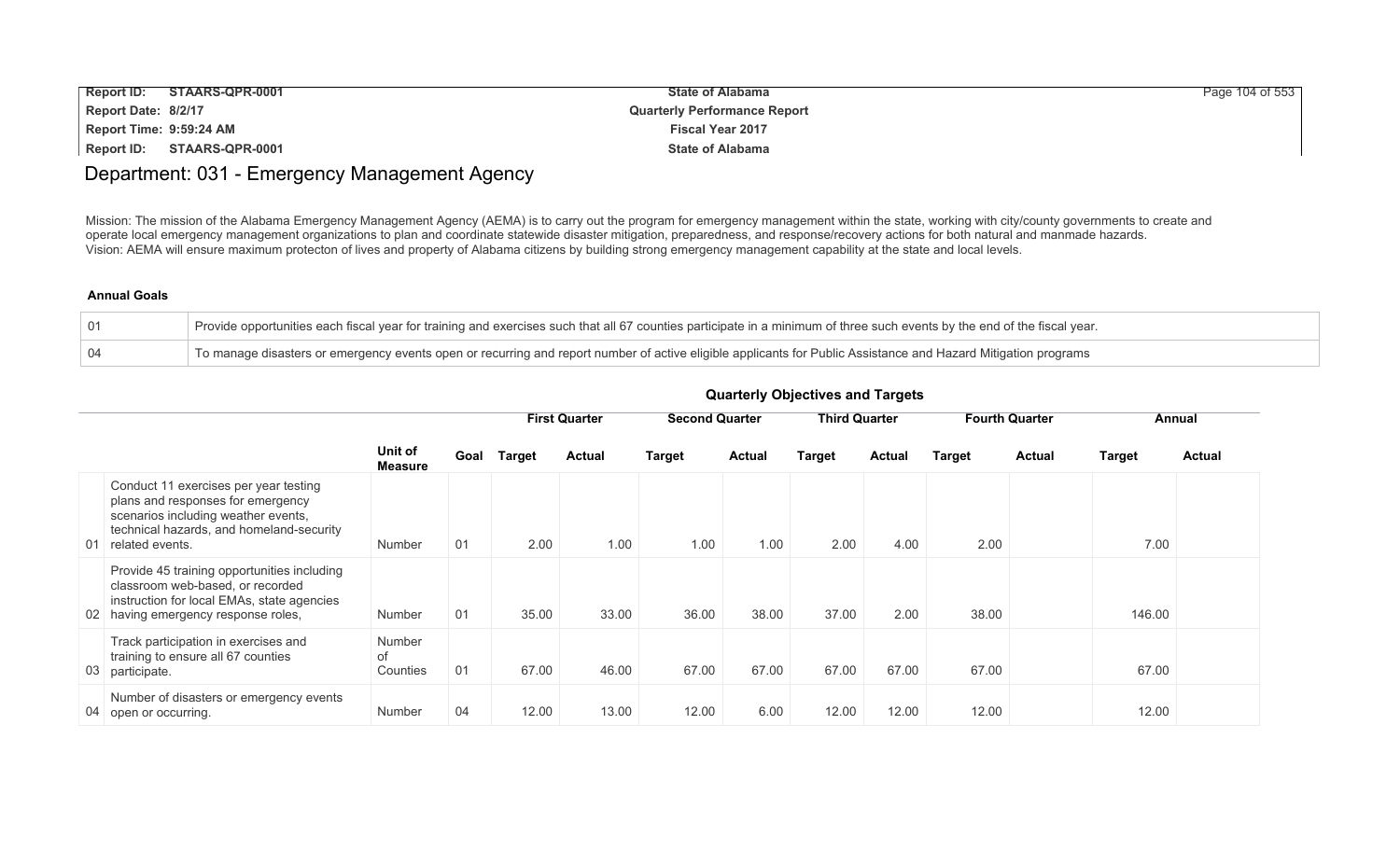|                                                    | STAARS-QPR-0001<br><b>Report ID:</b>                                                                     |        |                                     |        |        | <b>State of Alabama</b> |        |        |        |        |        | Page 106 of 553 |
|----------------------------------------------------|----------------------------------------------------------------------------------------------------------|--------|-------------------------------------|--------|--------|-------------------------|--------|--------|--------|--------|--------|-----------------|
|                                                    | Report Date: 8/2/17                                                                                      |        | <b>Quarterly Performance Report</b> |        |        |                         |        |        |        |        |        |                 |
| Report Time: 9:59:24 AM<br><b>Fiscal Year 2017</b> |                                                                                                          |        |                                     |        |        |                         |        |        |        |        |        |                 |
|                                                    | STAARS-QPR-0001<br><b>Report ID:</b>                                                                     |        |                                     |        |        | <b>State of Alabama</b> |        |        |        |        |        |                 |
|                                                    | Number of active eligible applicants for<br>Public Assistance and for the Hazard<br>05 Mitigation Grant. | Number | -04                                 | 970.00 | 877.00 | 845.00                  | 862.00 | 722.00 | 835.00 | 604.00 | 785.00 |                 |

## **Performance Objective Justification**

| -01 | Conduct 11 exercises per year testing plans and responses for emergency scenarios including weather events, technical hazards, and homeland-security related events. |
|-----|----------------------------------------------------------------------------------------------------------------------------------------------------------------------|
| 01  | Conduct 5 exercises per year testing plans and responses for emergency scenarios including weather events, technical hazards, and homeland security related events   |
| 02  | Conduct 148 training opportunities including classroom, web-based or recorded instruction for local EMAs, state agencies having emergency response roles             |
| 02  | Provide 45 training opportunities including classroom, web-based, or recorded instruction for local EMAs, state agencies having emergency response roles.            |
| 03  | Track participation in exercises and training to ensure all 67 counties participate                                                                                  |
| 03  | Track participation in exercises and training to ensure all 67 counties participate.                                                                                 |
| 04  | Number of disasters or emergency events open or occurring                                                                                                            |
| 04  | Number of disasters or emergency events open or recurring                                                                                                            |
| 05  | Number of active eligible applicants for Public Assistance and Hazard Mitigation Grants                                                                              |
|     |                                                                                                                                                                      |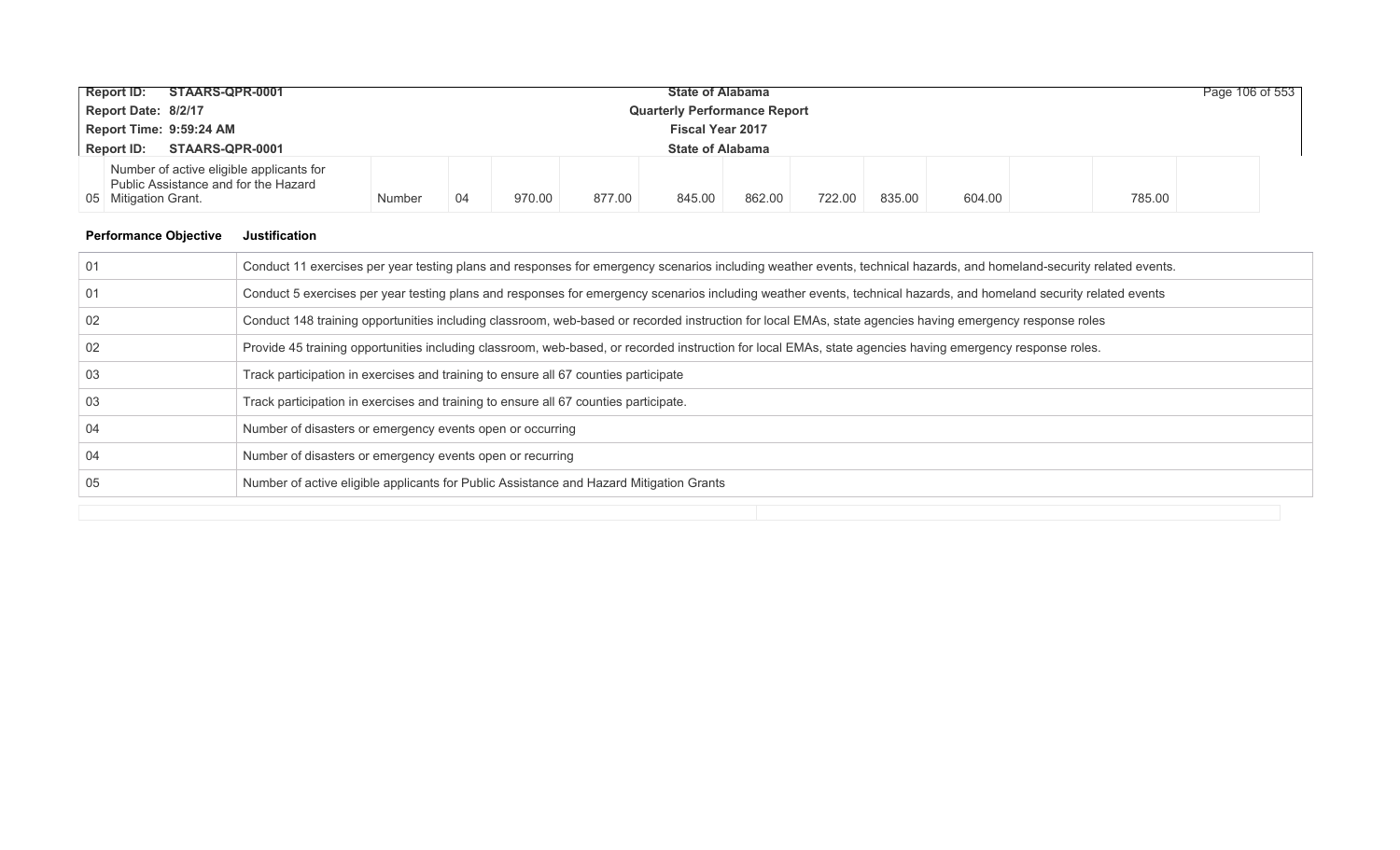| <b>Report ID:</b>       | STAARS-QPR-0001            | <b>State of Alabama</b>             | Page 108 of 553 |
|-------------------------|----------------------------|-------------------------------------|-----------------|
| Report Date: 8/2/17     |                            | <b>Quarterly Performance Report</b> |                 |
| Report Time: 9:59:24 AM |                            | <b>Fiscal Year 2017</b>             |                 |
|                         | Report ID: STAARS-QPR-0001 | <b>State of Alabama</b>             |                 |

# Department: 032 - Oil & Gas Board

Mission: To promote conservation and prevent waste of Alabama's oil and gas resources while ensuring the protection of the State's groundwater and environment. Vision: To guide the orderly development of Alabama's hydrocarbon resources to the benefit of Alabama and it's citizens while contributing to the energy independence.

#### **Annual Goals**

| To effectively provide technical (engineering and geological) and legal expertise and support to the Oil and Gas Board in order to promote conservation of state oil and gas resources and to |
|-----------------------------------------------------------------------------------------------------------------------------------------------------------------------------------------------|
| provide for regulation and compliance of the oil and gas industry                                                                                                                             |

|    |                                                                                                                 |                                             | guarterry Objectives and Targets |               |                      |                       |               |                      |               |               |                       |               |        |  |
|----|-----------------------------------------------------------------------------------------------------------------|---------------------------------------------|----------------------------------|---------------|----------------------|-----------------------|---------------|----------------------|---------------|---------------|-----------------------|---------------|--------|--|
|    |                                                                                                                 |                                             |                                  |               | <b>First Quarter</b> | <b>Second Quarter</b> |               | <b>Third Quarter</b> |               |               | <b>Fourth Quarter</b> |               | Annual |  |
|    |                                                                                                                 | Unit of<br>Goal<br><b>Measure</b>           | Target                           | <b>Actual</b> | <b>Target</b>        | <b>Actual</b>         | <b>Target</b> | <b>Actual</b>        | <b>Target</b> | <b>Actual</b> | <b>Target</b>         | <b>Actual</b> |        |  |
| 01 | (Efficiency) Maintain a cost per well<br>serviced in range of \$500-650.                                        | Cost Per<br>Well                            | 01                               | 0.00          | 0.00                 | 0.00                  | 0.00          | 0.00                 | 0.00          | 0.00          |                       | 395.00        |        |  |
|    | (Efficiency) Maintain wells serviced per<br>02 staff member within range of 125-175.                            | Number<br>of Wells<br>Per Staff<br>Memb     | 01                               | 0.00          | 0.00                 | 0.00                  | 0.00          | 0.00                 | 0.00          | 0.00          |                       | 221.00        |        |  |
| 03 | (Efficiency) Complete reviews of 80% of<br>drilling permit applications within two<br>weeks of receipt.         | Percent<br>of<br>Applicati<br>ons<br>Approv | 01                               | 80.00         | 100.00               | 80.00                 | 100.00        | 80.00                | 100.00        | 80.00         |                       | 80.00         |        |  |
|    | (Efficiency) Complete reviews of 90% of<br>hydraulic fracturing applications within<br>04 two weeks of receipt. | Percent<br>of<br>Applicati<br>ons<br>Approv | 01                               | 90.00         | 100.00               | 90.00                 | 100.00        | 90.00                | 100.00        | 90.00         |                       | 90.00         |        |  |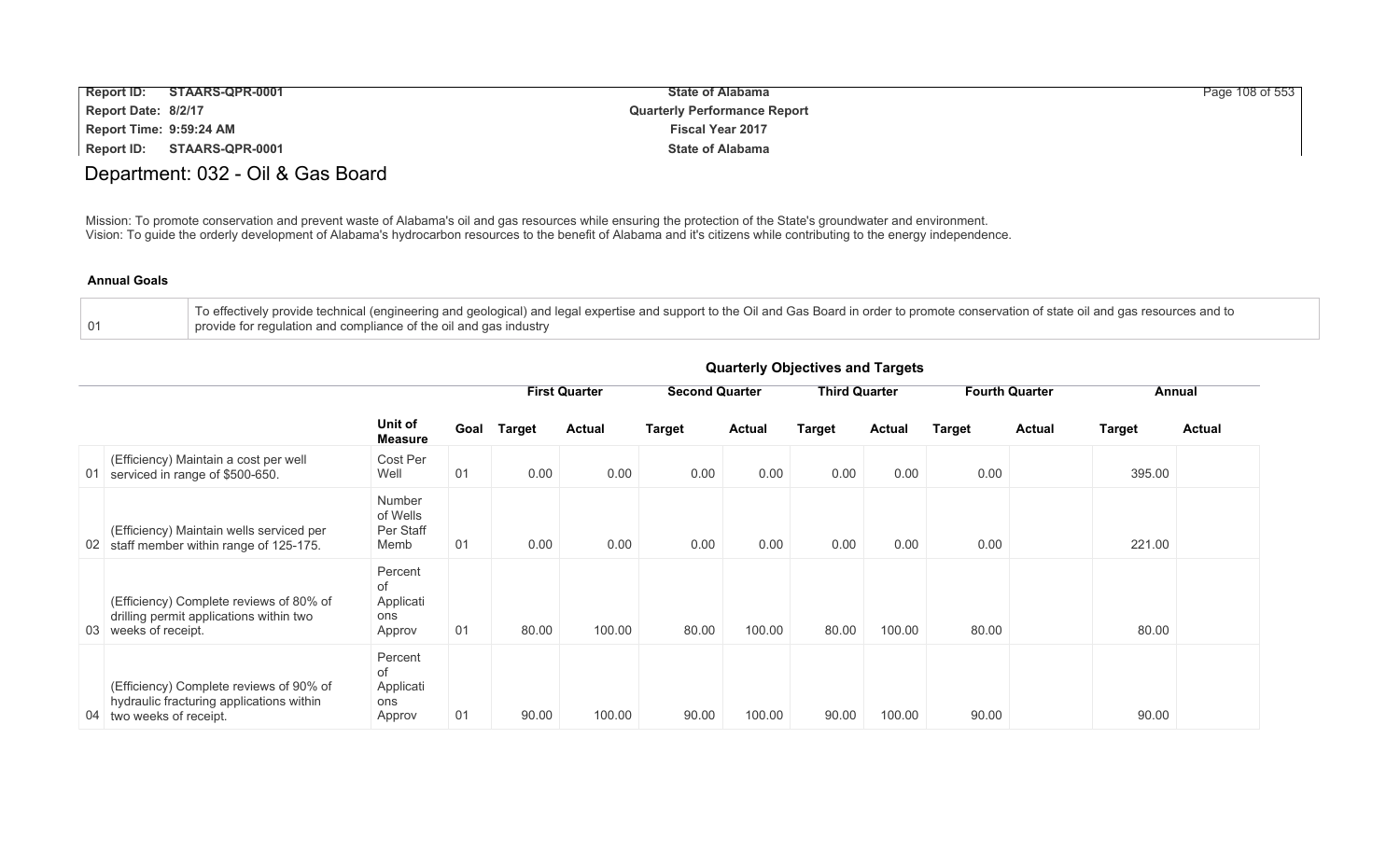| <b>Report ID:</b>       | STAARS-QPR-0001 | <b>State of Alabama</b>             | Page 112 of 553 |
|-------------------------|-----------------|-------------------------------------|-----------------|
| Report Date: 8/2/17     |                 | <b>Quarterly Performance Report</b> |                 |
| Report Time: 9:59:24 AM |                 | <b>Fiscal Year 2017</b>             |                 |
| Report ID:              | STAARS-QPR-0001 | <b>State of Alabama</b>             |                 |

# Department: 033 - Court Of Civil Appeals

Mission: To fulfill the Constitutional requirement of this Court, (Section 12-3-10, Code of Alabama 1975) Governor's Priorities 5. Vision: Be a court that (a) is current in its case load, and (b) issues legally sound and reasoned decisions.

| of cases within 290<br>$\overline{\phantom{a}}$ $\overline{\phantom{a}}$ $\overline{\phantom{a}}$ $\overline{\phantom{a}}$<br>01 |
|----------------------------------------------------------------------------------------------------------------------------------|
|----------------------------------------------------------------------------------------------------------------------------------|

|                                                  | <b>Quarterly Objectives and Targets</b> |                                                                                                |               |               |               |               |        |               |               |               |         |               |  |  |
|--------------------------------------------------|-----------------------------------------|------------------------------------------------------------------------------------------------|---------------|---------------|---------------|---------------|--------|---------------|---------------|---------------|---------|---------------|--|--|
|                                                  |                                         | <b>Third Quarter</b><br><b>Second Quarter</b><br><b>First Quarter</b><br><b>Fourth Quarter</b> |               |               |               |               |        |               |               |               |         | Annual        |  |  |
|                                                  | Unit of<br><b>Measure</b>               | Goal                                                                                           | <b>Target</b> | <b>Actual</b> | <b>Target</b> | <b>Actual</b> | Target | <b>Actual</b> | <b>Target</b> | <b>Actual</b> | Target  | <b>Actual</b> |  |  |
| to dispose of 75% of cases within 290<br>01 days | Number<br>&<br>Percent                  | 01                                                                                             | 200.00        | 199.00        | 250.00        | 237.00        | 200.00 | 262.00        | 250.00        |               | 900.00  |               |  |  |
| to dispose of 95% of cases within 365<br>02 days | Number<br>&<br>Percent                  | 01                                                                                             | 285.00        | 203.00        | 285.00        | 241.00        | 285.00 | 269.00        | 285.00        |               | 1140.00 |               |  |  |
| 03 total number of cases filed                   | Number                                  | 01                                                                                             | 290.00        | 215.00        | 290.00        | 280.00        | 300.00 | 259.00        | 280.00        |               | 1160.00 |               |  |  |
| 04 total number of cases disposed                | Number                                  | 01                                                                                             | 290.00        | 203.00        | 310.00        | 245.00        | 310.00 | 272.00        | 290.00        |               | 1200.00 |               |  |  |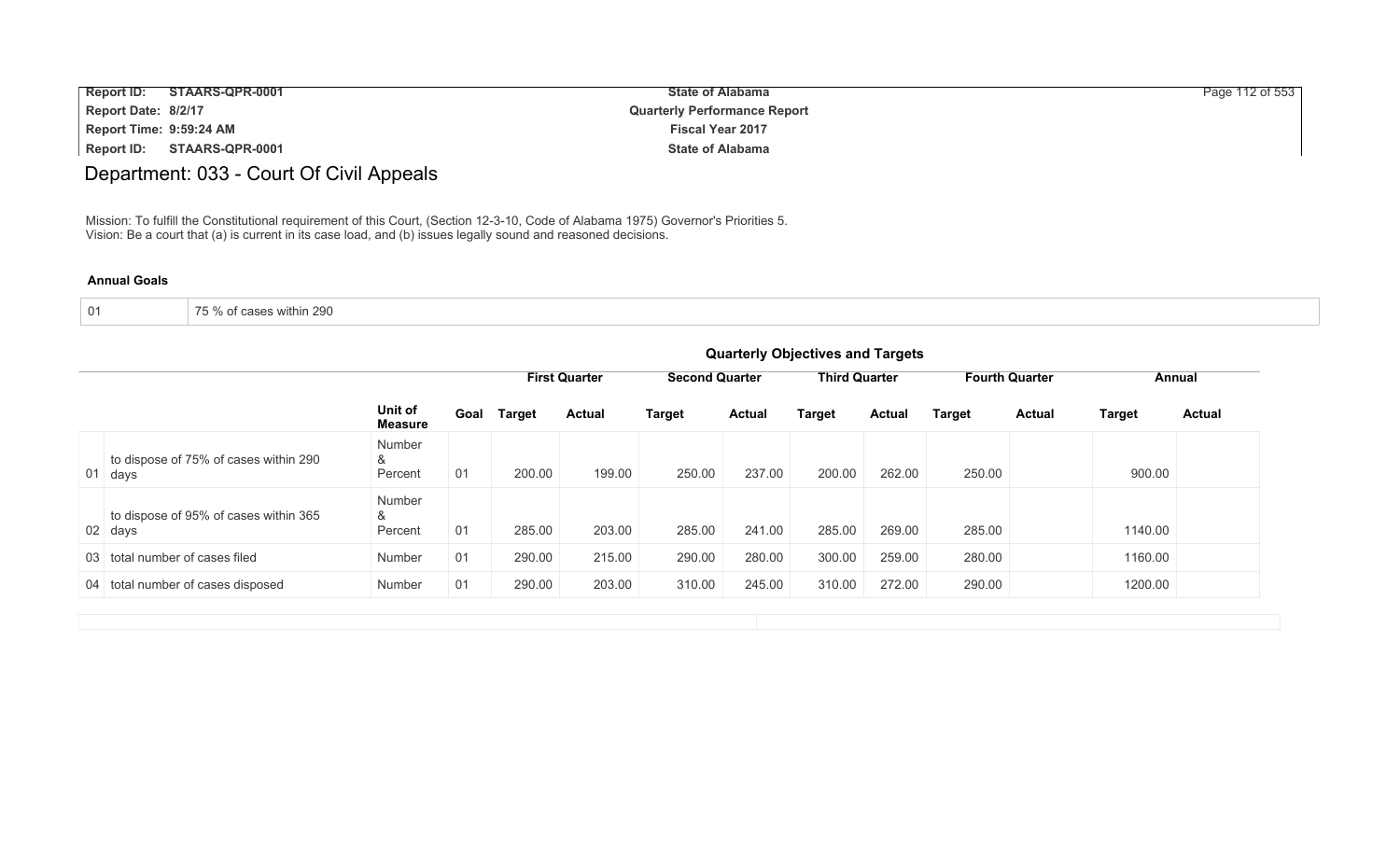| <b>Report ID:</b><br>STAARS-QPR-0001 | <b>State of Alabama</b>             | Page 114 of 553 |
|--------------------------------------|-------------------------------------|-----------------|
| Report Date: 8/2/17                  | <b>Quarterly Performance Report</b> |                 |
| Report Time: 9:59:24 AM              | <b>Fiscal Year 2017</b>             |                 |
| Report ID:<br>STAARS-QPR-0001        | <b>State of Alabama</b>             |                 |

# Department: 034 - Court Of Criminal Appeals

Mission: The prompt and correct disposition of all matters coming before the Court.

Vision: Render all decisions impartially and in accordance with the rule of law; promote public confidence in the process and outcome

### **Annual Goals**

| Court Caseload Filings                  |
|-----------------------------------------|
| <b>Court Caseload Dispositions</b>      |
| To dispose 75% of cases within 290 days |
| To dispose 95% of cases within 365 days |

|                                                     | <b>QUATIONS</b> ODJECTIVES AND TAIGERS |                |               |                      |                                               |               |               |               |               |                                |               |  |
|-----------------------------------------------------|----------------------------------------|----------------|---------------|----------------------|-----------------------------------------------|---------------|---------------|---------------|---------------|--------------------------------|---------------|--|
|                                                     |                                        |                |               | <b>First Quarter</b> | <b>Second Quarter</b><br><b>Third Quarter</b> |               |               |               |               | <b>Fourth Quarter</b>          | Annual        |  |
|                                                     | Unit of<br><b>Measure</b>              | Goal           | <b>Target</b> | <b>Actual</b>        | <b>Target</b>                                 | <b>Actual</b> | <b>Target</b> | <b>Actual</b> | <b>Target</b> | <b>Actual</b><br><b>Target</b> | <b>Actual</b> |  |
| To docket 1500 cases in current fiscal<br>01 year.  | Number                                 |                | 500.00        | 339.00               | 500.00                                        | 313.00        | 500.00        | 342.00        | 500.00        | 2000.00                        |               |  |
| To dispose 1500 cases in current fiscal<br>02 year. | Number                                 | $\overline{2}$ | 500.00        | 373.00               | 500.00                                        | 291.00        | 500.00        | 387.00        | 500.00        | 2000.00                        |               |  |
| to dispose of 75% of cases within 290<br>03 days    | Number<br>&<br>Percent                 | 3              | 75.00         | 94.00                | 75.00                                         | 87.00         | 75.00         | 86.00         | 75.00         | 75.00                          |               |  |
| to dispose of 95% of cases within 365<br>04 days    | Number<br>&<br>Percent                 | 4              | 95.00         | 97.00                | 95.00                                         | 94.00         | 95.00         | 93.00         | 95.00         | 95.00                          |               |  |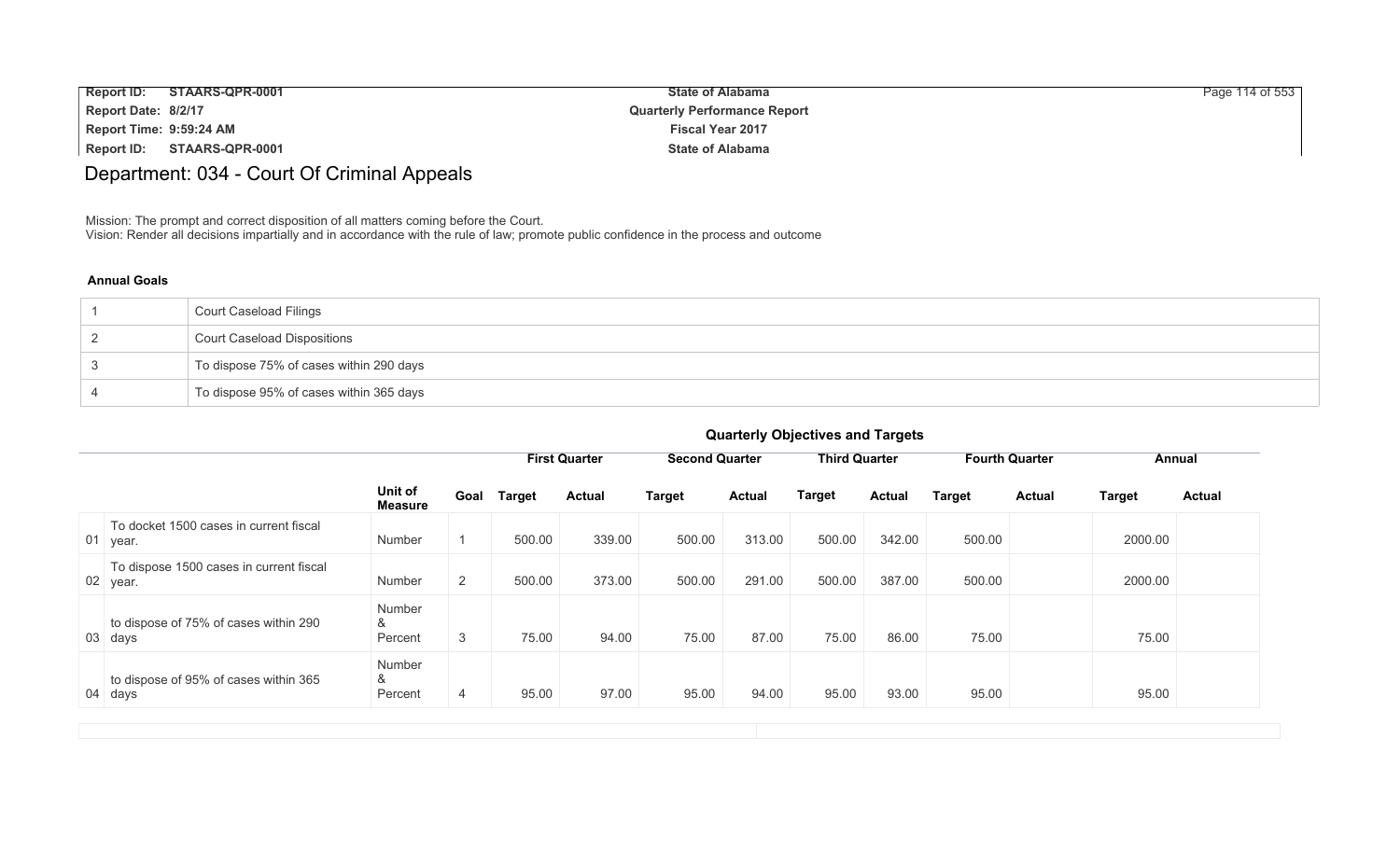| <b>Report ID:</b>       | STAARS-QPR-0001 | <b>State of Alabama</b>             | Page 118 of 553 |
|-------------------------|-----------------|-------------------------------------|-----------------|
| Report Date: 8/2/17     |                 | <b>Quarterly Performance Report</b> |                 |
| Report Time: 9:59:24 AM |                 | <b>Fiscal Year 2017</b>             |                 |
| <b>Report ID:</b>       | STAARS-QPR-0001 | <b>State of Alabama</b>             |                 |

## Department: 035 - Geological Survey

Mission: To explore for, collect samples of, examine, and report on Alabama's minerals, energy (fossil fuel), water, and biological resources in support of economic development, conservaion, management, and public policy for the betterment of Alabama Citizens, communities and businesses.

Vision: To be an active science-based agency that provides timely relevant information and expertise concerning mineral, energy, and water availability and development, geologic and other natural hazards and environmental issues and concerns that contribute significantly to the future success of the State of Alabama.

#### **Annual Goals**

| 01          | To provide information within two working days regarding Alabama?s energy mineral water and aquatic biological resources in response to visitor e-mail and telephone request and to<br>maintain a 100% rate of answering information requests within two working d |
|-------------|--------------------------------------------------------------------------------------------------------------------------------------------------------------------------------------------------------------------------------------------------------------------|
| $\sqrt{02}$ | To completely upgrade and enhance ground water monitoring network (30 wells) in FY 15 to provide critical information on Alabama?s water resources in near real time.                                                                                              |

|                                                                                                                                           |                                           |      |               | <b>First Quarter</b> | <b>Second Quarter</b> |               | <b>Third Quarter</b> |               |               | <b>Fourth Quarter</b> |               | Annual        |
|-------------------------------------------------------------------------------------------------------------------------------------------|-------------------------------------------|------|---------------|----------------------|-----------------------|---------------|----------------------|---------------|---------------|-----------------------|---------------|---------------|
|                                                                                                                                           | Unit of<br><b>Measure</b>                 | Goal | <b>Target</b> | <b>Actual</b>        | <b>Target</b>         | <b>Actual</b> | <b>Target</b>        | <b>Actual</b> | <b>Target</b> | <b>Actual</b>         | <b>Target</b> | <b>Actual</b> |
| (Efficiency) Incres the percentage for<br>information processed within two working<br>days while the volume of requests<br>01<br>Incress. | $%$ of<br>Request<br>Processe<br>d Within | 01   | 100.00        | 98.00                | 100.00                | 98.00         | 100.00               | 98.00         | 100.00        |                       | 100.00        |               |
| 02 (Efficiency) Additional wells online.                                                                                                  | <b>Number</b><br>of Water<br>Wells        | 02   | 1.00          | 0.00                 | 1.00                  | 0.00          | 1.00                 | 0.00          | 1.00          |                       | 4.00          |               |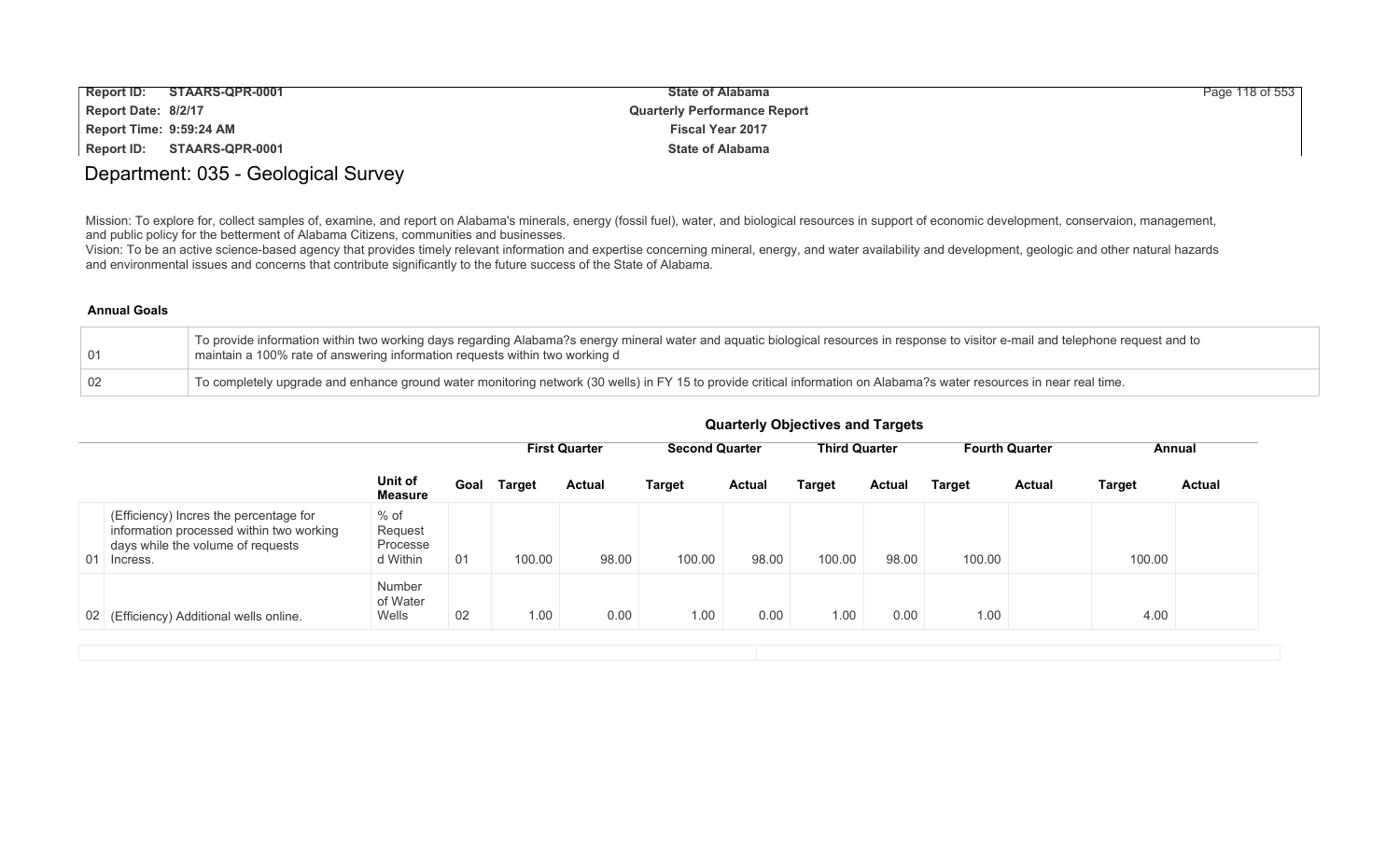| <b>Report ID:</b>       | STAARS-QPR-0001 | <b>State of Alabama</b>             | Page 120 of 553 |
|-------------------------|-----------------|-------------------------------------|-----------------|
| Report Date: 8/2/17     |                 | <b>Quarterly Performance Report</b> |                 |
| Report Time: 9:59:24 AM |                 | <b>Fiscal Year 2017</b>             |                 |
| Report ID:              | STAARS-QPR-0001 | <b>State of Alabama</b>             |                 |

## Department: 037 - Credit Union Administration

Mission: The Alabama Credit Union Administration's mission is to provide effective supervision and regulation in order to affirm the future viability of credit unions and the safety of deposits therein, promote the unencumbered commerce between the citizens of Alabama and credit unions, allow for innovations in services, products, and technology that maximize credit unions' capabilities to provide service, and assure that Alabama state credit unions provide professional, competent financial services, wherever possible, to the citizens of Alabama regardless of means. To examine, regulate and supervise state chartered credit unions in Alabama; enforce the specific state and federal statutes and regulations applicable to credit unions to provide the citizens of Alabama with access to safe, convenient, and competitive financial products and services that ultimately enhance economic development and commerce for the State. (Code of Alabama, 1975, 5-17-1 to 5-17-59) Vision: To play a fundamental regulatory and supervisory oversight role for the state chartered credit unions in Alabama so that eligible Alabama citizens have a choice to be both a member and an owner in a dynamic, self-sustaining, cooperative credit union system that offers financial services to all eligible consumers and to be recognized nationally amongst our peers as a model agency for creating a regulatory environment that fosters a safe and sound state credit union system.

#### **Annual Goals**

| To examine all credit unions under the agency's jurisdiction annually to comply with the Code of Alabama 1975. |  |
|----------------------------------------------------------------------------------------------------------------|--|

|                                                                     |                           |      |               |                      |                       |               | <b>Quarterly Objectives and Targets</b> |        |                       |               |               |               |
|---------------------------------------------------------------------|---------------------------|------|---------------|----------------------|-----------------------|---------------|-----------------------------------------|--------|-----------------------|---------------|---------------|---------------|
|                                                                     |                           |      |               | <b>First Quarter</b> | <b>Second Quarter</b> |               | <b>Third Quarter</b>                    |        | <b>Fourth Quarter</b> |               | Annual        |               |
|                                                                     | Unit of<br><b>Measure</b> | Goal | <b>Target</b> | <b>Actual</b>        | <b>Target</b>         | <b>Actual</b> | Target                                  | Actual | <b>Target</b>         | <b>Actual</b> | <b>Target</b> | <b>Actual</b> |
| Meet statutory requirement to examine<br>01 credit unions annually. | Number                    | 01   | 15.00         | 11.00                | 15.00                 | 16.00         | 16.00                                   | 14.00  | 16.00                 |               | 62.00         |               |

### **Performance Objective Justification**

| 01  | 11 credit unions examined in the 1st quarter of 2017. |
|-----|-------------------------------------------------------|
| -01 | CU's examined in 3rd quarte                           |
|     |                                                       |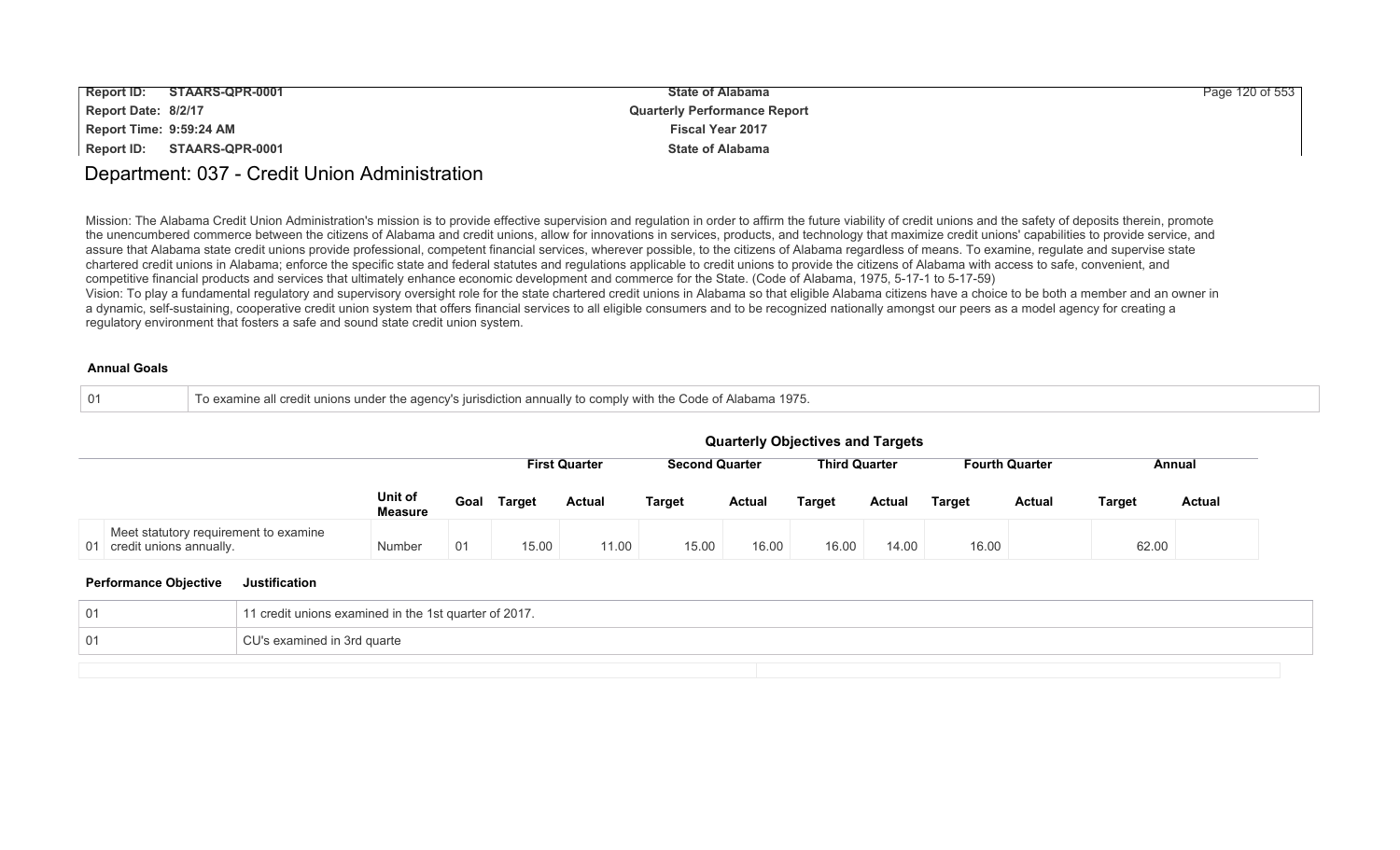| <b>Report ID:</b>       | STAARS-QPR-0001 | <b>State of Alabama</b>             | Page 122 of 553 |
|-------------------------|-----------------|-------------------------------------|-----------------|
| Report Date: 8/2/17     |                 | <b>Quarterly Performance Report</b> |                 |
| Report Time: 9:59:24 AM |                 | <b>Fiscal Year 2017</b>             |                 |
| Report ID:              | STAARS-QPR-0001 | <b>State of Alabama</b>             |                 |

## Department: 038 - Insurance

Mission: To serve the people of Alabama by regulating the insurance industry, providing consumer protection, promoting market stability, and enforcing fire safety standards and laws. Vision: To be the recognized benchmark for departments of insurance throughout the nation in meeting the challenges of regulating a dynamic, diverse, and global industry and ensuring our citizens' protection from fire, fraud, and unfair business practices.

## **Annual Goals**

| 01              | Protect the public from unfair and illegal practices involving insurance by regulating persons engaged in the sale of insurance by providing counseling and assistance to the public and by<br>monitoring compliance with state laws and through competent regulation of rates and policies for insurance and Preneed markets |
|-----------------|-------------------------------------------------------------------------------------------------------------------------------------------------------------------------------------------------------------------------------------------------------------------------------------------------------------------------------|
| $\overline{02}$ | To efficiently ensure that insurers and other regulated entities doing business in Alabama are financially sound and in compliance with applicable law.                                                                                                                                                                       |
| 0.3             | Protect the public from loss of life and property due to fire or explosion.                                                                                                                                                                                                                                                   |

|                                                                            |                                              |      |               | <b>First Quarter</b> | <b>Second Quarter</b> |               | <b>Third Quarter</b> |        |               | <b>Fourth Quarter</b> |               | Annual        |
|----------------------------------------------------------------------------|----------------------------------------------|------|---------------|----------------------|-----------------------|---------------|----------------------|--------|---------------|-----------------------|---------------|---------------|
|                                                                            | Unit of<br><b>Measure</b>                    | Goal | <b>Target</b> | <b>Actual</b>        | <b>Target</b>         | <b>Actual</b> | Target               | Actual | <b>Target</b> | <b>Actual</b>         | <b>Target</b> | <b>Actual</b> |
| Complete the licensing process in prompt<br>01 fashion.                    | Licenses<br>Processe<br>$d$ in $3$<br>Days   | 01   | 100.00        | 75.00                | 100.00                | 75.00         | 100.00               | 75.00  | 100.00        |                       | 100.00        |               |
| to respond in a timely fashion to<br>02 consumer inquiries and complaints. | $%$ of<br>Cases<br>Resolved<br>W/In 60<br>Da | 01   | 90.00         | 90.00                | 90.00                 | 95.00         | 90.00                | 99.00  | 90.00         |                       | 90.00         |               |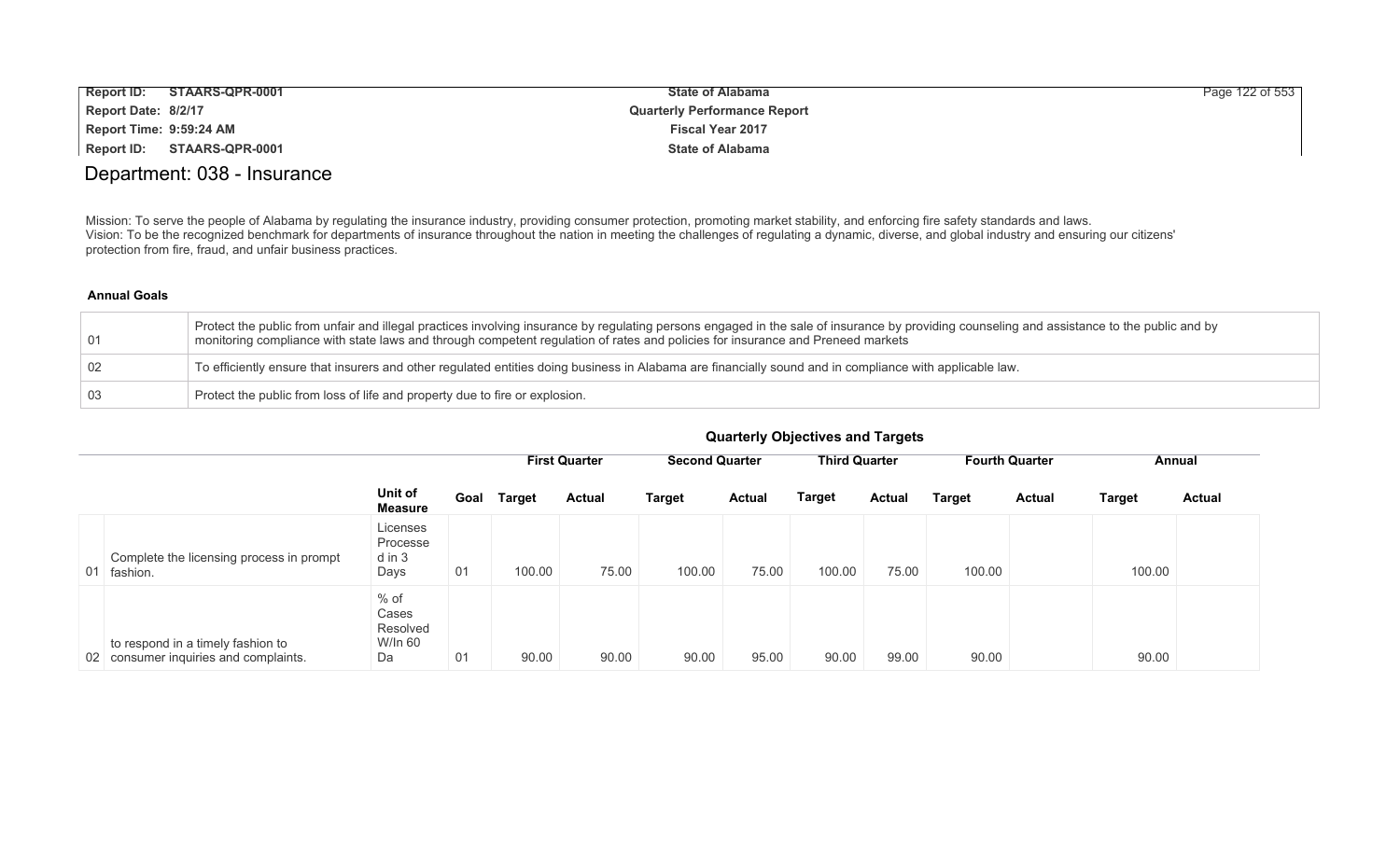| STAARS-QPR-0001<br><b>Report ID:</b>                                                                               |                                              |    |        |        | <b>State of Alabama</b>             |        |        |        |        |        | Page 124 of 553 |
|--------------------------------------------------------------------------------------------------------------------|----------------------------------------------|----|--------|--------|-------------------------------------|--------|--------|--------|--------|--------|-----------------|
| Report Date: 8/2/17                                                                                                |                                              |    |        |        | <b>Quarterly Performance Report</b> |        |        |        |        |        |                 |
| Report Time: 9:59:24 AM                                                                                            |                                              |    |        |        | <b>Fiscal Year 2017</b>             |        |        |        |        |        |                 |
| STAARS-QPR-0001<br><b>Report ID:</b>                                                                               |                                              |    |        |        | <b>State of Alabama</b>             |        |        |        |        |        |                 |
| Provide access to markets for the newest<br>insurance products through timely rate/<br>03 policy approval process. | % of<br>Rates/<br>Forms<br>Reviewe<br>d w/in | 01 | 99.00  | 99.00  | 99.00                               | 99.00  | 99.00  | 100.00 | 99.00  | 99.00  |                 |
| Timely complete examinations of<br>04 insurance companies.                                                         | Exams<br>Complet<br>ed W/In<br>18<br>Months  | 02 | 100.00 | 100.00 | 100.00                              | 100.00 | 100.00 | 100.00 | 100.00 | 100.00 |                 |
| Timely and accurate collection of<br>05 insurance premium tax.                                                     | Audits/<br>Refunds<br>Complet<br>ed By Ma    | 02 | 0.00   | 0.00   | 0.00                                | 0.00   | 0.00   | 0.00   | 0.00   | 100.00 |                 |
| Respond to citizen complaints or requests<br>06 in a timely fashion.                                               | $%$ of<br>Cases<br>Respond<br>ed to W/<br>In | 03 | 100.00 | 100.00 | 100.00                              | 100.00 | 100.00 | 100.00 | 100.00 | 100.00 |                 |
| Rapidly respond to requests for arson<br>07 investigations.                                                        | $\%$<br>Respond<br>ed to w/<br>in 2 Hrs      | 03 | 100.00 | 100.00 | 100.00                              | 100.00 | 100.00 | 100.00 | 100.00 | 100.00 |                 |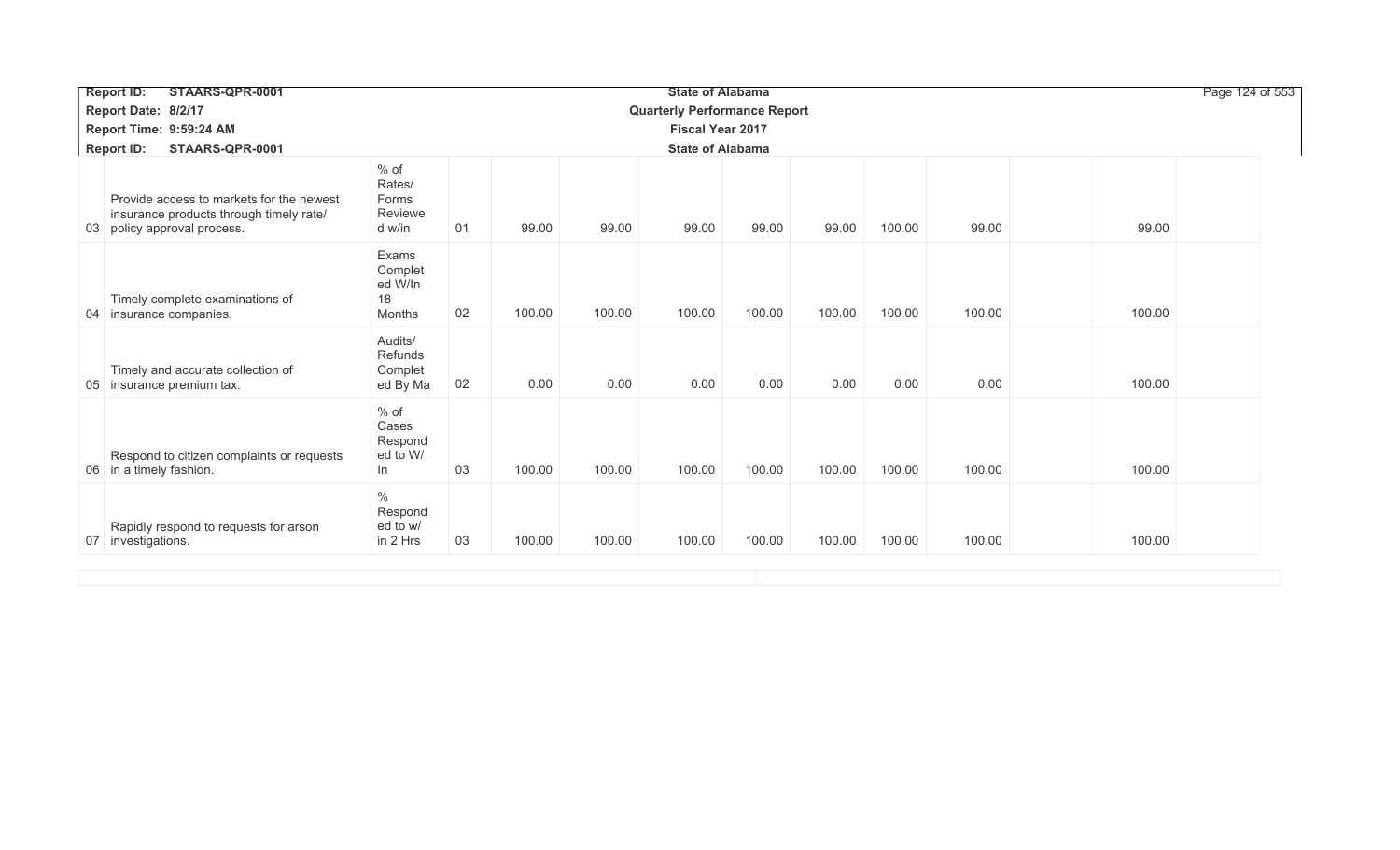| <b>Report ID:</b>       | STAARS-QPR-0001 | <b>State of Alabama</b>             | Page 126 of 553 |
|-------------------------|-----------------|-------------------------------------|-----------------|
| Report Date: 8/2/17     |                 | <b>Quarterly Performance Report</b> |                 |
| Report Time: 9:59:24 AM |                 | <b>Fiscal Year 2017</b>             |                 |
| Report ID:              | STAARS-QPR-0001 | <b>State of Alabama</b>             |                 |

# Department: 040 - Legislative Fiscal Office

Mission: To serve the Alabama Legislature by providing timely, accurate and impartial fiscal information and analysis and related information. Vision: A Legislative Fiscal Office with an established reputation for excellence, integrity and service.

### **Annual Goals**

| 01 | To provide the Alabama Legislature with timely accurate and impartial fiscal data and analysis and related information. |
|----|-------------------------------------------------------------------------------------------------------------------------|
|    |                                                                                                                         |

|                                                             |                                            |      |               |                      |                       |               | anarion ji bajbon rob anarian golo |               |               |                       |               |               |
|-------------------------------------------------------------|--------------------------------------------|------|---------------|----------------------|-----------------------|---------------|------------------------------------|---------------|---------------|-----------------------|---------------|---------------|
|                                                             |                                            |      |               | <b>First Quarter</b> | <b>Second Quarter</b> |               | <b>Third Quarter</b>               |               |               | <b>Fourth Quarter</b> |               | Annual        |
|                                                             | Unit of<br><b>Measure</b>                  | Goal | <b>Target</b> | <b>Actual</b>        | <b>Target</b>         | <b>Actual</b> | <b>Target</b>                      | <b>Actual</b> | <b>Target</b> | <b>Actual</b>         | <b>Target</b> | <b>Actual</b> |
| 01 Bills for which fiscal notes required                    | Number<br>of Fiscal<br>Notes               | 01   | 0.00          | 0.00                 | 300.00                |               | 300.00                             | 198.00        | 0.00          |                       | 600.00        |               |
| Committee and Special Reports required<br>02 to be prepared | Number<br>of<br>Committ<br>ee &<br>Special | 01   | 3.00          | 5.00                 | 2.00                  |               | 3.00                               | 7.00          | 3.00          |                       | 11.00         |               |
| 03 Special projects requested by legislators                | Number<br>of<br>Special<br>Reports         | 01   | 40.00         | 35.00                | 45.00                 |               | 30.00                              | 26.00         | 50.00         |                       | 165.00        |               |
| 04 Budgets to be analyzed                                   | Number<br>of<br><b>Budgets</b>             | 01   | 185.00        | 107.00               | 0.00                  |               | 0.00                               | 0.00          | 0.00          |                       | 185.00        |               |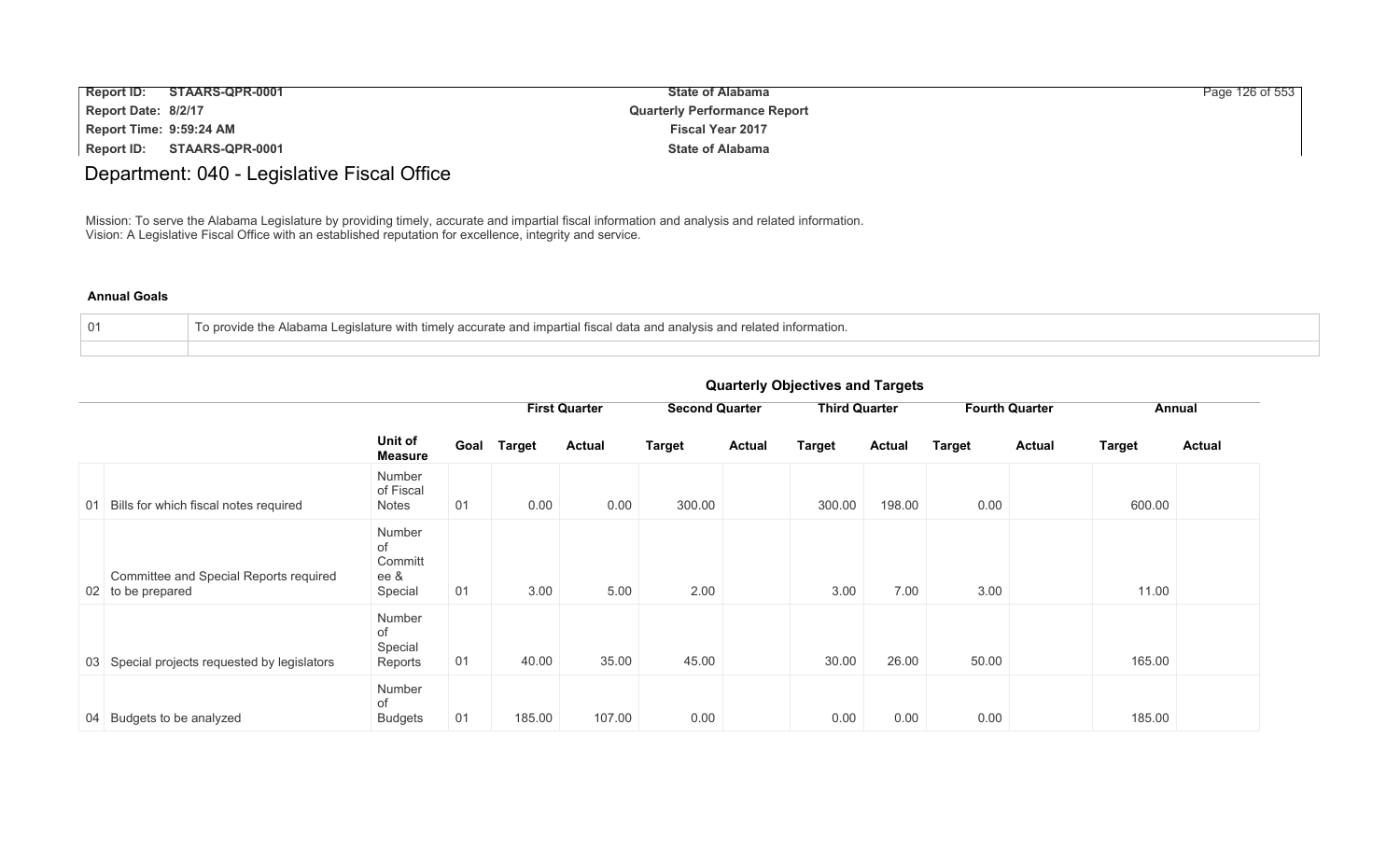|                          |      | <b>State of Alabama</b> |      |                                                                | Page 128 of 553 |  |
|--------------------------|------|-------------------------|------|----------------------------------------------------------------|-----------------|--|
|                          |      |                         |      |                                                                |                 |  |
| <b>Fiscal Year 2017</b>  |      |                         |      |                                                                |                 |  |
|                          |      |                         |      |                                                                |                 |  |
| Deleted<br>Do Not<br>Use | 0.00 | 0.00                    | 0.00 | 0.00                                                           | 0.00            |  |
|                          |      |                         |      | <b>Quarterly Performance Report</b><br><b>State of Alabama</b> |                 |  |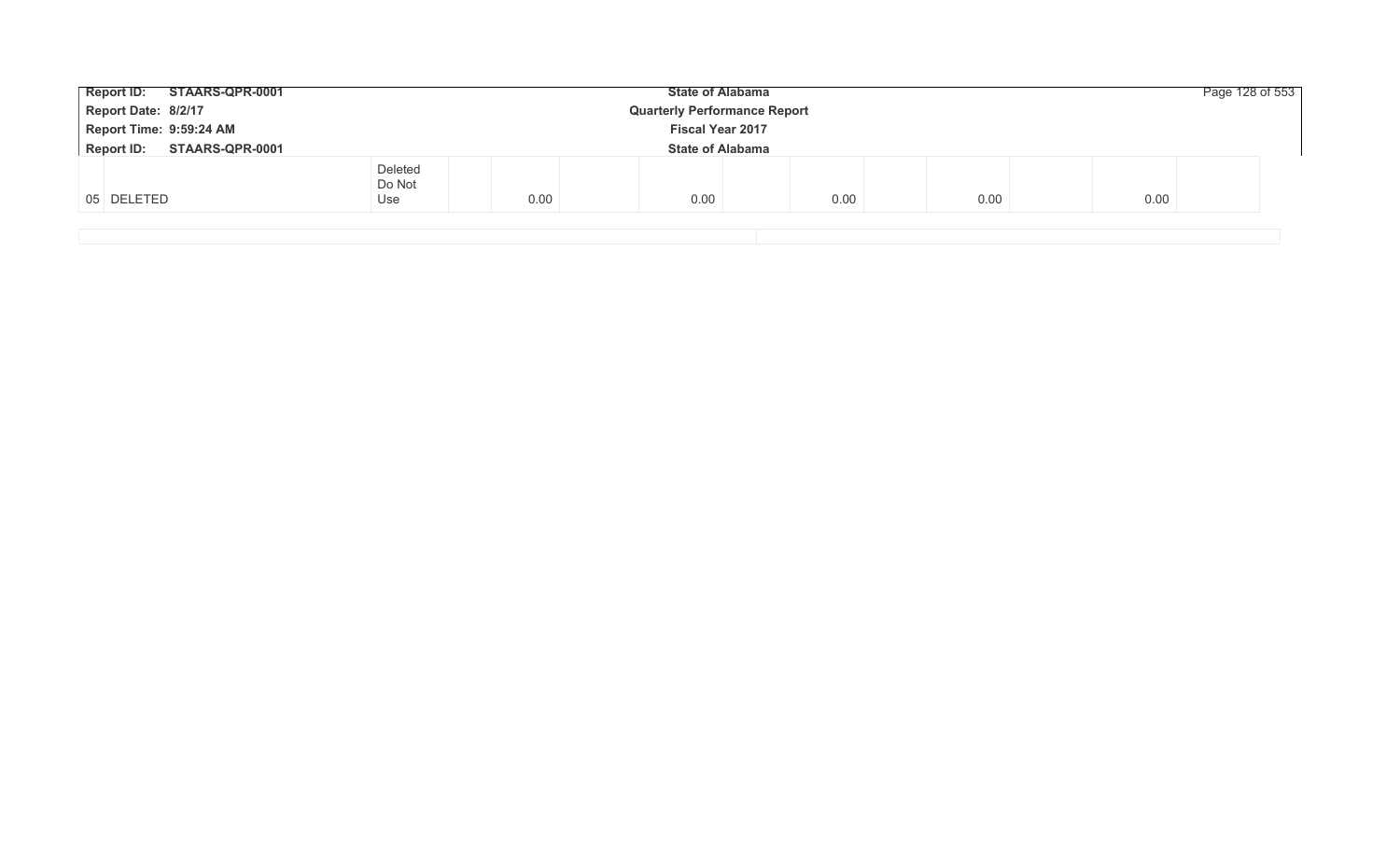| <b>Report ID:</b>       | STAARS-QPR-0001 | <b>State of Alabama</b>             | Page 130 of 553 |
|-------------------------|-----------------|-------------------------------------|-----------------|
| Report Date: 8/2/17     |                 | <b>Quarterly Performance Report</b> |                 |
| Report Time: 9:59:24 AM |                 | <b>Fiscal Year 2017</b>             |                 |
| <b>Report ID:</b>       | STAARS-QPR-0001 | <b>State of Alabama</b>             |                 |

## Department: 041 - Legislative Reference Service

Mission: The mission of the Legislative Reference Service (LRS), in general terms, is to provide the best possible legal service to the Alabama Legislature, the Governor, and other state officers in the limited time available to perform the work.

Vision: A Legislative Reference Service with a reputation for excellence, integrity and service.

### **Annual Goals**

| 01 | th timely, accurate and impartial legislative measures and related $^{\prime}$<br>nrovide the Alabama Legislature with a<br>d information. |
|----|--------------------------------------------------------------------------------------------------------------------------------------------|
|    |                                                                                                                                            |

|                                                                                                                                   |                           |      |         | <b>First Quarter</b> |               | <b>Second Quarter</b><br><b>Third Quarter</b><br><b>Fourth Quarter</b> |               | Annual        |               |               |               |               |
|-----------------------------------------------------------------------------------------------------------------------------------|---------------------------|------|---------|----------------------|---------------|------------------------------------------------------------------------|---------------|---------------|---------------|---------------|---------------|---------------|
|                                                                                                                                   | Unit of<br><b>Measure</b> | Goal | Target  | <b>Actual</b>        | <b>Target</b> | <b>Actual</b>                                                          | <b>Target</b> | <b>Actual</b> | <b>Target</b> | <b>Actual</b> | <b>Target</b> | <b>Actual</b> |
| 01 Number of projects                                                                                                             | Number<br>of<br>projects  | 01   | 1300.00 | 532.00               | 1300.00       |                                                                        | 1250.00       | 1842.00       | 1250.00       |               | 5100.00       |               |
| Green slipped payment vouchers<br>corrected and resubmitted to the Dept. of<br>Finance within 7 business days of<br>02 rejection. | percenta<br>ge            |      | 95.00   |                      | 95.00         |                                                                        | 95.00         |               | 95.00         |               | 95.00         |               |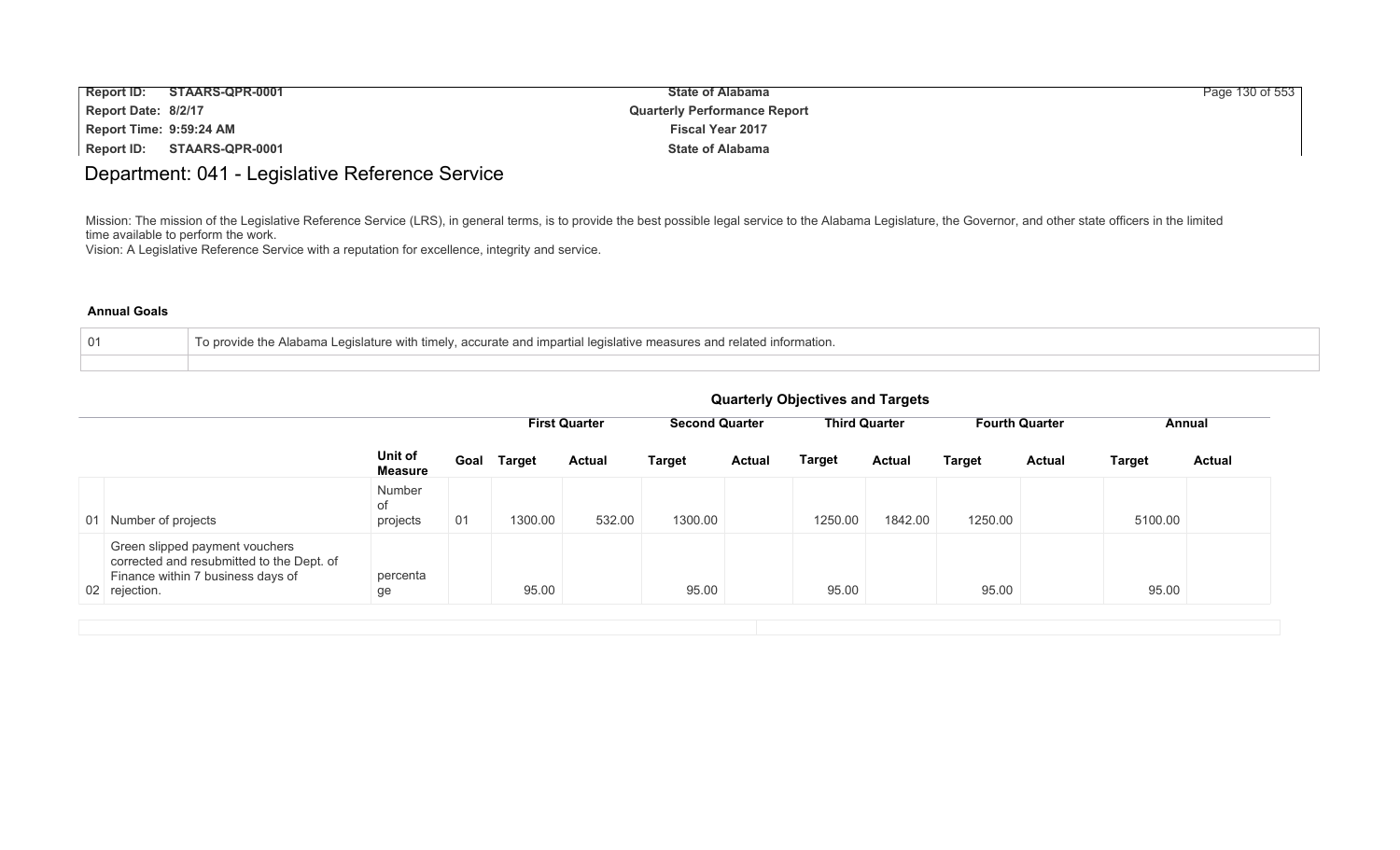| Report ID:<br>STAARS-QPR-0001        | <b>State of Alabama</b>             | Page 132 of 553 |
|--------------------------------------|-------------------------------------|-----------------|
| Report Date: 8/2/17                  | <b>Quarterly Performance Report</b> |                 |
| Report Time: 9:59:24 AM              | <b>Fiscal Year 2017</b>             |                 |
| <b>STAARS-QPR-0001</b><br>Report ID: | <b>State of Alabama</b>             |                 |

## Department: 043 - Pardons And Paroles

Mission: It is the mission of this agency to promote and enhance public safety through cooperation and collaboration with the Legislature, the Courts, the Department of Corrections, and other criminal justice agencies, victims, and the community by providing investigation, supervision, and surveillance services in a holistic approach to rehabilitating adult offenders. Vision: We will protect the public by providing effective supervision and rehabilitation to adult offenders.

#### **Annual Goals**

|  | Reduce recidivism rate to 15.54% by 2020 |
|--|------------------------------------------|
|--|------------------------------------------|

|                                                                                                                                       | Quarterly Objectives and Targets         |      |        |                      |                       |               |                      |               |                       |               |               |               |
|---------------------------------------------------------------------------------------------------------------------------------------|------------------------------------------|------|--------|----------------------|-----------------------|---------------|----------------------|---------------|-----------------------|---------------|---------------|---------------|
|                                                                                                                                       |                                          |      |        | <b>First Quarter</b> | <b>Second Quarter</b> |               | <b>Third Quarter</b> |               | <b>Fourth Quarter</b> |               | Annual        |               |
|                                                                                                                                       | Unit of<br><b>Measure</b>                | Goal | Target | <b>Actual</b>        | <b>Target</b>         | <b>Actual</b> | <b>Target</b>        | <b>Actual</b> | <b>Target</b>         | <b>Actual</b> | <b>Target</b> | <b>Actual</b> |
| Reduce offender to officer ratio to reach<br>01 APPA standard of 60:1                                                                 | #<br>offenders<br>#caseloa<br>d officers | 01   | 200.00 | 189.00               | 150.00                | 176.00        | 100.00               | 168.00        | 100.00                |               | 100.00        |               |
| Increase success rate of LIFE Tech<br>02 graduates                                                                                    | 100%-<br>LifeTech<br>racidivis<br>m rate | 01   | 88.00  | 89.10                | 88.00                 | 86.50         | 89.00                | 88.10         | 90.00                 |               | 89.00         |               |
| Increase number of training hours<br>received per officer, per quarter, to<br>ensure effectiveness of evidence based<br>03 practices. | # of<br>hours per<br>officer             | 01   | 6.00   | 7.00                 | 6.00                  | 8.00          | 6.00                 | 12.00         | 6.00                  |               | 6.00          |               |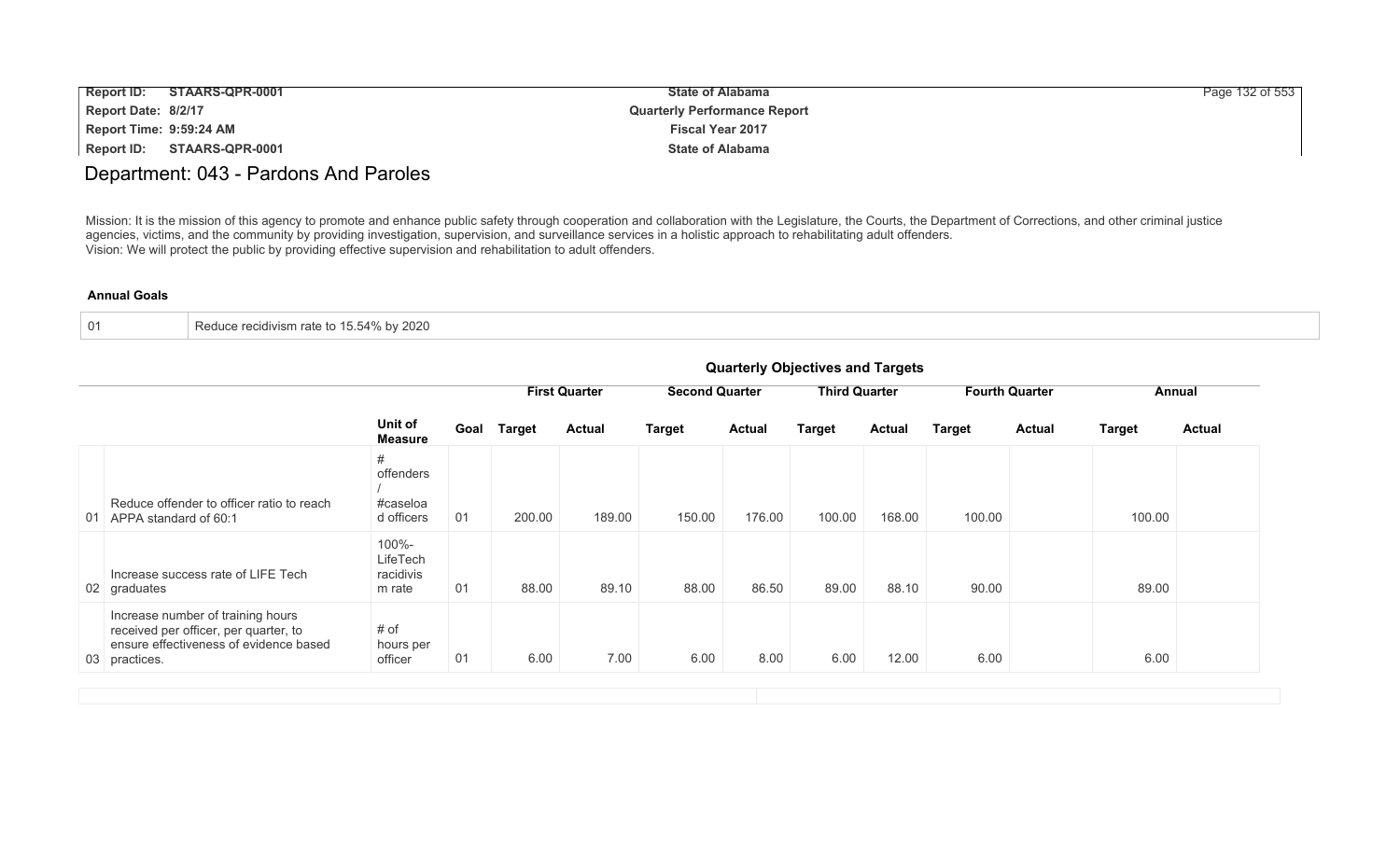| <b>Report ID:</b>       | <b>STAARS-QPR-0001</b> | <b>State of Alabama</b>             | Page 136 of 553 |
|-------------------------|------------------------|-------------------------------------|-----------------|
| Report Date: 8/2/17     |                        | <b>Quarterly Performance Report</b> |                 |
| Report Time: 9:59:24 AM |                        | <b>Fiscal Year 2017</b>             |                 |
| Report ID:              | STAARS-QPR-0001        | <b>State of Alabama</b>             |                 |

# Department: 044 - Personnel

Mission: To assure equitable competition for State jobs, retain capable employees, and improve State Personnel administration. Vision: To provide leadership and services in personnel administration so that State agencies' needs are met and there is no personnel administration related litigation.

| 01 | <b>Board Meetings</b>         |
|----|-------------------------------|
| 02 | Examinations                  |
| 06 | Hearings                      |
| 10 | <b>Certification Division</b> |
| 12 | Personnel/Payroll Audit       |
| 13 | Hearings                      |
| 15 | Training                      |

|                                           | <b>Quarterly Objectives and Targets</b> |                                                                                                          |               |               |          |               |               |               |               |               |               |               |
|-------------------------------------------|-----------------------------------------|----------------------------------------------------------------------------------------------------------|---------------|---------------|----------|---------------|---------------|---------------|---------------|---------------|---------------|---------------|
|                                           |                                         | <b>Second Quarter</b><br><b>Third Quarter</b><br><b>Fourth Quarter</b><br><b>First Quarter</b><br>Annual |               |               |          |               |               |               |               |               |               |               |
|                                           | Unit of<br><b>Measure</b>               | Goal                                                                                                     | <b>Target</b> | <b>Actual</b> | Target   | <b>Actual</b> | <b>Target</b> | <b>Actual</b> | <b>Target</b> | <b>Actual</b> | <b>Target</b> | <b>Actual</b> |
| 01 Board Meetings                         | Number                                  | 01                                                                                                       | 3.00          | 3.00          | 3.00     | 3.00          | 3.00          | 3.00          | 3.00          |               | 12.00         |               |
| 02 Applications for examinations received | Number                                  | 02                                                                                                       | 16000.00      | 12146.00      | 16000.00 | 14653.00      | 16000.00      | 16009.00      | 16000.00      |               | 64000.00      |               |
| 03 Applicants tested                      | Number                                  | 02                                                                                                       | 1000.00       | 514.00        | 1000.00  | 457.00        | 1000.00       | 525.00        | 1000.00       |               | 4000.00       |               |
| 04 Eligible registers established/updated | Number                                  | 02                                                                                                       | 525.00        | 571.00        | 525.00   | 584.00        | 525.00        | 555.00        | 525.00        |               | 2100.00       |               |
| 05 Eligible placed on registers           | Number                                  | 02                                                                                                       | 3500.00       | 2761.00       | 3500.00  | 2837.00       | 3500.00       | 2489.00       | 3500.00       |               | 14000.00      |               |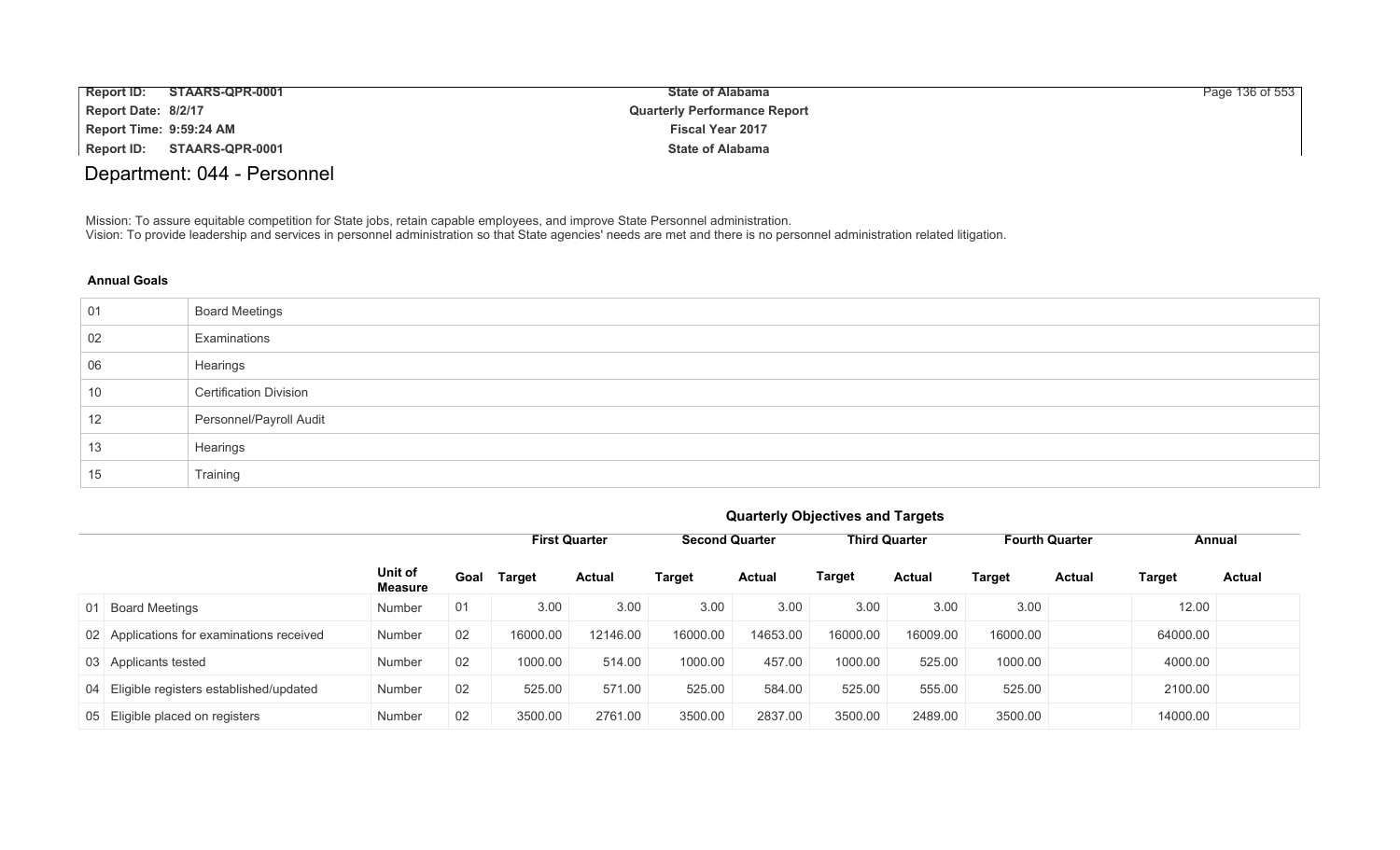| STAARS-QPR-0001<br><b>Report ID:</b><br><b>State of Alabama</b> |                         |    |          |          |                                     |          |          |          |          |           |  |
|-----------------------------------------------------------------|-------------------------|----|----------|----------|-------------------------------------|----------|----------|----------|----------|-----------|--|
| Report Date: 8/2/17                                             |                         |    |          |          | <b>Quarterly Performance Report</b> |          |          |          |          |           |  |
| Report Time: 9:59:24 AM<br><b>Fiscal Year 2017</b>              |                         |    |          |          |                                     |          |          |          |          |           |  |
| <b>Report ID:</b><br>STAARS-QPR-0001                            | <b>State of Alabama</b> |    |          |          |                                     |          |          |          |          |           |  |
| 06 New classifications established                              | Number                  | 06 | 2.00     | 9.00     | 2.00                                | 8.00     | 2.00     | 2.00     | 2.00     | 8.00      |  |
| Classifications abolished<br>07                                 | Number                  | 06 | 2.00     | 4.00     | 2.00                                | 2.00     | 2.00     | 0.00     | 2.00     | 8.00      |  |
| 08 Revision of class specifications                             | Number                  | 06 | 3.00     | 0.00     | 3.00                                | 2.00     | 3.00     | 0.00     | 3.00     | 12.00     |  |
| 09 Salary range changes                                         | Number                  | 06 | 2.00     | 14.00    | 2.00                                | 8.00     | 2.00     | 15.00    | 2.00     | 8.00      |  |
| 10 Eligibles certified from registers                           | Number                  | 10 | 25000.00 | 18744.00 | 25000.00                            | 26954.00 | 25000.00 | 24950.00 | 25000.00 | 100000.00 |  |
| 11 Appointments processed                                       | Number                  | 10 | 1200.00  | 1072.00  | 1200.00                             | 1253.00  | 1200.00  | 1187.00  | 1200.00  | 4800.00   |  |
| 12 Personnel transactions audited                               | Number                  | 12 | 5000.00  | 4351.00  | 5000.00                             | 4879.00  | 5000.00  | 4200.00  | 5000.00  | 20000.00  |  |
| 13 Dismissal appeals received                                   | Number                  | 13 | 19.00    | 9.00     | 15.00                               | 9.00     | 13.00    | 0.00     | 14.00    | 61.00     |  |
| 14 Hearings held                                                | Number                  | 13 | 12.00    | 5.00     | 15.00                               | 40.00    | 16.00    | 27.00    | 15.00    | 58.00     |  |
| 15 Training sessions held                                       | Number                  | 15 | 20.00    | 21.00    | 20.00                               | 17.00    | 20.00    | 22.00    | 20.00    | 80.00     |  |
| 16 Employees trained                                            | Number                  | 15 | 1200.00  | 958.00   | 1200.00                             | 859.00   | 1200.00  | 1221.00  | 1200.00  | 4800.00   |  |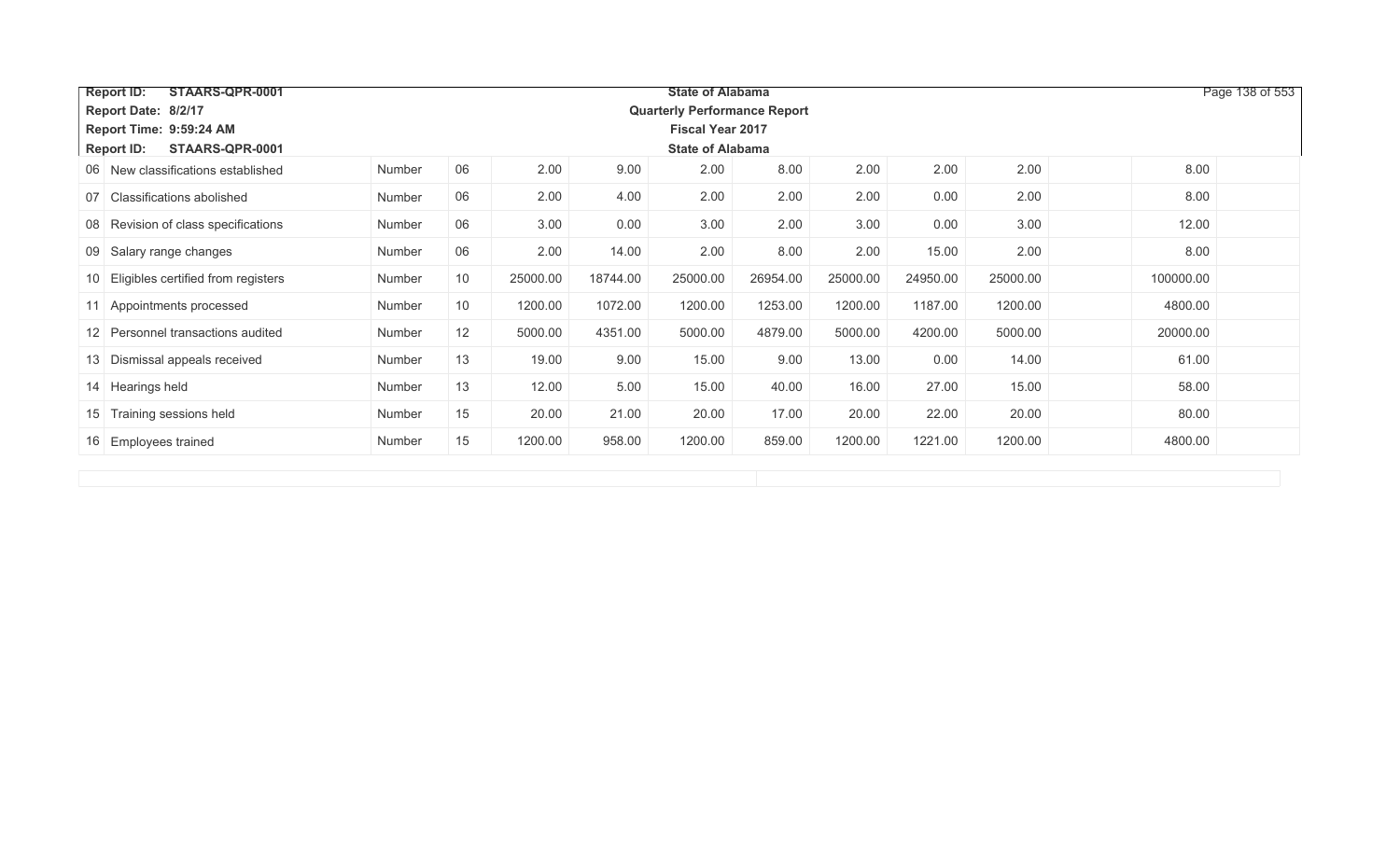| <b>Report ID:</b>       | STAARS-QPR-0001            | <b>State of Alabama</b>             | Page 140 of 553 |
|-------------------------|----------------------------|-------------------------------------|-----------------|
| Report Date: 8/2/17     |                            | <b>Quarterly Performance Report</b> |                 |
| Report Time: 9:59:24 AM |                            | <b>Fiscal Year 2017</b>             |                 |
|                         | Report ID: STAARS-QPR-0001 | <b>State of Alabama</b>             |                 |

# Department: 045 - Public Library Services

Mission: In order to aid in the development of higher ideals of citizenship and the enlargement of opportunity for culture and recreation and in order to afford an additional means for the further upbuilding of the educational facilities of the state, there shall be a Public Library Service, which shall be known as the Alabama Public Library Service and shall have as its chief objective the development of a cooperative system of providing books and library services for the various municipalities and counties of the state.

Vision: To provide library services to all Alabama residents either directly or through their local public libraries.

#### **Annual Goals**

|    | To serve the public libraries throughout the state of Alabama with professional support related to library operations and information systems. |
|----|------------------------------------------------------------------------------------------------------------------------------------------------|
| 02 | To serve the patrons who are blind or physically handicapped throughout the state of Alabama.                                                  |

|                                                                                                                                             |                                         |      | <b>First Quarter</b> |        |        | <b>Second Quarter</b> |               | <b>Third Quarter</b> | <b>Fourth Quarter</b> |               |        | Annual        |  |
|---------------------------------------------------------------------------------------------------------------------------------------------|-----------------------------------------|------|----------------------|--------|--------|-----------------------|---------------|----------------------|-----------------------|---------------|--------|---------------|--|
|                                                                                                                                             | Unit of<br>Measure                      | Goal | Target               | Actual | Target | <b>Actual</b>         | <b>Target</b> | <b>Actual</b>        | Target                | <b>Actual</b> | Target | <b>Actual</b> |  |
| Track the number of consultations made<br>by professional staff to the various<br>libraries located through out the state of<br>01 Alabama. | Contacts<br>With<br>Library             | 01   | 75.00                | 988.00 | 75.00  | 1164.00               | 75.00         | 2053.00              | 75.00                 |               | 300.00 |               |  |
| Percentage Incres in circulation of digital<br>reading materials used by patrons who<br>02 are blind or physically handicapped.             | Digital<br>Reading<br>Material<br>Circu | 02   | 90.00                | 98.00  | 90.00  | 98.00                 | 90.00         | 99.00                | 90.00                 |               | 90.00  |               |  |

## **Quarterly Objectives and Targets**

### **Performance Objective Justification**

| -01 | Contacts were made by phone, email, or on site. |
|-----|-------------------------------------------------|
| 02  | Percent of Material in Digital Format           |
|     |                                                 |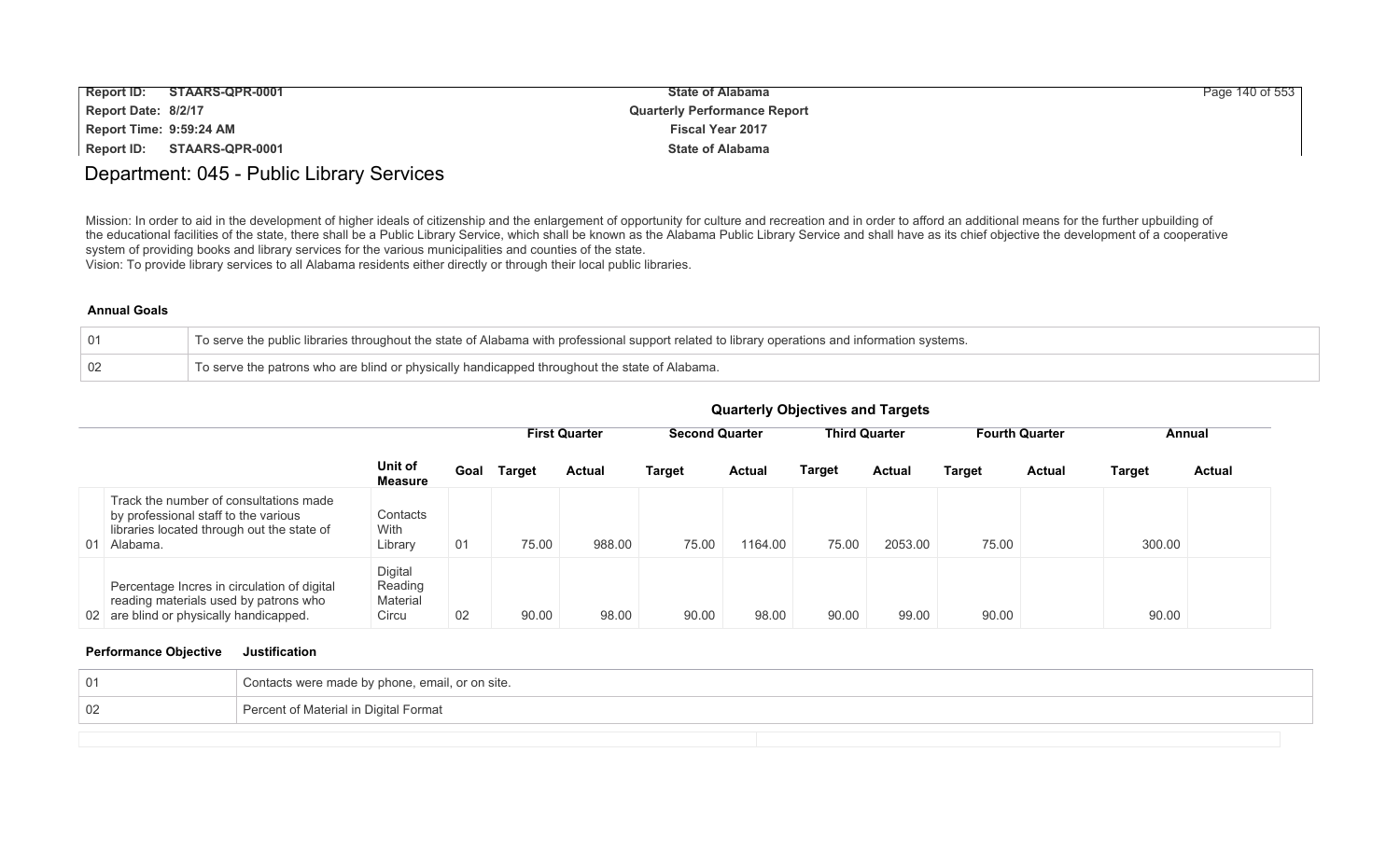| Report ID:<br>STAARS-QPR-0001 | <b>State of Alabama</b>             | Page 144 of 553 |
|-------------------------------|-------------------------------------|-----------------|
| Report Date: 8/2/17           | <b>Quarterly Performance Report</b> |                 |
| Report Time: 9:59:24 AM       | <b>Fiscal Year 2017</b>             |                 |
| Report ID:<br>STAARS-QPR-0001 | <b>State of Alabama</b>             |                 |

## Department: 046 - Secretary Of State

Mission: The mission of the Office of the Secretary of State is to perform the legal duties of coordinating elections; and processing and maintaining various filings and official documents and records. Vision: The vision of the Secretary of State is to perform the duties of the office in compliance with laws and regulations while serving the public with courtesy and efficiency.

| To comply with federal and state legal requirements governing the elections process; to provide information to officials candidates and citizens including the Poll Worker's Guide Candidate |
|----------------------------------------------------------------------------------------------------------------------------------------------------------------------------------------------|
| Filing Guide and Voter's Guide; to process Campaign Finance Report                                                                                                                           |

|     |                                                                                                |                           |                |               |                      |           | <b>Quarterly Objectives and Targets</b> |           |                      |           |                       |               |               |
|-----|------------------------------------------------------------------------------------------------|---------------------------|----------------|---------------|----------------------|-----------|-----------------------------------------|-----------|----------------------|-----------|-----------------------|---------------|---------------|
|     |                                                                                                | Unit of<br><b>Measure</b> |                |               | <b>First Quarter</b> |           | <b>Second Quarter</b>                   |           | <b>Third Quarter</b> |           | <b>Fourth Quarter</b> | Annual        |               |
|     |                                                                                                |                           | Goal           | <b>Target</b> | <b>Actual</b>        | Target    | <b>Actual</b>                           | Target    | <b>Actual</b>        | Target    | Actual                | <b>Target</b> | <b>Actual</b> |
| -01 | to operate within the legislative<br>appropriation for the state Entity<br>(Corporation) Fund. | ъ                         | 0 <sub>1</sub> | 832107.00     | 484560.00            | 832107.00 | 1359465.00                              | 832107.00 | 597791.00            | 832107.00 |                       | 3328428.00    |               |
|     | to operate within the legislative<br>appropriation for Distribution of Public<br>02 Documents  | ა                         | 01             | 41494.00      | 652.00               | 41494.00  | 42757.00                                | 41494.00  | 160761.00            | 41493.00  |                       | 165975.00     |               |
|     |                                                                                                |                           |                |               |                      |           |                                         |           |                      |           |                       |               |               |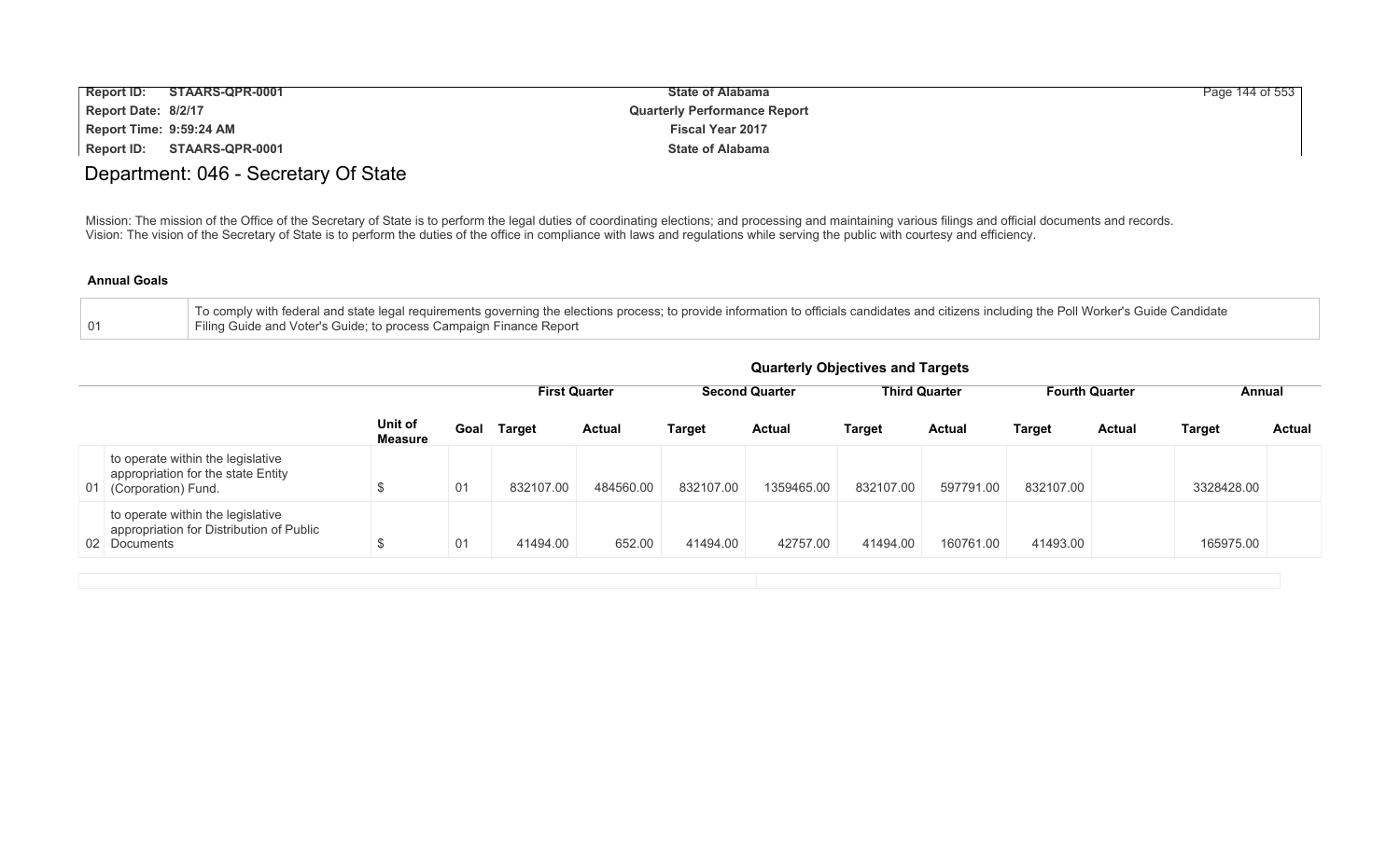| <b>Report ID:</b>       | STAARS-QPR-0001 | <b>State of Alabama</b>             | Page 146 of 553 |
|-------------------------|-----------------|-------------------------------------|-----------------|
| Report Date: 8/2/17     |                 | <b>Quarterly Performance Report</b> |                 |
| Report Time: 9:59:24 AM |                 | <b>Fiscal Year 2017</b>             |                 |
| <b>Report ID:</b>       | STAARS-QPR-0001 | <b>State of Alabama</b>             |                 |

# Department: 047 - Supreme Court

Mission: The Supreme Court exercises the judicial power of the state by rendering all decisions timely and impartially while conducting all actions in accordance with the Canons of Judicial Ethics. Vision: Render all decisions timely, impartially, correctly and with high standards of conduct in a manner to promote public confidence.

| Maintain 90% of the cases decided within 365 days |
|---------------------------------------------------|
|                                                   |

|                                                           | <b>Quarterly Objectives and Targets</b> |      |               |                      |                       |               |                      |               |        |                       |         |               |
|-----------------------------------------------------------|-----------------------------------------|------|---------------|----------------------|-----------------------|---------------|----------------------|---------------|--------|-----------------------|---------|---------------|
|                                                           |                                         |      |               | <b>First Quarter</b> | <b>Second Quarter</b> |               | <b>Third Quarter</b> |               |        | <b>Fourth Quarter</b> |         | Annual        |
|                                                           | Unit of<br><b>Measure</b>               | Goal | <b>Target</b> | <b>Actual</b>        | <b>Target</b>         | <b>Actual</b> | <b>Target</b>        | <b>Actual</b> | Target | <b>Actual</b>         | Target  | <b>Actual</b> |
| Have 90% of the cases filed decided<br>01 within 365 days | Disposed<br>Cases                       | 01   | 360.00        | 310.00               | 360.00                | 212.00        | 360.00               | 328.00        | 360.00 |                       | 1440.00 |               |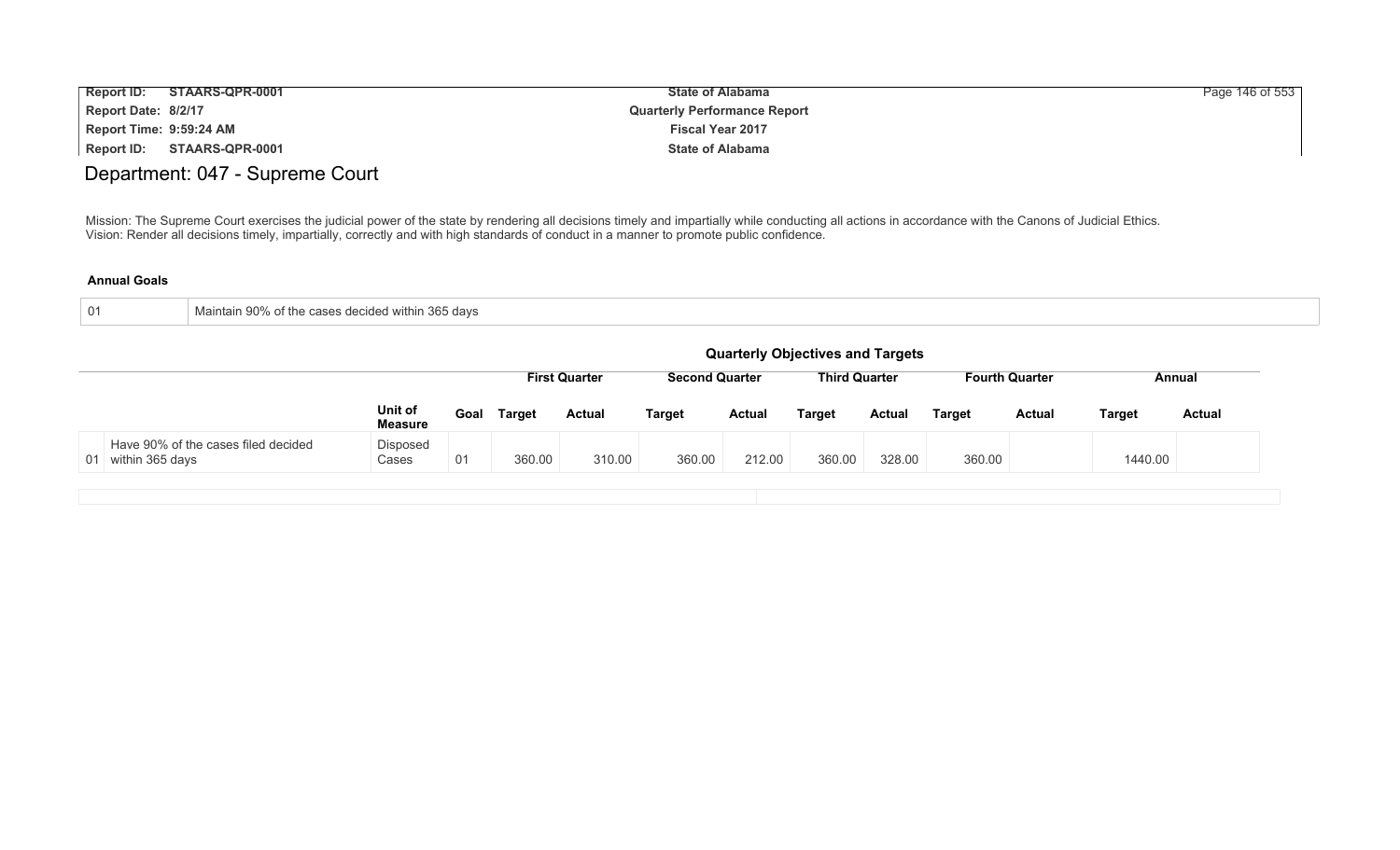| <b>Report ID:</b>       | STAARS-QPR-0001 | <b>State of Alabama</b>             | Page 148 of 553 |
|-------------------------|-----------------|-------------------------------------|-----------------|
| Report Date: 8/2/17     |                 | <b>Quarterly Performance Report</b> |                 |
| Report Time: 9:59:24 AM |                 | <b>Fiscal Year 2017</b>             |                 |
| Report ID:              | STAARS-QPR-0001 | <b>State of Alabama</b>             |                 |

# Department: 048 - Forensic Sciences

Mission: The application of science and medicine to the purposes of justice.

Vision: To provide timely, competent and unbiased analysis of evidence generated during criminal investigations to the criminal and civil justice system and to the citizens of the State of Alabama.

## **Annual Goals**

| 01 | To attain accreditation from the National Association of Medical Examiner's (N.A.M.E.) in our Mobile morgue facilities before FY 2019.                                  |
|----|-------------------------------------------------------------------------------------------------------------------------------------------------------------------------|
| 02 | To maintain or reduce Toxicology turn-around time to 75 days or lower. 90% of Toxicology examinations completed within 60 days is a standard set by N.A.M.E. standards. |
| 03 | To begin to replace 300 breath alcohol testing units with newer and more technologically advanced breath testing equipment by FY 2018.                                  |
| 04 | Prevent a 10% increase in case backlogs by providing analysis of 4 500 Drug Chemistry activities per quarter.                                                           |
| 05 | Report all Firearms cases within 90 days from submission date of final item submitted.                                                                                  |
| 06 | Prevent 20% increase in DNA backlogs and expand arrestee program.                                                                                                       |
|    | Provide new research and development procedures to improve forensic analysis and methodologies.                                                                         |

|                                                                |                                              |      | $-$           |                      |               |                                               |               |                       |               |               |               |               |
|----------------------------------------------------------------|----------------------------------------------|------|---------------|----------------------|---------------|-----------------------------------------------|---------------|-----------------------|---------------|---------------|---------------|---------------|
|                                                                |                                              |      |               | <b>First Quarter</b> |               | <b>Second Quarter</b><br><b>Third Quarter</b> |               | <b>Fourth Quarter</b> |               | Annual        |               |               |
|                                                                | Unit of<br><b>Measure</b>                    | Goal | <b>Target</b> | <b>Actual</b>        | <b>Target</b> | <b>Actual</b>                                 | <b>Target</b> | <b>Actual</b>         | <b>Target</b> | <b>Actual</b> | <b>Target</b> | <b>Actual</b> |
| Report 90% of all death cases within 90<br>01 days by FY 2019. | $\frac{0}{0}$<br>Complet<br>ed In 90<br>Days | 01   | 25.00         | 78.00                | 35.00         | 73.00                                         | 40.00         | 86.00                 | 45.00         |               | 35.00         |               |
| 02 Accreditation of Mobile Morgue facilities.                  | $%$ of<br>Completi<br>on                     | 01   | 0.00          | 45.00                | 15.00         | 45.00                                         | 25.00         | 45.00                 | 45.00         |               | 45.00         |               |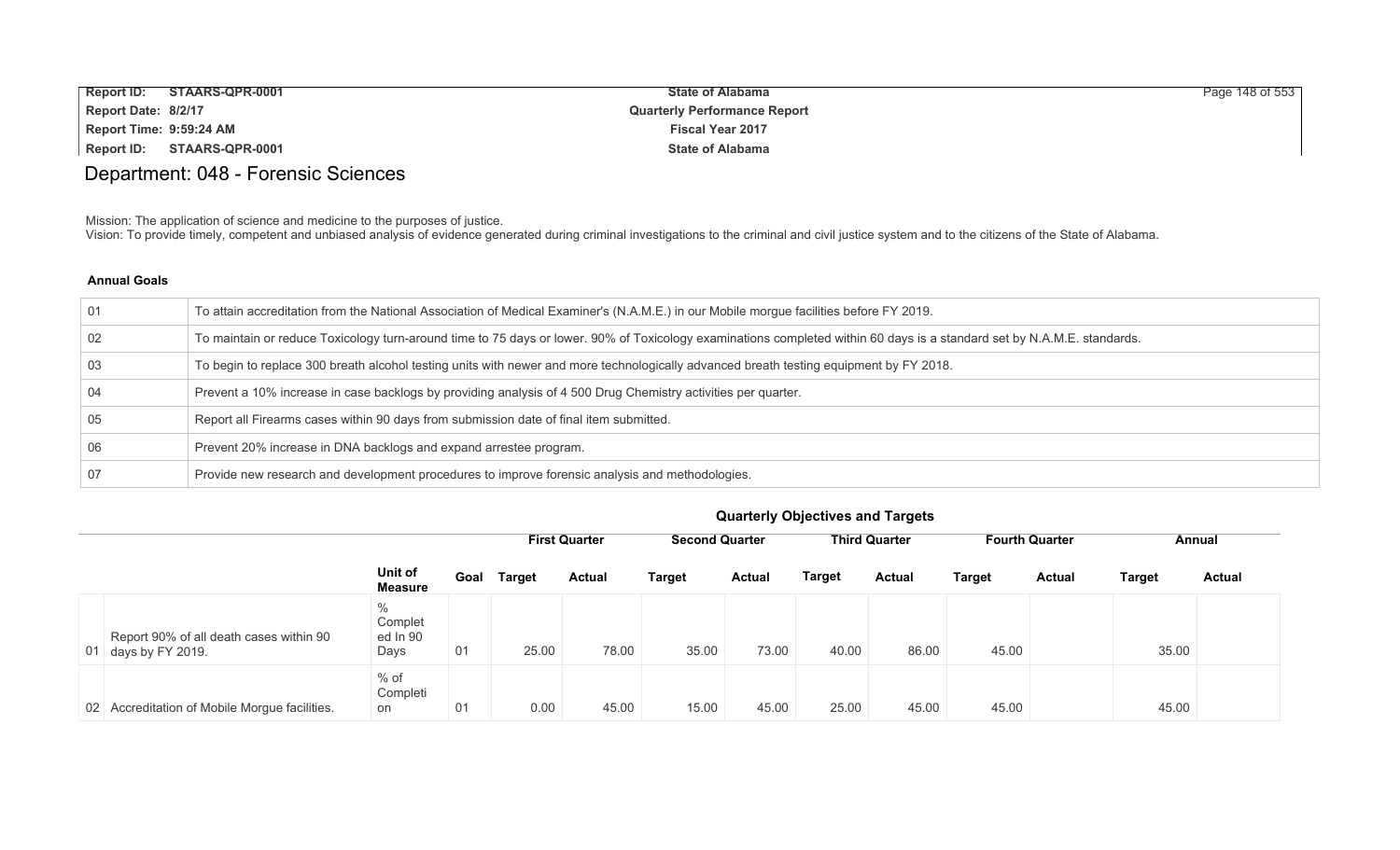|    | STAARS-QPR-0001<br><b>Report ID:</b>                                                                                     |                                             |    |         |         | <b>State of Alabama</b>             |         |         |          |         |          | Page 150 of 553 |
|----|--------------------------------------------------------------------------------------------------------------------------|---------------------------------------------|----|---------|---------|-------------------------------------|---------|---------|----------|---------|----------|-----------------|
|    | Report Date: 8/2/17                                                                                                      |                                             |    |         |         | <b>Quarterly Performance Report</b> |         |         |          |         |          |                 |
|    | Report Time: 9:59:24 AM                                                                                                  |                                             |    |         |         | <b>Fiscal Year 2017</b>             |         |         |          |         |          |                 |
|    | <b>Report ID:</b><br>STAARS-QPR-0001                                                                                     |                                             |    |         |         | <b>State of Alabama</b>             |         |         |          |         |          |                 |
|    | Prevent cost per case Increase in Death<br>03 Investigation.                                                             | Cost per<br>Case                            | 01 | 2300.00 | 1779.00 | 2300.00                             | 1910.00 | 2300.00 | 1726.00  | 2300.00 | 2300.00  |                 |
|    | Decrease turn-around time in toxicology<br>04 case backlog.                                                              | Average<br>Number<br>of Days                | 02 | 75.00   | 64.00   | 60.00                               | 68.00   | 60.00   | 64.00    | 45.00   | 60.00    |                 |
| 05 | Decrease dependency on private vendor<br>laboratories.                                                                   | <b>Dollars</b><br>Spent                     | 02 | 5550.00 | 7146.00 | 5550.00                             | 7850.00 | 5550.00 | 12249.00 | 5550.00 | 22200.00 |                 |
| 06 | Prevent Increase in toxicology testing<br>costs.                                                                         | Cost per<br>Case                            | 02 | 525.00  | 486.00  | 525.00                              | 407.00  | 525.00  | 473.00   | 525.00  | 525.00   |                 |
|    | Ensure adequate numbers of Law<br>Enforcement officers are certified to<br>07 operate breath alcohol testing equipment.  | Number<br>of<br>officers<br>Certified/<br>R | 03 | 1150.00 | 1077.00 | 1150.00                             | 1516.00 | 1150.00 | 1624.00  | 1150.00 | 4600.00  |                 |
| 08 | Ensure that malfunctions with breath<br>testing equipment throughout the State<br>are corrected within 24 hours or less. | $%$ of<br>Malfuncti<br>ons<br>Correcte<br>d | 03 | 100.00  | 100.00  | 100.00                              | 100.00  | 100.00  | 100.00   | 100.00  | 100.00   |                 |
|    | Prevent cost Increase per activity in<br>09 breath testing.                                                              | Cost per<br>Activity                        | 03 | 345.00  | 258.00  | 345.00                              | 178.00  | 345.00  | 162.00   | 345.00  | 345.00   |                 |
|    | Begin replacing breath testing equipment<br>10 by FY 2018.                                                               | Number<br>of<br>Instrume<br>nts<br>Replaced | 03 | 0.00    | 27.00   | 0.00                                | 0.00    | 0.00    | 0.00     | 0.00    | 0.00     |                 |
|    | Prevent average Drug Chemistry case<br>11 turn-around time from increasing.                                              | Average<br>Number<br>of Days                | 04 | 250.00  | 353.00  | 250.00                              | 298.00  | 250.00  | 237.00   | 200.00  | 238.00   |                 |
|    | Prevent cost per case Increase in Drug<br>12 Chemistry.                                                                  | Cost per<br>Case                            | 04 | 200.00  | 124.00  | 200.00                              | 116.00  | 200.00  | 115.00   | 200.00  | 200.00   |                 |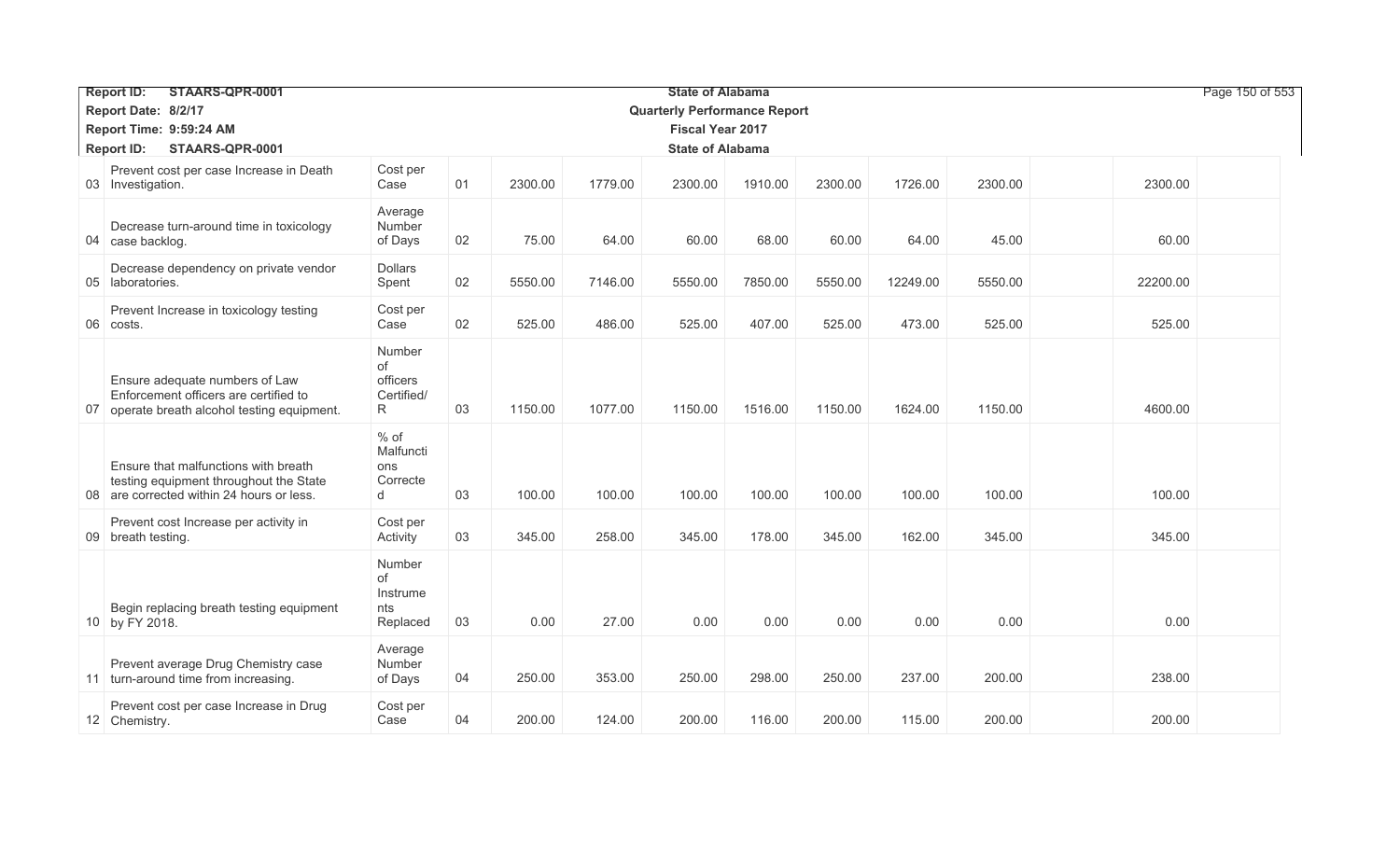| STAARS-QPR-0001<br><b>Report ID:</b>                                                                                    |                                         |    |                         |         |                                     | Page 152 of 553 |         |         |         |          |
|-------------------------------------------------------------------------------------------------------------------------|-----------------------------------------|----|-------------------------|---------|-------------------------------------|-----------------|---------|---------|---------|----------|
| Report Date: 8/2/17                                                                                                     |                                         |    |                         |         | <b>Quarterly Performance Report</b> |                 |         |         |         |          |
| Report Time: 9:59:24 AM                                                                                                 |                                         |    | <b>Fiscal Year 2017</b> |         |                                     |                 |         |         |         |          |
| <b>Report ID:</b><br>STAARS-QPR-0001<br><b>State of Alabama</b>                                                         |                                         |    |                         |         |                                     |                 |         |         |         |          |
| Provide 4,500 Drug Chemistry cases<br>13 analysis per quarter.                                                          | Cases<br>Reported                       | 04 | 4500.00                 | 8656.00 | 4500.00                             | 7992.00         | 4500.00 | 9033.00 | 4500.00 | 18000.00 |
| Decrease the turn-around time on all<br>Firearms cases to 90 days, based upon<br>14 the final evidence submission date. | Average<br>Number<br>of Days            | 05 | 90.00                   | 260.00  | 90.00                               | 365.00          | 90.00   | 322.00  | 90.00   | 90.00    |
| Prevent cost per case Increase in<br>15 Firearms.                                                                       | Cost per<br>Case                        | 05 | 1000.00                 | 1516.00 | 1000.00                             | 843.00          | 1000.00 | 987.00  | 1000.00 | 1000.00  |
| Prevent a 20% Increase in DNA cases<br>16 backlogs.                                                                     | Number<br>of Case<br>Backlog            | 06 | 1000.00                 | 1345.00 | 1000.00                             | 1436.00         | 1000.00 | 1459.00 | 1000.00 | 1000.00  |
| Sufficient trained staff in place to<br>implement post conviction/arrestee<br>17 programs.                              | <b>FTEs</b>                             | 06 | 35.00                   | 31.00   | 35.00                               | 31.00           | 35.00   | 32.00   | 35.00   | 35.00    |
| Prevent DNA case turn-around time from<br>18 increasing to over 250 days.                                               | Average<br>Number<br>of Days            | 06 | 175.00                  | 154.00  | 175.00                              | 164.00          | 175.00  | 152.00  | 175.00  | 175.00   |
| 19 Prevent cost per case Increase in DNA.                                                                               | Cost per<br>Case                        | 06 | 1650.00                 | 636.00  | 1650.00                             | 1079.00         | 1650.00 | 510.00  | 1650.00 | 1650.00  |
| Research, develop and implement a new<br>20 analytical method every two months.                                         | Number<br>of New<br>Methods<br>Develope | 07 | 1.00                    | 0.00    | 1.00                                | 0.00            | 1.00    | 8.00    | 1.00    | 4.00     |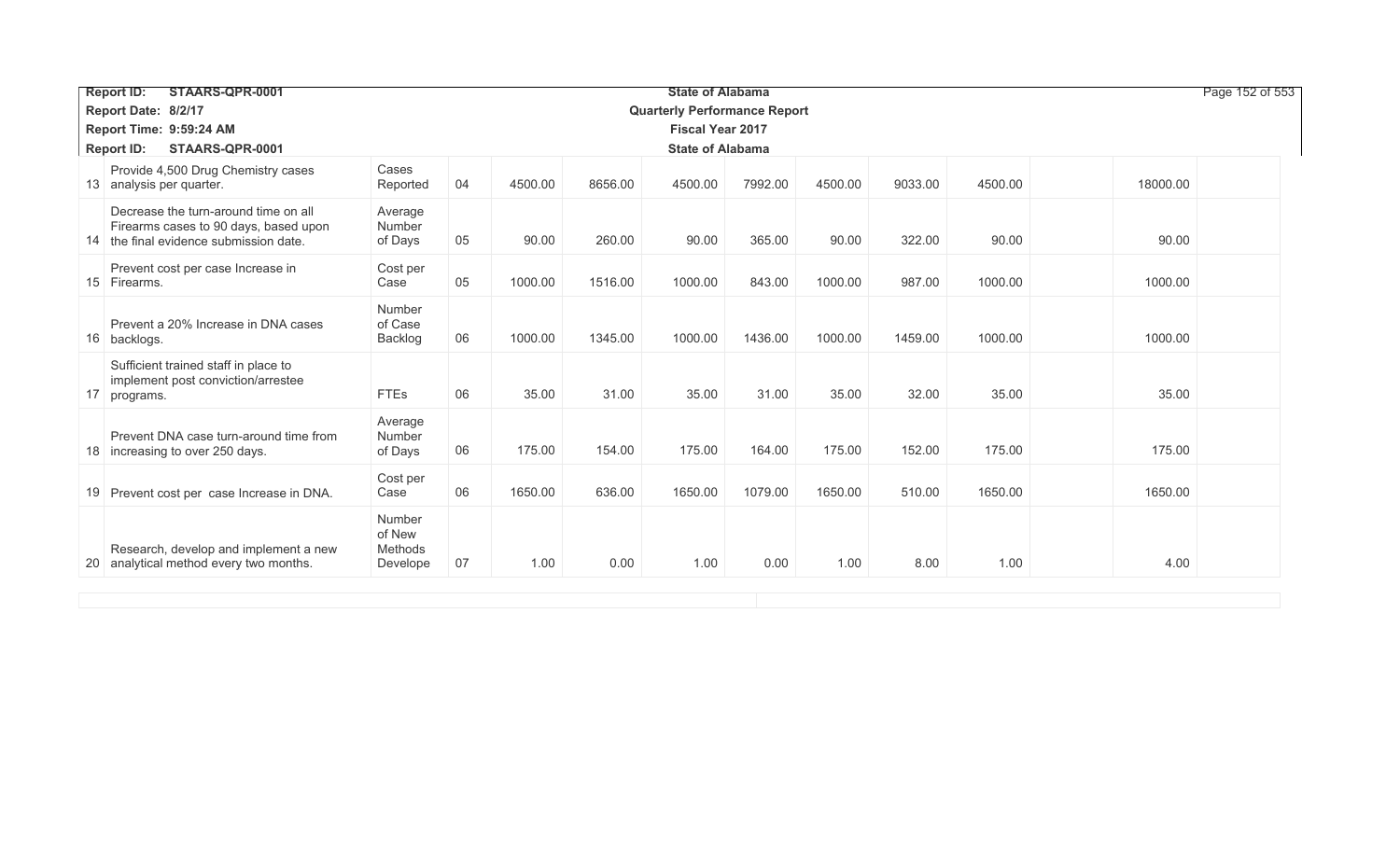| <b>Report ID:</b><br>STAARS-QPR-0001 | <b>State of Alabama</b>             | Page 154 of 553 |
|--------------------------------------|-------------------------------------|-----------------|
| Report Date: 8/2/17                  | <b>Quarterly Performance Report</b> |                 |
| Report Time: 9:59:24 AM              | <b>Fiscal Year 2017</b>             |                 |
| Report ID:<br>STAARS-QPR-0001        | <b>State of Alabama</b>             |                 |

# Department: 049 - Treasurer

Mission: To serve Alabama as the State's principal Bank and Trust agency.

Vision: To lead State Government in delivering innovative banking, investment, and custodial services that contribute to a sound fiscal future for Alabama

### **Annual Goals**

| $\overline{01}$ | To invest Treasury monies with the objectives in priority order of safety liquidity and yield.                                      |
|-----------------|-------------------------------------------------------------------------------------------------------------------------------------|
| $\mid$ 02       | To assist citizens in attending eligible institutions of higher education by providing and administering a college savings program. |
| $\mid$ 03       | To receive manage and reunite abandoned property with legal owners.                                                                 |

|                                           |                                         |      | <b>First Quarter</b> |               | <b>Second Quarter</b> |               | <b>Third Quarter</b> |               | <b>Fourth Quarter</b> |               | Annual        |               |
|-------------------------------------------|-----------------------------------------|------|----------------------|---------------|-----------------------|---------------|----------------------|---------------|-----------------------|---------------|---------------|---------------|
|                                           | Unit of<br>Measure                      | Goal | <b>Target</b>        | <b>Actual</b> | <b>Target</b>         | <b>Actual</b> | <b>Target</b>        | <b>Actual</b> | <b>Target</b>         | <b>Actual</b> | <b>Target</b> | <b>Actual</b> |
| 01 # of Unclaimed Property transactions   | Number<br>оf<br>Transacti<br>ons        | 01   | 100000.00            | 376277.00     | 100000.00             | 0.00          | 100000.00            | 166337.00     | 100000.00             |               | 400000.00     |               |
| 02 Maintain college savings accounts      | Number<br>0f<br>Alabama<br>Accounts     | 02   | 0.00                 | 0.00          | 0.00                  | 0.00          | 0.00                 | 0.00          | 0.00                  |               | 90000.00      |               |
| 03 SAFE collateral transactions processed | Number<br><b>of</b><br>Transacti<br>ons | 03   | 1250.00              | 785.00        | 1250.00               | 1170.00       | 1250.00              | 880.00        | 1250.00               |               | 5000.00       |               |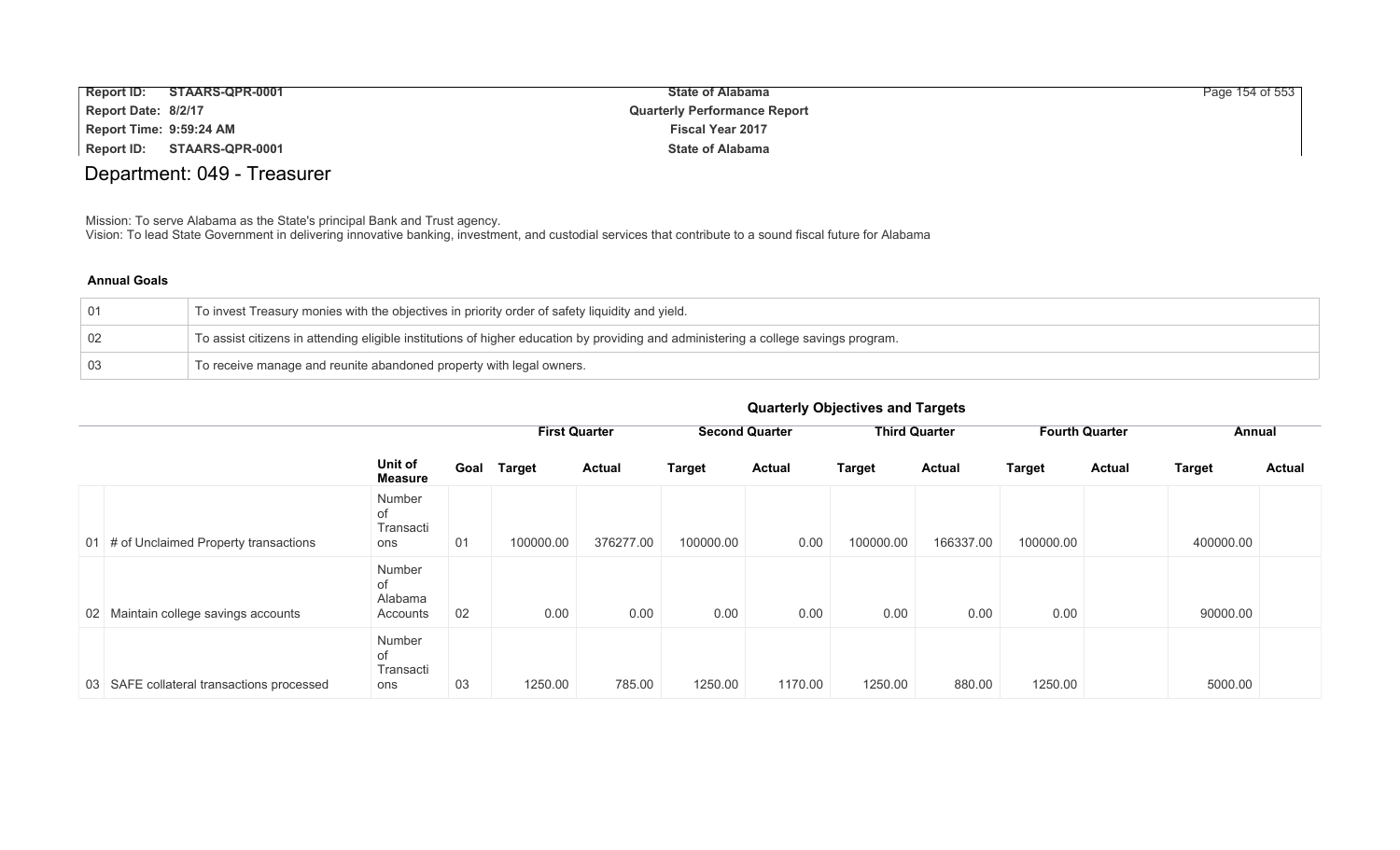| STAARS-QPR-0001<br><b>Report ID:</b>                            | <b>State of Alabama</b>                |           |           |           |           |           |           |           |            |  |  |
|-----------------------------------------------------------------|----------------------------------------|-----------|-----------|-----------|-----------|-----------|-----------|-----------|------------|--|--|
| Report Date: 8/2/17                                             | <b>Quarterly Performance Report</b>    |           |           |           |           |           |           |           |            |  |  |
| Report Time: 9:59:24 AM<br><b>Fiscal Year 2017</b>              |                                        |           |           |           |           |           |           |           |            |  |  |
| STAARS-QPR-0001<br><b>State of Alabama</b><br><b>Report ID:</b> |                                        |           |           |           |           |           |           |           |            |  |  |
| Bank demand account transactions<br>04 processed/reconciled     | Number<br>οf<br>Transacti<br>03<br>ons | 500000.00 | 230351.00 | 500000.00 | 269101.00 | 500000.00 | 433118.00 | 500000.00 | 2000000.00 |  |  |

| -01 | 2nd qtr: 85,628, 3rd qtr: 80,709                             |
|-----|--------------------------------------------------------------|
| 01  | Implementing new software, numbers unavailable until 3rd QTR |
| 02  | ANNUAL REPORTING NUMBER                                      |
|     |                                                              |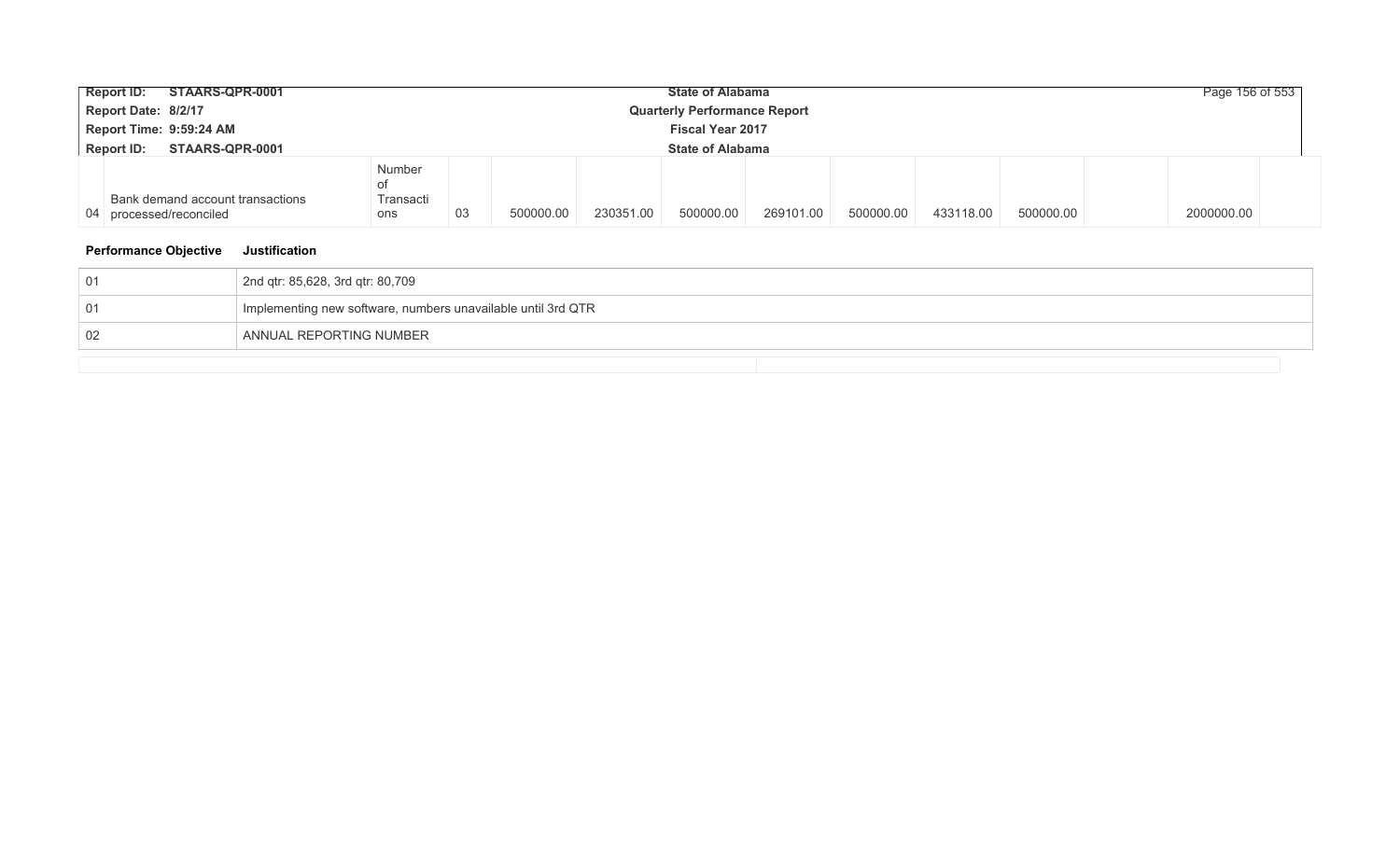| <b>Report ID:</b>       | STAARS-QPR-0001 | <b>State of Alabama</b>             | Page 158 of 553 |
|-------------------------|-----------------|-------------------------------------|-----------------|
| Report Date: 8/2/17     |                 | <b>Quarterly Performance Report</b> |                 |
| Report Time: 9:59:24 AM |                 | <b>Fiscal Year 2017</b>             |                 |
| Report ID:              | STAARS-QPR-0001 | <b>State of Alabama</b>             |                 |

## Department: 050 - Veterans Affairs

Mission: To promote awareness, assist eligible veterans, their families, and survivors to receive from federal and state governments any and all benefits to which they may be entitled under existing laws or those be enacted.

Vision: To ensure that all veterans and their families understand and receive all benefits, support, care and recognition they have earned and are entitled to, by carefully administering all current programs, anticipating future needs and taking appropriate action to meet these needs.

#### **Annual Goals**

| -01 | To increase the number of claims submitted resulting in an increase of monetary awards for veterans and their dependents. |
|-----|---------------------------------------------------------------------------------------------------------------------------|
| 02  | To provide financial assistance for qualified dependents attending approved institutions of higher education.             |
| -03 | To provide long-term quality nursing home care at an affordable price to qualified veterans.                              |
| -04 | To provide a dignified resting place for veterans and their eligible dependents.                                          |

|                                                                           |                           |                |         | <b>First Quarter</b> | <b>Second Quarter</b> |               |         | <b>Third Quarter</b> |         | <b>Fourth Quarter</b> |               | Annual        |
|---------------------------------------------------------------------------|---------------------------|----------------|---------|----------------------|-----------------------|---------------|---------|----------------------|---------|-----------------------|---------------|---------------|
|                                                                           | Unit of<br><b>Measure</b> | Goal           | Target  | <b>Actual</b>        | <b>Target</b>         | <b>Actual</b> | Target  | <b>Actual</b>        | Target  | <b>Actual</b>         | <b>Target</b> | <b>Actual</b> |
| The number of benefit claims filed by<br>01 veterans and their dependents | Each                      | 0 <sub>1</sub> | 6176.00 | 5677.00              | 8655.00               | 7524.00       | 7894.00 | 7172.00              | 8640.00 |                       | 31365.00      |               |
| The number of claims awarded to<br>02 veterans and their dependents       | Each                      | 01             | 1600.00 | 1599.00              | 2500.00               | 1511.00       | 2300.00 | 1474.00              | 2000.00 |                       | 8400.00       |               |
| 03 The number of claims returned with errors                              | Each                      | 01             | 10.00   | 4.00                 | 10.00                 | 5.00          | 10.00   | 4.00                 | 10.00   |                       | 40.00         |               |
| The number of applications approved to<br>04 receive education benefits   | Each                      | 02             | 360.00  | 335.00               | 480.00                | 561.00        | 975.00  | 1148.00              | 690.00  |                       | 2505.00       |               |
| The number of supplemental certificates<br>05 processed                   | Each                      | 02             | 245.00  | 235.00               | 267.00                | 217.00        | 560.00  | 507.00               | 600.00  |                       | 1672.00       |               |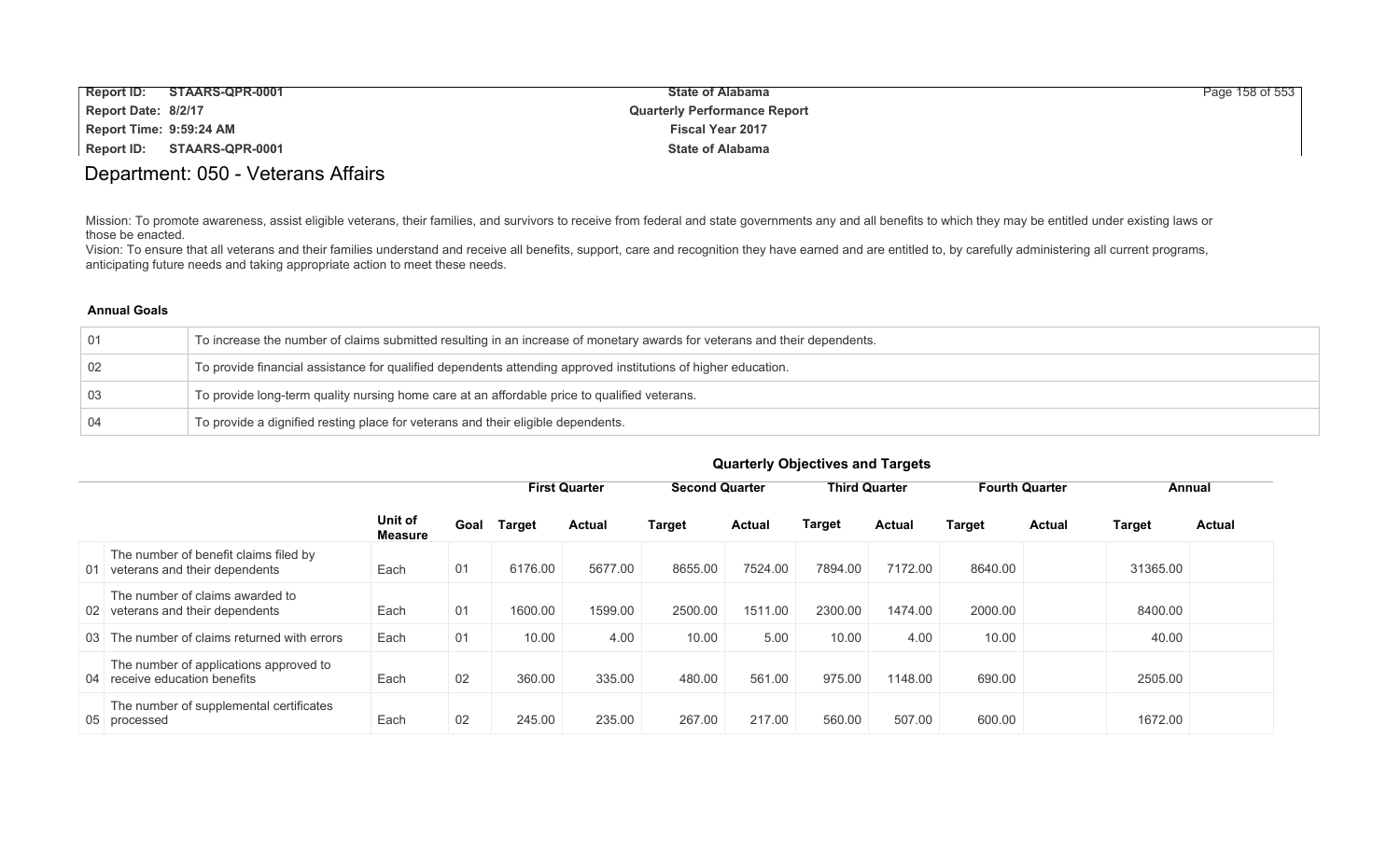| STAARS-QPR-0001<br><b>Report ID:</b><br><b>State of Alabama</b>                                      |                     |    |        |        |                                     |        |        |        |        | Page 160 of 553 |
|------------------------------------------------------------------------------------------------------|---------------------|----|--------|--------|-------------------------------------|--------|--------|--------|--------|-----------------|
| Report Date: 8/2/17                                                                                  |                     |    |        |        | <b>Quarterly Performance Report</b> |        |        |        |        |                 |
| Report Time: 9:59:24 AM                                                                              |                     |    |        |        | <b>Fiscal Year 2017</b>             |        |        |        |        |                 |
| STAARS-QPR-0001<br><b>State of Alabama</b><br><b>Report ID:</b>                                      |                     |    |        |        |                                     |        |        |        |        |                 |
| The number of original applications<br>submitted with missing documentation or<br>06 any other error | Each                | 02 | 36.00  | 47.00  | 48.00                               | 79.00  | 98.00  | 108.00 | 69.00  | 251.00          |
| Number of applications received for<br>07 residency                                                  | Each                | 03 | 260.00 | 263.00 | 260.00                              | 262.00 | 260.00 | 279.00 | 260.00 | 1040.00         |
| Maintain 95% occupancy rate or higher at<br>08 the state veterans home.                              | Average<br>Census   | 03 | 668.00 | 697.00 | 668.00                              | 697.00 | 668.00 | 696.00 | 668.00 | 668.00          |
| Maintain 85% or higher rating on quality<br>care measures for residents in the<br>09 homes.          | Resident<br>Surveys | 03 | 85.00  | 92.00  | 85.00                               | 93.00  | 85.00  | 91.00  | 85.00  | 85.00           |
| Number of pre-registration burial<br>10 applications approved                                        | Each                | 04 | 90.00  | 59.00  | 90.00                               | 60.00  | 90.00  | 100.00 | 100.00 | 370.00          |
| 11 Number of interments                                                                              | Each                | 04 | 70.00  | 86.00  | 60.00                               | 85.00  | 75.00  | 93.00  | 80.00  | 285.00          |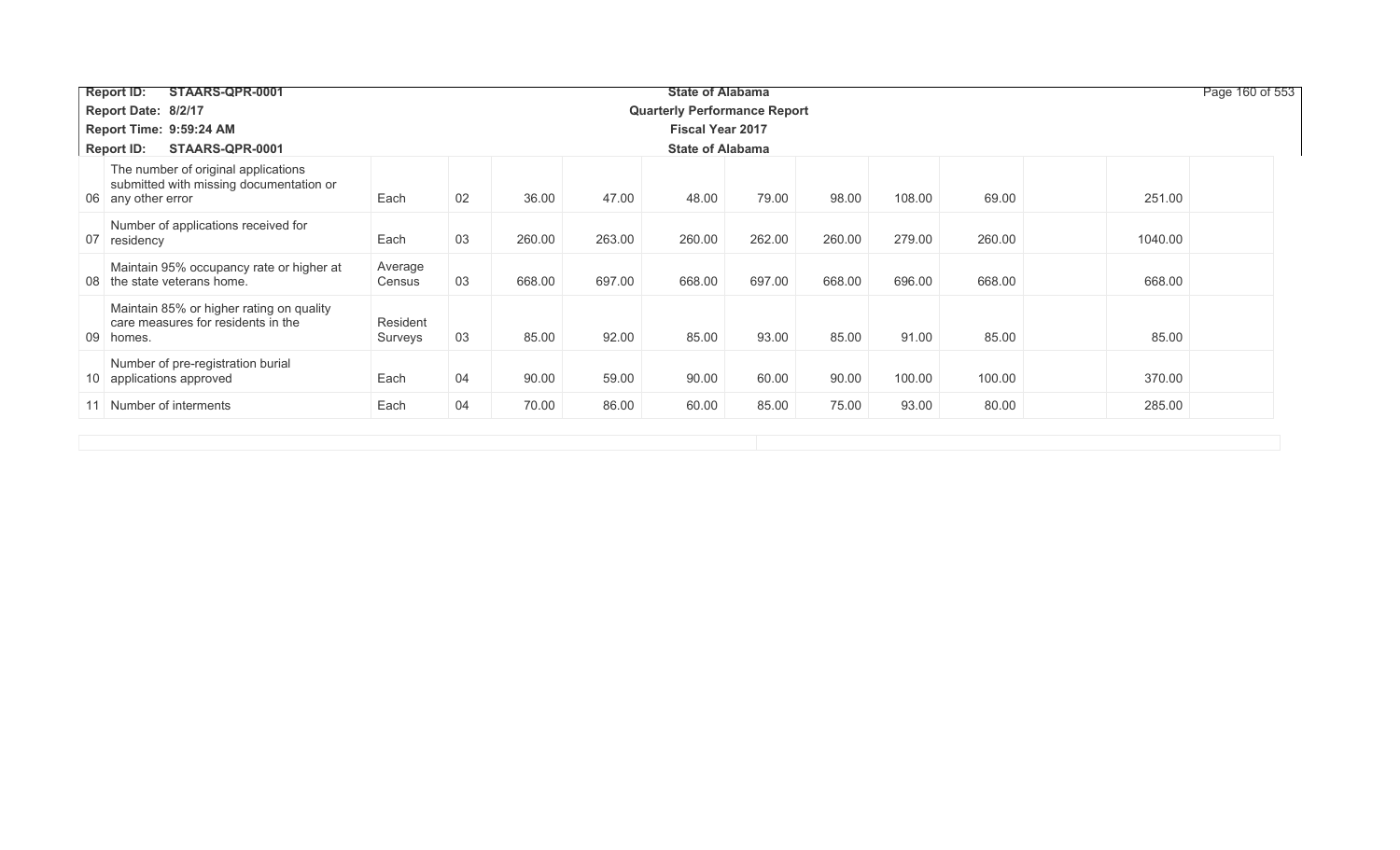| <b>Report ID:</b><br>STAARS-QPR-0001 | <b>State of Alabama</b>             | Page 162 of 553 |
|--------------------------------------|-------------------------------------|-----------------|
| Report Date: 8/2/17                  | <b>Quarterly Performance Report</b> |                 |
| Report Time: 9:59:24 AM              | <b>Fiscal Year 2017</b>             |                 |
| STAARS-QPR-0001<br>Report ID:        | <b>State of Alabama</b>             |                 |

## Department: 055 - Serve Alabama

Mission: To expand the capacity and partnerships of those who serve and transform Alabama's communities.

Vision: Serve Alabama, The Governor's Office of Faith Based and Volunteer Service works to increase an ethic of service and volunteerism in the State of Alabama, strengthen the capacity of Alabama's faith and community-based organizations, and promote collaboration among individuals and organizations striving to meet some of the greatest needs in our state.

### **Annual Goals**

| $\overline{01}$ | Promote disaster preparedness in Alabama                        |
|-----------------|-----------------------------------------------------------------|
| ∣ 04            | Promote volunteerism in Alabama through outreach and activities |
| 07              | Strengthen AmeriCorps and national service in Alabama           |

|                                                                                                              |                                         |      |               | <b>First Quarter</b> |          | <b>Second Quarter</b> |               | <b>Third Quarter</b> | <b>Fourth Quarter</b> |               | Annual        |               |
|--------------------------------------------------------------------------------------------------------------|-----------------------------------------|------|---------------|----------------------|----------|-----------------------|---------------|----------------------|-----------------------|---------------|---------------|---------------|
|                                                                                                              | Unit of<br><b>Measure</b>               | Goal | <b>Target</b> | <b>Actual</b>        | Target   | <b>Actual</b>         | <b>Target</b> | Actual               | <b>Target</b>         | <b>Actual</b> | <b>Target</b> | <b>Actual</b> |
| Create a statewide disaster preparedness<br>01 campaign                                                      | Add 2<br>Initiatives<br>to Ready<br>Ala | 01   | 10000.00      | 35655.00             | 10000.00 | 22232.00              | 10000.00      | 79999.00             | 10000.00              |               | 40000.00      |               |
| Provide training for local communities (ex.<br>02 G288)                                                      | Number<br>of<br>Training<br>Sessions    | 01   | 1.00          | 3.00                 | 0.00     | 6.00                  | 1.00          | 1.00                 | 0.00                  |               | 2.00          |               |
| Incres knowledge Serve Alabama,<br>national service, and volunteerism of<br>05 Commissioner and stakeholders | 12 E-<br><b>Newslett</b><br>ers         | 04   | 3.00          | 0.00                 | 2.00     | 0.00                  | 2.00          | 0.00                 | 1.00                  |               | 8.00          |               |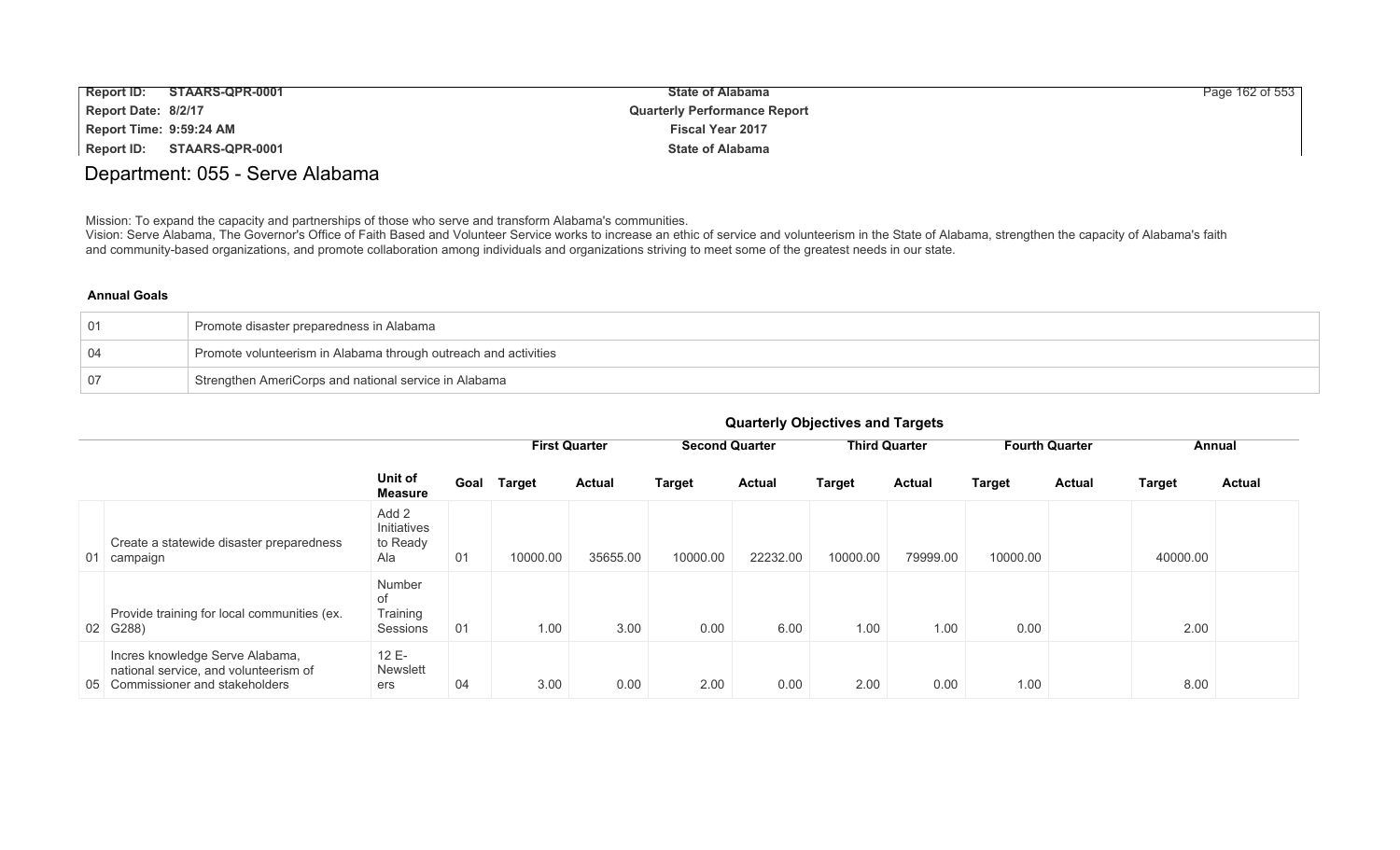| STAARS-QPR-0001<br><b>Report ID:</b>                                                |                                      |    |      |       | <b>State of Alabama</b>             |       |      |      |      |      | Page 164 of 553 |
|-------------------------------------------------------------------------------------|--------------------------------------|----|------|-------|-------------------------------------|-------|------|------|------|------|-----------------|
| Report Date: 8/2/17                                                                 |                                      |    |      |       | <b>Quarterly Performance Report</b> |       |      |      |      |      |                 |
| Report Time: 9:59:24 AM                                                             |                                      |    |      |       | <b>Fiscal Year 2017</b>             |       |      |      |      |      |                 |
| <b>Report ID:</b><br>STAARS-QPR-0001                                                |                                      |    |      |       | <b>State of Alabama</b>             |       |      |      |      |      |                 |
| Conduct outreach to identify 4 potential<br>07 future AmeriCorps host organizations | Ac<br>Outreach<br>(Mtgs/<br>Webinars | 07 | 3.00 | 0.00  | 2.00                                | 0.00  | 2.00 | 0.00 | 1.00 | 4.00 |                 |
| Build capacity of existing AmeriCorps<br>08 programs through training               | Number<br>of<br>Training<br>Sessions | 07 | 8.00 | 10.00 | 8.00                                | 12.00 | 8.00 | 5.00 | 8.00 | 8.00 |                 |

| -01 | Ready Alabama - Social media and web education and public awareness                                 |
|-----|-----------------------------------------------------------------------------------------------------|
| -01 | Ready AL, social media & the website                                                                |
| 02  | OnCorps and Evaluation and PM training                                                              |
| 02  | On Corps Training                                                                                   |
| 05  | no longer enewsletters - social media                                                               |
| 05  | No longer issue E-Newletter - moved to social media                                                 |
| 05  | no longer issue e-newsletter, moved to social media platform                                        |
| 07  | formal outreach conducted prior to this quarter                                                     |
| 07  | NOFA released & outreached conducted in Q1                                                          |
| -07 | NOFO was released early - outreach conducted in September for 2017-18                               |
| 08  | Site Visits, Quarterly Call, and On Corps Training                                                  |
| 08  | Site Visits, Quarterly Call/Update call, trainings, and informal technical assistance (email/phone) |
|     |                                                                                                     |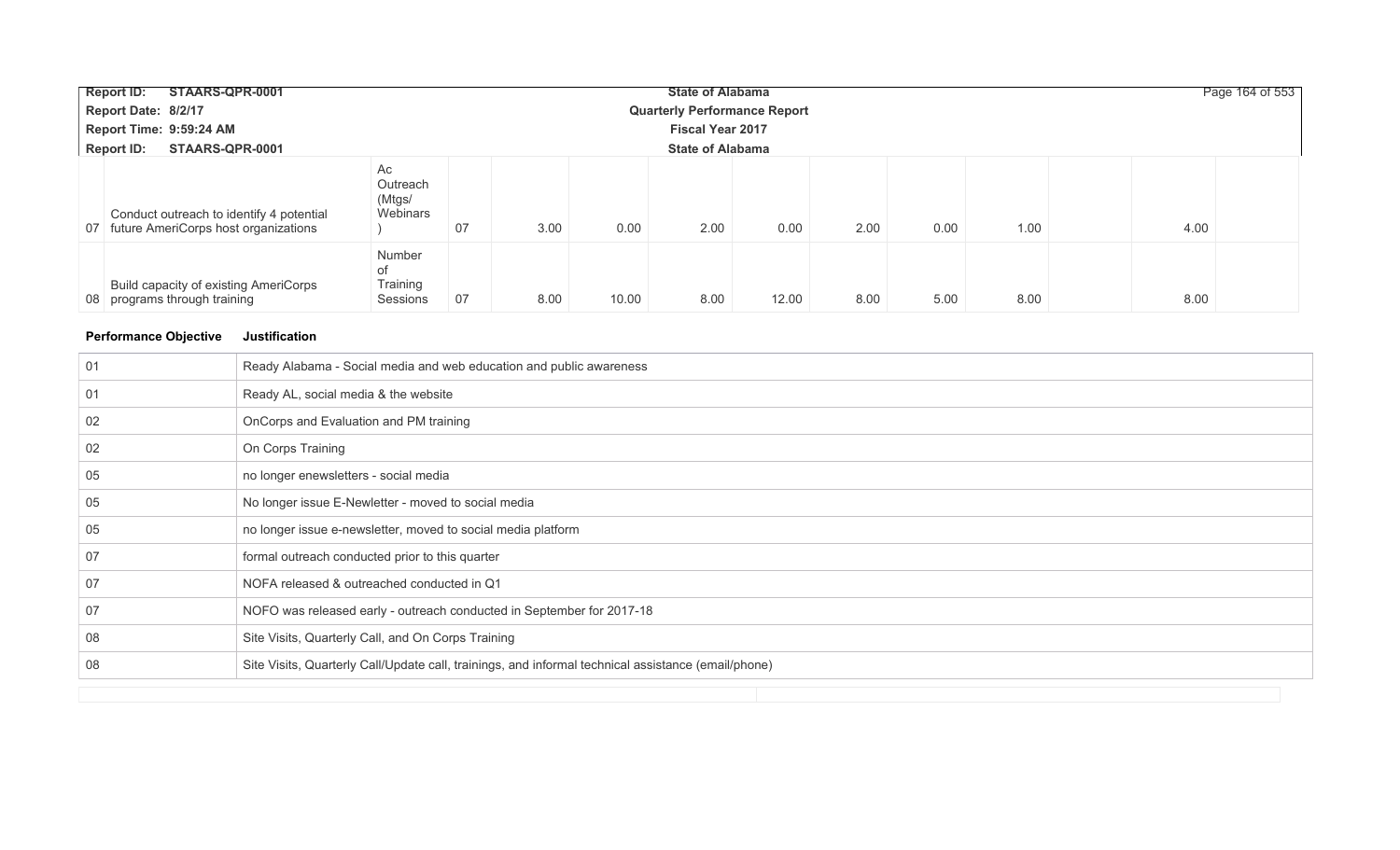| <b>Report ID:</b>       | STAARS-QPR-0001 | <b>State of Alabama</b>             | Page 168 of 553 |
|-------------------------|-----------------|-------------------------------------|-----------------|
| Report Date: 8/2/17     |                 | <b>Quarterly Performance Report</b> |                 |
| Report Time: 9:59:24 AM |                 | <b>Fiscal Year 2017</b>             |                 |
| Report ID:              | STAARS-QPR-0001 | <b>State of Alabama</b>             |                 |

# Department: 056 - District Attorneys

Mission: To provide services to the people of Alabama according to section 12-17-184Vision: District Attorneys are the representative not of an ordinary party to a controversy, but of a sovereignty whose obligation to govern impartially is as compelling as their obligation to govern at all; and whose interest, therefore, in a criminal prosecution is not that they shall win a case, but that justice shall be done.

| -01 | of criminal cases.<br>and review.<br>Ann<br>ual assessmer<br>`s maintained.<br>, number |
|-----|-----------------------------------------------------------------------------------------|
|     |                                                                                         |

|                         |                           |      |               |                      |               |                       | <b>Quarterly Objectives and Targets</b> |                      |               |                       |           |               |
|-------------------------|---------------------------|------|---------------|----------------------|---------------|-----------------------|-----------------------------------------|----------------------|---------------|-----------------------|-----------|---------------|
|                         |                           |      |               | <b>First Quarter</b> |               | <b>Second Quarter</b> |                                         | <b>Third Quarter</b> |               | <b>Fourth Quarter</b> |           | Annual        |
|                         | Unit of<br><b>Measure</b> | Goal | <b>Target</b> | <b>Actual</b>        | <b>Target</b> | <b>Actual</b>         | <b>Target</b>                           | <b>Actual</b>        | <b>Target</b> | <b>Actual</b>         | Target    | <b>Actual</b> |
| 01 Criminal Cases Filed | Number<br>Filed           | 01   | 151581.00     | 145526.00            | 192921.00     | 185215.00             | 186031.00                               | 212397.00            | 158471.00     |                       | 689003.00 |               |
|                         |                           |      |               |                      |               |                       |                                         |                      |               |                       |           |               |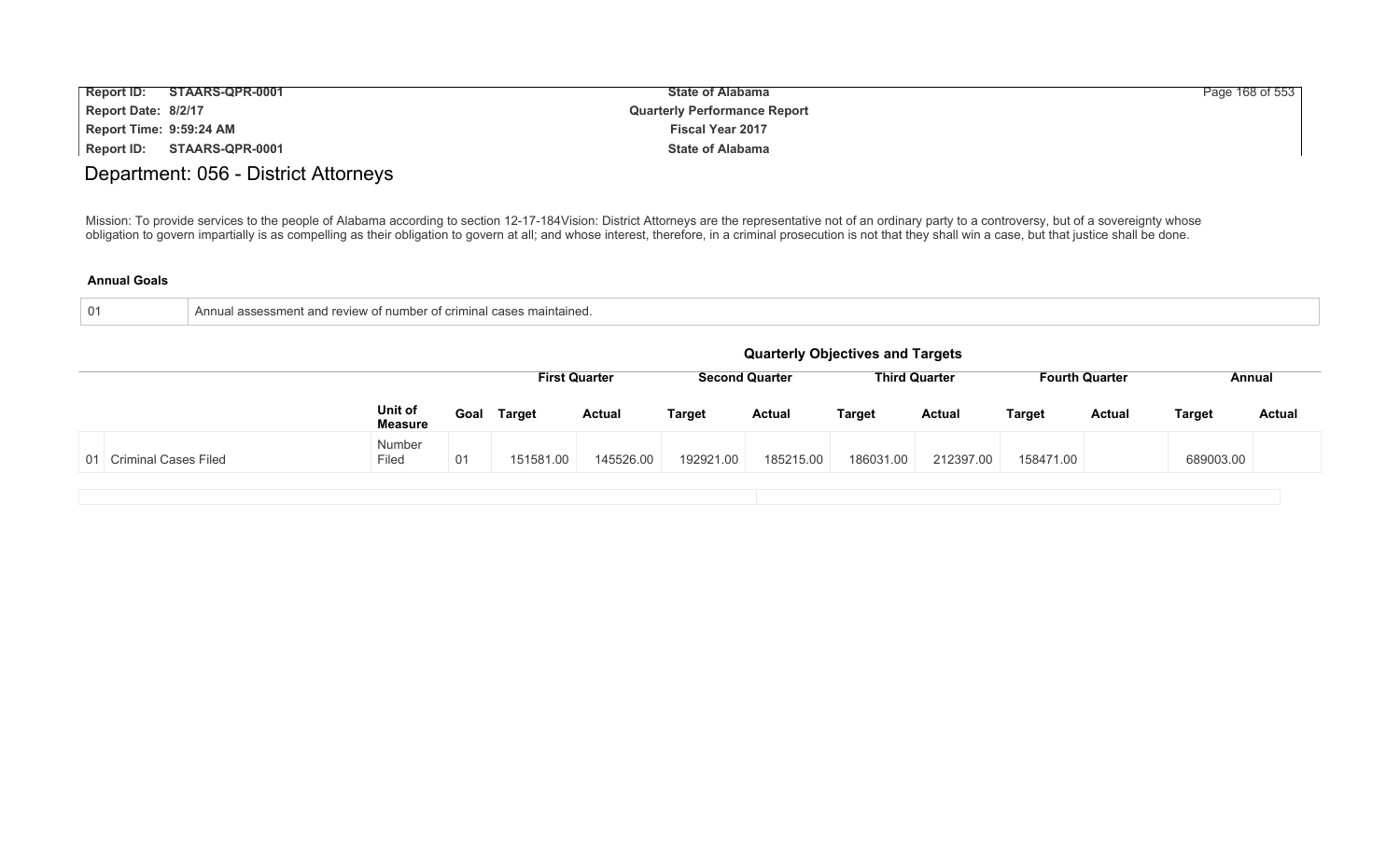| <b>Report ID:</b>       | STAARS-QPR-0001 | <b>State of Alabama</b>             | Page 170 of 553 |
|-------------------------|-----------------|-------------------------------------|-----------------|
| Report Date: 8/2/17     |                 | <b>Quarterly Performance Report</b> |                 |
| Report Time: 9:59:24 AM |                 | <b>Fiscal Year 2017</b>             |                 |
| Report ID:              | STAARS-QPR-0001 | <b>State of Alabama</b>             |                 |

# Department: 059 - Environmental Management

Mission: Assure for all citizens of the State a safe, healthful and productive environment. Vision: To achieve the most meaningful results for a safe, healthful and productive environment.

### **Annual Goals**

| Establish compliance parameters to meet EPA & State regulations through the issuance of permits. |
|--------------------------------------------------------------------------------------------------|
| Determine compliance of Regulated facilities through observation and inspection of facilities.   |
| Force compliance of non-compliant facilities through the issuance of enforcement orders.         |

|    |                                       |                                     |      |               | <b>First Quarter</b> |               |               |               |               |               |               |               | <b>Second Quarter</b> |  | <b>Third Quarter</b> |  | <b>Fourth Quarter</b> |  | Annual |  |
|----|---------------------------------------|-------------------------------------|------|---------------|----------------------|---------------|---------------|---------------|---------------|---------------|---------------|---------------|-----------------------|--|----------------------|--|-----------------------|--|--------|--|
|    |                                       | Unit of<br><b>Measure</b>           | Goal | <b>Target</b> | <b>Actual</b>        | <b>Target</b> | <b>Actual</b> | <b>Target</b> | <b>Actual</b> | <b>Target</b> | <b>Actual</b> | <b>Target</b> | <b>Actual</b>         |  |                      |  |                       |  |        |  |
| 01 | Establish compliance parameters       | Permits<br>Issued                   | 01   | 1250.00       | 1187.00              | 1250.00       | 1499.00       | 1250.00       | 1403.00       | 1250.00       |               | 5000.00       |                       |  |                      |  |                       |  |        |  |
|    | 02 Determine compliance of facilities | Inspectio<br>ns<br>Performe<br>d    | 02   | 8000.00       | 6701.00              | 8000.00       | 7631.00       | 8000.00       | 7646.00       | 8000.00       |               | 32000.00      |                       |  |                      |  |                       |  |        |  |
|    | 03 Force compliance of facilities     | Enforce<br>ment<br>Orders<br>Issued | 03   | 25.00         | 40.00                | 25.00         | 70.00         | 5.00          | $-26.00$      | 25.00         |               | 100.00        |                       |  |                      |  |                       |  |        |  |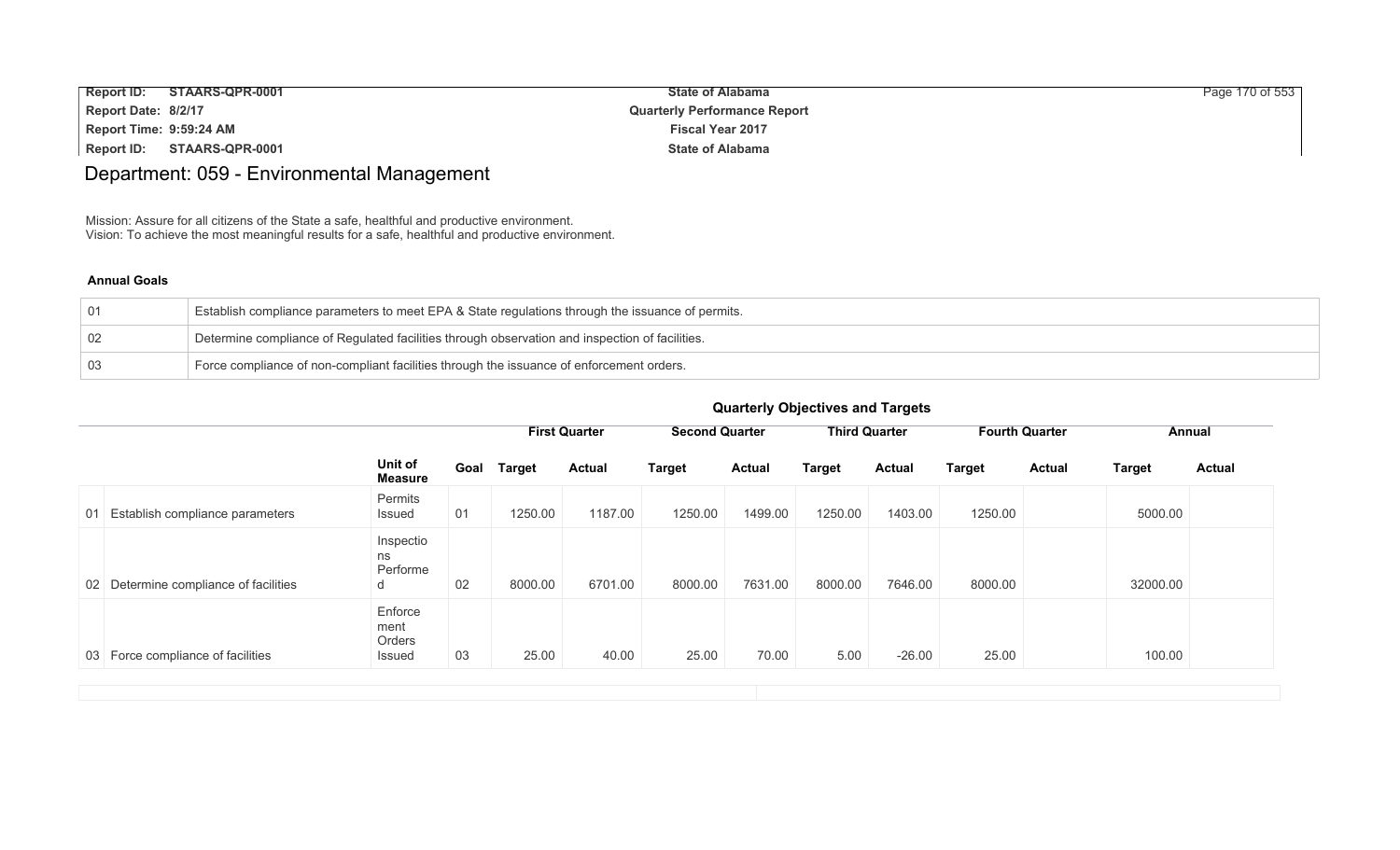| <b>Report ID:</b>              | STAARS-QPR-0001 | <b>State of Alabama</b>             | Page 174 of 553 |
|--------------------------------|-----------------|-------------------------------------|-----------------|
| Report Date: 8/2/17            |                 | <b>Quarterly Performance Report</b> |                 |
| <b>Report Time: 9:59:24 AM</b> |                 | <b>Fiscal Year 2017</b>             |                 |
| Report ID:                     | STAARS-QPR-0001 | <b>State of Alabama</b>             |                 |

# Department: 060 - Senior Services

Mission: The mission of the Alabama Department of Senior Services is to promote the independence and dignity of those we serve through a comprehensive and coordinated system of quality services. Vision: Our vision is to help society and state government prepare for the changing aging demographics through effective leadership, advocacy, and stewardship.

| $\sqrt{01}$     | Increase the number of meals served to 4.6 million targeting low-income socially-isolated seniors by Fiscal Year 2018 |
|-----------------|-----------------------------------------------------------------------------------------------------------------------|
| $\mid$ 02       | Maintain the number of Elderly and Disabled Waiver clients at 9, 105 in current Fiscal Year                           |
| $\overline{03}$ | Increase the annual prescription cost savings from SenioRx to \$25 million by Fiscal Year 2018.                       |

|  | <b>Quarterly Objectives and Targets</b> |  |  |
|--|-----------------------------------------|--|--|
|--|-----------------------------------------|--|--|

|                                                                           |                                                |      |            | <b>First Quarter</b> |            | <b>Second Quarter</b> |               | <b>Third Quarter</b> |            | <b>Fourth Quarter</b> | <b>Annua</b>  |
|---------------------------------------------------------------------------|------------------------------------------------|------|------------|----------------------|------------|-----------------------|---------------|----------------------|------------|-----------------------|---------------|
|                                                                           | Unit of<br>Measure                             | Goal | Target     | <b>Actual</b>        | Target     | <b>Actual</b>         | <b>Target</b> | <b>Actual</b>        | Target     | <b>Actual</b>         | <b>Target</b> |
| Increase the number of meals served to<br>01 4.4 million or above         | Number<br>of Meals<br>Served<br>(Millio)       | 01   | 1075000.00 | 1058644.00           | 1075000.00 | 1127063.00            | 1075000.00    | 1139669.00           | 1075000.00 |                       | 4300000.00    |
| Incres the number of homebound meals<br>02 served to 2.3 million or above | Number<br>of<br>Homebo<br>und<br>Meals<br>Serv | 01   | 550000.00  | 609852.00            | 550000.00  | 627510.00             | 550000.00     | 644872.00            | 550000.00  |                       | 2200000.00    |
| 03 Fill 9,105 slots for E&D Waiver services                               | Number<br>of Slots<br>Filled                   | 02   | 7000.00    | 7388.00              | 7500.00    | 7731.00               | 8000.00       | 8083.00              | 9105.00    |                       | 9105.00       |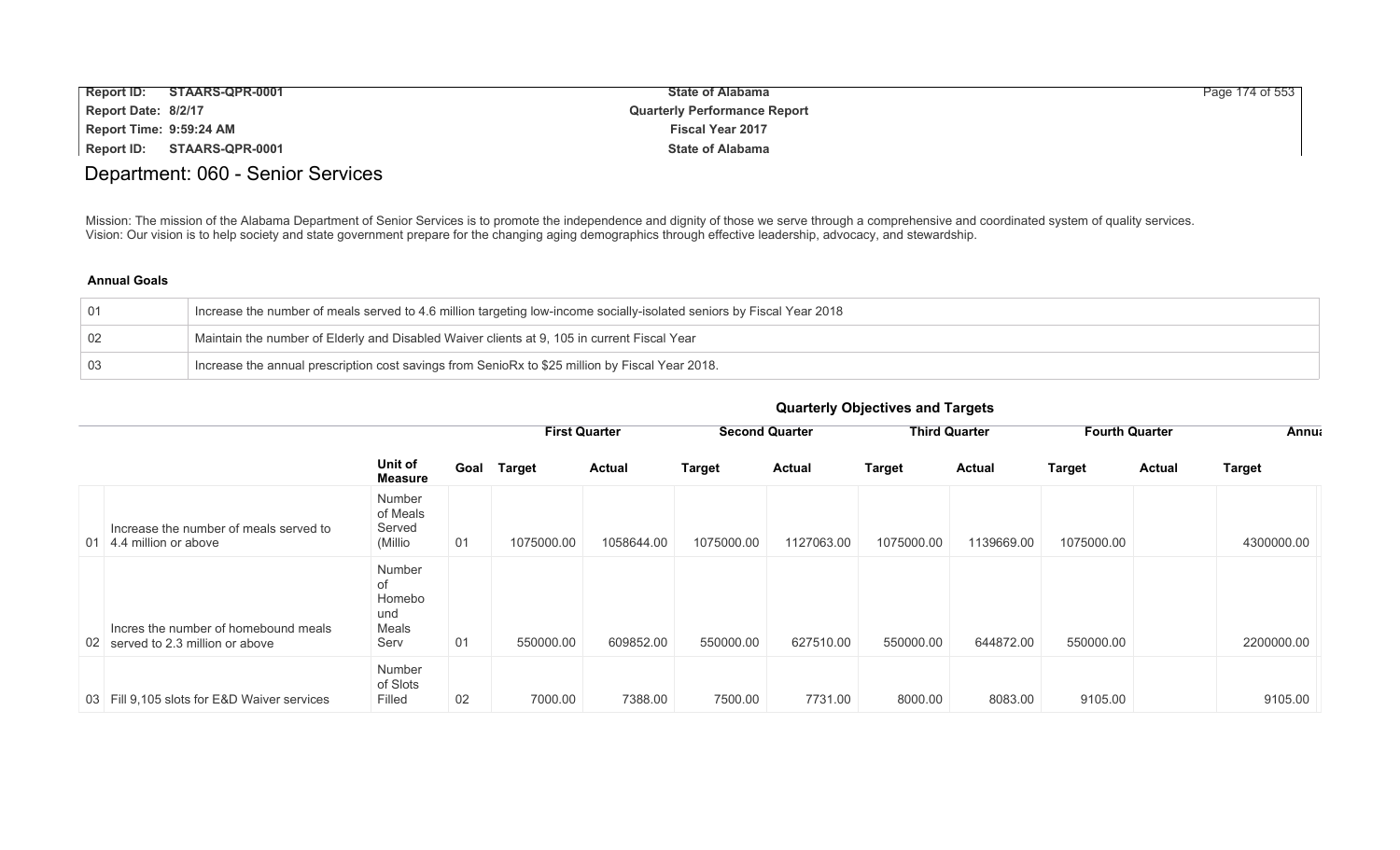| STAARS-QPR-0001<br><b>Report ID:</b>                                             |                                             |    |            |            | <b>State of Alabama</b>             |            |            |            |            | Page 176 of 553 |
|----------------------------------------------------------------------------------|---------------------------------------------|----|------------|------------|-------------------------------------|------------|------------|------------|------------|-----------------|
| Report Date: 8/2/17                                                              |                                             |    |            |            | <b>Quarterly Performance Report</b> |            |            |            |            |                 |
| Report Time: 9:59:24 AM                                                          |                                             |    |            |            | <b>Fiscal Year 2017</b>             |            |            |            |            |                 |
| <b>Report ID:</b><br>STAARS-QPR-0001                                             |                                             |    |            |            | <b>State of Alabama</b>             |            |            |            |            |                 |
| Incres the number of SenioRx<br>prescriptions processed to 47,000 or<br>04 above | Number<br>of<br>Seniorx<br>Prescripti<br>on | 03 | 11750.00   | 11352.00   | 11750.00                            | 11291.00   | 11750.00   | 8912.00    | 11750.00   | 47000.00        |
| Maintain the total prescription cost<br>05 savings at \$23 million or above      | Prescripti<br>on Cost<br>Savings<br>(\$ M   | 03 | 5375000.00 | 7247722.00 | 5375000.00                          | 7068623.00 | 5375000.00 | 6159574.00 | 5375000.00 | 21500000.00     |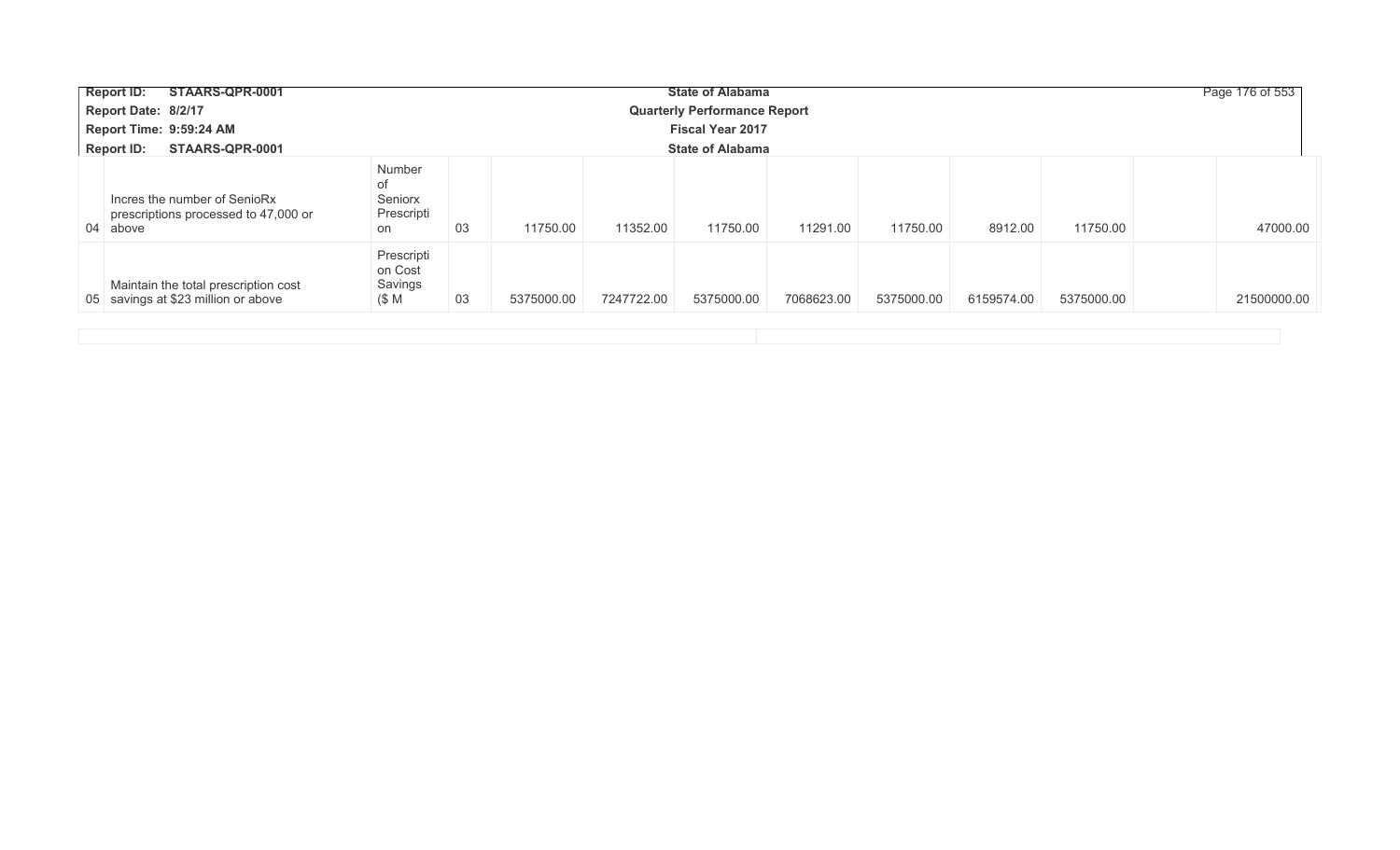| <b>Report ID:</b>       | STAARS-QPR-0001 | <b>State of Alabama</b>             | Page 178 of 553 |
|-------------------------|-----------------|-------------------------------------|-----------------|
| Report Date: 8/2/17     |                 | <b>Quarterly Performance Report</b> |                 |
| Report Time: 9:59:24 AM |                 | <b>Fiscal Year 2017</b>             |                 |
| Report ID:              | STAARS-QPR-0001 | <b>State of Alabama</b>             |                 |

## Department: 061 - Mental Health

Mission: Leading Alabama's efforts to enhance the health and well-being of individuals, families and communities impacted by mentall illnesses, developmental disabilities, substance abuse and addiction. Vision: The AL Dept of Mental Health envisions a future when everyone with a mental health need at any stage of life has access to effective care and supports essential for living, working, learning and participating fully in the community with dignity, respect and hope.

| -01 | To improve the efficiency and effectiveness of the AL Department of Mental Health. |
|-----|------------------------------------------------------------------------------------|
|-----|------------------------------------------------------------------------------------|

|                                           |                                             |                      |               |               |                       |               | <b>Quarterly Objectives and Targets</b> |               |                       |               |               |               |
|-------------------------------------------|---------------------------------------------|----------------------|---------------|---------------|-----------------------|---------------|-----------------------------------------|---------------|-----------------------|---------------|---------------|---------------|
|                                           |                                             | <b>First Quarter</b> |               |               | <b>Second Quarter</b> |               | <b>Third Quarter</b>                    |               | <b>Fourth Quarter</b> |               | Annual        |               |
|                                           | Unit of<br><b>Measure</b>                   | Goal                 | <b>Target</b> | <b>Actual</b> | Target                | <b>Actual</b> | <b>Target</b>                           | <b>Actual</b> | <b>Target</b>         | <b>Actual</b> | <b>Target</b> | <b>Actual</b> |
| 01 to serve 70,000 consumers per quarter. | total<br>Number<br>οf<br>Consum<br>ers Serv | 01                   | 70000.00      | 78312.00      | 70000.00              | 84355.00      | 70000.00                                | 87113.00      | 70000.00              |               | 70000.00      |               |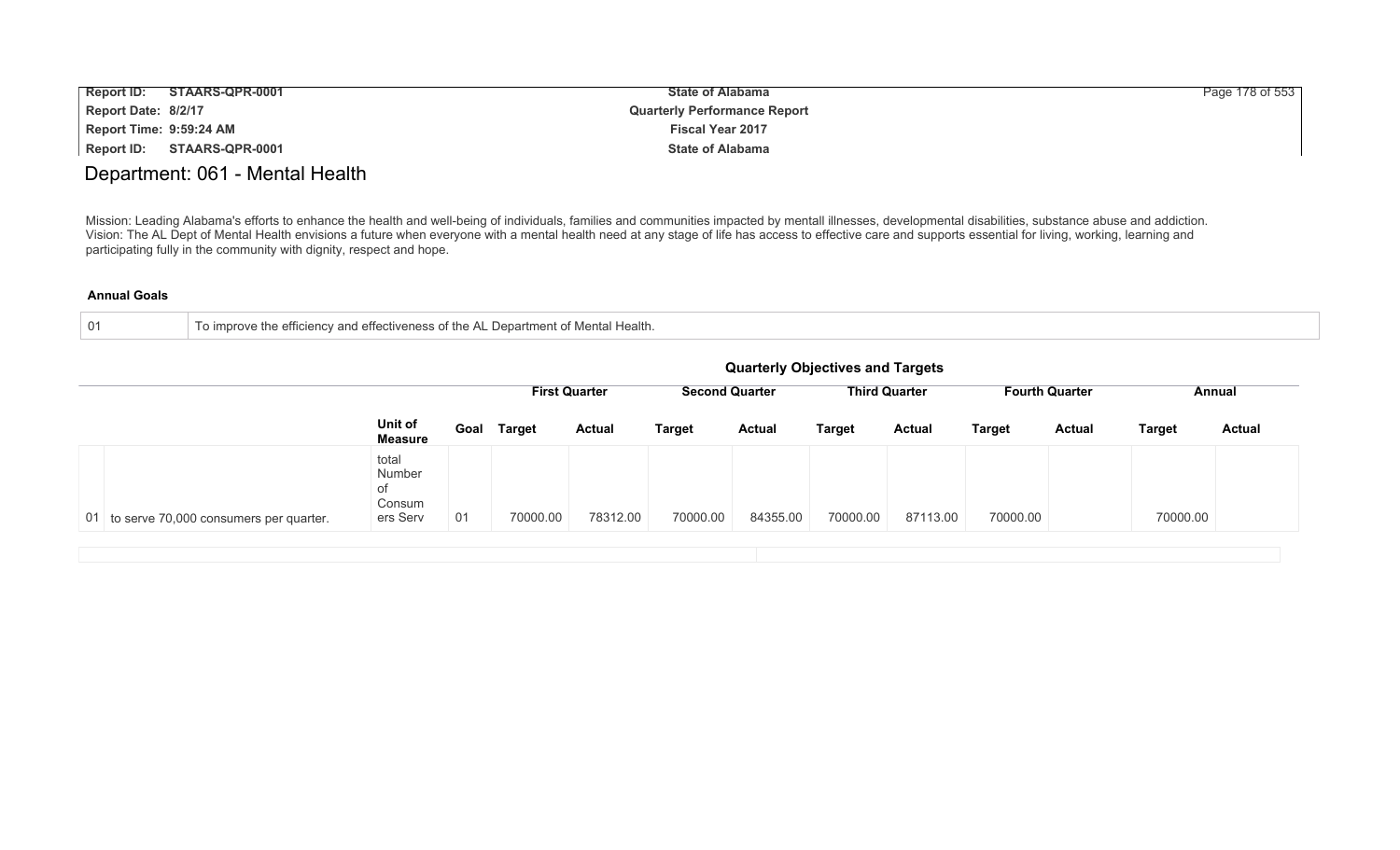| <b>Report ID:</b>       | STAARS-QPR-0001 | <b>State of Alabama</b>             | Page 180 of 553 |
|-------------------------|-----------------|-------------------------------------|-----------------|
| Report Date: 8/2/17     |                 | <b>Quarterly Performance Report</b> |                 |
| Report Time: 9:59:24 AM |                 | <b>Fiscal Year 2017</b>             |                 |
| Report ID:              | STAARS-QPR-0001 | <b>State of Alabama</b>             |                 |

# Department: 062 - Medicaid Agency

Mission: To serve eligible, low income Alabamians by efficiently and effectively financing health care services to ensure patient-centered, quality-focused care. Vision: To be a leader through innovation and creativity, focusing on quality and transforming Alabama's health care system.

| Process Elderly and Disabled applications to meet the Federal Standard of Promptness requirement of 45 days and increase the number of Family Certification web applications by 8% over |
|-----------------------------------------------------------------------------------------------------------------------------------------------------------------------------------------|
| FY 2015                                                                                                                                                                                 |

|                                                                                           |                                      |      |                      |               |                       |               | <b>Quarterly Objectives and Targets</b> |               |                       |               |               |               |
|-------------------------------------------------------------------------------------------|--------------------------------------|------|----------------------|---------------|-----------------------|---------------|-----------------------------------------|---------------|-----------------------|---------------|---------------|---------------|
|                                                                                           |                                      |      | <b>First Quarter</b> |               | <b>Second Quarter</b> |               | <b>Third Quarter</b>                    |               | <b>Fourth Quarter</b> |               |               | Annual        |
|                                                                                           | Unit of<br><b>Measure</b>            | Goal | <b>Target</b>        | <b>Actual</b> | <b>Target</b>         | <b>Actual</b> | <b>Target</b>                           | <b>Actual</b> | <b>Target</b>         | <b>Actual</b> | <b>Target</b> | <b>Actual</b> |
| Process all Elderly and Disabled<br>01 applications within 45 days.                       | Average<br>Number<br>of Days         | 01   | 45.00                | 47.00         | 45.00                 | 44.00         | 45.00                                   | 41.00         | 45.00                 |               | 45.00         |               |
| Increase the number of Family<br>Certification web applications by 8% over<br>02 FY 2015. | Number<br>of Web<br>Applicati<br>ons | 01   | 23000.00             | 16753.00      | 24000.00              | 17904.00      | 20000.00                                | 17222.00      | 13500.00              |               | 80500.00      |               |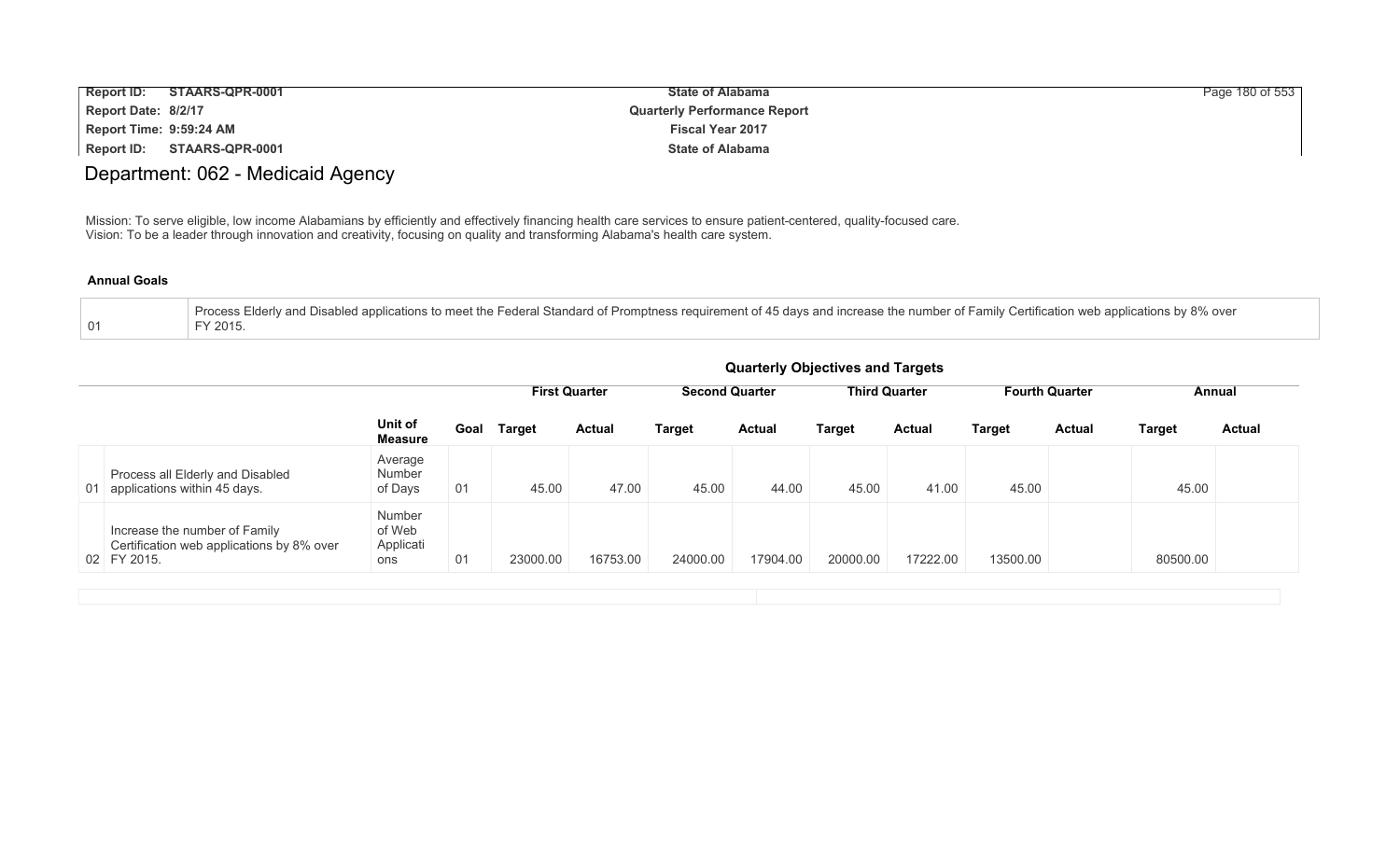| <b>Report ID:</b>       | STAARS-QPR-0001 | <b>State of Alabama</b>             | Page 182 of 553 |
|-------------------------|-----------------|-------------------------------------|-----------------|
| Report Date: 8/2/17     |                 | <b>Quarterly Performance Report</b> |                 |
| Report Time: 9:59:24 AM |                 | <b>Fiscal Year 2017</b>             |                 |
| Report ID:              | STAARS-QPR-0001 | <b>State of Alabama</b>             |                 |

# Department: 063 - Manufactured Housing Comm

Mission: To protect the physical safety and financial interest of consumers of the manufactured home and building industry. Vision: To be the most effective and efficient state agency in promoting safe and economical manufactured homes and buildings in the nation.

| o expedite the resolution of consumer complaints. |
|---------------------------------------------------|
|                                                   |

|                                                                          | <b>Quarterly Objectives and Targets</b> |                                                                                                |               |               |               |               |               |               |               |               |               |               |
|--------------------------------------------------------------------------|-----------------------------------------|------------------------------------------------------------------------------------------------|---------------|---------------|---------------|---------------|---------------|---------------|---------------|---------------|---------------|---------------|
|                                                                          |                                         | <b>Third Quarter</b><br><b>Second Quarter</b><br><b>Fourth Quarter</b><br><b>First Quarter</b> |               |               |               |               |               |               |               |               |               |               |
|                                                                          | Unit of<br><b>Measure</b>               | Goal                                                                                           | <b>Target</b> | <b>Actual</b> | <b>Target</b> | <b>Actual</b> | <b>Target</b> | <b>Actual</b> | <b>Target</b> | <b>Actual</b> | <b>Target</b> | <b>Actual</b> |
| to have no more than 50% of open<br>01 complaints that are over 90 days. | Percenta<br>ge                          | 01                                                                                             | 50.00         | 71.00         | 50.00         | 70.00         | 50.00         | 70.00         | 50.00         |               | 50.00         |               |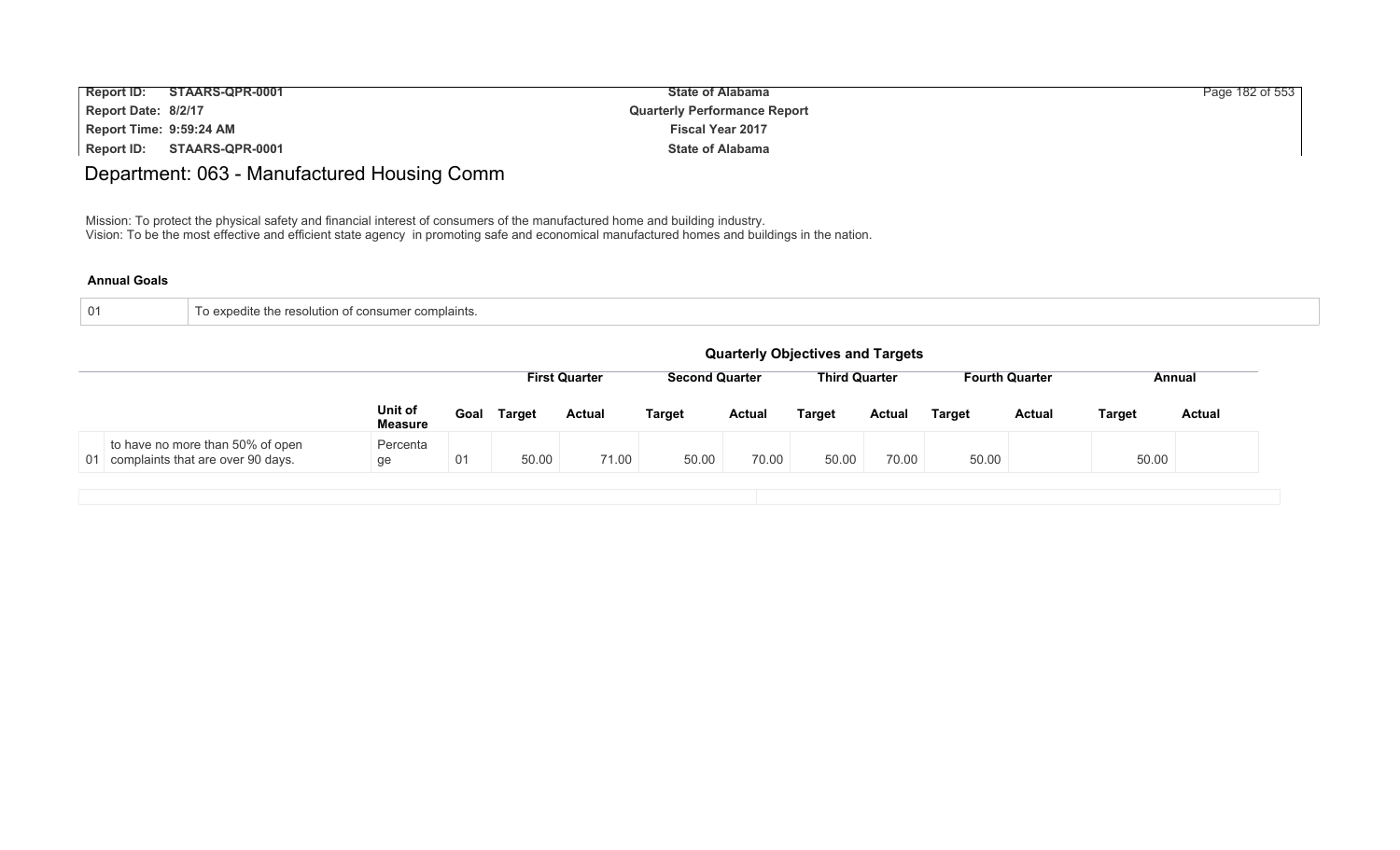| <b>Report ID:</b>       | STAARS-QPR-0001 | <b>State of Alabama</b>             | Page 184 of 553 |
|-------------------------|-----------------|-------------------------------------|-----------------|
| Report Date: 8/2/17     |                 | <b>Quarterly Performance Report</b> |                 |
| Report Time: 9:59:24 AM |                 | <b>Fiscal Year 2017</b>             |                 |
| Report ID:              | STAARS-QPR-0001 | <b>State of Alabama</b>             |                 |

## Department: 064 - Health Planning & Development

Mission:

To ensure that quality health care facilities, services, and equipment are available and accessible to the citizens of Alabama in a manner that assures continuity of care at a reasonable cost.

Vision:

SHPDA will gather and share information, using it to administer a Certificate of Need program to ensure that healthcare facilities, services, and equipment made available to the citizens of Alabama are necessary, appropriate, and in the best interest of the public, and to prevent the construction/establishment of facilities and services that do not meet those standards.

#### **Annual Goals**

01 Process applications and data obtained from health care facilities, patients, and other sources and publish related information such that the Certificate of Need function is accomplished to fulfill the mission and vision of the agency.

|                                                                                                  |                                  | Quarterly Objectives and Targets |               |                      |                       |               |                      |               |                       |               |               |               |  |
|--------------------------------------------------------------------------------------------------|----------------------------------|----------------------------------|---------------|----------------------|-----------------------|---------------|----------------------|---------------|-----------------------|---------------|---------------|---------------|--|
|                                                                                                  |                                  |                                  |               | <b>First Quarter</b> | <b>Second Quarter</b> |               | <b>Third Quarter</b> |               | <b>Fourth Quarter</b> |               | Annual        |               |  |
|                                                                                                  | Unit of<br><b>Measure</b>        | Goal                             | <b>Target</b> | <b>Actual</b>        | <b>Target</b>         | <b>Actual</b> | <b>Target</b>        | <b>Actual</b> | <b>Target</b>         | <b>Actual</b> | <b>Target</b> | <b>Actual</b> |  |
| Process applications for Certificate of<br>Need in accordance with established<br>01 procedures. | Number<br>0f<br>Applicati<br>ons | 01                               | 12.00         | 11.00                | 12.00                 | 11.00         | 12.00                | 12.00         | 12.00                 |               | 48.00         |               |  |
| Process Letters of Non-Reviewability in<br>02 accordance with established procedures.            | Number<br>of Letters             | 01                               | 10.00         | 10.00                | 10.00                 | 10.00         | 9.00                 | 14.00         | 9.00                  |               | 38.00         |               |  |
| Number of Change of Ownership<br>03 applications received and processed                          | Number<br>of COO<br>Apps         | 01                               | 13.00         | 10.00                | 13.00                 | 11.00         | 13.00                | 7.00          | 12.00                 |               | 51.00         |               |  |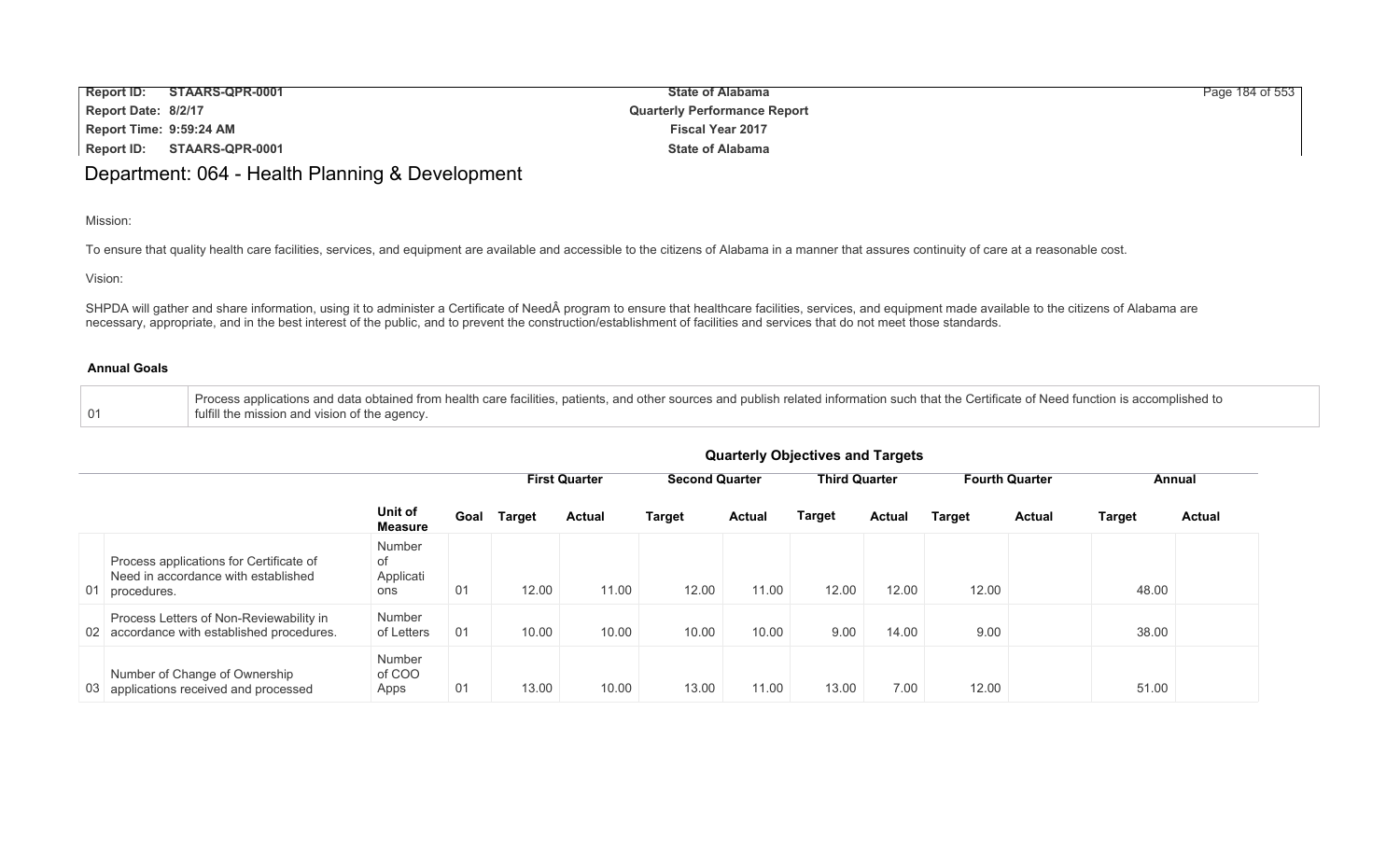| STAARS-QPR-0001<br><b>Report ID:</b><br><b>State of Alabama</b> |                                                                                                                          |                                            |     |        |      |        |        |        |      |        | Page 186 of 553 |  |
|-----------------------------------------------------------------|--------------------------------------------------------------------------------------------------------------------------|--------------------------------------------|-----|--------|------|--------|--------|--------|------|--------|-----------------|--|
| Report Date: 8/2/17<br><b>Quarterly Performance Report</b>      |                                                                                                                          |                                            |     |        |      |        |        |        |      |        |                 |  |
| Report Time: 9:59:24 AM<br><b>Fiscal Year 2017</b>              |                                                                                                                          |                                            |     |        |      |        |        |        |      |        |                 |  |
|                                                                 | STAARS-QPR-0001<br><b>Report ID:</b>                                                                                     | <b>State of Alabama</b>                    |     |        |      |        |        |        |      |        |                 |  |
|                                                                 | Number of datasets of annual reports,<br>surveys, and other information received,<br>04 processed, entered and published | <b>Number</b><br>0t<br>Datasets<br>entered | -01 | 475.00 | 0.00 | 525.00 | 228.00 | 480.00 | 0.00 | 455.00 | 1935.00         |  |

| -04  | Awaiting approval from Data Council on Report Format prior to publication.                                                                                                                                                                                                                             |  |  |  |  |  |  |  |
|------|--------------------------------------------------------------------------------------------------------------------------------------------------------------------------------------------------------------------------------------------------------------------------------------------------------|--|--|--|--|--|--|--|
| - 04 | Change in administration has led to postponements of board meetings and potential replacements of board members. SHPDA cannot publish data without approval of Health Care<br>Information and Data Advisory Council. Council cannot meet until we are certain that members do not need to be replaced. |  |  |  |  |  |  |  |
| -04  | Nursing Home FY2016 dataset published 3/2017.                                                                                                                                                                                                                                                          |  |  |  |  |  |  |  |
|      |                                                                                                                                                                                                                                                                                                        |  |  |  |  |  |  |  |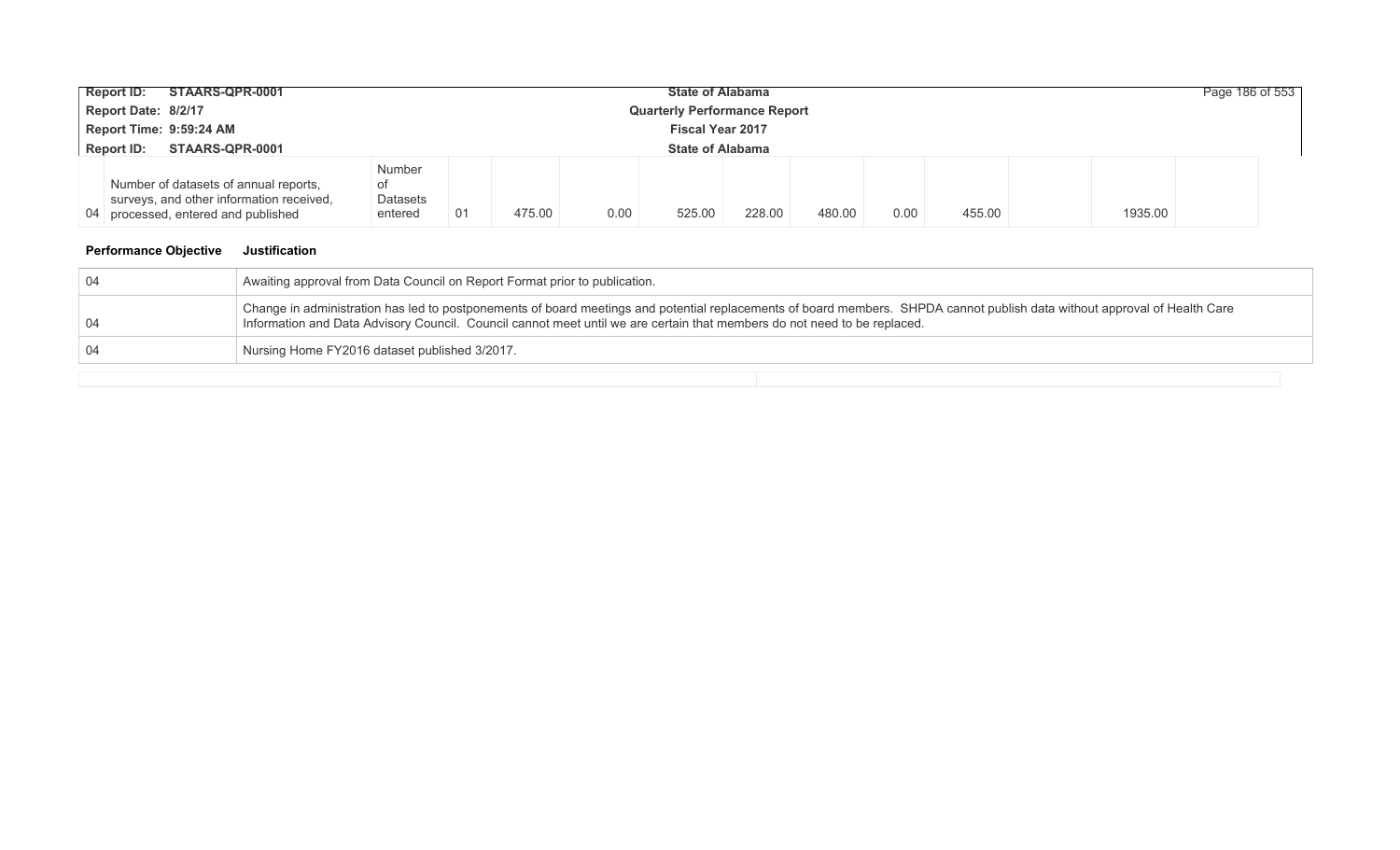| <b>Report ID:</b><br>STAARS-QPR-0001 | <b>State of Alabama</b>             | Page 188 of 553 |
|--------------------------------------|-------------------------------------|-----------------|
| Report Date: 8/2/17                  | <b>Quarterly Performance Report</b> |                 |
| Report Time: 9:59:24 AM              | <b>Fiscal Year 2017</b>             |                 |
| Report ID: STAARS-QPR-0001           | <b>State of Alabama</b>             |                 |

# Department: 066 - Economic & Community Affairs

Mission: To strengthen the capacity of communities to develop economically, improving the quality of life of Alabama citizens, and Building Better Alabama Communities pursuant to Code of Alabama 1975, Sections 41-23-1 through 41-23-102.

Vision: ADECA strives to become an agency built on accountability and integrity with a focus on obtaining and providing resources needed to improve the lives of our citizens.

| 01   | To reduce energy consumption costs and increase energy efficiency for Alabama consumers.                                                                                                                 |
|------|----------------------------------------------------------------------------------------------------------------------------------------------------------------------------------------------------------|
| - 02 | To conduct meetings and trainings in RiskMAP Watersheds to identify and communicate flood risk to communities to help them identify ways to reduce flood risk in those watersheds.                       |
| -04  | Increase the number of entities visiting both Surplus warehouses.                                                                                                                                        |
| - 05 | Provide emergency shelter victim advocacy protection services and counseling services to victims of domestic violence sexual assault and child abuse.                                                    |
| - 06 | Enhance Alabama's criminal justice system by funding State and local programs designed to reduce the juvenile and adult offender population so that juvenile and adult inmates are provided<br>services. |
| -07  | Reduce the number of highway related fatalities to 550 by providing subgrant programs designed to improve key aspects of highway traffic safety.                                                         |

|                                                                                              |                                            | <b>Quarterly Objectives and Targets</b>                                                                  |               |               |               |               |               |               |               |               |               |               |  |
|----------------------------------------------------------------------------------------------|--------------------------------------------|----------------------------------------------------------------------------------------------------------|---------------|---------------|---------------|---------------|---------------|---------------|---------------|---------------|---------------|---------------|--|
|                                                                                              |                                            | <b>Third Quarter</b><br><b>Second Quarter</b><br><b>Fourth Quarter</b><br><b>First Quarter</b><br>Annual |               |               |               |               |               |               |               |               |               |               |  |
|                                                                                              | Unit of<br>Measure                         | Goal                                                                                                     | <b>Target</b> | <b>Actual</b> | <b>Target</b> | <b>Actual</b> | <b>Target</b> | <b>Actual</b> | <b>Target</b> | <b>Actual</b> | <b>Target</b> | <b>Actual</b> |  |
| Increase number of energy outreach<br>events per outreach staff by 5% during<br>01 the year. | Number<br>of<br>Energy<br>Outreach<br>Even | 01                                                                                                       | 100.00        | 204.00        | 100.00        | 319.00        | 100.00        | 79.00         | 100.00        |               | 400.00        |               |  |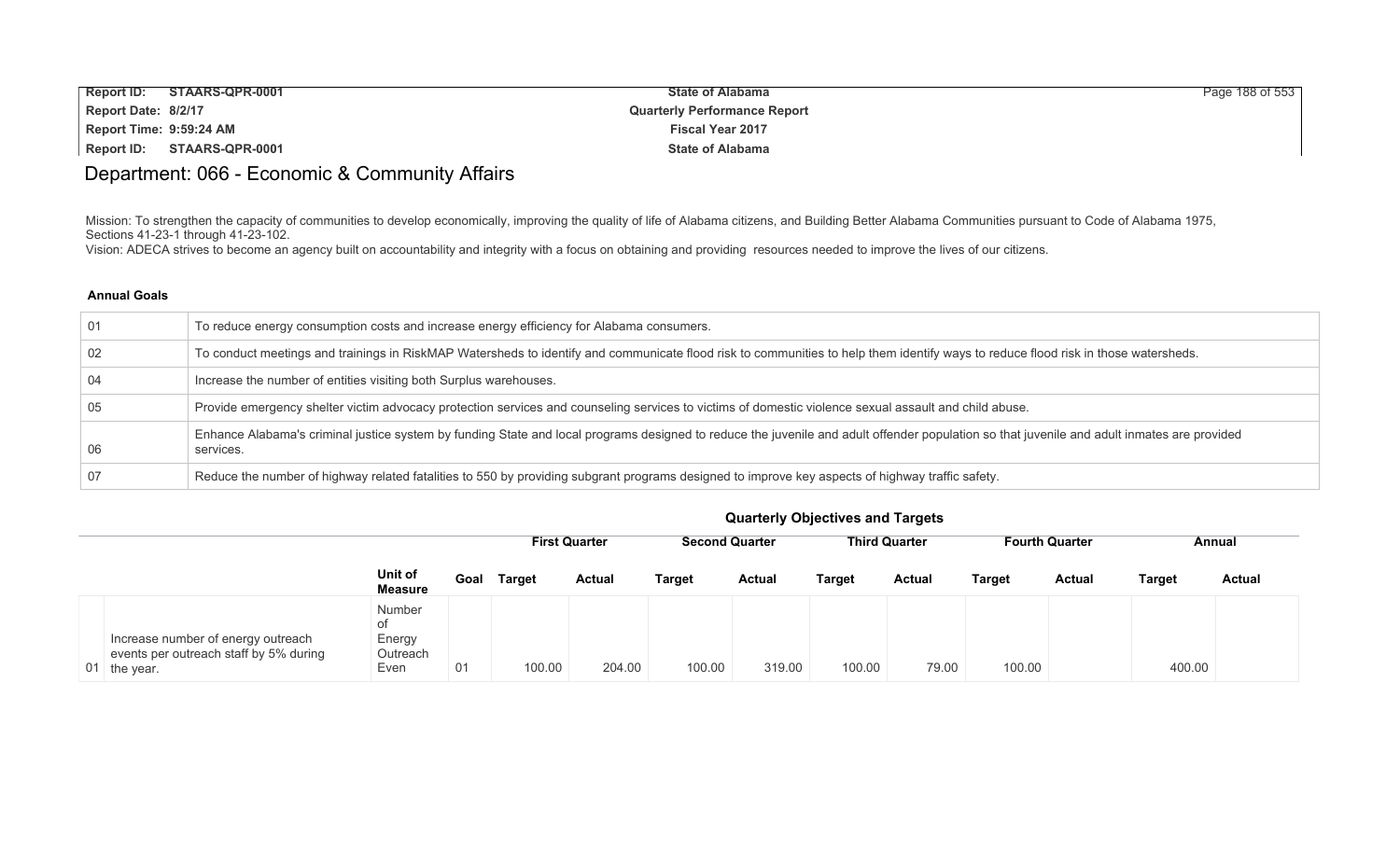|                 | STAARS-QPR-0001<br><b>Report ID:</b>                                                                                                           |                                             |    |                         |          | <b>State of Alabama</b>             |          |          |          | Page 190 of 553 |          |  |
|-----------------|------------------------------------------------------------------------------------------------------------------------------------------------|---------------------------------------------|----|-------------------------|----------|-------------------------------------|----------|----------|----------|-----------------|----------|--|
|                 | Report Date: 8/2/17                                                                                                                            |                                             |    |                         |          | <b>Quarterly Performance Report</b> |          |          |          |                 |          |  |
|                 | Report Time: 9:59:24 AM                                                                                                                        |                                             |    | <b>Fiscal Year 2017</b> |          |                                     |          |          |          |                 |          |  |
|                 | STAARS-QPR-0001<br><b>Report ID:</b>                                                                                                           |                                             |    |                         |          | <b>State of Alabama</b>             |          |          |          |                 |          |  |
|                 | Conduct meetings and trainings in<br>RiskMAP watersheds to identify flood<br>hazard and communicate flood risk to<br>02 communities.           | Number<br>of<br>Meetings<br>/& Or<br>Traini | 02 | 1.00                    | 3.00     | 4.00                                | 4.00     | 4.00     | 5.00     | 4.00            | 13.00    |  |
| 06 <sup>1</sup> | Increase warehouse traffic                                                                                                                     | No.of<br>Entities<br>Visiting<br>both       | 04 | 150.00                  | 298.00   | 150.00                              | 321.00   | 150.00   | 261.00   | 150.00          | 600.00   |  |
|                 | 12 Increase overall active eligible nonprofits.                                                                                                | # of new<br>nonprofit<br>approval<br>S      | 04 | 3.00                    | 3.00     | 3.00                                | 4.00     | 3.00     | 2.00     | 3.00            | 12.00    |  |
|                 | to provide services to victims in the<br>07 current year.                                                                                      | Number<br>of<br>Victims<br>Served           | 05 | 10000.00                | 12954.00 | 10000.00                            | 17451.00 | 10000.00 | 13010.00 | 10000.00        | 40000.00 |  |
|                 | to provide services to adult offenders in<br>08 Alabama's criminal justice system.                                                             | Number<br>of<br>offenders<br>Served         | 06 | 500.00                  | 648.00   | 500.00                              | 228.00   | 500.00   | 375.00   | 500.00          | 2000.00  |  |
|                 | to provide services to identified at-risk<br>youth and juvenile offenders who come in<br>contact with Alabama's criminal justice<br>11 system. | Number<br>of<br>offenders<br>Served         | 06 | 200.00                  | 727.00   | 200.00                              | 431.00   | 200.00   | 426.00   | 200.00          | 800.00   |  |
|                 | 09 Reduce highway related fatalities.                                                                                                          | Number<br>of<br>Highway<br>Related<br>Fata  | 07 | 200.00                  | 186.00   | 200.00                              | 151.00   | 200.00   | 170.00   | 200.00          | 800.00   |  |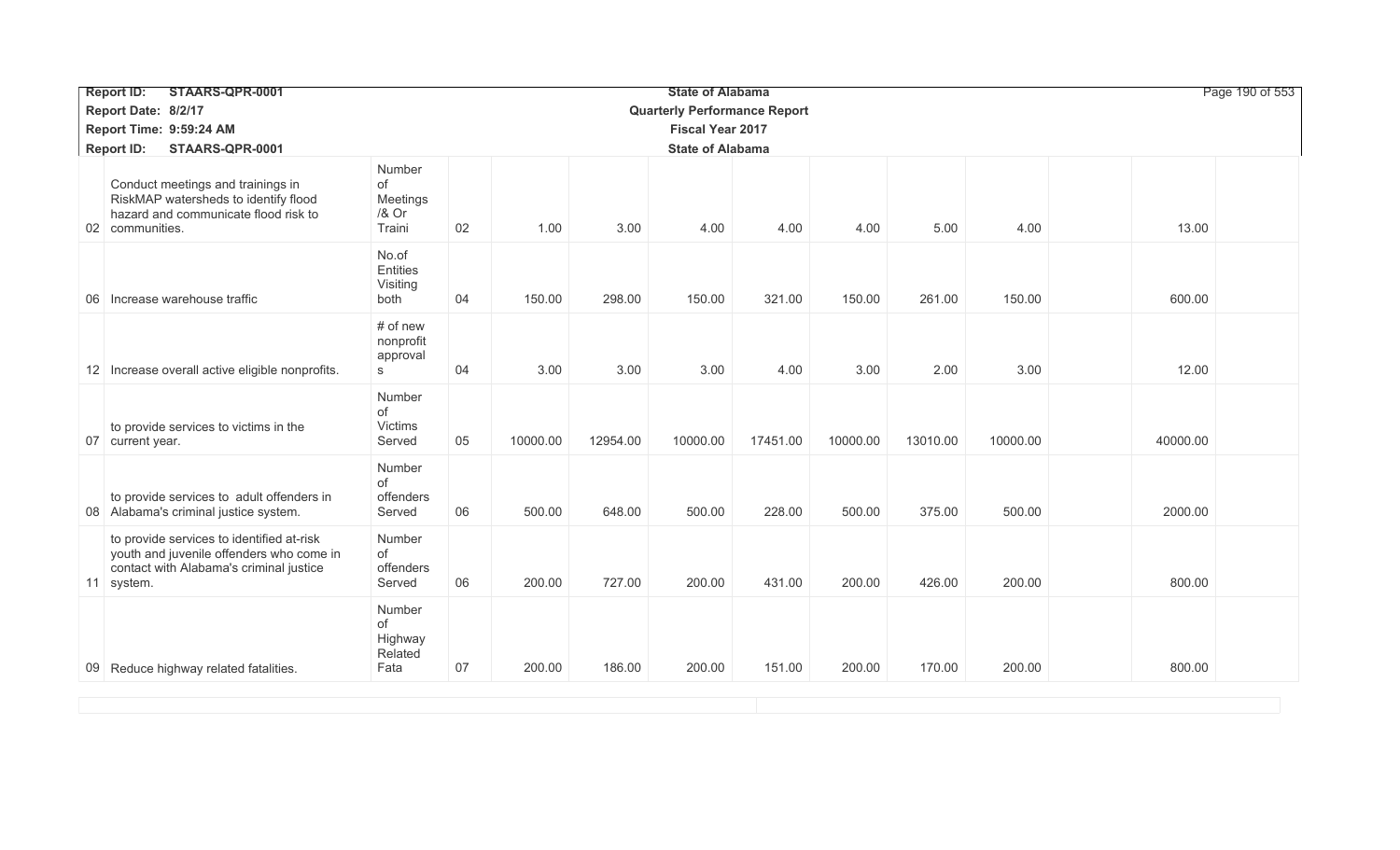| <b>Report ID:</b>       | STAARS-QPR-0001 | <b>State of Alabama</b>             | Page 194 of 553 |
|-------------------------|-----------------|-------------------------------------|-----------------|
| Report Date: 8/2/17     |                 | <b>Quarterly Performance Report</b> |                 |
| Report Time: 9:59:24 AM |                 | <b>Fiscal Year 2017</b>             |                 |
| Report ID:              | STAARS-QPR-0001 | <b>State of Alabama</b>             |                 |

## Department: 067 - Judicial Inquiry Commission

Mission: To determine reasonable basis to file public charges of ethical misconduct or disability against Alabama judges from confidential consideration of received or initiated complaints, and to prosecute such charges in the Court of the Judiciary and to advise judges on compliance with the Canons of Judicial Ethics (Rule 8, Rules of Procedure of Judicial Inquiry Commission). Vision: Members of the judiciary will consistently observe high ethical standards, and the public will have confidence in the integrity and impartiality of the judiciary.

| To consider investigate and resolve or prosecute 100% of all complaints of judicial misconduct or disability within the time limits set by the Alabama Supreme Court by the end of each Fiscal |
|------------------------------------------------------------------------------------------------------------------------------------------------------------------------------------------------|
| Year                                                                                                                                                                                           |

|                                                                                                                                                                                                                        |                           | <b>Quarterly Objectives and Targets</b>                                                                  |        |               |               |               |        |        |               |        |               |               |  |
|------------------------------------------------------------------------------------------------------------------------------------------------------------------------------------------------------------------------|---------------------------|----------------------------------------------------------------------------------------------------------|--------|---------------|---------------|---------------|--------|--------|---------------|--------|---------------|---------------|--|
|                                                                                                                                                                                                                        |                           | <b>Second Quarter</b><br><b>Third Quarter</b><br><b>Fourth Quarter</b><br><b>First Quarter</b><br>Annual |        |               |               |               |        |        |               |        |               |               |  |
|                                                                                                                                                                                                                        | Unit of<br><b>Measure</b> | Goal                                                                                                     | Target | <b>Actual</b> | <b>Target</b> | <b>Actual</b> | Target | Actual | <b>Target</b> | Actual | <b>Target</b> | <b>Actual</b> |  |
| 1-to consider, investigate, and resolve or<br>prosecute 100% of all complaints of<br>judicial misconduct or disability within the<br>time limits set by the Alabama Supreme<br>01 Court by the end of Fiscal Year 2015 | Percenta<br>ge            | 01                                                                                                       | 100.00 | 100.00        | 100.00        | 100.00        | 100.00 | 100.00 | 100.00        |        | 100.00        |               |  |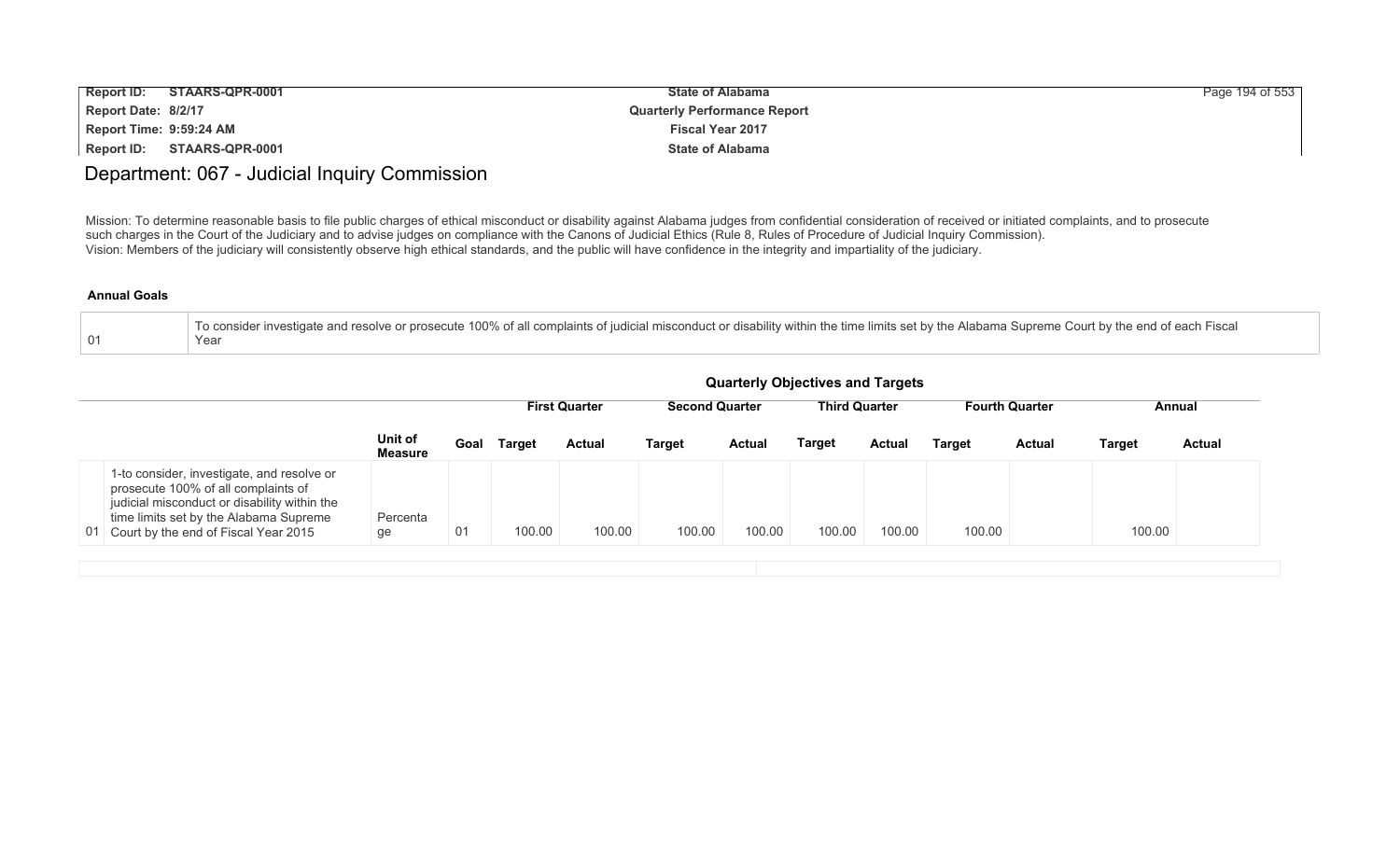| Report ID:<br>STAARS-QPR-0001 | <b>State of Alabama</b>             | Page 196 of 553 |
|-------------------------------|-------------------------------------|-----------------|
| Report Date: 8/2/17           | <b>Quarterly Performance Report</b> |                 |
| Report Time: 9:59:24 AM       | <b>Fiscal Year 2017</b>             |                 |
| Report ID: STAARS-QPR-0001    | <b>State of Alabama</b>             |                 |

## Department: 069 - Ala Community College System

Mission: The Alabama Community College System has direct responsibility to the Alabama Community College System Board of Trustees for the direction and supervision of educational programs and services provided by the Alabama Community College System. The System Office provides leadership, service, and regulatory functions for the member institutions of the Alabama Community College System to ensure educational accessibility, excellence and equity for all citizens of Alabama.

Vision: To develop an educated, prosperous population by providing an affordable pathway to help citizens of any walk or stage of life to succeed through quality education and training; a community college system where education works for all.

### **Annual Goals**

| $\overline{01}$ | Provide a skilled workforce for Alabama's existing industries in targeted occupational sectors.   |
|-----------------|---------------------------------------------------------------------------------------------------|
|                 | Increase the number of individuals served in Adult Education programs.                            |
| $\Box$ 0.3      | Conduct peer reviews at ACCS institutions; identify best practices, efficiencies & opportunities. |

|                                                                                                                                              |                           |      |               | <b>First Quarter</b> | <b>Second Quarter</b> |               | <b>Third Quarter</b> |        |               | <b>Fourth Quarter</b> |               | Annual        |
|----------------------------------------------------------------------------------------------------------------------------------------------|---------------------------|------|---------------|----------------------|-----------------------|---------------|----------------------|--------|---------------|-----------------------|---------------|---------------|
|                                                                                                                                              | Unit of<br><b>Measure</b> | Goal | <b>Target</b> | <b>Actual</b>        | <b>Target</b>         | <b>Actual</b> | Target               | Actual | <b>Target</b> | <b>Actual</b>         | <b>Target</b> | <b>Actual</b> |
| Increase number of short-term or long-<br>term certificates, degrees, or industry<br>recognized credentials earned by<br>01 students.        | Percenta<br>ge            | 01   | 0.00          | 0.00                 | 0.00                  | 0.00          | 0.00                 | 0.00   | 0.00          |                       | 5.00          |               |
| Increase the number of individuals served<br>02 in Adult Education.                                                                          | Percenta<br>ge            | 02   | 0.00          | 0.00                 | 0.00                  | 0.00          | 0.00                 | 0.00   | 0.00          |                       | 5.00          |               |
| Conduct peer reviews at twelve ACCS<br>institutions will identify best practices,<br>efficiencies, and opportunities for<br>03 improvements. | Number                    | 03   | 0.00          | 0.00                 | 0.00                  | 0.00          | 0.00                 | 0.00   | 0.00          |                       | 12.00         |               |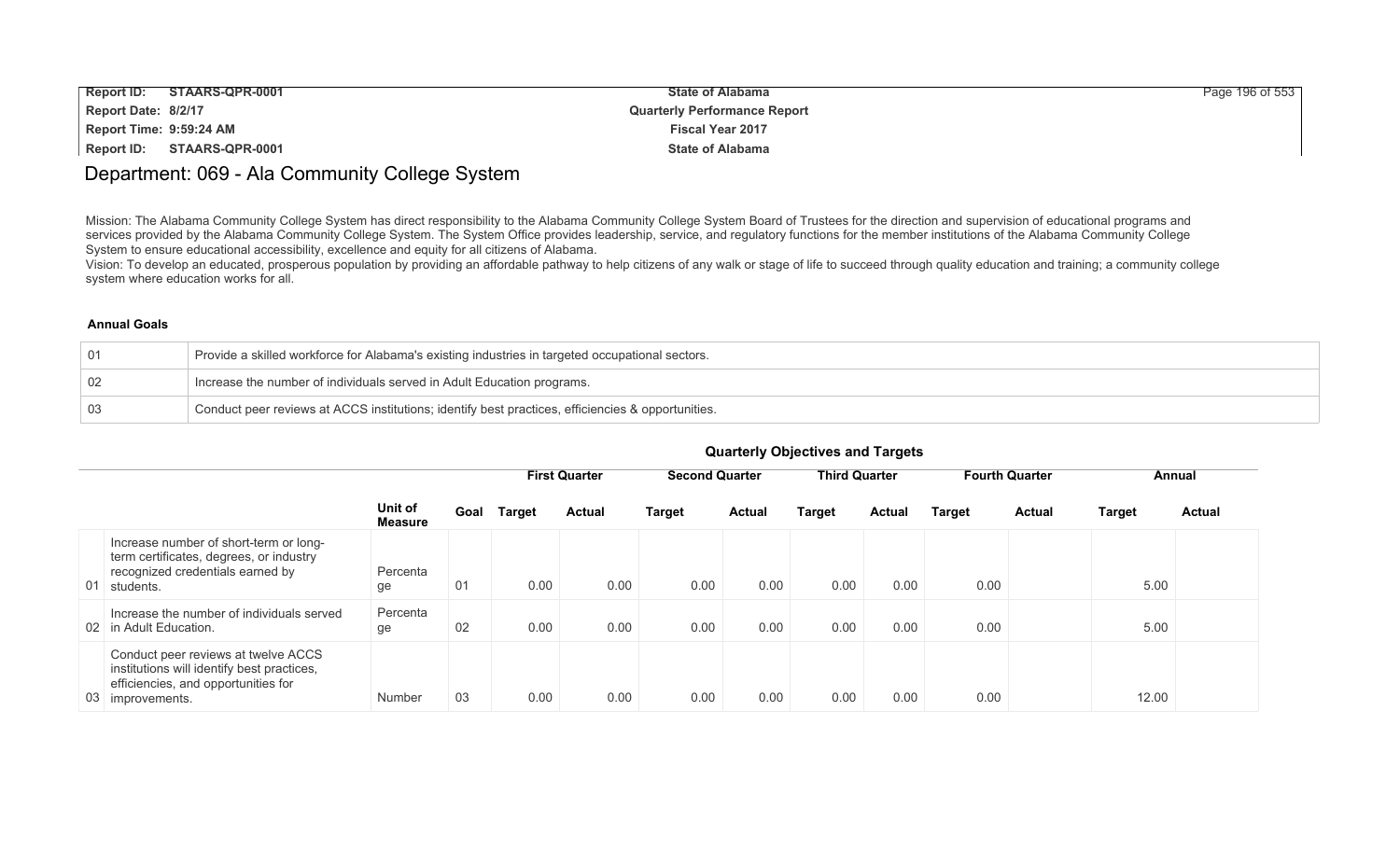| Report ID: STAARS-QPR-0001   |               | <b>State of Alabama</b>             | Page 198 of 553 |
|------------------------------|---------------|-------------------------------------|-----------------|
| Report Date: 8/2/17          |               | <b>Quarterly Performance Report</b> |                 |
| Report Time: 9:59:24 AM      |               | Fiscal Year 2017                    |                 |
| Report ID: STAARS-QPR-0001   |               | <b>State of Alabama</b>             |                 |
| <b>Performance Objective</b> | Justification |                                     |                 |
| 01                           | N/A           |                                     |                 |
| 02                           | N/A           |                                     |                 |
| 03                           | N/A           |                                     |                 |
|                              |               |                                     |                 |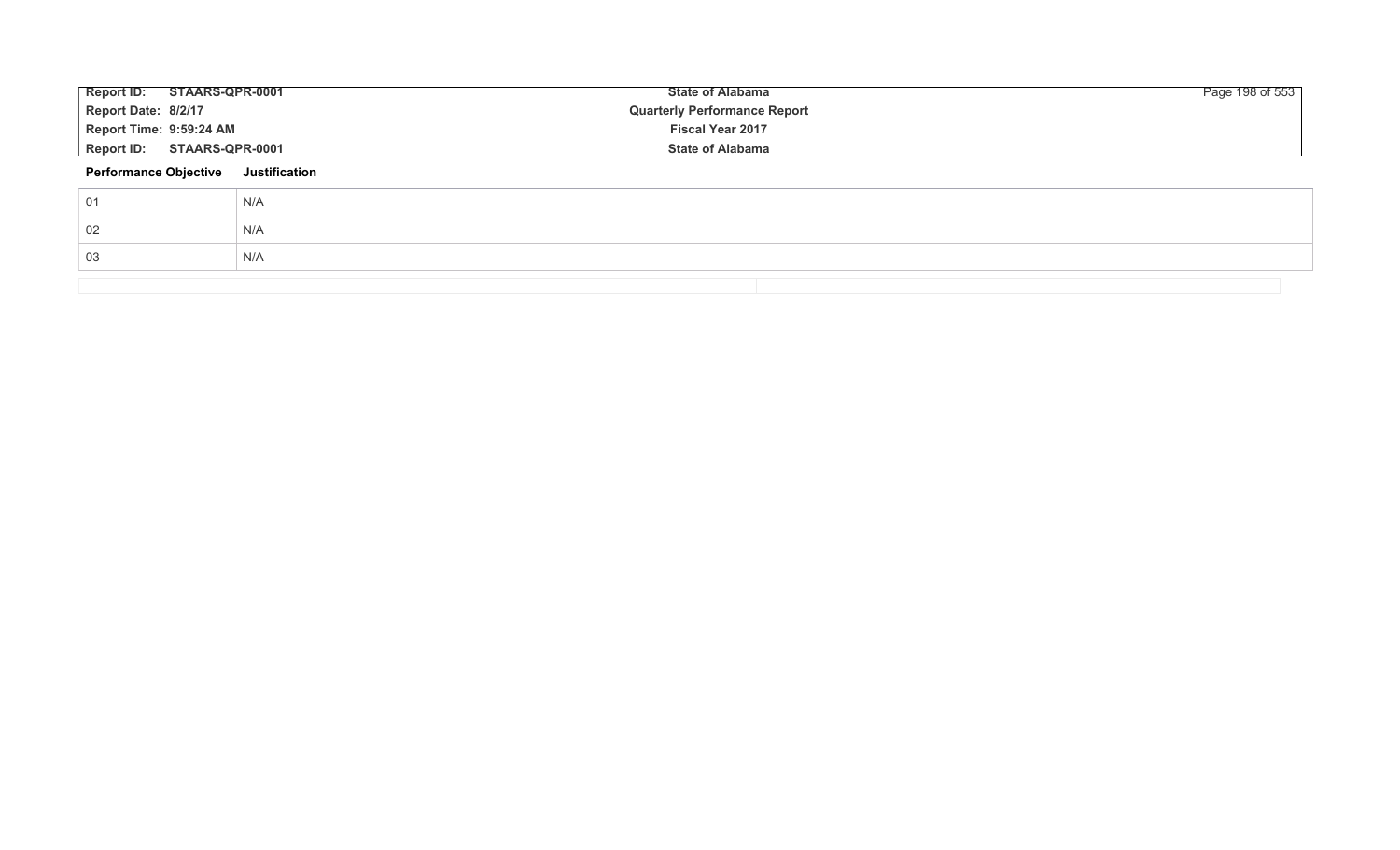| <b>Report ID:</b>       | STAARS-QPR-0001 | <b>State of Alabama</b>             | Page 200 of 553 |
|-------------------------|-----------------|-------------------------------------|-----------------|
| Report Date: 8/2/17     |                 | <b>Quarterly Performance Report</b> |                 |
| Report Time: 9:59:24 AM |                 | <b>Fiscal Year 2017</b>             |                 |
| <b>Report ID:</b>       | STAARS-QPR-0001 | <b>State of Alabama</b>             |                 |

# Department: 073 - Child Abuse & Neglect Preventn

Mission: The Department of Child Abuse Prevention (ADCANP) secures resources to fund evidence-based community programs committed to the prevention of child maltreatment. Vision: ADCANP advocates for children and the strengthening of families to ensure children grow and thrive in safe environments and supportive communities

### **Annual Goals**

| 01 | To increase by 15% the number of youth served by our funded entities in 2018  |
|----|-------------------------------------------------------------------------------|
| 02 | To increase by 20% the number of adults served by our funded entities in 2018 |

|                                |                           |      |               | <b>First Quarter</b><br><b>Second Quarter</b> |               | <b>Third Quarter</b> |               |               |         |               | <b>Fourth Quarter</b><br>Annual |               |
|--------------------------------|---------------------------|------|---------------|-----------------------------------------------|---------------|----------------------|---------------|---------------|---------|---------------|---------------------------------|---------------|
|                                | Unit of<br><b>Measure</b> | Goal | <b>Target</b> | <b>Actual</b>                                 | <b>Target</b> | <b>Actual</b>        | <b>Target</b> | <b>Actual</b> | Target  | <b>Actual</b> | <b>Target</b>                   | <b>Actual</b> |
| 01 Incres # of Youth served    | Number<br>of Youth        | 01   | 4500.00       | 19887.00                                      | 5500.00       | 12153.00             | 6000.00       | 8539.00       | 7760.00 |               | 23760.00                        |               |
| 02 Increase # of adults served | Number<br>of adults       | 02   | 1000.00       | 10831.00                                      | 1500.00       | 8533.00              | 1800.00       | 9411.00       | 1940.00 |               | 6240.00                         |               |
|                                |                           |      |               |                                               |               |                      |               |               |         |               |                                 |               |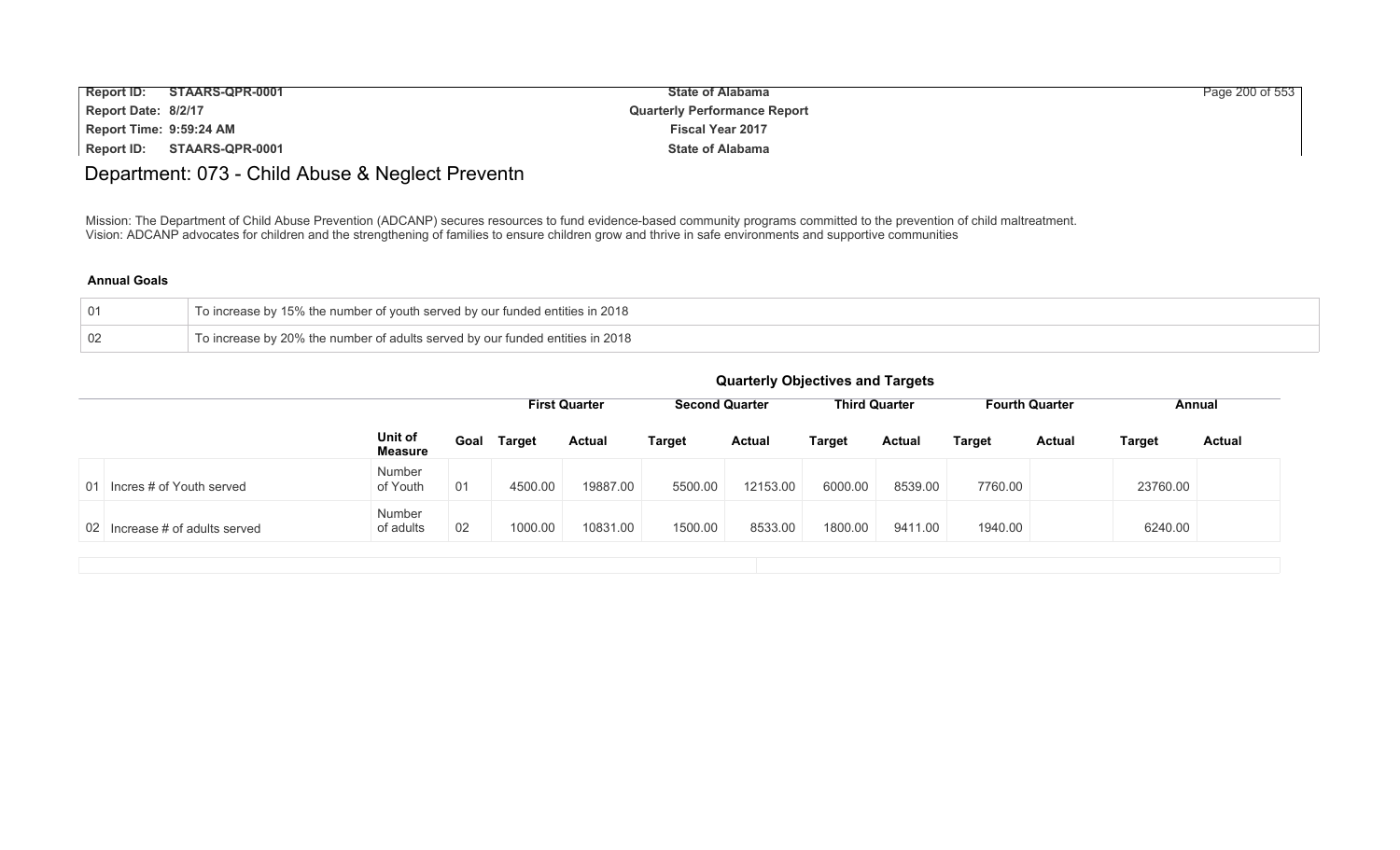| <b>Report ID:</b>       | STAARS-QPR-0001            | <b>State of Alabama</b>             | Page 202 of 553 |
|-------------------------|----------------------------|-------------------------------------|-----------------|
| Report Date: 8/2/17     |                            | <b>Quarterly Performance Report</b> |                 |
| Report Time: 9:59:24 AM |                            | <b>Fiscal Year 2017</b>             |                 |
|                         | Report ID: STAARS-QPR-0001 | <b>State of Alabama</b>             |                 |

## Department: 074 - Crime Victims Compensatn Comm

Mission: It is the mission of the Alabama Crime Victims Compensation Commission to provide timely and efficient assistance to innocent victims of violent crime in a confidential manner. The Commission primarily offers this assistance by providing eligible victims of violent crime with financial assistance for qualified expenses, while always being mindful that crime victims have the right to be treated with fairness, compassion and respect. The Commission also works in conjunction with others in the victim service community to advocate for victims? rights and other related issues. Vision: The Commission is committed to providing timely reimbursement to victims for expenses incurred as a result of violent crime, to the extent allowed by law.

#### **Annual Goals**

| ⊢01             | To provide assistance to all eligible victims in the State of Alabama.                                                                                                  |
|-----------------|-------------------------------------------------------------------------------------------------------------------------------------------------------------------------|
| -02             | To increase awareness of the number of citizens by 10% over FY 2016 figures concerning the Crime Victims' Compensation Commission and the services it provides by 2019. |
| $\overline{0}3$ | To provide timely compensation to victims of violent crime within nineteen weeks.                                                                                       |

|                 |                                                                                                                                                                                                                                                                                  |                           |      |               | <b>First Quarter</b> | <b>Second Quarter</b> |               | <b>Third Quarter</b> |               |               | <b>Fourth Quarter</b> |               | Annual        |
|-----------------|----------------------------------------------------------------------------------------------------------------------------------------------------------------------------------------------------------------------------------------------------------------------------------|---------------------------|------|---------------|----------------------|-----------------------|---------------|----------------------|---------------|---------------|-----------------------|---------------|---------------|
|                 |                                                                                                                                                                                                                                                                                  | Unit of<br><b>Measure</b> | Goal | <b>Target</b> | <b>Actual</b>        | <b>Target</b>         | <b>Actual</b> | <b>Target</b>        | <b>Actual</b> | <b>Target</b> | <b>Actual</b>         | <b>Target</b> | <b>Actual</b> |
|                 | 01 total claims approved for compensation.                                                                                                                                                                                                                                       | Productiv<br>ity          | 01   | 400.00        | 311.00               | 400.00                | 215.00        | 400.00               | 434.00        | 400.00        |                       | 1600.00       |               |
| 02 <sub>0</sub> | Provide training to law enforcement<br>officials, victims service officers, victim<br>advocacy organizations, medical<br>institutions, and other officials who serves<br>victims in the State of Alabama about the<br>Crime Victims' Compensation<br>Commission and its benefits | Productiv<br>ity          | 02   | 300.00        | 285.00               | 300.00                | 155.00        | 300.00               | 219.00        | 300.00        |                       | 1200.00       |               |
|                 | Incres in the number of claims processed<br>to twenty-one per month for each<br>03 specialist.                                                                                                                                                                                   | Productiv<br>ity          | 03   | 21.00         | 19.00                | 21.00                 | 18.00         | 21.00                | 21.00         | 21.00         |                       | 21.00         |               |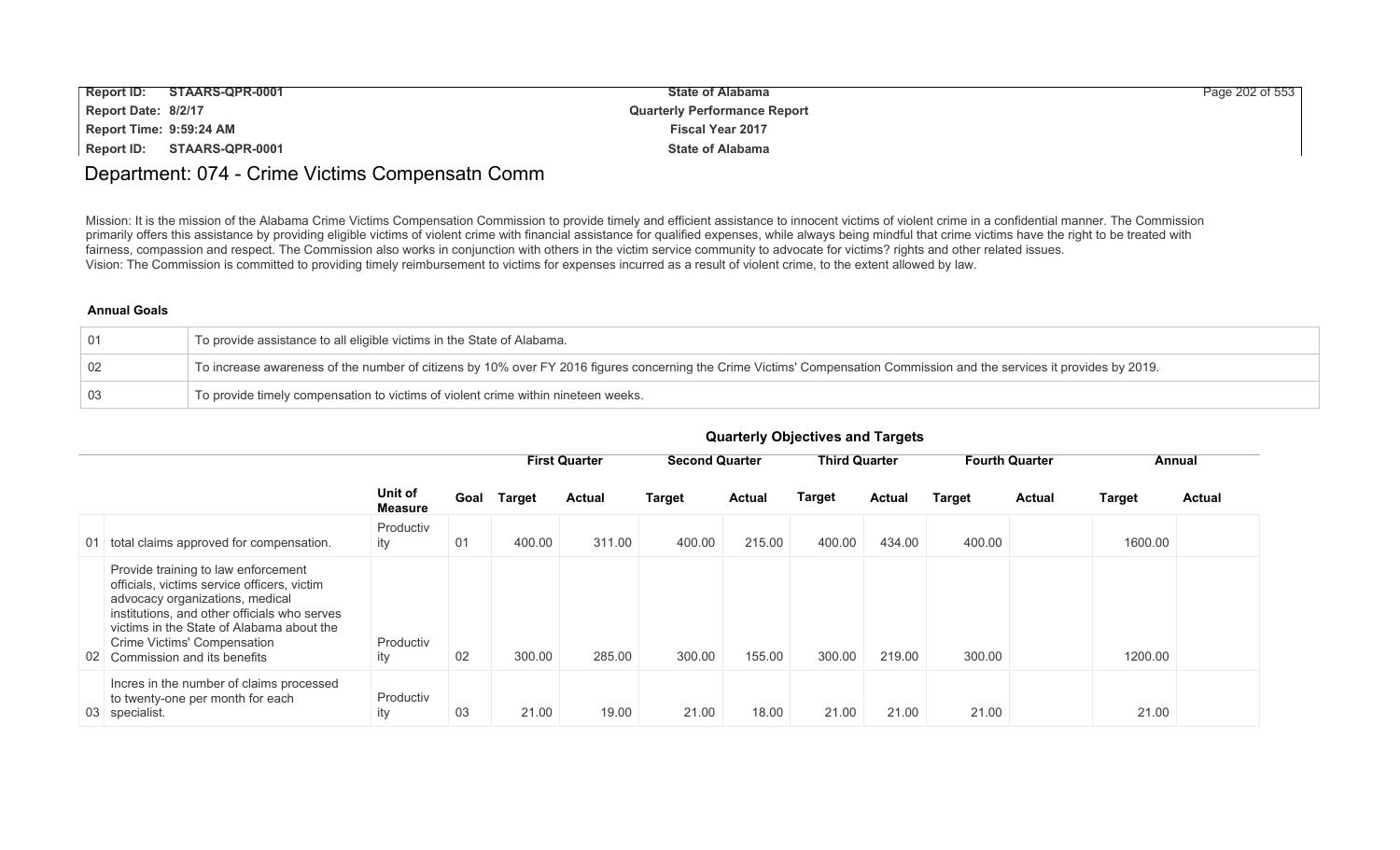| Report ID:              | STAARS-QPR-0001            | <b>State of Alabama</b>             | Page 206 of 553 |
|-------------------------|----------------------------|-------------------------------------|-----------------|
| Report Date: 8/2/17     |                            | <b>Quarterly Performance Report</b> |                 |
| Report Time: 9:59:24 AM |                            | <b>Fiscal Year 2017</b>             |                 |
|                         | Report ID: STAARS-QPR-0001 | <b>State of Alabama</b>             |                 |

## Department: 075 - Indian Affairs Commission

Mission: The mission of the Alabama Indian Affairs Commission is to facilitate the government-to-government relationship on behalf of the State of Alabama with its 9 recognized tribes as well as to recognize the unique cultural and sociological needs of Alabama?s ?invisible minority A<sub>c</sub> A<sub>c</sub> A<sub>c</sub>. Specifically charged by the Legislature to deal fairly and effectively with Indian affairs; to bring local, state, and federal resources into focus for Indian citizens of the State of Alabama; to provide aid and assist Indian Communities; promote recognition of the right of Indians to pursue cultural and religious traditions by serving in a liaison/advocacy role between the various departments of state and federal government and the Indian people of our tribal communities.

Vision: Alabama?s Native American citizens will have the resources necessary to improve their quality of life and maintain their cultures and languages through collaborative, productive and lasting government-to-government relationships between the State of Alabama and its Indian tribes as well as through effective participation of Native Americans in all aspects of state government.

#### **Annual Goals**

| 01 | Increase and maximize educational opportunities for Indians in Alabama. |
|----|-------------------------------------------------------------------------|
|----|-------------------------------------------------------------------------|

|    |                                                                                                                                                                    |                            |      |               | <b>First Quarter</b> |               | <b>Second Quarter</b> |        | <b>Third Quarter</b> |               | <b>Fourth Quarter</b> |        | Annual        |  |
|----|--------------------------------------------------------------------------------------------------------------------------------------------------------------------|----------------------------|------|---------------|----------------------|---------------|-----------------------|--------|----------------------|---------------|-----------------------|--------|---------------|--|
|    |                                                                                                                                                                    | Unit of<br><b>Measure</b>  | Goal | <b>Target</b> | <b>Actual</b>        | <b>Target</b> | <b>Actual</b>         | Target | <b>Actual</b>        | <b>Target</b> | <b>Actual</b>         | Target | <b>Actual</b> |  |
| 01 | Support Alabama?s state recognized<br>tribes in their efforts to attain federal<br>recognition as required                                                         | Commun<br>ication<br>Event | 01   | 0.00          | 6.00                 | 3.00          | 3.00                  | 2.00   |                      | 2.00          |                       | 8.00   |               |  |
|    | Receive, review, and present applications<br>for state recognition to the AIAC for<br>consideration during regularly scheduled<br>02 council meetings, as required | Process<br>Docume<br>nt(S) | 01   | 0.00          | 185.00               | 1.00          | 72.00                 | 1.00   |                      | 0.00          |                       | 2.00   |               |  |

#### **Quarterly Objectives and Targets**

| -01 | Events in Waterloo, McIntosh and Trail of Tears |
|-----|-------------------------------------------------|
| 02  | Documents sent out.                             |
|     |                                                 |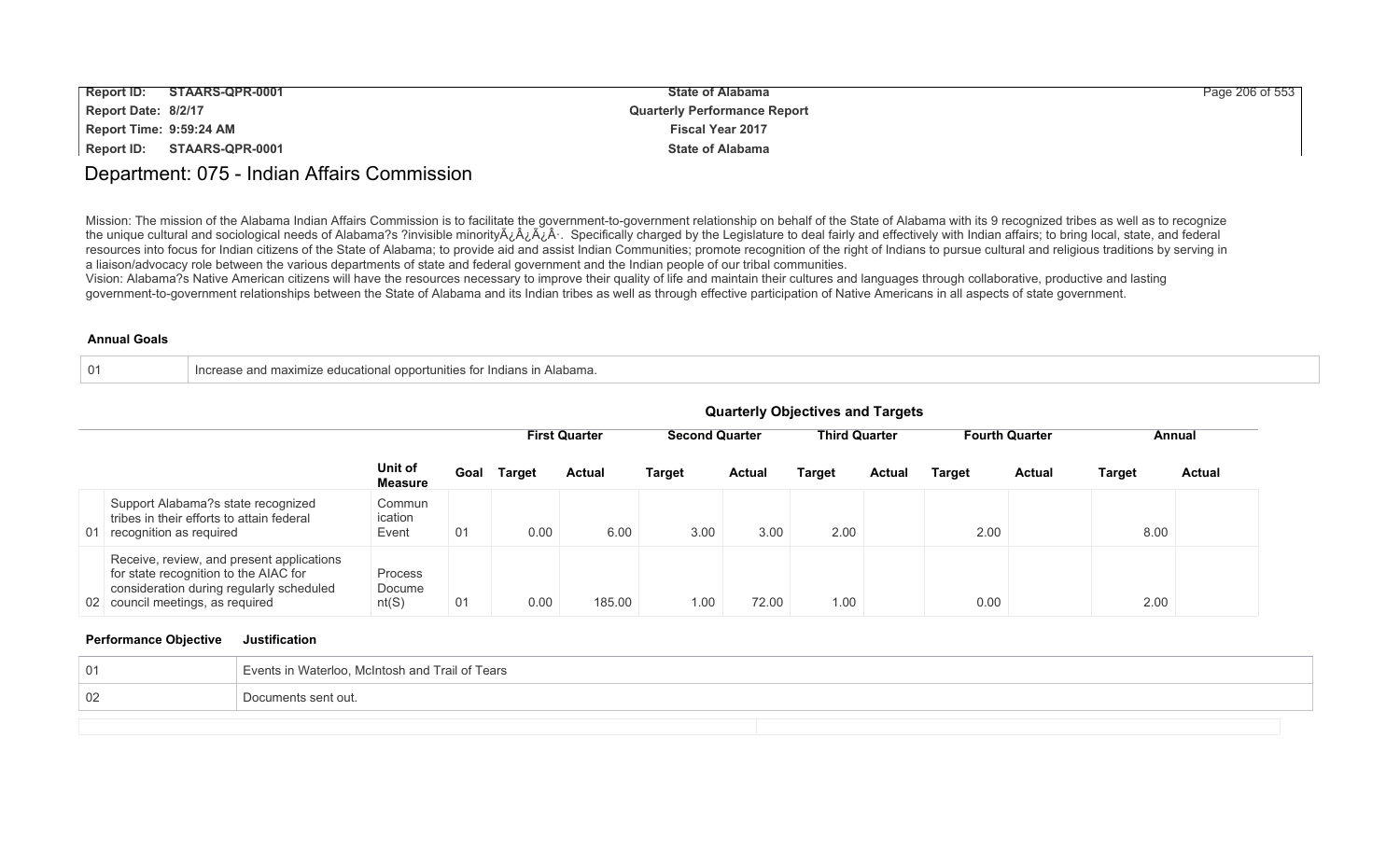| <b>Report ID:</b>       | STAARS-QPR-0001 | <b>State of Alabama</b>             | Page 210 of 553 |
|-------------------------|-----------------|-------------------------------------|-----------------|
| Report Date: 8/2/17     |                 | <b>Quarterly Performance Report</b> |                 |
| Report Time: 9:59:24 AM |                 | <b>Fiscal Year 2017</b>             |                 |
| Report ID:              | STAARS-QPR-0001 | <b>State of Alabama</b>             |                 |

# Department: 077 - Governors Office On Disability

Mission: To work with government on the effective education and inclusion of consumers with significant disabilities and families in the process of developing policies and services that impact their quality of life. Vision: Citizens with disabilities and families are routinely informed about and are participating in the planning and development of legislation, state plans, policies, and programs affecting their quality of life.

| 01 | To respond to 100% of inquires within 72 hours                                                       |
|----|------------------------------------------------------------------------------------------------------|
| 02 | '. Number of inquires via e-mail telephone walk-in mail and Governor's Constituent Serv<br>reterrals |

|                                                                                                                  | <b>Quarterly Objectives and Targets</b><br><b>Third Quarter</b><br><b>Second Quarter</b><br><b>Fourth Quarter</b><br><b>First Quarter</b><br>Annual |      |        |               |               |               |               |               |        |               |         |               |
|------------------------------------------------------------------------------------------------------------------|-----------------------------------------------------------------------------------------------------------------------------------------------------|------|--------|---------------|---------------|---------------|---------------|---------------|--------|---------------|---------|---------------|
|                                                                                                                  | Unit of<br><b>Measure</b>                                                                                                                           | Goal | Target | <b>Actual</b> | <b>Target</b> | <b>Actual</b> | <b>Target</b> | <b>Actual</b> | Target | <b>Actual</b> | Target  | <b>Actual</b> |
| to respond to 100% of inquiries within 72<br>01 hours.                                                           | Percenta<br>ge                                                                                                                                      | 01   | 100.00 | 100.00        | 100.00        | 100.00        | 100.00        | 100.00        | 100.00 |               | 100.00  |               |
| Number of inquiries via e-mail, telephone,<br>walk-in, mail and Governor's Constituent<br>02 Services referrals. | Number                                                                                                                                              | 02   | 275.00 | 210.00        | 275.00        | 202.00        | 275.00        | 234.00        | 275.00 |               | 1100.00 |               |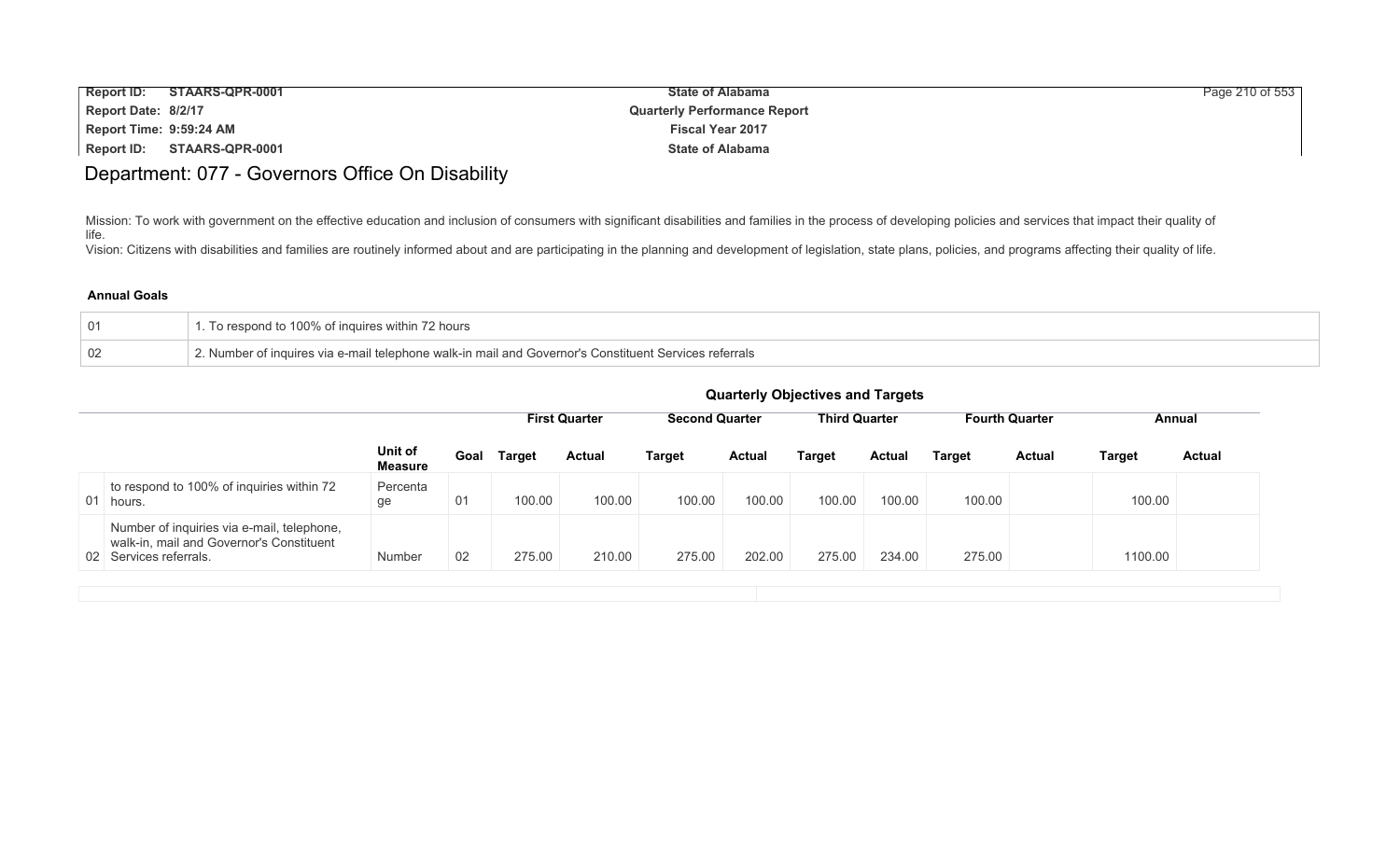| Report ID: STAARS-QPR-0001 | <b>State of Alabama</b>             | Page 212 of 553 |
|----------------------------|-------------------------------------|-----------------|
| Report Date: 8/2/17        | <b>Quarterly Performance Report</b> |                 |
| Report Time: 9:59:24 AM    | <b>Fiscal Year 2017</b>             |                 |
| Report ID: STAARS-QPR-0001 | <b>State of Alabama</b>             |                 |

## Department: 079 - Alabama Department of Early Childhood Education

Mission: The mission of the Department of Early Childhood Education is to provide state leadership that identifies, promotes and coordinates services for children, their families and communities.

Vision: Creating possibilities in the lives of Alabama's children and families by supporting each child's learning, development, and well-being.

## **Annual Goals**

| 0 <sub>1</sub> | Provide high quality home visiting services and increase participation in most at-risk counties.                                                   |
|----------------|----------------------------------------------------------------------------------------------------------------------------------------------------|
| 02             | Provide professional development opportunities to home visitors to increase skills and core competencies.                                          |
| 03             | To further develop an annual needs assessment with Head Start/Early Head Start grantees that identifies needs of low income children and families. |
| 04             | Coordinate training with state and local agencies on state and federal resources.                                                                  |
| 05             | Measure impact of OSR pre-K program on school readiness and school success.                                                                        |
| 06             | Grow access to high quality pre-k by increasing new program classes & professional development.                                                    |

|                                                                             |                                       |      |               | <b>First Quarter</b> |               | <b>Second Quarter</b><br><b>Third Quarter</b> |        |        |               | <b>Fourth Quarter</b> | Annual        |               |  |
|-----------------------------------------------------------------------------|---------------------------------------|------|---------------|----------------------|---------------|-----------------------------------------------|--------|--------|---------------|-----------------------|---------------|---------------|--|
|                                                                             | Unit of<br><b>Measure</b>             | Goal | <b>Target</b> | <b>Actual</b>        | <b>Target</b> | <b>Actual</b>                                 | Target | Actual | <b>Target</b> | <b>Actual</b>         | <b>Target</b> | <b>Actual</b> |  |
| Incres participation in home visitation in<br>01 counties served.           | $%$ of<br>Increase                    | 01   | 1.00          | 1.00                 | 1.00          | 1.00                                          | 1.00   | 0.00   | 0.00          |                       | 3.00          |               |  |
| Schedule professional development<br>02 activities for home visiting staff. | Number<br>of<br>Trainings<br>Provided | 02   | 2.00          | 2.00                 | 2.00          | 4.00                                          | 2.00   | 5.00   | 1.00          |                       | 7.00          |               |  |
| Increase in services/resources to Head<br>03 Start Programs                 | $\%$<br>Increase                      | 03   | 1.00          | 1.00                 | 1.00          | 3.00                                          | 1.00   | 1.00   | 1.00          |                       | 4.00          |               |  |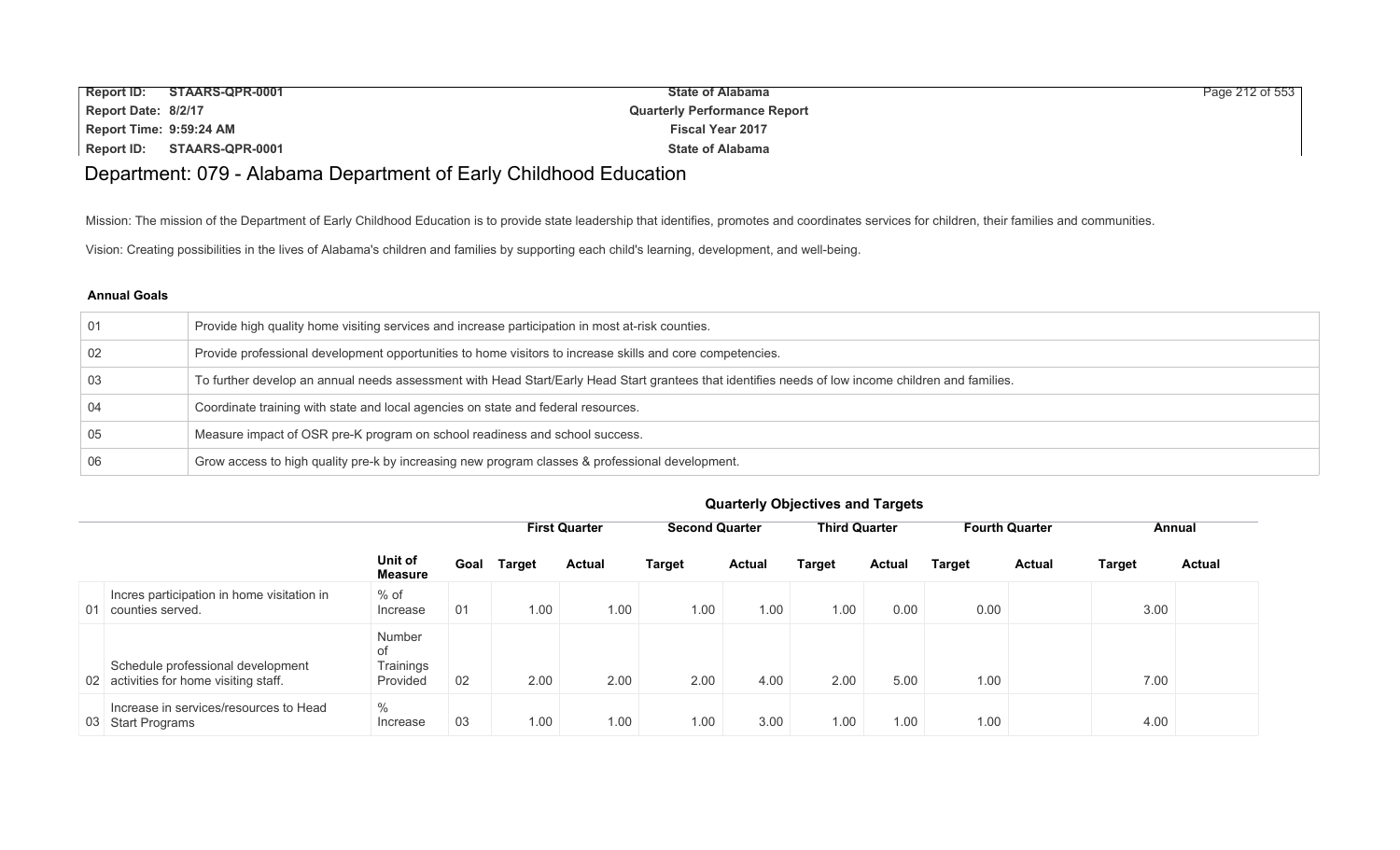| STAARS-QPR-0001<br><b>Report ID:</b>                                                 |                                                     |                                     |      | Page 214 of 553 |                         |       |       |       |       |       |
|--------------------------------------------------------------------------------------|-----------------------------------------------------|-------------------------------------|------|-----------------|-------------------------|-------|-------|-------|-------|-------|
| Report Date: 8/2/17                                                                  |                                                     | <b>Quarterly Performance Report</b> |      |                 |                         |       |       |       |       |       |
| Report Time: 9:59:24 AM                                                              |                                                     |                                     |      |                 | <b>Fiscal Year 2017</b> |       |       |       |       |       |
| STAARS-QPR-0001<br><b>Report ID:</b>                                                 |                                                     |                                     |      |                 | <b>State of Alabama</b> |       |       |       |       |       |
| Identify trainings for Head Start programs<br>04 being offered by State agencies.    | Number<br>of<br>Trainings                           | 04                                  | 1.00 | 1.00            | 1.00                    | 1.00  | 1.00  | 1.00  | 1.00  | 4.00  |
| Implement comprehensive assessment<br>05 for pre-k children in OSR classrooms        | % of<br>Children<br>Assesse<br>d With<br>Go         | 05                                  | 0.00 | 50.00           | 50.00                   | 98.00 | 70.00 | 95.00 | 75.00 | 90.00 |
| Schedule professional development for<br>06 assessment, instruction, and leadership. | $%$ of<br><b>OSR</b><br>Lead &<br>Auxillary<br>Teac | 06                                  | 0.00 | 75.00           | 75.00                   | 96.00 | 85.00 | 90.00 | 95.00 | 95.00 |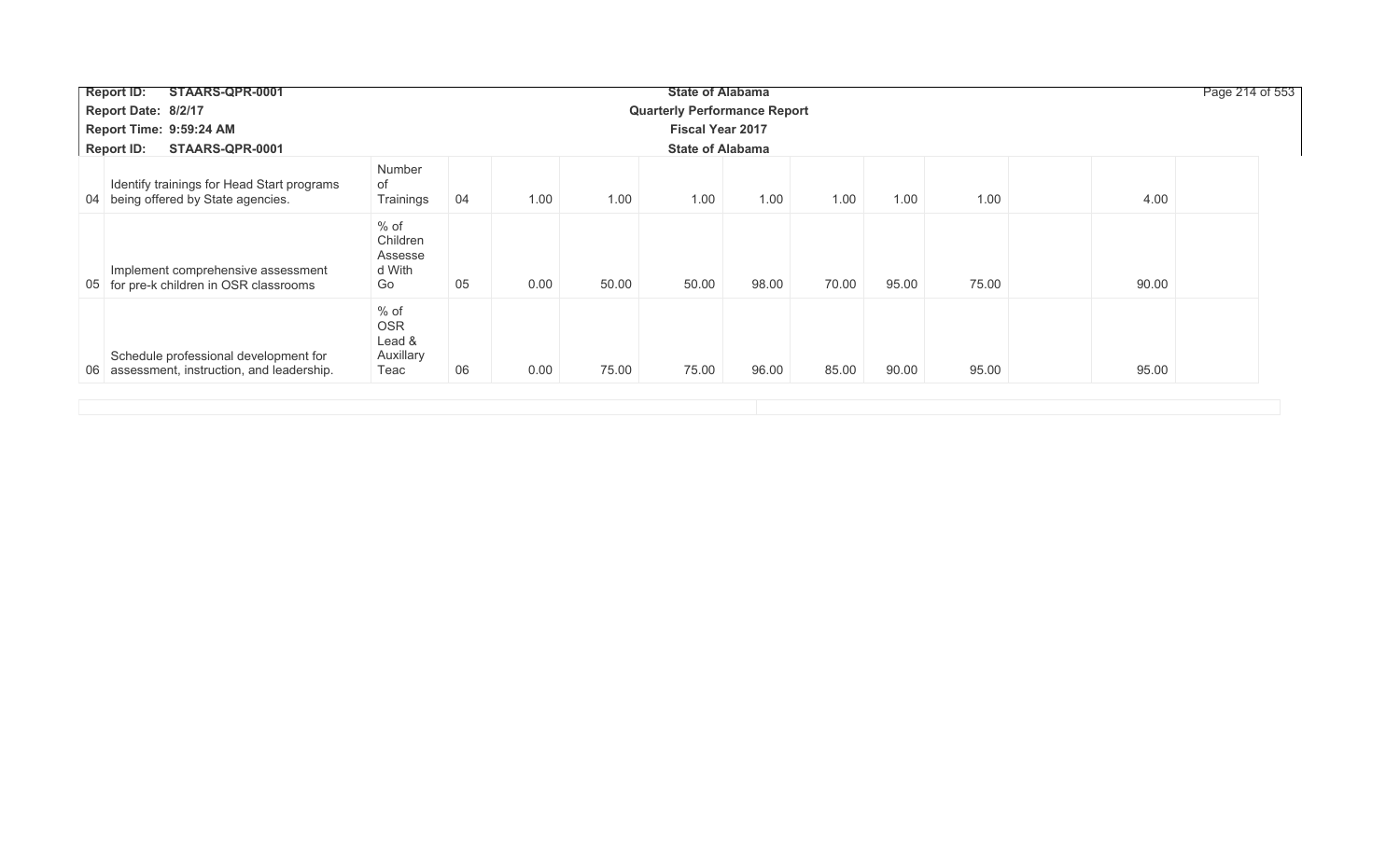| <b>Report ID:</b>       | STAARS-QPR-0001 | <b>State of Alabama</b>             | Page 216 of 553 |
|-------------------------|-----------------|-------------------------------------|-----------------|
| Report Date: 8/2/17     |                 | <b>Quarterly Performance Report</b> |                 |
| Report Time: 9:59:24 AM |                 | <b>Fiscal Year 2017</b>             |                 |
| Report ID:              | STAARS-QPR-0001 | <b>State of Alabama</b>             |                 |

## Department: 080 - Lt Governor

Mission: To serve as President of the Alabama Senate and preside over the Senate and Joint Sessions; the first official in the line of succession to the Governor's office; to execute powers granted by the Legislature; to serve on various boards, authorities and commissions; to make appointments of Senators and citizens to boards, authorities, legislative interim committees and commissions created by legislative act; to approve all in and out-of-state travel for Senators; to communicate with the general public and participate in a leadership role in the administration of state government. (AL Const., Article V, Section 112,117 and 128; Article VII, Section 173; Amend 282; and 1975 AL Code Section 36-3-1)

Vision: Recognize that Alabama is a state built upon the hard work, dedication and values of our citizens. As a member of the Executive Branch of Government, administer the duties, responsibilities and roles to meet the state's unique needs, priorities, and pressing issues while in full compliance of Alabama Ethics Laws. As the only official with specific duties and powers in two branches of state government, the executive and legislative branches, help prepare Alabama to be a leader in creating 21st Century investment opportunities to compete in a growing global market. Be a good steward of public resources to ensure the office operates within the allocated budget resources provided while making every effort to streamline operations. Respond to public inquiries in a timely manner and assist constituents with matters regarding state government.

#### **Annual Goals**

| $\sqrt{01}$ | Reflect a positive image on behalf of the State of Alabama while maintaining good relations with the public community and business leaders state and federal agencies as well as with the<br>Legislative Executive and Judicial Branches of state government.     |
|-------------|-------------------------------------------------------------------------------------------------------------------------------------------------------------------------------------------------------------------------------------------------------------------|
| 02          | Serve as Chair of Ala. Military Stability Comm. to help prepare Ala. for possible BRAC reviews. Also serve as Chair of Aerospace State Ass. focusing on gaining aerospace industry<br>investments and Foreign Direct Investment Expo to help create new industry. |

|                                                                                                                               | <b>QUATION ODJECTIVES AND THIS</b> |      |               |                      |                                               |               |               |               |                       |               |               |               |
|-------------------------------------------------------------------------------------------------------------------------------|------------------------------------|------|---------------|----------------------|-----------------------------------------------|---------------|---------------|---------------|-----------------------|---------------|---------------|---------------|
|                                                                                                                               |                                    |      |               | <b>First Quarter</b> | <b>Third Quarter</b><br><b>Second Quarter</b> |               |               |               | <b>Fourth Quarter</b> | Annual        |               |               |
|                                                                                                                               | Unit of<br><b>Measure</b>          | Goal | <b>Target</b> | <b>Actual</b>        | <b>Target</b>                                 | <b>Actual</b> | <b>Target</b> | <b>Actual</b> | <b>Target</b>         | <b>Actual</b> | <b>Target</b> | <b>Actual</b> |
| Produce a quarterly newsletter and<br>informative monthly report to be widely<br>01 circulated to constituents and the press. | Reports                            | 01   | 3.00          | 4.00                 | 3.00                                          |               | 3.00          |               | 3.00                  |               | 12.00         |               |
| Preside as Chair for regular scheduled<br>02 and called meetings throughout the year.                                         | # of<br>meetings                   | 02   | 1.00          | 00.1                 | 1.00                                          |               | 0.00          |               | 1.00                  |               | 4.00          |               |

### **Quarterly Objectives and Targets**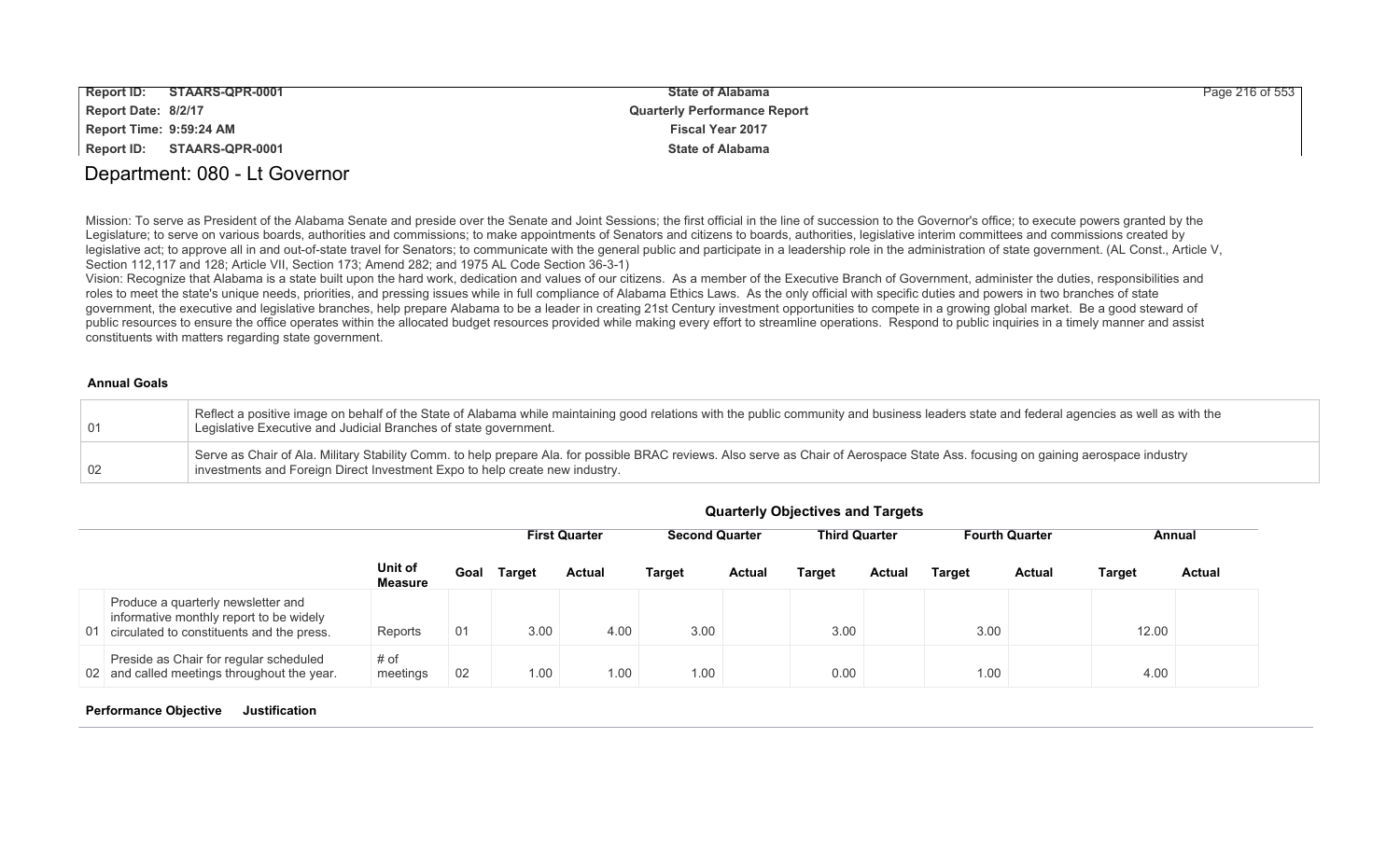| Report ID: STAARS-QPR-0001 |                 |                                              | <b>State of Alabama</b>             | Page 218 of 553 |
|----------------------------|-----------------|----------------------------------------------|-------------------------------------|-----------------|
| Report Date: 8/2/17        |                 |                                              | <b>Quarterly Performance Report</b> |                 |
| Report Time: 9:59:24 AM    |                 |                                              | <b>Fiscal Year 2017</b>             |                 |
| <b>Report ID:</b>          | STAARS-QPR-0001 |                                              | <b>State of Alabama</b>             |                 |
| 01                         |                 | 3 monthly reports and 1 quarterly newsletter |                                     |                 |
| 02                         |                 | Military Stability Meeting in October        |                                     |                 |
|                            |                 |                                              |                                     |                 |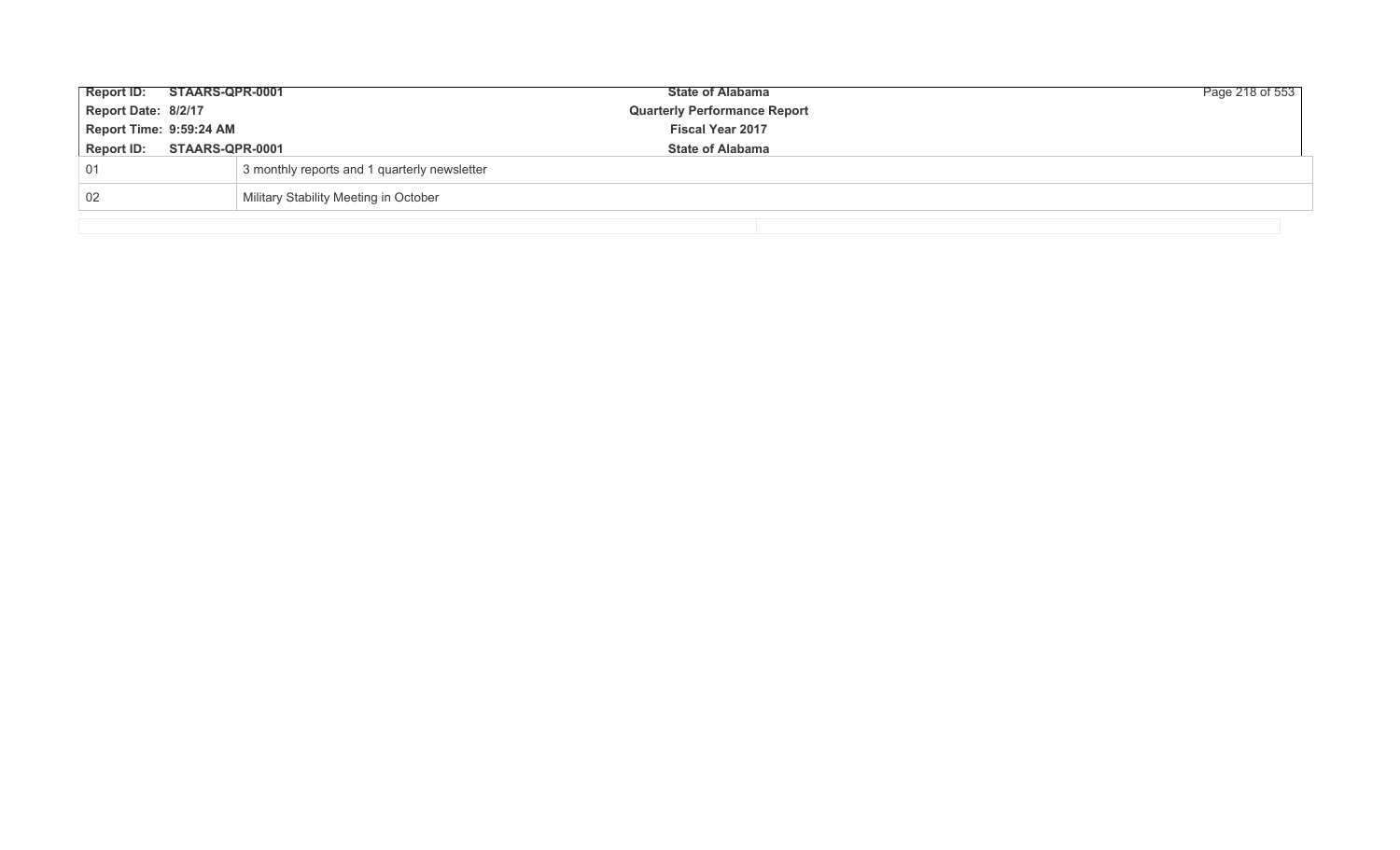| <b>Report ID:</b><br>STAARS-QPR-0001 | <b>State of Alabama</b>             | Page 220 of 553 |
|--------------------------------------|-------------------------------------|-----------------|
| Report Date: 8/2/17                  | <b>Quarterly Performance Report</b> |                 |
| Report Time: 9:59:24 AM              | <b>Fiscal Year 2017</b>             |                 |
| Report ID:<br>STAARS-QPR-0001        | <b>State of Alabama</b>             |                 |

# Department: 081 - State Industrial Develop Auth

Mission: To effectivley and efficiently administer industrial development programs for State Site Grants and the State Ceiling on Volume Cap (Alabama Code 41-10-20 through 41-10-43). Vision: To promote and encourage economic development in Alabama.

### **Annual Goals**

| 01 | To fund 100% site grants as applications are perfected.                   |
|----|---------------------------------------------------------------------------|
| 02 | To provide 12 monthly program reports to the Board of Directors in FY 18. |

|                                       | <b>Quarterly Objectives and Targets</b> |      |               |                      |                       |               |                      |        |               |                       |               |               |
|---------------------------------------|-----------------------------------------|------|---------------|----------------------|-----------------------|---------------|----------------------|--------|---------------|-----------------------|---------------|---------------|
|                                       |                                         |      |               | <b>First Quarter</b> | <b>Second Quarter</b> |               | <b>Third Quarter</b> |        |               | <b>Fourth Quarter</b> |               | Annual        |
|                                       | Unit of<br><b>Measure</b>               | Goal | <b>Target</b> | <b>Actual</b>        | <b>Target</b>         | <b>Actual</b> | <b>Target</b>        | Actual | <b>Target</b> | <b>Actual</b>         | <b>Target</b> | <b>Actual</b> |
| 01 to fund site grants annually.      | Number<br>Site<br>Grants                | 01   | 3.00          | 1.00                 | 3.00                  | 2.00          | 3.00                 | 3.00   | 3.00          |                       | 12.00         |               |
| 02 The Board will receive 12 reports. | <b>Number</b><br>of<br>Reports          | 02   | 3.00          | 3.00                 | 3.00                  | 3.00          | 3.00                 | 3.00   | 3.00          |                       | 12.00         |               |

| 01 | driven by demand              |
|----|-------------------------------|
| 01 | Only received one application |
| 02 | recurring monthly             |
|    |                               |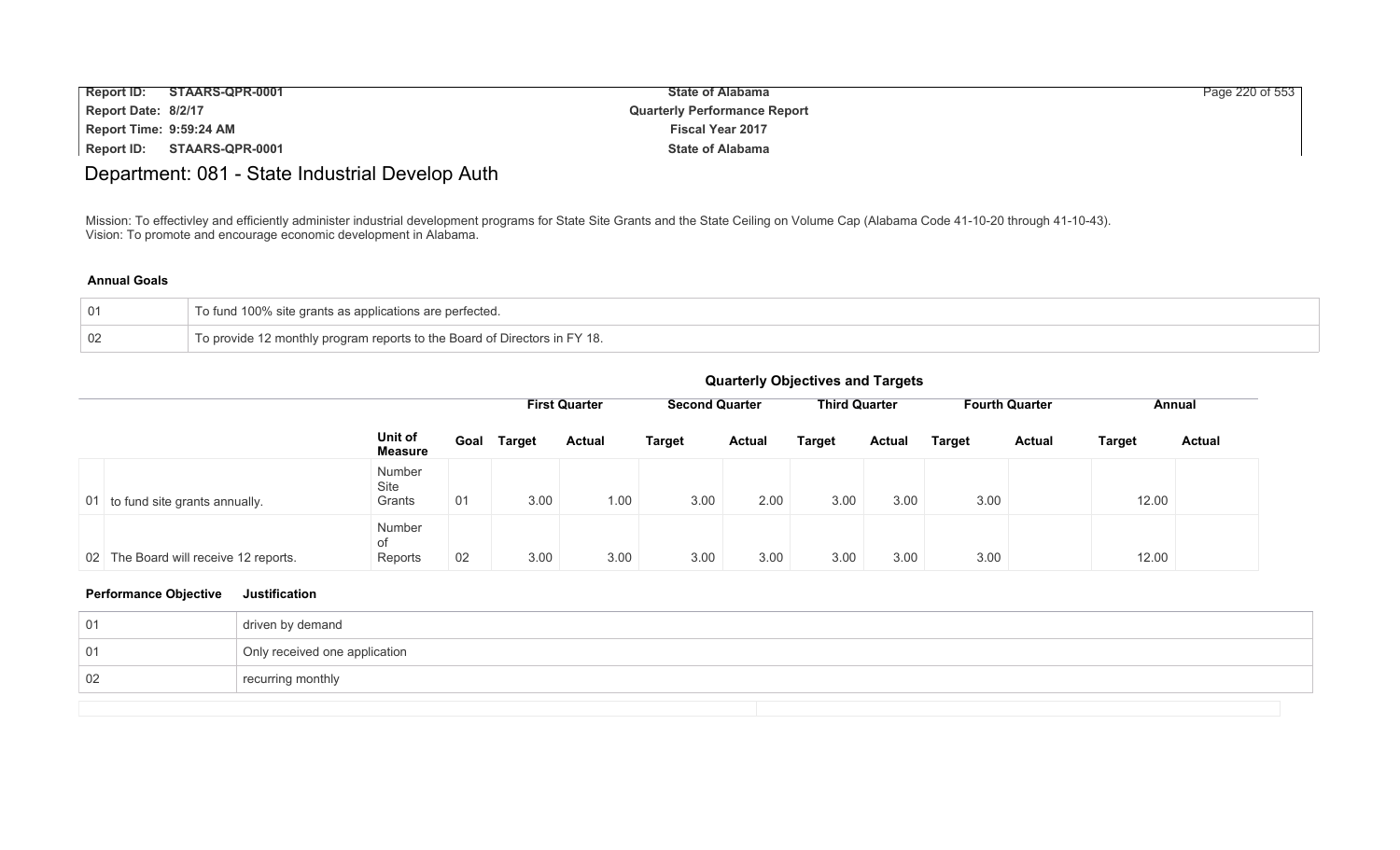| <b>Report ID:</b><br>STAARS-QPR-0001 | <b>State of Alabama</b>             | Page 224 of 553 |
|--------------------------------------|-------------------------------------|-----------------|
| Report Date: 8/2/17                  | <b>Quarterly Performance Report</b> |                 |
| Report Time: 9:59:24 AM              | <b>Fiscal Year 2017</b>             |                 |
| Report ID:<br>STAARS-QPR-0001        | <b>State of Alabama</b>             |                 |

# Department: 085 - Supreme Ct Law Library

Mission: To provide legal information, resources, and programs to assist the appellate and trial courts and the people of Alabama in carrying out the administration of justice. Vision: To be the most efficient, effective, accurate, current and cost-effective state court legal information center in the nation.

| -01<br>Number of users served |  |
|-------------------------------|--|
|-------------------------------|--|

|                                                                                     | <b>Quarterly Objectives and Targets</b> |    |             |                      |                       |               |               |                      |                       |               |               |               |
|-------------------------------------------------------------------------------------|-----------------------------------------|----|-------------|----------------------|-----------------------|---------------|---------------|----------------------|-----------------------|---------------|---------------|---------------|
|                                                                                     |                                         |    |             | <b>First Quarter</b> | <b>Second Quarter</b> |               |               | <b>Third Quarter</b> | <b>Fourth Quarter</b> |               |               | Annual        |
|                                                                                     | Unit of<br><b>Measure</b>               |    | Goal Target | <b>Actual</b>        | <b>Target</b>         | <b>Actual</b> | <b>Target</b> | <b>Actual</b>        | <b>Target</b>         | <b>Actual</b> | <b>Target</b> | <b>Actual</b> |
| 01 Number of Users Served                                                           | Number                                  | 01 | 12500.00    | 22217.00             | 12500.00              | 11092.00      | 12500.00      | 12500.00             | 12500.00              |               | 50000.00      |               |
| 02 Amount of legal materials processed                                              | Number                                  | 01 | 2500.00     | 2838.00              | 2500.00               | 9668.00       | 2500.00       | 2500.00              | 2500.00               |               | 10000.00      |               |
| 03 Westlaw Users                                                                    | Number                                  | 01 | 150.00      | 181.00               | 150.00                | 150.00        | 150.00        | 150.00               | 150.00                |               | 600.00        |               |
| Obtain access to 100% of established<br>05 subscription based online legal database | Custome<br>Satisfacti<br>on<br>Rating   | 01 | 1.00        | 1.00                 | 1.00                  | 1.00          | 1.00          | 1.00                 | 1.00                  |               | 1.00          |               |
| Incres citizen's Incres to legal information<br>06 to 80%                           | Custome<br>Satisfacti<br>on<br>Rating   | 01 | 1.00        | 1.00                 | 1.00                  | 1.00          | 1.00          | 1.00                 | 1.00                  |               | 1.00          |               |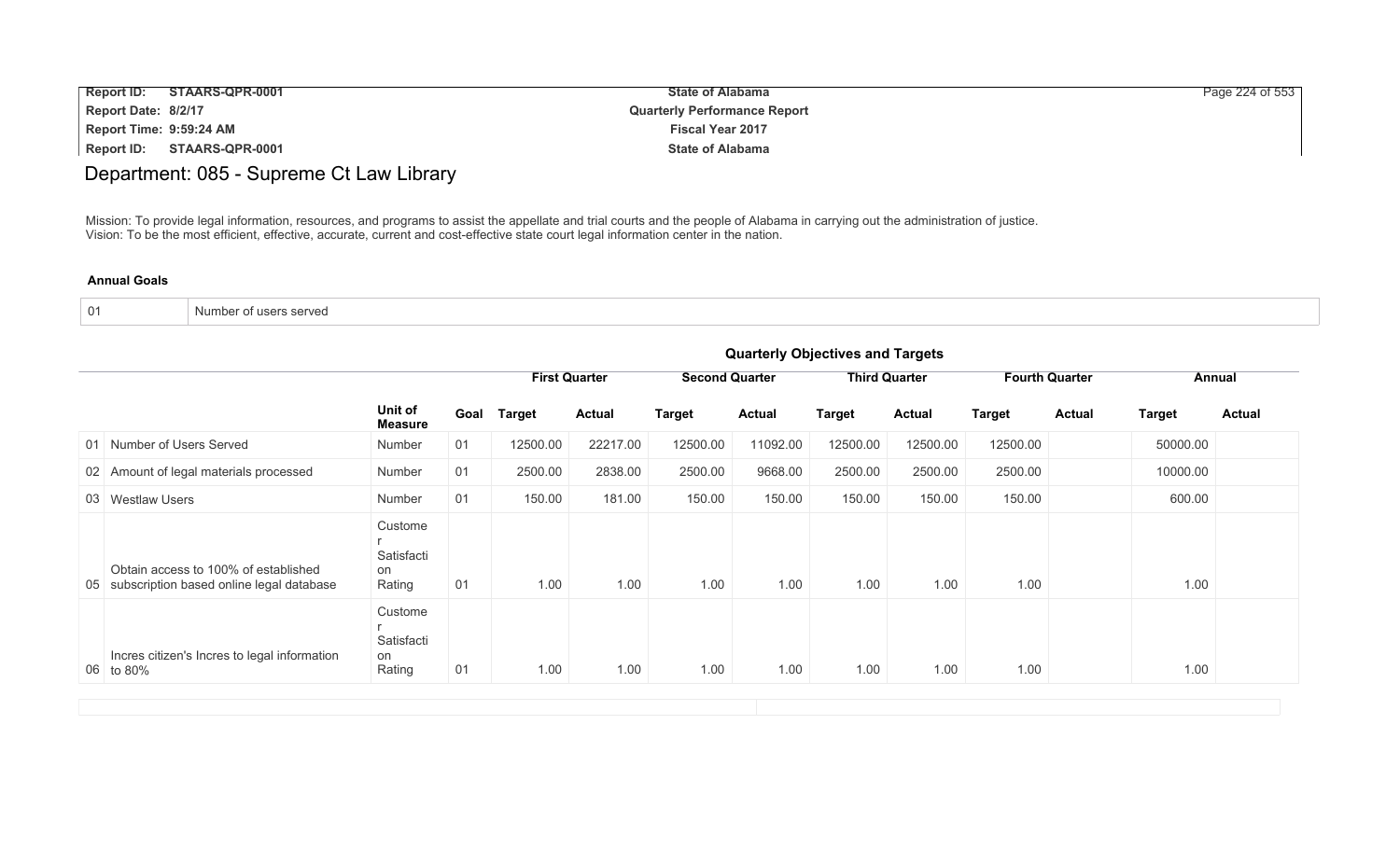| <b>Report ID:</b><br>STAARS-QPR-0001 | <b>State of Alabama</b>             | Page 228 of 553 |
|--------------------------------------|-------------------------------------|-----------------|
| Report Date: 8/2/17                  | <b>Quarterly Performance Report</b> |                 |
| Report Time: 9:59:24 AM              | <b>Fiscal Year 2017</b>             |                 |
| STAARS-QPR-0001<br>Report ID:        | <b>State of Alabama</b>             |                 |

# Department: 087 - Rehabilitation Services

Mission: To enable Alabama's children and adults with disabilities to achieve their maximum potential. Vision: To provide rehabilitation that works to improve the quality of life, independence and contribution of people with disabilities.

### **Annual Goals**

| 01  | The Vocational Rehabilitation Program will provide employment, educational and training services necessary to assist Alabamians with significant disabilities to obtain or maintain<br>employment. In accordance with regulations for the Workforce Innovative and Opportunity (WIOA) Act, pre-employment transition services will also be provided. |
|-----|------------------------------------------------------------------------------------------------------------------------------------------------------------------------------------------------------------------------------------------------------------------------------------------------------------------------------------------------------|
| -02 | Children's Rehabilitation Service (CRS) will enable children/youth with disabilities and serious chronic health conditions to live, learn and work in their communities. CRS also administers the<br>Alabama Hemophilia Program which will enable children and adults with hemophilia to achieve increased quality of life.                          |
| -03 | The Homebound Program will provide supports to allow people with the most significant disabilities to remain in their homes, gain access to their communities and attain maximum<br>independence.                                                                                                                                                    |
| -04 | The Early Intervention Program will provide services to Alabama's babies under three years of age who experience delays in hearing, seeing, walking, talking and learning. Support to their<br>families in their local communities will also be provided.                                                                                            |

|                                                                                                                                                           | Quarterly Objectives and Targets               |                                                                                                          |               |               |               |               |          |          |          |               |               |               |  |
|-----------------------------------------------------------------------------------------------------------------------------------------------------------|------------------------------------------------|----------------------------------------------------------------------------------------------------------|---------------|---------------|---------------|---------------|----------|----------|----------|---------------|---------------|---------------|--|
|                                                                                                                                                           |                                                | <b>Second Quarter</b><br><b>Third Quarter</b><br><b>First Quarter</b><br><b>Fourth Quarter</b><br>Annual |               |               |               |               |          |          |          |               |               |               |  |
|                                                                                                                                                           | Unit of<br>Measure                             | Goal                                                                                                     | <b>Target</b> | <b>Actual</b> | <b>Target</b> | <b>Actual</b> | Target   | Actual   | Target   | <b>Actual</b> | <b>Target</b> | <b>Actual</b> |  |
| Maintain the number of individuals with<br>disabilities receiving a high quality of<br>employment services and pre-<br>01 employment transition services. | <b>Number</b><br>of<br>Consum<br>ers<br>Served | 01                                                                                                       | 23634.00      | 25550.00      | 26117.00      | 30335.00      | 28413.00 | 33446.00 | 30000.00 |               | 30000.00      |               |  |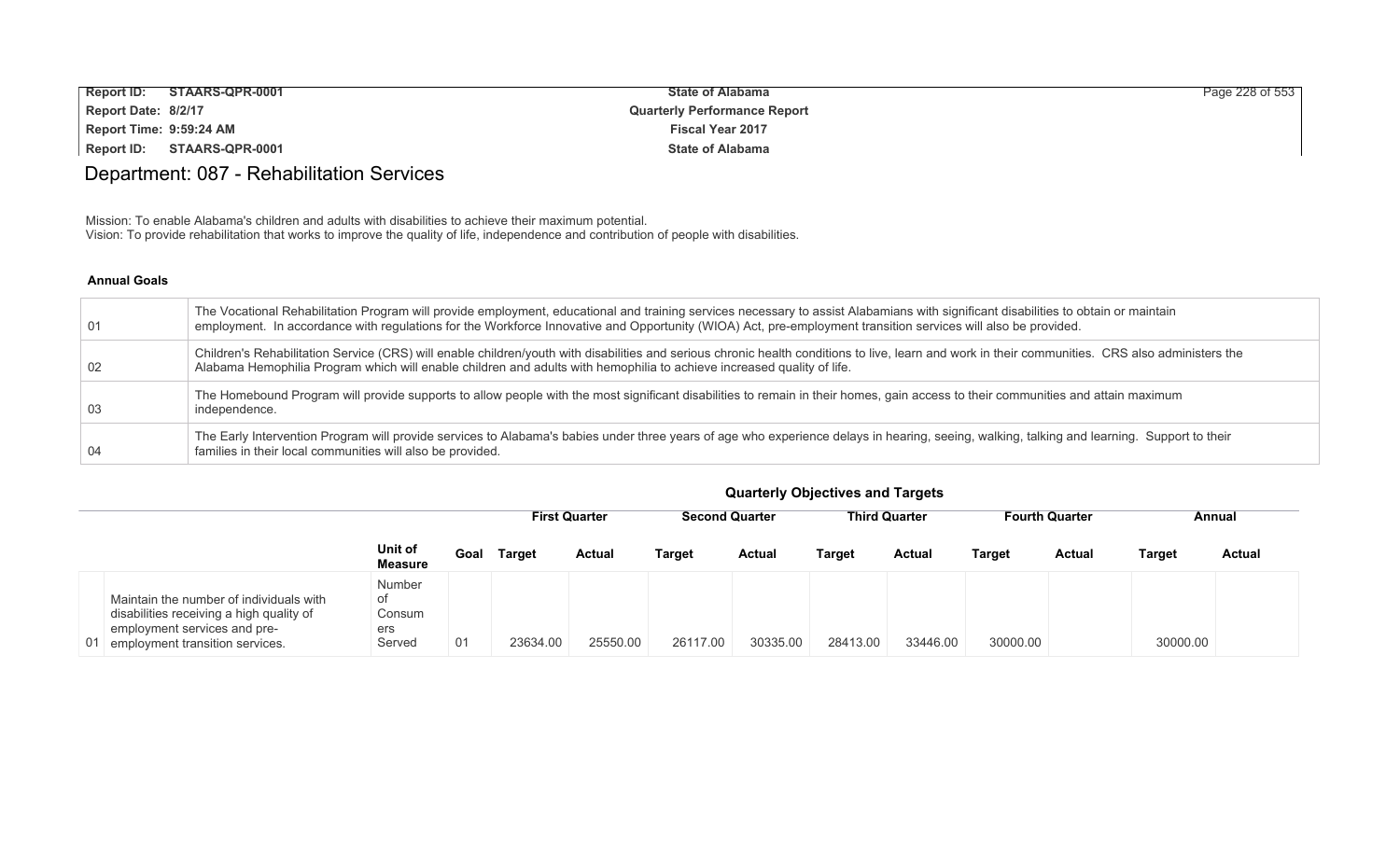| STAARS-QPR-0001<br><b>Report ID:</b>                                                                                                                                                                                                        |                                         |                                     |         |         | <b>State of Alabama</b> |         |         |         |          |          | Page 230 of 553 |
|---------------------------------------------------------------------------------------------------------------------------------------------------------------------------------------------------------------------------------------------|-----------------------------------------|-------------------------------------|---------|---------|-------------------------|---------|---------|---------|----------|----------|-----------------|
| Report Date: 8/2/17                                                                                                                                                                                                                         |                                         | <b>Quarterly Performance Report</b> |         |         |                         |         |         |         |          |          |                 |
| Report Time: 9:59:24 AM                                                                                                                                                                                                                     |                                         |                                     |         |         | <b>Fiscal Year 2017</b> |         |         |         |          |          |                 |
| <b>Report ID:</b><br>STAARS-QPR-0001                                                                                                                                                                                                        |                                         |                                     |         |         | <b>State of Alabama</b> |         |         |         |          |          |                 |
| As a result of improved outreach, care<br>coordination and clinic services, increase<br>the number of children and youth with<br>special health care needs and adults with<br>hemophilia receiving quality, family<br>02 centered services. | Number<br>of<br>Consum<br>ers<br>Served | 02                                  | 6754.00 | 6785.00 | 8864.00                 | 9091.00 | 9577.00 | 9701.00 | 10500.00 | 10500.00 |                 |
| Continue providing quality services to<br>people with catastrophic disabilities with<br>03 available resources and funds.                                                                                                                   | Number<br>of<br>Consum<br>ers<br>Served | 03                                  | 1219.00 | 1146.00 | 1281.00                 | 1250.00 | 1340.00 | 1333.00 | 1500.00  | 1500.00  |                 |
| Serve all babies identified with<br>04 developmental delays and their families.                                                                                                                                                             | Number<br>of<br>Consum<br>ers<br>Served | 04                                  | 3802.00 | 4152.00 | 4568.00                 | 5124.00 | 5299.00 | 6048.00 | 6005.00  | 6005.00  |                 |
|                                                                                                                                                                                                                                             |                                         |                                     |         |         |                         |         |         |         |          |          |                 |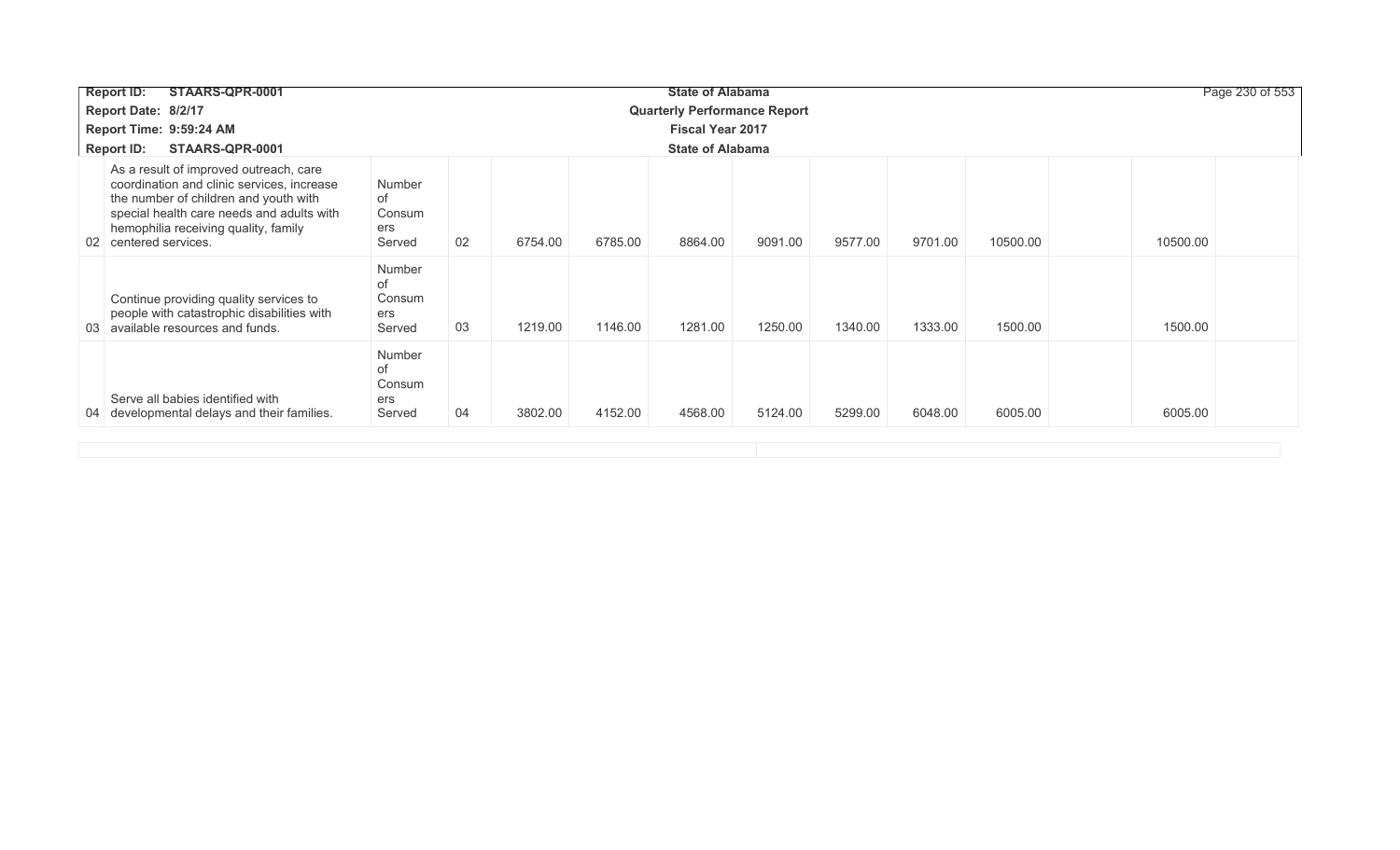| <b>Report ID:</b><br>STAARS-QPR-0001 | <b>State of Alabama</b>             | Page 232 of 553 |
|--------------------------------------|-------------------------------------|-----------------|
| Report Date: 8/2/17                  | <b>Quarterly Performance Report</b> |                 |
| Report Time: 9:59:24 AM              | <b>Fiscal Year 2017</b>             |                 |
| Report ID:<br>STAARS-QPR-0001        | <b>State of Alabama</b>             |                 |

## Department: 091 - Supercomputer Authority

Mission: To provide a professional portfolio of information technology resources and services for the advancement of education, research, and economic development in Alabama. Vision: We will provide a statewide information transport infrastructure funded by the State of Alabama to connect all of Alabama's public education entities.

|  |  | Provide network availability on the Alabama Research and Education Network (AREN) to support technology initiatives for curriculum and digital learning. |  |
|--|--|----------------------------------------------------------------------------------------------------------------------------------------------------------|--|
|  |  |                                                                                                                                                          |  |

|                                                                                       |                           |      |               |                      |                       |               | <b>Quarterly Objectives and Targets</b> |        |                       |               |               |               |
|---------------------------------------------------------------------------------------|---------------------------|------|---------------|----------------------|-----------------------|---------------|-----------------------------------------|--------|-----------------------|---------------|---------------|---------------|
|                                                                                       |                           |      |               | <b>First Quarter</b> | <b>Second Quarter</b> |               | <b>Third Quarter</b>                    |        | <b>Fourth Quarter</b> |               | Annual        |               |
|                                                                                       | Unit of<br><b>Measure</b> | Goal | <b>Target</b> | <b>Actual</b>        | <b>Target</b>         | <b>Actual</b> | <b>Target</b>                           | Actual | <b>Target</b>         | <b>Actual</b> | <b>Target</b> | <b>Actual</b> |
| To provide an average network<br>availability of 99.9% to all clients via<br>01 AREN. | $%$ of<br>availabilit     | 01   | 99.00         | 99.00                | 99.00                 | 99.00         | 99.00                                   | 99.00  | 99.00                 |               | 99.00         |               |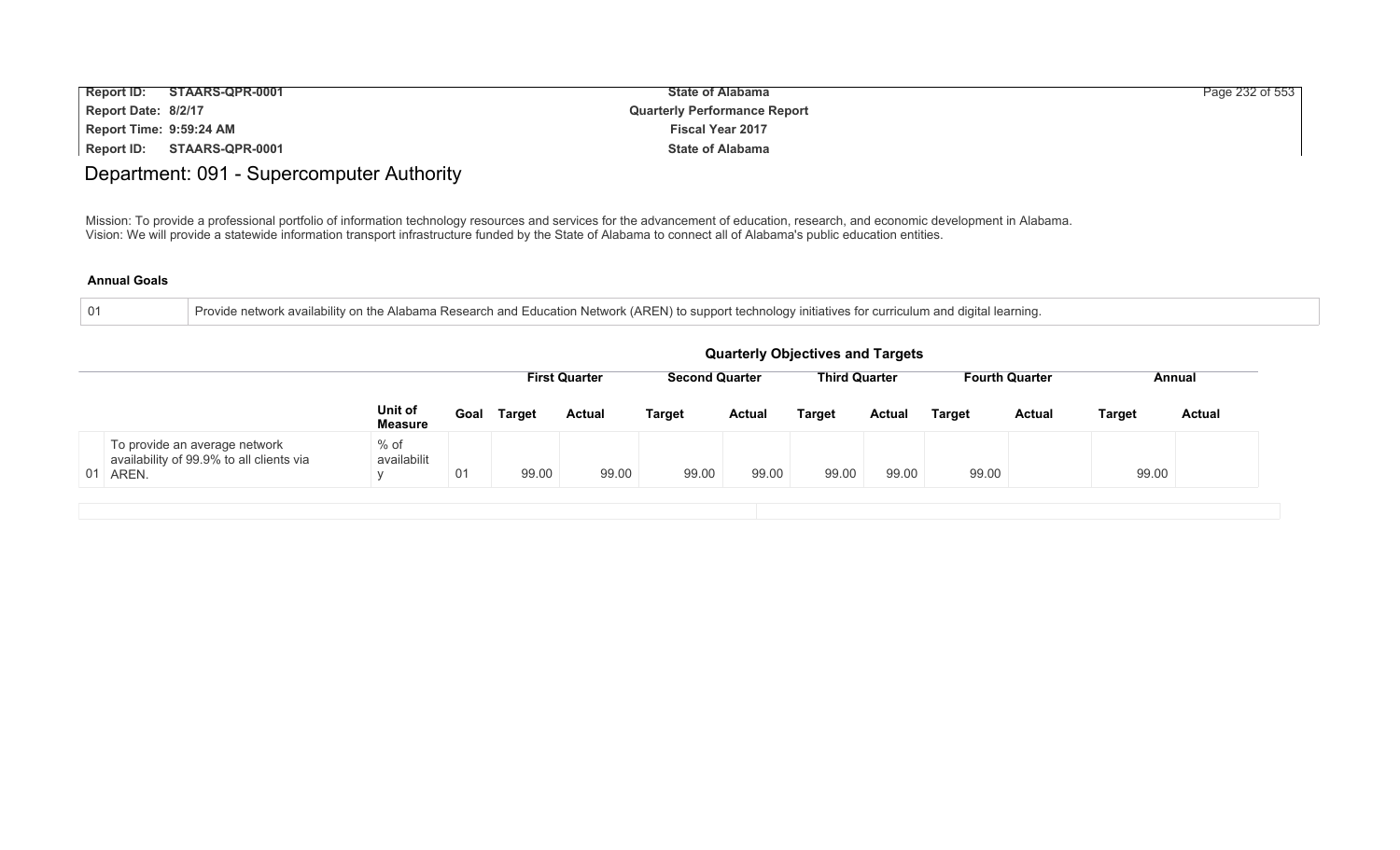| <b>Report ID:</b>       | STAARS-QPR-0001 | <b>State of Alabama</b>             | Page 234 of 553 |
|-------------------------|-----------------|-------------------------------------|-----------------|
| Report Date: 8/2/17     |                 | <b>Quarterly Performance Report</b> |                 |
| Report Time: 9:59:24 AM |                 | <b>Fiscal Year 2017</b>             |                 |
| Report ID:              | STAARS-QPR-0001 | <b>State of Alabama</b>             |                 |

## Department: 092 - High School Of Math & Science

Mission: Founded in a rigorous math and science curriculum with emphasis on responsible leadership, the Alabama School of Mathematics and Science will develop the full potential of exceptional students from across the State of Alabama, first serving the needs of those without local access to challenging educational opportunities. Vision: The Alabama School of Mathematics and Science is a residential high school for high school sophomores, juniors, and seniors pursuing advanced studies in mathematics, science, and the humanities.

#### **Annual Goals**

| 01 | To increase the level of academic performance of students enrolled at the Alabama School of Mathematics and Science as measured by ACT composite scores by an additional 1%. |
|----|------------------------------------------------------------------------------------------------------------------------------------------------------------------------------|
| 02 | To increase the dollar amount and number of scholarship offerings to colleges and universities across the United States for our Alabama Students.                            |
| 03 | To increase the level of academic performance of students enrolled at the Alabama School of Mathematics and Science as measured by AP scores by an additional 10%.           |

## **Quarterly Objectives and Targets**

|                                 |                                      |    | <b>First Quarter</b> |               | <b>Second Quarter</b> |               | <b>Third Quarter</b> |               | <b>Fourth Quarter</b> |               | Annual        |               |
|---------------------------------|--------------------------------------|----|----------------------|---------------|-----------------------|---------------|----------------------|---------------|-----------------------|---------------|---------------|---------------|
|                                 | Unit of<br><b>Measure</b>            |    | Goal Target          | <b>Actual</b> | <b>Target</b>         | <b>Actual</b> | <b>Target</b>        | <b>Actual</b> | Target                | <b>Actual</b> | <b>Target</b> | <b>Actual</b> |
| 01 Incres ACT Composite Score   | Act<br>Score                         | 01 | 0.00                 | 0.00          | 0.00                  | 0.00          | 29.20                | 29.50         | 0.00                  |               | 29.20         |               |
| 02 Incres Scholarship offerings | total<br>Scholars<br>hips<br>offered | 02 | 0.00                 | 0.00          | 0.00                  | 0.00          | 11500000.00          | 13000000.00   | 0.00                  |               | 11500000.00   |               |
| 03 Increase AP Scores           | AP Score                             | 03 | 0.00                 | 0.00          | 0.00                  | 0.00          | 10.00                | 10.00         | 0.00                  |               | 10.00         |               |

| - 01 | פמו פוו |
|------|---------|
| - 01 | quarte  |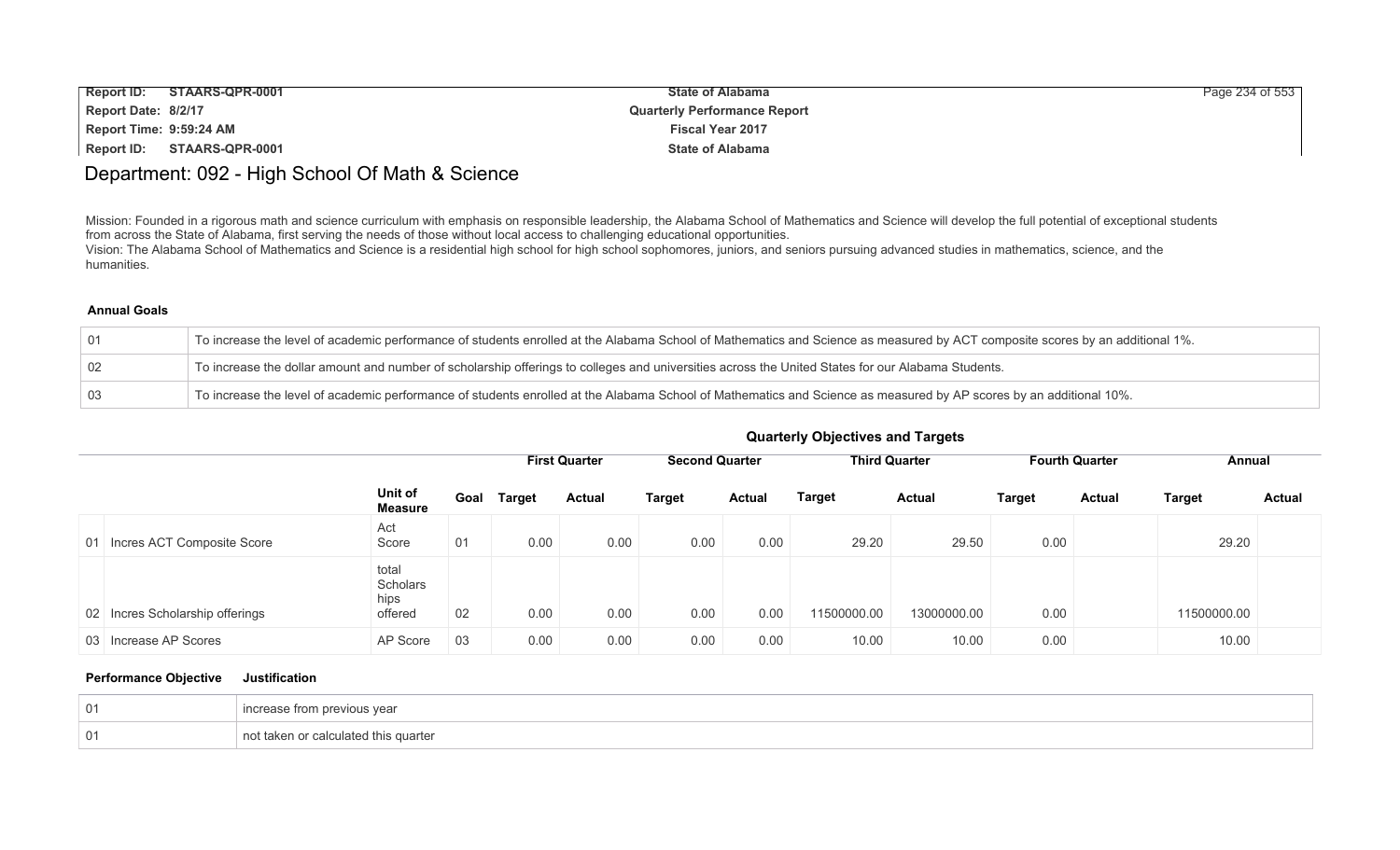| Report ID: STAARS-QPR-0001 |                                        | <b>State of Alabama</b>             | Page 236 of 553 |  |  |  |  |
|----------------------------|----------------------------------------|-------------------------------------|-----------------|--|--|--|--|
| Report Date: 8/2/17        |                                        | <b>Quarterly Performance Report</b> |                 |  |  |  |  |
| Report Time: 9:59:24 AM    |                                        | <b>Fiscal Year 2017</b>             |                 |  |  |  |  |
| Report ID: STAARS-QPR-0001 |                                        | <b>State of Alabama</b>             |                 |  |  |  |  |
| 02                         | increase from previous year            |                                     |                 |  |  |  |  |
| 02                         | only offered toward end of school year |                                     |                 |  |  |  |  |
| -03                        | not taken or calculated this quarter   |                                     |                 |  |  |  |  |
| -03                        | same as previous year                  |                                     |                 |  |  |  |  |
|                            |                                        |                                     |                 |  |  |  |  |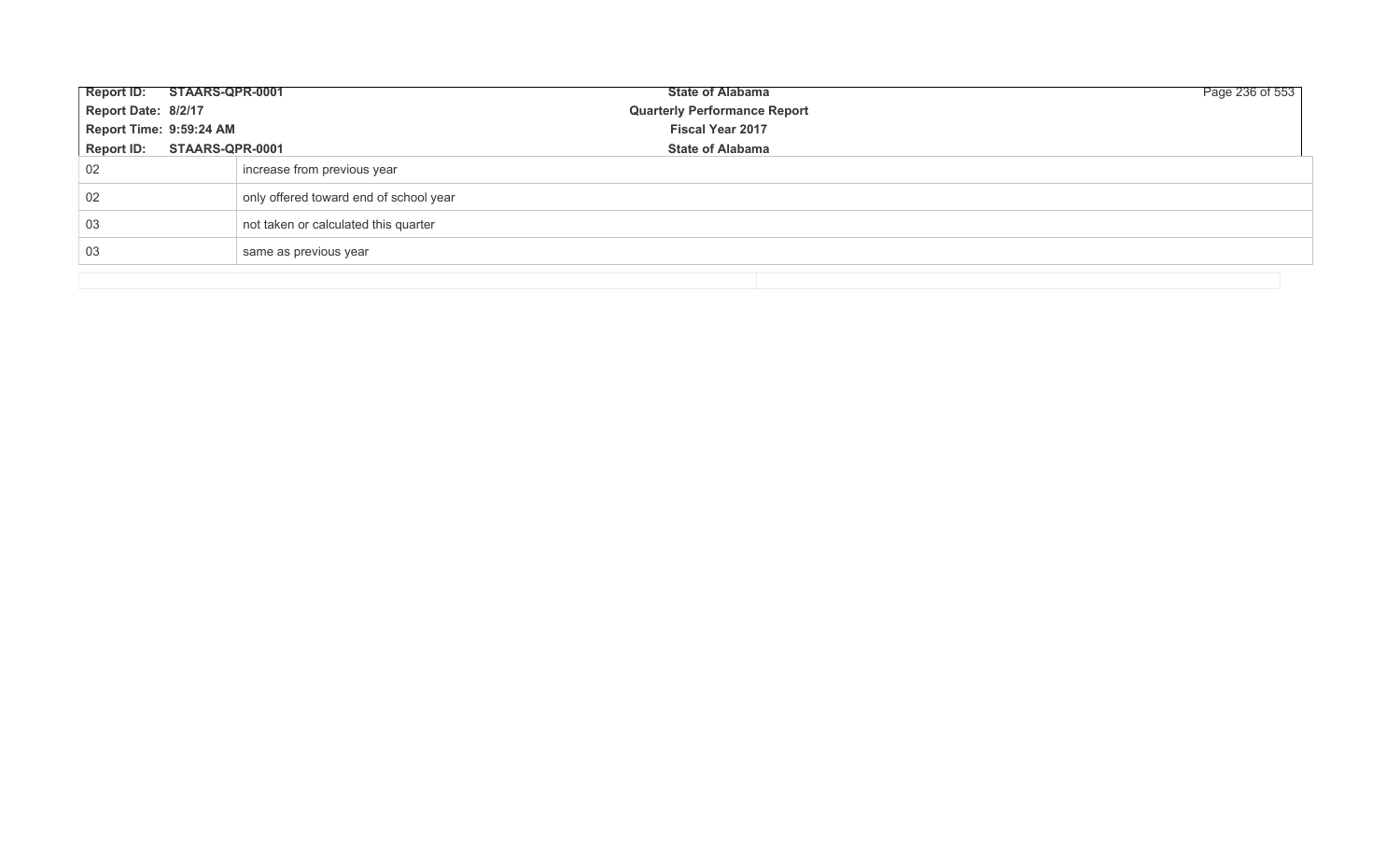| Report ID: STAARS-QPR-0001        | <b>State of Alabama</b>             | Page 238 of 553 |
|-----------------------------------|-------------------------------------|-----------------|
| Report Date: 8/2/17               | <b>Quarterly Performance Report</b> |                 |
| Report Time: 9:59:24 AM           | <b>Fiscal Year 2017</b>             |                 |
| <b>Report ID: STAARS-QPR-0001</b> | <b>State of Alabama</b>             |                 |

# Department: 098 - Sickle Cell Oversight Commissn

Mission: To ensure the delivery of sickle cell services to affected persons in all counties in Alabama. Vision: To spread sickle cell awareness and knowledge to every household in Alabama.

#### **Annual Goals**

| 01  | The seven community based organizations will develop implement and conduct a formal education within each of its assigned counties by the end of each fiscal year.                                                                                                             |
|-----|--------------------------------------------------------------------------------------------------------------------------------------------------------------------------------------------------------------------------------------------------------------------------------|
| 02  | The Comprehensive Sickle Cell Centers (University of Alabama at Birmingham) will develop implement and conduct annually two regional educational forums each for physicians and<br>healthcare professionals.                                                                   |
| -03 | Establish a counseling rate of at least 70% for parents of infants identified with sickle cell trait and maintain a counseling referral rate of 100% for infants identified with disease by the monthly<br>Alabama Newborn Screening reports.                                  |
| -04 | Comprehensive Sickle Cell Centers will provide sub-specialty clinical care to 100% of all babies identified by Alabama Newborn Screening report as having sickle cell disease and schedule<br>appointments for sickle cell disease infants within the first 72 hours of birth. |
| -05 | The seven community based organizations will provide education and counseling services to individuals in each of their assigned counties.                                                                                                                                      |
| -06 | The seven community based organizations will provide sickle cell screenings to individuals in each of their assigned counties.                                                                                                                                                 |
| -07 | The seven community based organizations will provide a variety of client support services to those men women and children identified as having sickle cell disease.                                                                                                            |
| -08 | The two comprehensive sickle cell centers will provide care of those patients identified with sickle cell disease.                                                                                                                                                             |

|                             |                           |      | <b>First Quarter</b> |               | <b>Second Quarter</b> |               | <b>Third Quarter</b> |        | <b>Fourth Quarter</b> |        | Annual |               |
|-----------------------------|---------------------------|------|----------------------|---------------|-----------------------|---------------|----------------------|--------|-----------------------|--------|--------|---------------|
|                             | Unit of<br><b>Measure</b> | Goal | <b>Target</b>        | <b>Actual</b> | <b>Target</b>         | <b>Actual</b> | Target               | Actual | Target                | Actual | Target | <b>Actual</b> |
| 01 $\#$ of counties served  | Number                    | 01   | 17.00                | 20.00         | 17.00                 | 21.00         | 17.00                | 23.00  | 17.00                 |        | 69.00  |               |
| $02 \#$ of forums conducted | Number                    | 01   | 12.00                | 34.00         | 12.00                 | 37.00         | 12.00                | 25.00  | 12.00                 |        | 48.00  |               |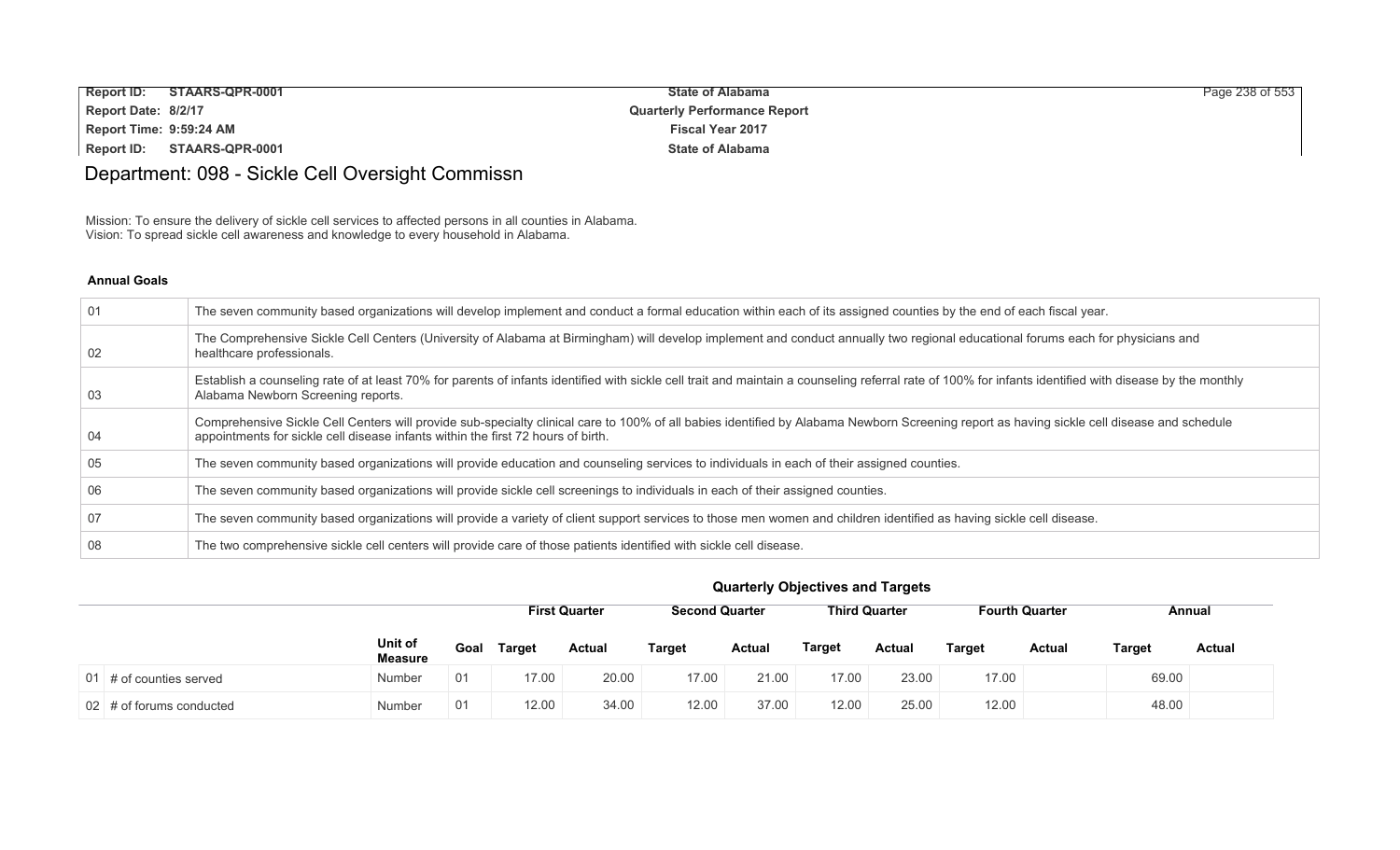| STAARS-QPR-0001<br><b>Report ID:</b>                                             |                |    |         |         | <b>State of Alabama</b>             |         |         |         |        |         | Page 240 of 553 |  |
|----------------------------------------------------------------------------------|----------------|----|---------|---------|-------------------------------------|---------|---------|---------|--------|---------|-----------------|--|
| Report Date: 8/2/17                                                              |                |    |         |         | <b>Quarterly Performance Report</b> |         |         |         |        |         |                 |  |
| Report Time: 9:59:24 AM                                                          |                |    |         |         | <b>Fiscal Year 2017</b>             |         |         |         |        |         |                 |  |
| <b>Report ID:</b><br>STAARS-QPR-0001<br><b>State of Alabama</b>                  |                |    |         |         |                                     |         |         |         |        |         |                 |  |
| #of lectures given for medical students,<br>03 residents & faculty               | Number         | 02 | 6.00    | 11.00   | 6.00                                | 8.00    | 6.00    | 63.00   | 6.00   | 24.00   |                 |  |
| Counseling rate for parents of newborns<br>04 identified with sickle cell trait  | Percenta<br>ge | 03 | 70.00   | 20.00   | 70.00                               | 10.00   | 70.00   | 74.00   | 70.00  | 70.00   |                 |  |
| Counseling referral rate for infants<br>05 identified with sickle cell trait     | Percenta<br>ge | 03 | 100.00  | 17.00   | 100.00                              | 14.00   | 100.00  | 43.00   | 100.00 | 100.00  |                 |  |
| % of babies receiving sub-specialty<br>06 clinical care within 72 hours of birth | Percenta<br>ge | 04 | 100.00  | 100.00  | 100.00                              | 100.00  | 100.00  | 100.00  | 100.00 | 100.00  |                 |  |
| 07 # of counseling and education encounters                                      | #              | 05 | 913.00  | 275.00  | 897.00                              | 830.00  | 880.00  | 490.00  | 915.00 | 3605.00 |                 |  |
| 08 # of screening tests collected/analyzed                                       | Number         | 06 | 272.00  | 85.00   | 315.00                              | 280.00  | 330.00  | 187.00  | 420.00 | 1337.00 |                 |  |
| 09 # of client support services                                                  | Number         | 07 | 1085.00 | 565.00  | 1050.00                             | 704.00  | 1105.00 | 589.00  | 996.00 | 4236.00 |                 |  |
| 10 $\#$ of clinic visits                                                         | $\#$           | 08 | 926.00  | 1137.00 | 926.00                              | 1164.00 | 926.00  | 1145.00 | 926.00 | 3704.00 |                 |  |
| # of Patients taking prophylactic<br>11 antibiotics                              | #              | 08 | 401.00  | 417.00  | 401.00                              | 426.00  | 401.00  | 427.00  | 401.00 | 1604.00 |                 |  |
| 12 # of Patients receiving immunizations                                         | $\#$           | 08 | 85.00   | 394.00  | 80.00                               | 133.00  | 80.00   | 73.00   | 80.00  | 325.00  |                 |  |
| 13 # of Patients receiving hydroxuren                                            | $\#$           | 08 | 405.00  | 540.00  | 405.00                              | 532.00  | 405.00  | 541.00  | 405.00 | 1620.00 |                 |  |
| 14 # of Patients provided renal monitoring                                       | $\#$           | 08 | 500.00  | 624.00  | 500.00                              | 602.00  | 500.00  | 665.00  | 500.00 | 500.00  |                 |  |
| # of Patients receiving chronic<br>15 transfusions                               | $\#$           | 08 | 200.00  | 208.00  | 200.00                              | 205.00  | 200.00  | 202.00  | 200.00 | 800.00  |                 |  |
|                                                                                  |                |    |         |         |                                     |         |         |         |        |         |                 |  |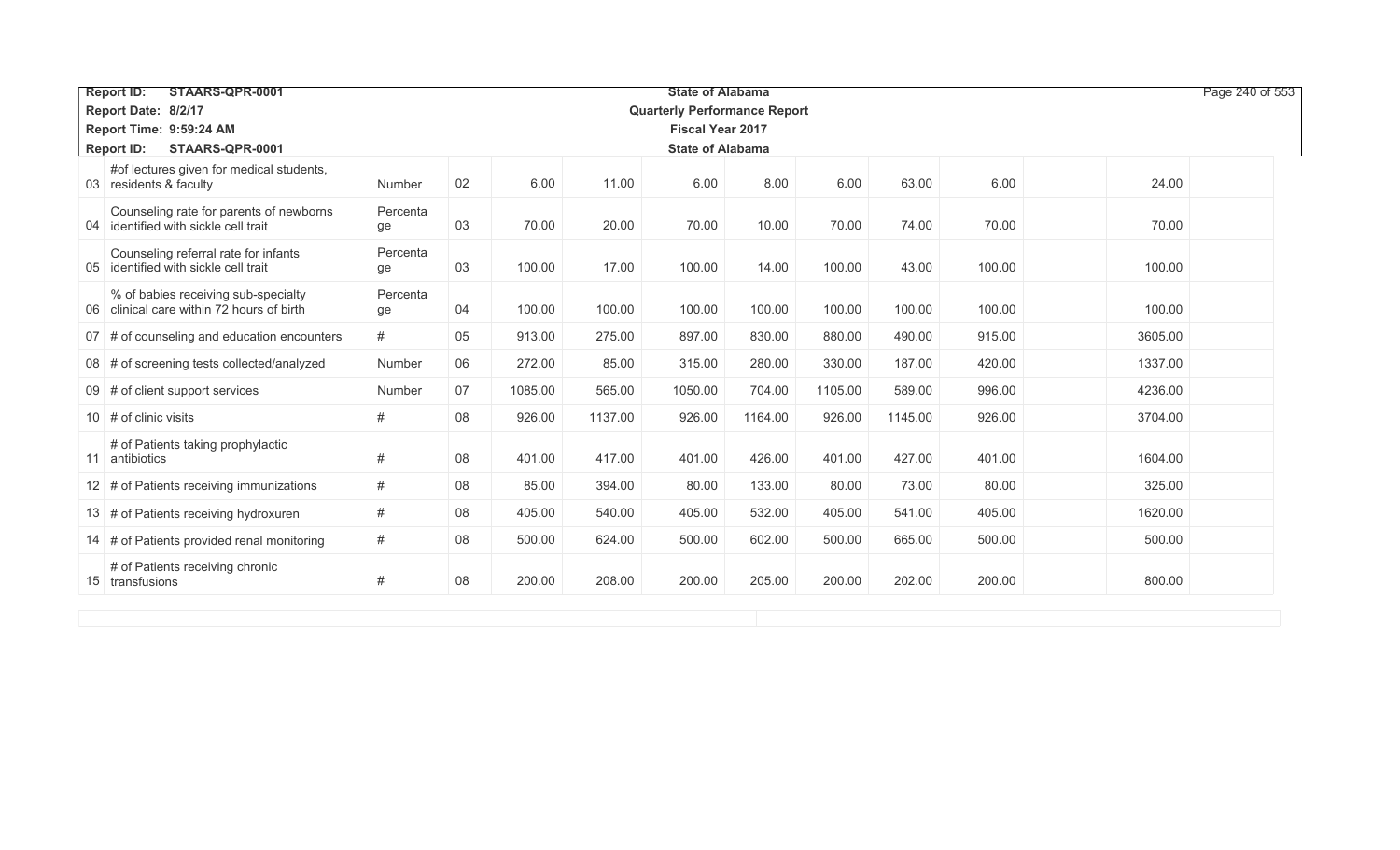| <b>Report ID:</b>       | STAARS-QPR-0001 | <b>State of Alabama</b>             | Page 242 of 553 |
|-------------------------|-----------------|-------------------------------------|-----------------|
| Report Date: 8/2/17     |                 | <b>Quarterly Performance Report</b> |                 |
| Report Time: 9:59:24 AM |                 | <b>Fiscal Year 2017</b>             |                 |
| Report ID:              | STAARS-QPR-0001 | <b>State of Alabama</b>             |                 |

# Department: 119 - Coalition Against Domestc Violence

Mission: The mission of ACADV is to prevent intimate partner violence and promote change through intervention, education, and advocacy. Vision: The vision of ACADV is to end domestic violence and create a society that is intolerant to all types of violence.

#### **Annual Goals**

| 01  | To provide quality shelter and other services to a minimum of 3 800 adult and child victims of domestic violence.                    |
|-----|--------------------------------------------------------------------------------------------------------------------------------------|
| 02  | To provide 58 000 nights of shelter in certified facilities to adult and child victims of domestic violence.                         |
| -03 | To provide hotline crisis counseling safety planning and appropriate references to a minimum of 14 000 victims of domestic violence. |
| -04 | To provide out-of-shelter court advocacy support group and individual counseling to a minimum of 16000 victims of domestic violence. |
| 05  | Programs reviewed and found in compliance with Standards for Domestic Violence Programs in Alabama                                   |

|                                                                                                             |                                 |      | <b>First Quarter</b> |               | <b>Second Quarter</b> |               |               | <b>Third Quarter</b> |               | <b>Fourth Quarter</b> |               | Annual        |  |
|-------------------------------------------------------------------------------------------------------------|---------------------------------|------|----------------------|---------------|-----------------------|---------------|---------------|----------------------|---------------|-----------------------|---------------|---------------|--|
|                                                                                                             | Unit of<br><b>Measure</b>       | Goal | <b>Target</b>        | <b>Actual</b> | <b>Target</b>         | <b>Actual</b> | <b>Target</b> | <b>Actual</b>        | <b>Target</b> | <b>Actual</b>         | <b>Target</b> | <b>Actual</b> |  |
| 01 In Shelter Clients                                                                                       | Clients                         | 01   | 0.00                 |               | 0.00                  |               | 0.00          |                      | 0.00          |                       | 0.00          |               |  |
| 02 Bednights                                                                                                | Nights In<br>Shelter            | -02  | 0.00                 |               | 0.00                  |               | 0.00          |                      | 0.00          |                       | 0.00          |               |  |
| 03 Crisis Calls Received                                                                                    | Number<br>of Calls              | 03   | 0.00                 |               | 0.00                  |               | 0.00          |                      | 0.00          |                       | 0.00          |               |  |
| 04 Out-of-Shelter Clients                                                                                   | Clients                         | 04   | 0.00                 |               | 0.00                  |               | 0.00          |                      | 0.00          |                       | 0.00          |               |  |
| Programs reviewed and found in<br>compliance with Standards for Domestic<br>05 Violence Programs in Alabama | <b>Shelters</b><br>Reviewe<br>d | 05   | 0.00                 |               | 0.00                  |               | 0.00          |                      | 0.00          |                       | 0.00          |               |  |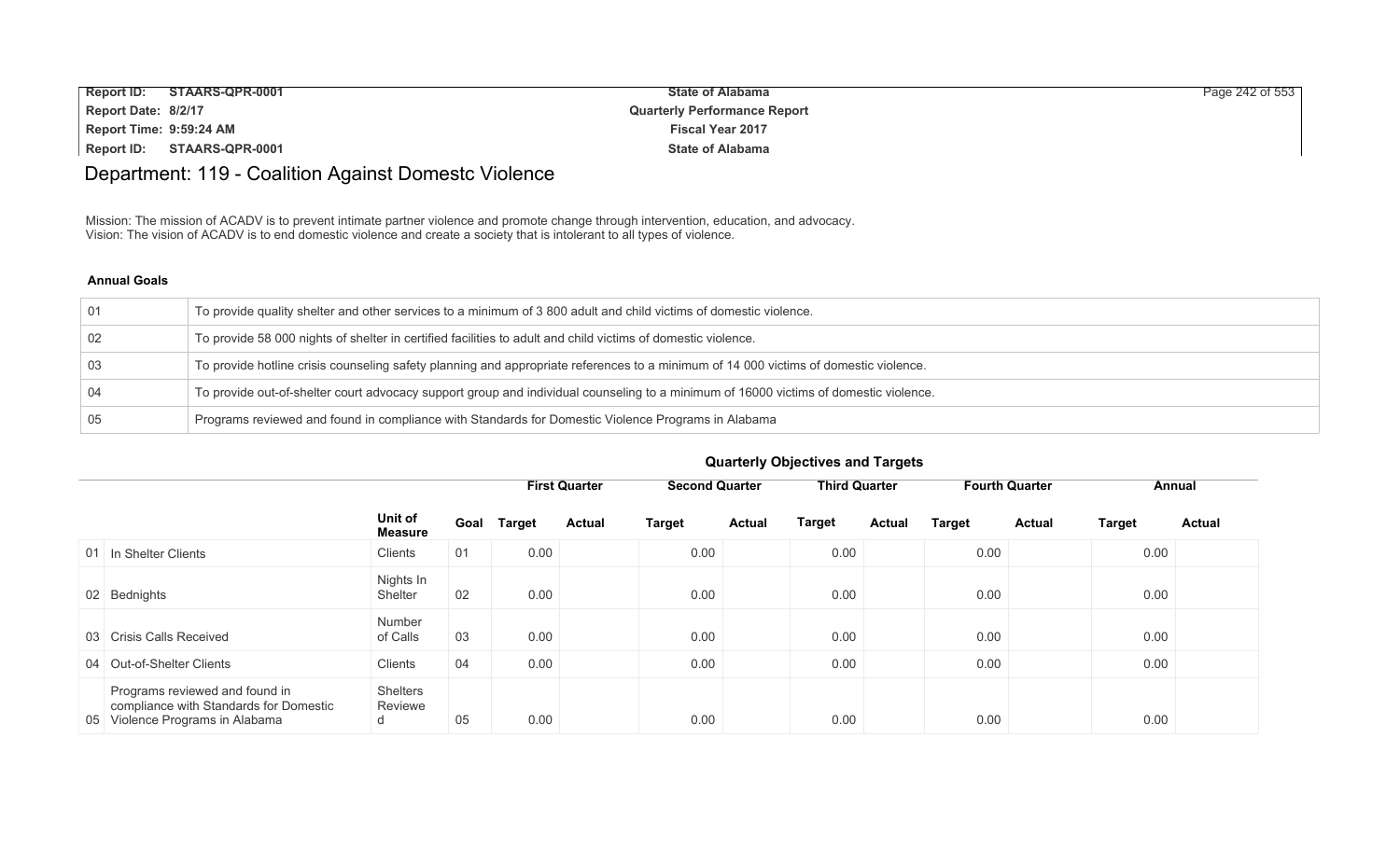| <b>Report ID:</b>       | STAARS-QPR-0001 | <b>State of Alabama</b>             | Page 260 of 553 |
|-------------------------|-----------------|-------------------------------------|-----------------|
| Report Date: 8/2/17     |                 | <b>Quarterly Performance Report</b> |                 |
| Report Time: 9:59:24 AM |                 | <b>Fiscal Year 2017</b>             |                 |
| <b>Report ID:</b>       | STAARS-QPR-0001 | <b>State of Alabama</b>             |                 |

# Department: 300 - Accountancy Board

Mission: To establish a system for overseeing and regulating the profession of Certified Public Accountancy in accordance with Code Sec. 34-1-1 et seq. Vision: To regulate the practice of public accounting in order to protect the public interest.

|  | To increase on-line individual and firm registrations to 90% by 2018. |  |
|--|-----------------------------------------------------------------------|--|
|--|-----------------------------------------------------------------------|--|

|    |                                                                                 | <b>Quarterly Objectives and Targets</b>                                                                  |      |               |               |               |               |               |               |        |               |               |               |
|----|---------------------------------------------------------------------------------|----------------------------------------------------------------------------------------------------------|------|---------------|---------------|---------------|---------------|---------------|---------------|--------|---------------|---------------|---------------|
|    |                                                                                 | <b>Second Quarter</b><br><b>Third Quarter</b><br><b>Fourth Quarter</b><br><b>First Quarter</b><br>Annual |      |               |               |               |               |               |               |        |               |               |               |
|    |                                                                                 | Unit of<br><b>Measure</b>                                                                                | Goal | <b>Target</b> | <b>Actual</b> | <b>Target</b> | <b>Actual</b> | <b>Target</b> | <b>Actual</b> | Target | <b>Actual</b> | <b>Target</b> | <b>Actual</b> |
| 01 | Individual and Firm Registrations                                               | Percenta<br>ge                                                                                           | 01   | 0.00          | 0.00          | 0.00          | 0.00          | 0.00          | 0.00          | 0.00   |               | 85.00         |               |
|    | to maintain costs per licensee with no<br>02 more than 10% Incres per licensee. | Percenta<br>ge                                                                                           | 01   | 0.00          | 0.00          | 0.00          | 0.00          | 0.00          | 0.00          | 0.00   |               | 10.00         |               |
|    | 03 Complaints Resolved                                                          | $\%$<br>Resolved                                                                                         | 01   | 0.00          | 0.00          | 0.00          | 0.00          | 0.00          | 0.00          | 0.00   |               | 75.00         |               |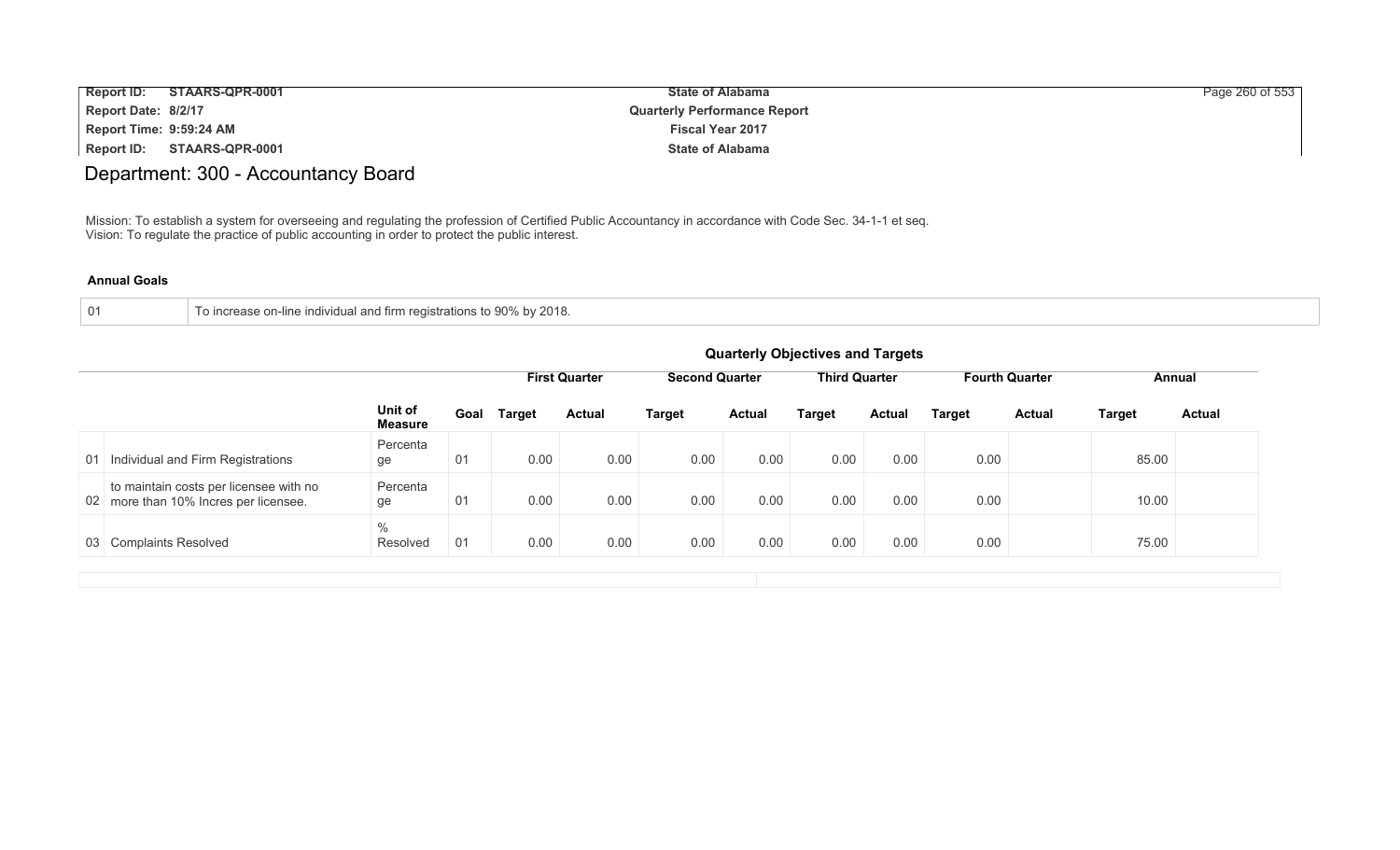| <b>Report ID:</b>       | STAARS-QPR-0001 | <b>State of Alabama</b>             | Page 262 of 553 |
|-------------------------|-----------------|-------------------------------------|-----------------|
| Report Date: 8/2/17     |                 | <b>Quarterly Performance Report</b> |                 |
| Report Time: 9:59:24 AM |                 | <b>Fiscal Year 2017</b>             |                 |
| <b>Report ID:</b>       | STAARS-QPR-0001 | <b>State of Alabama</b>             |                 |

## Department: 301 - Educational Television Comm

Mission: Alabama Public Television (APT) is a center of discovery for people of all ages. We motivate children to learn, empower students and teachers to succeed, and provide a lifelong path to knowledge. Vision: APT, through our unique programs, services and technologies, will empower people to discover their world, broaden their horizons, and become active participants in shaping the future.

| . 01 | Engage educators and/or students in APT-produced trainings, webinars, courses,<br>electronic field trips and events in order to positively impact Alabama students.                  |
|------|--------------------------------------------------------------------------------------------------------------------------------------------------------------------------------------|
| -02  | Maintain number of uncontrollable hours off the air (not including acts of God terrorism or other outages not within APT's control) to no more than 2% of scheduled broadcast hours. |
| - 03 | Produce (or obtain through partnerships) and air at least 125 hours of original local programming.                                                                                   |

|                                                                                                                      |                                             |      |          | <b>First Quarter</b> |               | <b>Second Quarter</b> |          | <b>Third Quarter</b> |               | <b>Fourth Quarter</b>   | Annual        |
|----------------------------------------------------------------------------------------------------------------------|---------------------------------------------|------|----------|----------------------|---------------|-----------------------|----------|----------------------|---------------|-------------------------|---------------|
|                                                                                                                      | Unit of<br><b>Measure</b>                   | Goal | Target   | <b>Actual</b>        | <b>Target</b> | <b>Actual</b>         | Target   | <b>Actual</b>        | <b>Target</b> | <b>Actual</b><br>Target | <b>Actual</b> |
| Serve Alabama students through APT<br>produced trainings, webinars, courses,<br>01 electronic field trips and events | Students<br>Served                          | 01   | 50000.00 | 43471.00             | 47500.00      | 35172.00              | 40000.00 | 86299.00             | 32000.00      | 169500.00               |               |
| Decrease unscheduled transmitter hours<br>02 off the air.                                                            | Unsched<br>uled<br>Hours off<br>The Air     | 02   | 45.00    | 55.00                | 45.00         | 48.00                 | 45.00    | 18.00                | 22.00         | 175.00                  |               |
| Provide more local programming tailored<br>03 to topics of interest to Alabama citizens.                             | Original<br>Local<br>Program<br>ming<br>Hou | 03   | 29.00    | 27.00                | 65.00         | 31.00                 | 52.00    | 40.00                | 25.00         | 171.00                  |               |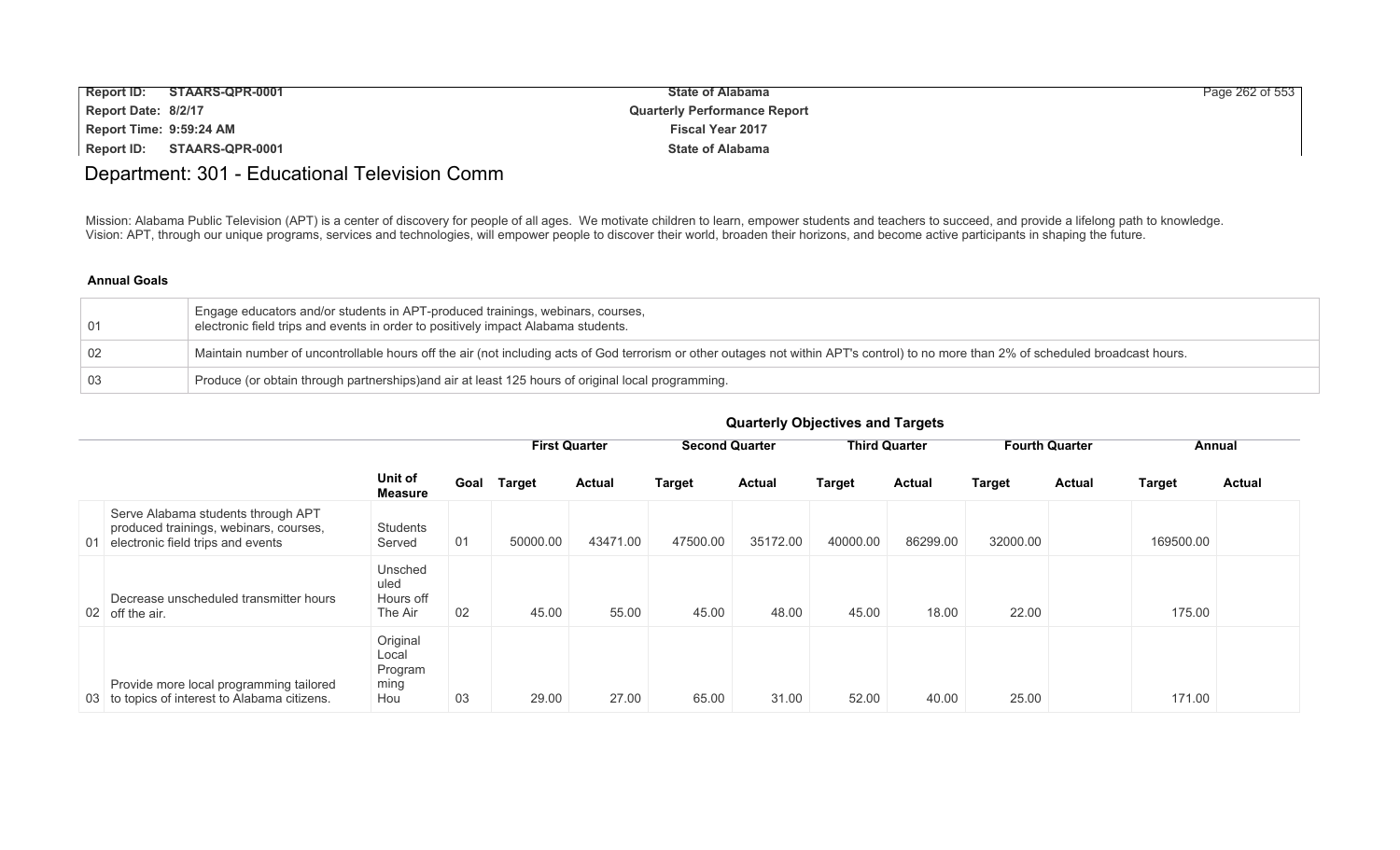| Report ID: STAARS-QPR-0001           | <b>State of Alabama</b>                                    | Page 264 of 553 |
|--------------------------------------|------------------------------------------------------------|-----------------|
| Report Date: 8/2/17                  | <b>Quarterly Performance Report</b>                        |                 |
| Report Time: 9:59:24 AM              | <b>Fiscal Year 2017</b>                                    |                 |
| STAARS-QPR-0001<br><b>Report ID:</b> | <b>State of Alabama</b>                                    |                 |
| <b>Performance Objective</b>         | <b>Justification</b>                                       |                 |
| 01                                   | Electronic field trip delayed.                             |                 |
| 01                                   | Timing difference                                          |                 |
| 02                                   | Power surge caused unexpected failure at WHIQ.             |                 |
| 02                                   | Unanticipated water pump failure at WAIQ                   |                 |
| 03                                   | Scholastic bowl shifted to later in year.                  |                 |
| 03                                   | Some programs shifted to 2nd Qtr                           |                 |
| 03                                   | Two new shows scheduled for 3rd Qtr were pushed to 4th Qtr |                 |
|                                      |                                                            |                 |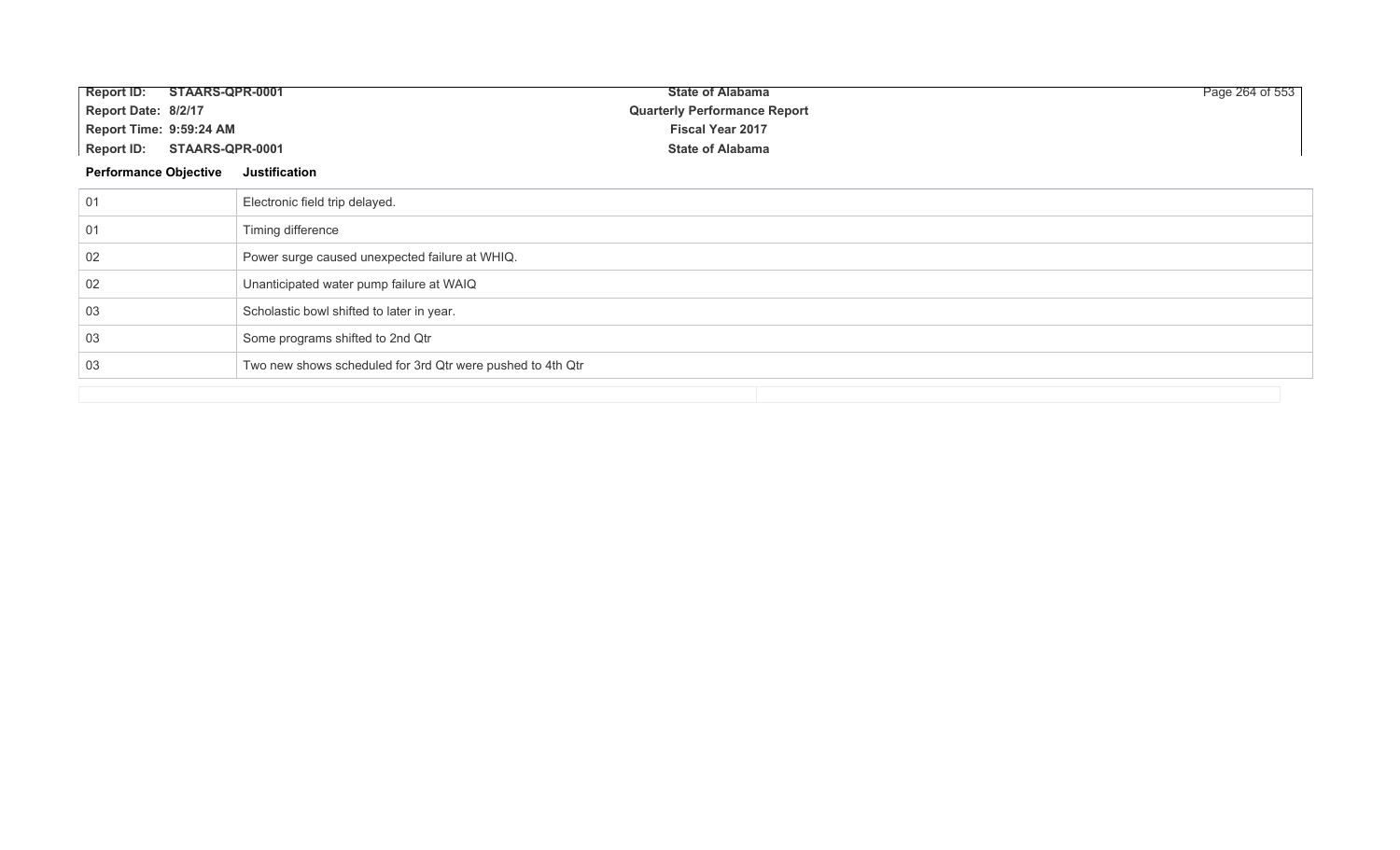| <b>Report ID:</b>       | STAARS-QPR-0001 | <b>State of Alabama</b>             | Page 266 of 553 |
|-------------------------|-----------------|-------------------------------------|-----------------|
| Report Date: 8/2/17     |                 | <b>Quarterly Performance Report</b> |                 |
| Report Time: 9:59:24 AM |                 | <b>Fiscal Year 2017</b>             |                 |
| Report ID:              | STAARS-QPR-0001 | <b>State of Alabama</b>             |                 |

## Department: 302 - Alabama Law Institute

Mission: To clarify and simplify the laws of Alabama to revise those laws that are obsolete. Code of Alabama Section 29-8-1 through 29-8-5. (Governor's Priority #1)

Vision: To have a modern Code of Alabama.

#### **Annual Goals**

| 02 | Continue to maintain small paid staff while extensively utilizing professionals who donate approximately 4000 hours in legal time per year. |
|----|---------------------------------------------------------------------------------------------------------------------------------------------|
|    |                                                                                                                                             |

|                                                                                                                                   |                                            |      |               | <b>First Quarter</b> | <b>Second Quarter</b> |               | <b>Third Quarter</b> |               | <b>Fourth Quarter</b> |               | Annual        |               |
|-----------------------------------------------------------------------------------------------------------------------------------|--------------------------------------------|------|---------------|----------------------|-----------------------|---------------|----------------------|---------------|-----------------------|---------------|---------------|---------------|
|                                                                                                                                   | Unit of<br>Measure                         | Goal | <b>Target</b> | <b>Actual</b>        | <b>Target</b>         | <b>Actual</b> | <b>Target</b>        | <b>Actual</b> | <b>Target</b>         | <b>Actual</b> | <b>Target</b> | <b>Actual</b> |
| Utilizing Volunteer Hours<br>02 <sub>1</sub>                                                                                      | Number<br>of Hours<br>Donated              | 02   | 800.00        | 652.00               | 800.00                |               | 800.00               | 751.00        | 800.00                |               | 3200.00       |               |
| 01 Prepare Bills for Introduction                                                                                                 | Number<br>of<br>Committ<br>ees<br>Studying |      | 7.00          |                      | 7.00                  |               | 7.00                 |               | 7.00                  |               | 7.00          |               |
| Green slipped payment vouchers<br>corrected and resubmitted to the Dept. of<br>Finance within 7 business days of<br>03 rejection. | percenta<br>ge                             |      | 95.00         |                      | 95.00                 |               | 95.00                |               | 95.00                 |               | 95.00         |               |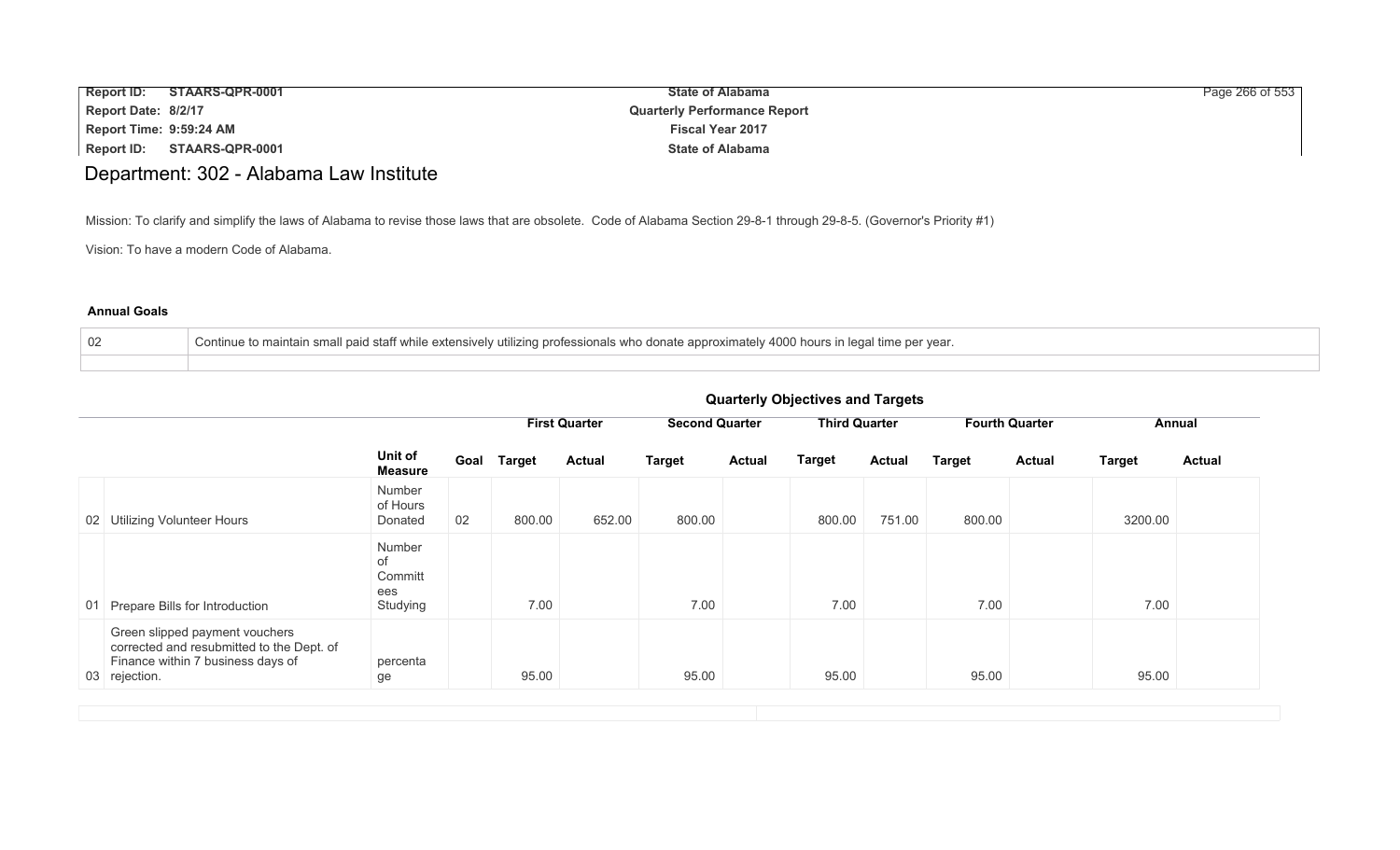| <b>Report ID:</b>       | STAARS-QPR-0001 | <b>State of Alabama</b>             | Page 270 of 553 |
|-------------------------|-----------------|-------------------------------------|-----------------|
| Report Date: 8/2/17     |                 | <b>Quarterly Performance Report</b> |                 |
| Report Time: 9:59:24 AM |                 | <b>Fiscal Year 2017</b>             |                 |
| Report ID:              | STAARS-QPR-0001 | <b>State of Alabama</b>             |                 |

# Department: 303 - Architects Registration Board

Mission: To examine, register, and regulate architects in the state of Alabama. Vision: The public will understand the necessity for and value of an architect.

| 01 | To make the most effective use of technology to provide efficient service to registrants examinees and the public. |  |
|----|--------------------------------------------------------------------------------------------------------------------|--|
|----|--------------------------------------------------------------------------------------------------------------------|--|

|                                  | <b>Quarterly Objectives and Targets</b> |      |               |                      |                       |               |                      |               |                       |               |               |               |
|----------------------------------|-----------------------------------------|------|---------------|----------------------|-----------------------|---------------|----------------------|---------------|-----------------------|---------------|---------------|---------------|
|                                  | Unit of<br><b>Measure</b>               |      |               | <b>First Quarter</b> | <b>Second Quarter</b> |               | <b>Third Quarter</b> |               | <b>Fourth Quarter</b> |               | Annual        |               |
|                                  |                                         | Goal | <b>Target</b> | <b>Actual</b>        | <b>Target</b>         | <b>Actual</b> | <b>Target</b>        | <b>Actual</b> | <b>Target</b>         | <b>Actual</b> | <b>Target</b> | <b>Actual</b> |
| 01 Number of registrants         | Number<br>of<br>Registra<br>nts         | 01   | 2000.00       | 1941.00              | 200.00                | 779.00        | 150.00               | 76.00         | 150.00                |               | 2500.00       |               |
| 02 Number of new exam applicants | Number<br>of Exam<br>Applicant<br>S     | 01   | 5.00          | 9.00                 | 5.00                  | 7.00          | 5.00                 | 9.00          | 5.00                  |               | 20.00         |               |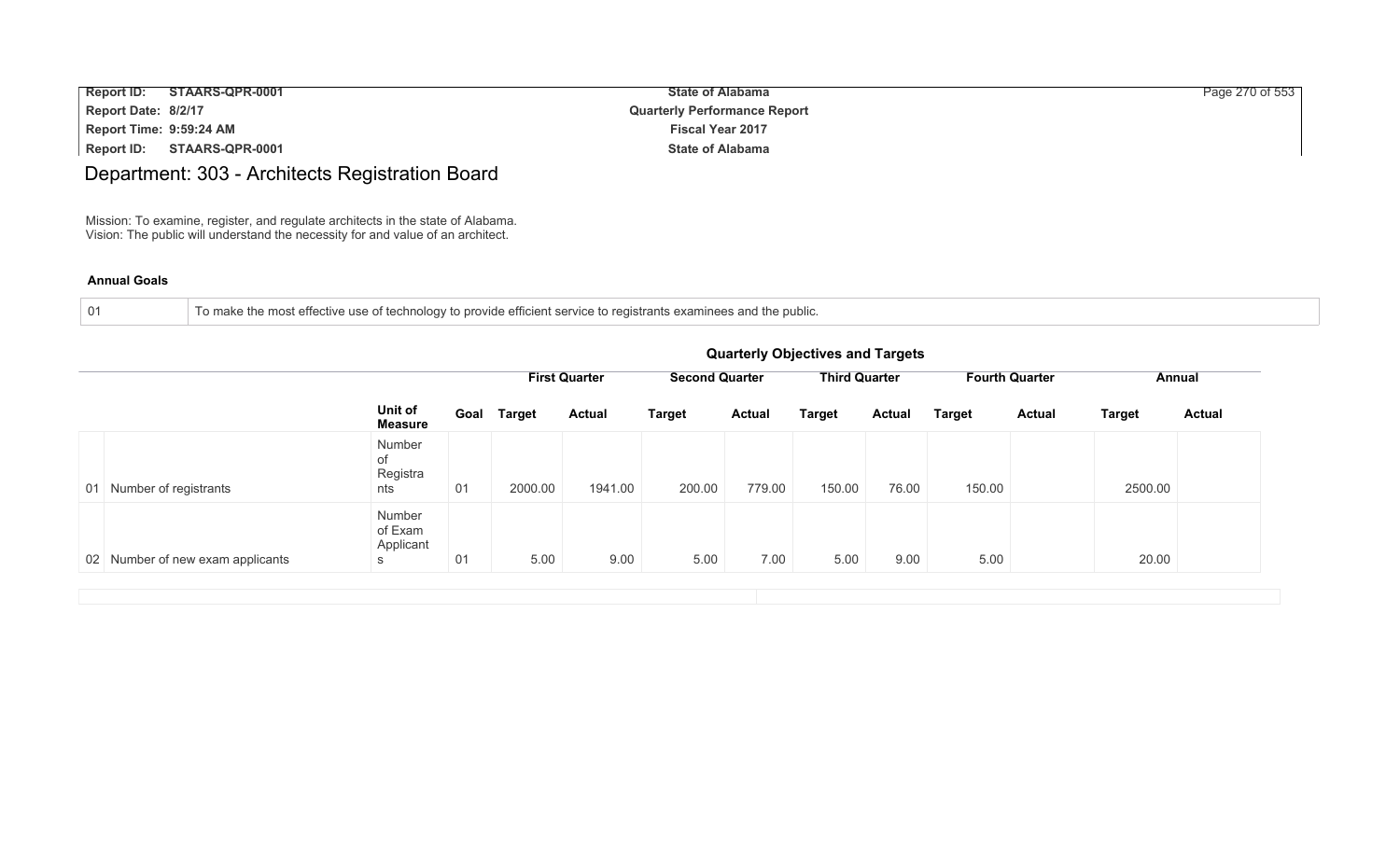| <b>Report ID:</b>              | STAARS-QPR-0001 | <b>State of Alabama</b>             | Page 272 of 553 |
|--------------------------------|-----------------|-------------------------------------|-----------------|
| Report Date: 8/2/17            |                 | <b>Quarterly Performance Report</b> |                 |
| <b>Report Time: 9:59:24 AM</b> |                 | <b>Fiscal Year 2017</b>             |                 |
| Report ID:                     | STAARS-QPR-0001 | <b>State of Alabama</b>             |                 |

### Department: 304 - Council On The Arts

Mission: The mission of the Alabama State Council on the Arts is to enhance the quality of the life in Alabama by providing access to and support for the state's diverse and rich artistic resources. Vision: To provide an environment where all the citizens of Alabama can participate in and appreciate the arts. To support excellence and professionalism in all art forms, to ensure that the arts are accessible to every sector of our population and to support the inclusion of the arts in the education process of Alabama's public school students.

#### **Annual Goals**

| 01 | To Support excellence and professionalism in all art forms                                           |
|----|------------------------------------------------------------------------------------------------------|
| 03 | Provide opportunities for all Alabamians to participate in and appreciate the arts                   |
| 09 | Provide opportunities for all Alabamians to participate in and appreciate the arts                   |
|    | Identify, preserve and present Alabama folk traditions                                               |
| 14 | Support economic vitality in communities through the arts                                            |
| 16 | Increase public recognition and appreciation for the arts, arts organizations and individual artists |

|                                                                                                                                                                                             |                                           |      | <b>First Quarter</b> |               | <b>Second Quarter</b> |               | <b>Third Quarter</b> |               | <b>Fourth Quarter</b> |               | Annual |               |
|---------------------------------------------------------------------------------------------------------------------------------------------------------------------------------------------|-------------------------------------------|------|----------------------|---------------|-----------------------|---------------|----------------------|---------------|-----------------------|---------------|--------|---------------|
|                                                                                                                                                                                             | Unit of<br><b>Measure</b>                 | Goal | <b>Target</b>        | <b>Actual</b> | <b>Target</b>         | <b>Actual</b> | Target               | <b>Actual</b> | <b>Target</b>         | <b>Actual</b> | Target | <b>Actual</b> |
| Sustain a solid operating base through<br>support for Alabama's professional arts<br>01 institutions                                                                                        | $%$ of<br><b>Budget</b><br>Allocatio<br>n | 01   | 40.00                | 38.00         | 0.00                  | 0.00          | 0.00                 | 0.00          | 0.00                  |               | 40.00  |               |
| Provide support to smaller and medium<br>sized groups displaying a commitment to<br>quality and achieving higher degrees of<br>professionalism both artistically and<br>02 administratively | $%$ of<br><b>Budget</b><br>Allocatio<br>n | 01   | 60.00                | 62.00         | 0.00                  | 0.00          | 0.00                 | 0.00          | 0.00                  |               | 60.00  |               |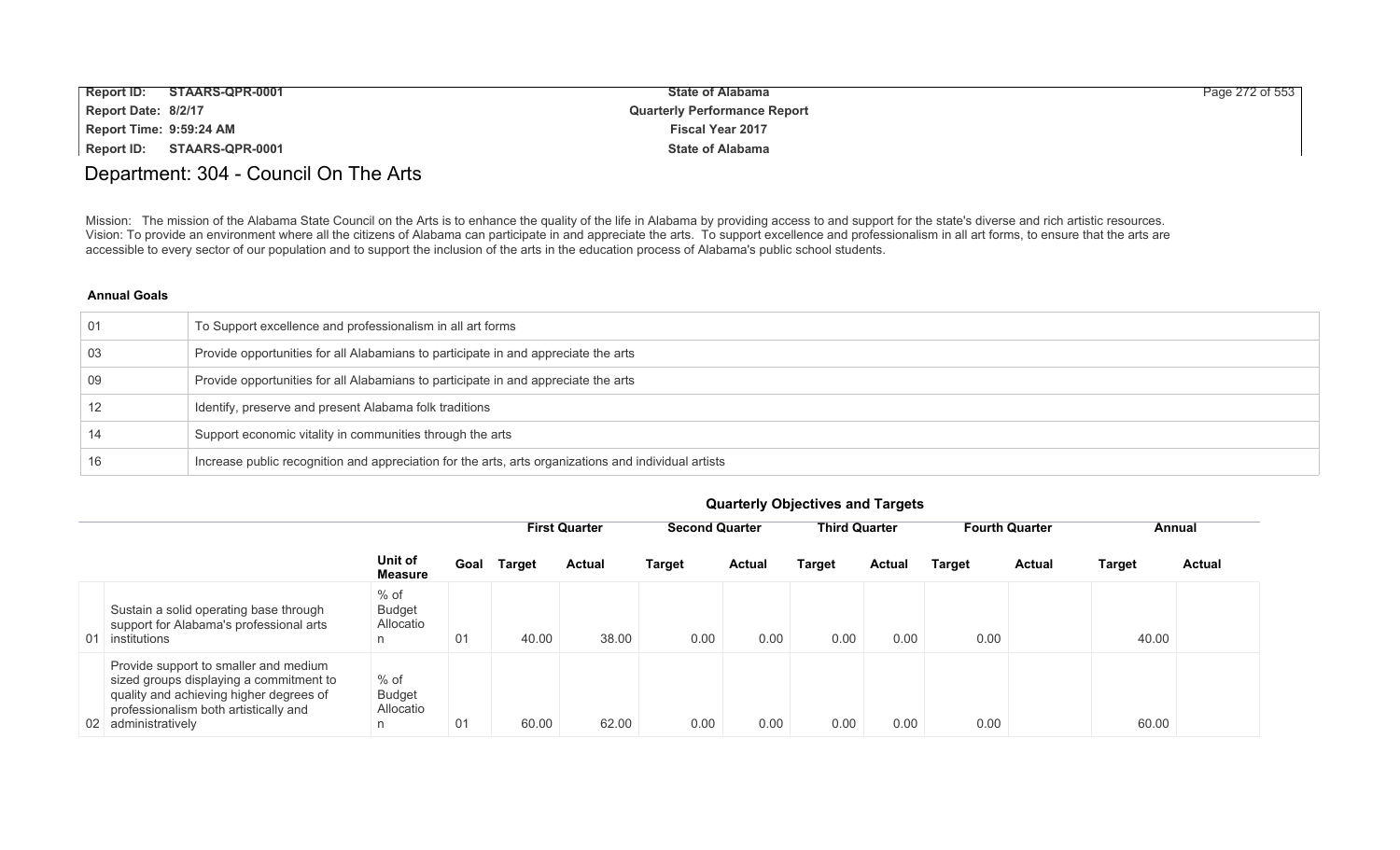| STAARS-QPR-0001<br><b>Report ID:</b>                                                                                                                                                                                             |                                        |    |       |       |                                     | Page 274 of 553 |       |      |      |          |  |
|----------------------------------------------------------------------------------------------------------------------------------------------------------------------------------------------------------------------------------|----------------------------------------|----|-------|-------|-------------------------------------|-----------------|-------|------|------|----------|--|
| Report Date: 8/2/17                                                                                                                                                                                                              |                                        |    |       |       | <b>Quarterly Performance Report</b> |                 |       |      |      |          |  |
| Report Time: 9:59:24 AM                                                                                                                                                                                                          |                                        |    |       |       | <b>Fiscal Year 2017</b>             |                 |       |      |      |          |  |
| STAARS-QPR-0001<br><b>Report ID:</b>                                                                                                                                                                                             |                                        |    |       |       | <b>State of Alabama</b>             |                 |       |      |      |          |  |
| Work closely with the State Department<br>of Education to form and implement a<br>comprehensive plan for arts education in<br>03 Alabama public schools                                                                          | Number<br>of Action<br>Meetings        | 03 | 1.00  | 1.00  | 1.00                                | 2.00            | 1.00  | 1.00 | 1.00 | 4.00     |  |
| Fund and initiate touring programs in<br>04 schools and communities                                                                                                                                                              | Number<br>of Grants<br>Awarded         | 03 | 40.00 | 6.00  | 0.00                                | 0.00            | 22.00 | 0.00 | 0.00 | 62.00    |  |
| Provide professional development<br>opportunities for artists, arts specialists<br>and classroom teachers on arts<br>05 integration                                                                                              | Number<br>of<br>Opportun<br>ities      | 03 | 0.00  | 0.00  | 4.00                                | 0.00            | 4.00  | 4.00 | 5.00 | 9.00     |  |
| Provide training to organizations about<br>06 how to partner with K12 schools.                                                                                                                                                   | Number<br>of<br>Sessions               | 03 | 0.00  | 0.00  | 0.00                                | 0.00            | 5.00  | 5.00 | 5.00 | 10.00    |  |
| Provide opportunities for students to have<br>quality arts experiences in the school<br>07 setting                                                                                                                               | Number<br>of Grants<br>Awarded         | 03 | 0.00  | 0.00  | 0.00                                | 0.00            | 0.00  | 0.00 | 0.00 | 20000.00 |  |
| Work in partnership with arts<br>organizations and various public agencies<br>to reach at-risk children and<br>institutionalized populations with<br>initiatives that demonstrate how the arts<br>08 can positively impact lives | Number<br>of<br>Partners<br>hips       | 03 | 15.00 | 15.00 | 0.00                                | 0.00            | 10.00 | 0.00 | 0.00 | 25.00    |  |
| 09 Support community base arts projects                                                                                                                                                                                          | Number<br>of Grants<br>Awarded         | 09 | 0.00  | 0.00  | 0.00                                | 0.00            | 0.00  | 0.00 | 0.00 | 15.00    |  |
| Provide grant support to citizens in very<br>10 county                                                                                                                                                                           | Number<br>of<br>Counties<br>Participat | 09 | 0.00  | 0.00  | 0.00                                | 0.00            | 0.00  | 0.00 | 0.00 | 67.00    |  |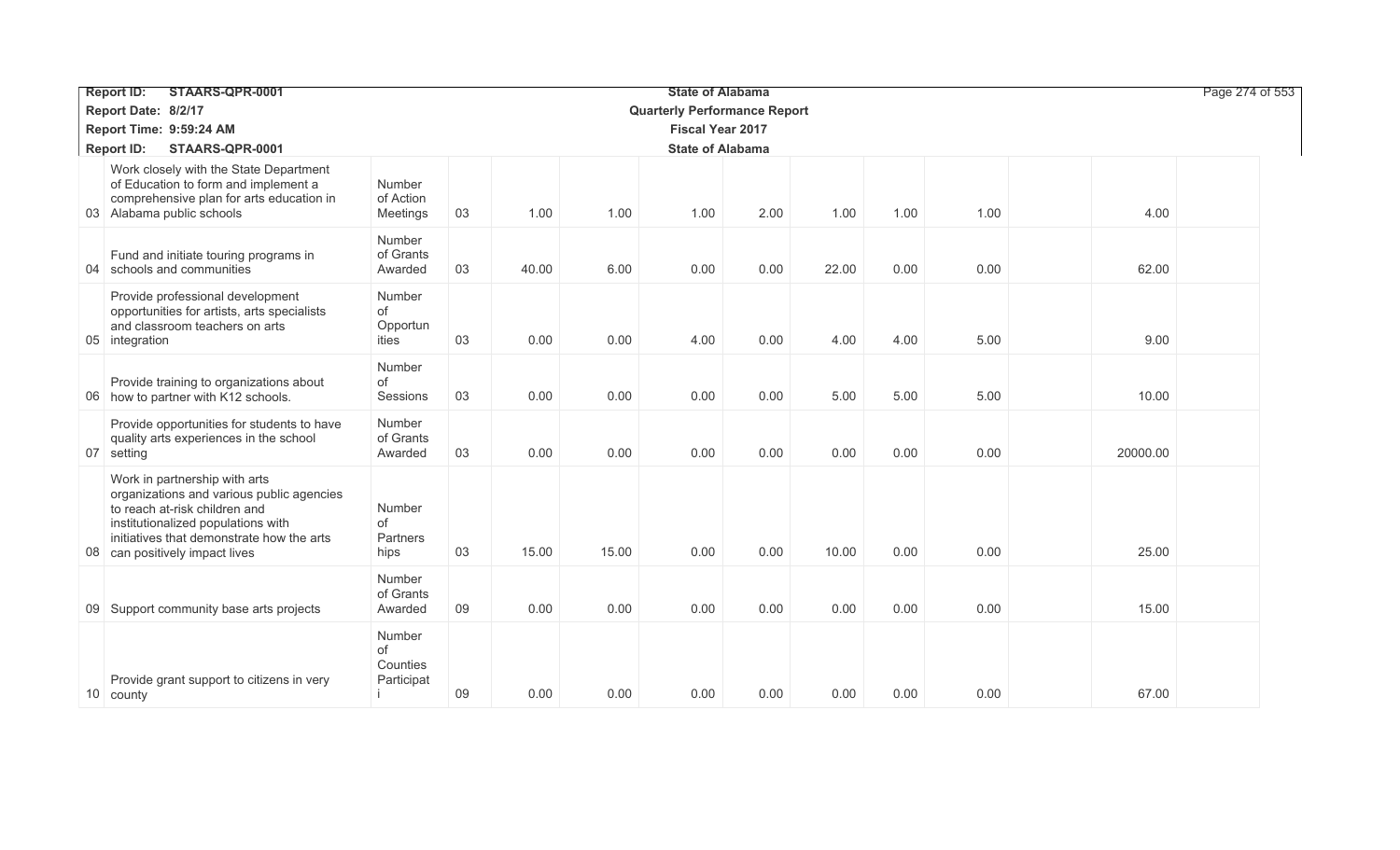| STAARS-QPR-0001<br><b>Report ID:</b>                                                                                                                         |                                                    | <b>State of Alabama</b> |                         |       |                                     |      |       |      |       | Page 276 of 553 |  |  |
|--------------------------------------------------------------------------------------------------------------------------------------------------------------|----------------------------------------------------|-------------------------|-------------------------|-------|-------------------------------------|------|-------|------|-------|-----------------|--|--|
| Report Date: 8/2/17                                                                                                                                          |                                                    |                         |                         |       | <b>Quarterly Performance Report</b> |      |       |      |       |                 |  |  |
| Report Time: 9:59:24 AM                                                                                                                                      |                                                    |                         | <b>Fiscal Year 2017</b> |       |                                     |      |       |      |       |                 |  |  |
| <b>Report ID:</b><br>STAARS-QPR-0001                                                                                                                         |                                                    |                         | <b>State of Alabama</b> |       |                                     |      |       |      |       |                 |  |  |
| Reach at least 15% of the population<br>through their participation in the arts as<br>11 observers and as active participation                               | Number<br>of<br>People<br><b>Benefittin</b><br>g ( | 09                      | 0.00                    | 0.00  | 0.00                                | 0.00 | 0.00  | 0.00 | 0.00  | 500000.00       |  |  |
| Provide support for projects undertaken<br>by communities focused on presenting<br>12 and documenting folk culture.                                          | Number<br>of Grants<br>Awarded                     | 12                      | 3.00                    | 3.00  | 4.00                                | 0.00 | 1.00  | 1.00 | 1.00  | 9.00            |  |  |
| Help perpetuate the state's rich cultural<br>traditions through apprenticeship<br>13 activities and educational projects                                     | Number<br>of<br>Apprentic<br>eships<br>Gran        | 12                      | 0.00                    | 0.00  | 20.00                               | 0.00 | 5.00  | 0.00 | 8.00  | 33.00           |  |  |
| Develop working partnerships with design<br>professional and service organizations to<br>offer communities technical assistance<br>14 with specific planning | Number<br>of<br>Partners<br>hips                   | 14                      | 0.00                    | 0.00  | 0.00                                | 0.00 | 0.00  | 0.00 | 0.00  | 5.00            |  |  |
| Support local arts activities through the<br>15 Council's grant programs                                                                                     | Number<br>of Cities<br>Supporte<br>d               | 14                      | 0.00                    | 0.00  | 0.00                                | 0.00 | 0.00  | 0.00 | 0.00  | 200.00          |  |  |
| 16 Present a weekly radio program                                                                                                                            | Number<br>of<br>Program<br>S<br>Produce<br>d       | 16                      | 12.00                   | 12.00 | 13.00                               | 0.00 | 13.00 | 0.00 | 12.00 | 52.00           |  |  |
| Plan yearly exhibitions in the Georgine<br>17 Clarke Alabama Artists Gallery                                                                                 | Number<br>of<br>Exhibitio<br>ns                    | 16                      | 1.00                    | 1.00  | 1.00                                | 0.00 | 3.00  | 1.00 | 1.00  | 6.00            |  |  |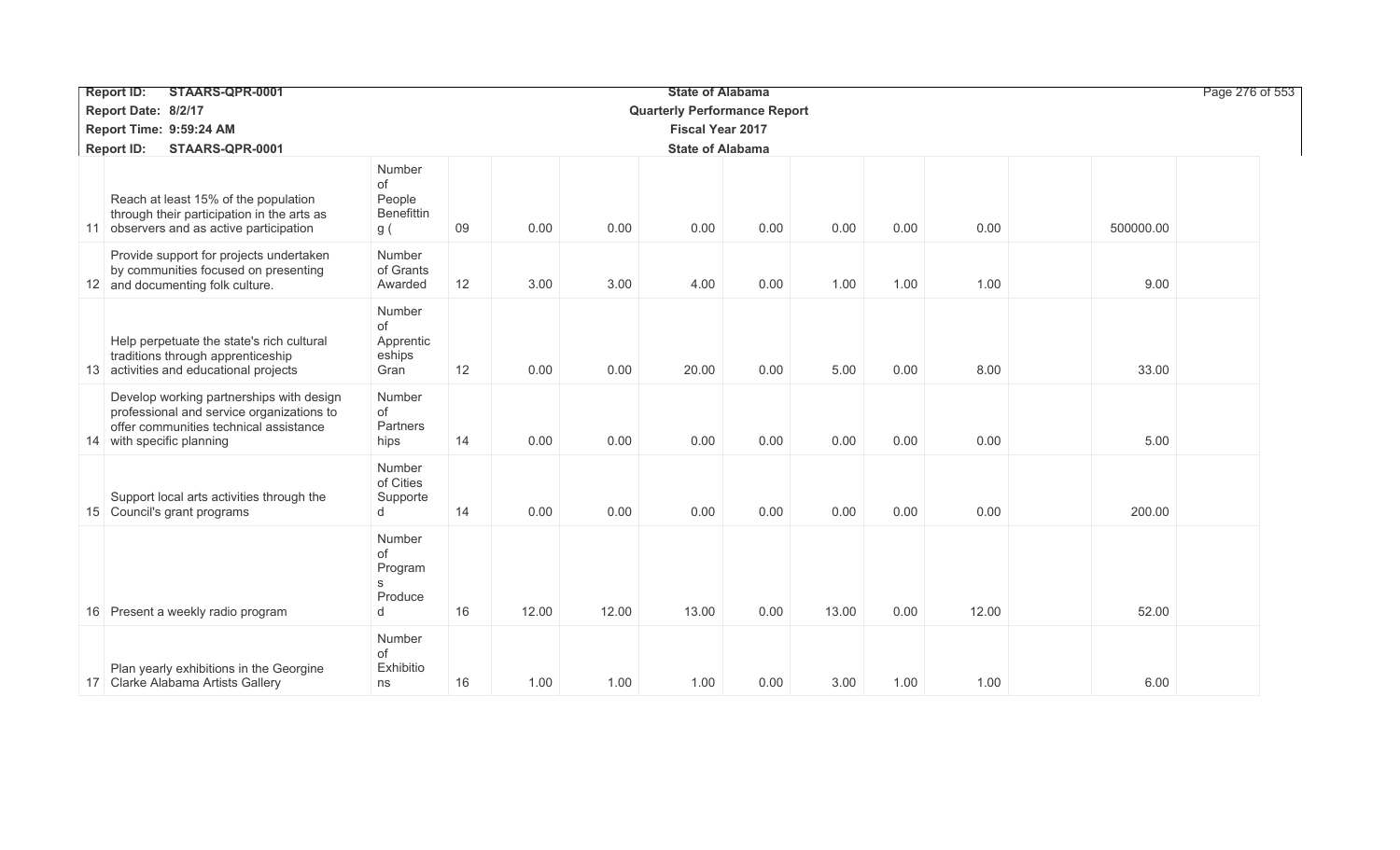| STAARS-QPR-0001<br>Report ID:                                                                                                                                                                                      | <b>State of Alabama</b>                           |             |       |       |      |      |      |       | Page 278 of 553 |  |
|--------------------------------------------------------------------------------------------------------------------------------------------------------------------------------------------------------------------|---------------------------------------------------|-------------|-------|-------|------|------|------|-------|-----------------|--|
| Report Date: 8/2/17                                                                                                                                                                                                | <b>Quarterly Performance Report</b>               |             |       |       |      |      |      |       |                 |  |
| Report Time: 9:59:24 AM                                                                                                                                                                                            | <b>Fiscal Year 2017</b>                           |             |       |       |      |      |      |       |                 |  |
| <b>Report ID:</b><br>STAARS-QPR-0001                                                                                                                                                                               | <b>State of Alabama</b>                           |             |       |       |      |      |      |       |                 |  |
| Expand the Council's website and<br>computer network amount artists, arts<br>organizations, general public and<br>appropriate partners interested in arts<br>activities and to promote the arts in the<br>18 state | Number<br>of Social<br>Media<br>Activit           | 16<br>10.00 | 10.00 | 15.00 | 0.00 | 8.00 | 8.00 | 10.00 | 43.00           |  |
| Continue to partner with APT on the<br>19 production and airing of Journey Proud                                                                                                                                   | Number<br>οf<br>Program<br>S<br>Produce<br>$d \&$ | 0.00<br>16  | 0.00  | 0.00  | 0.00 | 0.00 | 0.00 | 0.00  | 6.00            |  |

### **Performance Objective Justification**

| 01 | <b>Budget limitations</b>               |
|----|-----------------------------------------|
| 02 | Request level was higher                |
| 04 | Grant Requests are still being accepted |
| 04 | Yearly number will be reported          |
| 05 | Yearly numbers will be given            |
| 06 | Yearly numbers will be given            |
| 07 | Yearly numbers will be given            |
| 07 | Yearly numbers will be reported         |
| 08 | 10                                      |
| 09 | Yearly numbers will be given            |
| 09 | Yearly numbers will be reported         |
| 10 | Yearly numbers will be given            |
| 10 | Yearly numbers will be reported         |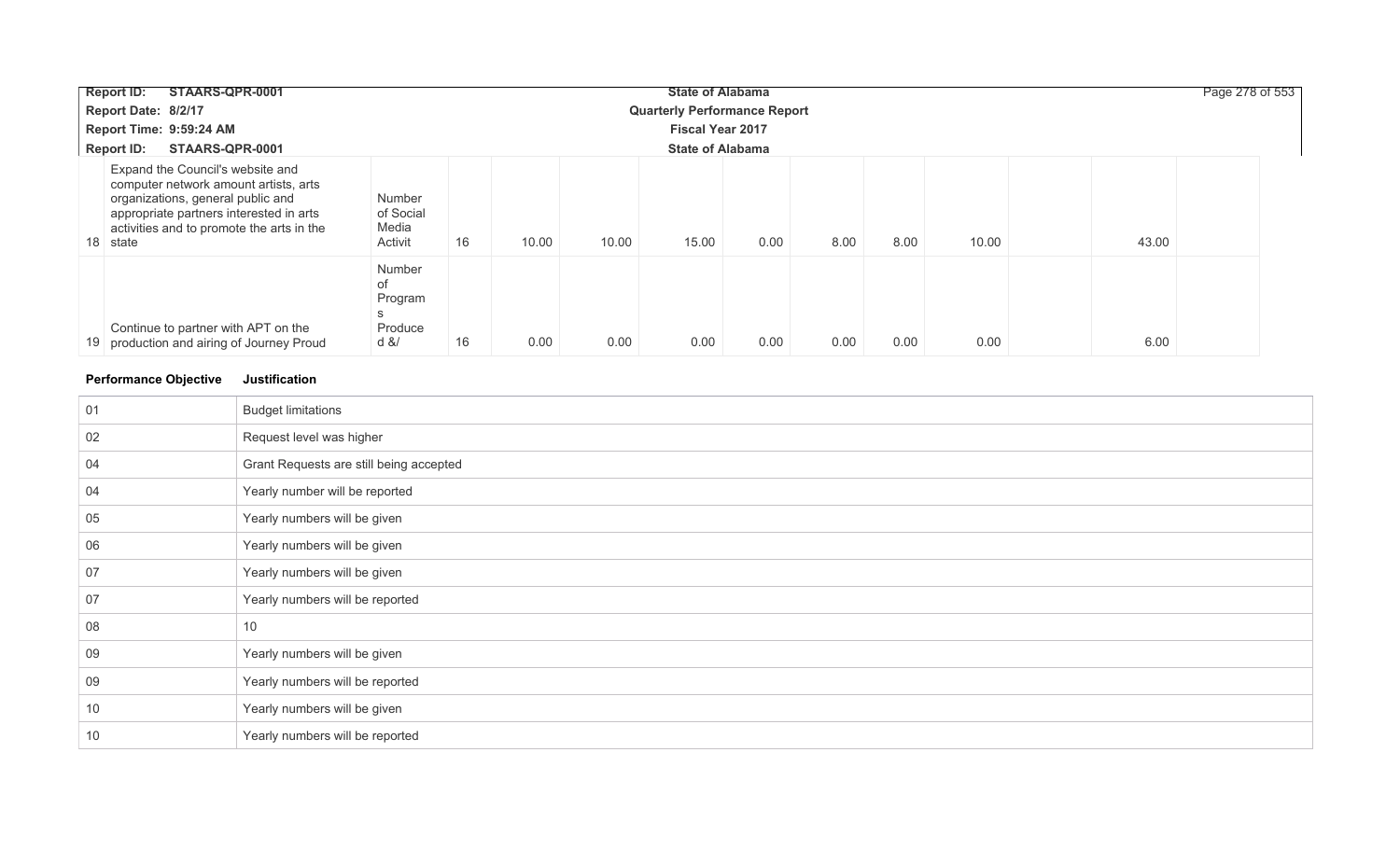| <b>Report ID:</b>       | STAARS-QPR-0001                 | <b>State of Alabama</b>             | Page 280 of 553 |
|-------------------------|---------------------------------|-------------------------------------|-----------------|
| Report Date: 8/2/17     |                                 | <b>Quarterly Performance Report</b> |                 |
| Report Time: 9:59:24 AM |                                 | <b>Fiscal Year 2017</b>             |                 |
| <b>Report ID:</b>       | STAARS-QPR-0001                 | <b>State of Alabama</b>             |                 |
| 11                      | Yearly numbers will be given    |                                     |                 |
| 11                      | Yearly numbers will be reported |                                     |                 |
| 13                      | Yearly numbers will be given    |                                     |                 |
| 13                      | Yearly numbers will be reported |                                     |                 |
| 14                      | Yearly numbers will be given    |                                     |                 |
| 14                      | Yearly numbers will be reported |                                     |                 |
| 15                      | Yearly numbers will be given    |                                     |                 |
| 15                      | Yearly numbers will be reported |                                     |                 |
| 16                      | Yearly numbers will be reported |                                     |                 |
| 19                      | Yearly numbers will be given    |                                     |                 |
| 19                      | Yearly number will be reported  |                                     |                 |
|                         |                                 |                                     |                 |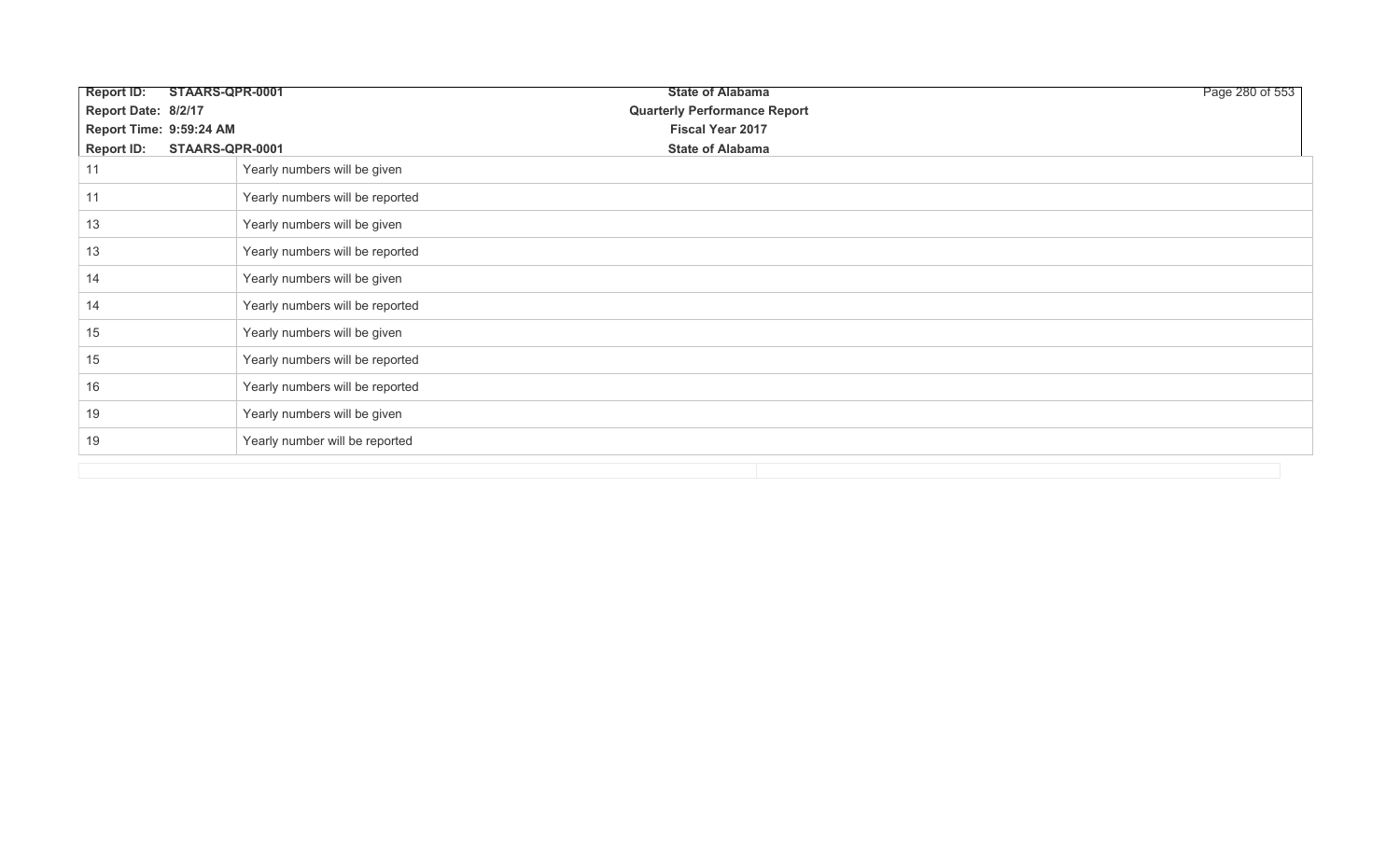| <b>Report ID:</b>       | STAARS-QPR-0001 | <b>State of Alabama</b>             | Page 282 of 553 |
|-------------------------|-----------------|-------------------------------------|-----------------|
| Report Date: 8/2/17     |                 | <b>Quarterly Performance Report</b> |                 |
| Report Time: 9:59:24 AM |                 | <b>Fiscal Year 2017</b>             |                 |
| <b>Report ID:</b>       | STAARS-QPR-0001 | <b>State of Alabama</b>             |                 |

### Department: 305 - State Bar Association

Mission: The promote effective and efficient licensure and regulation of the professional conduct of members of the legal profession. Section 34-3-1 et seq. Code of Alabama 1975. Vision: The Alabama State Bar is dedicated to promoting the professional responsibility, competence and satisfaction of its members; Improving the administration of justice; Increasing the public understanding of and respect for the law

#### **Annual Goals**

|           | 1 - To continue an efficient and responsive professional responsibility program.                                    |
|-----------|---------------------------------------------------------------------------------------------------------------------|
| $\mid$ 02 | 2 - To continue increasing online posting of continuing legal education attendance reports.                         |
| $\mid$ 03 | 3 - To continue to improve the overall efficiency of the license renewal process through increased online renewals. |

|    |                                                                                                         |                                               |      | <b>First Quarter</b> |               | <b>Second Quarter</b> |               |               | <b>Third Quarter</b> |               | <b>Fourth Quarter</b> |               | Annual        |
|----|---------------------------------------------------------------------------------------------------------|-----------------------------------------------|------|----------------------|---------------|-----------------------|---------------|---------------|----------------------|---------------|-----------------------|---------------|---------------|
|    |                                                                                                         | Unit of<br><b>Measure</b>                     | Goal | <b>Target</b>        | <b>Actual</b> | <b>Target</b>         | <b>Actual</b> | <b>Target</b> | <b>Actual</b>        | <b>Target</b> | <b>Actual</b>         | <b>Target</b> | <b>Actual</b> |
| 01 | Incres number of complaints processed<br>and closed.                                                    | Numberc<br>losed<br>Complain<br>ts/<br>Number | 01   | 450.00               | 362.00        | 450.00                | 490.00        | 450.00        | 532.00               | 450.00        |                       | 1800.00       |               |
|    | to Incres the number of CLE attendance<br>02 reports posted online.                                     | %attend<br>ance<br>Reports<br>Filed Onli      | 02   | 75.00                | 71.00         | 75.00                 | 68.00         | 75.00         | 58.00                | 75.00         |                       | 300.00        |               |
|    | Improve the overall efficiency of the<br>license renewal process through Incresd<br>03 online renewals. | Numbero<br>nline<br>License<br>Sm/<br>Number  | 03   | 50.00                | 48.00         | 0.00                  | 0.00          | 0.00          | 0.00                 | 0.00          |                       | 50.00         |               |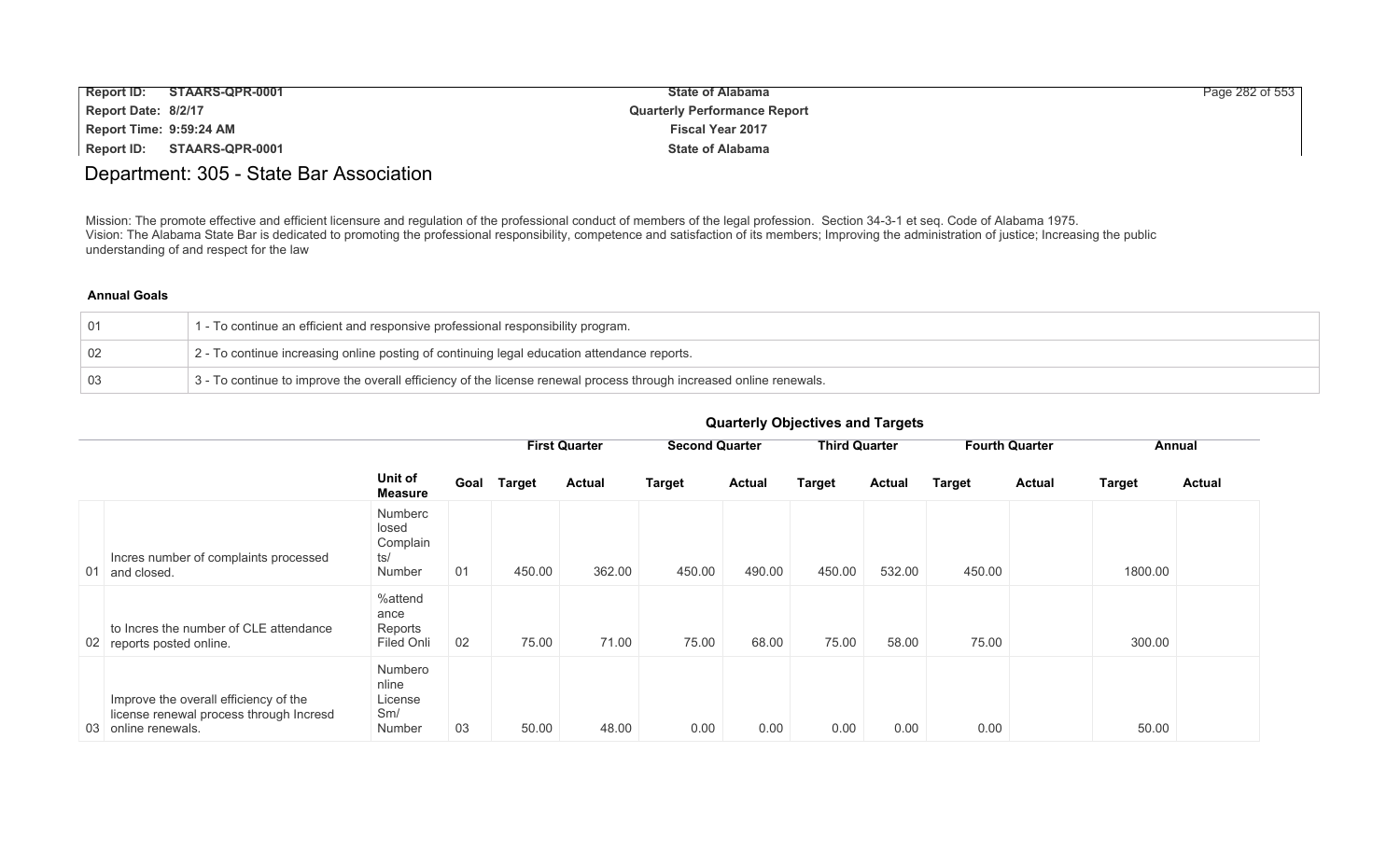| <b>Report ID:</b>            | STAARS-QPR-0001 | <b>State of Alabama</b>                                                                                         | Page 284 of 553 |
|------------------------------|-----------------|-----------------------------------------------------------------------------------------------------------------|-----------------|
| Report Date: 8/2/17          |                 | <b>Quarterly Performance Report</b>                                                                             |                 |
| Report Time: 9:59:24 AM      |                 | <b>Fiscal Year 2017</b>                                                                                         |                 |
| <b>Report ID:</b>            | STAARS-QPR-0001 | <b>State of Alabama</b>                                                                                         |                 |
| <b>Performance Objective</b> |                 | Justification                                                                                                   |                 |
| 01                           |                 | More than last year's first qtr but less than targeted                                                          |                 |
| 01                           |                 | Move active in processing claims this quarter                                                                   |                 |
| 01                           |                 | Target exceeded with number of complaints filed                                                                 |                 |
| 01                           |                 | To continue an efficient and responsive professional responsibility program.                                    |                 |
| 02                           |                 | Less MCLE attendance reported online than anticipated                                                           |                 |
| 02                           |                 | To continue increasing online posting of continuing legal education attendance reports.                         |                 |
| 03                           |                 | No activity this quarter                                                                                        |                 |
| 03                           |                 | Slightly less member participation in online renewals than expected                                             |                 |
| 03                           |                 | To continue to improve the overall efficiency of the license renewal process through increased online renewals. |                 |
|                              |                 |                                                                                                                 |                 |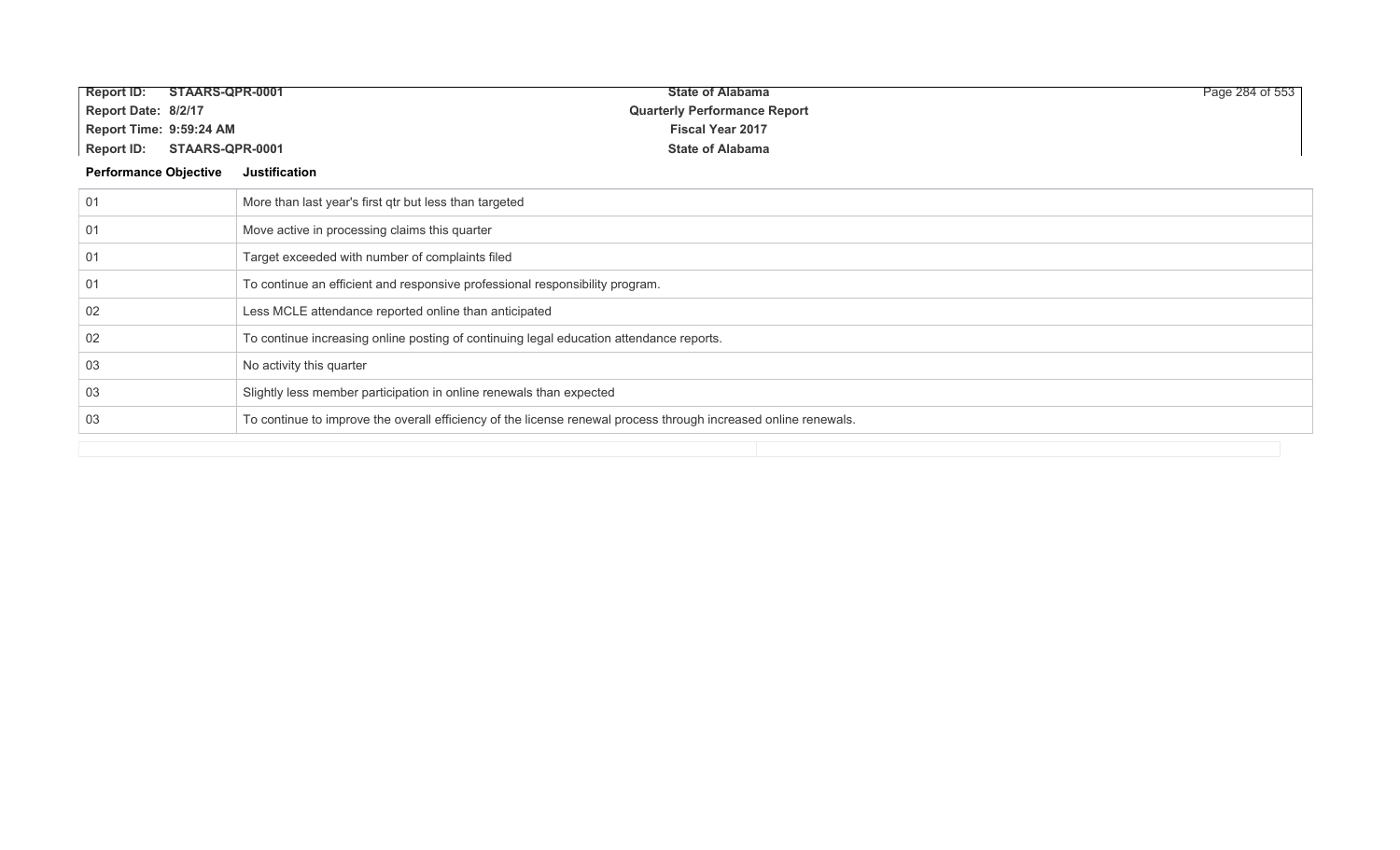| <b>Report ID:</b>       | STAARS-QPR-0001 | <b>State of Alabama</b>             | Page 286 of 553 |
|-------------------------|-----------------|-------------------------------------|-----------------|
| Report Date: 8/2/17     |                 | <b>Quarterly Performance Report</b> |                 |
| Report Time: 9:59:24 AM |                 | <b>Fiscal Year 2017</b>             |                 |
| Report ID:              | STAARS-QPR-0001 | <b>State of Alabama</b>             |                 |

## Department: 306 - Chiropractic Examiners Board

Mission: Regulation and Licensure of Doctors of Chiropractic and non licensed clinic owners to protect the people of Alabama. Vision: For the citizens of Alabama to receive professional, ethical and quality care in utilizing chiropractic services to maximize health benefits.

#### **Annual Goals**

| To receive catalog process and investigate complaints and determine if probable cause exists in 100 % of the complaints received by 2019. |
|-------------------------------------------------------------------------------------------------------------------------------------------|
| To increase the number of licensees to 2 per 10,000 persons while ensuring only qualified people enter the profession.                    |

### **Quarterly Objectives and Targets**

|                                                                                                              |                           |      | <b>First Quarter</b> |               | <b>Second Quarter</b> |               | <b>Third Quarter</b> |               | <b>Fourth Quarter</b> |               | Annual |               |
|--------------------------------------------------------------------------------------------------------------|---------------------------|------|----------------------|---------------|-----------------------|---------------|----------------------|---------------|-----------------------|---------------|--------|---------------|
|                                                                                                              | Unit of<br><b>Measure</b> | Goal | <b>Target</b>        | <b>Actual</b> | <b>Target</b>         | <b>Actual</b> | Target               | <b>Actual</b> | <b>Target</b>         | <b>Actual</b> | Target | <b>Actual</b> |
| to determine if probable cause exists in<br>100% of complaints within 60 days of<br>01 receipt of complaint. | Percenta<br>ge            | 01   | 100.00               | 100.00        | 100.00                | 100.00        | 100.00               | 57.00         | 100.00                |               | 100.00 |               |
| To Increase the number of licensees to 2<br>02 per 10,000 citizens                                           | <b>Number</b>             | 02   | 1.60                 | 1.72          | 1.70                  | 1.76          | 1.80                 | 1.78          | 1.90                  |               | 1.90   |               |
| Maintain the cost per licensee at or below<br>03 \$290.00                                                    | Currency                  | 02   | 50.00                | 99.00         | 40.00                 | 135.00        | 100.00               | 94.00         | 100.00                |               | 290.00 |               |

#### **Performance Objective Justification**

| -01 | 6 complaints with PC determined within 60 days on 6             |
|-----|-----------------------------------------------------------------|
| 01  | Q3 7 Complaints received with PC determined within 60 days on 4 |
| -01 | gtr 2 6 complaints with PC determined on 6 within 60 days       |
| 02  | 1 DC/ clinic per 5815 equals 1.72 oer 10k citizens              |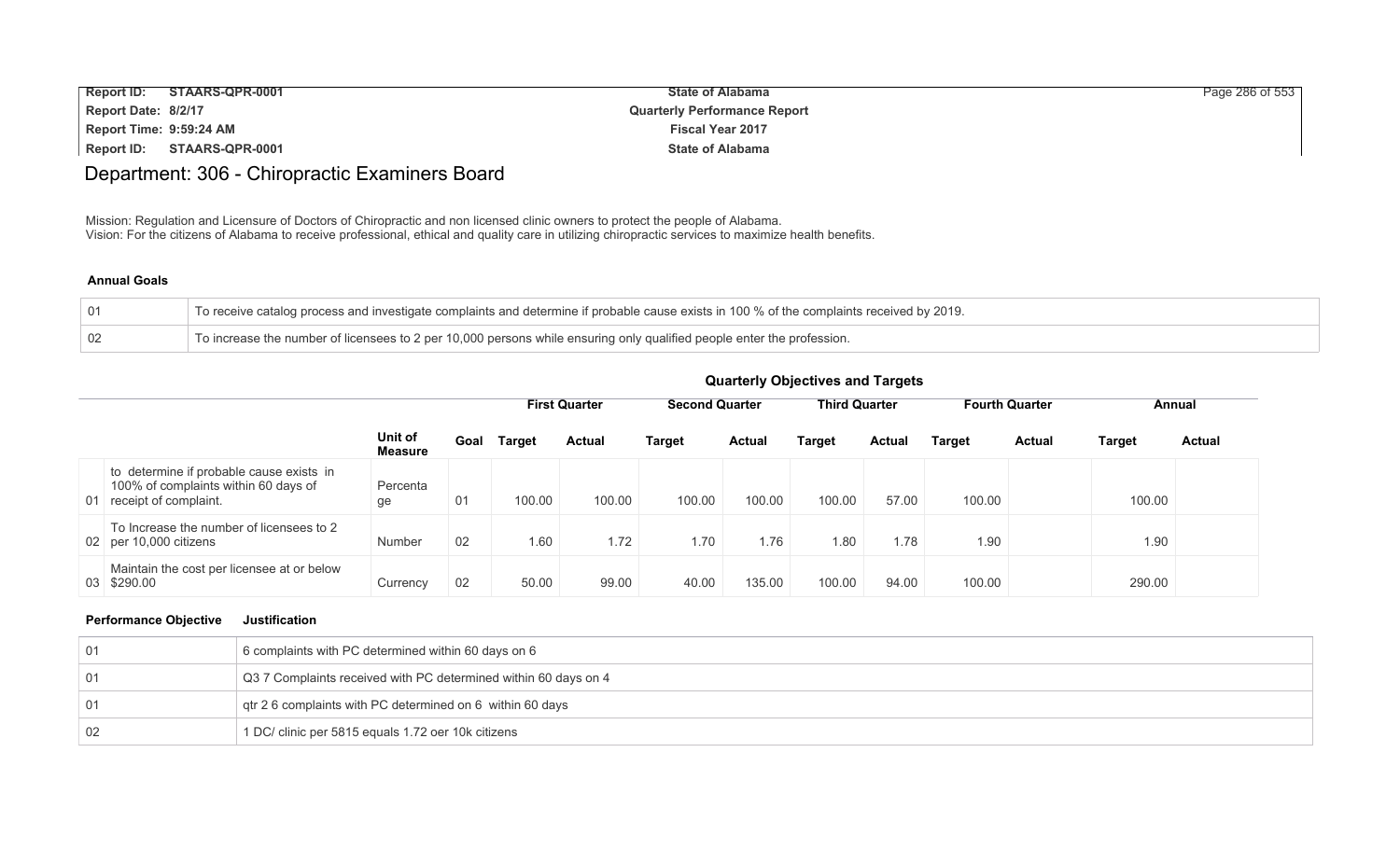| Report ID: STAARS-QPR-0001 |                 | <b>State of Alabama</b>                                    | Page 288 of 553 |
|----------------------------|-----------------|------------------------------------------------------------|-----------------|
| Report Date: 8/2/17        |                 | <b>Quarterly Performance Report</b>                        |                 |
| Report Time: 9:59:24 AM    |                 | <b>Fiscal Year 2017</b>                                    |                 |
| <b>Report ID:</b>          | STAARS-QPR-0001 | <b>State of Alabama</b>                                    |                 |
| 02                         |                 | Q3 1 DC? Clinic per 5604 equals 1.78 per 10k citizens      |                 |
| 02                         |                 | gtr 2 1 DC/Clinic per 5670 equals 1.76 per 10k citizens    |                 |
| -03                        |                 | expense divided by 822 DC/clinics equals 99.69 each        |                 |
| -03                        |                 | qtr 2 expense divided by 843 DC/Clinics equals 135.57 each |                 |
|                            |                 |                                                            |                 |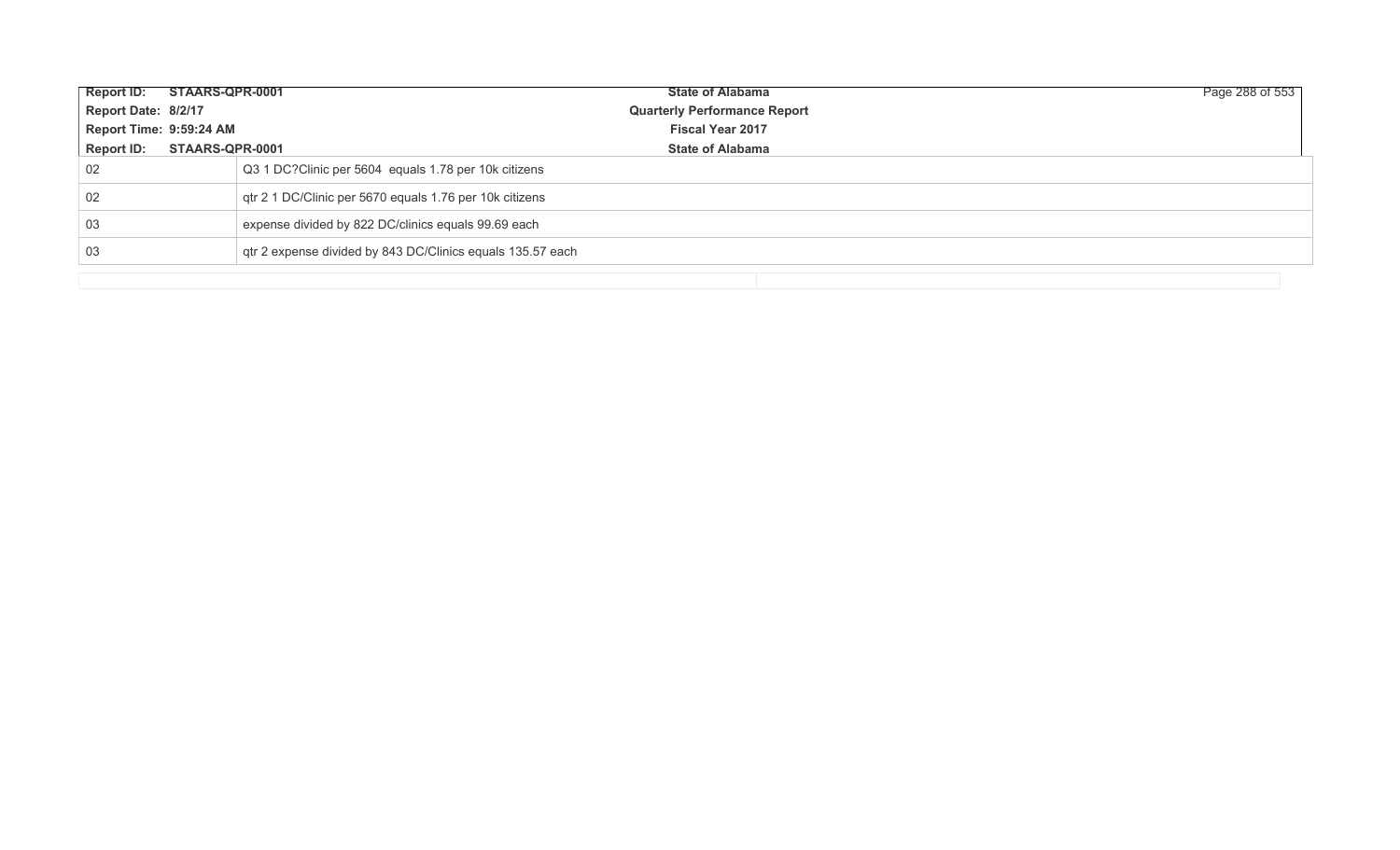| <b>Report ID:</b>       | STAARS-QPR-0001 | <b>State of Alabama</b>             | Page 290 of 553 |
|-------------------------|-----------------|-------------------------------------|-----------------|
| Report Date: 8/2/17     |                 | <b>Quarterly Performance Report</b> |                 |
| Report Time: 9:59:24 AM |                 | <b>Fiscal Year 2017</b>             |                 |
| Report ID:              | STAARS-QPR-0001 | <b>State of Alabama</b>             |                 |

## Department: 307 - Speech Path & Audio Exam Board

Mission: To insure that Speech-Language Pathology and Audiology services are provided by qualified indivduals. Vision: Licensure of all persons providing Speech-Language Pathology and Audiology services within our state.

#### **Annual Goals**

| า |  |  |
|---|--|--|
|   |  |  |

To issue 95% of licenses within 45 days of receipt of completed application

|                                                                                                | <b>Quarterly Objectives and Targets</b> |      |        |                      |                                               |               |        |               |                       |               |               |               |
|------------------------------------------------------------------------------------------------|-----------------------------------------|------|--------|----------------------|-----------------------------------------------|---------------|--------|---------------|-----------------------|---------------|---------------|---------------|
|                                                                                                |                                         |      |        | <b>First Quarter</b> | <b>Third Quarter</b><br><b>Second Quarter</b> |               |        |               | <b>Fourth Quarter</b> |               | Annual        |               |
|                                                                                                | Unit of<br><b>Measure</b>               | Goal | Target | <b>Actual</b>        | <b>Target</b>                                 | <b>Actual</b> | Target | <b>Actual</b> | Target                | <b>Actual</b> | <b>Target</b> | <b>Actual</b> |
| to issue 95% of licenses within 45 days of<br>01 receipt of completed application              | Percenta<br>ge                          | 01   | 95.00  | 100.00               | 95.00                                         | 100.00        | 95.00  | 100.00        | 95.00                 |               | 100.00        |               |
| Create a system to ensure that 12<br>continuing education hours are offered in<br>02 the state | Number<br>of CEUs<br>offered            | 01   | 2.00   | 1.00                 | 2.00                                          | 1.00          | 2.00   | 2.00          | 2.00                  |               | 6.00          |               |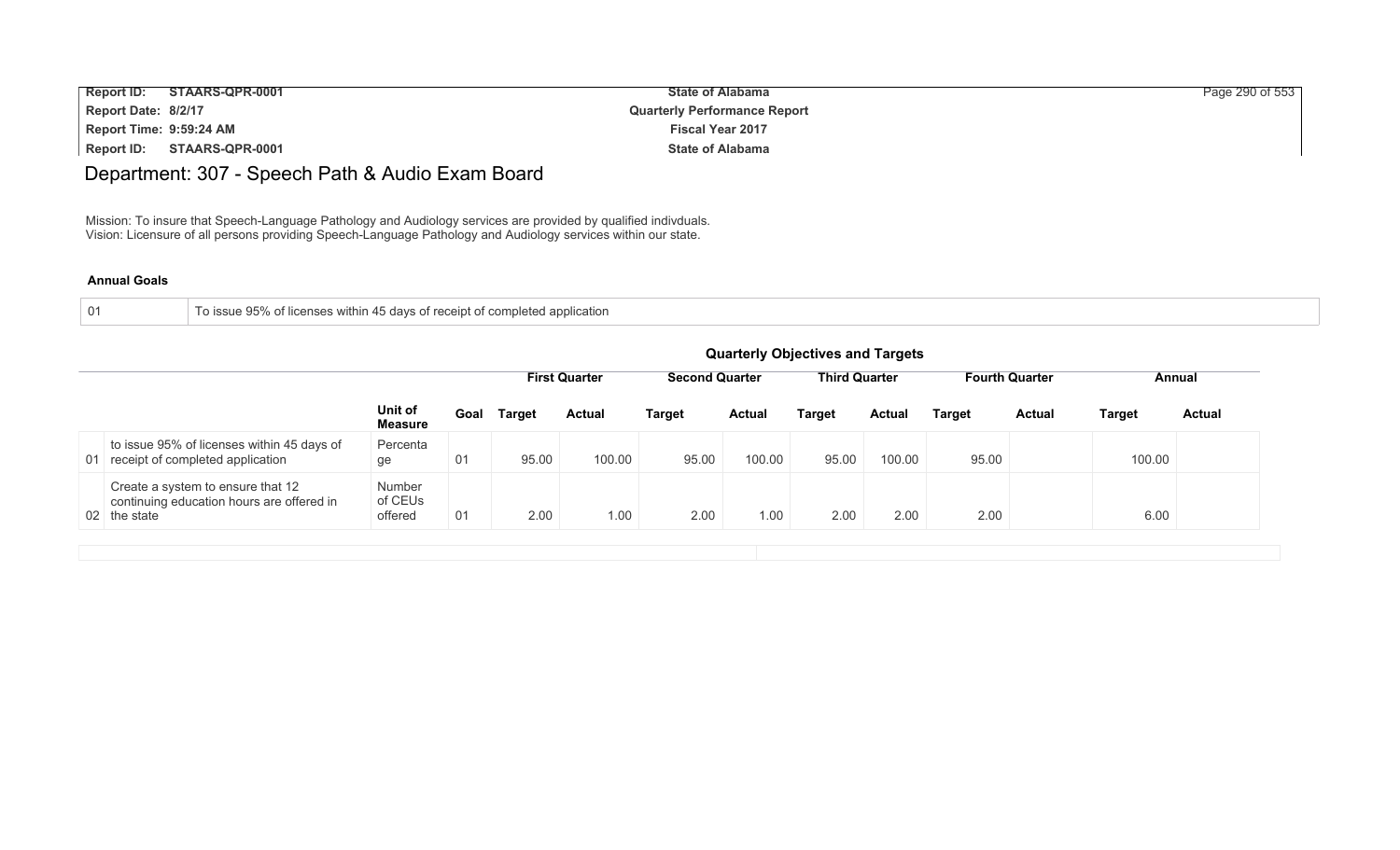| <b>Report ID:</b>       | STAARS-QPR-0001 | <b>State of Alabama</b>             | Page 292 of 553 |
|-------------------------|-----------------|-------------------------------------|-----------------|
| Report Date: 8/2/17     |                 | <b>Quarterly Performance Report</b> |                 |
| Report Time: 9:59:24 AM |                 | <b>Fiscal Year 2017</b>             |                 |
| Report ID:              | STAARS-QPR-0001 | <b>State of Alabama</b>             |                 |

## Department: 308 - Bd Of Cosmetology & Barbering

Mission: To protect the health of the public by licensing and regulating the practices of cosmetology and barbering. Vision: To license efficiently, inspect regularly, and continue the growth of the cosmetology and barbering profession.

#### **Annual Goals**

| To monitor the number of licenses issued in accordance with the law. |
|----------------------------------------------------------------------|
| To perform inspections of shops/schools and collect necessary fines. |
| To monitor the number of exams for proper licensure.                 |

|    |                                     |                                 |      | <b>First Quarter</b> |               | <b>Second Quarter</b> |               | <b>Third Quarter</b> |               | <b>Fourth Quarter</b> |               | Annual        |               |
|----|-------------------------------------|---------------------------------|------|----------------------|---------------|-----------------------|---------------|----------------------|---------------|-----------------------|---------------|---------------|---------------|
|    |                                     | Unit of<br><b>Measure</b>       | Goal | <b>Target</b>        | <b>Actual</b> | <b>Target</b>         | <b>Actual</b> | <b>Target</b>        | <b>Actual</b> | <b>Target</b>         | <b>Actual</b> | <b>Target</b> | <b>Actual</b> |
| 01 | Number of licenses issued.          | Number<br>of<br>Licenses        | 01   | 5000.00              | 1764.00       | 5000.00               | 5239.00       | 5000.00              | 5334.00       | 5000.00               |               | 20000.00      |               |
|    | 02 Number of inspections completed. | Number<br>of<br>Inspectio<br>ns | 02   | 1500.00              | 1294.00       | 1500.00               | 1528.00       | 1500.00              | 1370.00       | 1500.00               |               | 6000.00       |               |
| 03 | Number of fines collected.          | Number<br>of Fines              | 02   | 50.00                | 35.00         | 50.00                 | 28.00         | 50.00                | 38.00         | 50.00                 |               | 200.00        |               |
| 04 | Number of exams given.              | Number<br>of Exams              | 04   | 750.00               | 788.00        | 750.00                | 546.00        | 750.00               | 655.00        | 750.00                |               | 3000.00       |               |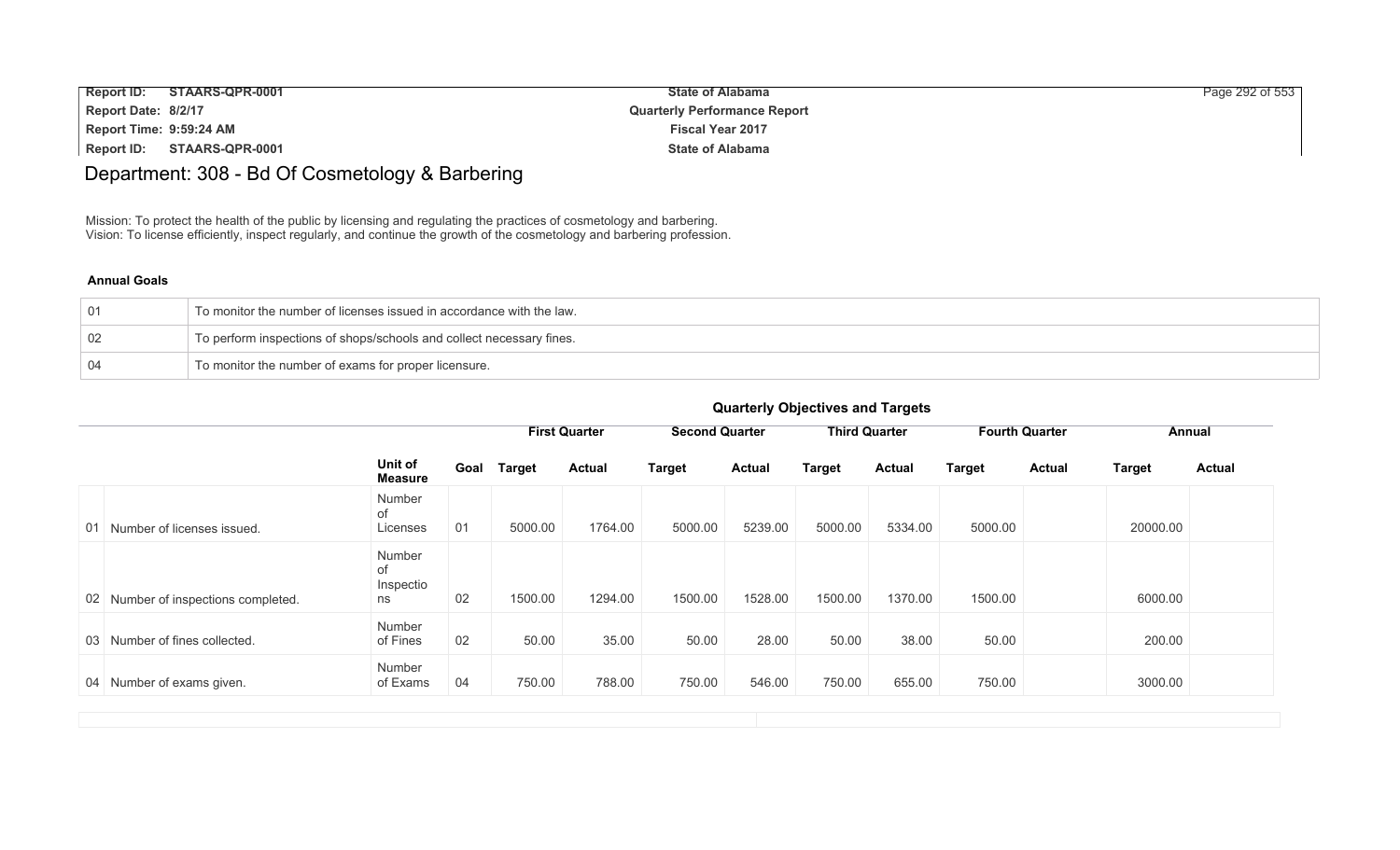| <b>Report ID:</b>       | STAARS-QPR-0001 | <b>State of Alabama</b>             | Page 296 of 553 |
|-------------------------|-----------------|-------------------------------------|-----------------|
| Report Date: 8/2/17     |                 | <b>Quarterly Performance Report</b> |                 |
| Report Time: 9:59:24 AM |                 | <b>Fiscal Year 2017</b>             |                 |
| <b>Report ID:</b>       | STAARS-QPR-0001 | <b>State of Alabama</b>             |                 |

## Department: 309 - Plumbers & Gas Fitters Exam Bd

Mission: To serve the people of Alabama by fair regulation of the plumbing and gas fitting industries, and provide consumer protection. Vision: To ensure quality work is performed by certified individuals in the plumbing and gas fitting industries within the State of Alabama.

|    | TO CONDUCT 80% JURISDICTIONAL ON-SITE CONSUMER COMPLAINT INSPECTIONS WITHIN 60 DAYS FROM THE DATE OPENED BY END OF CURRENT FISCAL YEAR.     |
|----|---------------------------------------------------------------------------------------------------------------------------------------------|
|    | ENSURE COMPLIANCE WITHIN THE INDUSTRIES BY CONTACTING 3500 CERTIFIED INDIVIDUALS THROUGH ON-SITE INSPECTIONS BY END OF CURRENT FISCAL YEAR. |
| 03 | ATTEND AND PARTICIPATE AT FOUR VENUES TO PROMOTE CONSUMER AWARNESS BY END OF CURRENT FISCAL YEAR.                                           |

|  |  | <b>Quarterly Objectives and Targets</b> |
|--|--|-----------------------------------------|
|--|--|-----------------------------------------|

|                                                                                                                                                        |                           |    |             | <b>First Quarter</b> | <b>Second Quarter</b> |               |               | <b>Third Quarter</b> |               | <b>Fourth Quarter</b> |               | Annual        |
|--------------------------------------------------------------------------------------------------------------------------------------------------------|---------------------------|----|-------------|----------------------|-----------------------|---------------|---------------|----------------------|---------------|-----------------------|---------------|---------------|
|                                                                                                                                                        | Unit of<br><b>Measure</b> |    | Goal Target | <b>Actual</b>        | <b>Target</b>         | <b>Actual</b> | <b>Target</b> | Actual               | <b>Target</b> | <b>Actual</b>         | <b>Target</b> | <b>Actual</b> |
| to CONDUCT 80% JURISDICTIONAL<br>ON-SITE CONSUMER COMPLAINT<br>INSPECTIONS WITHIN 60 DAYS FROM<br>THE DATE OPENED BY END OF<br>01 CUURENT FISCAL YEAR. | Percenta<br>ge            | 01 | 0.00        | 0.00                 | 0.00                  |               | 0.00          |                      | 0.00          |                       | 80.00         |               |
| CONTACT 3500 CERTIFIED<br>INDIVIDUALS THROUGH ON-SITE<br>INSPECTIONS BY END OF FISCAL<br>02 YEAR.                                                      | <b>Number</b>             | 02 | 0.00        | 0.00                 | 0.00                  |               | 0.00          |                      | 0.00          |                       | 3500.00       |               |
| ATTEND FOUR VENUES BY END OF<br>03 FISCAL YEAR.                                                                                                        | <b>Number</b>             | 03 | 0.00        | 0.00                 | 0.00                  |               | 0.00          |                      | 0.00          |                       | 4.00          |               |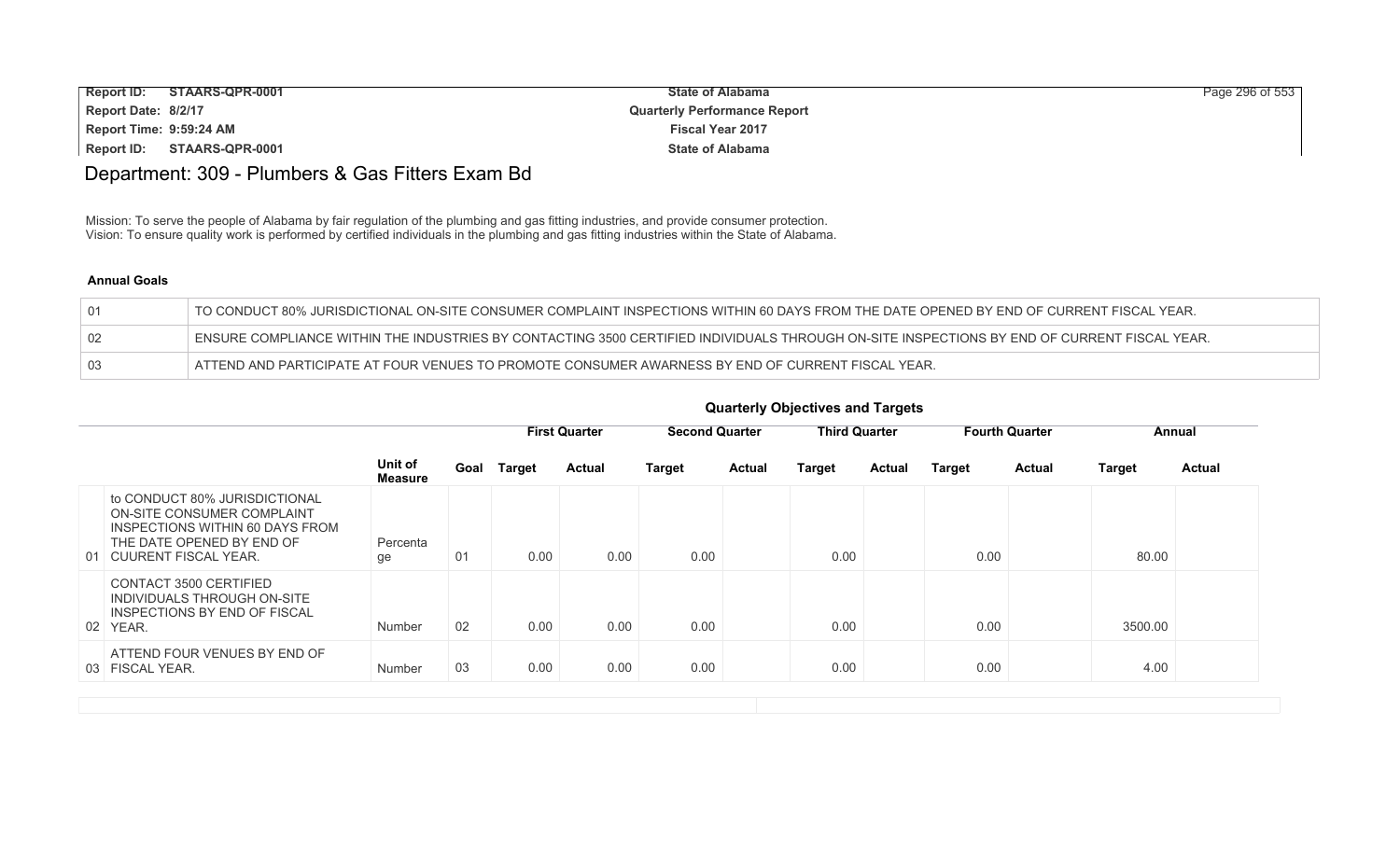| <b>Report ID:</b><br>STAARS-QPR-0001 | <b>State of Alabama</b>             | Page 300 of 553 |
|--------------------------------------|-------------------------------------|-----------------|
| Report Date: 8/2/17                  | <b>Quarterly Performance Report</b> |                 |
| Report Time: 9:59:24 AM              | <b>Fiscal Year 2017</b>             |                 |
| Report ID:<br>STAARS-QPR-0001        | <b>State of Alabama</b>             |                 |

## Department: 310 - State Employees Insurance Bd

Mission: To establish a health insurance plan for employees of the State of Alabama and other plan members providing reasonable benefits and plan stability. Vision: To develop programs to foster a quality health care plan, improve the overall health of plan members, and control the cost of providing services for employers and plan members.

#### **Annual Goals**

| -01 | Operate an effective, efficient health insurance plan for active and retired State employees maintaining active employee and dependent payouts at no greater than 80%  |
|-----|------------------------------------------------------------------------------------------------------------------------------------------------------------------------|
| 02  | Increase to \$12,000,000 participation in Health Care Reimbursement Accounts thereby reducing FICA costs to the State and FICA and income taxes to the employee.       |
| -03 | Increase to \$1,500,000 participation in Dependent Care Reimbursement Accounts thereby reducing FICA costs to the State and FICA and income tax costs to the employee. |
|     |                                                                                                                                                                        |

|                                                                                                            |                                              |      |        | <b>First Quarter</b> |        | <b>Second Quarter</b> |               | <b>Third Quarter</b> | <b>Fourth Quarter</b> |        | Annua         |   |
|------------------------------------------------------------------------------------------------------------|----------------------------------------------|------|--------|----------------------|--------|-----------------------|---------------|----------------------|-----------------------|--------|---------------|---|
|                                                                                                            | Unit of<br><b>Measure</b>                    | Goal | Target | Actual               | Target | <b>Actual</b>         | <b>Target</b> | <b>Actual</b>        | <b>Target</b>         | Actual | <b>Target</b> | A |
| Maintain State Employee active<br>employee and family payouts at no<br>01 greater than 80% of claims cost. | $%$ of<br>Claims<br>Paid for<br>Active<br>Em | 01   | 80.00  | 77.00                | 80.00  | 77.00                 | 80.00         | 75.00                | 80.00                 |        | 80.00         |   |
| Increase State Employee Participation in<br>02 Health Care Alternatives                                    | % of<br>Primary<br>Enrollees<br>In Alte      | 01   | 30.00  | 6.00                 | 20.00  | 6.00                  | 20.00         | 6.00                 | 20.00                 |        | 90.00         |   |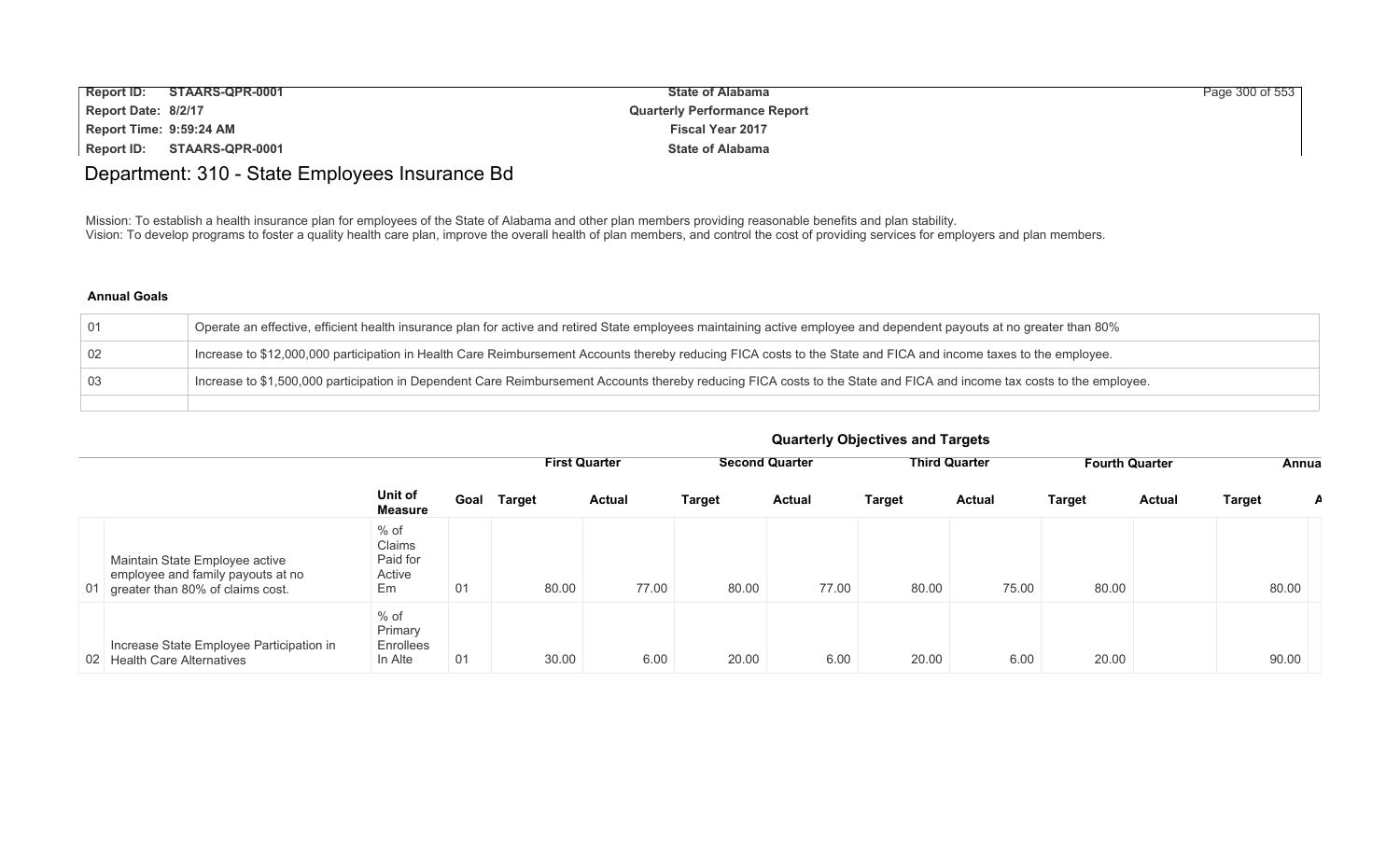| <b>Report ID:</b> | STAARS-QPR-0001                                                                                                       | Page 302 of 553<br><b>State of Alabama</b>                 |    |            |            |                         |            |            |            |            |  |            |
|-------------------|-----------------------------------------------------------------------------------------------------------------------|------------------------------------------------------------|----|------------|------------|-------------------------|------------|------------|------------|------------|--|------------|
|                   | Report Date: 8/2/17                                                                                                   | <b>Quarterly Performance Report</b>                        |    |            |            |                         |            |            |            |            |  |            |
|                   | Report Time: 9:59:24 AM                                                                                               |                                                            |    |            |            | <b>Fiscal Year 2017</b> |            |            |            |            |  |            |
| <b>Report ID:</b> | STAARS-QPR-0001                                                                                                       |                                                            |    |            |            | <b>State of Alabama</b> |            |            |            |            |  |            |
| 03 90%            | Maintain State Employee active<br>participation in wellness screenings at                                             | $\%$<br>ofactive<br>Employe<br>es<br>Completi<br>n.        | 01 | 5.00       | 19.00      | 5.00                    | 17.00      | 5.00       | 23.00      | 5.00       |  | 5.00       |
| 05 State          | Incres participation in Dependent Care<br>Reimbursement Accounts (DCRA)<br>resulting in fringe benefit savings to the | \$wages<br>contribut<br>ed to<br><b>DCRA</b><br>acc        | 02 | 375000.00  | 360803.00  | 375000.00               | 323218.00  | 375000.00  | 326276.00  | 375000.00  |  | 1500000.00 |
| 04 State          | Increase participation in Health Care<br>Reimbursement Accounts (HCRA)<br>resulting in fringe benefit savings to the  | <b>\$wages</b><br>contribut<br>ed to<br><b>HCRA</b><br>acc | 03 | 3000000.00 | 2756700.00 | 3000000.00              | 2587016.00 | 3000000.00 | 2578314.00 | 3000000.00 |  | 1200000.00 |
| 01 State          | Increase participation in Health Care<br>Reimbursement Accounts (HCRA)<br>resulting in fringe benefit savings to the  | <b>\$wages</b><br>contribut<br>ed to<br><b>HCRA</b><br>acc |    | 0.00       |            | 0.00                    |            | 0.00       |            | 0.00       |  | 0.00       |
| 02 State          | Incres participation in Dependent Care<br>Reimbursement Accounts (DCRA)<br>resulting in fringe benefit savings to the | \$wages<br>contribut<br>ed to<br><b>DCRA</b><br>acc        |    | 0.00       |            | 0.00                    |            | 0.00       |            | 0.00       |  | 0.00       |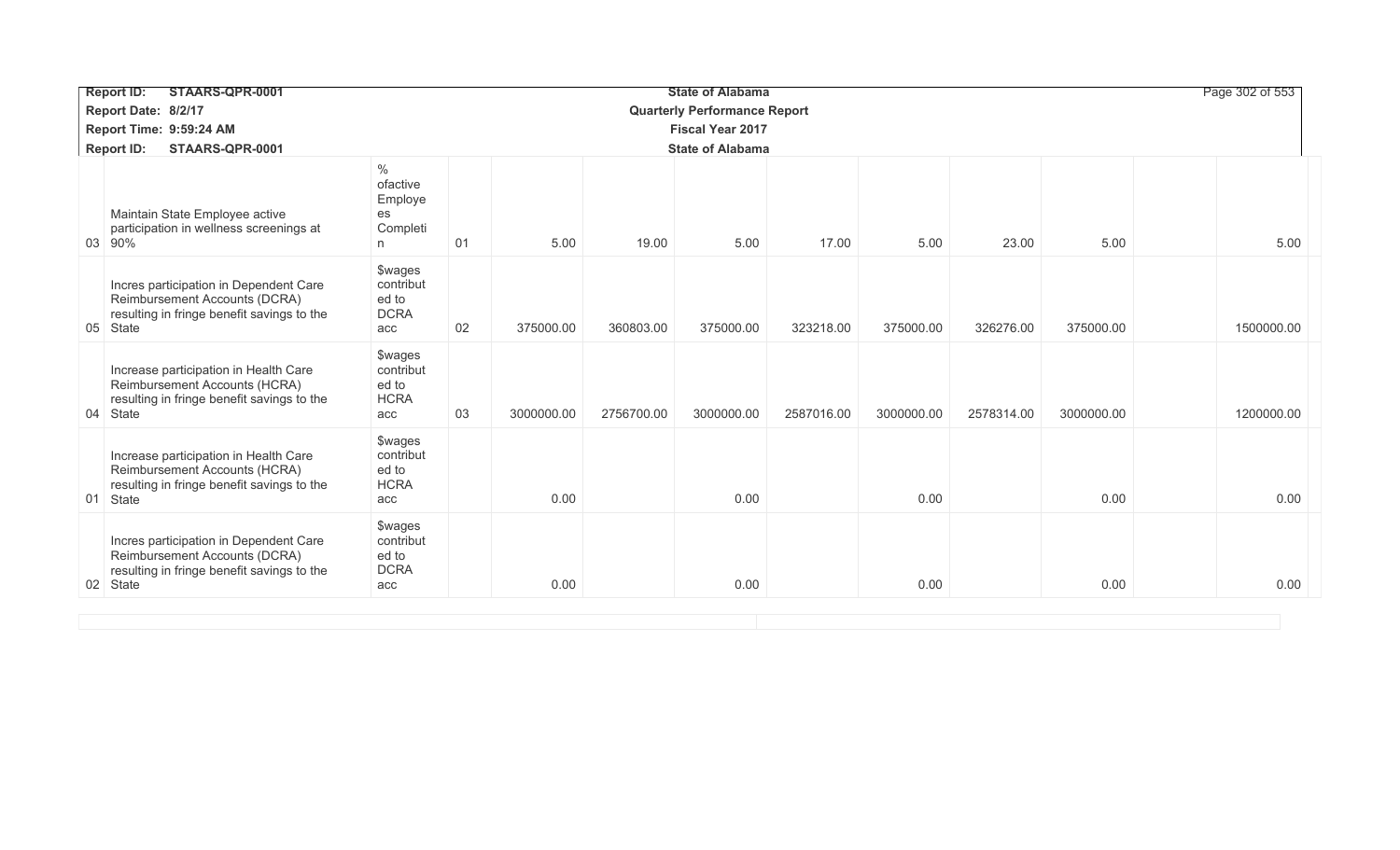| <b>Report ID:</b>       | STAARS-QPR-0001 | <b>State of Alabama</b>             | Page 304 of 553 |
|-------------------------|-----------------|-------------------------------------|-----------------|
| Report Date: 8/2/17     |                 | <b>Quarterly Performance Report</b> |                 |
| Report Time: 9:59:24 AM |                 | <b>Fiscal Year 2017</b>             |                 |
| Report ID:              | STAARS-QPR-0001 | <b>State of Alabama</b>             |                 |

## Department: 311 - Prof Engineers Regist Board

Mission: To protect the public by helping to safeguard life, health and property, and to promote the public welfare by providing for the licensing and regulation of persons in the practices of engineering and surveying, (Code Sec 34-11-30 et seq) (Governor's Priorities 1.,5)

Vision: An agency that regulates the engineering and surveying professions fairly (equitably) while fore mostly serving the Alabama population.

| 01  | Resolve 75% of complaints within 6 months of receipt.                                                         |
|-----|---------------------------------------------------------------------------------------------------------------|
| -03 | Continue processing verification of licensure within 5 business days of receipt without additional personnel. |

|                                                                |                           |      | <b>First Quarter</b> |               | <b>Second Quarter</b> |               | <b>Third Quarter</b> |        |        | <b>Fourth Quarter</b>          | Annual        |  |
|----------------------------------------------------------------|---------------------------|------|----------------------|---------------|-----------------------|---------------|----------------------|--------|--------|--------------------------------|---------------|--|
|                                                                | Unit of<br><b>Measure</b> | Goal | <b>Target</b>        | <b>Actual</b> | <b>Target</b>         | <b>Actual</b> | <b>Target</b>        | Actual | Target | <b>Actual</b><br><b>Target</b> | <b>Actual</b> |  |
| Quality - % of investigations completed<br>01 within 6 months. | Percenta<br>ge            | 01   | 75.00                | 50.00         | 75.00                 | 50.00         | 75.00                | 100.00 | 75.00  | 75.00                          |               |  |
| Quality - % completed within 5 business<br>03 days.            | Percenta<br>ge            | 03   | 100.00               | 97.00         | 100.00                | 100.00        | 100.00               | 100.00 | 100.00 | 100.00                         |               |  |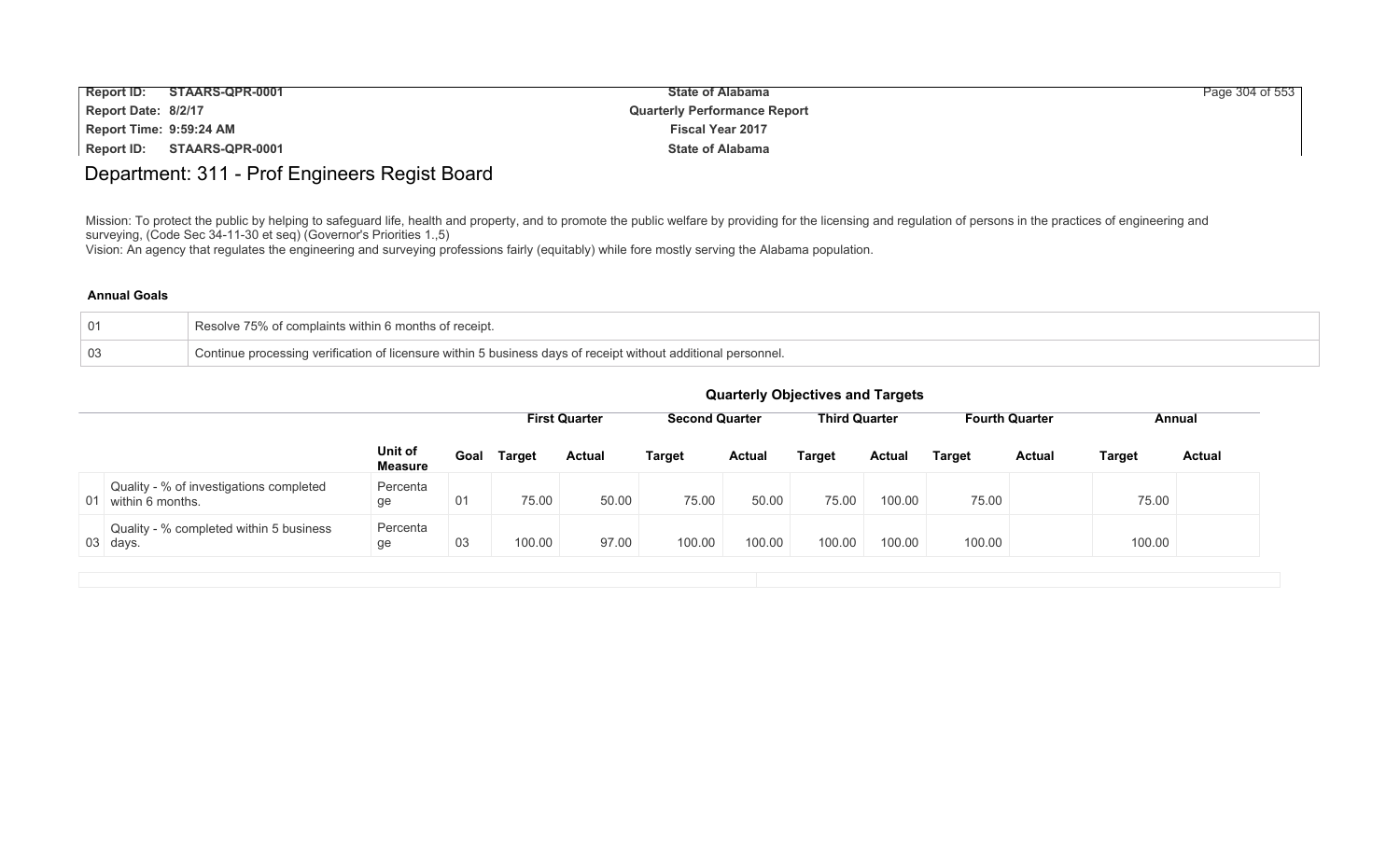| <b>Report ID:</b>       | STAARS-QPR-0001 | <b>State of Alabama</b>             | Page 306 of 553 |
|-------------------------|-----------------|-------------------------------------|-----------------|
| Report Date: 8/2/17     |                 | <b>Quarterly Performance Report</b> |                 |
| Report Time: 9:59:24 AM |                 | <b>Fiscal Year 2017</b>             |                 |
| <b>Report ID:</b>       | STAARS-QPR-0001 | <b>State of Alabama</b>             |                 |

### Department: 312 - Ethics Commission

Mission: To ensure that public officials are independent and impartial; that decisions and policies are made in the proper government channels; that public office is not used for private gain; and that there is public confidence in the integrity of government. (Code of Alabama, 1975, Section 36-25-4, 5 and 7). Vision: To ensure that no public official or public employee uses his/her political position for private gain whether monetary or otherwise.

|    | Obtain 93% of required filings for Statements of Economic Interests Forms through online web application. |
|----|-----------------------------------------------------------------------------------------------------------|
| 02 | Maintain 94% of Lobbyists' Registrations through online web application.                                  |

| <b>Quarterly Objectives and Targets</b> |  |  |  |  |
|-----------------------------------------|--|--|--|--|
|-----------------------------------------|--|--|--|--|

|                                                          |                                       |      |               | <b>First Quarter</b> | <b>Second Quarter</b> |               | <b>Third Quarter</b> |               | <b>Fourth Quarter</b> |               | Annual        |               |
|----------------------------------------------------------|---------------------------------------|------|---------------|----------------------|-----------------------|---------------|----------------------|---------------|-----------------------|---------------|---------------|---------------|
|                                                          | Unit of<br><b>Measure</b>             | Goal | <b>Target</b> | <b>Actual</b>        | <b>Target</b>         | <b>Actual</b> | <b>Target</b>        | <b>Actual</b> | <b>Target</b>         | <b>Actual</b> | <b>Target</b> | <b>Actual</b> |
| 01 Incres percentage of online submissions               | $%$ of<br>Online<br>Submissi<br>ons   | 01   | 0.00          | 0.00                 | 0.00                  | 0.00          | 0.00                 | 0.00          | 0.00                  |               | 93.00         |               |
| Maintain/Incres percentage of online<br>02 registrations | $%$ of<br>Online<br>Registrati<br>ons | 02   | 0.00          | 0.00                 | 0.00                  | 0.00          | 0.00                 | 0.00          | 0.00                  |               | 95.00         |               |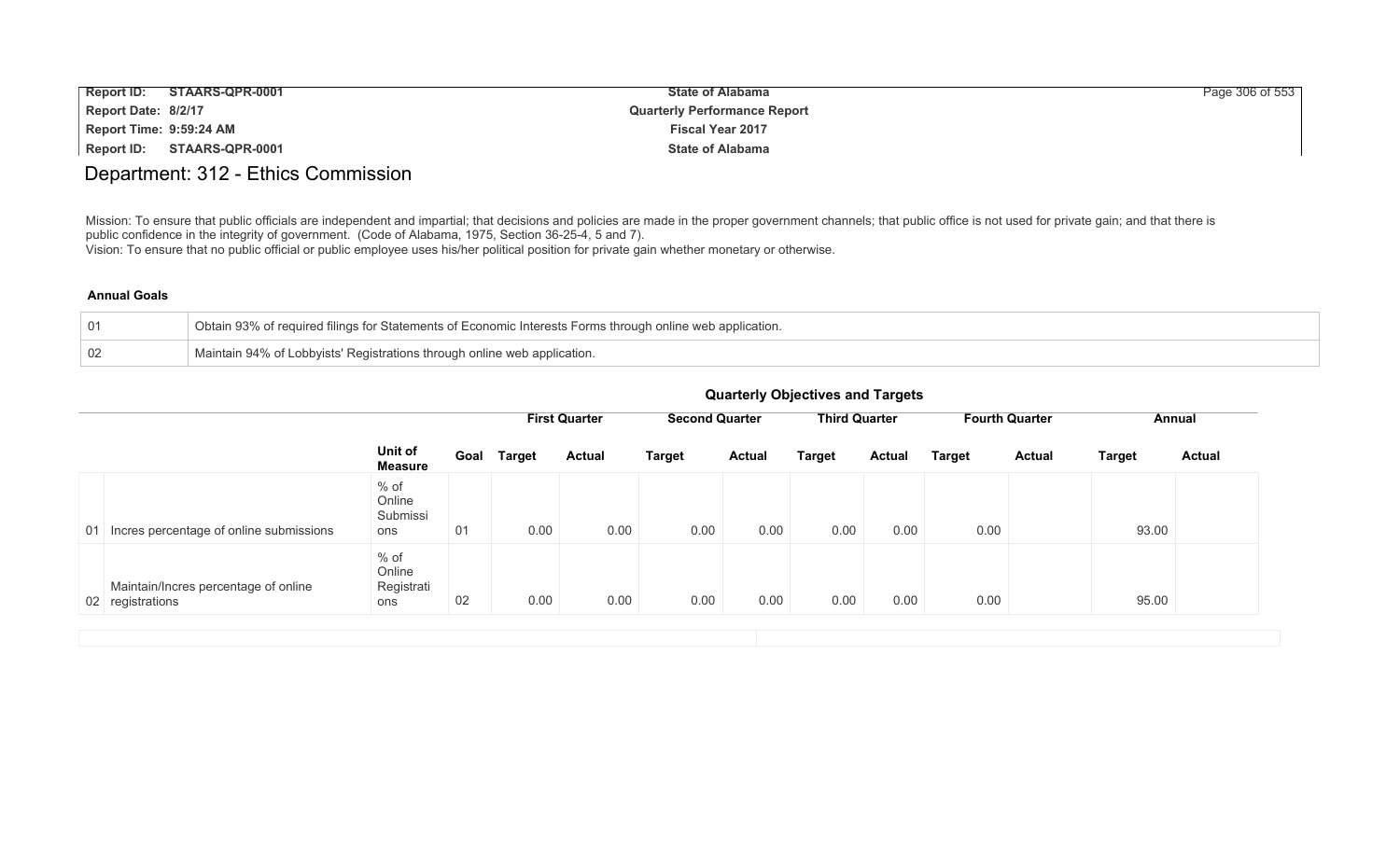| <b>Report ID:</b>       | STAARS-QPR-0001 | <b>State of Alabama</b>             | Page 308 of 553 |
|-------------------------|-----------------|-------------------------------------|-----------------|
| Report Date: 8/2/17     |                 | <b>Quarterly Performance Report</b> |                 |
| Report Time: 9:59:24 AM |                 | <b>Fiscal Year 2017</b>             |                 |
| Report ID:              | STAARS-QPR-0001 | <b>State of Alabama</b>             |                 |

## Department: 315 - Foresters Registration Board

Mission: To administer a licensing and regulatory program for the practice of forestry in order to benefit and protect the public. (Ala. Code 34-12) Vision: A premier board, recognized for overall excellence and for providing balanced service to both the public and the regulated community.

| 01 | Maintain cost per licensee at or below \$200 through 2018 |
|----|-----------------------------------------------------------|
|    |                                                           |

|                      |                           |      |               |                      |                       |               | <b>Quarterly Objectives and Targets</b> |        |               |                       |               |               |
|----------------------|---------------------------|------|---------------|----------------------|-----------------------|---------------|-----------------------------------------|--------|---------------|-----------------------|---------------|---------------|
|                      |                           |      |               | <b>First Quarter</b> | <b>Second Quarter</b> |               | <b>Third Quarter</b>                    |        |               | <b>Fourth Quarter</b> |               | Annual        |
|                      | Unit of<br><b>Measure</b> | Goal | <b>Target</b> | <b>Actual</b>        | <b>Target</b>         | <b>Actual</b> | <b>Target</b>                           | Actual | <b>Target</b> | <b>Actual</b>         | <b>Target</b> | <b>Actual</b> |
| 01 Cost per licensee |                           | 01   | 50.00         | 50.00                | 50.00                 | 27.00         | 50.00                                   | 28.00  | 50.00         |                       | 200.00        |               |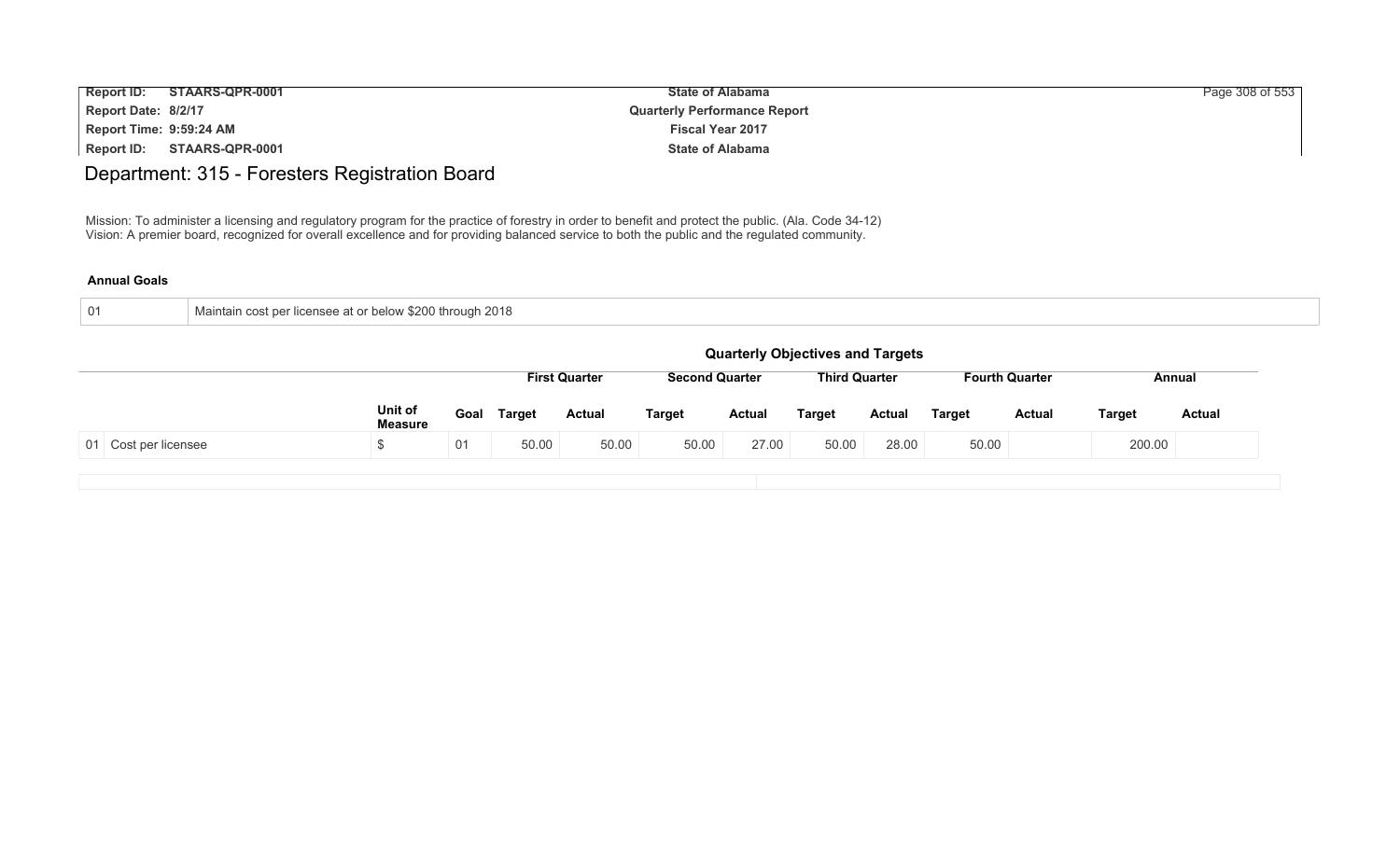| <b>Report ID:</b><br><b>STAARS-QPR-0001</b> | <b>State of Alabama</b>             | Page 310 of 553 |
|---------------------------------------------|-------------------------------------|-----------------|
| Report Date: 8/2/17                         | <b>Quarterly Performance Report</b> |                 |
| Report Time: 9:59:24 AM                     | <b>Fiscal Year 2017</b>             |                 |
| Report ID:<br>STAARS-QPR-0001               | <b>State of Alabama</b>             |                 |

## Department: 316 - Funeral Services Board

Mission: The Board seeks to promulgate and enforce rules and regulations for the betterment and promotion of the standards of service and practice to be followed in the funeral service profession in the State of Alabama as it may deem expedient and consistent with the laws of this state and for the public good. Vision: To raise the standard of transparency dealing with the public and licensees within the profession of funeral service.

#### **Annual Goals**

| ∣ 01 | Update Alabama Funeral Service Law                                                                                                      |
|------|-----------------------------------------------------------------------------------------------------------------------------------------|
| 02   | Work to make the Board's website more consumer friendly and informative.                                                                |
| -03  | Continue to work to update the current RDA to include Electronic Records.                                                               |
|      | Decrease violations of funeral service law by offering more Alabama Funeral Service Law classes to licensees especially if Goal 1 pass. |

|    |                                                                                                                                                     |                           | <b>GUATIONS</b> ODJUCTIVES AND THE GUIDE |        |                      |                       |               |                      |        |                       |               |               |               |
|----|-----------------------------------------------------------------------------------------------------------------------------------------------------|---------------------------|------------------------------------------|--------|----------------------|-----------------------|---------------|----------------------|--------|-----------------------|---------------|---------------|---------------|
|    |                                                                                                                                                     |                           |                                          |        | <b>First Quarter</b> | <b>Second Quarter</b> |               | <b>Third Quarter</b> |        | <b>Fourth Quarter</b> |               | Annual        |               |
|    |                                                                                                                                                     | Unit of<br><b>Measure</b> | Goal                                     | Target | <b>Actual</b>        | <b>Target</b>         | <b>Actual</b> | <b>Target</b>        | Actual | <b>Target</b>         | <b>Actual</b> | <b>Target</b> | <b>Actual</b> |
|    | Complete a comprehensive review of the<br>05 current laws and regulations.                                                                          | Percenta<br>ge            | 01                                       | 100.00 | 100.00               | 0.00                  | 100.00        | 0.00                 | 75.00  | 0.00                  |               | 100.00        |               |
|    | Work to make the Board's website more<br>06 consumer friendly and informative.                                                                      | Percenta<br>ge            | 02                                       | 25.00  | 50.00                | 25.00                 | 25.00         | 50.00                | 25.00  | 0.00                  |               | 100.00        |               |
| 07 | Continue to work to update the current<br>RDA to include Electronic Records                                                                         | Percenta<br>ge            | 03                                       | 50.00  | 25.00                | 50.00                 | 0.00          | 0.00                 | 0.00   | 0.00                  |               | 100.00        |               |
|    | Decrease violations of funeral service law<br>by offering more Alabama Funeral<br>Service Law classes to licensees<br>08 especially if Goal 1 pass. | Percenta<br>ge            | 04                                       | 25.00  | 25.00                | 25.00                 | 25.00         | 25.00                | 50.00  | 25.00                 |               | 100.00        |               |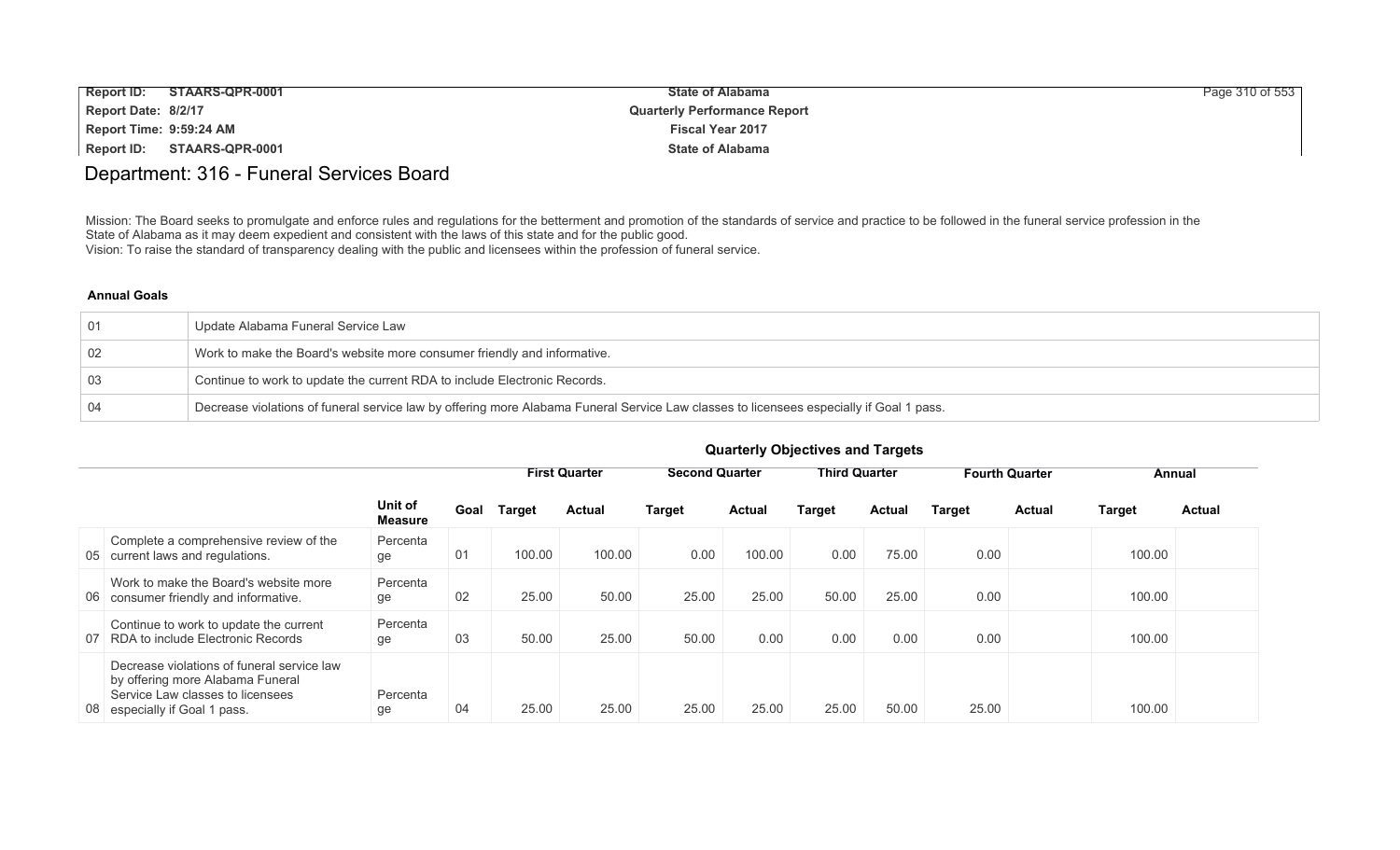| <b>Report ID:</b>       | STAARS-QPR-0001 | <b>State of Alabama</b>             | Page 314 of 553 |
|-------------------------|-----------------|-------------------------------------|-----------------|
| Report Date: 8/2/17     |                 | <b>Quarterly Performance Report</b> |                 |
| Report Time: 9:59:24 AM |                 | <b>Fiscal Year 2017</b>             |                 |
| Report ID:              | STAARS-QPR-0001 | <b>State of Alabama</b>             |                 |

## Department: 317 - Social Work Examiners Board

Mission: The mission of the Board of Social Work Examiners is to ensure social work practices offered to Alabama citizens are utilizing the highest standards possible. Vision: To assist social workers in providing necessary services to Alabama citizens.

| $\Box$ Fo continue to encourage on-line exam applicants and re-examination to reduce processing cost<br>- 01 |
|--------------------------------------------------------------------------------------------------------------|
|--------------------------------------------------------------------------------------------------------------|

|    |                                                               |                                              | <b>Quarterly Objectives and Targets</b> |               |                      |                       |               |                      |               |                       |               |               |               |
|----|---------------------------------------------------------------|----------------------------------------------|-----------------------------------------|---------------|----------------------|-----------------------|---------------|----------------------|---------------|-----------------------|---------------|---------------|---------------|
|    |                                                               |                                              |                                         |               | <b>First Quarter</b> | <b>Second Quarter</b> |               | <b>Third Quarter</b> |               | <b>Fourth Quarter</b> |               | Annual        |               |
|    |                                                               | Unit of<br><b>Measure</b>                    | Goal                                    | <b>Target</b> | <b>Actual</b>        | <b>Target</b>         | <b>Actual</b> | Target               | <b>Actual</b> | <b>Target</b>         | <b>Actual</b> | <b>Target</b> | <b>Actual</b> |
| 01 | 1-Number of applications for exam and<br>re-exam received     | Number<br>of On-<br>Line<br>Applicati<br>ons | 01                                      | 645.00        | 196.00               | 575.00                | 202.00        | 625.00               |               | 650.00                |               | 2495.00       |               |
|    | 2-Number of license and certification<br>02 renewals received | Number<br>of On-<br>Line<br>Renewal<br>S     | 01                                      | 150.00        | 638.00               | 175.00                | 523.00        | 600.00               |               | 250.00                |               | 1175.00       |               |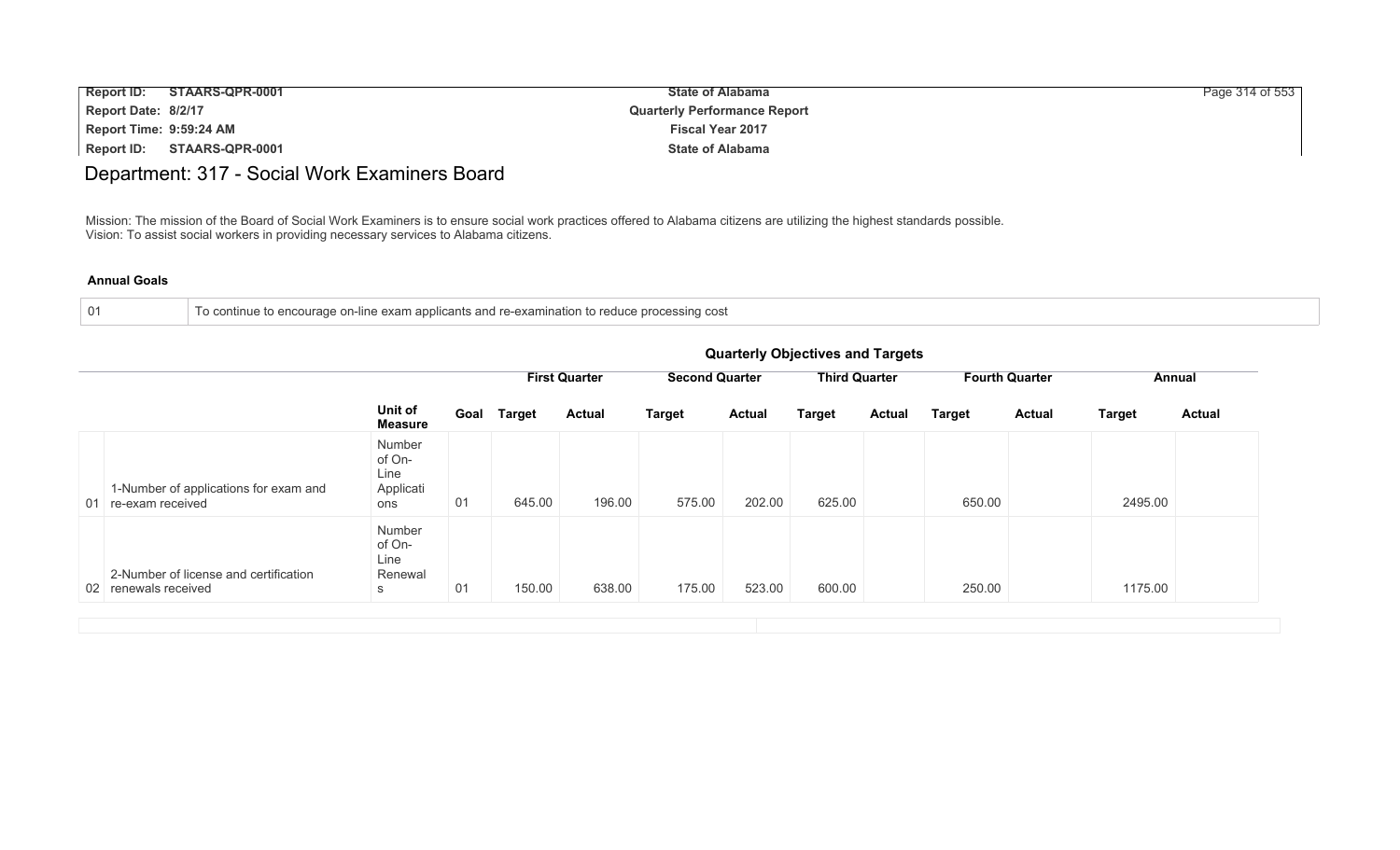| <b>Report ID:</b>       | STAARS-QPR-0001 | <b>State of Alabama</b>             | Page 316 of 553 |
|-------------------------|-----------------|-------------------------------------|-----------------|
| Report Date: 8/2/17     |                 | <b>Quarterly Performance Report</b> |                 |
| Report Time: 9:59:24 AM |                 | <b>Fiscal Year 2017</b>             |                 |
| Report ID:              | STAARS-QPR-0001 | <b>State of Alabama</b>             |                 |

## Department: 318 - Interior Design Regist Board

Mission: Regulate and license individual's practice of Interior Design and the use of the title Registered Interior Designer. Vision: Dedicated to strengthening the profession of interior design and providing support to Registered Interior Designers in the state of Alabama

#### **Annual Goals**

| 01  | Communicate with Registered Interior Designers in the state regarding requirements to maintain the registration.                                                                                               |
|-----|----------------------------------------------------------------------------------------------------------------------------------------------------------------------------------------------------------------|
| 02  | Keep administrative costs below \$160 per registrant throughout 2018FY                                                                                                                                         |
| -03 | continue and expand on our current endeavors to work more closely with professional societies to educate the public about the necessary benefits that Interior Design contributes to the built<br>environment. |

|                                                                                                                                                                                                   |                                                    |      | <b>First Quarter</b> |               | <b>Second Quarter</b> |               | <b>Third Quarter</b> |               | <b>Fourth Quarter</b> |               | Annual        |               |
|---------------------------------------------------------------------------------------------------------------------------------------------------------------------------------------------------|----------------------------------------------------|------|----------------------|---------------|-----------------------|---------------|----------------------|---------------|-----------------------|---------------|---------------|---------------|
|                                                                                                                                                                                                   | Unit of<br><b>Measure</b>                          | Goal | Target               | <b>Actual</b> | <b>Target</b>         | <b>Actual</b> | <b>Target</b>        | <b>Actual</b> | <b>Target</b>         | <b>Actual</b> | <b>Target</b> | <b>Actual</b> |
| Encouraging renewals and applications<br>for registration by Registered Interior<br>Designers by ensuring that registrants are<br>aware of current procedures for<br>01 registration and renewals | Increase<br>Members<br>hip                         | 01   | 250.00               | 249.00        | 255.00                | 248.00        | 260.00               | 248.00        | 265.00                |               | 265.00        |               |
| Maintain annual administrative costs per<br>02 licensee                                                                                                                                           | Expendit<br>ures<br>Divided<br><b>By</b><br>Number | 02   | 40.00                | 39.00         | 40.00                 | 48.00         | 40.00                | 42.00         | 40.00                 |               | 160.00        |               |
| Visit CIDA accredited programs in the<br>State and meet with Junior/Senior level<br>03 classes for registration presentation                                                                      | Visit One<br>Campus<br>Per<br>Quarter              | 03   | 1.00                 | 0.00          | 1.00                  | 1.00          | 1.00                 | 1.00          | 1.00                  |               | 4.00          |               |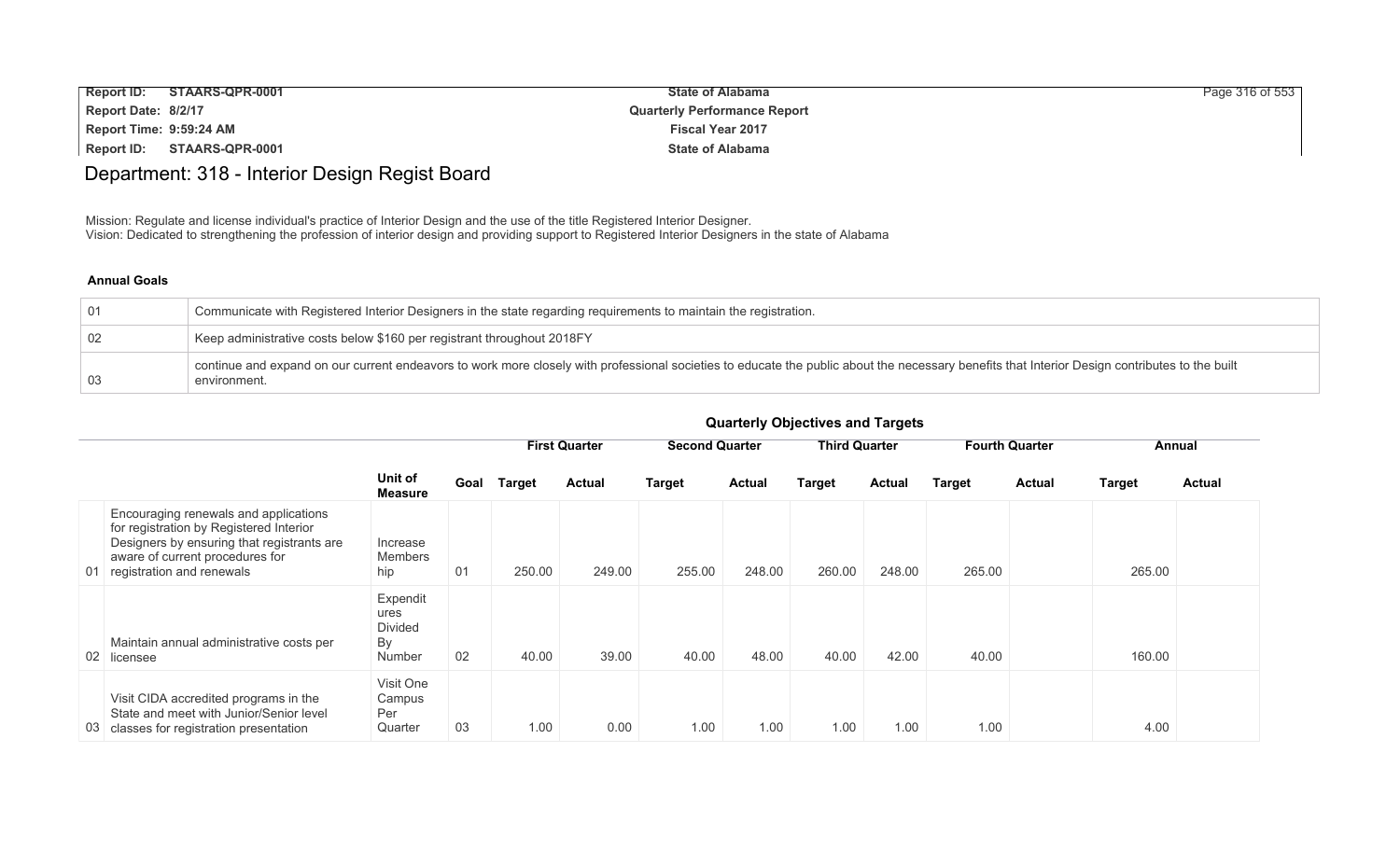| <b>Report ID:</b>       | STAARS-QPR-0001 | <b>State of Alabama</b>             | Page 320 of 553 |
|-------------------------|-----------------|-------------------------------------|-----------------|
| Report Date: 8/2/17     |                 | <b>Quarterly Performance Report</b> |                 |
| Report Time: 9:59:24 AM |                 | <b>Fiscal Year 2017</b>             |                 |
| Report ID:              | STAARS-QPR-0001 | <b>State of Alabama</b>             |                 |

## Department: 319 - Commission On Higher Education

Mission: To analyze and evaluate on a continuing basis the present and future needs for instruction, research and public service in postsecondary education in the state, including facilities, and assess the present and future capabilities.

Vision: To maximize the quality of life and economic earning potential of all citizens by providing access to highly diversified, affordable postsecondary educational opportunities.

#### **Annual Goals**

| 01 | To provide the citizens of Alabama with access to quality postsecondary education opportunities.                                                                                                                                                                  |
|----|-------------------------------------------------------------------------------------------------------------------------------------------------------------------------------------------------------------------------------------------------------------------|
| 02 | To continue to enhance and expand data gathering and dissemination mechanisms.                                                                                                                                                                                    |
| 04 | To prepare a consolidated budget document containing budget recommendations for separate appropriations to each public institution of higher education as well as recommendations for<br>other higher education-related programs addressed in the Education Trust |

|    |                                                                                                                                                           |                                             |      |        | <b>First Quarter</b> |               | <b>Second Quarter</b> |        | <b>Third Quarter</b> |               | <b>Fourth Quarter</b> |               | Annual        |  |
|----|-----------------------------------------------------------------------------------------------------------------------------------------------------------|---------------------------------------------|------|--------|----------------------|---------------|-----------------------|--------|----------------------|---------------|-----------------------|---------------|---------------|--|
|    |                                                                                                                                                           | Unit of<br><b>Measure</b>                   | Goal | Target | <b>Actual</b>        | <b>Target</b> | <b>Actual</b>         | Target | Actual               | <b>Target</b> | <b>Actual</b>         | <b>Target</b> | <b>Actual</b> |  |
| 01 | Public Institutions: to ensure quality<br>instruction for the citizens of Alabama by<br>reviewing instructional items per<br>Commission adopted criteria. | Number<br>0f<br>Instructio<br>nal Items     | 01   | 35.00  | 37.00                | 30.00         | 32.00                 | 35.00  | 49.00                | 30.00         |                       | 130.00        |               |  |
|    | Non-Resident Institutions: to provide<br>Alabama students with access to quality<br>postsecondary offerings from non-<br>02 resident institutions.        | Number<br>0f<br>Institutio<br>ns<br>Reviewe | 01   | 25.00  | 38.00                | 25.00         | 45.00                 | 25.00  | 11.00                | 25.00         |                       | 100.00        |               |  |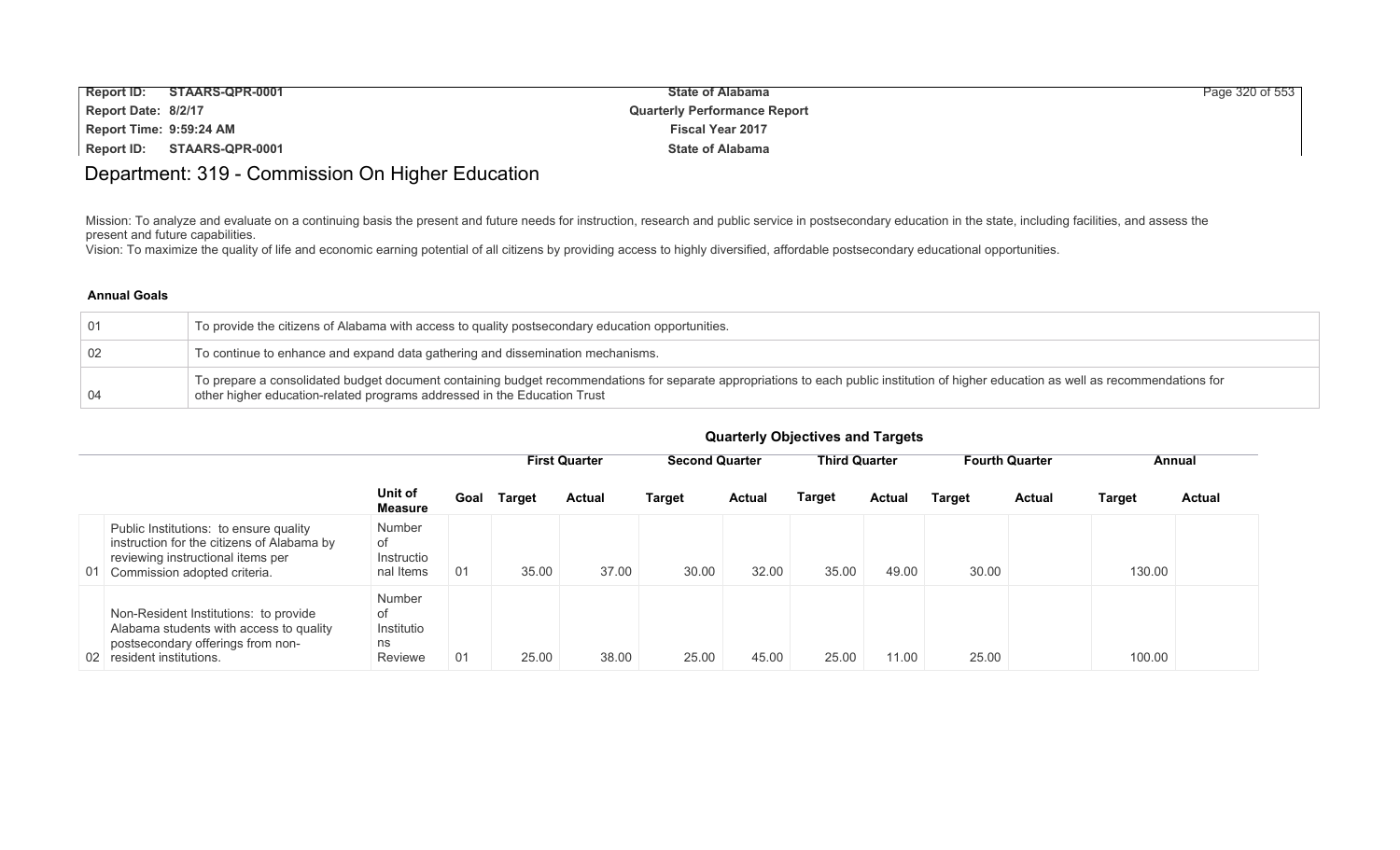| STAARS-QPR-0001<br><b>Report ID:</b>                                                                           |                                                        |             |       | <b>State of Alabama</b> |                                     |      |      |       |        | Page 322 of 553 |
|----------------------------------------------------------------------------------------------------------------|--------------------------------------------------------|-------------|-------|-------------------------|-------------------------------------|------|------|-------|--------|-----------------|
| Report Date: 8/2/17                                                                                            |                                                        |             |       |                         | <b>Quarterly Performance Report</b> |      |      |       |        |                 |
| Report Time: 9:59:24 AM                                                                                        |                                                        |             |       | <b>Fiscal Year 2017</b> |                                     |      |      |       |        |                 |
| STAARS-QPR-0001<br><b>Report ID:</b>                                                                           |                                                        |             |       | <b>State of Alabama</b> |                                     |      |      |       |        |                 |
| to collect and process student database<br>03 submissions.                                                     | Number<br>of<br><b>Databas</b><br>e<br>Submissi<br>ons | 40.00<br>02 | 46.00 | 40.00                   | 46.00                               | 0.00 | 0.00 | 80.00 | 160.00 |                 |
| to submit a Consolidated Budget<br>Recommendation for consideration by the<br>04 Governor and the Legislature. | Complet<br>ed<br>Consolid<br>ated<br>Budget            | 04<br>1.00  | 1.00  | 0.00                    | 0.00                                | 0.00 | 0.00 | 0.00  | 1.00   |                 |

### **Performance Objective Justification**

| 02 | Measure does not necessarily represent the entire scope of the activity associated with state authorization or the relevancy of the unit measure to other reports and publications<br>prepared by the operational unit. |
|----|-------------------------------------------------------------------------------------------------------------------------------------------------------------------------------------------------------------------------|
| 02 | Measure does not necessarily represent the entire scope of the activity with state authorization or the relevancy of the unit measure to other reports and publications prepared by the<br>operational unit.            |
|    |                                                                                                                                                                                                                         |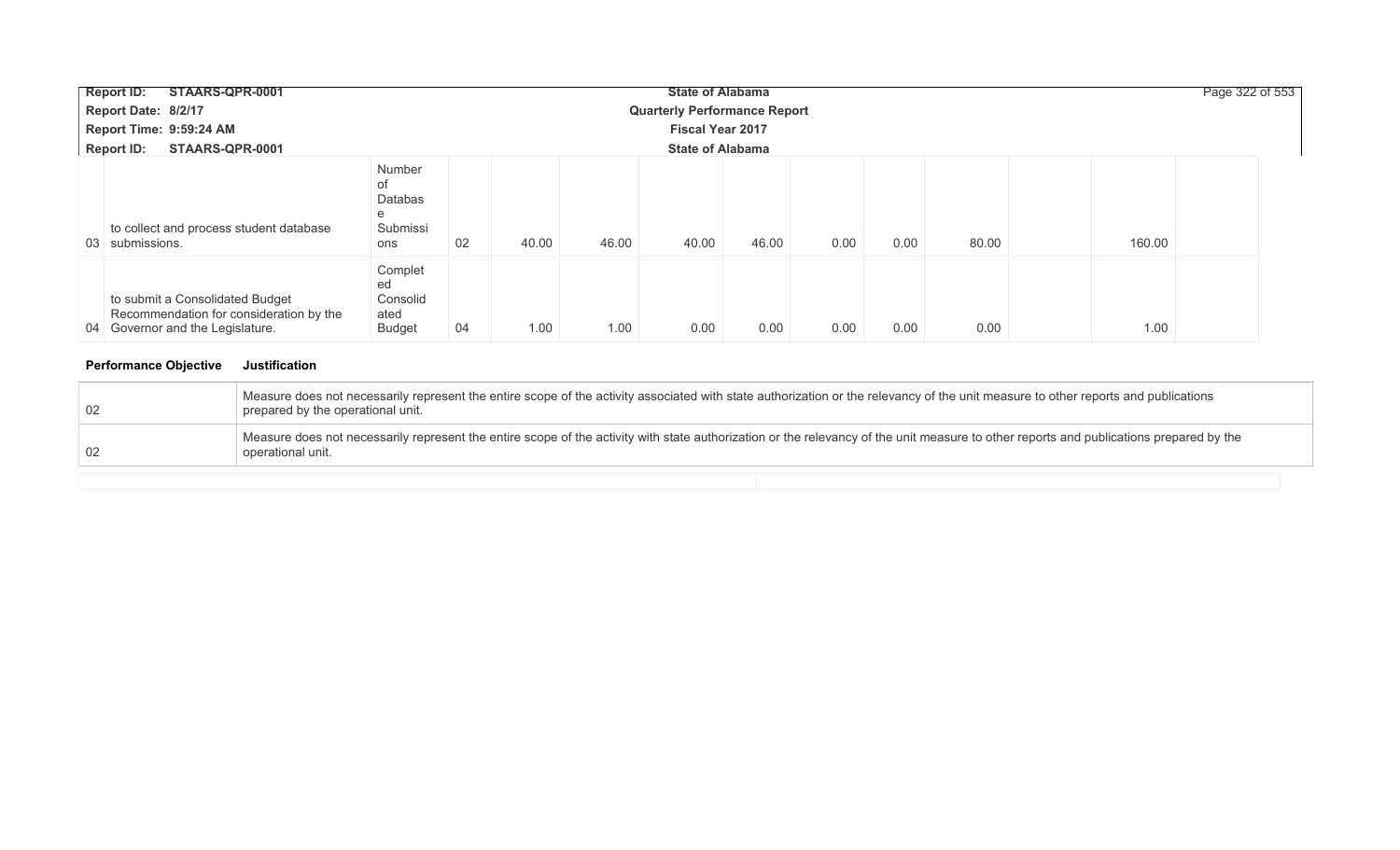| <b>Report ID:</b><br>STAARS-QPR-0001 | <b>State of Alabama</b>             | Page 324 of 553 |
|--------------------------------------|-------------------------------------|-----------------|
| Report Date: 8/2/17                  | <b>Quarterly Performance Report</b> |                 |
| Report Time: 9:59:24 AM              | <b>Fiscal Year 2017</b>             |                 |
| Report ID:<br>STAARS-QPR-0001        | <b>State of Alabama</b>             |                 |

## Department: 320 - Historical Commission

Mission: Foster the protection, preservation and interpretation of Alabama's historic places (Code of Alabama 41-9-240 et. seq; National Historic Preservation Act of 1966, as amended). Vision: Lead in the protection, preservation and interpretation of Alabama's historic places.

#### **Annual Goals**

| -01             | Maintain number of times constituents general public and school students are served through the following AHC administered programs: National and Alabama registers Cemetery Survey<br>Environmental Review Preservation Tax Credit Technical Preservation Grants, Mainstreet, Certified Local Government, Archaelogy, Historic Marker, Public Programs, Rosenwald Schools,<br>Media and Publications, Public Information, Easements, Architectural History, and Historic Site Programs during FY 2018. |
|-----------------|---------------------------------------------------------------------------------------------------------------------------------------------------------------------------------------------------------------------------------------------------------------------------------------------------------------------------------------------------------------------------------------------------------------------------------------------------------------------------------------------------------|
| $\overline{02}$ | Increase by 5% number of historic structures and archaeological sites affected by AHC administered programs during FY 2018 (17,573 to 18,452)                                                                                                                                                                                                                                                                                                                                                           |
| 03              | Increase by 5% number of visitors at AHC-owned historic sites during FY 2018 (371,931 to 390,528).                                                                                                                                                                                                                                                                                                                                                                                                      |
| $\overline{04}$ | Preserve maintain and interpret AHC-owned historic sites and structures including support structures at historic sites.                                                                                                                                                                                                                                                                                                                                                                                 |

|                                                                                                                                                                                                                                                                                                                                                  |                           |      |          | <b>First Quarter</b> |          | <b>Second Quarter</b> |          | <b>Third Quarter</b> |          | <b>Fourth Quarter</b> | Annual        |               |
|--------------------------------------------------------------------------------------------------------------------------------------------------------------------------------------------------------------------------------------------------------------------------------------------------------------------------------------------------|---------------------------|------|----------|----------------------|----------|-----------------------|----------|----------------------|----------|-----------------------|---------------|---------------|
|                                                                                                                                                                                                                                                                                                                                                  | Unit of<br><b>Measure</b> | Goal | Target   | <b>Actual</b>        | Target   | <b>Actual</b>         | Target   | <b>Actual</b>        | Target   | <b>Actual</b>         | <b>Target</b> | <b>Actual</b> |
| Requests for Information, Draft<br>Nominations Reviewed, Participants in<br>Programs, Workshops, Annual<br>Conference, Black Heritage Forum, Site<br>Visits/Meetings, Certificates Issued,<br>Permits Issued, Preservation Report<br>Recipients, Positive Media Stories,<br>Technical Assitance, and Historic Marker<br>01 Applications Reviewed | Number<br>served          | -01  | 30333.00 | 28042.00             | 26491.00 | 20793.00              | 40722.00 | 36676.00             | 15898.00 |                       | 113444.00     |               |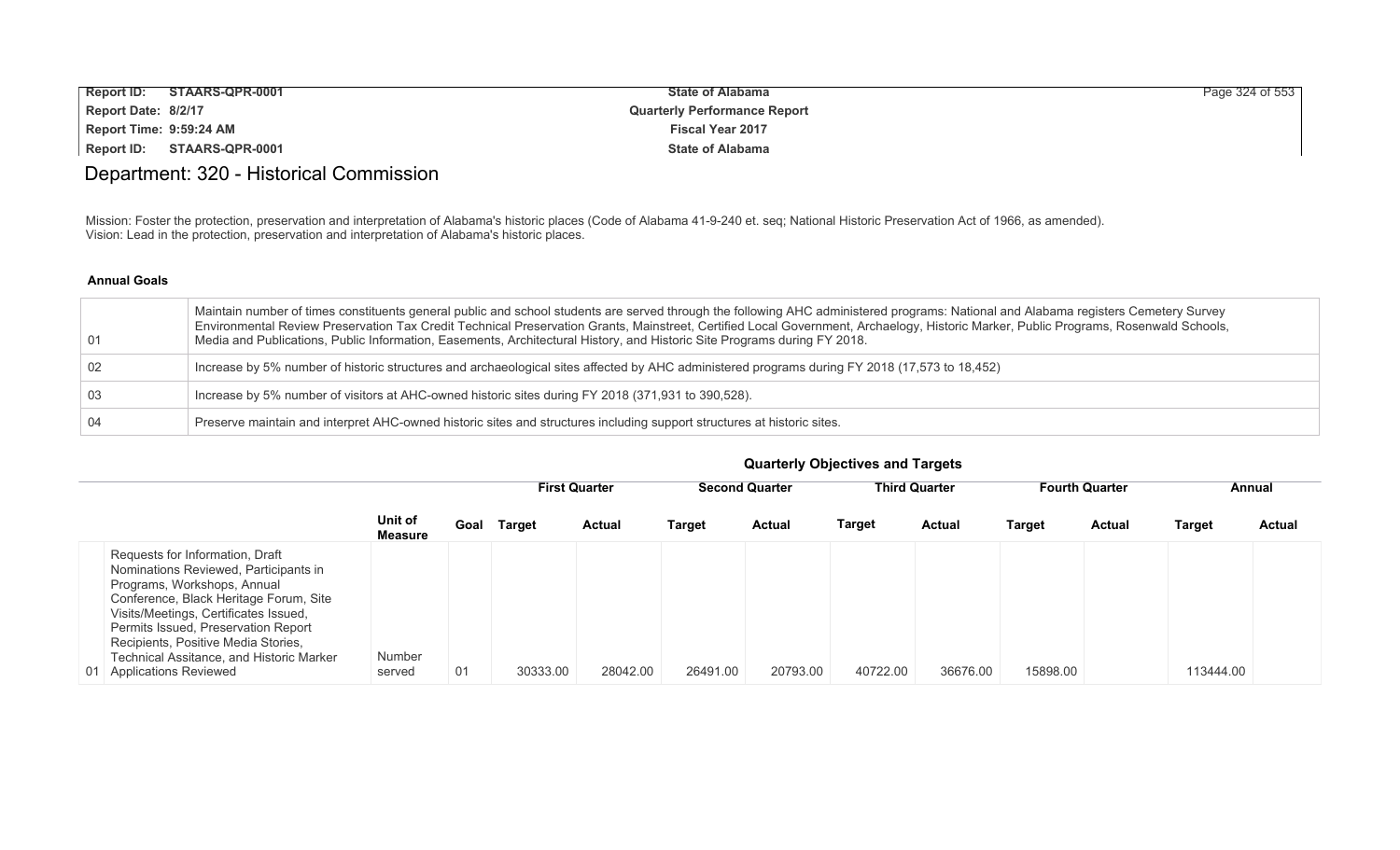| STAARS-QPR-0001<br><b>Report ID:</b>                                                                                                                                                                                                                                                                                                                                                                                                                                                                                                                                                                                                                                                                                                                                                                                                                                                                         |                                       |    |           |           | <b>State of Alabama</b>             |           |           |           |           | Page 326 of 553 |  |
|--------------------------------------------------------------------------------------------------------------------------------------------------------------------------------------------------------------------------------------------------------------------------------------------------------------------------------------------------------------------------------------------------------------------------------------------------------------------------------------------------------------------------------------------------------------------------------------------------------------------------------------------------------------------------------------------------------------------------------------------------------------------------------------------------------------------------------------------------------------------------------------------------------------|---------------------------------------|----|-----------|-----------|-------------------------------------|-----------|-----------|-----------|-----------|-----------------|--|
| Report Date: 8/2/17                                                                                                                                                                                                                                                                                                                                                                                                                                                                                                                                                                                                                                                                                                                                                                                                                                                                                          |                                       |    |           |           | <b>Quarterly Performance Report</b> |           |           |           |           |                 |  |
| Report Time: 9:59:24 AM                                                                                                                                                                                                                                                                                                                                                                                                                                                                                                                                                                                                                                                                                                                                                                                                                                                                                      |                                       |    |           |           | <b>Fiscal Year 2017</b>             |           |           |           |           |                 |  |
| <b>Report ID:</b><br>STAARS-QPR-0001                                                                                                                                                                                                                                                                                                                                                                                                                                                                                                                                                                                                                                                                                                                                                                                                                                                                         |                                       |    |           |           | <b>State of Alabama</b>             |           |           |           |           |                 |  |
| Number of Buildings Surveyed, Records<br>Digitized, Properties Included in National<br>and Alabama Register Nominations,<br>National Register Determinations of<br>Eligibility, Cemeteries Surveyed/<br>Registered and Permits Issued,<br>Preservation Tax Credit Applications<br>Forwarded to National Parks Service,<br>Rehabilitation Plans Reviewed, Federal<br><b>Grant Applications Reviewed, Buildings</b><br>Locally Protected through Certified Local<br>Governments, Archaeology Assitance,<br>Historic Markers Erected, Rosenwald<br>Schools Identified, New Easements and<br>Inspections and Architectural History On-<br>Site Field Work. Number of Alabama<br><b>Historic Preservation Tax Credit</b><br>Applications, Part C, Review for<br>Completed Work. Number of buildings<br>locally protected or reported in quarterly<br>numbers, but are counted once in annual<br>02 target totals. | Number<br>Noncum<br>ulative           | 02 | 16417.00  | 16476.00  | 16179.00                            | 15979.00  | 16947.00  | 16248.00  | 16326.00  | 18562.00        |  |
| Increase Number of Visitors at Historic<br>03 Sites.                                                                                                                                                                                                                                                                                                                                                                                                                                                                                                                                                                                                                                                                                                                                                                                                                                                         | Number<br>of<br><b>Visitors</b>       | 03 | 68747.00  | 83039.00  | 77744.00                            | 93967.00  | 110067.00 | 132716.00 | 82865.00  | 339423.00       |  |
| Maintain and Improve AHC-Owned<br>04 Structures.                                                                                                                                                                                                                                                                                                                                                                                                                                                                                                                                                                                                                                                                                                                                                                                                                                                             | Square<br>Feet -<br>Noncum<br>ulative | 04 | 464798.00 | 466759.00 | 464798.00                           | 324035.00 | 464798.00 | 467364.00 | 464798.00 | 464798.00       |  |
| 05 Manage and Improve AHC-Owned Land.                                                                                                                                                                                                                                                                                                                                                                                                                                                                                                                                                                                                                                                                                                                                                                                                                                                                        | Acres -<br>Noncum<br>ulative          | 04 | 1663.10   | 1612.80   | 1663.10                             | 1643.10   | 1663.10   | 1643.00   | 1663.10   | 1663.10         |  |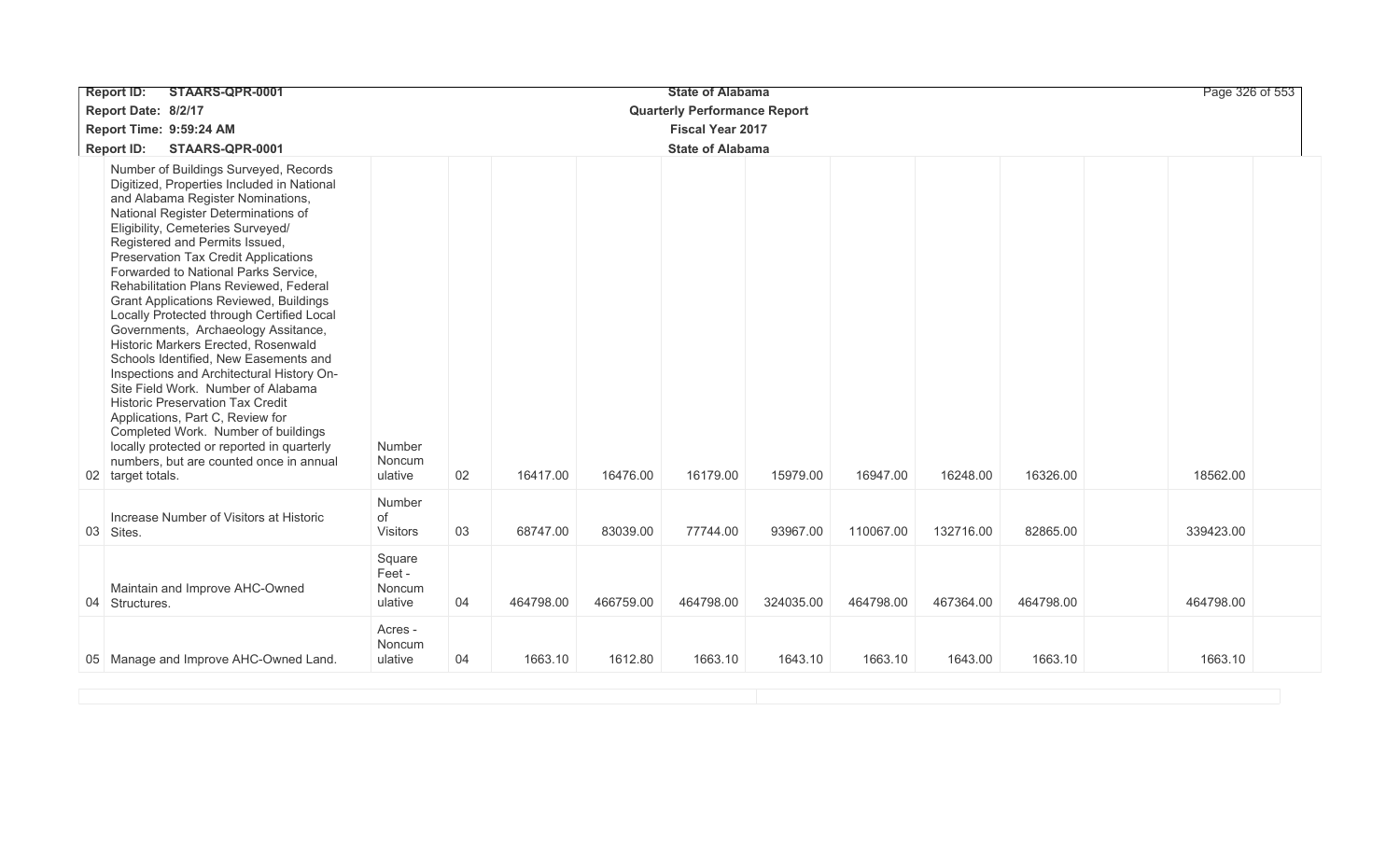| <b>Report ID:</b>       | STAARS-QPR-0001 | <b>State of Alabama</b>             | Page 330 of 553 |
|-------------------------|-----------------|-------------------------------------|-----------------|
| Report Date: 8/2/17     |                 | <b>Quarterly Performance Report</b> |                 |
| Report Time: 9:59:24 AM |                 | <b>Fiscal Year 2017</b>             |                 |
| Report ID:              | STAARS-QPR-0001 | <b>State of Alabama</b>             |                 |

## Department: 322 - Landscape Architect Exam Board

Mission: The mission of the Board is to protect the health, safety, and welfare of the people of Alabama by adverting the improper design of public domain landscape infrastructure by inexperienced individuals.

Vision: Envision a Landscape Architects profession that serves the people of Alabama with great skill.

| To proper educated the industry that a license is need to conduct this type of service in Alabama. |  |
|----------------------------------------------------------------------------------------------------|--|
|----------------------------------------------------------------------------------------------------|--|

|                                                                    | <b>Quarterly Objectives and Targets</b> |                                                                                                          |               |               |               |               |               |               |               |               |        |               |
|--------------------------------------------------------------------|-----------------------------------------|----------------------------------------------------------------------------------------------------------|---------------|---------------|---------------|---------------|---------------|---------------|---------------|---------------|--------|---------------|
|                                                                    |                                         | <b>Second Quarter</b><br><b>Third Quarter</b><br><b>First Quarter</b><br><b>Fourth Quarter</b><br>Annual |               |               |               |               |               |               |               |               |        |               |
|                                                                    | Unit of<br><b>Measure</b>               | Goal                                                                                                     | <b>Target</b> | <b>Actual</b> | <b>Target</b> | <b>Actual</b> | <b>Target</b> | <b>Actual</b> | <b>Target</b> | <b>Actual</b> | Target | <b>Actual</b> |
| 01 $\#$ of test administered                                       | Number                                  | 01                                                                                                       | 3.00          | 6.00          | 3.00          | 4.00          | 3.00          | 2.00          | 3.00          |               | 12.00  |               |
| # of applications reviewed: reciprocal,<br>02 reinstatement or new | Number                                  | 01                                                                                                       | 4.00          | 8.00          | 4.00          | 5.00          | 4.00          | 6.00          | 4.00          |               | 16.00  |               |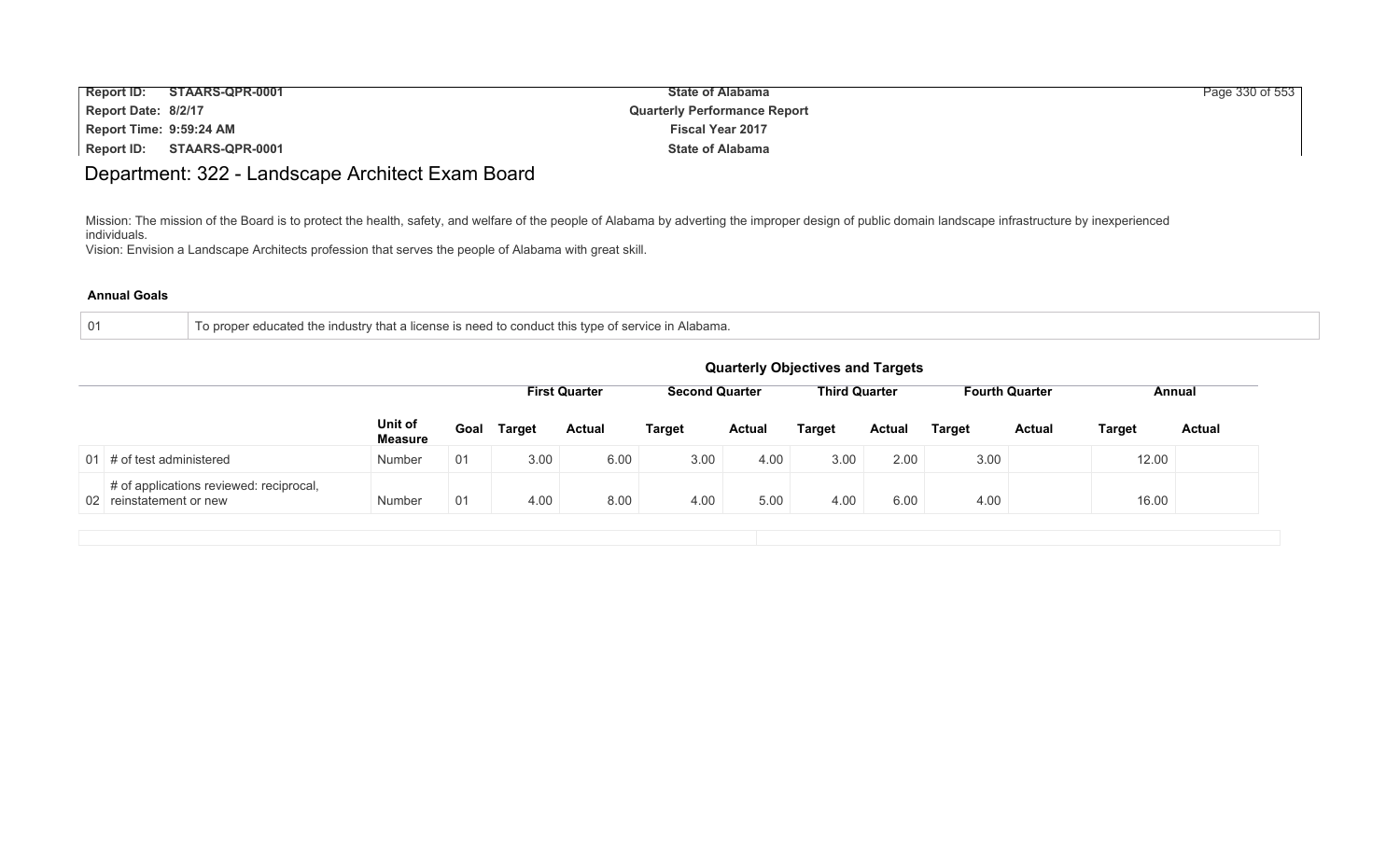| <b>Report ID:</b>       | STAARS-QPR-0001 | <b>State of Alabama</b>             | Page 332 of 553 |
|-------------------------|-----------------|-------------------------------------|-----------------|
| Report Date: 8/2/17     |                 | <b>Quarterly Performance Report</b> |                 |
| Report Time: 9:59:24 AM |                 | <b>Fiscal Year 2017</b>             |                 |
| Report ID:              | STAARS-QPR-0001 | <b>State of Alabama</b>             |                 |

## Department: 323 - Liquefied Petroleum Gas Board

Mission: To regulate and enforce the LP-gas safety codes and regulations in the handling, distribution, transportation, storage and installations of LP gas for the protection of health and safety of the public and users of LP gas.

Vision: Performance of compliance inspections to ensure the safety of wholesalers, retailers and the general public in the use, handling, and installation of LP-gas systems.

|  | Inspections investigations reports and condemnations |  |
|--|------------------------------------------------------|--|
|--|------------------------------------------------------|--|

|                                                                        | <b>Quarterly Objectives and Targets</b> |                                                                                                          |               |               |               |               |               |        |        |               |               |               |
|------------------------------------------------------------------------|-----------------------------------------|----------------------------------------------------------------------------------------------------------|---------------|---------------|---------------|---------------|---------------|--------|--------|---------------|---------------|---------------|
|                                                                        |                                         | <b>First Quarter</b><br><b>Second Quarter</b><br><b>Third Quarter</b><br><b>Fourth Quarter</b><br>Annual |               |               |               |               |               |        |        |               |               |               |
|                                                                        | Unit of<br><b>Measure</b>               | Goal                                                                                                     | <b>Target</b> | <b>Actual</b> | <b>Target</b> | <b>Actual</b> | <b>Target</b> | Actual | Target | <b>Actual</b> | <b>Target</b> | <b>Actual</b> |
| Number of inspections, investigations,<br>01 reports and condemnations | Number                                  | 01                                                                                                       | 480.00        | 535.00        | 490.00        | 504.00        | 690.00        | 711.00 | 740.00 |               | 2400.00       |               |
| 02 Number of re-inspections                                            | Number                                  | 01                                                                                                       | 83.00         | 85.00         | 82.00         | 83.00         | 82.00         | 90.00  | 83.00  |               | 330.00        |               |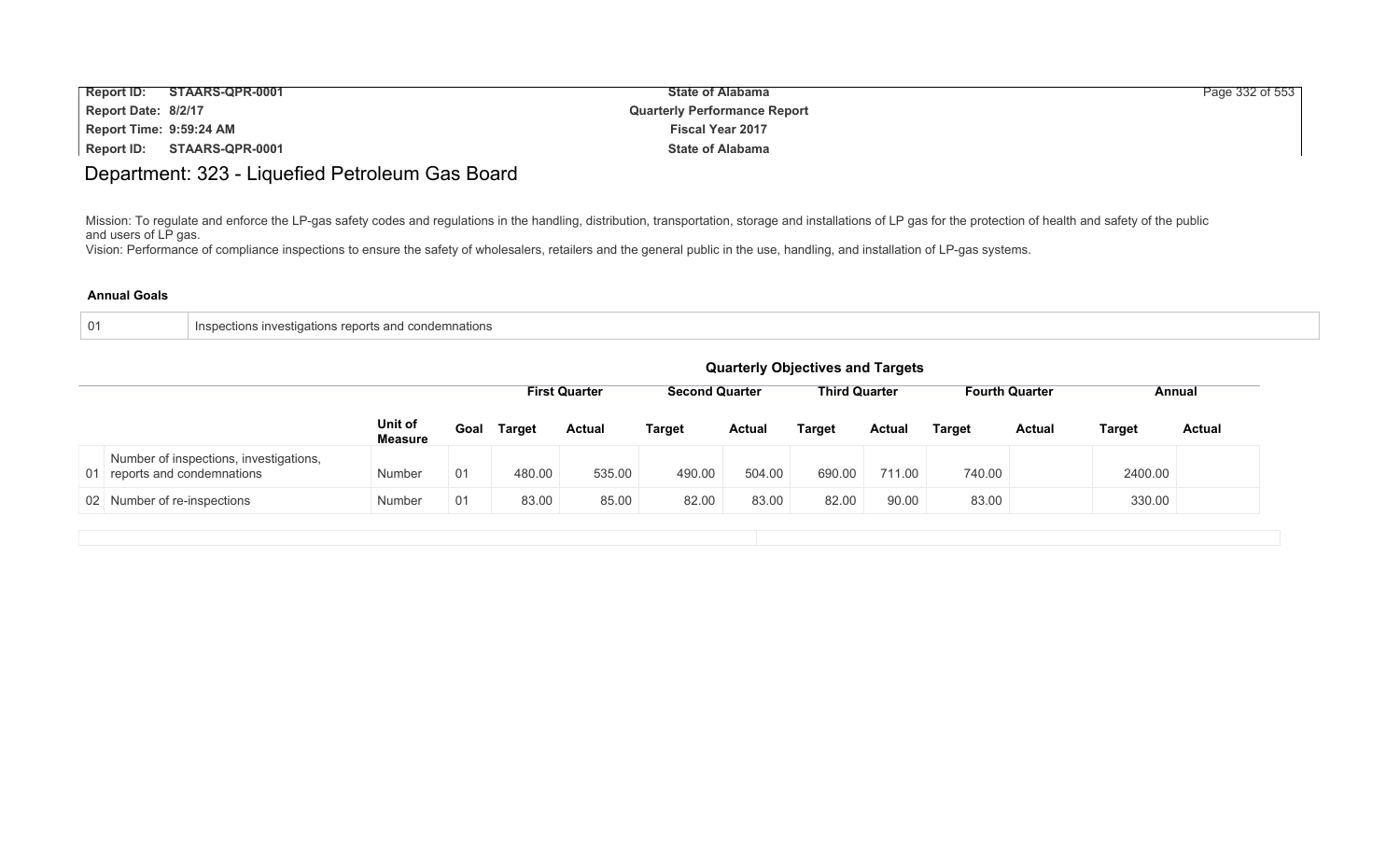| <b>Report ID:</b>       | STAARS-QPR-0001 | <b>State of Alabama</b>             | Page 334 of 553 |
|-------------------------|-----------------|-------------------------------------|-----------------|
| Report Date: 8/2/17     |                 | <b>Quarterly Performance Report</b> |                 |
| Report Time: 9:59:24 AM |                 | <b>Fiscal Year 2017</b>             |                 |
| Report ID:              | STAARS-QPR-0001 | <b>State of Alabama</b>             |                 |

## Department: 324 - General Contractors Lic Board

Mission: To safeguard life, health, and property and to promote the general public welfare by requiring that only properly qualified persons be permitted to engage in general contracting. Vision: To be an agency that assures that general contractors possess the financial ability, knowledge, skills and abilities needed to provide the general public with professional services and products.

| To verify and process renewals and new applications so that our Agency meets our Mission and Vision. |
|------------------------------------------------------------------------------------------------------|
|                                                                                                      |

|                                          |                                      | <b>Quarterly Objectives and Targets</b>                                                                  |        |               |               |               |               |               |               |               |               |               |  |
|------------------------------------------|--------------------------------------|----------------------------------------------------------------------------------------------------------|--------|---------------|---------------|---------------|---------------|---------------|---------------|---------------|---------------|---------------|--|
|                                          |                                      | <b>First Quarter</b><br><b>Second Quarter</b><br><b>Third Quarter</b><br><b>Fourth Quarter</b><br>Annual |        |               |               |               |               |               |               |               |               |               |  |
|                                          | Unit of<br><b>Measure</b>            | Goal                                                                                                     | Target | <b>Actual</b> | <b>Target</b> | <b>Actual</b> | <b>Target</b> | <b>Actual</b> | <b>Target</b> | <b>Actual</b> | <b>Target</b> | <b>Actual</b> |  |
| 01 Number of renewal forms processed.    | Number<br>of<br>Renewal<br>Forms     | 01                                                                                                       | 0.00   | 2438.00       | 0.00          | 1162.00       | 0.00          | 3128.00       | 0.00          |               | 0.00          |               |  |
| 02 Number of new applications processed. | Number<br>of New<br>Applicati<br>ons | 01                                                                                                       | 0.00   | 315.00        | 0.00          | 274.00        | 0.00          | 296.00        | 0.00          |               | 0.00          |               |  |
|                                          |                                      |                                                                                                          |        |               |               |               |               |               |               |               |               |               |  |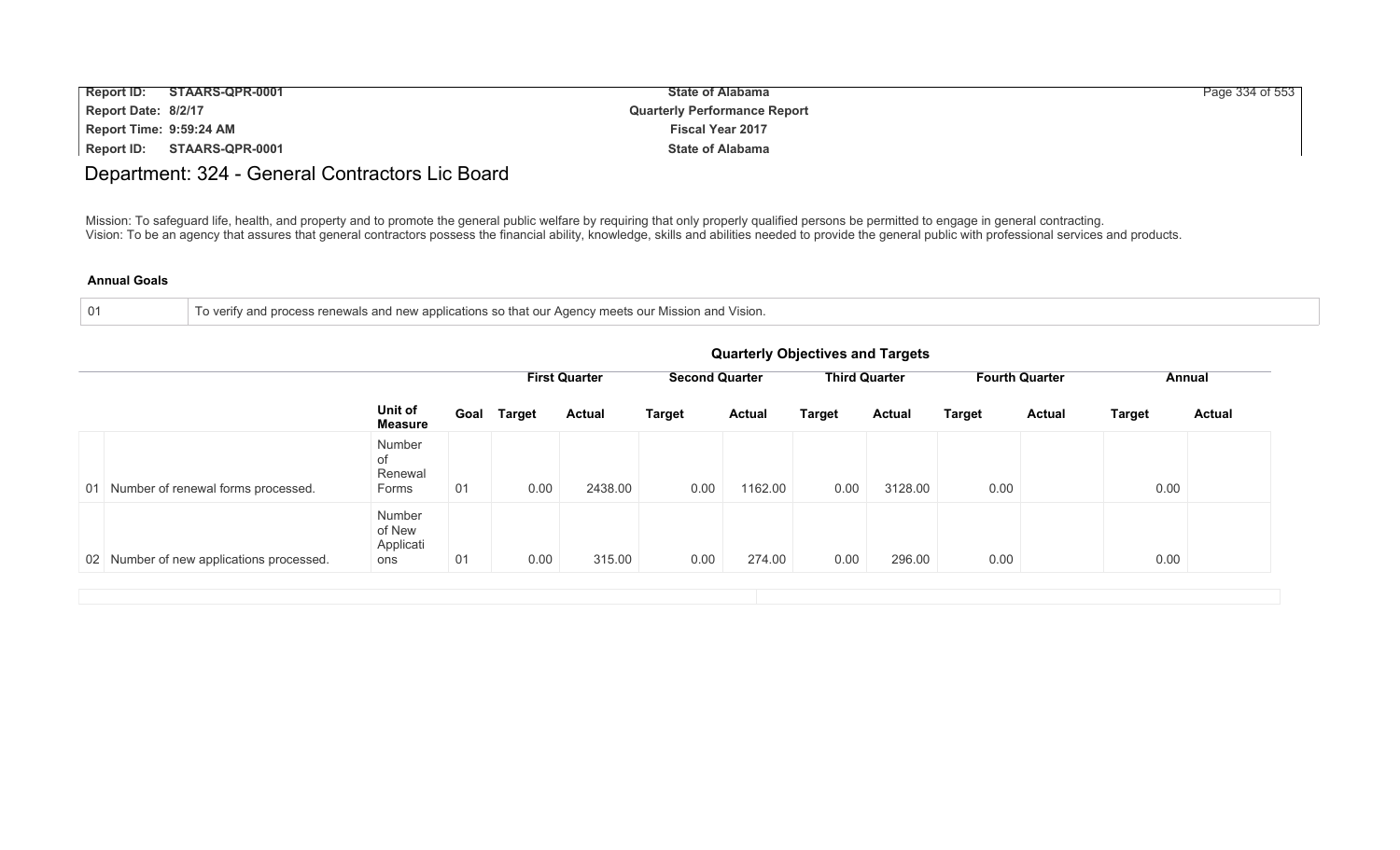| <b>Report ID:</b>       | STAARS-QPR-0001 | <b>State of Alabama</b>             | Page 336 of 553 |
|-------------------------|-----------------|-------------------------------------|-----------------|
| Report Date: 8/2/17     |                 | <b>Quarterly Performance Report</b> |                 |
| Report Time: 9:59:24 AM |                 | <b>Fiscal Year 2017</b>             |                 |
| Report ID:              | STAARS-QPR-0001 | <b>State of Alabama</b>             |                 |

### Department: 325 - Nursing Board

Mission: To safeguard and promote the health, safety and welfare of the public through licensing and approval of qualified individuals and adopting and enforcing legal standards for nursing education and nursing practice.

Vision: The Alabama Board of Nursing strives to promote and safeguard the health of the public through regulatory excellence.

### **Annual Goals**

01 To have more efficient and effective licensing processes so that 95% of all licensing functions can occur electronically and to ensure that 100% of non-eligible applicants are not licensed.

|                                                                                         |                    |      |               |                      |                       |               | <b>Quarterly Objectives and Targets</b> |        |               |                       |               |               |
|-----------------------------------------------------------------------------------------|--------------------|------|---------------|----------------------|-----------------------|---------------|-----------------------------------------|--------|---------------|-----------------------|---------------|---------------|
|                                                                                         |                    |      |               | <b>First Quarter</b> | <b>Second Quarter</b> |               | <b>Third Quarter</b>                    |        |               | <b>Fourth Quarter</b> |               | Annual        |
|                                                                                         | Unit of<br>Measure | Goal | <b>Target</b> | <b>Actual</b>        | <b>Target</b>         | <b>Actual</b> | Target                                  | Actual | <b>Target</b> | <b>Actual</b>         | <b>Target</b> | <b>Actual</b> |
| to have 95% of all licensing transactions<br>01 occur electronically by FY17.           | Percenta<br>ge     | 01   | 95.00         | 99.00                | 95.00                 | 97.00         | 95.00                                   | 96.00  | 95.00         |                       | 95.00         |               |
| For 100% of a random sample of newly<br>issued licenses to meet ABN<br>02 requirements. | Percenta<br>ge     | 01   | 100.00        | 100.00               | 100.00                | 100.00        | 100.00                                  | 100.00 | 100.00        |                       | 100.00        |               |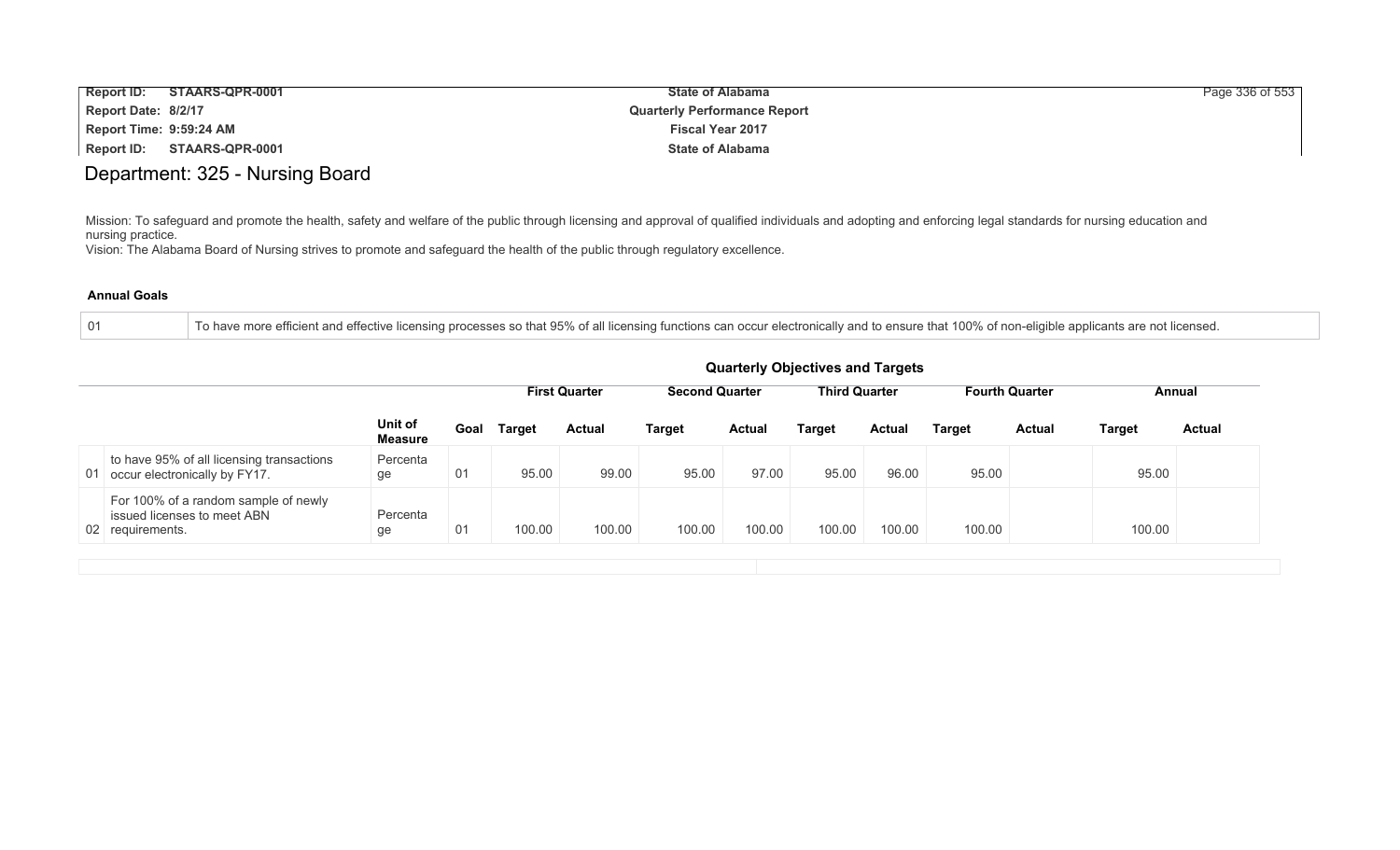| <b>Report ID:</b>       | STAARS-QPR-0001 | <b>State of Alabama</b>             | Page 338 of 553 |
|-------------------------|-----------------|-------------------------------------|-----------------|
| Report Date: 8/2/17     |                 | <b>Quarterly Performance Report</b> |                 |
| Report Time: 9:59:24 AM |                 | <b>Fiscal Year 2017</b>             |                 |
| Report ID:              | STAARS-QPR-0001 | <b>State of Alabama</b>             |                 |

## Department: 326 - Nursing Home Admin Exam Board

Mission: To examine and license nurisng home administrators and to enforce the rules against illegal practice of nurisng home administration in Alabama. Vision: We envision a nursing home administration profession that serves the people of Alabama with great skill and without abuse of its position.

| 01<br>he an efficient and effective Board and be responsive to the licensees and the public. |
|----------------------------------------------------------------------------------------------|
|----------------------------------------------------------------------------------------------|

|    |                                                                   |                                                |      |               |                      |                       |               | <b>Quarterly Objectives and Targets</b> |               |        |                       |               |               |
|----|-------------------------------------------------------------------|------------------------------------------------|------|---------------|----------------------|-----------------------|---------------|-----------------------------------------|---------------|--------|-----------------------|---------------|---------------|
|    |                                                                   |                                                |      |               | <b>First Quarter</b> | <b>Second Quarter</b> |               | <b>Third Quarter</b>                    |               |        | <b>Fourth Quarter</b> |               | Annual        |
|    |                                                                   | Unit of<br><b>Measure</b>                      | Goal | <b>Target</b> | <b>Actual</b>        | <b>Target</b>         | <b>Actual</b> | <b>Target</b>                           | <b>Actual</b> | Target | <b>Actual</b>         | <b>Target</b> | <b>Actual</b> |
| 01 | Process renewals on a timely basis<br>(within 30 days of receipt) | $\frac{0}{0}$<br>Renewal<br>s<br>Processe<br>d | 01   | 98.00         | 100.00               | 98.00                 | 100.00        | 98.00                                   | 100.00        | 98.00  |                       | 98.00         |               |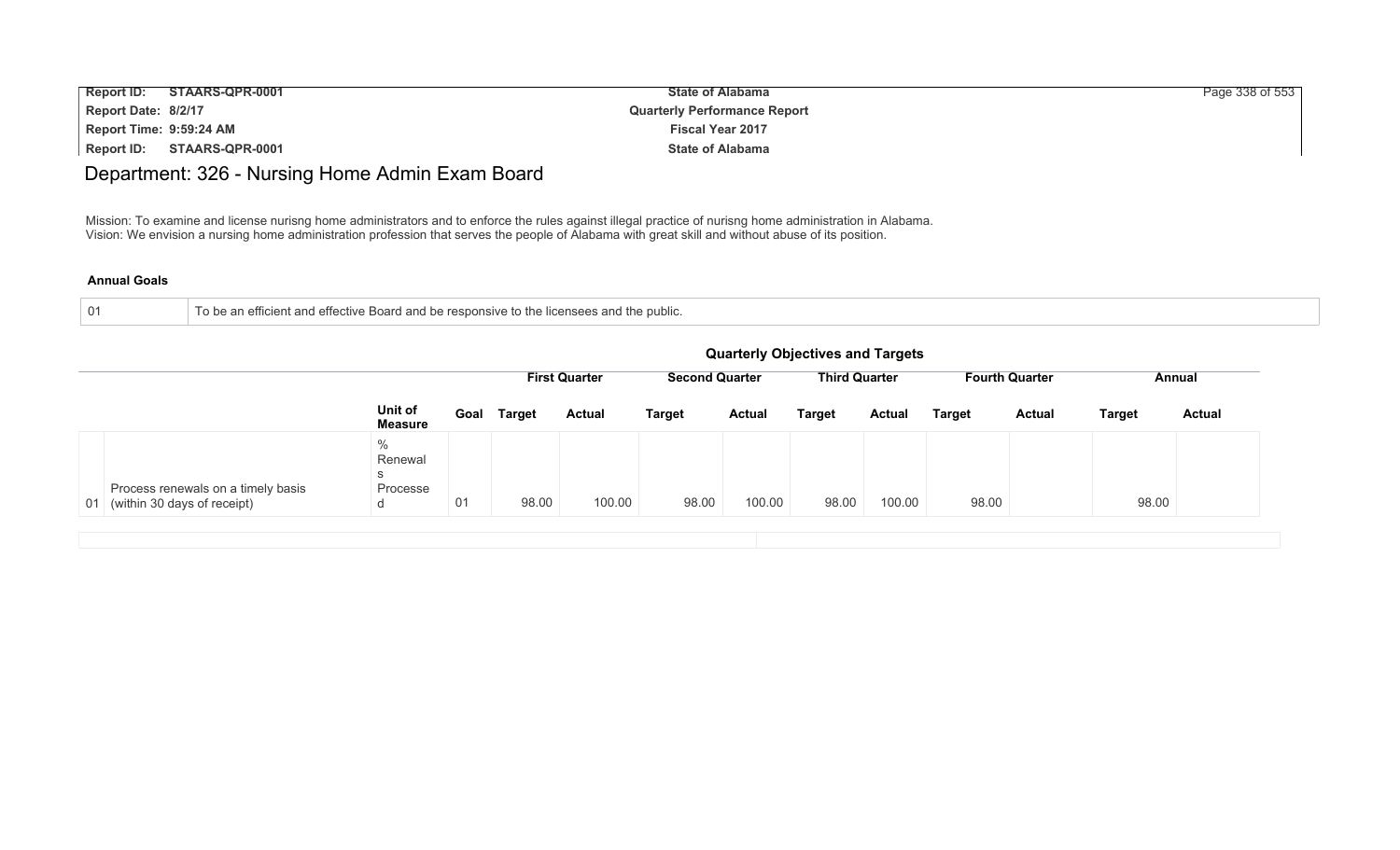| <b>Report ID:</b>       | STAARS-QPR-0001 | <b>State of Alabama</b>             | Page 340 of 553 |
|-------------------------|-----------------|-------------------------------------|-----------------|
| Report Date: 8/2/17     |                 | <b>Quarterly Performance Report</b> |                 |
| Report Time: 9:59:24 AM |                 | <b>Fiscal Year 2017</b>             |                 |
| Report ID:              | STAARS-QPR-0001 | <b>State of Alabama</b>             |                 |

# Department: 327 - Surface Mining Commission

Mission: To encourage the production of coal in the State of Alabama and to ensure the reclamation of all surface coal mined lands in accordance with AL Code 9-16-70 through 9-16-107. Vision: Coal mining in Alabama will not result in adverse impacts to the enviroment, property or the public.

| $\pm$ Have permitting and licensing processes on-line. 100% of applications to be submitted electronically. |
|-------------------------------------------------------------------------------------------------------------|
|                                                                                                             |

|                              |                                       |                                  |      |               |                      |                       |               | <b>Quarterly Objectives and Targets</b> |               |               |                       |               |               |
|------------------------------|---------------------------------------|----------------------------------|------|---------------|----------------------|-----------------------|---------------|-----------------------------------------|---------------|---------------|-----------------------|---------------|---------------|
|                              |                                       |                                  |      |               | <b>First Quarter</b> | <b>Second Quarter</b> |               | <b>Third Quarter</b>                    |               |               | <b>Fourth Quarter</b> |               | Annual        |
|                              |                                       | <b>Unit of</b><br><b>Measure</b> | Goal | <b>Target</b> | <b>Actual</b>        | <b>Target</b>         | <b>Actual</b> | <b>Target</b>                           | <b>Actual</b> | <b>Target</b> | <b>Actual</b>         | <b>Target</b> | <b>Actual</b> |
| 01 submitted electronically. | Have permits and license applications | Percenta<br>ge                   | 01   | 100.00        | 100.00               | 100.00                | 100.00        | 100.00                                  |               | 100.00        |                       | 100.00        |               |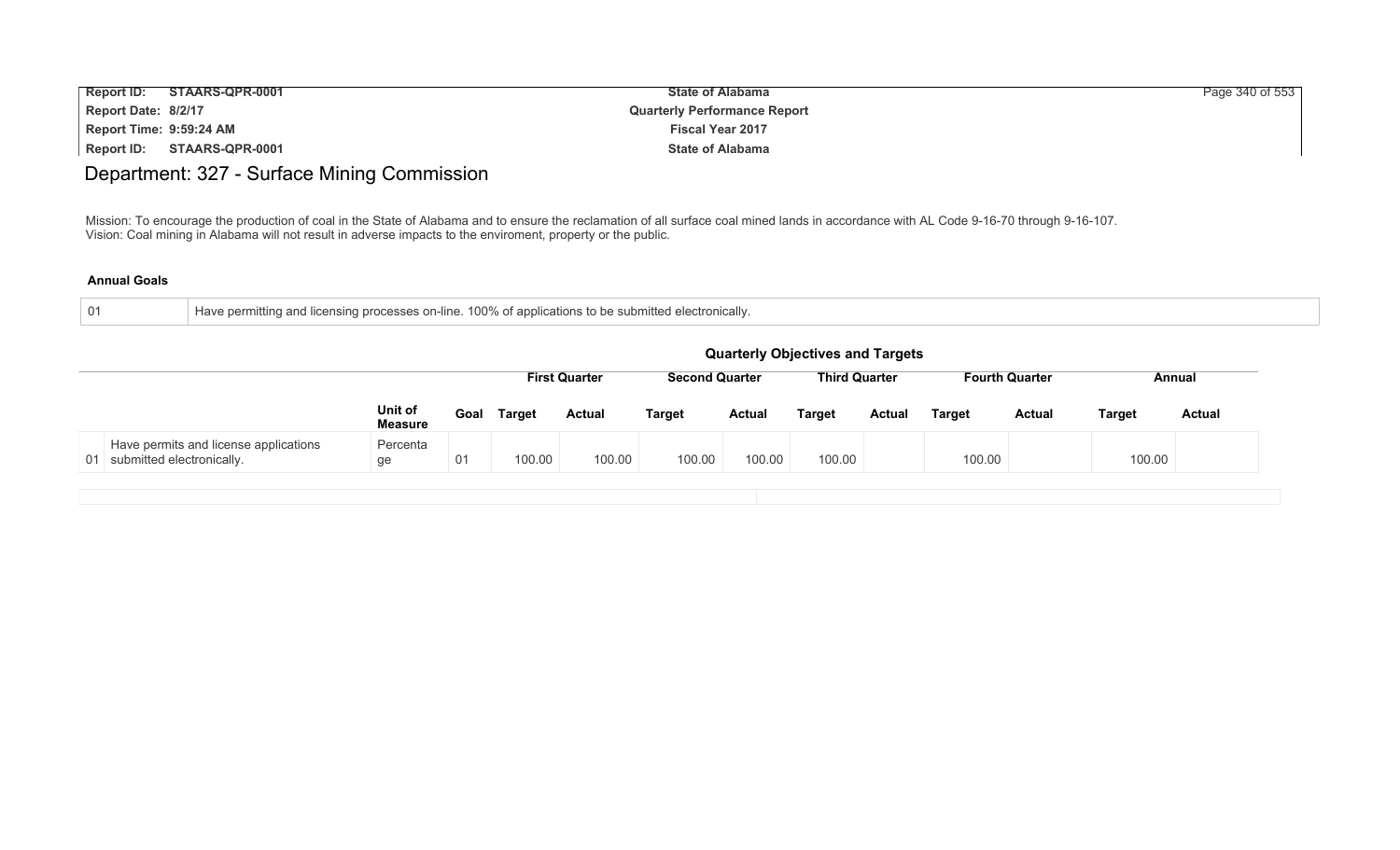| <b>Report ID:</b>       | STAARS-QPR-0001 | <b>State of Alabama</b>             | Page 342 of 553 |
|-------------------------|-----------------|-------------------------------------|-----------------|
| Report Date: 8/2/17     |                 | <b>Quarterly Performance Report</b> |                 |
| Report Time: 9:59:24 AM |                 | <b>Fiscal Year 2017</b>             |                 |
| Report ID:              | STAARS-QPR-0001 | <b>State of Alabama</b>             |                 |

## Department: 328 - Peace Officer Annuity &Benefit

Mission: The Board of Commissioners manage a Fund established to provide retirement,disability, and death benefits to peace officers with the powers of arrest in Alabama(Ala Code 36-21-60). Vision: The Board of Commissioners project a program which is adequately funded and able to pay the expected member benefits.

#### **Annual Goals**

| $\overline{01}$ | Increase Administrative Spending (0554) by a total of no more than 40% through FY 2022 (8% per year for FY 2018-2022). |
|-----------------|------------------------------------------------------------------------------------------------------------------------|
|-----------------|------------------------------------------------------------------------------------------------------------------------|

|                                                                                                                    | <b>Quarterly Objectives and Targets</b> |      |               |                      |                       |               |                      |               |               |                       |               |               |
|--------------------------------------------------------------------------------------------------------------------|-----------------------------------------|------|---------------|----------------------|-----------------------|---------------|----------------------|---------------|---------------|-----------------------|---------------|---------------|
|                                                                                                                    |                                         |      |               | <b>First Quarter</b> | <b>Second Quarter</b> |               | <b>Third Quarter</b> |               |               | <b>Fourth Quarter</b> |               | Annual        |
|                                                                                                                    | Unit of<br><b>Measure</b>               | Goal | <b>Target</b> | <b>Actual</b>        | <b>Target</b>         | <b>Actual</b> | <b>Target</b>        | <b>Actual</b> | <b>Target</b> | <b>Actual</b>         | <b>Target</b> | <b>Actual</b> |
| to not have an Incres of more than 8% in<br>the Funds Administrative Expenses<br>01 (0554) on a fiscal year basis. | Percenta<br>ge                          | 01   | 25.00         | $-15.11$             | 25.00                 | $-4.75$       | 25.00                | $-3.90$       | 25.00         |                       | 10.00         |               |

### **Performance Objective Justification**

| Due to Staars not being able to deliver the 1st quarter FY 2016 report, I had to use the best available information which was the allotments YTD function of a report which I have in |
|---------------------------------------------------------------------------------------------------------------------------------------------------------------------------------------|
| hard copy.                                                                                                                                                                            |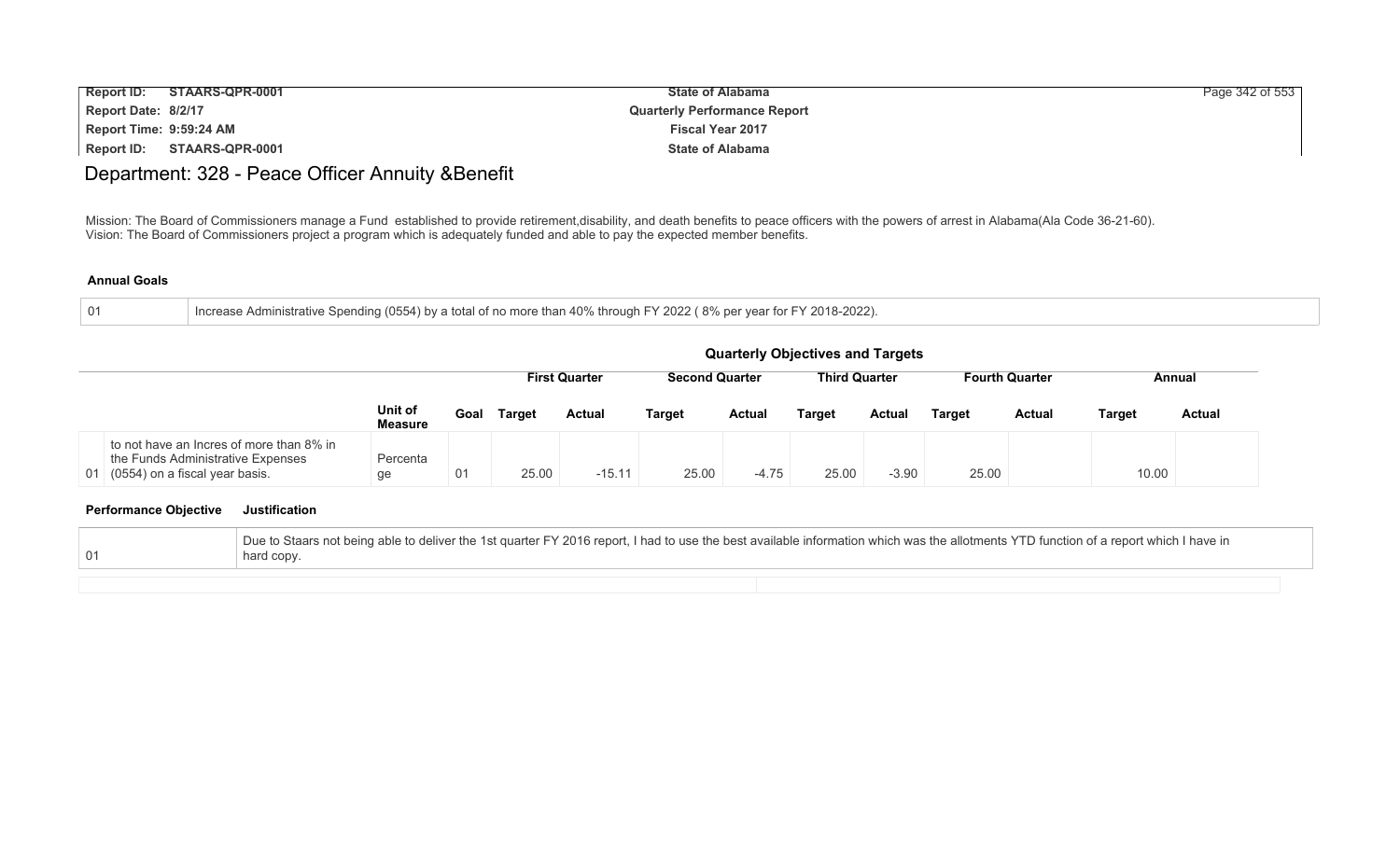| <b>Report ID:</b>       | STAARS-QPR-0001 | <b>State of Alabama</b>             | Page 344 of 553 |
|-------------------------|-----------------|-------------------------------------|-----------------|
| Report Date: 8/2/17     |                 | <b>Quarterly Performance Report</b> |                 |
| Report Time: 9:59:24 AM |                 | <b>Fiscal Year 2017</b>             |                 |
| Report ID:              | STAARS-QPR-0001 | <b>State of Alabama</b>             |                 |

### Department: 329 - Physical Fitness Commission

Mission: To administer the functions and programs which are to promote, improve and provide the physical fitness and health of the residents of Alabama. Vision: Increase the number of participants in all of our programs by providing free education materials and training additional volunteers to work with all existing programs and new ones we are hoping to start.

### **Annual Goals**

| 01 | To provide resources to residents of Alabama on the importance of physical fitness and activity.                                               |
|----|------------------------------------------------------------------------------------------------------------------------------------------------|
| 02 | To promote participation in the Alabama Senior Games and Masters Games for anyone 50 years or over to encourage physical activity and fitness. |
| 03 | To promote and encourage more participation in the Annual Employee Day Fitness Walk at the State Capitol.                                      |
|    | To forge partnerships with other organizations in an effort to increase awareness of the importance of physical fitness and activity.          |
| 05 | To continue to supply schools through Alabama with Governors and Superintendents Physical Fitness Award certificates and magnets.              |
|    | To attend events in which our goal of physical fitness and decreased obesity can be achieved.                                                  |

|                             |                           |      |               | <b>First Quarter</b> | <b>Second Quarter</b> |               | <b>Third Quarter</b> |               | <b>Fourth Quarter</b> |               | <b>Annual</b> |               |
|-----------------------------|---------------------------|------|---------------|----------------------|-----------------------|---------------|----------------------|---------------|-----------------------|---------------|---------------|---------------|
|                             | Unit of<br><b>Measure</b> | Goal | <b>Target</b> | <b>Actual</b>        | <b>Target</b>         | <b>Actual</b> | <b>Target</b>        | <b>Actual</b> | <b>Target</b>         | <b>Actual</b> | <b>Target</b> | <b>Actual</b> |
| 01 free resources           | Resourc<br>es             | 01   | 2.00          |                      | 2.00                  |               | 2.00                 |               | 2.00                  |               | 8.00          |               |
| 02 Senior and Masters Games | Participa<br>nts          | 02   | 100.00        |                      | 0.00                  |               | 500.00               |               | 50.00                 |               | 650.00        |               |
| 03 Fitness Day Walk         | Participa<br>nts          | 03   | 0.00          |                      | 0.00                  |               | 500.00               |               | 0.00                  |               | 500.00        |               |
| 04 Partnerships             | Partners<br>hips          | 04   | 1.00          |                      | 1.00                  |               | 1.00                 |               | 1.00                  |               | 4.00          |               |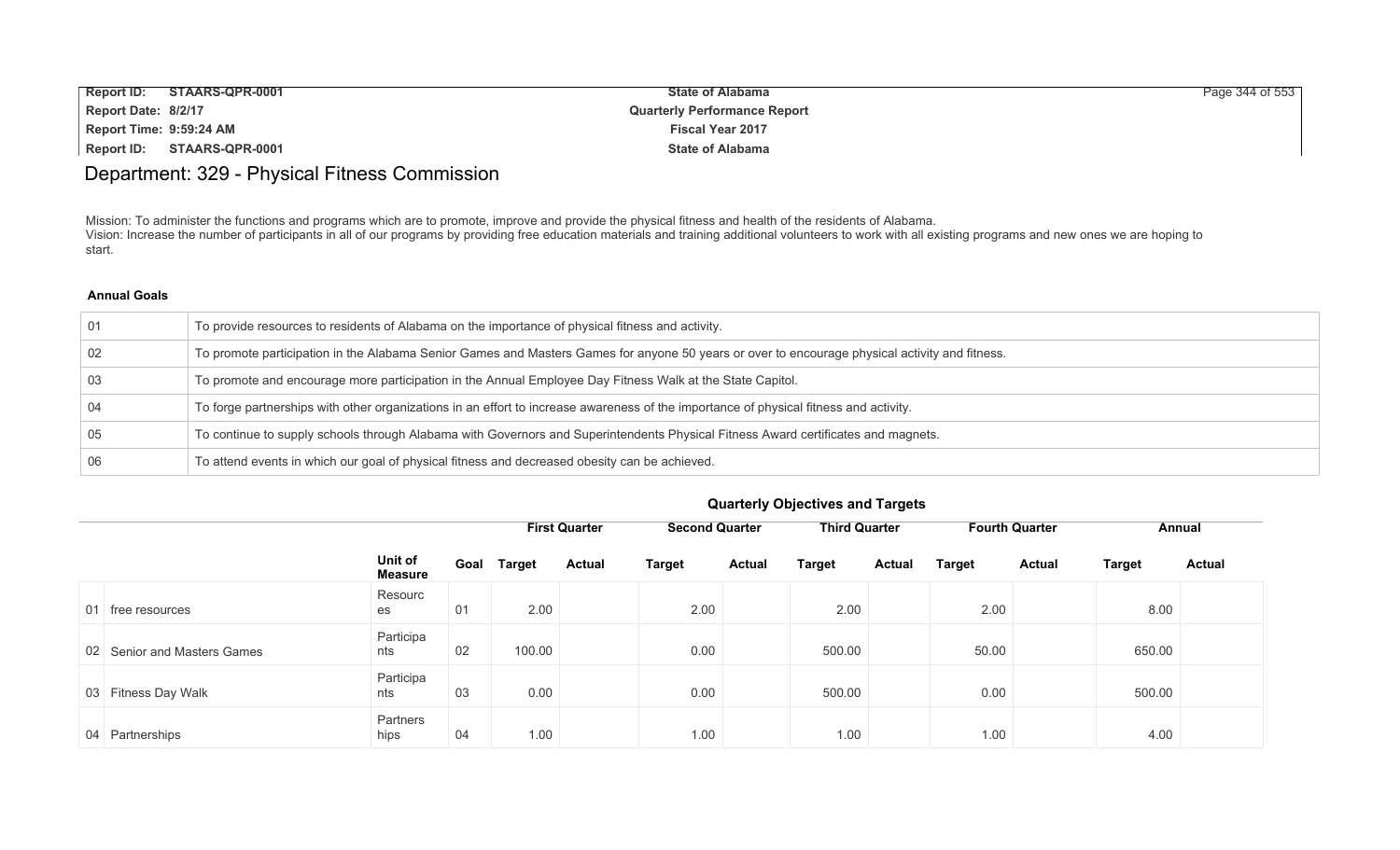|                                                    | Report ID: STAARS-QPR-0001<br><b>State of Alabama</b>      |                  |    |      |      |          |      |          |  |  |  |  |
|----------------------------------------------------|------------------------------------------------------------|------------------|----|------|------|----------|------|----------|--|--|--|--|
|                                                    | Report Date: 8/2/17<br><b>Quarterly Performance Report</b> |                  |    |      |      |          |      |          |  |  |  |  |
| Report Time: 9:59:24 AM<br><b>Fiscal Year 2017</b> |                                                            |                  |    |      |      |          |      |          |  |  |  |  |
|                                                    | Report ID: STAARS-QPR-0001<br><b>State of Alabama</b>      |                  |    |      |      |          |      |          |  |  |  |  |
|                                                    | 05 Physical Fitness Awards                                 | Certificat<br>es | 05 | 0.00 | 0.00 | 17500.00 | 0.00 | 17500.00 |  |  |  |  |
|                                                    | 06 attend events                                           | Events           | 06 | 2.00 | 2.00 | 2.00     | 2.00 | 8.00     |  |  |  |  |
|                                                    |                                                            |                  |    |      |      |          |      |          |  |  |  |  |
|                                                    |                                                            |                  |    |      |      |          |      |          |  |  |  |  |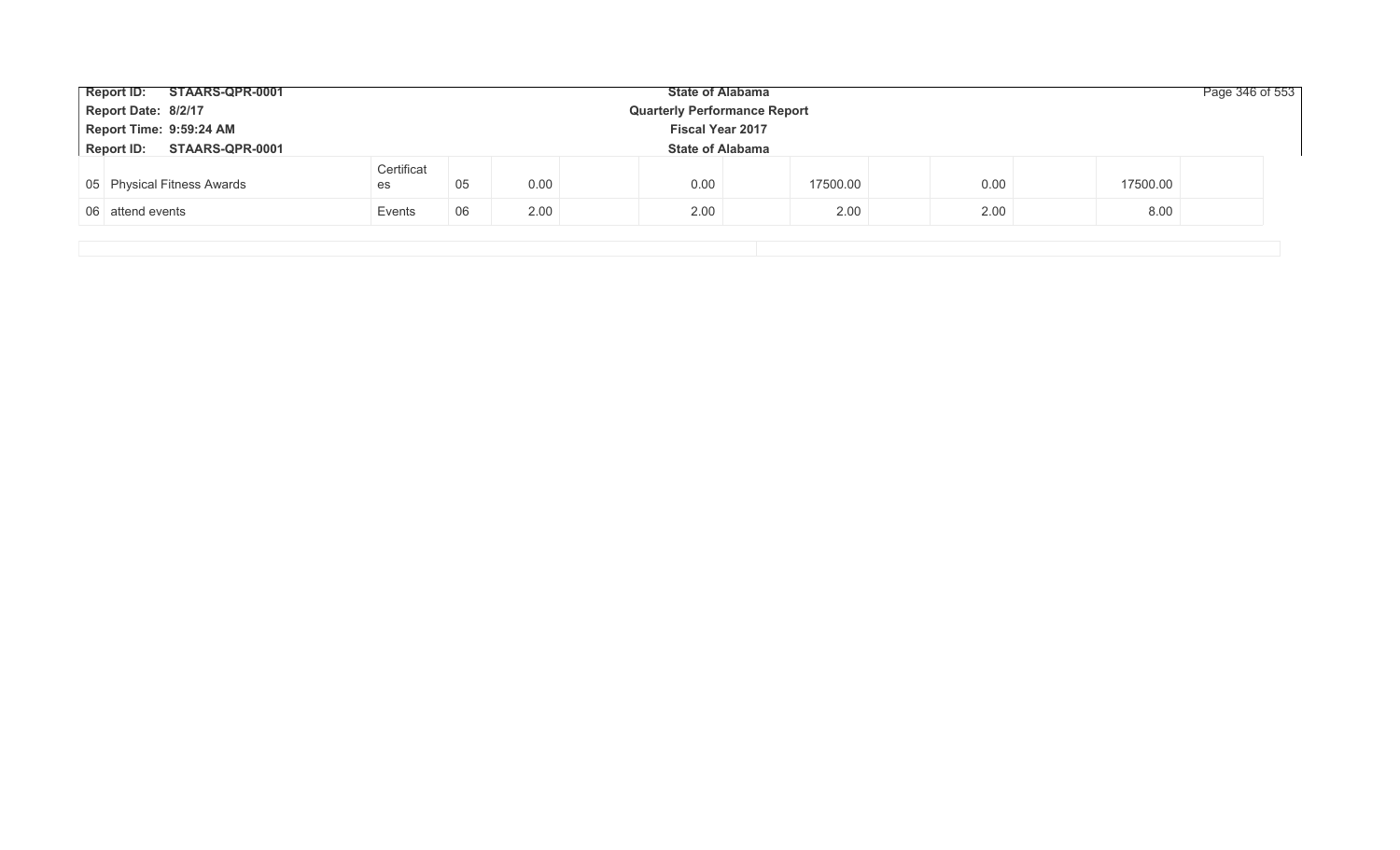| Report ID:                 | STAARS-QPR-0001 | <b>State of Alabama</b>             | Page 348 of 553 |
|----------------------------|-----------------|-------------------------------------|-----------------|
| Report Date: 8/2/17        |                 | <b>Quarterly Performance Report</b> |                 |
| Report Time: 9:59:24 AM    |                 | <b>Fiscal Year 2017</b>             |                 |
| Report ID: STAARS-QPR-0001 |                 | <b>State of Alabama</b>             |                 |

# Department: 330 - Office Of Prosecution Services

Mission: To provide professional services to District Attorneys according to Section 12-17-230. Vision: Enable OPS to streamline all services to the District Attorneys by utilizing future technological equipment upgrades.

#### **Annual Goals**

| To provide logistical investigative and prosecutorial support to DAs and other law enforcement with crimes involving computers through the continued effort of the computer forensics lab. |
|--------------------------------------------------------------------------------------------------------------------------------------------------------------------------------------------|
| To provide professional services and money management to District Attorneys                                                                                                                |

|                                                                                                                    |                                          |      |               | <b>First Quarter</b> |               | <b>Second Quarter</b> |               | <b>Third Quarter</b> |               | <b>Fourth Quarter</b>   | Annual        |  |
|--------------------------------------------------------------------------------------------------------------------|------------------------------------------|------|---------------|----------------------|---------------|-----------------------|---------------|----------------------|---------------|-------------------------|---------------|--|
|                                                                                                                    | Unit of<br><b>Measure</b>                | Goal | <b>Target</b> | <b>Actual</b>        | <b>Target</b> | <b>Actual</b>         | <b>Target</b> | <b>Actual</b>        | <b>Target</b> | <b>Actual</b><br>Target | <b>Actual</b> |  |
| Respond to crime scenes involving<br>computers and digital evidence<br>01                                          | Number<br>of Cases                       | 01   | 0.00          | 0.00                 | 0.00          | 0.00                  | 0.00          | 0.00                 | 0.00          | 0.00                    |               |  |
| Train law enforcement to enhance<br>response to computer/digital crime<br>02 scenes as well as other legal issues. | Number<br>of<br>Personn<br>el<br>Trained | 01   | 100.00        | 289.00               | 100.00        | 225.00                | 100.00        | 485.00               | 100.00        | 400.00                  |               |  |
| 03 Conferences/Training/Education                                                                                  | Number<br>of Events                      | 03   | 5.00          | 7.00                 | 5.00          | 5.00                  | 5.00          | 7.00                 | 5.00          | 20.00                   |               |  |
| 04 payrolls                                                                                                        | Number<br>of<br>Payrolls                 | 03   | 308.00        | 308.00               | 264.00        | 264.00                | 264.00        | 264.00               | 220.00        | 1056.00                 |               |  |
| The Prosecutor publication<br>05                                                                                   | Number<br>of Issues                      | 03   | 1.00          | 0.00                 | 1.00          | 0.00                  | 1.00          | 1.00                 | 1.00          | 4.00                    |               |  |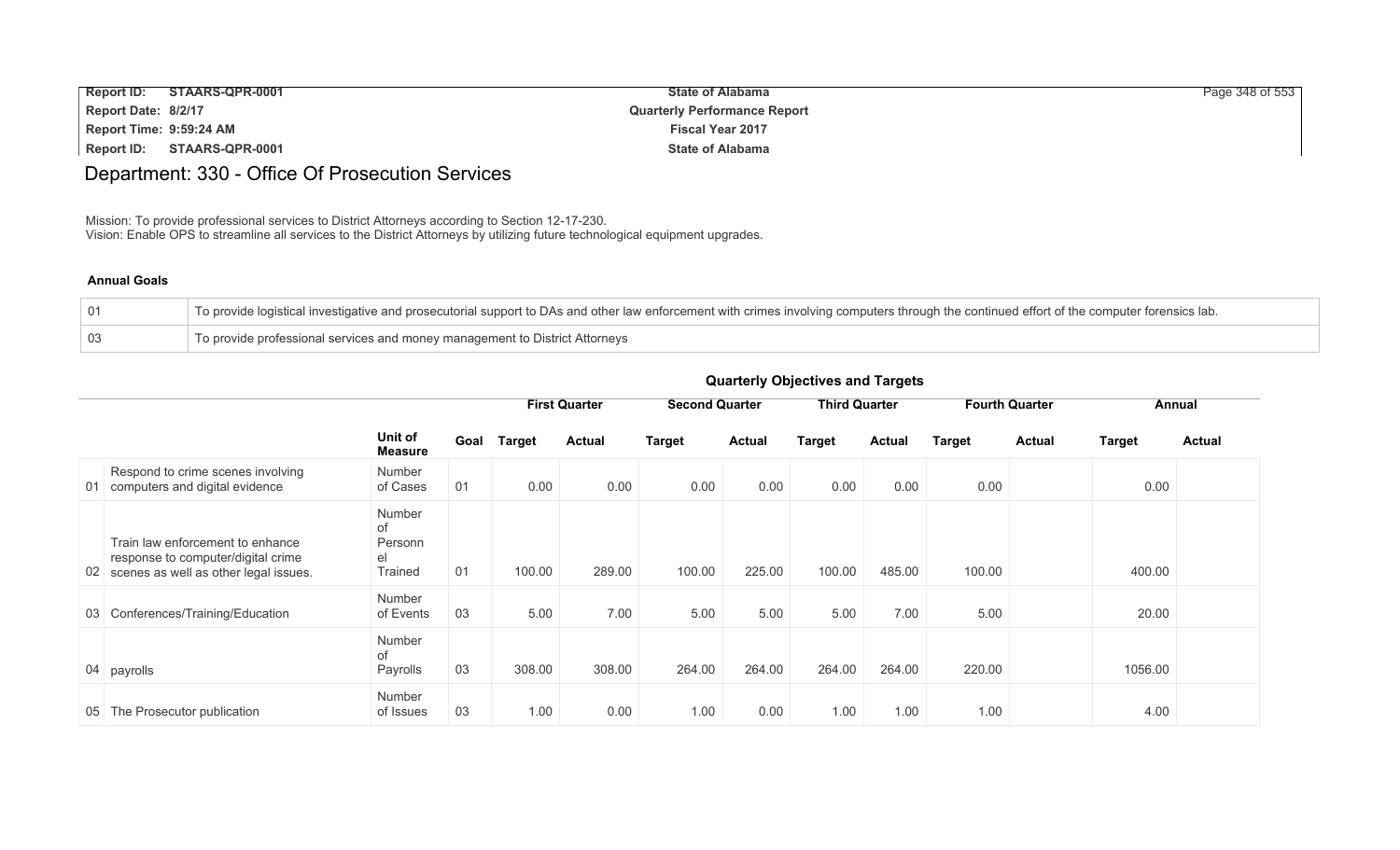|                                                                 | Report ID: STAARS-QPR-0001           |                           |     |       |       | <b>State of Alabama</b> |       |       |      |       |        | Page 350 of 553 |
|-----------------------------------------------------------------|--------------------------------------|---------------------------|-----|-------|-------|-------------------------|-------|-------|------|-------|--------|-----------------|
| Report Date: 8/2/17<br><b>Quarterly Performance Report</b>      |                                      |                           |     |       |       |                         |       |       |      |       |        |                 |
| Report Time: 9:59:24 AM<br><b>Fiscal Year 2017</b>              |                                      |                           |     |       |       |                         |       |       |      |       |        |                 |
| STAARS-QPR-0001<br><b>Report ID:</b><br><b>State of Alabama</b> |                                      |                           |     |       |       |                         |       |       |      |       |        |                 |
|                                                                 | 06 Cases in which attorneys assisted | <b>Number</b><br>of Cases | -03 | 25.00 | 25.00 | 25.00                   | 25.00 | 25.00 | 5.00 | 25.00 | 100.00 |                 |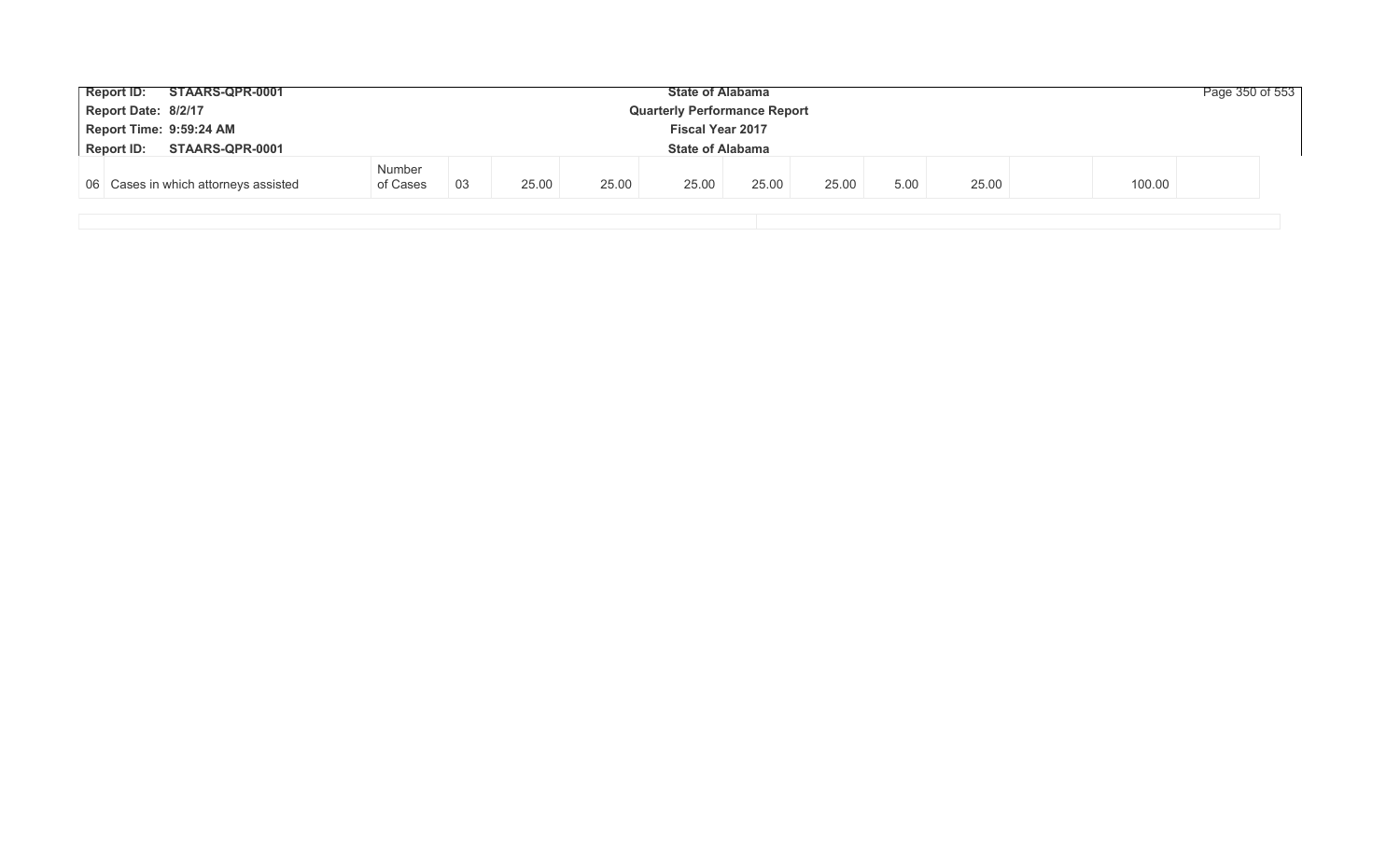| <b>Report ID:</b><br>STAARS-QPR-0001 | <b>State of Alabama</b>             | Page 352 of 553 |
|--------------------------------------|-------------------------------------|-----------------|
| Report Date: 8/2/17                  | <b>Quarterly Performance Report</b> |                 |
| Report Time: 9:59:24 AM              | <b>Fiscal Year 2017</b>             |                 |
| Report ID:<br>STAARS-QPR-0001        | <b>State of Alabama</b>             |                 |

Department: 331 - Psychology Examiners Board

Mission: To provide an efficient and effective system of regulating the practice of psychology. Governor's Priority #1. Vision: We plan to increase agency efficiency by utilizing electronic opportunities for communication with licensees instead of paper mail whenever possible.

| 01 | To process 1035 renewals |
|----|--------------------------|
|----|--------------------------|

|                                                                                             |                           | <b>Quarterly Objectives and Targets</b> |               |                      |                       |               |                      |               |               |                                 |               |               |
|---------------------------------------------------------------------------------------------|---------------------------|-----------------------------------------|---------------|----------------------|-----------------------|---------------|----------------------|---------------|---------------|---------------------------------|---------------|---------------|
|                                                                                             |                           |                                         |               | <b>First Quarter</b> | <b>Second Quarter</b> |               | <b>Third Quarter</b> |               |               | <b>Fourth Quarter</b><br>Annual |               |               |
|                                                                                             | Unit of<br><b>Measure</b> | Goal                                    | <b>Target</b> | <b>Actual</b>        | <b>Target</b>         | <b>Actual</b> | Target               | <b>Actual</b> | <b>Target</b> | <b>Actual</b>                   | <b>Target</b> | <b>Actual</b> |
| 01 Process License Renewals                                                                 | License                   | 01                                      | 1083.00       | 1071.00              | 0.00                  | 4.00          | 0.00                 | 3.00          | 0.00          |                                 | 1083.00       |               |
| 02 Process applications for licensure                                                       | Applicati<br>on           | 01                                      | 22.00         | 8.00                 | 21.00                 | 19.00         | 21.00                | 11.00         | 21.00         |                                 | 85.00         |               |
| Review completed applications for<br>03 licensure                                           | Applicati<br>on           | 01                                      | 22.00         | 12.00                | 21.00                 | 10.00         | 21.00                | 15.00         | 21.00         |                                 | 85.00         |               |
| 04 Issue licenses                                                                           | License                   | 01                                      | 22.00         | 4.00                 | 21.00                 | 14.00         | 21.00                | 6.00          | 21.00         |                                 | 85.00         |               |
| Perform investigations of consumer<br>05 complaints filed against licensees                 | Complain                  | 01                                      | 4.00          | 8.00                 | 4.00                  | 5.00          | 4.00                 | 1.00          | 4.00          |                                 | 16.00         |               |
| Perform investigations of consumer<br>complaints filed against unlicensed<br>06 individuals | Complain                  | 01                                      | 1.00          | 0.00                 | 1.00                  | 0.00          | 1.00                 | 0.00          | 1.00          |                                 | 4.00          |               |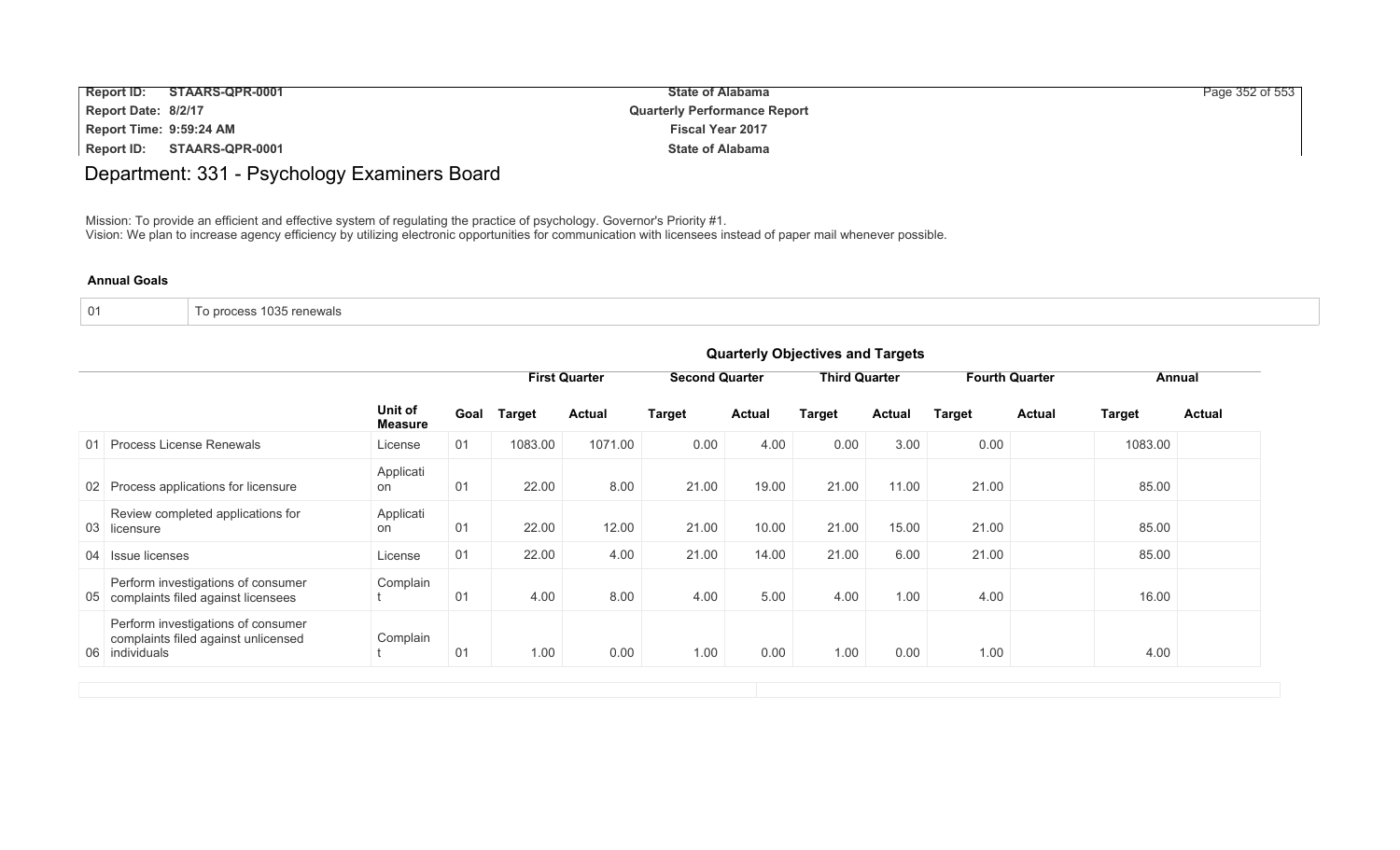| Report ID:          | STAARS-QPR-0001         | <b>State of Alabama</b>             | Page 356 of 553 |
|---------------------|-------------------------|-------------------------------------|-----------------|
| Report Date: 8/2/17 |                         | <b>Quarterly Performance Report</b> |                 |
|                     | Report Time: 9:59:24 AM | <b>Fiscal Year 2017</b>             |                 |
| Report ID:          | STAARS-QPR-0001         | <b>State of Alabama</b>             |                 |

## Department: 332 - Tourism

Mission: The 1951 legislation give the agency exclusive power and authority to plan and conduct all state programs....to attract tourist to Alabama Vision: To be recognized by the marketplace as on of the region's premier travel organizations

| - 01 | To increase travelers' expenditures in Alabama by 25-30 percent over the next 4 to 5 years. |
|------|---------------------------------------------------------------------------------------------|
|      |                                                                                             |

|                                                            |                    |      |               |                      |           |                       | <b>Quarterly Objectives and Targets</b> |                      |               |                       |            |        |
|------------------------------------------------------------|--------------------|------|---------------|----------------------|-----------|-----------------------|-----------------------------------------|----------------------|---------------|-----------------------|------------|--------|
|                                                            |                    |      |               | <b>First Quarter</b> |           | <b>Second Quarter</b> |                                         | <b>Third Quarter</b> |               | <b>Fourth Quarter</b> | Annual     |        |
|                                                            | Unit of<br>Measure | Goal | <b>Target</b> | <b>Actual</b>        | Target    | <b>Actual</b>         | Target                                  | <b>Actual</b>        | <b>Target</b> | <b>Actual</b>         | Target     | Actual |
| 01 Monitor web visits to Alabama.travel                    | <b>Visits</b>      | 01   | 300000.00     | 467423.00            | 450000.00 | 508352.00             | 450000.00                               | 512147.00            | 400000.00     |                       | 1600000.00 |        |
| Assist travelers' visiting the State<br>02 Welcome Centers | Each               | 01   | 200000.00     | 284299.00            | 250000.00 | 255333.00             | 300000.00                               | 297821.00            | 250000.00     |                       | 1000000.00 |        |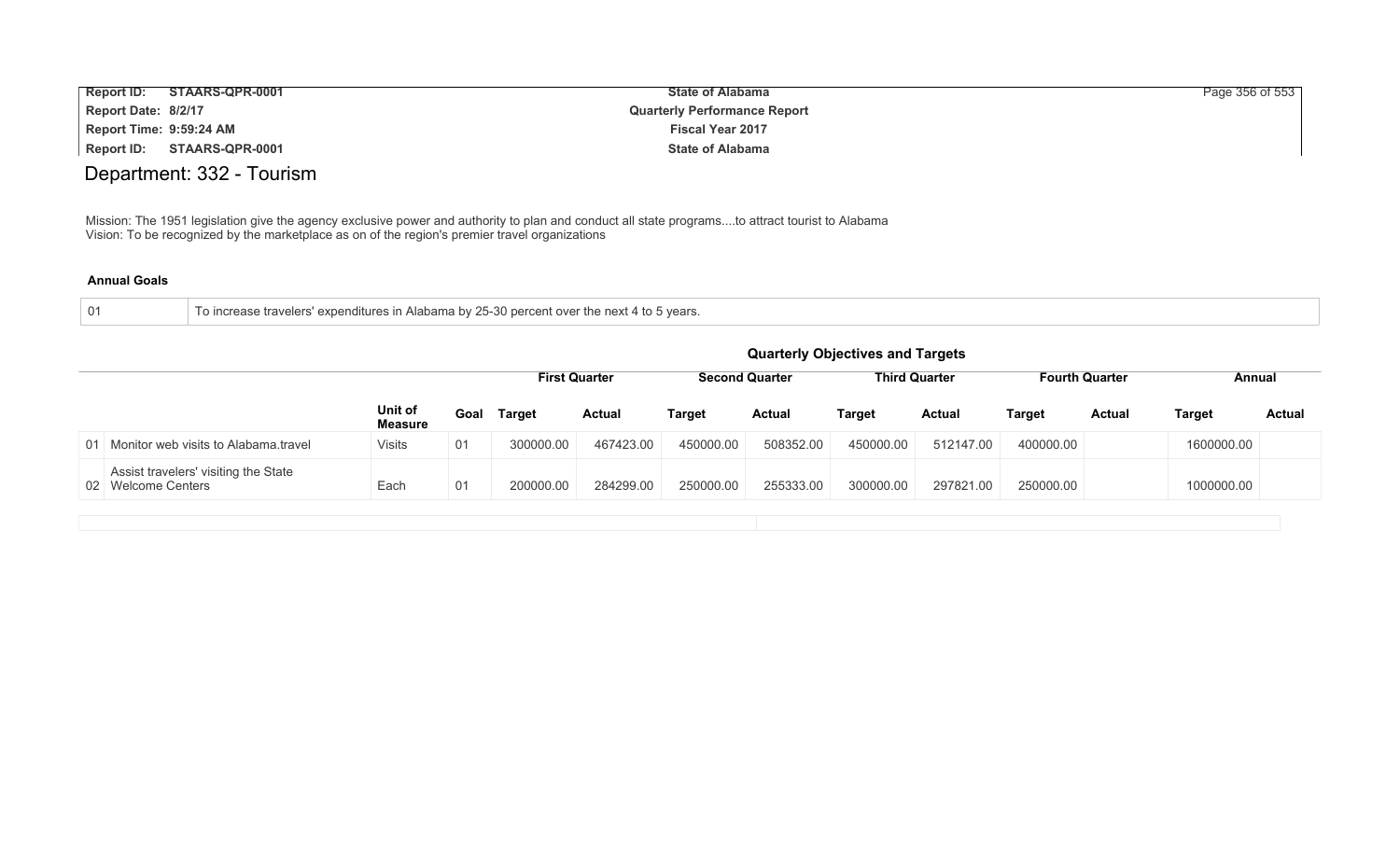| <b>Report ID:</b>       | STAARS-QPR-0001 | <b>State of Alabama</b>             | Page 358 of 553 |
|-------------------------|-----------------|-------------------------------------|-----------------|
| Report Date: 8/2/17     |                 | <b>Quarterly Performance Report</b> |                 |
| Report Time: 9:59:24 AM |                 | <b>Fiscal Year 2017</b>             |                 |
| Report ID:              | STAARS-QPR-0001 | <b>State of Alabama</b>             |                 |

## Department: 333 - Real Estate Commission

Mission: To serve the public through the licensing and regulating of real estate licensees. Vision: To ensure excellence in the real estate profession.

### **Annual Goals**

| 01  | To protect the public by auditing 570 real estate companies per year by 2021.                                                                                                       |
|-----|-------------------------------------------------------------------------------------------------------------------------------------------------------------------------------------|
| -03 | To enhance communication with stakeholders (licensees education providers and consumers) by making at least 60 points of contact on average with targeted groups per year by 2021.  |
| 04  | To enhance communication with stakeholders (licensees, education providers, and consumers) by making at least 60points of contact on average with targeted groups per year by 2021. |

|                                                                                                                                                               |                                             |      |               | <b>First Quarter</b> |               | <b>Second Quarter</b> |               |               | <b>Third Quarter</b> |               | <b>Fourth Quarter</b> |               | Annual |  |
|---------------------------------------------------------------------------------------------------------------------------------------------------------------|---------------------------------------------|------|---------------|----------------------|---------------|-----------------------|---------------|---------------|----------------------|---------------|-----------------------|---------------|--------|--|
|                                                                                                                                                               | Unit of<br><b>Measure</b>                   | Goal | <b>Target</b> | <b>Actual</b>        | <b>Target</b> | <b>Actual</b>         | <b>Target</b> | <b>Actual</b> | <b>Target</b>        | <b>Actual</b> | <b>Target</b>         | <b>Actual</b> |        |  |
| Auditors will complete 575 audits.<br>01                                                                                                                      | <b>Number</b><br>of Audits                  | 01   | 150.00        | 124.00               | 153.00        | 160.00                | 140.00        | 144.00        | 147.00               |               | 590.00                |               |        |  |
| at least 90% of complaints concluded in<br>the prior quarter will be investigated and<br>probable cause determined within 90<br>02 days of receipt complaint. | Percenta<br>ge of<br>Complain<br>ts Inves   | 01   | 90.00         | 85.00                | 90.00         | 96.00                 | 90.00         | 100.00        | 90.00                |               | 90.00                 |               |        |  |
| Auditors will have completed 85<br>education audits.<br>03                                                                                                    | <b>Number</b><br>of Audits                  | 03   | 10.00         | 12.00                | 20.00         | 24.00                 | 25.00         | 22.00         | 30.00                |               | 85.00                 |               |        |  |
| Make at least 60 points of contact on<br>04 average with targeted groups per year.                                                                            | <b>Number</b><br>of Points<br>0f<br>Contact | 04   | 15.00         | 15.00                | 15.00         | 21.00                 | 15.00         | 20.00         | 15.00                |               | 60.00                 |               |        |  |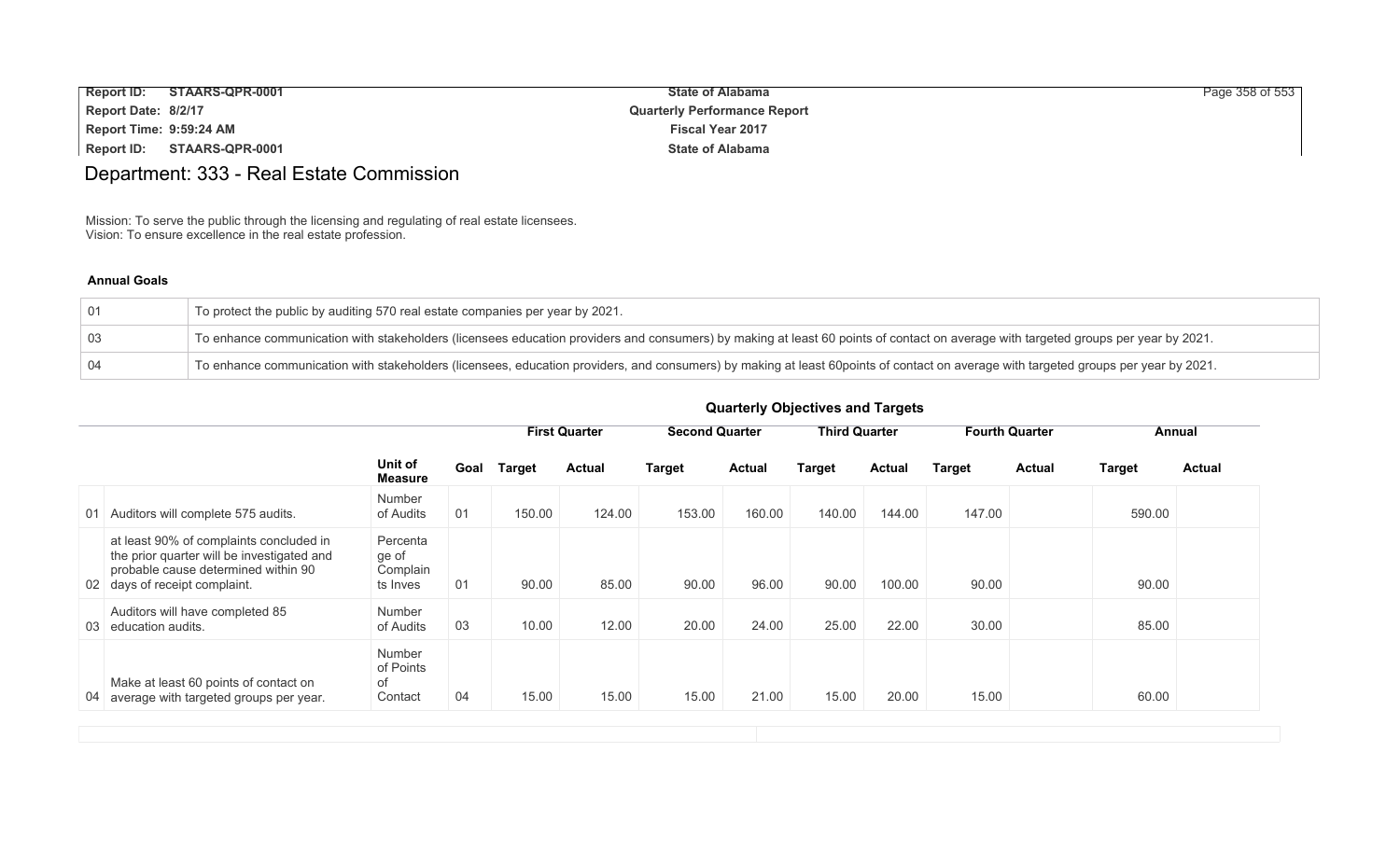| <b>Report ID:</b>       | STAARS-QPR-0001 | <b>State of Alabama</b>             | Page 362 of 553 |
|-------------------------|-----------------|-------------------------------------|-----------------|
| Report Date: 8/2/17     |                 | <b>Quarterly Performance Report</b> |                 |
| Report Time: 9:59:24 AM |                 | <b>Fiscal Year 2017</b>             |                 |
| Report ID:              | STAARS-QPR-0001 | <b>State of Alabama</b>             |                 |

### Department: 334 - Vet Medical Examiners Board

Mission: To serve & protect the people of Alabama by examining, licensing and monitoring veterinary medical professionals to insure a high standard of integrity and skill and to prosecute all illegal practices of veterinary medicine (Code Sec. 34-29-60 ert. seq.)

Vision: We envision a veterinary profession that serves the people of Alabama with excellence in ethics and medical accountability.

|  | Maintain cost per veterinary and licensed veterinary technicians license and Premises Permits through FY.<br>່ 201 |
|--|--------------------------------------------------------------------------------------------------------------------|
|--|--------------------------------------------------------------------------------------------------------------------|

|                                                       |                           |    |             |                      |                       |               | <b>Quarterly Objectives and Targets</b> |               |                       |               |               |               |
|-------------------------------------------------------|---------------------------|----|-------------|----------------------|-----------------------|---------------|-----------------------------------------|---------------|-----------------------|---------------|---------------|---------------|
|                                                       |                           |    |             | <b>First Quarter</b> | <b>Second Quarter</b> |               | <b>Third Quarter</b>                    |               | <b>Fourth Quarter</b> |               | Annual        |               |
|                                                       | Unit of<br><b>Measure</b> |    | Goal Target | <b>Actual</b>        | <b>Target</b>         | <b>Actual</b> | <b>Target</b>                           | <b>Actual</b> | <b>Target</b>         | <b>Actual</b> | <b>Target</b> | <b>Actual</b> |
| 01 Cost per veterinary license issued                 | \$                        | 01 | 1500.00     | 1540.00              | 300.00                | 75.00         | 200.00                                  | 10.00         | 200.00                |               | 2200.00       |               |
| Cost per licensed veterinary technicians<br>02 issued |                           | 01 | 250.00      | 274.00               | 50.00                 | 32.00         | 25.00                                   | 10.00         | 25.00                 |               | 350.00        |               |
| 03 Cost per Premise Permit issued                     | \$                        | 01 | 550.00      | 594.00               | 25.00                 | 32.00         | 15.00                                   | 1.00          | 10.00                 |               | 600.00        |               |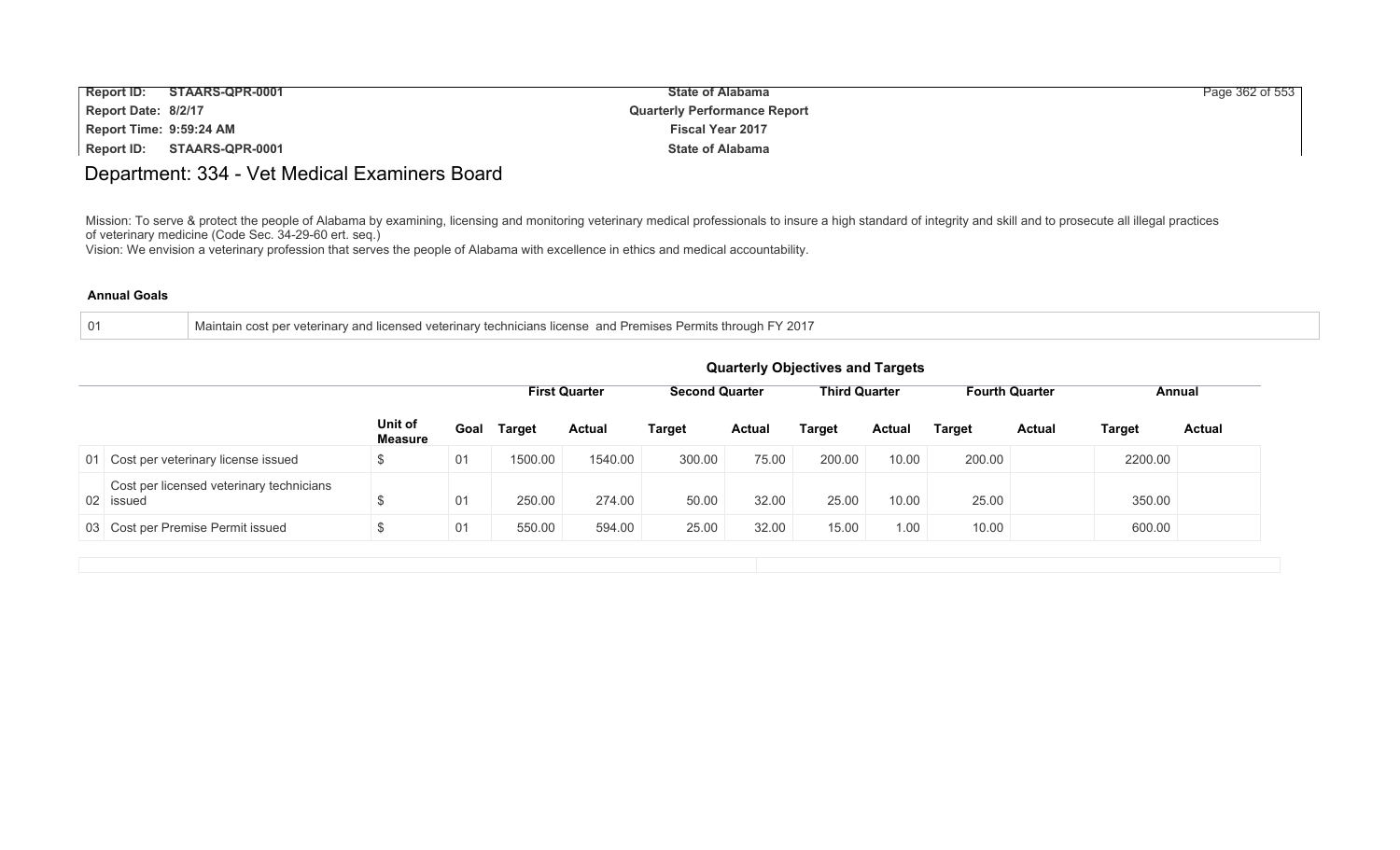| <b>Report ID:</b>       | STAARS-QPR-0001 | <b>State of Alabama</b>             | Page 364 of 553 |
|-------------------------|-----------------|-------------------------------------|-----------------|
| Report Date: 8/2/17     |                 | <b>Quarterly Performance Report</b> |                 |
| Report Time: 9:59:24 AM |                 | <b>Fiscal Year 2017</b>             |                 |
| Report ID:              | STAARS-QPR-0001 | <b>State of Alabama</b>             |                 |

## Department: 335 - Peace Officer Standrds & Train

Mission: To Serve the Citizens of Alabama and anyone that may be in Alabama by providing a certified law enforcement academy program that produce the finest Law Enforcement Officers in the Country. Vision: Serve the people by providing a certified law enforcement academy program that insures the proper training and certification of our Officers while insuring that all cost effective measures are used.

| Process all Law Enforcement Officer applications so that training academies start on time.<br>$\blacksquare$ |
|--------------------------------------------------------------------------------------------------------------|
|                                                                                                              |

| <b>Third Quarter</b><br><b>First Quarter</b><br><b>Second Quarter</b><br><b>Fourth Quarter</b><br>Unit of<br><b>Target</b><br>Goal<br><b>Actual</b><br><b>Target</b><br><b>Target</b><br><b>Target</b><br><b>Actual</b><br><b>Actual</b><br><b>Actual</b><br>Target<br><b>Measure</b><br>Number<br>οf |         |  |  | <b>Quarterly Objectives and Targets</b> |  |      |               |
|-------------------------------------------------------------------------------------------------------------------------------------------------------------------------------------------------------------------------------------------------------------------------------------------------------|---------|--|--|-----------------------------------------|--|------|---------------|
|                                                                                                                                                                                                                                                                                                       |         |  |  |                                         |  |      | Annual        |
|                                                                                                                                                                                                                                                                                                       |         |  |  |                                         |  |      | <b>Actual</b> |
| 0.00<br>0.00<br>0.00<br>0.00<br>0.00<br>0.00<br>0.00<br>01<br>01 Academies starting late<br>es                                                                                                                                                                                                        | Academi |  |  |                                         |  | 0.00 |               |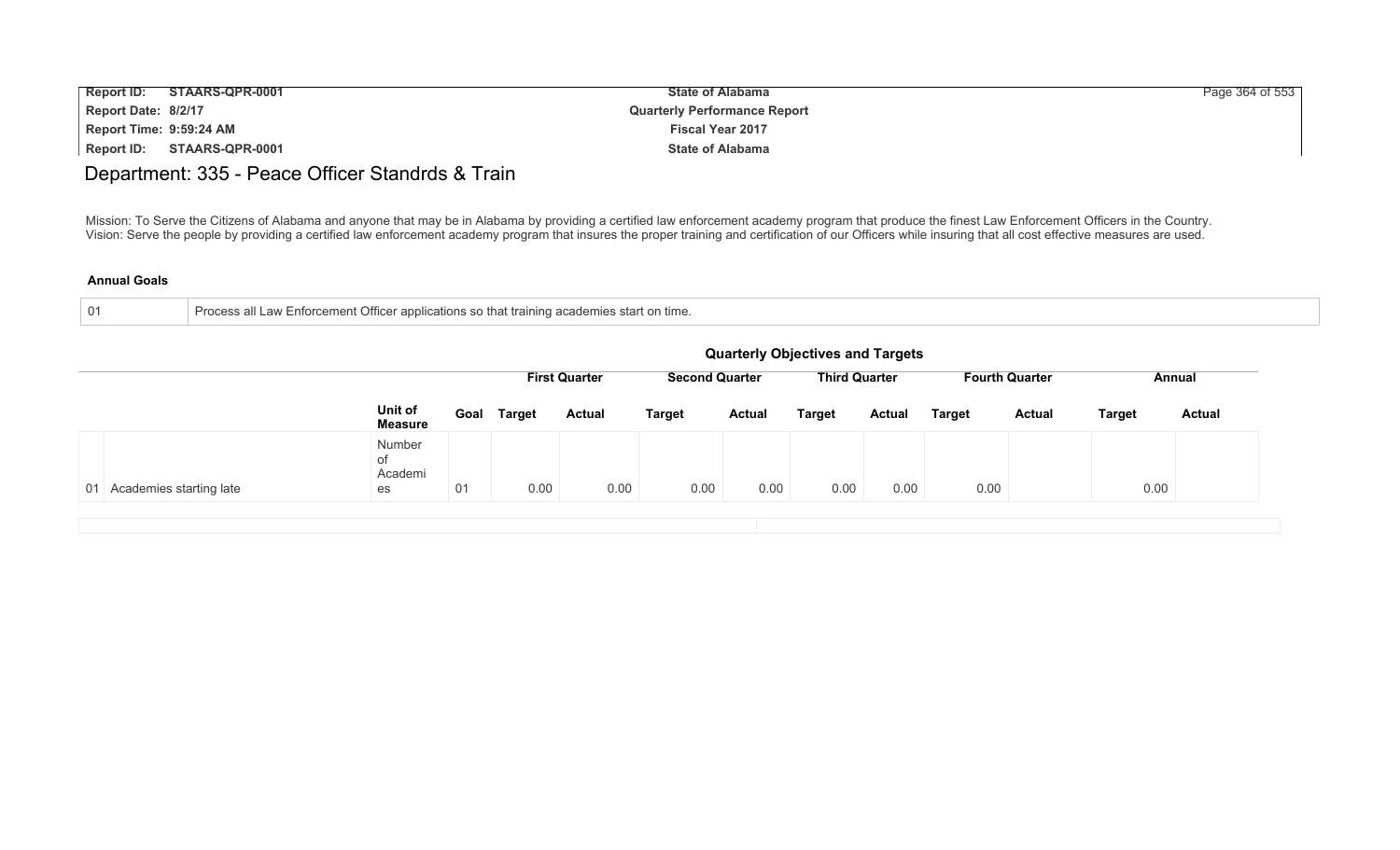| <b>Report ID:</b>       | STAARS-QPR-0001 | <b>State of Alabama</b>             | Page 366 of 553 |
|-------------------------|-----------------|-------------------------------------|-----------------|
| Report Date: 8/2/17     |                 | <b>Quarterly Performance Report</b> |                 |
| Report Time: 9:59:24 AM |                 | <b>Fiscal Year 2017</b>             |                 |
| Report ID:              | STAARS-QPR-0001 | <b>State of Alabama</b>             |                 |

### Department: 336 - Securities Commission

Mission: The Commission is responsible for the enforcement of laws governing the registration of broker dealers, broker dealer agents, investment advisors, investment advisor representatives and the issuance, sale and other transactions relative to securities, industrial revenue bonds and the sale of checks. Vision: To promote an investment community that serves the people of Alabama without fraud or abuse and preserves Alabama's capital markets.

#### **Annual Goals**

| $\overline{01}$ | Complete all securities registration filings within statutory time frame.                                                                      |
|-----------------|------------------------------------------------------------------------------------------------------------------------------------------------|
| $\overline{02}$ | Annually conduct a total of no less than 48 routine and for-cause audits of investment advisers broker dealers and sale of checks registrants. |
| 03              | Annually conduct an average of 60 investor education and fraud prevention activities.                                                          |
|                 |                                                                                                                                                |

|                                                                                                                                                          |                                                |      |        | <b>First Quarter</b> | <b>Second Quarter</b> |               | <b>Third Quarter</b> |        | <b>Fourth Quarter</b> |               | Annual        |               |  |
|----------------------------------------------------------------------------------------------------------------------------------------------------------|------------------------------------------------|------|--------|----------------------|-----------------------|---------------|----------------------|--------|-----------------------|---------------|---------------|---------------|--|
|                                                                                                                                                          | Unit of<br><b>Measure</b>                      | Goal | Target | <b>Actual</b>        | <b>Target</b>         | <b>Actual</b> | Target               | Actual | <b>Target</b>         | <b>Actual</b> | <b>Target</b> | <b>Actual</b> |  |
| Issue securities registrations where<br>appropriate for complete applications or<br>issue deficiency letters within five<br>01 business days of receipt. | $%$ of<br>Applicati<br>ons<br>Processe<br>d Wi | 01   | 90.00  | 100.00               | 90.00                 | 100.00        | 90.00                | 100.00 | 90.00                 |               | 90.00         |               |  |
| 02 Number of audits conducted.                                                                                                                           | <b>Number</b><br>of Audits<br>Conduct<br>ed    | 02   | 12.00  | 13.00                | 12.00                 | 16.00         | 12.00                | 15.00  | 12.00                 |               | 48.00         |               |  |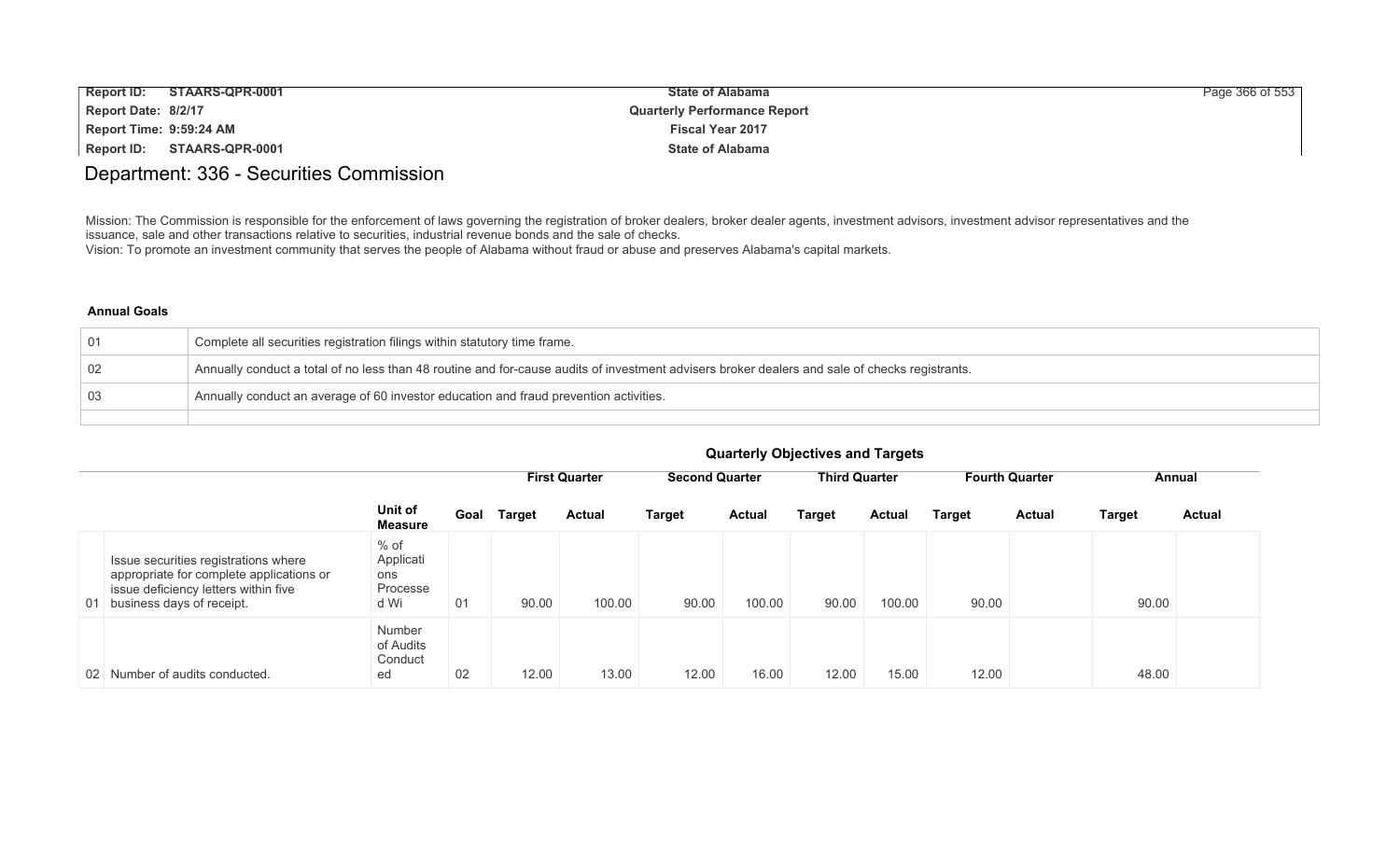|     | STAARS-QPR-0001<br><b>Report ID:</b>                                                                      |                                      |    |      |      | <b>State of Alabama</b>             |      |      |      |      |       | Page 368 of 553 |
|-----|-----------------------------------------------------------------------------------------------------------|--------------------------------------|----|------|------|-------------------------------------|------|------|------|------|-------|-----------------|
|     | Report Date: 8/2/17                                                                                       |                                      |    |      |      | <b>Quarterly Performance Report</b> |      |      |      |      |       |                 |
|     | Report Time: 9:59:24 AM                                                                                   |                                      |    |      |      | <b>Fiscal Year 2017</b>             |      |      |      |      |       |                 |
|     | STAARS-QPR-0001<br><b>Report ID:</b>                                                                      |                                      |    |      |      | <b>State of Alabama</b>             |      |      |      |      |       |                 |
|     | Number of educational activities (i.e.,<br>meetings, workshops, events, website<br>03 upgrades) per year. | Number<br>of Events<br>conducte<br>a | 03 | 0.00 | 0.00 | 0.00                                | 0.00 | 0.00 | 0.00 | 0.00 | 71.00 |                 |
| -04 |                                                                                                           |                                      |    | 0.00 |      | 0.00                                |      | 0.00 |      | 0.00 | 0.00  |                 |
|     |                                                                                                           |                                      |    |      |      |                                     |      |      |      |      |       |                 |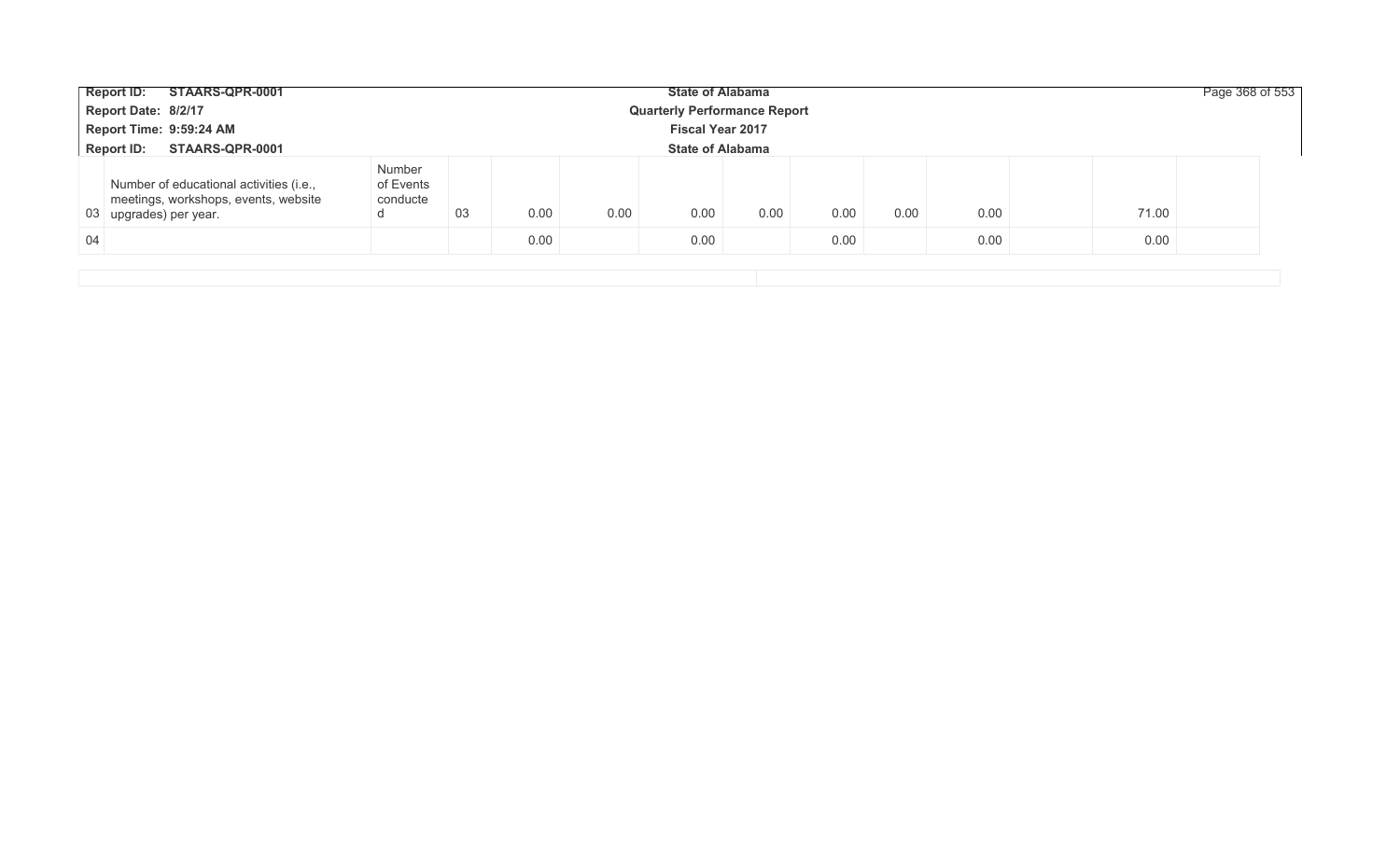| <b>Report ID:</b>       | STAARS-QPR-0001 | <b>State of Alabama</b>             | Page 370 of 553 |
|-------------------------|-----------------|-------------------------------------|-----------------|
| Report Date: 8/2/17     |                 | <b>Quarterly Performance Report</b> |                 |
| Report Time: 9:59:24 AM |                 | <b>Fiscal Year 2017</b>             |                 |
| Report ID:              | STAARS-QPR-0001 | <b>State of Alabama</b>             |                 |

### Department: 338 - Soil & Water Conservation Comm

Mission: To conserve, protect, and enhance Alabama's natural resources in a manner that encourages a sustainable & healthy environment which promotes responsible stewardship of those resources. AL Code 1975-8-21.

Vision: To become a recognized leader in natural resource management resulting in a quality environment and an improved quality of life for the citizens of Alabama.

### **Annual Goals**

| $\overline{01}$ | Assist local councils to identify address and solve challenges to sustain and improve quality of life in their communities |
|-----------------|----------------------------------------------------------------------------------------------------------------------------|
| $\overline{02}$ | Administer in an effective and timely manner federal and state grants/program for natural resource protection              |
|                 | Process renewals and new applicants for the Soil Classifiers Program                                                       |

|                                                                                                                        |                    |      |               | <b>First Quarter</b> |               | <b>Second Quarter</b> |               | <b>Third Quarter</b> |               | <b>Fourth Quarter</b> |               | Annual        |
|------------------------------------------------------------------------------------------------------------------------|--------------------|------|---------------|----------------------|---------------|-----------------------|---------------|----------------------|---------------|-----------------------|---------------|---------------|
|                                                                                                                        | Unit of<br>Measure | Goal | <b>Target</b> | <b>Actual</b>        | <b>Target</b> | <b>Actual</b>         | <b>Target</b> | <b>Actual</b>        | <b>Target</b> | <b>Actual</b>         | <b>Target</b> | <b>Actual</b> |
| 01 Assist local councils with grants                                                                                   | \$                 | 01   | 618225.00     | 618225.00            | 618225.00     | 618225.00             | 618225.00     | 618225.00            | 618225.00     |                       | 247290.00     |               |
| Provide effective administrative support<br>with grants from Adem, NRCS, US Fish &<br>02 Wildlife, USDA Forest Service | ৬                  | 02   | 285000.00     | 354932.00            | 290000.00     | 367429.00             | 370000.00     | 600466.00            | 320000.00     |                       | 1265000.00    |               |
| Process payments to grantees from<br>Adem, NRCS, US Fish & Wildlife, USDA<br>03 Forest Service                         | Number             | 02   | 236.00        | 524.00               | 125.00        | 108.00                | 150.00        | 191.00               | 230.00        |                       | 741.00        |               |
| Process renewals & new applicants for<br>04 the Soil Classifiers Program                                               | Number             | 04   | 40.00         | 52.00                | 10.00         | 1.00                  | 2.00          | 2.00                 | 0.00          |                       | 52.00         |               |
|                                                                                                                        |                    |      |               |                      |               |                       |               |                      |               |                       |               |               |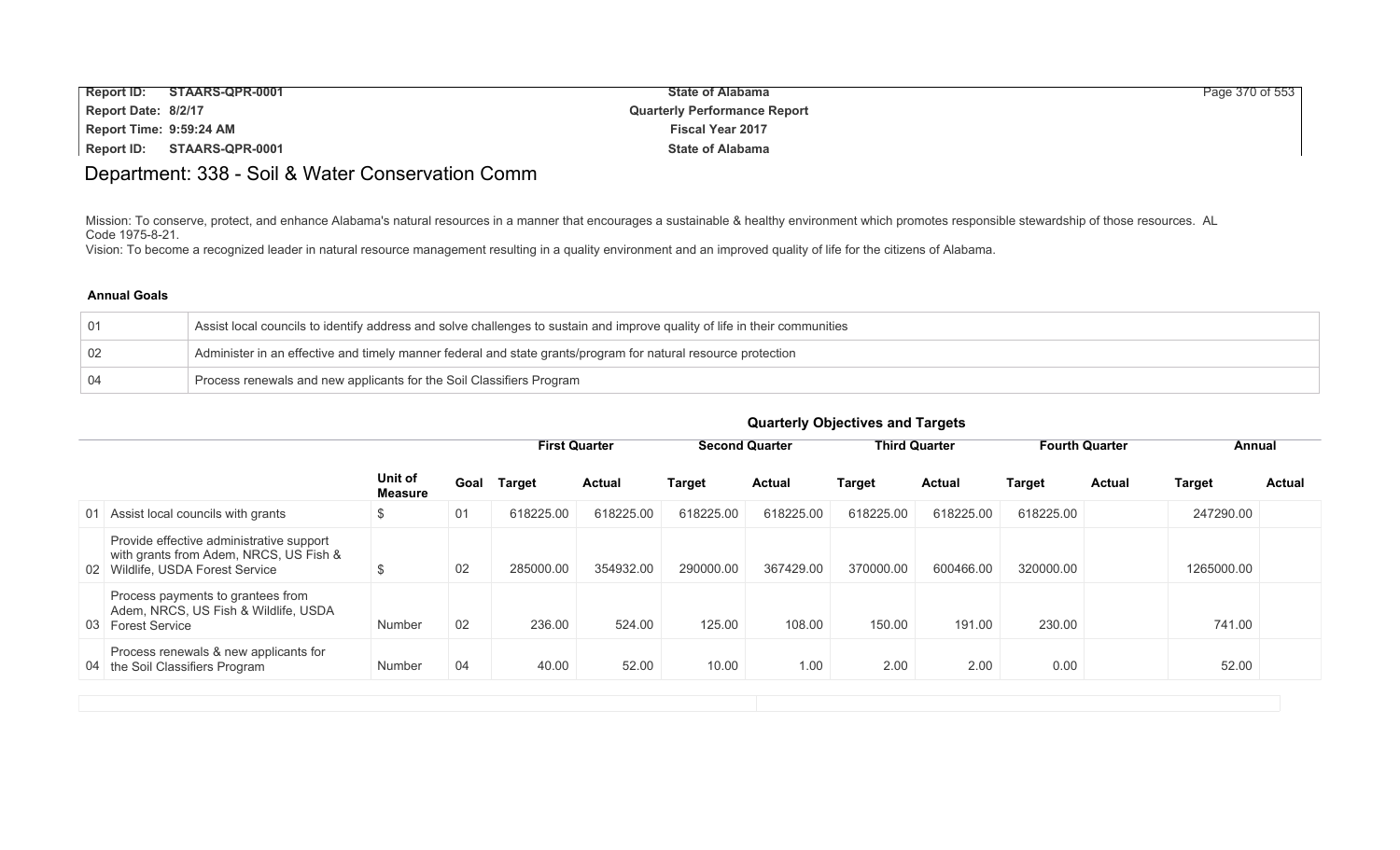| <b>Report ID:</b>       | STAARS-QPR-0001 | <b>State of Alabama</b>             | Page 374 of 553 |
|-------------------------|-----------------|-------------------------------------|-----------------|
| Report Date: 8/2/17     |                 | <b>Quarterly Performance Report</b> |                 |
| Report Time: 9:59:24 AM |                 | <b>Fiscal Year 2017</b>             |                 |
| Report ID:              | STAARS-QPR-0001 | <b>State of Alabama</b>             |                 |

# Department: 340 - Physical Therapy Board

Mission: To assure the public access to competent practice of physical therapy services (Code of AL, 34-24-190. Vision: To ensure access to excellent Physical Therapy services to all citizens in Alabama.

| Issue 100% of licenses within 3 working days of receipt of completion of licensure requirements by 2017 |  |
|---------------------------------------------------------------------------------------------------------|--|
|---------------------------------------------------------------------------------------------------------|--|

|                                                                                                 | <b>Quarterly Objectives and Targets</b>      |      |               |                                               |               |                      |               |               |                       |               |               |               |
|-------------------------------------------------------------------------------------------------|----------------------------------------------|------|---------------|-----------------------------------------------|---------------|----------------------|---------------|---------------|-----------------------|---------------|---------------|---------------|
|                                                                                                 |                                              |      |               | <b>Second Quarter</b><br><b>First Quarter</b> |               | <b>Third Quarter</b> |               |               | <b>Fourth Quarter</b> |               | Annual        |               |
|                                                                                                 | Unit of<br><b>Measure</b>                    | Goal | <b>Target</b> | <b>Actual</b>                                 | <b>Target</b> | <b>Actual</b>        | <b>Target</b> | <b>Actual</b> | <b>Target</b>         | <b>Actual</b> | <b>Target</b> | <b>Actual</b> |
| Issue 99% of licenses within 3 days of<br>receipt of completion of licensure<br>01 requirements | $%$ of<br>License<br>Issued<br>Within 3<br>D | 01   | 99.00         | 100.00                                        | 99.00         | 100.00               | 99.00         | 100.00        | 99.00                 |               | 100.00        |               |
| Issue 99% of license verification requests<br>02 within 24 hours of receipt                     | $%$ of<br>License<br>Verificati<br>ons Req   | 01   | 99.00         | 100.00                                        | 99.00         | 100.00               | 99.00         | 100.00        | 99.00                 |               | 100.00        |               |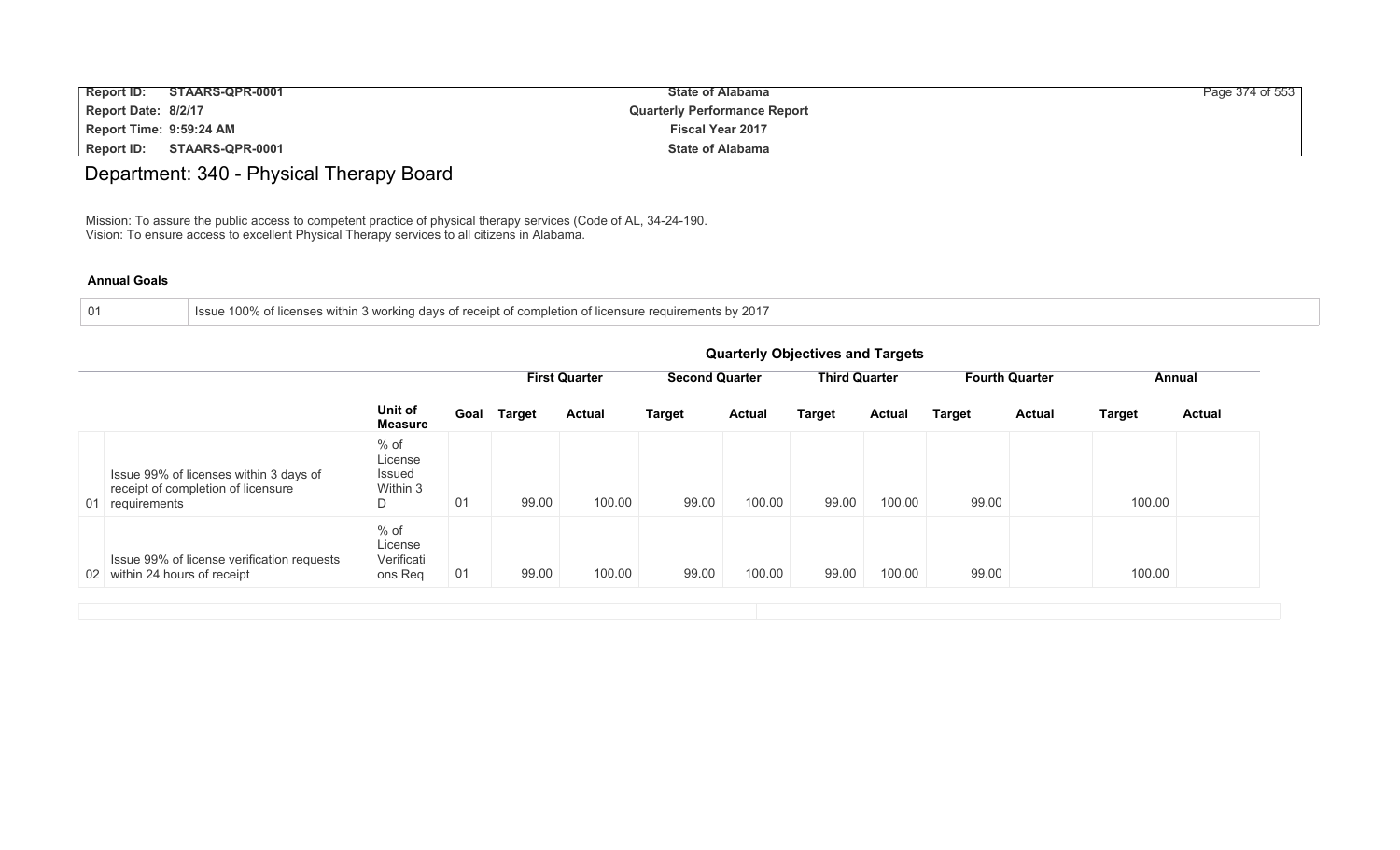| <b>Report ID:</b><br>STAARS-QPR-0001 | <b>State of Alabama</b>             | Page 376 of 553 |
|--------------------------------------|-------------------------------------|-----------------|
| Report Date: 8/2/17                  | <b>Quarterly Performance Report</b> |                 |
| Report Time: 9:59:24 AM              | <b>Fiscal Year 2017</b>             |                 |
| STAARS-QPR-0001<br>Report ID:        | <b>State of Alabama</b>             |                 |

## Department: 343 - Counseling Examiners Board

Mission: To protect the welfare and interest of the public receiving mental health counseling services through oversight of statutes regulating licensed counselors and to investigate, review and resolve complaints.

Vision: We will serve the people of Alabama by promoting a high standard of mental health services through required continuing education in ethical studies.

| Resolve 40% complaints within 180 working days of receipt by FY18 |
|-------------------------------------------------------------------|
|-------------------------------------------------------------------|

|                                   | <b>Quarterly Objectives and Targets</b> |      |               |                      |                       |        |                      |               |        |                       |               |               |
|-----------------------------------|-----------------------------------------|------|---------------|----------------------|-----------------------|--------|----------------------|---------------|--------|-----------------------|---------------|---------------|
|                                   |                                         |      |               | <b>First Quarter</b> | <b>Second Quarter</b> |        | <b>Third Quarter</b> |               |        | <b>Fourth Quarter</b> | Annual        |               |
|                                   | Unit of<br><b>Measure</b>               | Goal | <b>Target</b> | <b>Actual</b>        | <b>Target</b>         | Actual | <b>Target</b>        | <b>Actual</b> | Target | <b>Actual</b>         | <b>Target</b> | <b>Actual</b> |
| 01 Percent of complaints resolved | Percenta<br>ge                          | 01   | 15.00         | 0.00                 | 20.00                 | 0.00   | 30.00                | 0.00          | 40.00  |                       | 40.00         |               |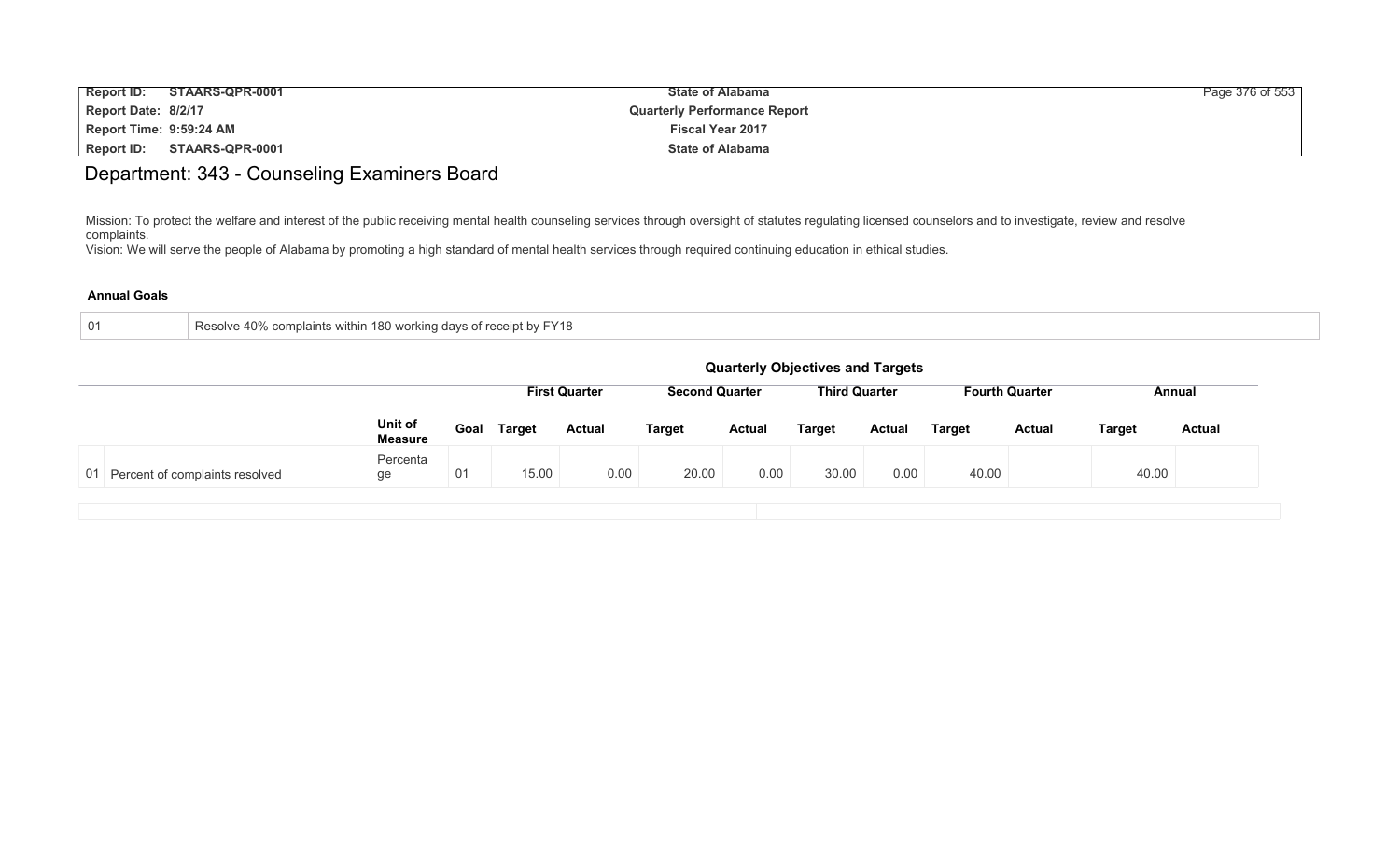| <b>Report ID:</b><br>STAARS-QPR-0001 | <b>State of Alabama</b>             | Page 378 of 553 |
|--------------------------------------|-------------------------------------|-----------------|
| Report Date: 8/2/17                  | <b>Quarterly Performance Report</b> |                 |
| Report Time: 9:59:24 AM              | <b>Fiscal Year 2017</b>             |                 |
| STAARS-QPR-0001<br><b>Report ID:</b> | <b>State of Alabama</b>             |                 |

# Department: 344 - Polygraph Examiners

Mission: Examine and regulate polygraph examiners and enforce the code of Alabama to protect the citizens of Alabama. Vision: Maintain the highest standards for polygraph and polygraph examiners

| 01 |
|----|
|----|

|    |                                        |                           | <b>Quarterly Objectives and Targets</b>                                                                  |               |               |               |               |        |               |               |               |               |               |  |  |
|----|----------------------------------------|---------------------------|----------------------------------------------------------------------------------------------------------|---------------|---------------|---------------|---------------|--------|---------------|---------------|---------------|---------------|---------------|--|--|
|    |                                        |                           | <b>First Quarter</b><br><b>Third Quarter</b><br><b>Second Quarter</b><br><b>Fourth Quarter</b><br>Annual |               |               |               |               |        |               |               |               |               |               |  |  |
|    |                                        | Unit of<br><b>Measure</b> | Goal                                                                                                     | <b>Target</b> | <b>Actual</b> | <b>Target</b> | <b>Actual</b> | Target | <b>Actual</b> | <b>Target</b> | <b>Actual</b> | <b>Target</b> | <b>Actual</b> |  |  |
| 01 | Number of licenses issued              | Each                      | 01                                                                                                       | 35.00         | 43.00         | 5.00          | 4.00          | 3.00   | 3.00          | 72.00         |               | 115.00        |               |  |  |
|    | 02 Number of examinations administered | Each                      | 01                                                                                                       | 4.00          | 1.00          | 2.00          | 2.00          | 2.00   | 2.00          | 2.00          |               | 10.00         |               |  |  |
|    | 03 Cost of License per examiner        | Each                      | 01                                                                                                       | 0.00          | 0.00          | 0.00          | 0.00          | 0.00   | 0.00          | 0.00          |               | 135.00        |               |  |  |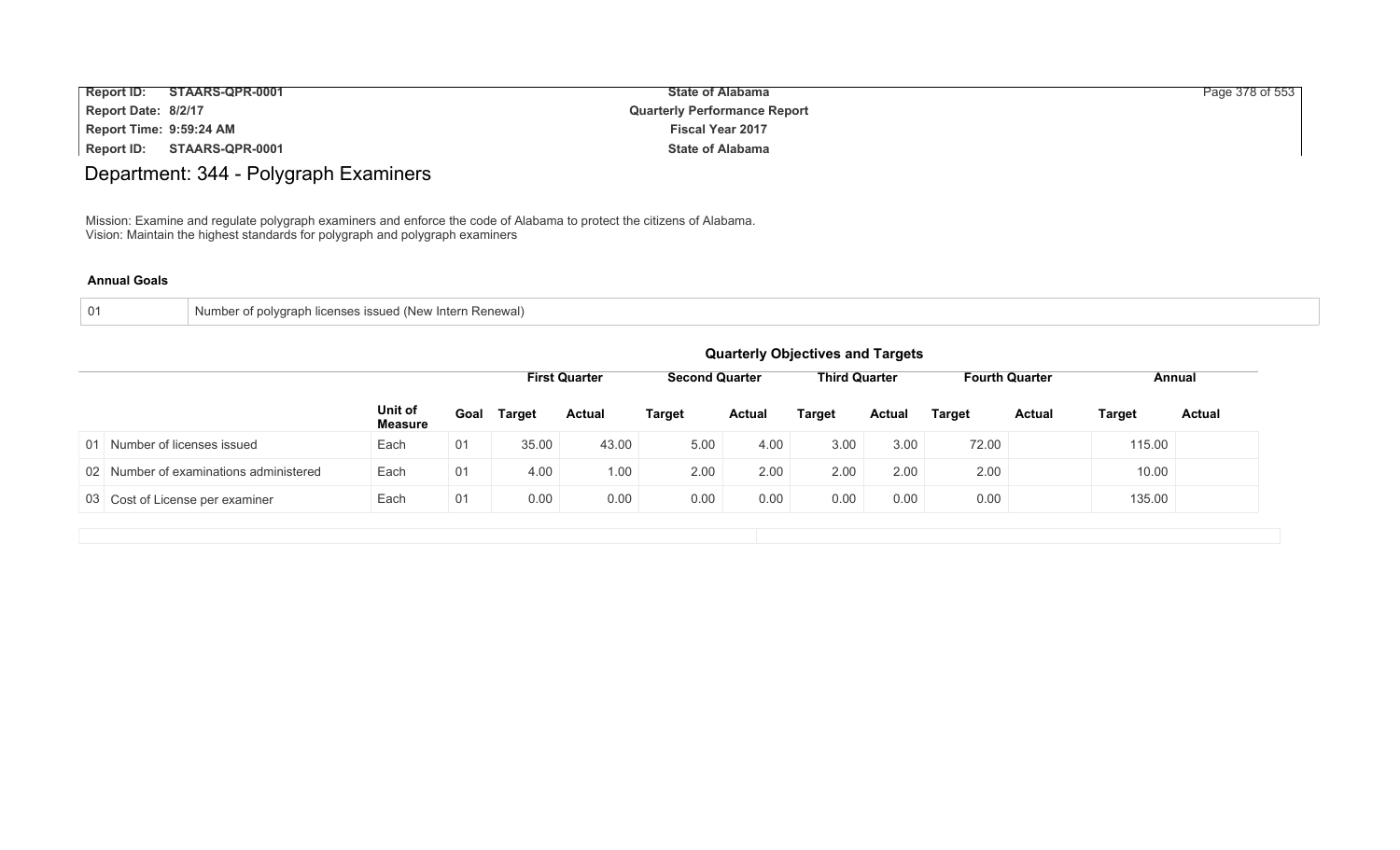| <b>Report ID:</b><br>STAARS-QPR-0001 | <b>State of Alabama</b>             | Page 380 of 553 |
|--------------------------------------|-------------------------------------|-----------------|
| Report Date: 8/2/17                  | <b>Quarterly Performance Report</b> |                 |
| Report Time: 9:59:24 AM              | <b>Fiscal Year 2017</b>             |                 |
| Report ID:<br>STAARS-QPR-0001        | <b>State of Alabama</b>             |                 |

## Department: 345 - Heating, Ac, Refrig Contrac Bd

Mission: To protect the public by certifying and regulating qualified contractors and enforcing the rules and regulations. Vision: Becoming the leader in establishing industry standards to insure the safeguard of the general public to all types of health, safety and welfare conditions.

### **Annual Goals**

|     | To provide services on-line so that 83 percent of license renewals are processed via the web by FY 2018                |
|-----|------------------------------------------------------------------------------------------------------------------------|
| -02 | To conduct 95% of jurisdictional on-site Consumer Complaint inspections within 60 days from the date opened by FY 2018 |

|                                                                                                                                    |                                   |      | <b>First Quarter</b> |               | <b>Second Quarter</b> |               | <b>Third Quarter</b> |               | <b>Fourth Quarter</b> |               | Annual |               |
|------------------------------------------------------------------------------------------------------------------------------------|-----------------------------------|------|----------------------|---------------|-----------------------|---------------|----------------------|---------------|-----------------------|---------------|--------|---------------|
|                                                                                                                                    | Unit of<br>Measure                | Goal | <b>Target</b>        | <b>Actual</b> | <b>Target</b>         | <b>Actual</b> | Target               | <b>Actual</b> | <b>Target</b>         | <b>Actual</b> | Target | <b>Actual</b> |
| to Incres the number of renewal<br>01 applications processed online                                                                | Percent<br>of<br>Applicati<br>ons | 01   | 0.00                 | 0.00          | 0.00                  | 0.00          | 0.00                 | 0.00          | 0.00                  |               | 84.00  |               |
| to conduct 94% of jurisdictional on-site<br>Consumer Complaint inspections within<br>60 days from the date opened by FY<br>02 2017 | Percenta<br>ge<br>Conduct<br>ed   | 02   | 0.00                 | 0.00          | 0.00                  | 0.00          | 0.00                 | 0.00          | 0.00                  |               | 94.00  |               |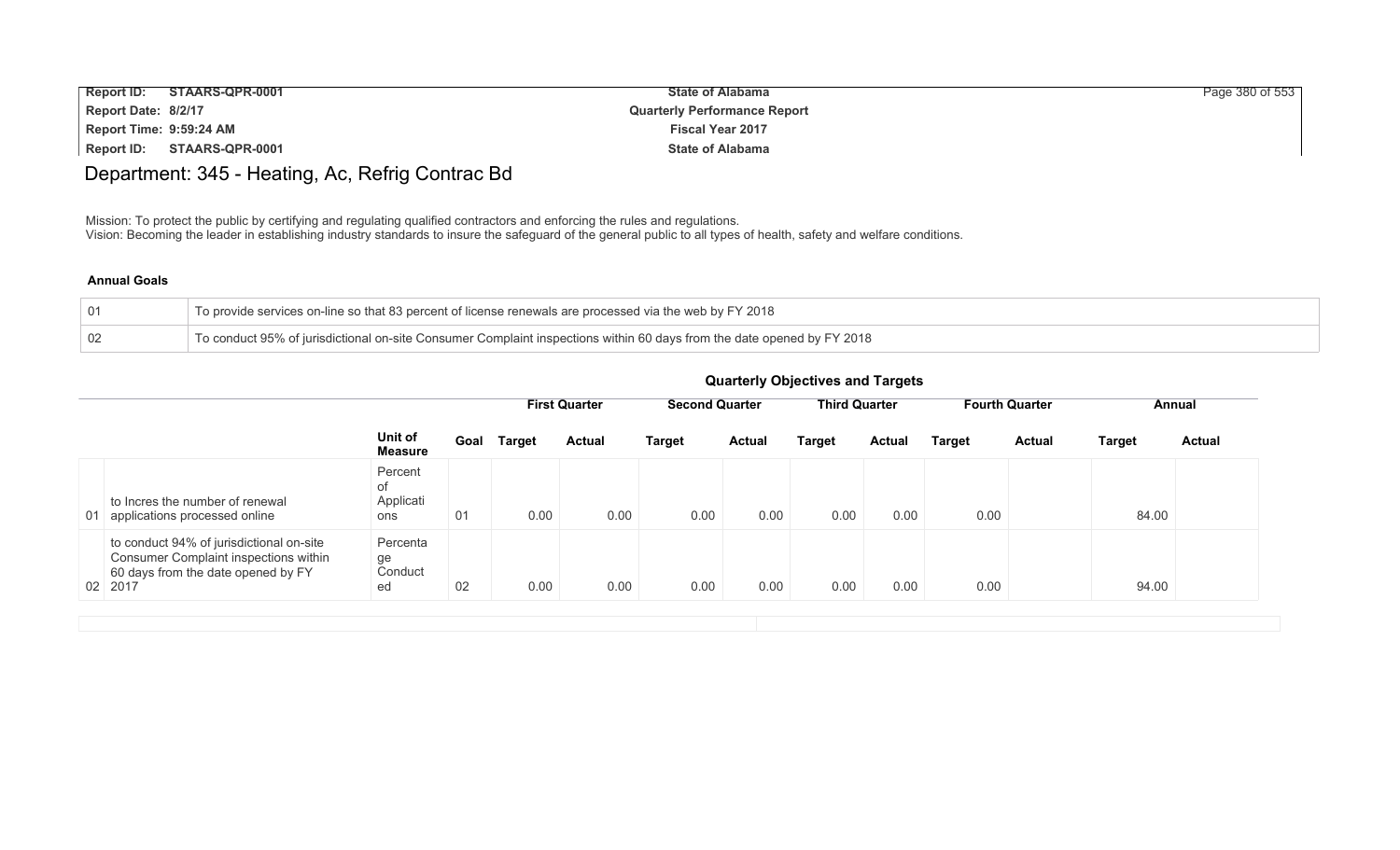| <b>Report ID:</b>       | STAARS-QPR-0001 | <b>State of Alabama</b>             | Page 382 of 553 |
|-------------------------|-----------------|-------------------------------------|-----------------|
| Report Date: 8/2/17     |                 | <b>Quarterly Performance Report</b> |                 |
| Report Time: 9:59:24 AM |                 | <b>Fiscal Year 2017</b>             |                 |
| Report ID:              | STAARS-QPR-0001 | <b>State of Alabama</b>             |                 |

# Department: 346 - Public Educ Emp Health Ins Bd

Mission: To provide health insurance benefits in accordance with Code of Alabama 16-25A-1 et. Seq. that help attract and retain public education employees. Vision: To provide health insurance benefits in the most cost-effective manner

|                                                          |                                        | <b>Quarterly Objectives and Targets</b> |               |                      |                       |               |               |                      |               |                                 |               |               |
|----------------------------------------------------------|----------------------------------------|-----------------------------------------|---------------|----------------------|-----------------------|---------------|---------------|----------------------|---------------|---------------------------------|---------------|---------------|
|                                                          |                                        |                                         |               | <b>First Quarter</b> | <b>Second Quarter</b> |               |               | <b>Third Quarter</b> |               | <b>Fourth Quarter</b><br>Annual |               |               |
|                                                          | Unit of<br><b>Measure</b>              | Goal                                    | <b>Target</b> | <b>Actual</b>        | <b>Target</b>         | <b>Actual</b> | <b>Target</b> | <b>Actual</b>        | <b>Target</b> | <b>Actual</b>                   | <b>Target</b> | <b>Actual</b> |
| to maintain eligibility for active PEEHIP<br>01 members  | Number<br>of Active<br>Members         | 01                                      | 99000.00      | 98304.00             | 99000.00              | 98452.00      | 99000.00      | 96117.00             | 99000.00      |                                 | 0.00          |               |
| to maintain eligibility for retired PEEHIP<br>02 members | Number<br>of Trs<br>Retired<br>Members | 01                                      | 67000.00      | 64546.00             | 67000.00              | 64364.00      | 67000.00      | 64490.00             | 67000.00      |                                 | 0.00          |               |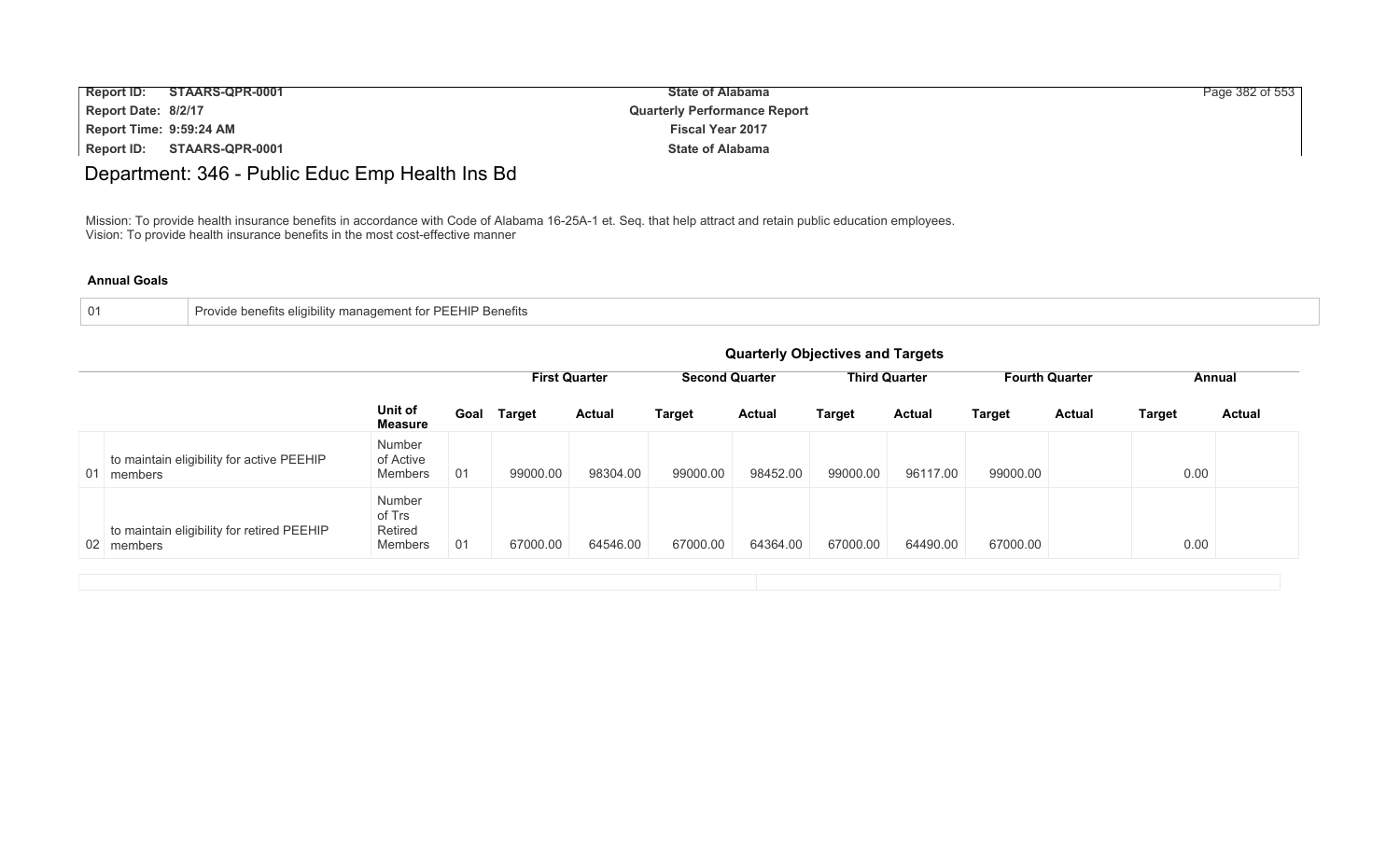| <b>Report ID:</b>       | STAARS-QPR-0001 | <b>State of Alabama</b>             | Page 384 of 553 |
|-------------------------|-----------------|-------------------------------------|-----------------|
| Report Date: 8/2/17     |                 | <b>Quarterly Performance Report</b> |                 |
| Report Time: 9:59:24 AM |                 | <b>Fiscal Year 2017</b>             |                 |
| Report ID:              | STAARS-QPR-0001 | <b>State of Alabama</b>             |                 |

# Department: 347 - Agricul & Conserv Develop Comm

Mission: To provide for the restoration & conservation of Alabama's soil & water resources. Vision: Increase conservation practices on private lands which will yield public benefits for a cleaner environment.

#### **Annual Goals**

| -01 | To provide timely accurate eligibility determinations technical assistance/payments for completed practices. |
|-----|--------------------------------------------------------------------------------------------------------------|
|     |                                                                                                              |

|                                                      |                           | <b>Quarterly Objectives and Targets</b> |               |                      |                       |               |               |                      |               |                       |           |               |  |  |
|------------------------------------------------------|---------------------------|-----------------------------------------|---------------|----------------------|-----------------------|---------------|---------------|----------------------|---------------|-----------------------|-----------|---------------|--|--|
|                                                      |                           |                                         |               | <b>First Quarter</b> | <b>Second Quarter</b> |               |               | <b>Third Quarter</b> |               | <b>Fourth Quarter</b> |           | Annual        |  |  |
|                                                      | Unit of<br><b>Measure</b> | Goal                                    | <b>Target</b> | <b>Actual</b>        | <b>Target</b>         | <b>Actual</b> | <b>Target</b> | Actual               | <b>Target</b> | Actual                | Target    | <b>Actual</b> |  |  |
| Provide TSP and payment for completed<br>01 practice | ۰D                        | 01                                      | 68000.00      | 0.00                 | 72250.00              | 23139.00      | 85000.00      | 46738.00             | 59500.00      |                       | 284750.00 |               |  |  |
| 02 Provide grants to private landowners              | Number                    | 01                                      | 16.00         | 0.00                 | 17.00                 | 6.00          | 20.00         | 19.00                | 14.00         |                       | 67.00     |               |  |  |

### **Performance Objective Justification**

| -01 | Program just got started. No expenditures as yet. |
|-----|---------------------------------------------------|
| 02  | No tasks completed as yet.                        |
|     |                                                   |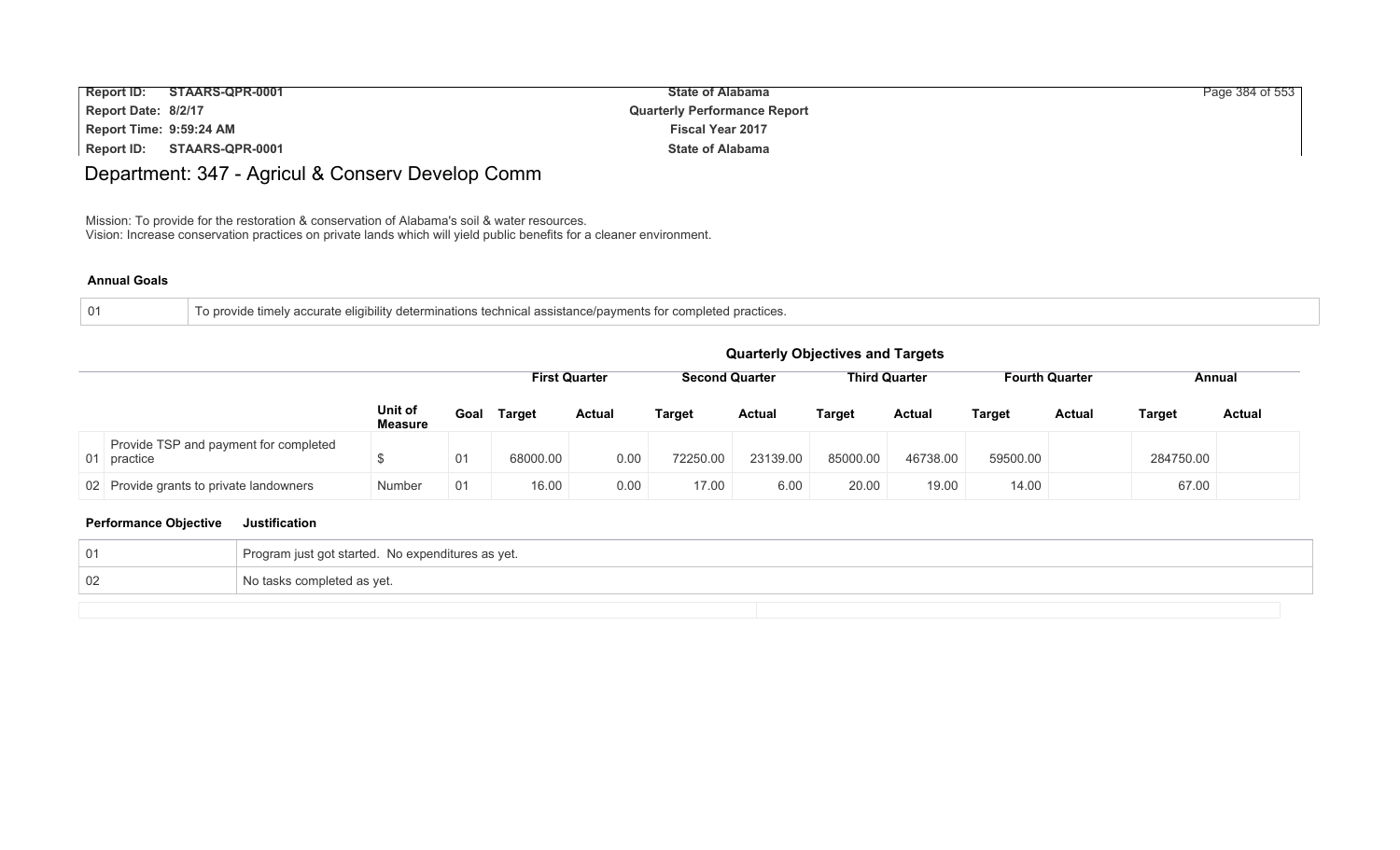| <b>Report ID:</b>       | STAARS-QPR-0001 | <b>State of Alabama</b>             | Page 386 of 553 |
|-------------------------|-----------------|-------------------------------------|-----------------|
| Report Date: 8/2/17     |                 | <b>Quarterly Performance Report</b> |                 |
| Report Time: 9:59:24 AM |                 | <b>Fiscal Year 2017</b>             |                 |
| <b>Report ID:</b>       | STAARS-QPR-0001 | <b>State of Alabama</b>             |                 |

## Department: 348 - Electrical Contractors Board

Mission: To protect and safeguard the public by licensing qualified electrical contractors who have the knowledge and ability to install or repair electrical equipment. Vision: Our vision is to strive to offer the best service to the public and licensees, hand in hand.

### **Annual Goals**

|                 | To provide licensees with a more user friendly website where they can obtain examination scores status of application and license verification letter. |
|-----------------|--------------------------------------------------------------------------------------------------------------------------------------------------------|
| $\overline{04}$ | To have public awareness campaigns, via billboard, industry magazines, or broadcast.                                                                   |

|                                                                                 |                           |      |               |                      |                       |               | <b>QUATTELLY ODJECTIVES QUALITY LATGETS</b> |               |               |                       |        |               |
|---------------------------------------------------------------------------------|---------------------------|------|---------------|----------------------|-----------------------|---------------|---------------------------------------------|---------------|---------------|-----------------------|--------|---------------|
|                                                                                 |                           |      |               | <b>First Quarter</b> | <b>Second Quarter</b> |               | <b>Third Quarter</b>                        |               |               | <b>Fourth Quarter</b> |        | Annual        |
|                                                                                 | Unit of<br><b>Measure</b> | Goal | <b>Target</b> | <b>Actual</b>        | <b>Target</b>         | <b>Actual</b> | <b>Target</b>                               | <b>Actual</b> | <b>Target</b> | <b>Actual</b>         | Target | <b>Actual</b> |
| # of new electrical contractors licensed<br>01 issued                           | Number                    | 01   | 100.00        | 53.00                | 100.00                | 41.00         | 100.00                                      | 63.00         | 100.00        |                       | 400.00 |               |
| 02 # of new journeyman licensed issued                                          | Number                    | 01   | 15.00         | 41.00                | 15.00                 | 6.00          | 15.00                                       | 27.00         | 15.00         |                       | 60.00  |               |
| # of exams administered for journeyman<br>03 and electrical contractors license | Number                    | 01   | 30.00         | 123.00               | 30.00                 | 32.00         | 30.00                                       | 55.00         | 30.00         |                       | 120.00 |               |
| at least 3 public awareness campaigns<br>04 yearly                              | Number                    | 04   | 1.00          | 0.00                 | 1.00                  | 0.00          | 1.00                                        | 0.00          | 1.00          |                       | 4.00   |               |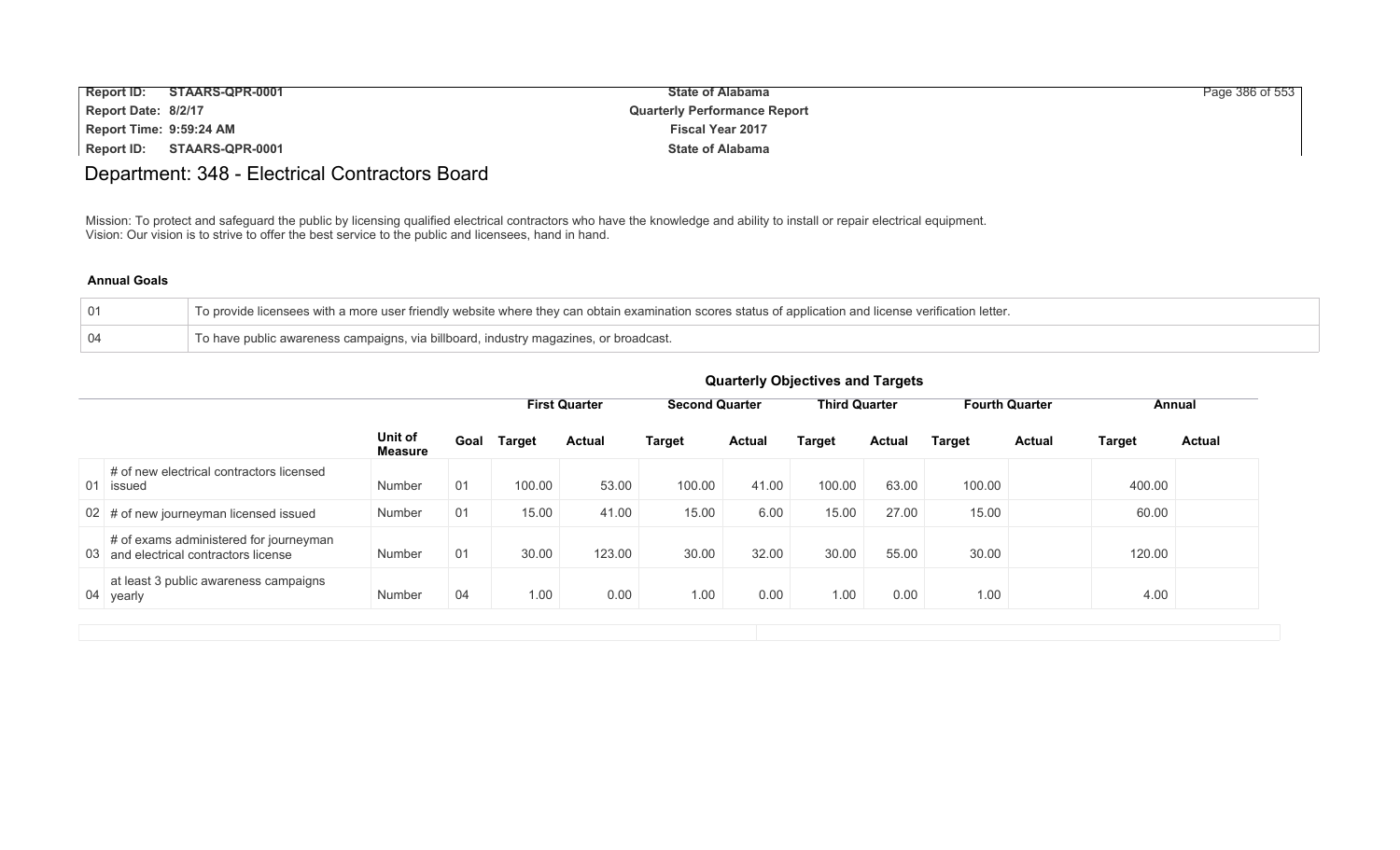| <b>Report ID:</b>       | STAARS-QPR-0001 | <b>State of Alabama</b>             | Page 388 of 553 |
|-------------------------|-----------------|-------------------------------------|-----------------|
| Report Date: 8/2/17     |                 | <b>Quarterly Performance Report</b> |                 |
| Report Time: 9:59:24 AM |                 | <b>Fiscal Year 2017</b>             |                 |
| Report ID:              | STAARS-QPR-0001 | <b>State of Alabama</b>             |                 |

## Department: 350 - Dietetics/Nutrition Exam Bd

Mission: To protect the health,safety and welfare of the public by providing for Dietetic licensure and regulations of licensed dietitians. Vision: We envision a profession that serves and cares for the consumers in Alabama with great leadership and expertise

| To process 100% of license applications no later than 30 days of the receipt of the completed application. |  |
|------------------------------------------------------------------------------------------------------------|--|
|                                                                                                            |  |

|                                                                                                                  | <b>Quarterly Objectives and Targets</b> |                                                                                                |               |               |               |               |               |               |               |               |               |               |
|------------------------------------------------------------------------------------------------------------------|-----------------------------------------|------------------------------------------------------------------------------------------------|---------------|---------------|---------------|---------------|---------------|---------------|---------------|---------------|---------------|---------------|
|                                                                                                                  |                                         | <b>Third Quarter</b><br><b>First Quarter</b><br><b>Second Quarter</b><br><b>Fourth Quarter</b> |               |               |               |               |               |               |               |               | Annual        |               |
|                                                                                                                  | Unit of<br><b>Measure</b>               | Goal                                                                                           | <b>Target</b> | <b>Actual</b> | <b>Target</b> | <b>Actual</b> | <b>Target</b> | <b>Actual</b> | <b>Target</b> | <b>Actual</b> | <b>Target</b> | <b>Actual</b> |
| Licensee is expected to be approximately<br>1225 by end of current FY<br>01                                      | # of<br>licenses                        | 01                                                                                             | 0.00          |               | 0.00          |               | 0.00          |               | 0.00          |               | 1225.00       |               |
| to issue 100% of license certificates<br>within 30 days of receipt of completed<br>02 application for current FY | $\%$<br>Process<br>in Time<br>Frame     | 01                                                                                             | 0.00          |               | 0.00          |               | 0.00          |               | 0.00          |               | 100.00        |               |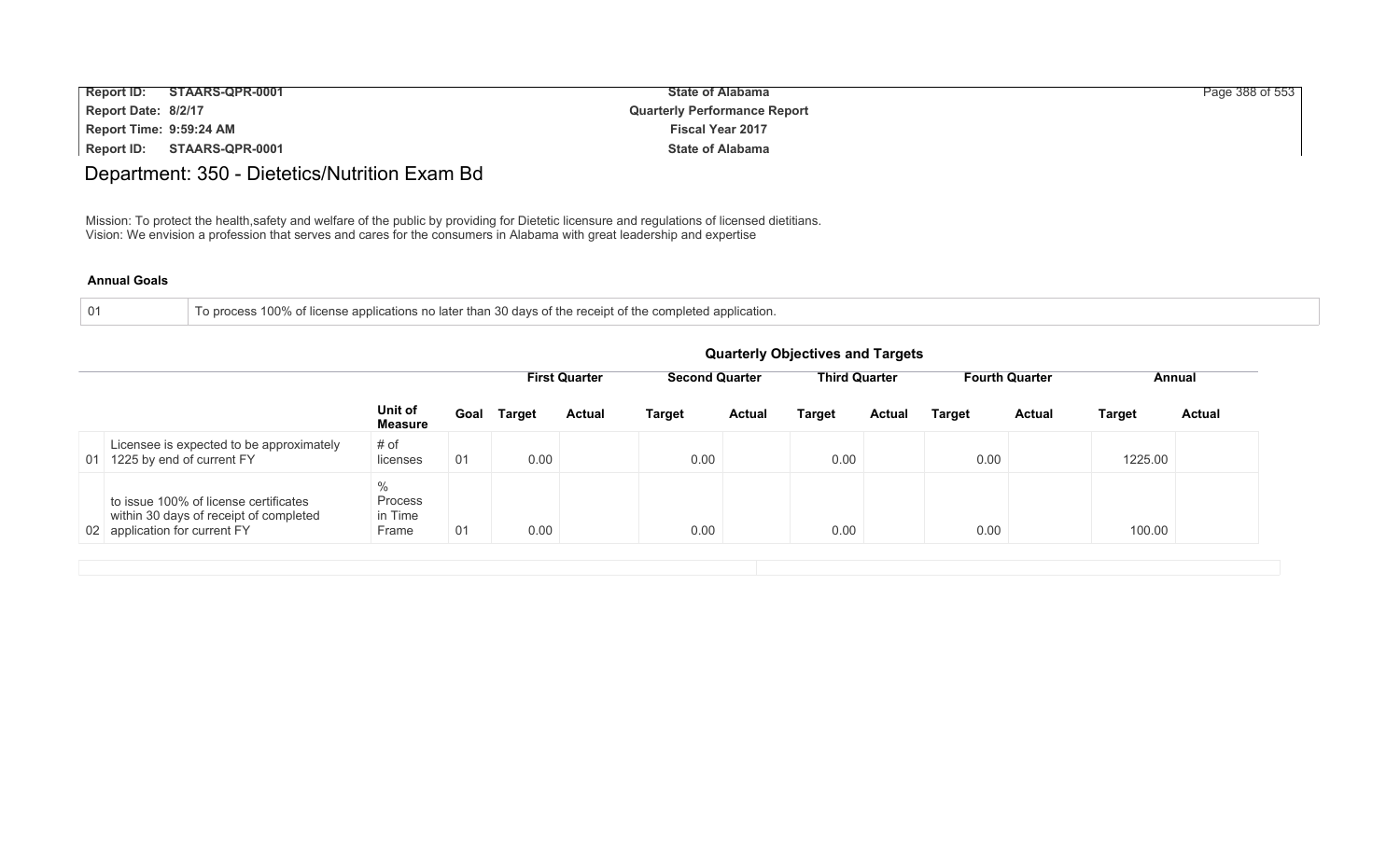| <b>Report ID:</b>       | STAARS-QPR-0001 | <b>State of Alabama</b>             | Page 390 of 553 |
|-------------------------|-----------------|-------------------------------------|-----------------|
| Report Date: 8/2/17     |                 | <b>Quarterly Performance Report</b> |                 |
| Report Time: 9:59:24 AM |                 | <b>Fiscal Year 2017</b>             |                 |
| Report ID:              | STAARS-QPR-0001 | <b>State of Alabama</b>             |                 |

## Department: 353 - Auctioneers Board

Mission: To protect the public by licensing and regulating qualified auctioneers who have the knowledge and training to conduct ethical and professional auctions. Vision: To reduce the number of complaints by educating the public.

| To provide more online services to the public and licensees such as the capability to submit applications obtain primary source license verification letters and to make the Board's website |
|----------------------------------------------------------------------------------------------------------------------------------------------------------------------------------------------|
| more user friendly for the public to gain access as well as licens                                                                                                                           |

|                                                          |                           |      | <b>Quarterly Objectives and Targets</b> |                      |                       |               |                      |               |                       |               |               |               |
|----------------------------------------------------------|---------------------------|------|-----------------------------------------|----------------------|-----------------------|---------------|----------------------|---------------|-----------------------|---------------|---------------|---------------|
|                                                          |                           |      |                                         | <b>First Quarter</b> | <b>Second Quarter</b> |               | <b>Third Quarter</b> |               | <b>Fourth Quarter</b> |               | Annual        |               |
|                                                          | Unit of<br><b>Measure</b> | Goal | <b>Target</b>                           | <b>Actual</b>        | <b>Target</b>         | <b>Actual</b> | Target               | <b>Actual</b> | <b>Target</b>         | <b>Actual</b> | <b>Target</b> | <b>Actual</b> |
| Number of new licensed auctioneers and<br>01 apprentices | Number                    | 01   | 20.00                                   | 13.00                | 20.00                 | 11.00         | 20.00                | 8.00          | 20.00                 |               | 80.00         |               |
| 02 Number of exams administered                          | Number                    | 01   | 10.00                                   | 10.00                | 10.00                 | 3.00          | 10.00                | 7.00          | 10.00                 |               | 40.00         |               |
| 03 Number of new company licenses                        | Number                    | 01   | 5.00                                    | 2.00                 | 5.00                  | 5.00          | 5.00                 | 2.00          | 5.00                  |               | 20.00         |               |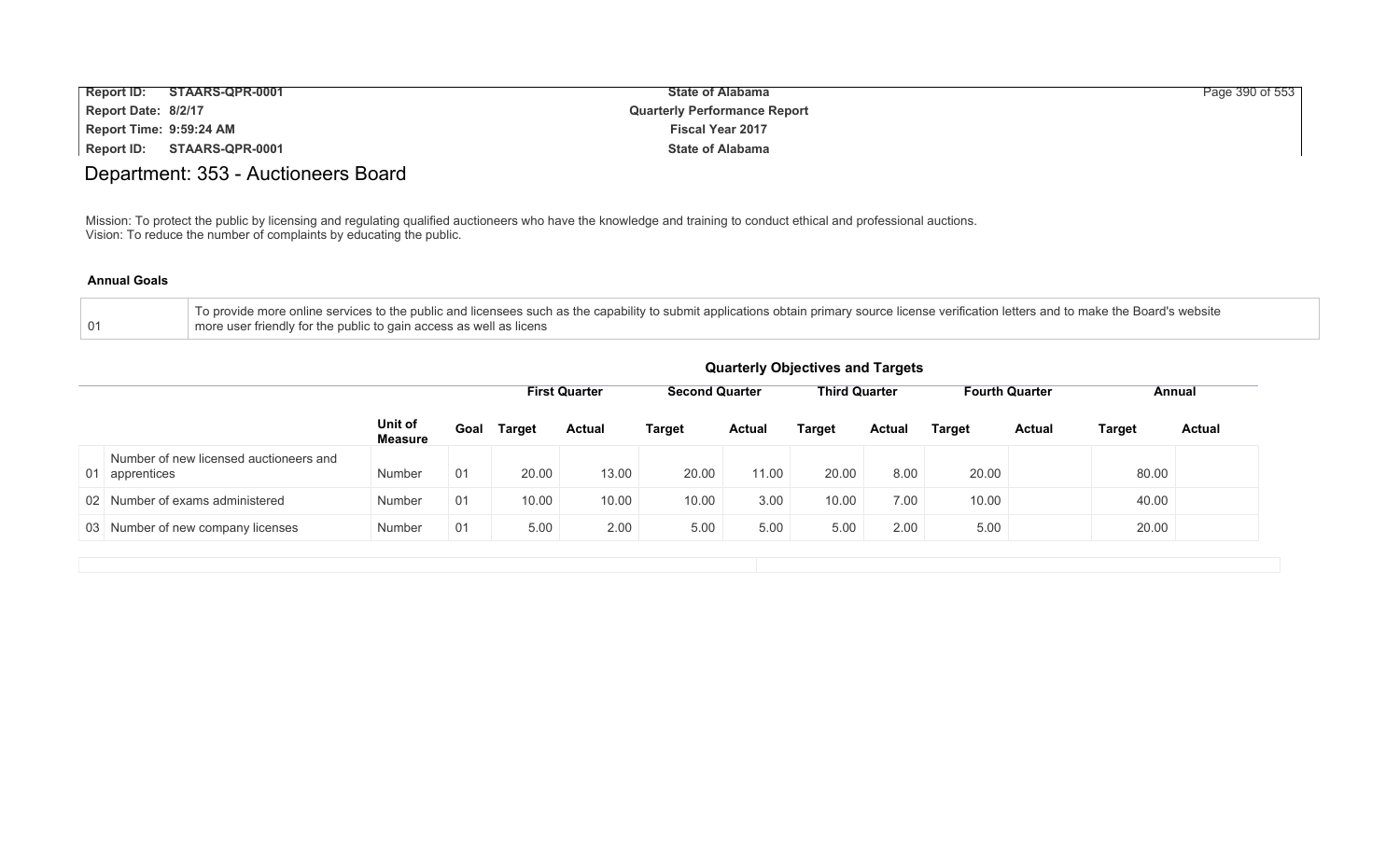| <b>Report ID:</b>       | STAARS-QPR-0001 | <b>State of Alabama</b>             | Page 392 of 553 |
|-------------------------|-----------------|-------------------------------------|-----------------|
| Report Date: 8/2/17     |                 | <b>Quarterly Performance Report</b> |                 |
| Report Time: 9:59:24 AM |                 | <b>Fiscal Year 2017</b>             |                 |
| Report ID:              | STAARS-QPR-0001 | <b>State of Alabama</b>             |                 |

# Department: 354 - Occupational Therapy Board

Mission: To safeguard the public health, safety, and welfare, and to assure the avilability of occupational therapy services. Vision: To continue to provide same day services to the licensees and consumers, and to be techonology efficient.

| To enforce our vision statement |
|---------------------------------|
|                                 |

|                        | <b>Quarterly Objectives and Targets</b> |      |               |                      |                       |               |         |                      |               |                       |               |               |
|------------------------|-----------------------------------------|------|---------------|----------------------|-----------------------|---------------|---------|----------------------|---------------|-----------------------|---------------|---------------|
|                        |                                         |      |               | <b>First Quarter</b> | <b>Second Quarter</b> |               |         | <b>Third Quarter</b> |               | <b>Fourth Quarter</b> |               | Annual        |
|                        | Unit of<br><b>Measure</b>               | Goal | <b>Target</b> | <b>Actual</b>        | <b>Target</b>         | <b>Actual</b> | Target  | <b>Actual</b>        | <b>Target</b> | <b>Actual</b>         | <b>Target</b> | <b>Actual</b> |
| 01 Number of Licensees | Number                                  | 01   | 2270.00       | 2341.00              | 2370.00               | 2336.00       | 2420.00 | 2397.00              | 2450.00       |                       | 2450.00       |               |
| 02 Cost per licensee   | <b>Dollars</b>                          | 01   | 24.37         | 16.81                | 18.66                 | 31.42         | 18.07   | 13.83                | 16.22         |                       | 183000.00     |               |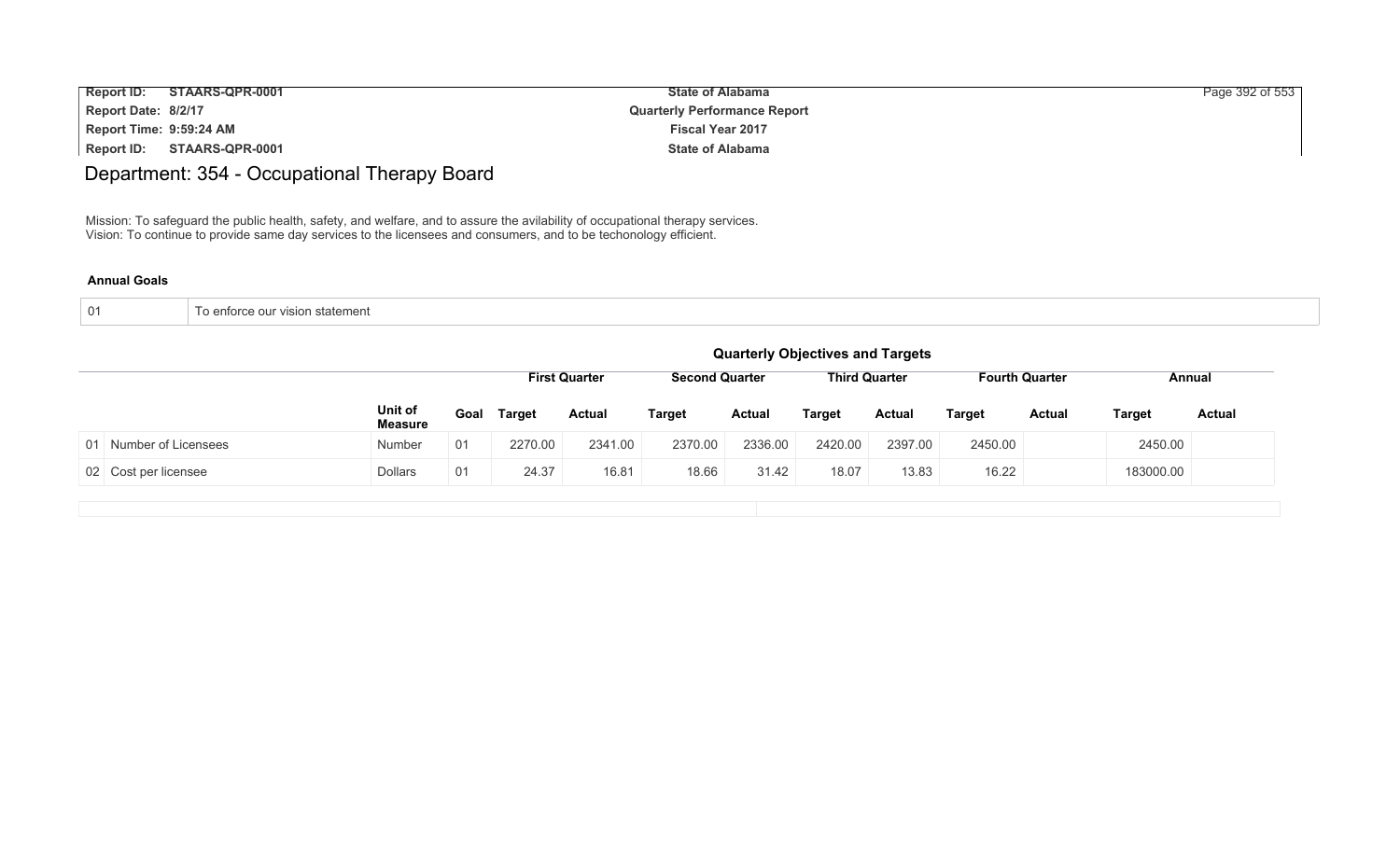| <b>Report ID:</b>       | STAARS-QPR-0001 | <b>State of Alabama</b>             | Page 394 of 553 |
|-------------------------|-----------------|-------------------------------------|-----------------|
| Report Date: 8/2/17     |                 | <b>Quarterly Performance Report</b> |                 |
| Report Time: 9:59:24 AM |                 | <b>Fiscal Year 2017</b>             |                 |
| <b>Report ID:</b>       | STAARS-QPR-0001 | <b>State of Alabama</b>             |                 |

## Department: 355 - Public Livestock Market Board

Mission: To promote marketing of livestock

Vision: To encourage the development and productive operations by public livestock marketing business through the issue of livestock market charters

| 01 | er of applications for livestock marketing charers reviewed<br>Number . |
|----|-------------------------------------------------------------------------|
|    |                                                                         |

|                                                                                                                                                   |                                    |      |               |                      |                                               |               | <b>Quarterly Objectives and Targets</b> |                       |               |               |               |               |
|---------------------------------------------------------------------------------------------------------------------------------------------------|------------------------------------|------|---------------|----------------------|-----------------------------------------------|---------------|-----------------------------------------|-----------------------|---------------|---------------|---------------|---------------|
|                                                                                                                                                   |                                    |      |               | <b>First Quarter</b> | <b>Third Quarter</b><br><b>Second Quarter</b> |               |                                         | <b>Fourth Quarter</b> |               | Annual        |               |               |
|                                                                                                                                                   | Unit of<br><b>Measure</b>          | Goal | <b>Target</b> | <b>Actual</b>        | <b>Target</b>                                 | <b>Actual</b> | <b>Target</b>                           | <b>Actual</b>         | <b>Target</b> | <b>Actual</b> | <b>Target</b> | <b>Actual</b> |
| 1 - Number of applications for livestock<br>marketing charters reviewed Number of<br>applications for livestock marketing<br>01 charters reviewed | Number<br>Charters<br>Reviewe<br>u | 01   | 1.00          |                      | 2.00                                          |               | 1.00                                    |                       | 1.00          |               | 5.00          |               |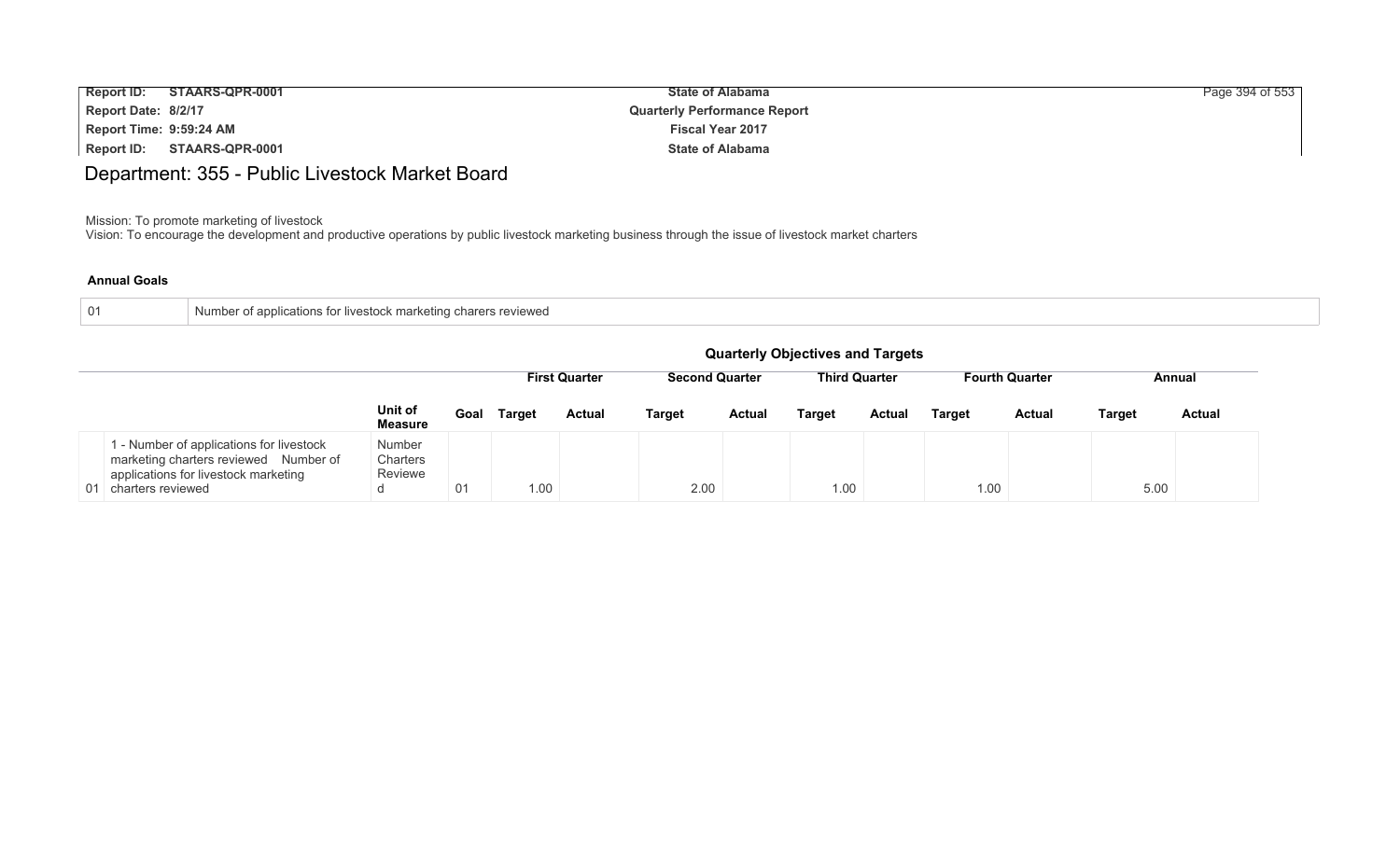| <b>Report ID:</b>       | STAARS-QPR-0001 | <b>State of Alabama</b>             | Page 396 of 553 |
|-------------------------|-----------------|-------------------------------------|-----------------|
| Report Date: 8/2/17     |                 | <b>Quarterly Performance Report</b> |                 |
| Report Time: 9:59:24 AM |                 | <b>Fiscal Year 2017</b>             |                 |
| <b>Report ID:</b>       | STAARS-QPR-0001 | <b>State of Alabama</b>             |                 |

## Department: 356 - Choctawhtche-Pea-Yellow Wshed

Mission: To protect and manage the Choctawhatchee, Pea and Yellow Rivers watersheds and to develop and execute plans and programs relating to water resource management. Vision: To ensure water resources are wisely developed, properly used and enhanced for present and future generations.

| 01             | To address water issues, irrigation needs, and droughts by serving on the Alabama Water Resources Commission (AWRC), participating on statewide "Alabama Drought Assessment and<br>Planning Team" (ADAPT), providing water availability data, and by monitoring drought effects on groundwater during 2018. |
|----------------|-------------------------------------------------------------------------------------------------------------------------------------------------------------------------------------------------------------------------------------------------------------------------------------------------------------|
| 02             | To educate citizens and public officials by conducting four watershed management informational presentations and sponsoring three Groundwater Festivals in 2018.                                                                                                                                            |
| $\overline{0}$ | To operate and maintain basin-wide Flood Warning System (FWS) gauges in eight southeastern Alabama counties.                                                                                                                                                                                                |
| ∣ 04           | To complete two projects addressing water quality, water quantity, or flood control during 2018                                                                                                                                                                                                             |

|    |                                         |                                   |      |               | <b>First Quarter</b> | <b>Second Quarter</b> |               | <b>Third Quarter</b> |               |               | <b>Fourth Quarter</b> |               | Annual        |
|----|-----------------------------------------|-----------------------------------|------|---------------|----------------------|-----------------------|---------------|----------------------|---------------|---------------|-----------------------|---------------|---------------|
|    |                                         | Unit of<br><b>Measure</b>         | Goal | <b>Target</b> | <b>Actual</b>        | <b>Target</b>         | <b>Actual</b> | <b>Target</b>        | <b>Actual</b> | <b>Target</b> | <b>Actual</b>         | <b>Target</b> | <b>Actual</b> |
| 01 | Assess off-stream storage sites.        | Number<br>of Sites                | 01   | 0.00          | 0.00                 | 0.00                  | 1.00          | 0.00                 | 0.00          | 0.00          |                       | 0.00          |               |
|    | 02 Monitor groundwater wells.           | Number<br>of Wells                | 01   | 4.00          | 4.00                 | 4.00                  | 4.00          | 4.00                 | 5.00          | 4.00          |                       | 16.00         |               |
|    | 03 Participate in ADAPT and AWRC.       | Number<br>of<br>Meetings          | 01   | 1.00          | 2.00                 | 1.00                  | 1.00          | 1.00                 | 1.00          | 1.00          |                       | 4.00          |               |
|    | 04 Conduct informational presentations. | Number<br>of<br>Presenta<br>tions | 02   | 1.00          | 4.00                 | 1.00                  | 2.00          | 1.00                 | 3.00          | 1.00          |                       | 4.00          |               |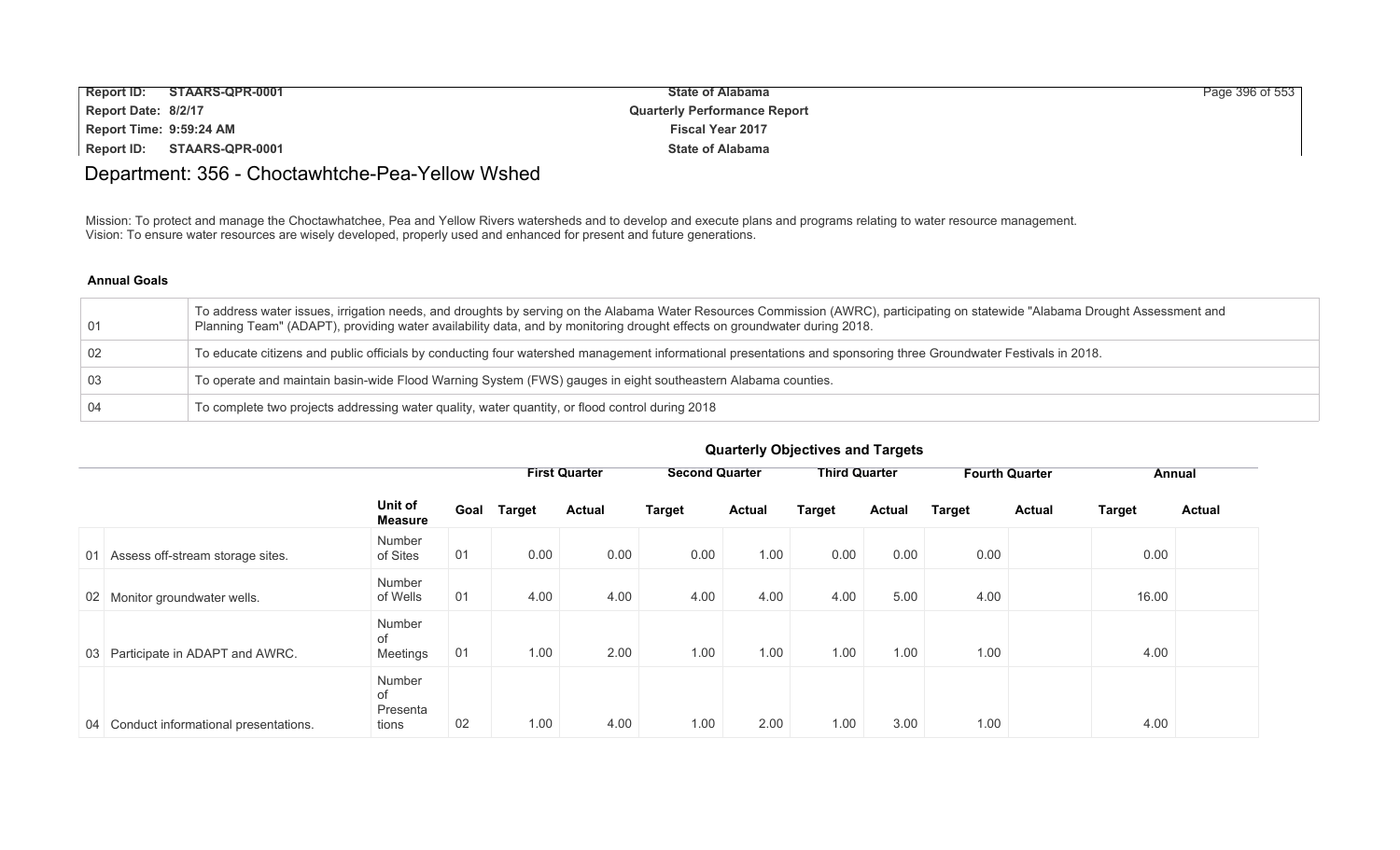| <b>Report ID:</b><br>STAARS-QPR-0001 |                           |    |       |       | <b>State of Alabama</b>             |       |       |       |       |        | Page 398 of 553 |
|--------------------------------------|---------------------------|----|-------|-------|-------------------------------------|-------|-------|-------|-------|--------|-----------------|
| Report Date: 8/2/17                  |                           |    |       |       | <b>Quarterly Performance Report</b> |       |       |       |       |        |                 |
| Report Time: 9:59:24 AM              |                           |    |       |       | <b>Fiscal Year 2017</b>             |       |       |       |       |        |                 |
| <b>Report ID:</b><br>STAARS-QPR-0001 |                           |    |       |       | <b>State of Alabama</b>             |       |       |       |       |        |                 |
| 05 Fund Groundwater Festivals.       | Number<br>of<br>Festivals | 02 | 0.00  | 0.00  | 1.00                                | 0.00  | 2.00  | 3.00  | 0.00  | 3.00   |                 |
| 06 Operate and maintain FWS gauges.  | Number<br>of<br>Gauges    | 03 | 26.00 | 26.00 | 26.00                               | 26.00 | 26.00 | 26.00 | 26.00 | 104.00 |                 |
| 07 Co-sponsor watershed projects.    | Number<br>of<br>Projects  | 04 | 0.00  | 0.00  | 0.00                                | 4.00  | 0.00  | 4.00  | 0.00  | 0.00   |                 |
|                                      |                           |    |       |       |                                     |       |       |       |       |        |                 |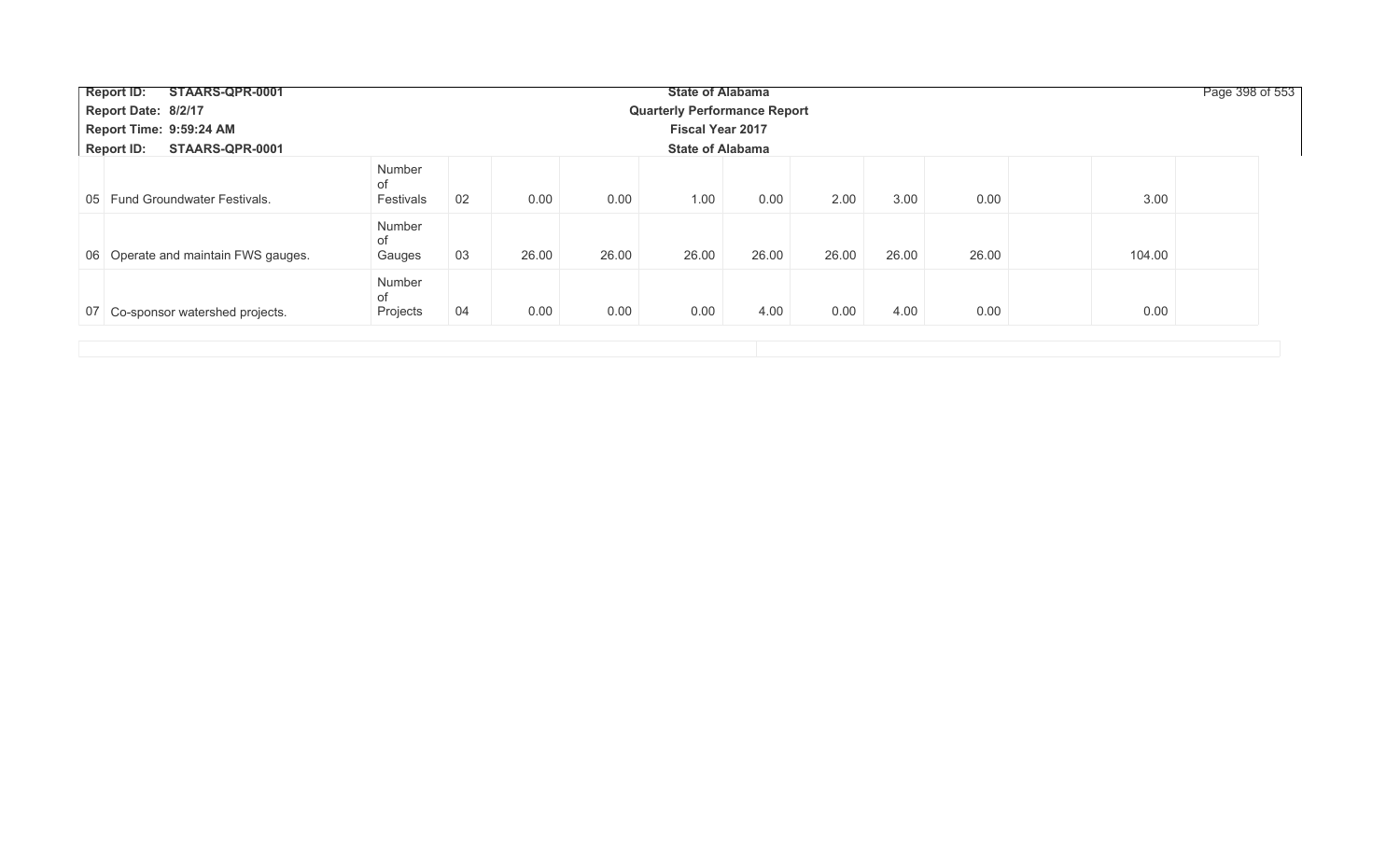| Report ID:              | STAARS-QPR-0001 | <b>State of Alabama</b>             | Page 400 of 553 |
|-------------------------|-----------------|-------------------------------------|-----------------|
| Report Date: 8/2/17     |                 | <b>Quarterly Performance Report</b> |                 |
| Report Time: 9:59:24 AM |                 | <b>Fiscal Year 2017</b>             |                 |
| <b>Report ID:</b>       | STAARS-QPR-0001 | <b>State of Alabama</b>             |                 |

## Department: 357 - Home Builders Licensure Board

Mission: To provide consumer protection by safeguarding the public's health, safety, and welfare through the regulation of the residential construction and remodeling industries while promoting industry professionalism and home building and remodeling standards in accordance with Title 34, Chapter 14A of the Code of Ala. 1975.Vision: Optional

### **Annual Goals**

|    | Provide consumer protection through the regulation of the residential construction and remodeling industries. |
|----|---------------------------------------------------------------------------------------------------------------|
| 03 | Increase the user rate for electronic license renewal service to 79% by end of current FY                     |

| guarteny Objectives and Targets                                                                                    |                                                |                      |               |               |                       |               |                      |               |                       |               |               |               |
|--------------------------------------------------------------------------------------------------------------------|------------------------------------------------|----------------------|---------------|---------------|-----------------------|---------------|----------------------|---------------|-----------------------|---------------|---------------|---------------|
|                                                                                                                    |                                                | <b>First Quarter</b> |               |               | <b>Second Quarter</b> |               | <b>Third Quarter</b> |               | <b>Fourth Quarter</b> |               | Annual        |               |
|                                                                                                                    | Unit of<br><b>Measure</b>                      | Goal                 | <b>Target</b> | <b>Actual</b> | <b>Target</b>         | <b>Actual</b> | <b>Target</b>        | <b>Actual</b> | <b>Target</b>         | <b>Actual</b> | <b>Target</b> | <b>Actual</b> |
| 01 The number of licensees.                                                                                        | Number<br>of<br>Licenses<br>Issued             | 01                   | 6000.00       | 6530.00       | 3000.00               | 1576.00       | 150.00               | 155.00        | 150.00                |               | 9300.00       |               |
| 02 The number of consumer complaints.                                                                              | Number<br>of<br>Consum<br>er<br>Complain<br>ts | 01                   | 35.00         | 21.00         | 35.00                 | 31.00         | 25.00                | 25.00         | 25.00                 |               | 120.00        |               |
| 03 Maintain costs per licensee.                                                                                    | $\frac{1}{2}$                                  | 03                   | 200.00        | 71.00         | 200.00                | 116.00        | 200.00               | 155.00        | 200.00                |               | 200.00        |               |
| Increase the user rate for the electronic<br>renewals process to reduce errors with<br>04<br>renewal applications. | % of total<br>Renewal<br>S                     | 03                   | 75.00         | 78.00         | 2.00                  | 0.00          | 1.00                 | 0.00          | 1.00                  |               | 79.00         |               |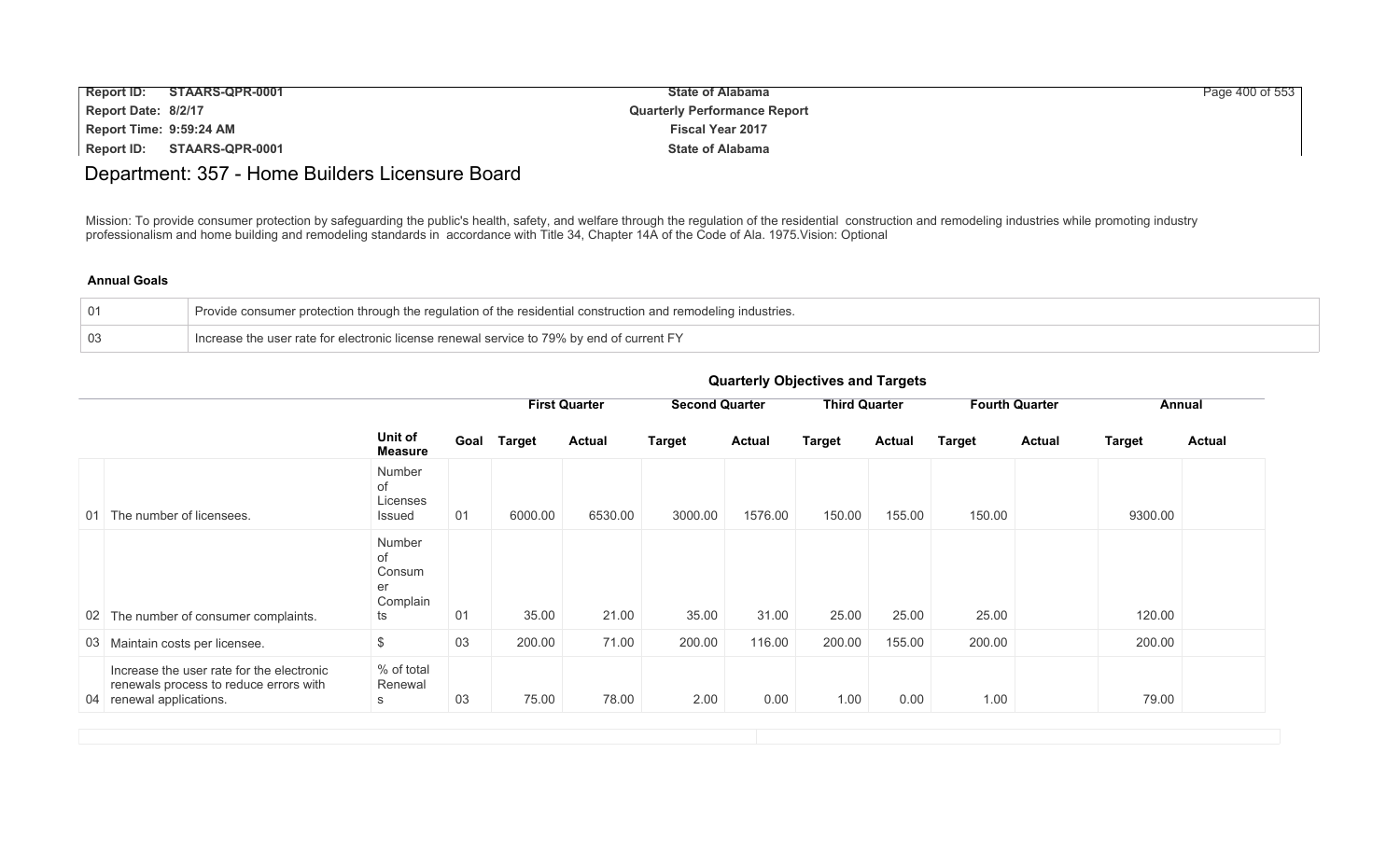| Report ID: STAARS-QPR-0001 | <b>State of Alabama</b>             | Page 404 of 553 |
|----------------------------|-------------------------------------|-----------------|
| Report Date: 8/2/17        | <b>Quarterly Performance Report</b> |                 |
| Report Time: 9:59:24 AM    | <b>Fiscal Year 2017</b>             |                 |
| Report ID: STAARS-QPR-0001 | <b>State of Alabama</b>             |                 |

## Department: 358 - Athletic Trainers Board

Mission: To provide for only qualified, competent athletic trainers to practice in the State of Alabama, thus protecting the public from possible injury from inferior services of unqualified workers. Vision: To maintain the integrity of the profession through consistent application of high professional standards.

| 01 | Maintain an efficient and effective system of licensing athletic trainers and regulating the practice of athletic training. |
|----|-----------------------------------------------------------------------------------------------------------------------------|
|    |                                                                                                                             |

|                                                      |                           |      |               |                      |                       |               | <b>Quarterly Objectives and Targets</b> |               |               |                       |               |               |
|------------------------------------------------------|---------------------------|------|---------------|----------------------|-----------------------|---------------|-----------------------------------------|---------------|---------------|-----------------------|---------------|---------------|
|                                                      |                           |      |               | <b>First Quarter</b> | <b>Second Quarter</b> |               | <b>Third Quarter</b>                    |               |               | <b>Fourth Quarter</b> |               | Annual        |
|                                                      | Unit of<br><b>Measure</b> | Goal | <b>Target</b> | <b>Actual</b>        | <b>Target</b>         | <b>Actual</b> | Target                                  | <b>Actual</b> | <b>Target</b> | Actual                | <b>Target</b> | <b>Actual</b> |
| Number of Applications for Licensure<br>01 Processed | Number                    | 01   | 20.00         | 20.00                | 15.00                 | 9.00          | 15.00                                   | 27.00         | 50.00         |                       | 100.00        |               |
| Number of Renewal Applications<br>02 Processed       | <b>Number</b>             | 01   | 500.00        | 681.00               | 100.00                | 37.00         | 0.00                                    | 0.00          | 0.00          |                       | 600.00        |               |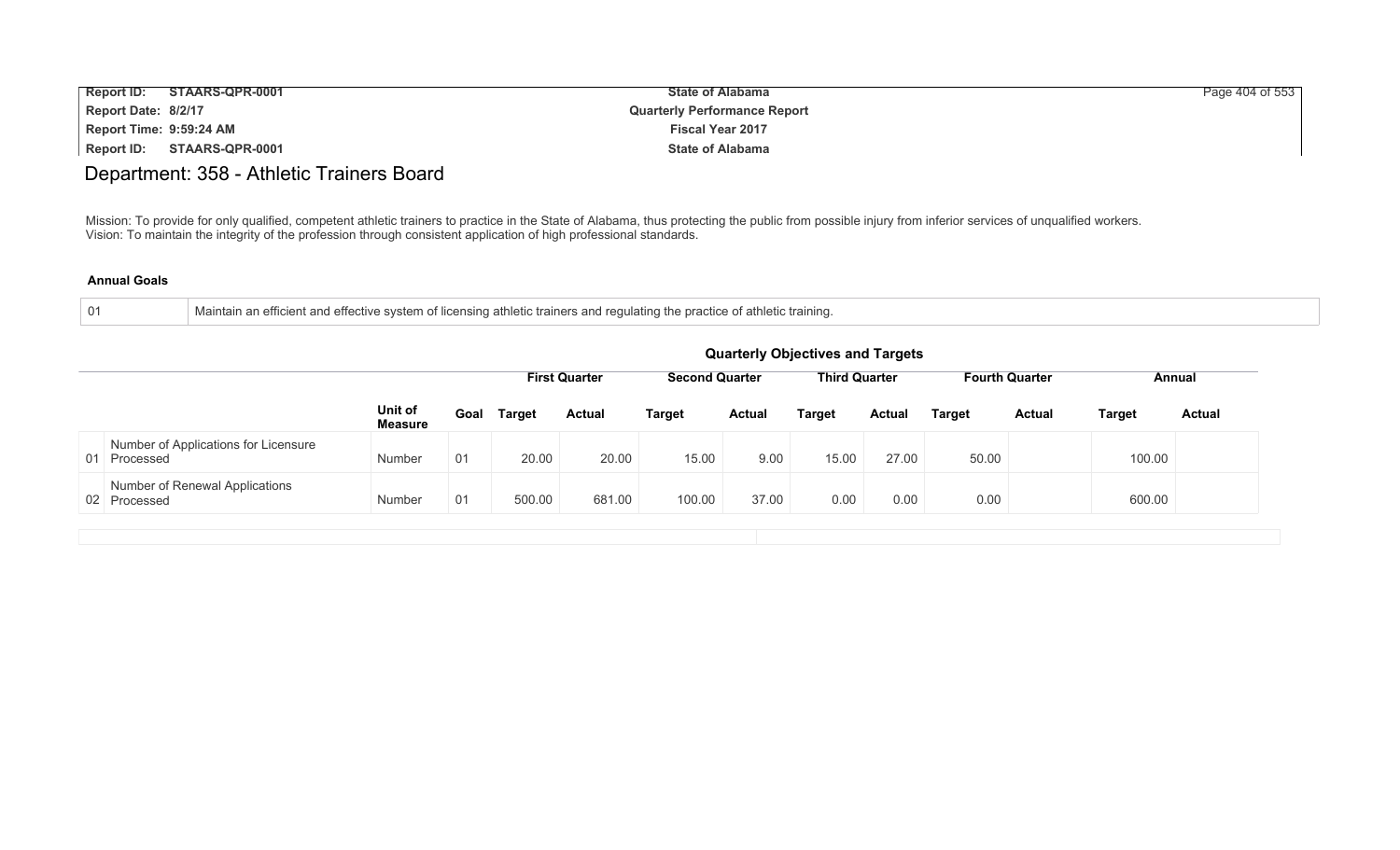| <b>Report ID:</b>       | STAARS-QPR-0001 | <b>State of Alabama</b>             | Page 406 of 553 |
|-------------------------|-----------------|-------------------------------------|-----------------|
| Report Date: 8/2/17     |                 | <b>Quarterly Performance Report</b> |                 |
| Report Time: 9:59:24 AM |                 | <b>Fiscal Year 2017</b>             |                 |
| <b>Report ID:</b>       | STAARS-QPR-0001 | <b>State of Alabama</b>             |                 |

### Department: 359 - Children Services Facilitation

Mission: To provide services to children and adolescents identified as Multiple Needs Children and whose needs exceed the resources available in the local community. Vision: Serving Mulitple Needs Children in the least restrictive, family focused, community based setting possible to address their special needs.

### **Annual Goals**

01 To ensure that all County Children's Service Facilitation Team members are trained on policies and procedures regarding the Multiple Needs Child process

|                                                                       |                                                    |                      |        |               |                       |               | <b>Quarterly Objectives and Targets</b> |               |                       |               |               |               |
|-----------------------------------------------------------------------|----------------------------------------------------|----------------------|--------|---------------|-----------------------|---------------|-----------------------------------------|---------------|-----------------------|---------------|---------------|---------------|
|                                                                       |                                                    | <b>First Quarter</b> |        |               | <b>Second Quarter</b> |               | <b>Third Quarter</b>                    |               | <b>Fourth Quarter</b> |               |               | Annual        |
|                                                                       | Unit of<br><b>Measure</b>                          | Goal                 | Target | <b>Actual</b> | <b>Target</b>         | <b>Actual</b> | <b>Target</b>                           | <b>Actual</b> | <b>Target</b>         | <b>Actual</b> | <b>Target</b> | <b>Actual</b> |
| 1- Review of Policy and Procedure<br>01 manual by County CFST members | % of<br><b>CFST</b><br>Members<br>Reviewin<br>g Ma | 01                   | 25.00  | 88.00         | 25.00                 | 6.00          | 25.00                                   | 2.00          | 25.00                 |               | 100.00        |               |
| 2-offer quarterly training session<br>02 regarding the MNC process    | Training<br>Sessions                               | 01                   | 2.00   | 0.00          | 2.00                  | 2.00          | 2.00                                    | 6.00          | 2.00                  |               | 8.00          |               |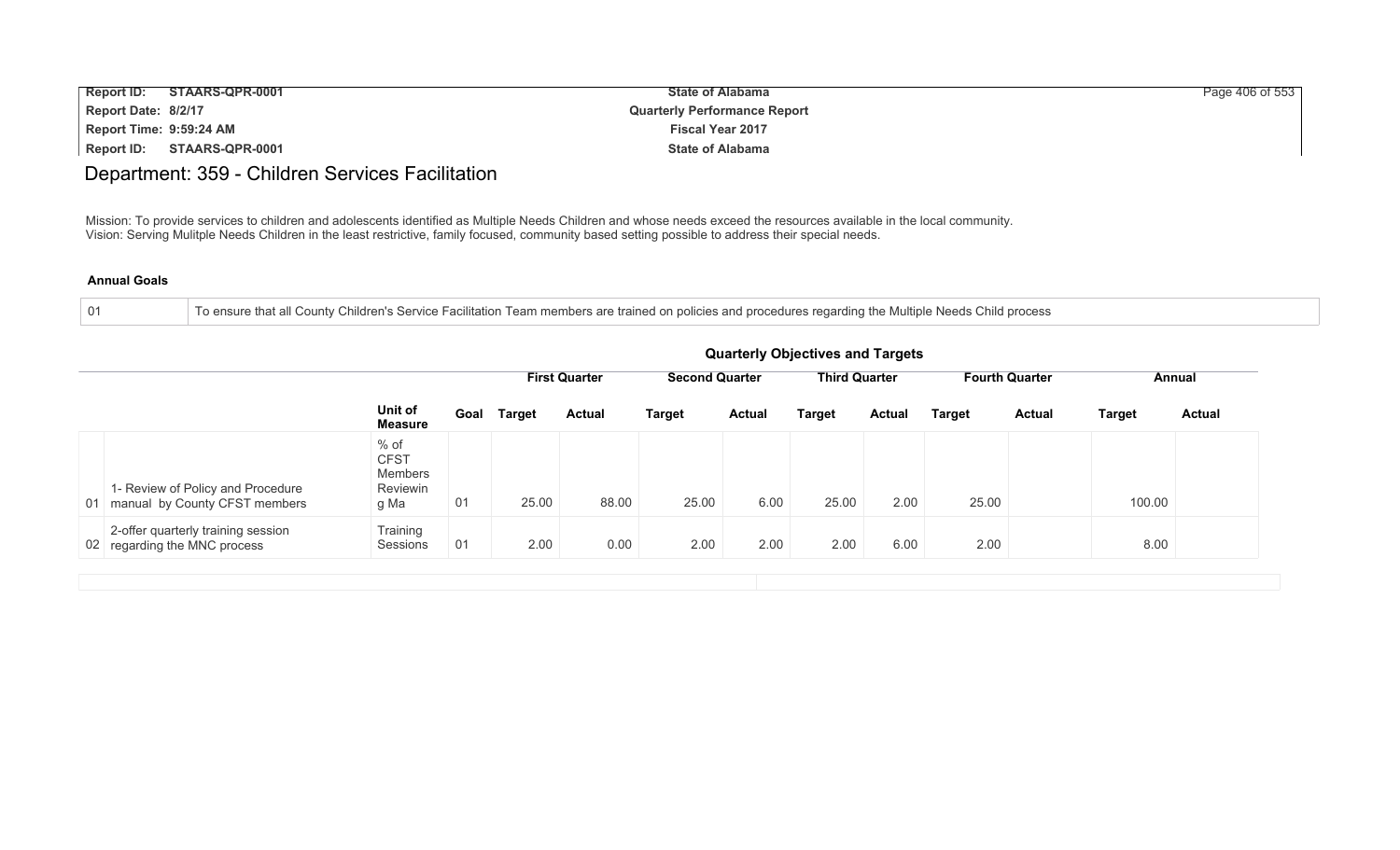| Report ID:              | STAARS-QPR-0001 | <b>State of Alabama</b>             | Page 408 of 553 |
|-------------------------|-----------------|-------------------------------------|-----------------|
| Report Date: 8/2/17     |                 | <b>Quarterly Performance Report</b> |                 |
| Report Time: 9:59:24 AM |                 | <b>Fiscal Year 2017</b>             |                 |
| <b>Report ID:</b>       | STAARS-QPR-0001 | <b>State of Alabama</b>             |                 |

### Department: 360 - Hearing Instrument Dealers Bd

Mission: To protect the health, safety and welfare of the public by providing for Hearing Instrument apprentice permits, fitter's license, and dispensers license. Vision: We envision a profession that serves and cares for consumers in Alabama with great leadership and expertise.

### **Annual Goals**

01 To insure that applicants receive all documentation needed to complete their application in a timely manner. Information is provided by phone mail or website.

|                                                                                               |                            | <b>Quarterly Objectives and Targets</b>                                                        |               |               |               |               |               |               |               |               |               |               |  |
|-----------------------------------------------------------------------------------------------|----------------------------|------------------------------------------------------------------------------------------------|---------------|---------------|---------------|---------------|---------------|---------------|---------------|---------------|---------------|---------------|--|
|                                                                                               |                            | <b>Third Quarter</b><br><b>Second Quarter</b><br><b>First Quarter</b><br><b>Fourth Quarter</b> |               |               |               |               |               |               |               |               |               | Annual        |  |
|                                                                                               | Unit of<br><b>Measure</b>  | Goal                                                                                           | <b>Target</b> | <b>Actual</b> | <b>Target</b> | <b>Actual</b> | <b>Target</b> | <b>Actual</b> | <b>Target</b> | <b>Actual</b> | <b>Target</b> | <b>Actual</b> |  |
| to insure that 95% of all licenses within 15<br>01 days of receipt of completed applications. | $\%$<br>Process<br>of Time | 01                                                                                             | 95.00         | 100.00        | 95.00         | 100.00        | 95.00         | 100.00        | 95.00         |               | 380.00        |               |  |
| Licensee's are expected to be<br>02 approximately 165 by 2016.                                | Cost Per<br>licensee       | 01                                                                                             | 70.00         | 68.00         | 70.00         | 64.00         | 70.00         | 61.00         | 70.00         |               | 280.00        |               |  |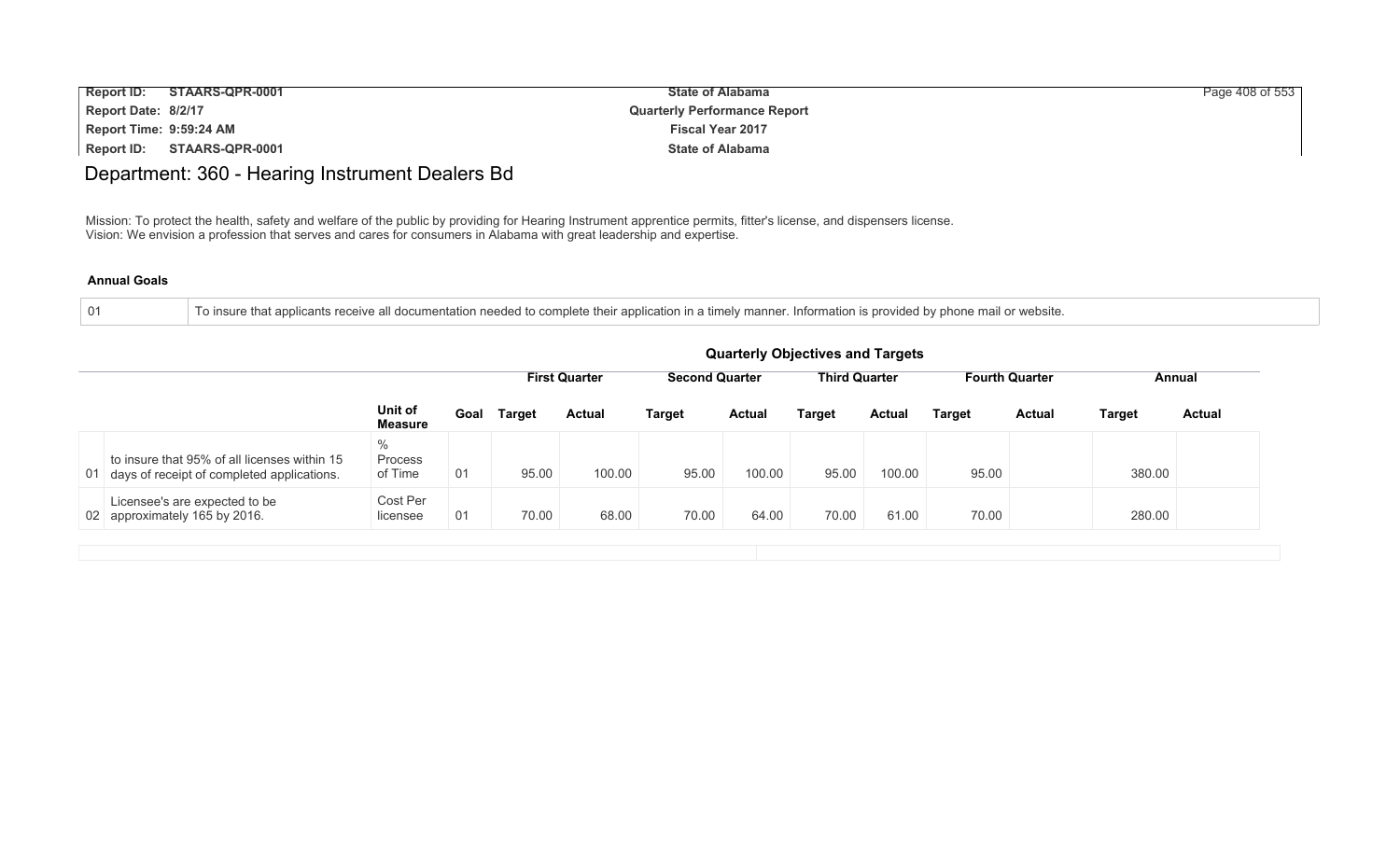| <b>Report ID:</b>       | STAARS-QPR-0001 | <b>State of Alabama</b>             | Page 410 of 553 |
|-------------------------|-----------------|-------------------------------------|-----------------|
| Report Date: 8/2/17     |                 | <b>Quarterly Performance Report</b> |                 |
| Report Time: 9:59:24 AM |                 | <b>Fiscal Year 2017</b>             |                 |
| Report ID:              | STAARS-QPR-0001 | <b>State of Alabama</b>             |                 |

### Department: 361 - Agricultural Museum Board

Mission: The mission of the Alabama Agricultural Museum Board is to recognize the important contribution of agriculture to our state and to preserve, exhibit, display, and interpret artifacts and other materials associated with it.

Vision: We value Alabama's farm families, both past and present, as the source of our food and fiber and as an important force in the state's economy. We value the preservation of objects related to rural living and the stories they can tell future generations about life on an Alabama farm. We value the opportunity to teach about agriculture in an open, outdoor setting through hands-on programs and activities

#### **Annual Goals**

| Operation and maintenance of Wiregrass Farmstead          |
|-----------------------------------------------------------|
| Participation in farm-related educational programs/events |

|    |                                                                                                                          |                           |      | <b>First Quarter</b> |               | <b>Second Quarter</b> |               | <b>Third Quarter</b> |        | <b>Fourth Quarter</b> |         | Annual        |               |
|----|--------------------------------------------------------------------------------------------------------------------------|---------------------------|------|----------------------|---------------|-----------------------|---------------|----------------------|--------|-----------------------|---------|---------------|---------------|
|    |                                                                                                                          | Unit of<br><b>Measure</b> | Goal | <b>Target</b>        | <b>Actual</b> | <b>Target</b>         | <b>Actual</b> | Target               | Actual | <b>Target</b>         | Actual  | <b>Target</b> | <b>Actual</b> |
| 01 | Feed and care for farm animals; general<br>maintenance of fences, etc                                                    | Days                      | 01   | 60.00                |               | 60.00                 |               | 60.00                |        | 60.00                 |         | 240.00        |               |
|    | Conduct daily farm animal feeding<br>program; participate in Living History<br>02 program for schools and special events | <b>Visitors</b>           | 02   | 0.00                 |               | 1000.00<br>300.00     |               |                      | 300.00 |                       | 1600.00 |               |               |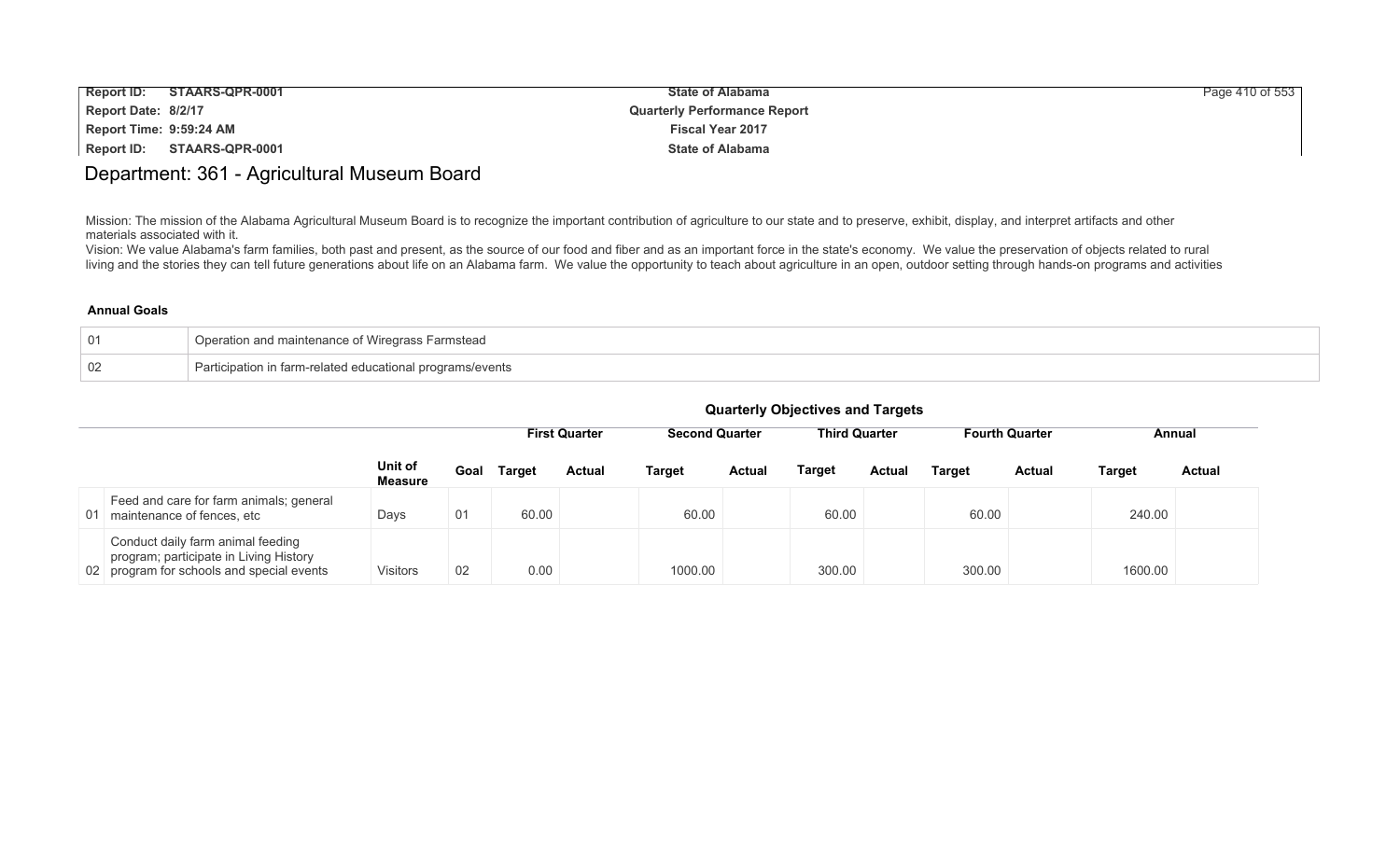| <b>Report ID:</b><br>STAARS-QPR-0001 | <b>State of Alabama</b>             | Page 412 of 553 |
|--------------------------------------|-------------------------------------|-----------------|
| Report Date: 8/2/17                  | <b>Quarterly Performance Report</b> |                 |
| Report Time: 9:59:24 AM              | <b>Fiscal Year 2017</b>             |                 |
| STAARS-QPR-0001<br>Report ID:        | <b>State of Alabama</b>             |                 |

# Department: 363 - Athlete Agent Regulatory Comm

Mission: The mission of the Athlete Agent Regulatory Commission is to license and regulate athlete agents conducting business in the State of Alabama. Vision: To maintain an accurate database of athlete agents registered to conduct business in Alabama.

| To issue licenses athlete agents and maintain a current database of licensed athlete agents. |
|----------------------------------------------------------------------------------------------|
|                                                                                              |

|                                                     | <b>Quarterly Objectives and Targets</b> |      |               |                      |                       |               |                      |        |                       |               |               |               |
|-----------------------------------------------------|-----------------------------------------|------|---------------|----------------------|-----------------------|---------------|----------------------|--------|-----------------------|---------------|---------------|---------------|
|                                                     |                                         |      |               | <b>First Quarter</b> | <b>Second Quarter</b> |               | <b>Third Quarter</b> |        | <b>Fourth Quarter</b> |               | Annual        |               |
|                                                     | Unit of<br><b>Measure</b>               | Goal | <b>Target</b> | <b>Actual</b>        | <b>Target</b>         | <b>Actual</b> | Target               | Actual | <b>Target</b>         | <b>Actual</b> | <b>Target</b> | <b>Actual</b> |
| Number of applications received and<br>01 processed | <b>Number</b>                           | 01   | 40.00         | 15.00                | 40.00                 | 38.00         | 40.00                | 10.00  | 40.00                 |               | 160.00        |               |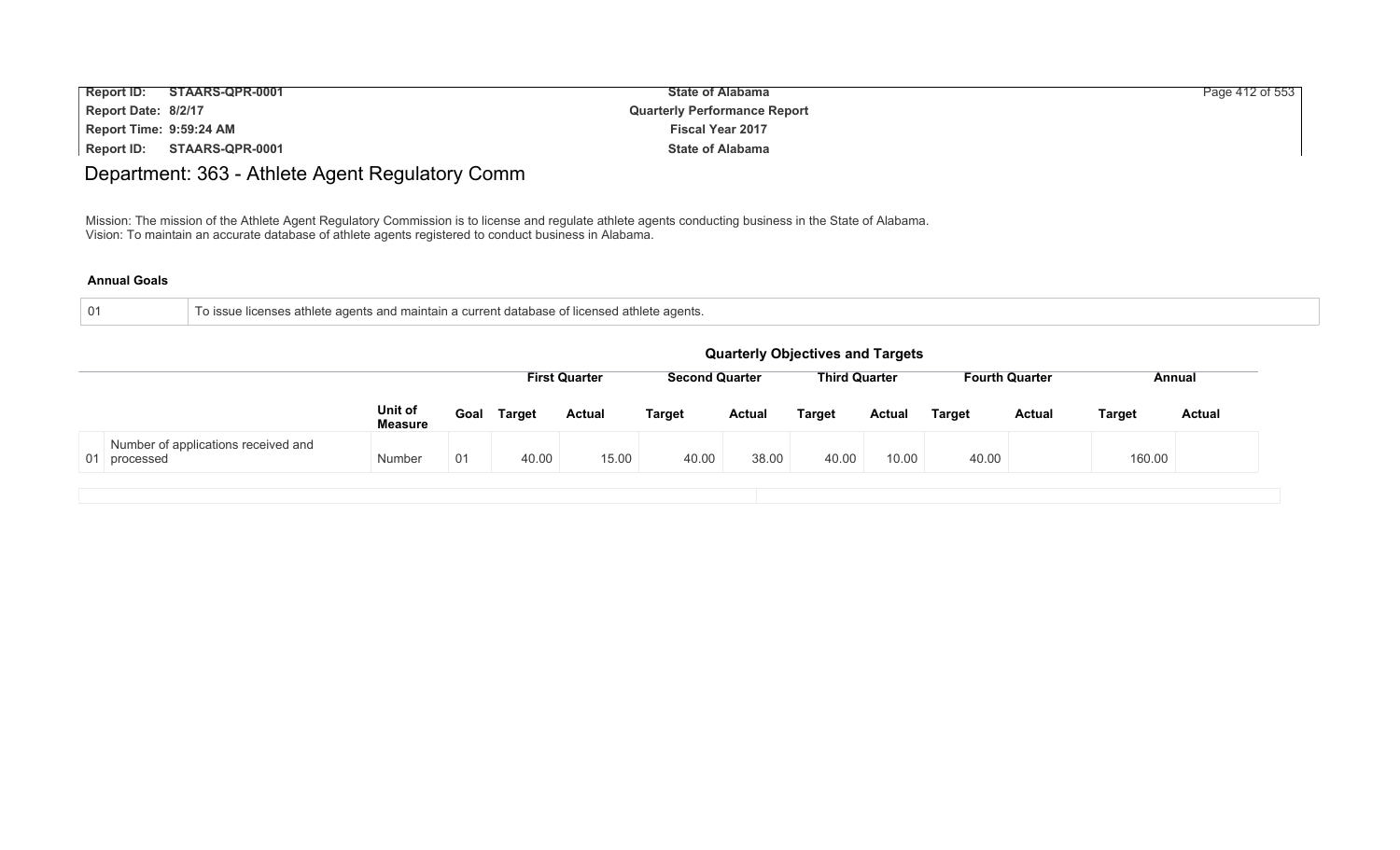| <b>Report ID:</b>       | STAARS-QPR-0001 | <b>State of Alabama</b>             | Page 414 of 553 |
|-------------------------|-----------------|-------------------------------------|-----------------|
| Report Date: 8/2/17     |                 | <b>Quarterly Performance Report</b> |                 |
| Report Time: 9:59:24 AM |                 | <b>Fiscal Year 2017</b>             |                 |
| Report ID:              | STAARS-QPR-0001 | <b>State of Alabama</b>             |                 |

### Department: 364 - Professional Geologists Lic Bd

Mission: To protect life, health, public welfare and the environment throught the regulation of the practice of geology in the State of Alabama. Vision: To better educate the public about the importance of hiring a Licensed Geologist and to encourage the public to inform the Board of any unlicensed activity, by filing a Consumer Complaint Form.

#### **Annual Goals**

| × |
|---|
|---|

The Board wishes to have all of its licensee information in an access database so the information is more accessible and user friendly.

|                                                                                                                                       | Unit of<br><b>Measure</b>        | Goal | <b>First Quarter</b> |               | <b>Second Quarter</b> |               | <b>Third Quarter</b> |               |        | <b>Fourth Quarter</b>          | Annual        |  |
|---------------------------------------------------------------------------------------------------------------------------------------|----------------------------------|------|----------------------|---------------|-----------------------|---------------|----------------------|---------------|--------|--------------------------------|---------------|--|
|                                                                                                                                       |                                  |      | <b>Target</b>        | <b>Actual</b> | <b>Target</b>         | <b>Actual</b> | Target               | <b>Actual</b> | Target | <b>Target</b><br><b>Actual</b> | <b>Actual</b> |  |
| 01 $\#$ of new licensees                                                                                                              | Number                           | 01   | 6.00                 | 4.00          | 6.00                  | 13.00         | 6.00                 | 7.00          | 6.00   | 24.00                          |               |  |
| For the Board to offer at least 2 free<br>continuing education events per year for<br>Alabama licensed Professional<br>02 Geologists. | Number                           | 01   | 0.00                 | 0.00          | 0.00                  | 0.00          | 1.00                 | 1.00          | 0.00   | 1.00                           |               |  |
| The Board's licensees to utilize the online<br>renewal application for more efficient and<br>03 adequate reporting.                   | Number<br>of<br>applicatio<br>ns | 01   | 35.00                | 42.00         | 35.00                 | 39.00         | 35.00                | 91.00         | 35.00  | 140.00                         |               |  |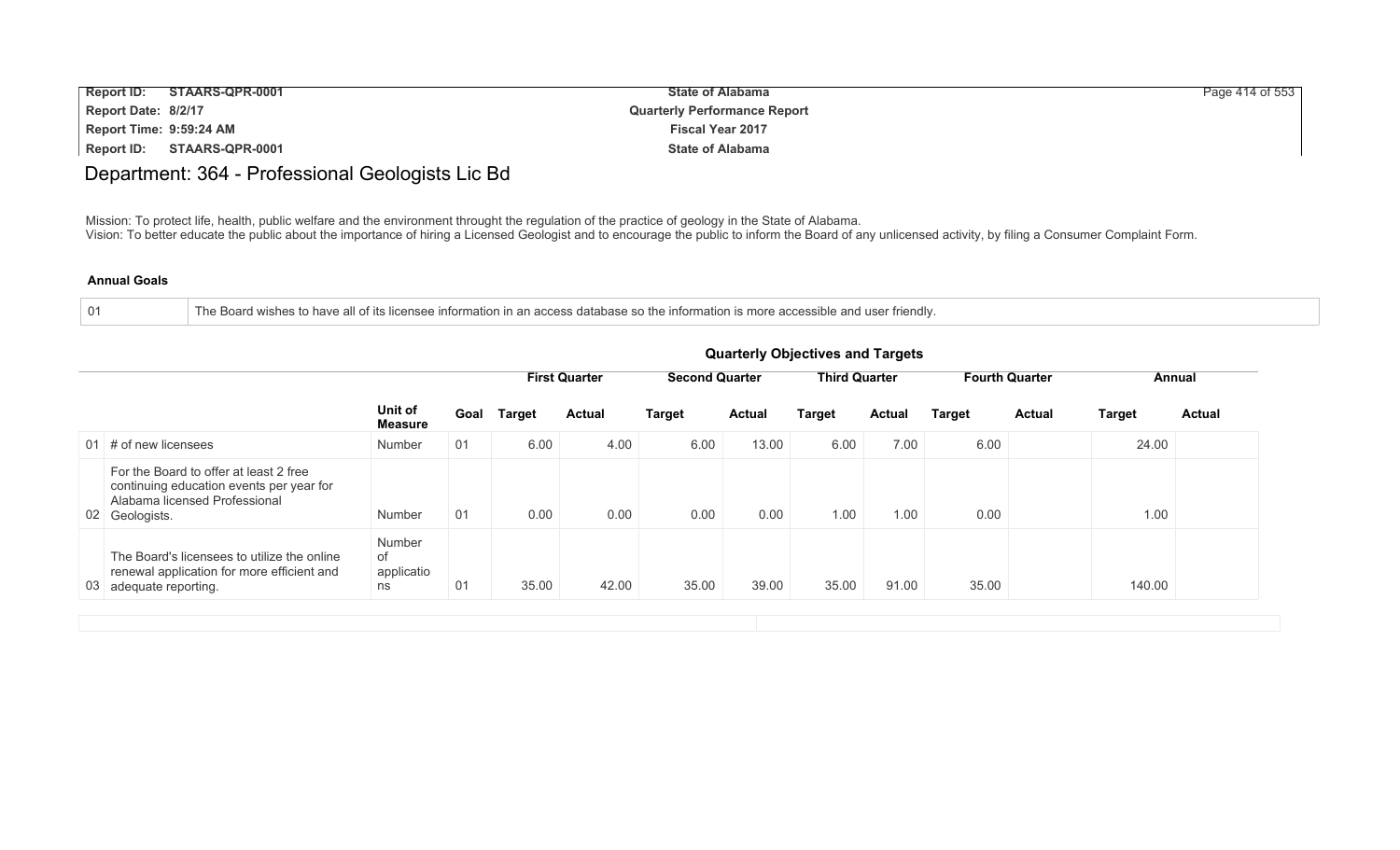| <b>Report ID:</b><br>STAARS-QPR-0001 | <b>State of Alabama</b>             | Page 416 of 553 |
|--------------------------------------|-------------------------------------|-----------------|
| Report Date: 8/2/17                  | <b>Quarterly Performance Report</b> |                 |
| Report Time: 9:59:24 AM              | <b>Fiscal Year 2017</b>             |                 |
| STAARS-QPR-0001<br>Report ID:        | <b>State of Alabama</b>             |                 |

# Department: 365 - Massage Therapy Board

Mission: To protect the public by licensing and regulating qualified massage therapists who have been trained to perform massage therapy services and have pledged to conduct themselves ethically and professionally.

Vision: To reduce the number of complaints by the public being educated on the proper techniques to be performed by a licensed massage therapist.

| 01 | to provide more services via online to the public and licensees.<br><b>Boar</b><br>1 TO . |
|----|-------------------------------------------------------------------------------------------|
|    |                                                                                           |

|                           | <b>Third Quarter</b><br><b>First Quarter</b><br><b>Second Quarter</b><br><b>Fourth Quarter</b><br>Annual |               |               |               |               |               |               |               |                                         |               |               |
|---------------------------|----------------------------------------------------------------------------------------------------------|---------------|---------------|---------------|---------------|---------------|---------------|---------------|-----------------------------------------|---------------|---------------|
| Unit of<br><b>Measure</b> |                                                                                                          | <b>Target</b> | <b>Actual</b> | <b>Target</b> | <b>Actual</b> | <b>Target</b> | <b>Actual</b> | <b>Target</b> | <b>Actual</b>                           | <b>Target</b> | <b>Actual</b> |
| Number                    | 01                                                                                                       | 35.00         | 71.00         | 35.00         | 33.00         | 35.00         | 53.00         |               |                                         |               |               |
| Number                    | 01                                                                                                       | 25.00         | 38.00         | 25.00         | 40.00         | 25.00         | 54.00         | 25.00         |                                         | 100.00        |               |
|                           |                                                                                                          |               | Goal          |               |               |               |               |               | <b>Quarterly Objectives and Targets</b> | 35.00         | 140.00        |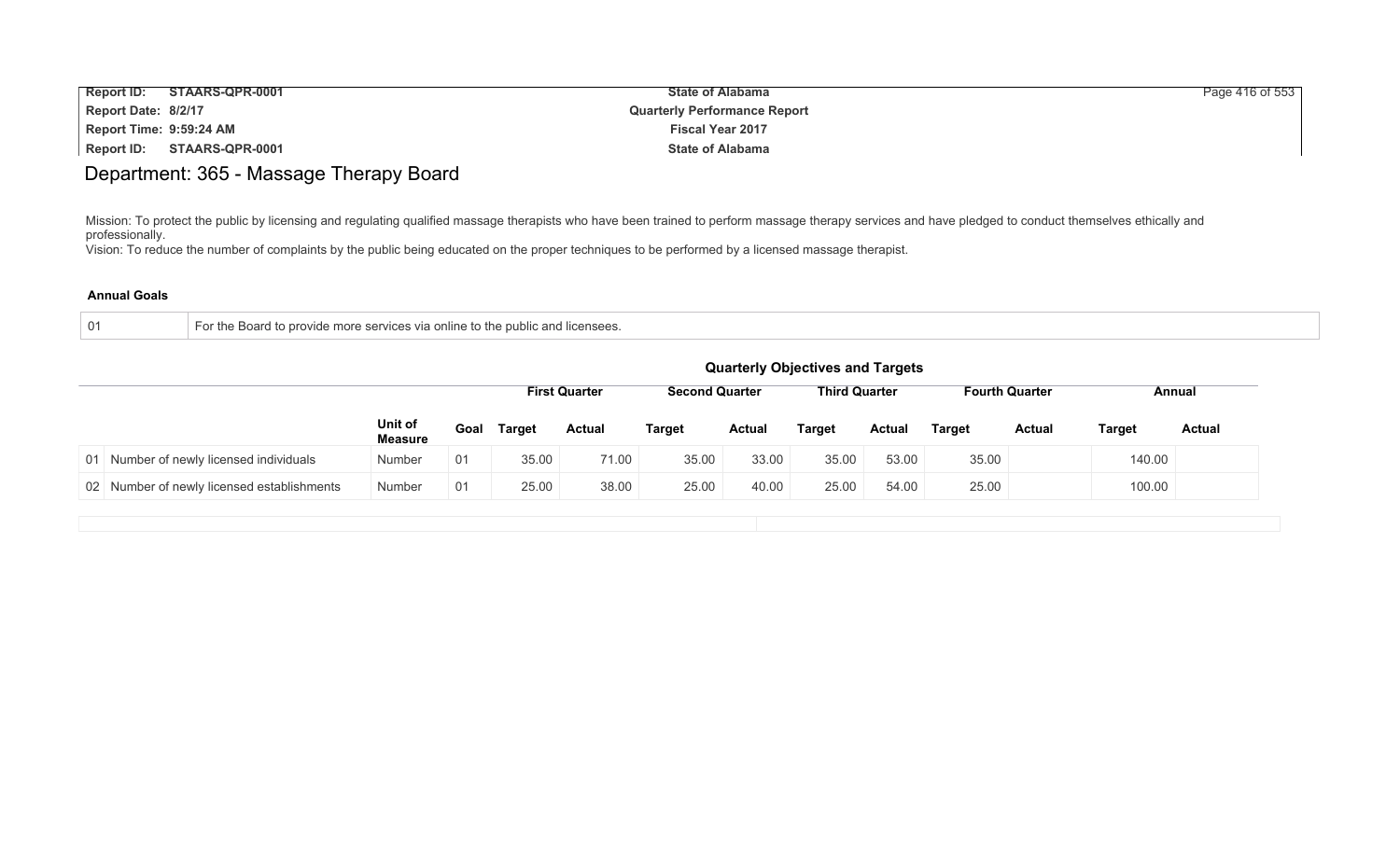| <b>Report ID:</b>       | STAARS-QPR-0001 | <b>State of Alabama</b>             | Page 418 of 553 |
|-------------------------|-----------------|-------------------------------------|-----------------|
| Report Date: 8/2/17     |                 | <b>Quarterly Performance Report</b> |                 |
| Report Time: 9:59:24 AM |                 | <b>Fiscal Year 2017</b>             |                 |
| <b>Report ID:</b>       | STAARS-QPR-0001 | <b>State of Alabama</b>             |                 |

# Department: 366 - Electronic Security Board

Mission: To regulate alarm system installers and locksmiths. Vision: To ensure competency and integrity in the locksmith and alarm system business.

|  |  | Process/issue new and renewal licenses in an accurate and expeditious manner. |  |
|--|--|-------------------------------------------------------------------------------|--|
|--|--|-------------------------------------------------------------------------------|--|

|                                    |                                     | <b>Quarterly Objectives and Targets</b> |               |                      |               |                       |               |                      |               |                       |               |               |
|------------------------------------|-------------------------------------|-----------------------------------------|---------------|----------------------|---------------|-----------------------|---------------|----------------------|---------------|-----------------------|---------------|---------------|
|                                    |                                     |                                         |               | <b>First Quarter</b> |               | <b>Second Quarter</b> |               | <b>Third Quarter</b> |               | <b>Fourth Quarter</b> | Annual        |               |
|                                    | Unit of<br><b>Measure</b>           | Goal                                    | <b>Target</b> | <b>Actual</b>        | <b>Target</b> | <b>Actual</b>         | <b>Target</b> | <b>Actual</b>        | <b>Target</b> | <b>Actual</b>         | <b>Target</b> | <b>Actual</b> |
| 01 Number of companies licensed.   | # of<br>Compani<br>es<br>Licensed   | 01                                      | 85.00         | 118.00               | 200.00        | 159.00                | 80.00         | 51.00                | 30.00         |                       | 395.00        |               |
| 02 Number of individuals licensed. | # of<br>Individual<br>S<br>Licensed | 01                                      | 400.00        | 486.00               | 800.00        | 740.00                | 550.00        | 423.00               | 250.00        |                       | 2000.00       |               |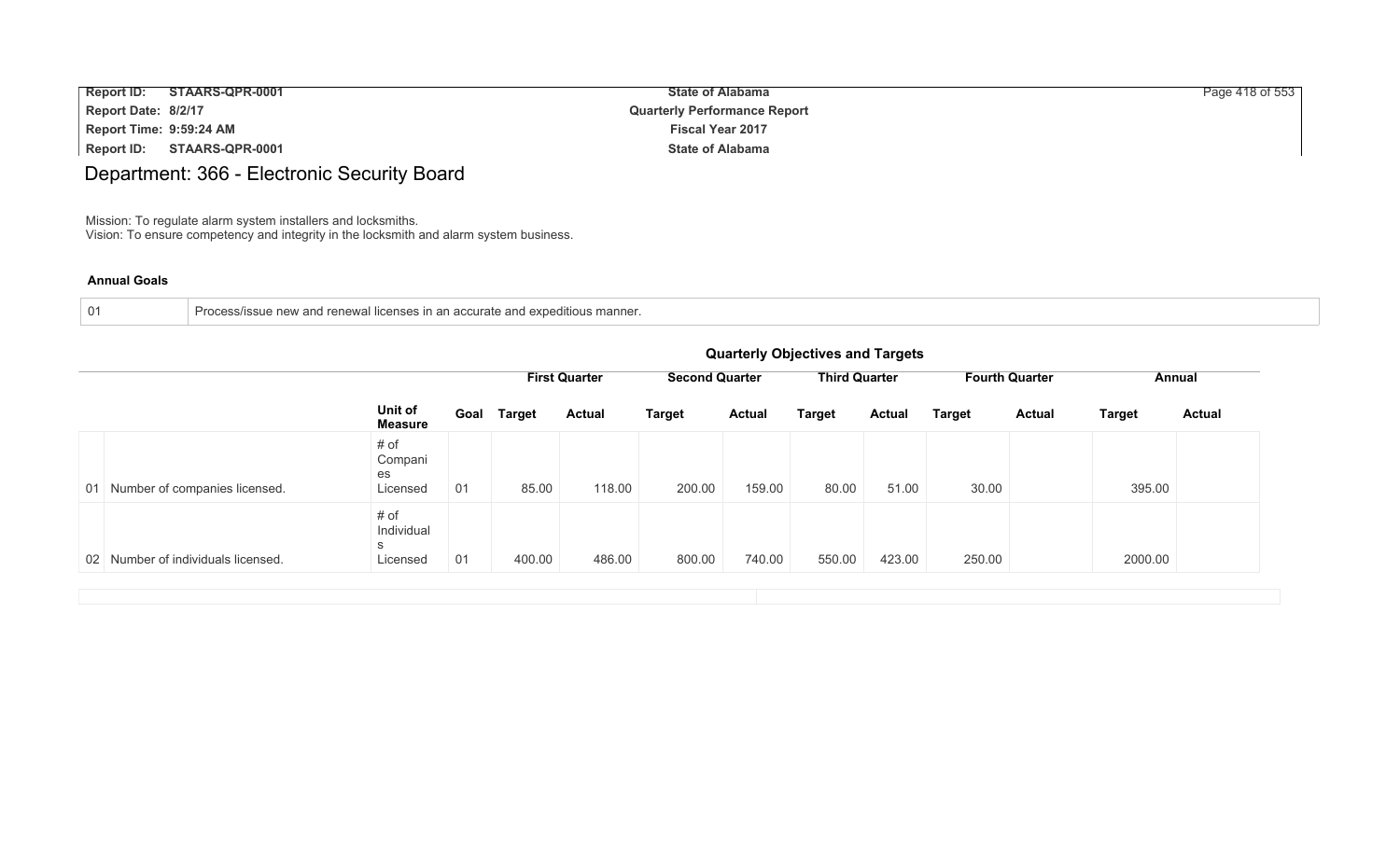| <b>Report ID:</b>       | STAARS-QPR-0001 | <b>State of Alabama</b>             | Page 420 of 553 |
|-------------------------|-----------------|-------------------------------------|-----------------|
| Report Date: 8/2/17     |                 | <b>Quarterly Performance Report</b> |                 |
| Report Time: 9:59:24 AM |                 | <b>Fiscal Year 2017</b>             |                 |
| Report ID:              | STAARS-QPR-0001 | <b>State of Alabama</b>             |                 |

# Department: 367 - Marriage & Family Therapy Bd

Mission: to establish a regulatory agency, structure, and procedures which will ensure that the public is protected from unauthorized and unqualified Marriage and Family Therapy. (Section34-17A-2) Vision: Licensed Marriage and Family Therapist provide quality therapy to Alabama, promoting their mental health.

| The Boards goal is to continue to provide efficient service to all Licensees. |  |
|-------------------------------------------------------------------------------|--|
|                                                                               |  |

|                                                                                                               |                           | <b>Quarterly Objectives and Targets</b>                                                                  |               |               |               |               |               |               |               |               |               |               |
|---------------------------------------------------------------------------------------------------------------|---------------------------|----------------------------------------------------------------------------------------------------------|---------------|---------------|---------------|---------------|---------------|---------------|---------------|---------------|---------------|---------------|
|                                                                                                               |                           | <b>First Quarter</b><br><b>Second Quarter</b><br><b>Third Quarter</b><br><b>Fourth Quarter</b><br>Annual |               |               |               |               |               |               |               |               |               |               |
|                                                                                                               | Unit of<br><b>Measure</b> | Goal                                                                                                     | <b>Target</b> | <b>Actual</b> | <b>Target</b> | <b>Actual</b> | <b>Target</b> | <b>Actual</b> | <b>Target</b> | <b>Actual</b> | <b>Target</b> | <b>Actual</b> |
| The Boards objective is to continue to<br>process all applications with in 10<br>01 business days of receipt. | Number                    | 01                                                                                                       | 10.00         | 10.00         | 10.00         | 5.00          | 10.00         | 7.00          | 10.00         |               | 10.00         |               |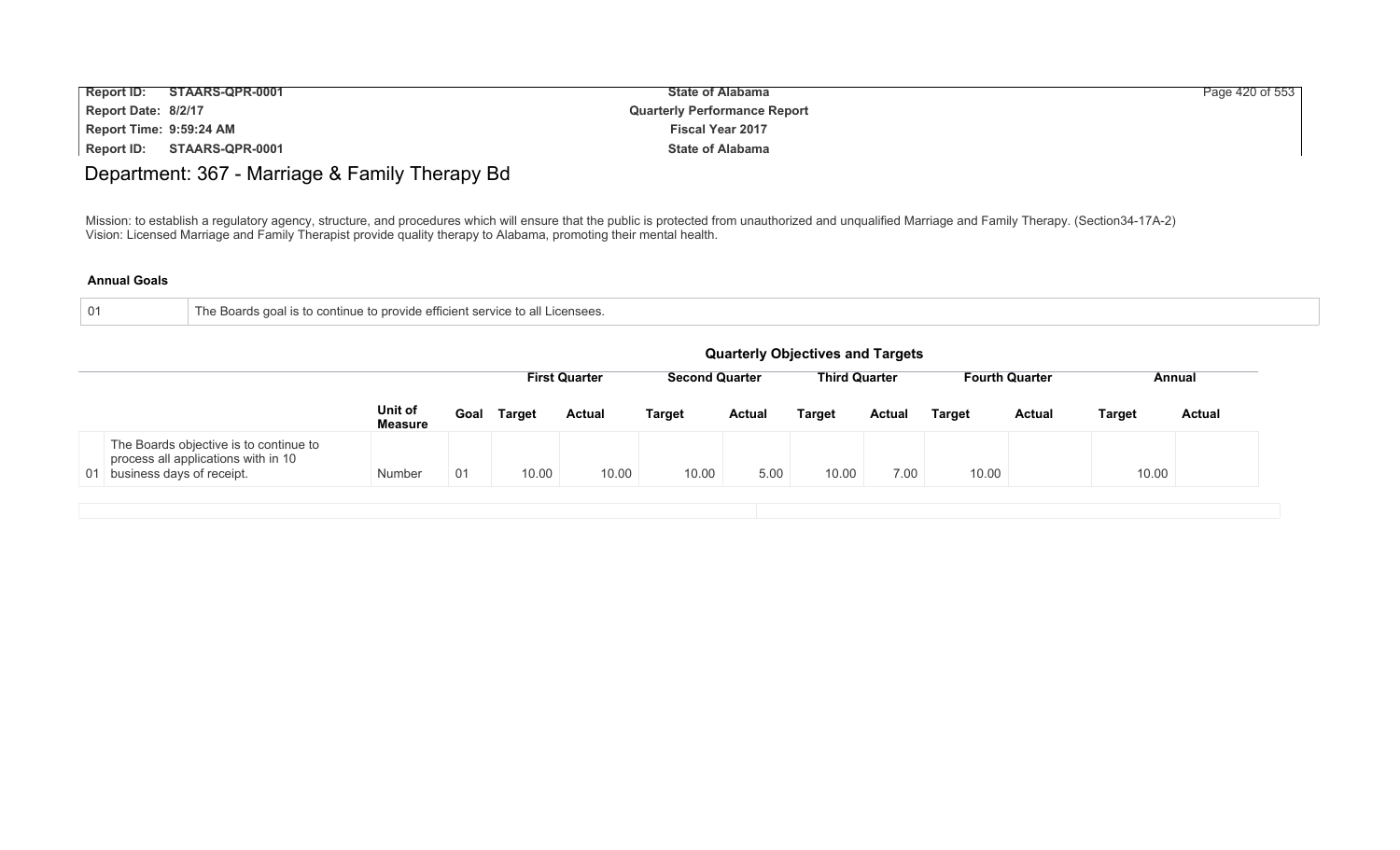| <b>Report ID:</b>       | STAARS-QPR-0001 | <b>State of Alabama</b>             | Page 422 of 553 |
|-------------------------|-----------------|-------------------------------------|-----------------|
| Report Date: 8/2/17     |                 | <b>Quarterly Performance Report</b> |                 |
| Report Time: 9:59:24 AM |                 | <b>Fiscal Year 2017</b>             |                 |
| Report ID:              | STAARS-QPR-0001 | <b>State of Alabama</b>             |                 |

### Department: 370 - Interpreters & Transliterators

Mission: To regulate the practice of interpreting and transliterating on behalf of consumers who are hard of hearing, deaf, or speech disabled by licensing and permitting the providers of interpreters and transliterating services, and establishing and monitoring interpreting and transliterating standards in the State of Alabama.[Section 34-16-2]. Vision: Our vision is to make the service of well qualified interpreters accessible to each deaf Alabamian who desires interpreting services.

| The Boards goal is to continue to provide efficient service to all Licensees. |
|-------------------------------------------------------------------------------|
|                                                                               |

|                                                                                                               |                           | <b>Quarterly Objectives and Targets</b>                                                                  |               |               |               |               |               |               |               |               |               |               |
|---------------------------------------------------------------------------------------------------------------|---------------------------|----------------------------------------------------------------------------------------------------------|---------------|---------------|---------------|---------------|---------------|---------------|---------------|---------------|---------------|---------------|
|                                                                                                               |                           | <b>First Quarter</b><br><b>Third Quarter</b><br><b>Fourth Quarter</b><br><b>Second Quarter</b><br>Annual |               |               |               |               |               |               |               |               |               |               |
|                                                                                                               | Unit of<br><b>Measure</b> | Goal                                                                                                     | <b>Target</b> | <b>Actual</b> | <b>Target</b> | <b>Actual</b> | <b>Target</b> | <b>Actual</b> | <b>Target</b> | <b>Actual</b> | <b>Target</b> | <b>Actual</b> |
| The Boards objective is to continue to<br>process all applications with in 10<br>01 business days of receipt. | Number                    | 01                                                                                                       | 5.00          | 4.00          | 5.00          | 4.00          | 5.00          | 3.00          | 5.00          |               | 20.00         |               |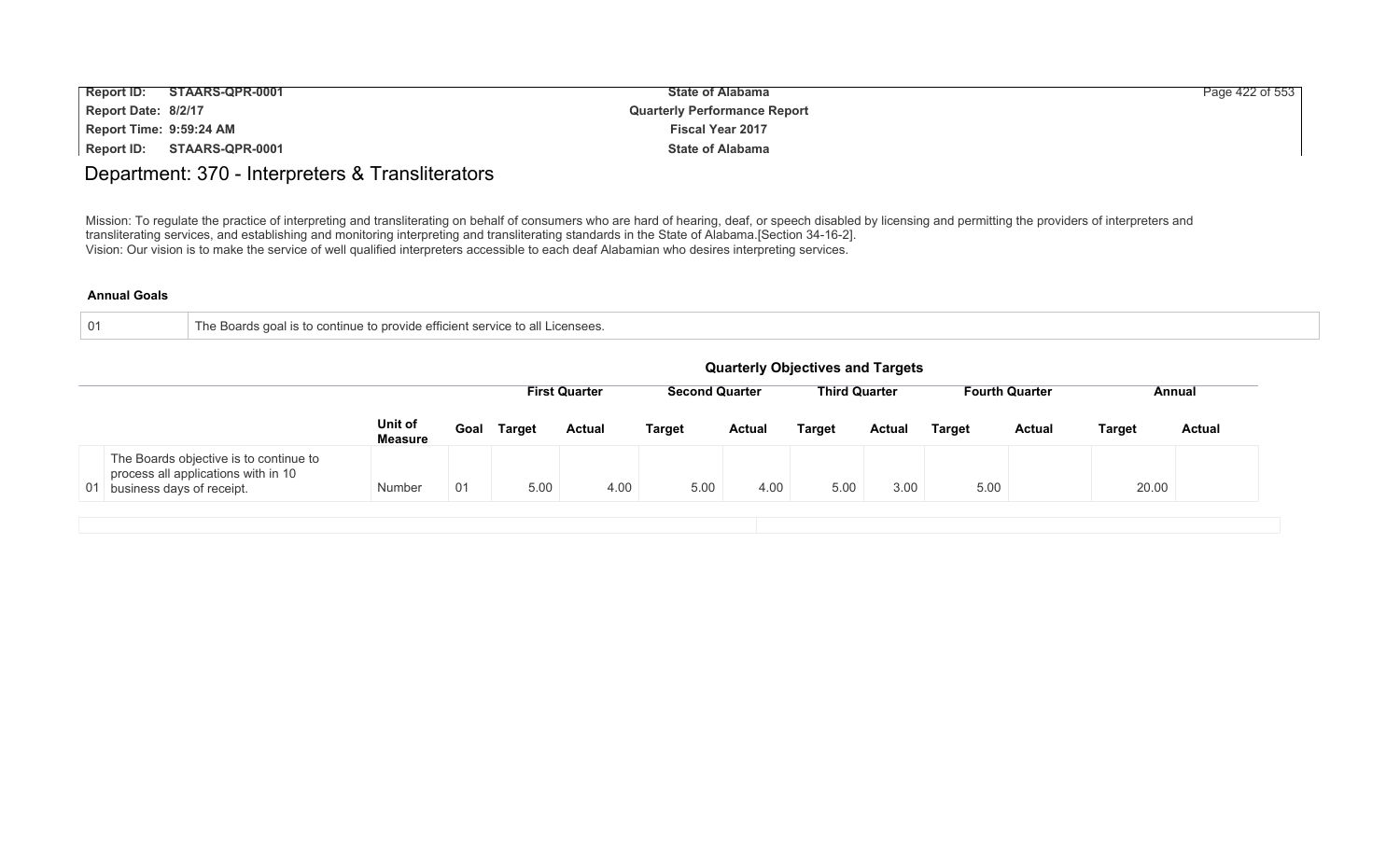| <b>Report ID:</b><br>STAARS-QPR-0001 | <b>State of Alabama</b>             | Page 424 of 553 |
|--------------------------------------|-------------------------------------|-----------------|
| Report Date: 8/2/17                  | <b>Quarterly Performance Report</b> |                 |
| Report Time: 9:59:24 AM              | <b>Fiscal Year 2017</b>             |                 |
| Report ID: STAARS-QPR-0001           | <b>State of Alabama</b>             |                 |

### Department: 371 - Onsite Wastewater Board

Mission: The Alabama Onsite Wastewater Board was created to examine, license and regulate persons engaged in manufacturing, installation or servicing of onsite wastewater systems, including portable toilets in Alabama. This Board was also created to establish the qualification levels for those engaged in the manufacture, installation, servicing, cleaning or pumping of onsite wastewater systems and equipment in Alabama and promote the proper manufacture, installation and servicing of onsite wastewater systems.

Vision: To ensure that all licensees in the State of Alabama that install, pump or manufacture septic tanks are adequately educated in their field of expertise.

|  | ↑ To Ensure that all licenses are issued and that all licenses are renewed annually. |
|--|--------------------------------------------------------------------------------------|
|--|--------------------------------------------------------------------------------------|

|                        |                           |      |         |                      |               |                       | <b>Quarterly Objectives and Targets</b> |               |               |                       |               |               |
|------------------------|---------------------------|------|---------|----------------------|---------------|-----------------------|-----------------------------------------|---------------|---------------|-----------------------|---------------|---------------|
|                        |                           |      |         | <b>First Quarter</b> |               | <b>Second Quarter</b> | <b>Third Quarter</b>                    |               |               | <b>Fourth Quarter</b> |               | Annual        |
|                        | Unit of<br><b>Measure</b> | Goal | Target  | <b>Actual</b>        | <b>Target</b> | <b>Actual</b>         | <b>Target</b>                           | <b>Actual</b> | <b>Target</b> | <b>Actual</b>         | <b>Target</b> | <b>Actual</b> |
| 01 1-New Licensees     | Quarterly                 | -01  | 10.00   |                      | 20.00         |                       | 20.00                                   |               | 20.00         |                       | 70.00         |               |
| 02 2-Renewed Licensees | Quarterly                 | 01   | 1000.00 |                      | 50.00         |                       | 50.00                                   |               | 50.00         |                       | 1150.00       |               |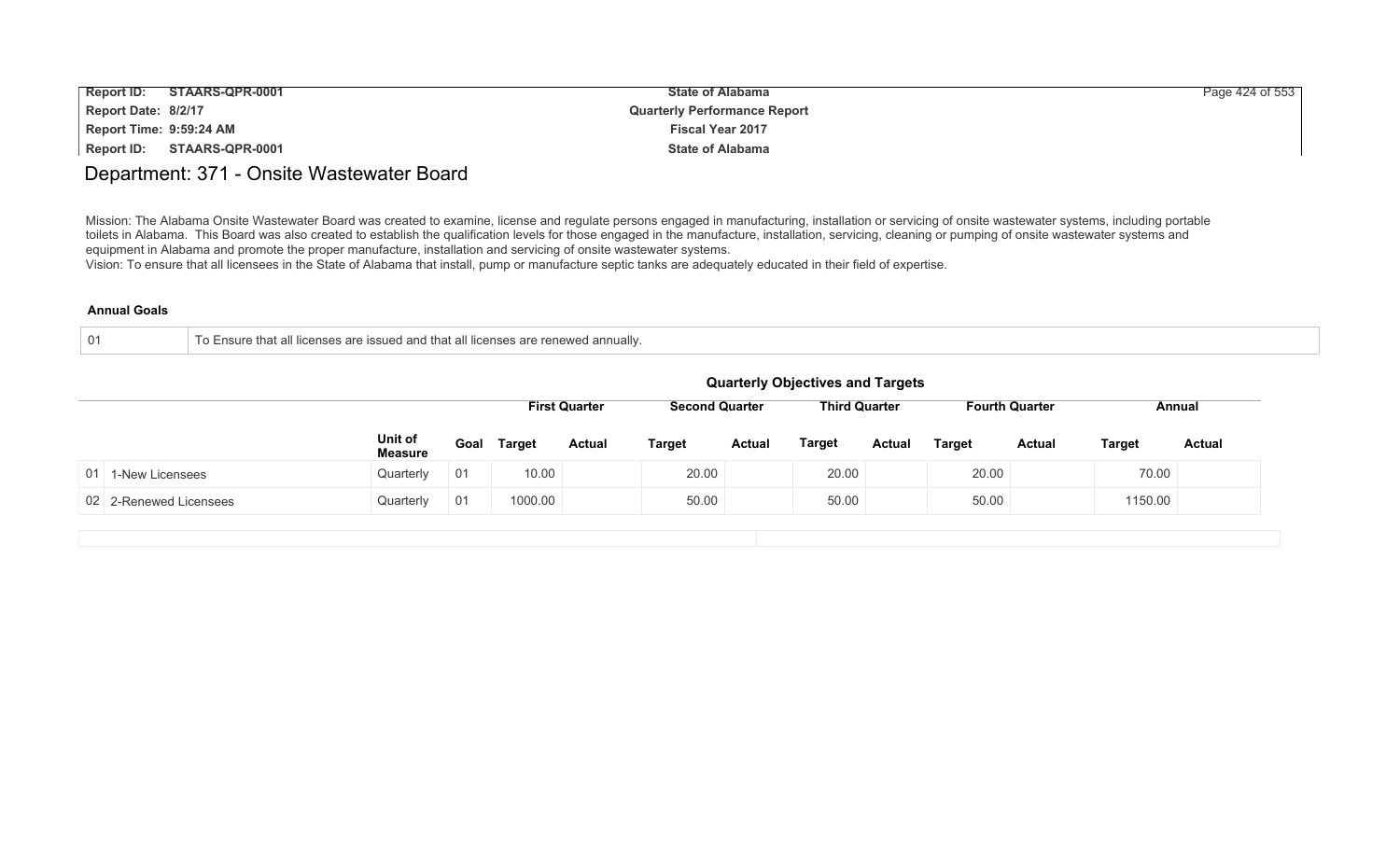| Report ID:              | STAARS-QPR-0001 | <b>State of Alabama</b>             | Page 426 of 553 |
|-------------------------|-----------------|-------------------------------------|-----------------|
| Report Date: 8/2/17     |                 | <b>Quarterly Performance Report</b> |                 |
| Report Time: 9:59:24 AM |                 | <b>Fiscal Year 2017</b>             |                 |
| <b>Report ID:</b>       | STAARS-QPR-0001 | <b>State of Alabama</b>             |                 |

# Department: 372 - Drycleaning Envirn Advisory Bd

Mission: To ensure the collection of funds from Drycleaners to assist in the clean up of abandoned or existing drycleaning facilities. Vision: To be recognize as the most efficient Board that assists in the clean up of abandoned sites more quickly to ensure the health of the public and environment.

| For the Board to review and approve reimbursement request within a 90 day period once the reimbursement request applications are submitted for approved by the Board and the |
|------------------------------------------------------------------------------------------------------------------------------------------------------------------------------|
| reimbursement warrant is issued to the vendor.                                                                                                                               |

|                                                                                      |                           |      |               |                      |                       |               | <b>Quarterly Objectives and Targets</b> |               |               |                       |               |               |
|--------------------------------------------------------------------------------------|---------------------------|------|---------------|----------------------|-----------------------|---------------|-----------------------------------------|---------------|---------------|-----------------------|---------------|---------------|
|                                                                                      |                           |      |               | <b>First Quarter</b> | <b>Second Quarter</b> |               | <b>Third Quarter</b>                    |               |               | <b>Fourth Quarter</b> |               | Annual        |
|                                                                                      | Unit of<br><b>Measure</b> | Goal | <b>Target</b> | <b>Actual</b>        | <b>Target</b>         | <b>Actual</b> | <b>Target</b>                           | <b>Actual</b> | <b>Target</b> | <b>Actual</b>         | <b>Target</b> | <b>Actual</b> |
| For the request application process to be<br>completed within a 90 day period.<br>01 | Number<br>of Days         | 01   | 45.00         | 12.00                | 45.00                 | 13.00         | 45.00                                   | 15.00         | 45.00         |                       | 45.00         |               |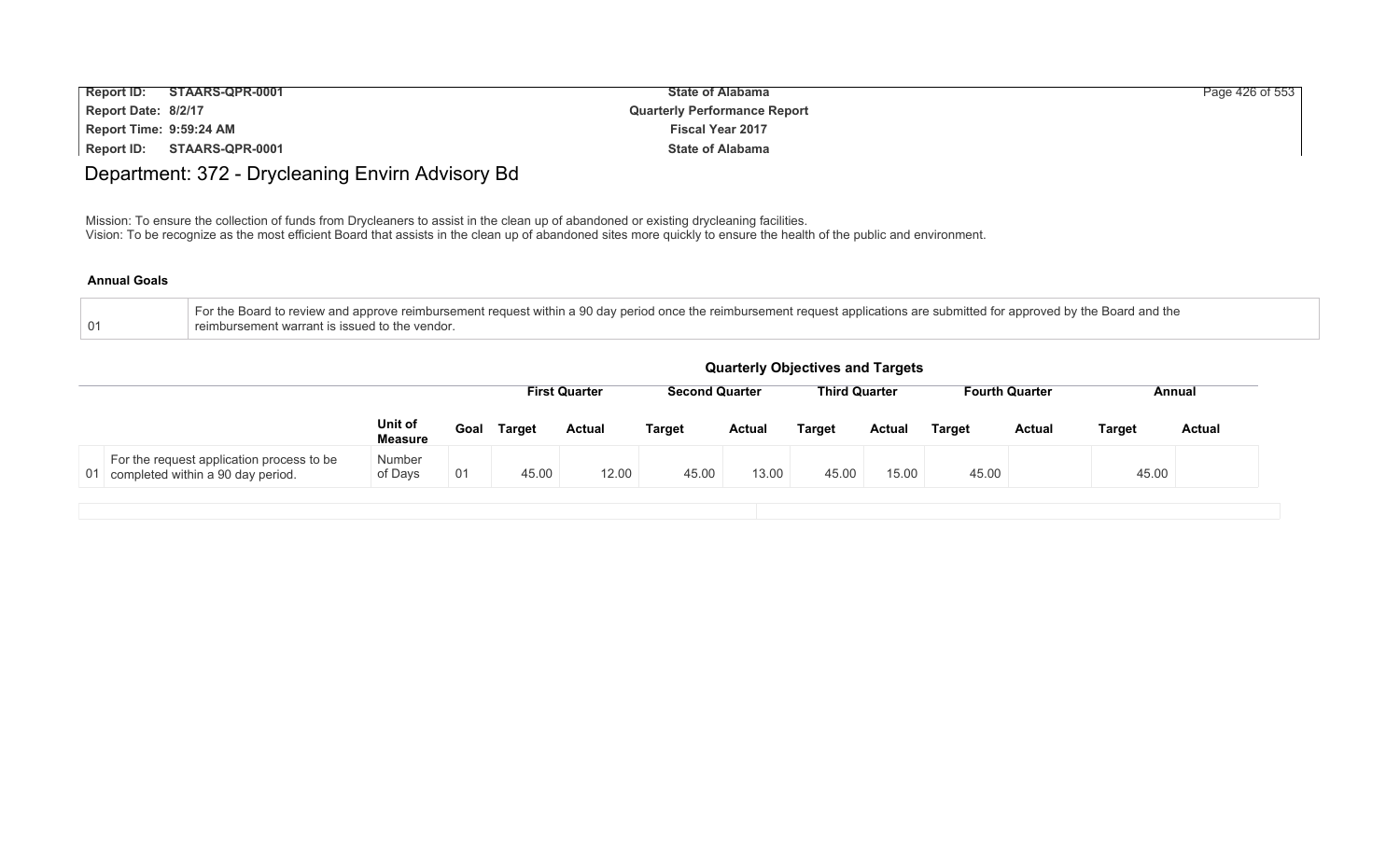| <b>Report ID:</b>       | STAARS-QPR-0001 | <b>State of Alabama</b>             | Page 428 of 553 |
|-------------------------|-----------------|-------------------------------------|-----------------|
| Report Date: 8/2/17     |                 | <b>Quarterly Performance Report</b> |                 |
| Report Time: 9:59:24 AM |                 | <b>Fiscal Year 2017</b>             |                 |
| Report ID:              | STAARS-QPR-0001 | <b>State of Alabama</b>             |                 |

# Department: 373 - Home Med Equip Serv Provid Bd

Mission: The board shall have the responsibility for creating, establishing, maintaining, and enforcing regulations governing the operation of home medical equipment services providers, including the qualifications of inspectors, the nature of inspections, and the process for appeals (Section 34-14C-2(d).

Vision: Home medical equipment services in Alabama are delivered by licensed home medical equipment providers deemed qualified, professional, and ethical, ensuring maximum public protection.

| -01 | Boards goal is to continue to provide efficient service to all Licensees. |
|-----|---------------------------------------------------------------------------|
|     |                                                                           |

|                                                                                                               |                           |      |               |                      |                       |               | <b>Quarterly Objectives and Targets</b> |        |        |                       |               |               |
|---------------------------------------------------------------------------------------------------------------|---------------------------|------|---------------|----------------------|-----------------------|---------------|-----------------------------------------|--------|--------|-----------------------|---------------|---------------|
|                                                                                                               |                           |      |               | <b>First Quarter</b> | <b>Second Quarter</b> |               | <b>Third Quarter</b>                    |        |        | <b>Fourth Quarter</b> |               | Annual        |
|                                                                                                               | Unit of<br><b>Measure</b> | Goal | <b>Target</b> | <b>Actual</b>        | <b>Target</b>         | <b>Actual</b> | <b>Target</b>                           | Actual | Target | <b>Actual</b>         | <b>Target</b> | <b>Actual</b> |
| The Boards objective is to continue to<br>process all applications with in 10<br>01 business days of receipt. | Number                    | 01   | 10.00         | 3.00                 | 10.00                 | 10.00         | 10.00                                   | 7.00   | 10.00  |                       | 40.00         |               |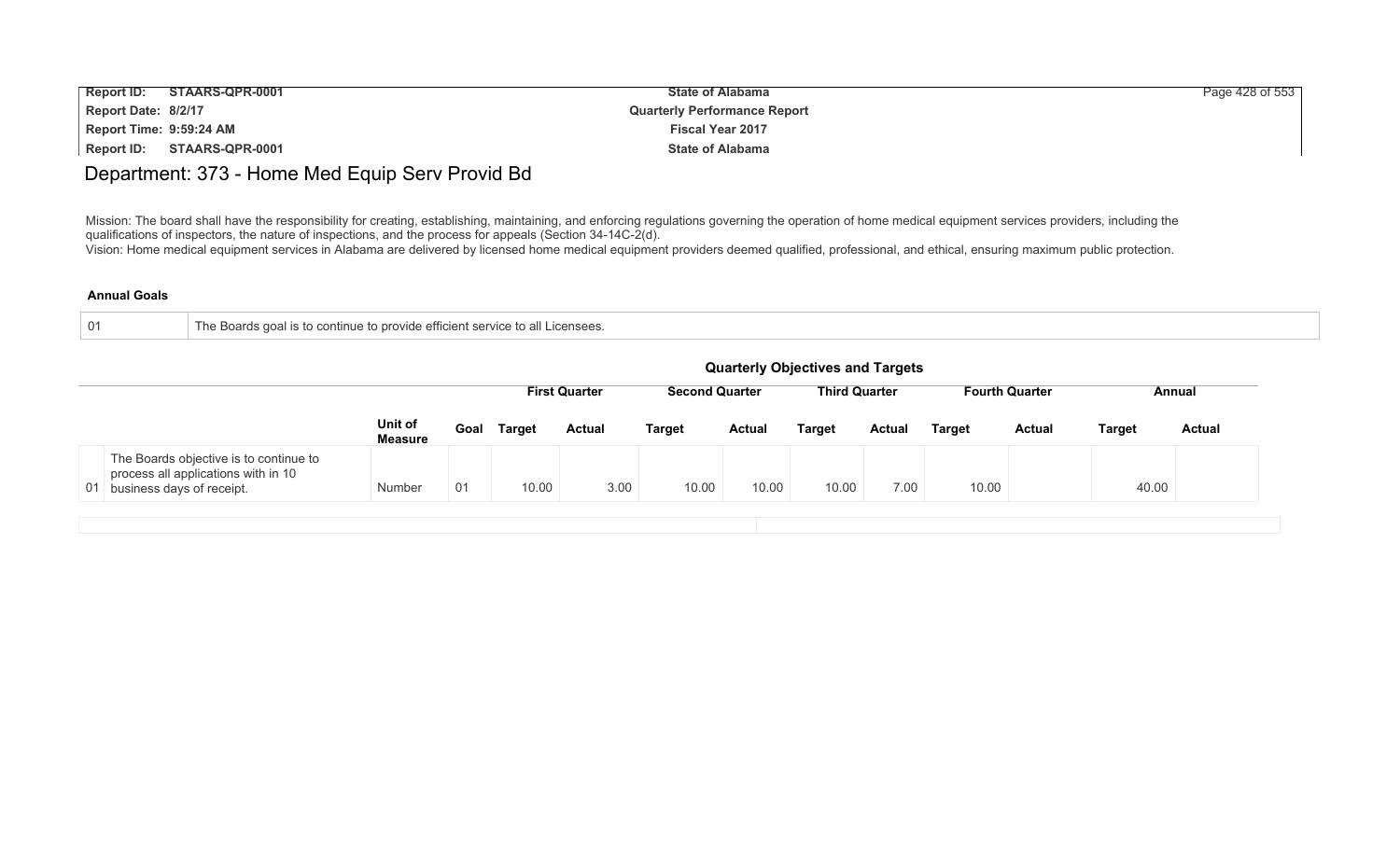| <b>Report ID:</b>       | STAARS-QPR-0001 | <b>State of Alabama</b>             | Page 430 of 553 |
|-------------------------|-----------------|-------------------------------------|-----------------|
| Report Date: 8/2/17     |                 | <b>Quarterly Performance Report</b> |                 |
| Report Time: 9:59:24 AM |                 | <b>Fiscal Year 2017</b>             |                 |
| Report ID:              | STAARS-QPR-0001 | <b>State of Alabama</b>             |                 |

### Department: 374 - Assisted Living Examiners Bd

Mission: 1) ensuring that all assisted living and specialty care assisted living facilities in the state are administered by a licensed administrator; 2) establishing and enforcing standards that are pre-requisite to licensure and licensure renewal; 3) administering appropriate examinations; 4) issuing licenses license renewals to qualified persons; 5) investigating and determining appropriate actions with regard to any charge or complaint lodged against a licensed administrator; 6) conducting a continuing study of assisted living facilities and specialty care assisted living facilities and administrators with a view to the improvement of the standards imposed for the licensing of such administrators; 7) approving various educational programs for continuing education credits for all assisted living administrators. Vision: License and regulate assisted living administrators in the state of Alabama. Through this program, the Board examines persons seeking a license to engage in assisted living administration and establishes and enforces standards for the licensing and practicing of assisted living administration.

| $\bigcap$ 1<br>$\mathsf{v}$ 1 | Number of<br>Licensees |
|-------------------------------|------------------------|
|-------------------------------|------------------------|

|                                               |                           | <b>Quarterly Objectives and Targets</b> |                      |                       |               |                      |               |               |                       |               |               |  |  |
|-----------------------------------------------|---------------------------|-----------------------------------------|----------------------|-----------------------|---------------|----------------------|---------------|---------------|-----------------------|---------------|---------------|--|--|
|                                               |                           |                                         | <b>First Quarter</b> | <b>Second Quarter</b> |               | <b>Third Quarter</b> |               |               | <b>Fourth Quarter</b> |               | Annual        |  |  |
|                                               | Unit of<br><b>Measure</b> | Goal Target                             | <b>Actual</b>        | <b>Target</b>         | <b>Actual</b> | <b>Target</b>        | <b>Actual</b> | <b>Target</b> | <b>Actual</b>         | <b>Target</b> | <b>Actual</b> |  |  |
| 01 Number of Licensees                        | total<br>Number           | 112.00<br>01                            | 98.00                | 112.00                | 95.00         | 112.00               | 112.00        | 112.00        |                       | 448.00        |               |  |  |
| <b>Performance Objective</b><br>Justification |                           |                                         |                      |                       |               |                      |               |               |                       |               |               |  |  |

| -01 | Licensees<br>- Total Annual ∟ |  |
|-----|-------------------------------|--|
|     |                               |  |
|     |                               |  |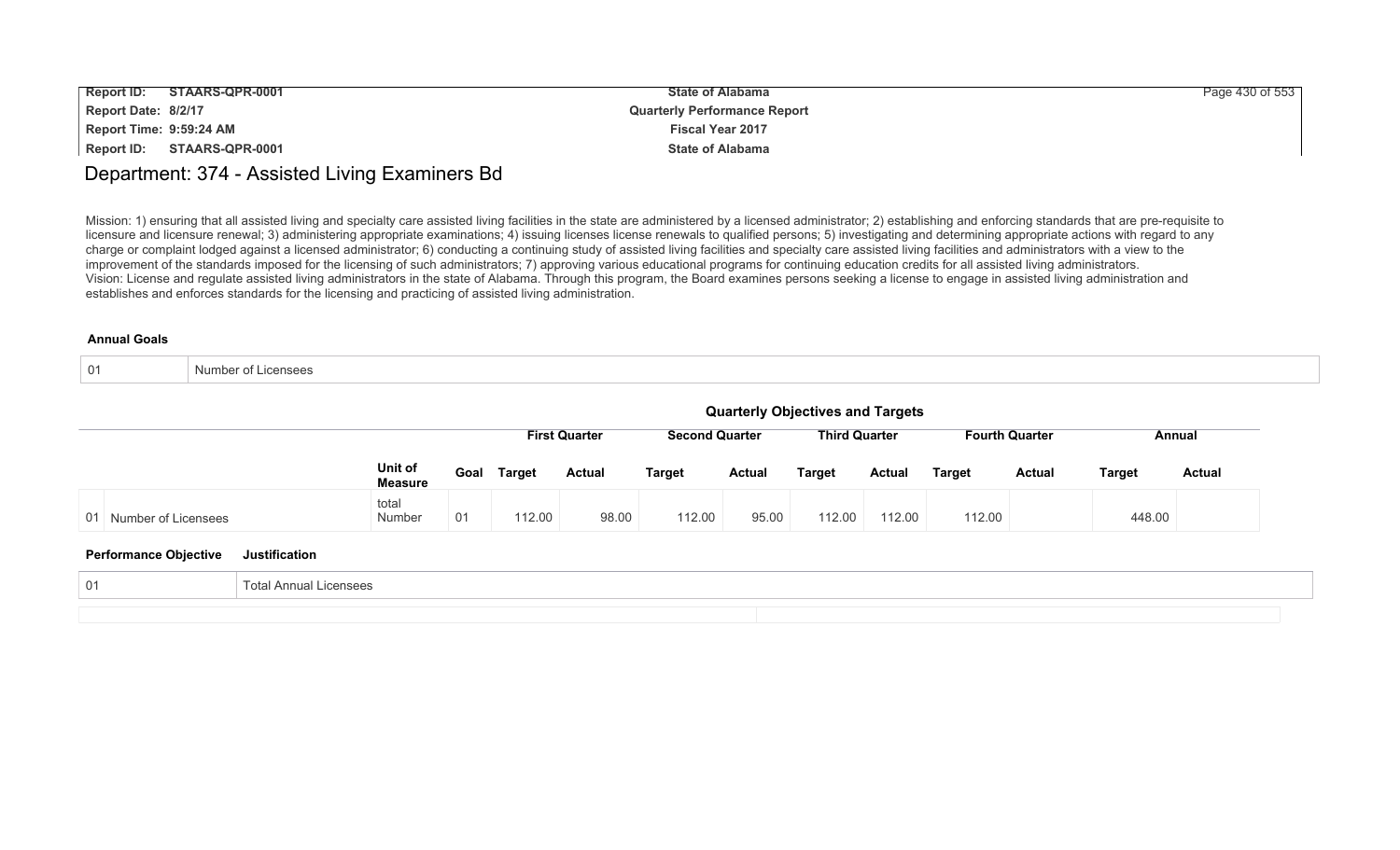| <b>Report ID:</b>       | STAARS-QPR-0001 | <b>State of Alabama</b>             | Page 432 of 553 |
|-------------------------|-----------------|-------------------------------------|-----------------|
| Report Date: 8/2/17     |                 | <b>Quarterly Performance Report</b> |                 |
| Report Time: 9:59:24 AM |                 | <b>Fiscal Year 2017</b>             |                 |
| Report ID:              | STAARS-QPR-0001 | <b>State of Alabama</b>             |                 |

# Department: 376 - Storage Tank Trust Fund Mngmt

Mission: To oversee the operation of the Alabama Underground/Aboveground Storage Tank Trust Fund in order to continue to meet the financial responsibility requirements set forth by the U.S. EPA. Vision: Provide conservative fiscal management and continuing operator education to ensure the financial stability of the Fund.

#### **Annual Goals**

|  |  |  | To provide oversight and education for the Alabama Underground/Aboveground Storage Tank Trust Fund and regulated tank owners statewide. |
|--|--|--|-----------------------------------------------------------------------------------------------------------------------------------------|
|  |  |  |                                                                                                                                         |

|                                                                                                |                           |      |               |                                                                                  |               |               | <b>Quarterly Objectives and Targets</b> |               |               |               |               |               |  |  |
|------------------------------------------------------------------------------------------------|---------------------------|------|---------------|----------------------------------------------------------------------------------|---------------|---------------|-----------------------------------------|---------------|---------------|---------------|---------------|---------------|--|--|
|                                                                                                | <b>First Quarter</b>      |      |               | <b>Third Quarter</b><br><b>Second Quarter</b><br><b>Fourth Quarter</b><br>Annual |               |               |                                         |               |               |               |               |               |  |  |
|                                                                                                | Unit of<br><b>Measure</b> | Goal | <b>Target</b> | <b>Actual</b>                                                                    | <b>Target</b> | <b>Actual</b> | <b>Target</b>                           | <b>Actual</b> | <b>Target</b> | <b>Actual</b> | <b>Target</b> | <b>Actual</b> |  |  |
| Bi-Monthly meetings with ADEM<br>personnel to insure the Fund is meeting<br>01 its objectives. | Monthly<br>Meeting        | 01   | 0.00          | 0.00                                                                             | 0.00          | 0.00          | 0.00                                    | 0.00          | 0.00          |               | 6.00          |               |  |  |

| -01 | Annual goal |  |
|-----|-------------|--|
| -01 | Annual Goal |  |
|     |             |  |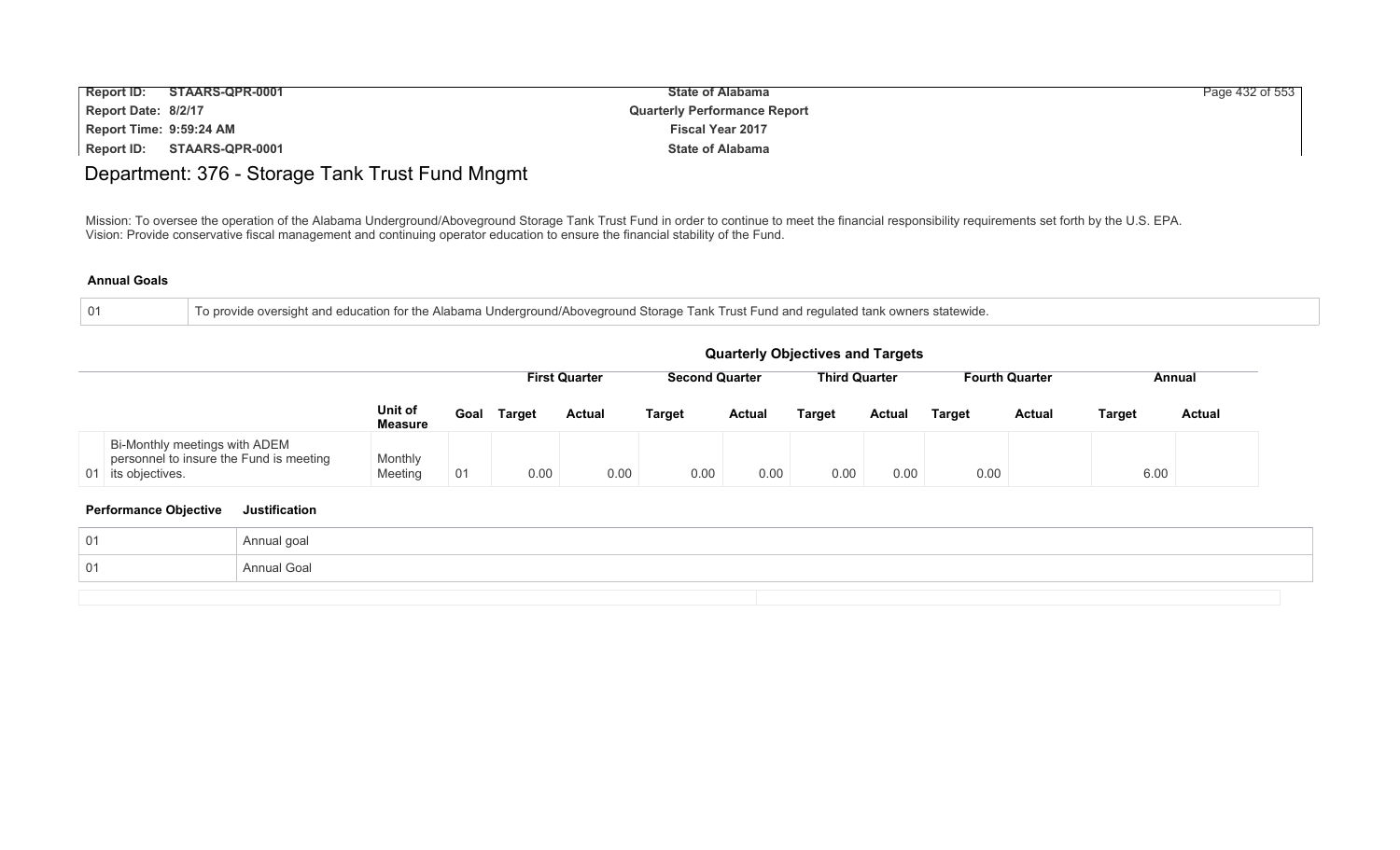| <b>Report ID:</b>       | STAARS-QPR-0001 | <b>State of Alabama</b>             | Page 434 of 553 |
|-------------------------|-----------------|-------------------------------------|-----------------|
| Report Date: 8/2/17     |                 | <b>Quarterly Performance Report</b> |                 |
| Report Time: 9:59:24 AM |                 | <b>Fiscal Year 2017</b>             |                 |
| Report ID:              | STAARS-QPR-0001 | <b>State of Alabama</b>             |                 |

# Department: 377 - Board Of Respiratory Therapy

Mission: To protect the citizenry against the unauthorized, unqualified, and improper administration of respiratory therapy and from unprofessional or unethical conduct by persons licensed to practice respiratory therapy (Section 34-27-B-1).

Vision: Licensed Respiratory Therapists provide quality respiratory healthcare to Alabama citizens, promoting their health and self-sufficiency.

#### **Annual Goals**

|  | The Boards goal is to continue to provide efficient service to all Licensees. |
|--|-------------------------------------------------------------------------------|
|--|-------------------------------------------------------------------------------|

|                                                                                                               |                           |                                                                                                          |               |               |               |               | <b>Quarterly Objectives and Targets</b> |               |               |               |        |               |
|---------------------------------------------------------------------------------------------------------------|---------------------------|----------------------------------------------------------------------------------------------------------|---------------|---------------|---------------|---------------|-----------------------------------------|---------------|---------------|---------------|--------|---------------|
|                                                                                                               |                           | <b>Third Quarter</b><br><b>Fourth Quarter</b><br><b>First Quarter</b><br><b>Second Quarter</b><br>Annual |               |               |               |               |                                         |               |               |               |        |               |
|                                                                                                               | Unit of<br><b>Measure</b> | Goal                                                                                                     | <b>Target</b> | <b>Actual</b> | <b>Target</b> | <b>Actual</b> | <b>Target</b>                           | <b>Actual</b> | <b>Target</b> | <b>Actual</b> | Target | <b>Actual</b> |
| The Boards objective is to continue to<br>process all applications with in 10<br>01 business days of receipt. | Number                    | 01                                                                                                       | 10.00         |               | 10.00         |               | 10.00                                   |               | 10.00         |               | 10.00  |               |

| 01 | it of Measure is number of business days to process<br>Jnit |
|----|-------------------------------------------------------------|
|    |                                                             |
|    |                                                             |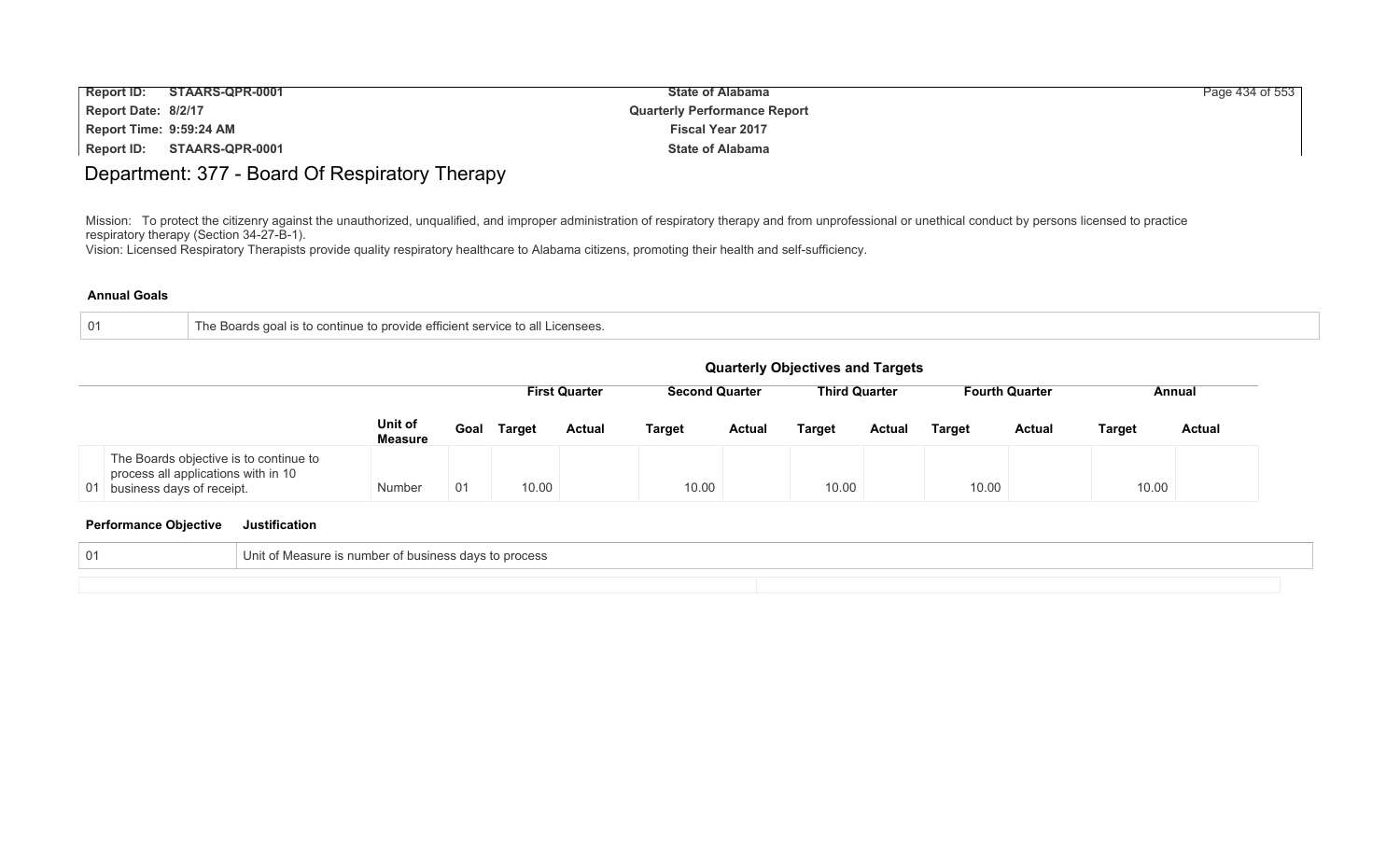| <b>Report ID:</b>       | STAARS-QPR-0001 | <b>State of Alabama</b>             | Page 436 of 553 |
|-------------------------|-----------------|-------------------------------------|-----------------|
| Report Date: 8/2/17     |                 | <b>Quarterly Performance Report</b> |                 |
| Report Time: 9:59:24 AM |                 | <b>Fiscal Year 2017</b>             |                 |
| Report ID:              | STAARS-QPR-0001 | <b>State of Alabama</b>             |                 |

### Department: 378 - Al Board Of Court Reporting

Mission: Mission is to establish and maintain a standard of competency for individuals engaged in the practice of court reporting and for the protection of the public, in general, and for the litigants whose rights to personal freedom and property are affected by the competency of court reporters (Section 34-8B-1). The ABCR has also defined it?s Vision, Values, and Goals . Vision: Court reporting services in Alabama are delivered by licensed court reporters deemed qualified, professional, and ethical, ensuring maximum public protection.

#### **Annual Goals**

| 01 | Boards goal is to continue to provide efficient service to all Licensees. |
|----|---------------------------------------------------------------------------|
|    |                                                                           |

|                                                                                                               |                           |      |               |                      |                       |               | <b>Quarterly Objectives and Targets</b> |               |                       |               |               |               |
|---------------------------------------------------------------------------------------------------------------|---------------------------|------|---------------|----------------------|-----------------------|---------------|-----------------------------------------|---------------|-----------------------|---------------|---------------|---------------|
|                                                                                                               |                           |      |               | <b>First Quarter</b> | <b>Second Quarter</b> |               | <b>Third Quarter</b>                    |               | <b>Fourth Quarter</b> |               | Annual        |               |
|                                                                                                               | Unit of<br><b>Measure</b> | Goal | <b>Target</b> | <b>Actual</b>        | Target                | <b>Actual</b> | <b>Target</b>                           | <b>Actual</b> | Tarqet                | <b>Actual</b> | <b>Target</b> | <b>Actual</b> |
| The Boards objective is to continue to<br>process all applications with in 10<br>01 business days of receipt. | Number                    | 01   | 10.00         |                      | 10.00                 |               | 10.00                                   |               | 10.00                 |               | 10.00         |               |

| U. | ι of Measure is in business davs<br>Uni <sup>+</sup> |
|----|------------------------------------------------------|
|    |                                                      |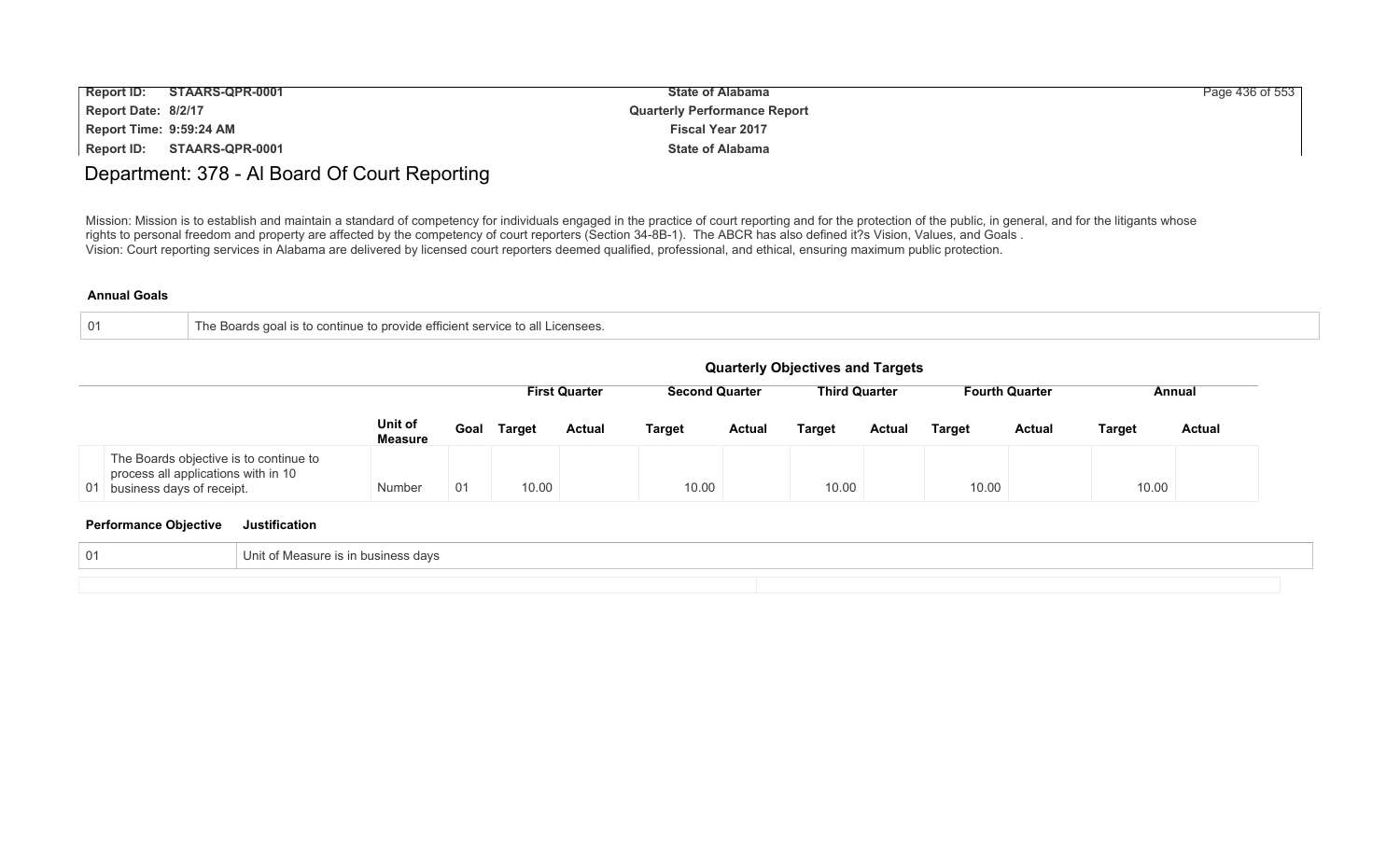| <b>Report ID:</b>       | STAARS-QPR-0001 | <b>State of Alabama</b>             | Page 438 of 553 |
|-------------------------|-----------------|-------------------------------------|-----------------|
| Report Date: 8/2/17     |                 | <b>Quarterly Performance Report</b> |                 |
| Report Time: 9:59:24 AM |                 | <b>Fiscal Year 2017</b>             |                 |
| Report ID:              | STAARS-QPR-0001 | <b>State of Alabama</b>             |                 |

# Department: 379 - Alabama Security Regulatory Bd

Mission: To protect the health, safety and welfare of the citizens of Alabama by licensing and regulating the contract security profession to include individual security guards, companies and trainers. Vision: To ensure that all contract security companies and guards have met all requirements for licensure and have passed a criminal background check to ensure the safety and welfare of all citizens in the State of Alabama.

|  | To ensure that licensees are complying with the statue as well as the rules and regulations set forth by the Board. |
|--|---------------------------------------------------------------------------------------------------------------------|
|--|---------------------------------------------------------------------------------------------------------------------|

|                           | <b>Quarterly Objectives and Targets</b>                               |               |               |        |               |               |               |               |               |                       |               |
|---------------------------|-----------------------------------------------------------------------|---------------|---------------|--------|---------------|---------------|---------------|---------------|---------------|-----------------------|---------------|
|                           | <b>Third Quarter</b><br><b>First Quarter</b><br><b>Second Quarter</b> |               |               |        |               |               |               |               |               | Annual                |               |
| Unit of<br><b>Measure</b> | Goal                                                                  | <b>Target</b> | <b>Actual</b> | Target | <b>Actual</b> | <b>Target</b> | <b>Actual</b> | <b>Target</b> | <b>Actual</b> | <b>Target</b>         | <b>Actual</b> |
| Number                    | 01                                                                    | 5.00          | 5.00          | 5.00   | 3.00          | 5.00          | 17.00         | 5.00          |               | 20.00                 |               |
| <b>Number</b>             | 01                                                                    | 250.00        | 985.00        | 200.00 | 1228.00       | 150.00        | 1317.00       | 100.00        |               | 700.00                |               |
| Number                    | 01                                                                    | 5.00          | 11.00         | 5.00   | 4.00          | 5.00          | 6.00          | 5.00          |               | 20.00                 |               |
|                           |                                                                       |               |               |        |               |               |               |               |               | <b>Fourth Quarter</b> |               |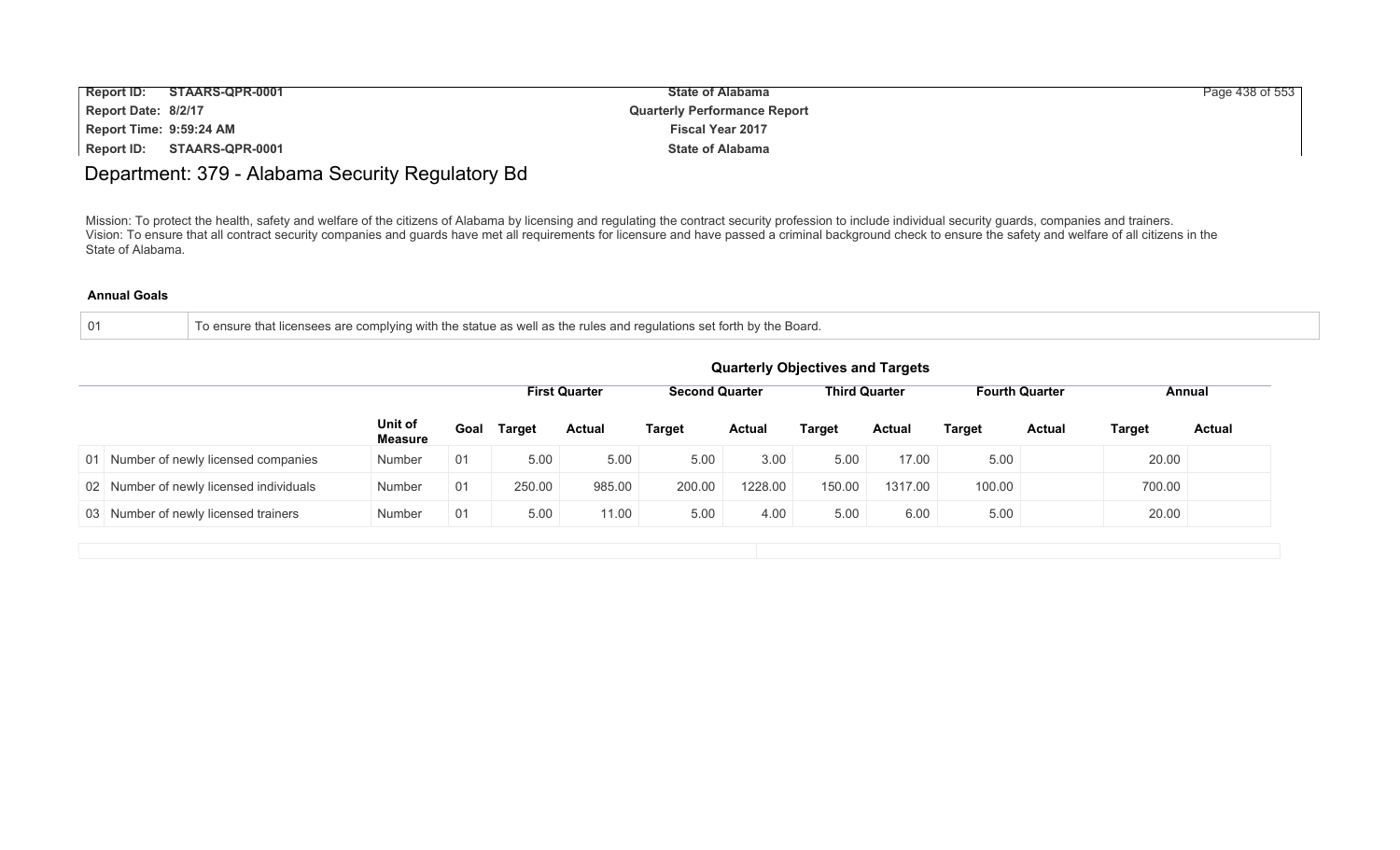| <b>Report ID:</b>       | STAARS-QPR-0001 | <b>State of Alabama</b>             | Page 440 of 553 |
|-------------------------|-----------------|-------------------------------------|-----------------|
| Report Date: 8/2/17     |                 | <b>Quarterly Performance Report</b> |                 |
| Report Time: 9:59:24 AM |                 | <b>Fiscal Year 2017</b>             |                 |
| Report ID:              | STAARS-QPR-0001 | <b>State of Alabama</b>             |                 |

# Department: 380 - Al Construction Recruitment

Mission: To recruit a new generation of skilled craftspersons for commercial and industrial construction. Vision: To close the projected skills gap in the skilled trades in Alabama

#### **Annual Goals**

| 01 | To recruit a new generation of skilled craft persons for commercial and industrial construction |
|----|-------------------------------------------------------------------------------------------------|
| 02 | To close the projected skills gap in the skilled trades in Alabama                              |

|                                                                                                                       |                                          |      | <b>First Quarter</b> |               | <b>Second Quarter</b> |               | <b>Third Quarter</b> |               | <b>Fourth Quarter</b> |               | Annual        |               |
|-----------------------------------------------------------------------------------------------------------------------|------------------------------------------|------|----------------------|---------------|-----------------------|---------------|----------------------|---------------|-----------------------|---------------|---------------|---------------|
|                                                                                                                       | Unit of<br><b>Measure</b>                | Goal | Target               | <b>Actual</b> | <b>Target</b>         | <b>Actual</b> | <b>Target</b>        | <b>Actual</b> | Target                | <b>Actual</b> | <b>Target</b> | <b>Actual</b> |
| 01 to secure at least                                                                                                 | Website<br>Recorde<br>d Hits             | 01   | 5000.00              | 16263.00      | 5000.00               | 17079.00      | 5000.00              |               | 5000.00               |               | 20000.00      |               |
| to show through ongoing evaluation at<br>least a 10% change in positive attitudes<br>02 toward skilled crafts careers | $\%$<br>Increase<br>On<br>Evaluatio<br>n | 02   | 0.00                 | 0.00          | 0.00                  | 0.00          | 0.00                 |               | 0.00                  |               | 10.00         |               |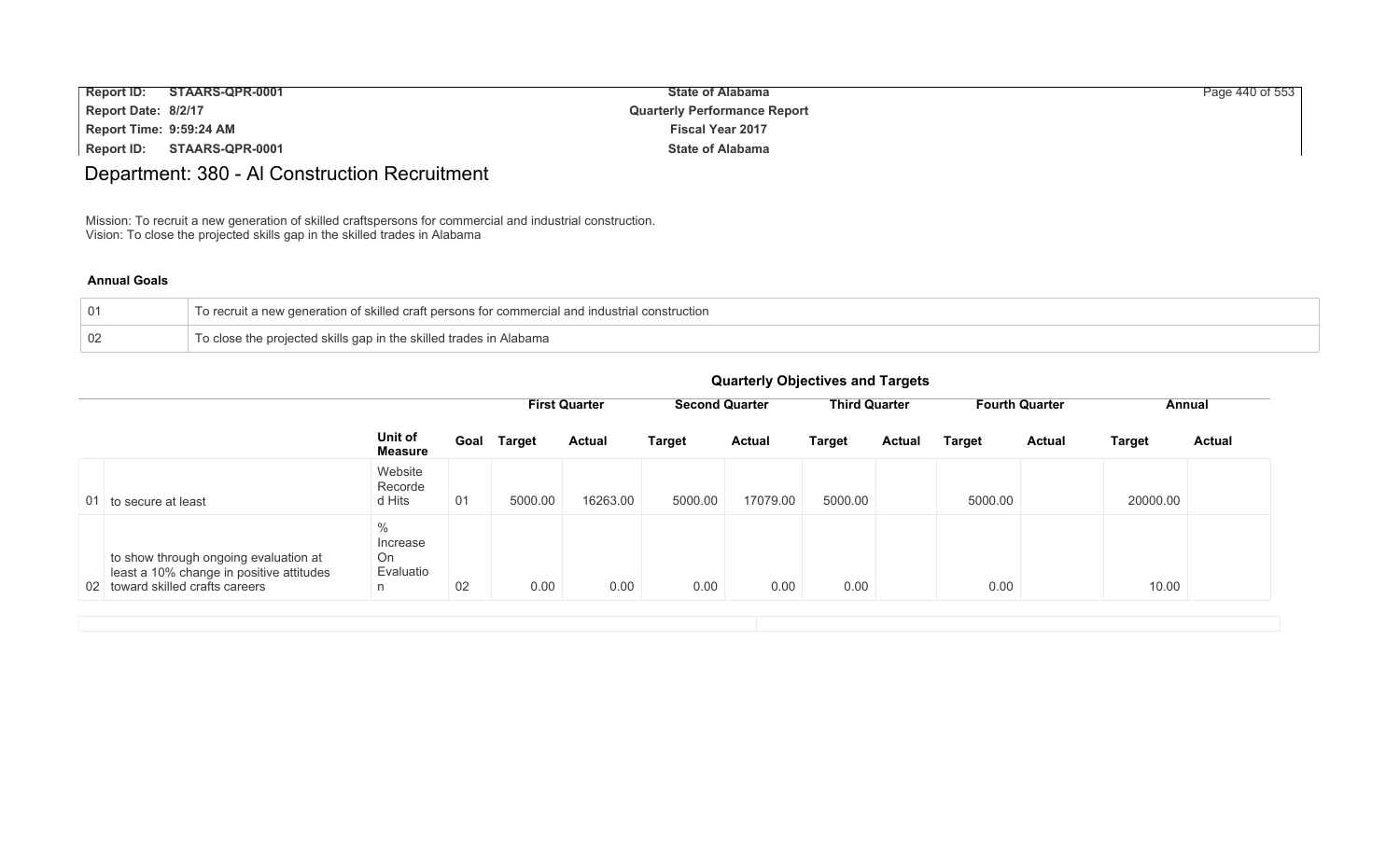| <b>Report ID:</b><br>STAARS-QPR-0001 | <b>State of Alabama</b>             | Page 442 of 553 |
|--------------------------------------|-------------------------------------|-----------------|
| Report Date: 8/2/17                  | <b>Quarterly Performance Report</b> |                 |
| Report Time: 9:59:24 AM              | <b>Fiscal Year 2017</b>             |                 |
| Report ID:<br>STAARS-QPR-0001        | <b>State of Alabama</b>             |                 |

# Department: 381 - State Law Enforcement

Mission: To efficiently provide quality service, protection, and safety for the State of Alabama through the utilization of consolidated law enforcement, investigative, and support services. Vision: Alabama's citizens will continue to receive quality services delivered in a manner that is efficient, effective, and fiscally responsible while ALEA representatives ensure an open dialog with legacy agencies and the public.

#### **Annual Goals**

| 01 | To effectively regulate the flow of traffic; thereby decreasing traffic fatalities on Alabama's Highways.                                                                                                                  |
|----|----------------------------------------------------------------------------------------------------------------------------------------------------------------------------------------------------------------------------|
| 02 | To efficiently and effectively issue driver licenses in compliance with all 30 benchmarks of the Real ID Act.                                                                                                              |
| 03 | Increase the annual number of boat patrol hours expended by 13,500 from the FY06 baseline of 33,749 hours to 47,249 hours expended annually by the end of FY19.                                                            |
| 04 | Decrease the annual number of boating accidents that result in fatalities or injuries by 7 from the FY06 baseline of 47 accidents to 40 by the end of FY 19.                                                               |
| 05 | Improve the safety of waterways by increasing the number of hours expended annually on navigational/hazard marker system maintenance by 46 hours from the FY 07 baseline of 502 hours<br>to 548 hours by the end of FY 19. |
| 06 | Monitor narcotic and violent crime arrests, tobacco and alcohol sales to minors, and provide investigative assistance to governmental agencies.                                                                            |
| 07 | Focus on citizens safety by monitoring agency vehicle's mileage, promoting Project Lifesaver, and educating through professional presentations.                                                                            |

|                                                     |                                   |      |               | <b>First Quarter</b> | <b>Second Quarter</b> |               | <b>Third Quarter</b> |               | <b>Fourth Quarter</b> |               | Annual        |               |
|-----------------------------------------------------|-----------------------------------|------|---------------|----------------------|-----------------------|---------------|----------------------|---------------|-----------------------|---------------|---------------|---------------|
|                                                     | Unit of<br><b>Measure</b>         | Goal | <b>Target</b> | <b>Actual</b>        | Target                | <b>Actual</b> | <b>Target</b>        | <b>Actual</b> | Target                | <b>Actual</b> | <b>Target</b> | <b>Actual</b> |
| To minimize traffic fatalities on state<br>07 roads | Number<br>οf<br><b>Fatalities</b> | 01   | 130.00        | 169.00               | 130.00                | 151.00        | 130.00               | 136.00        | 130.00                |               | 520.00        |               |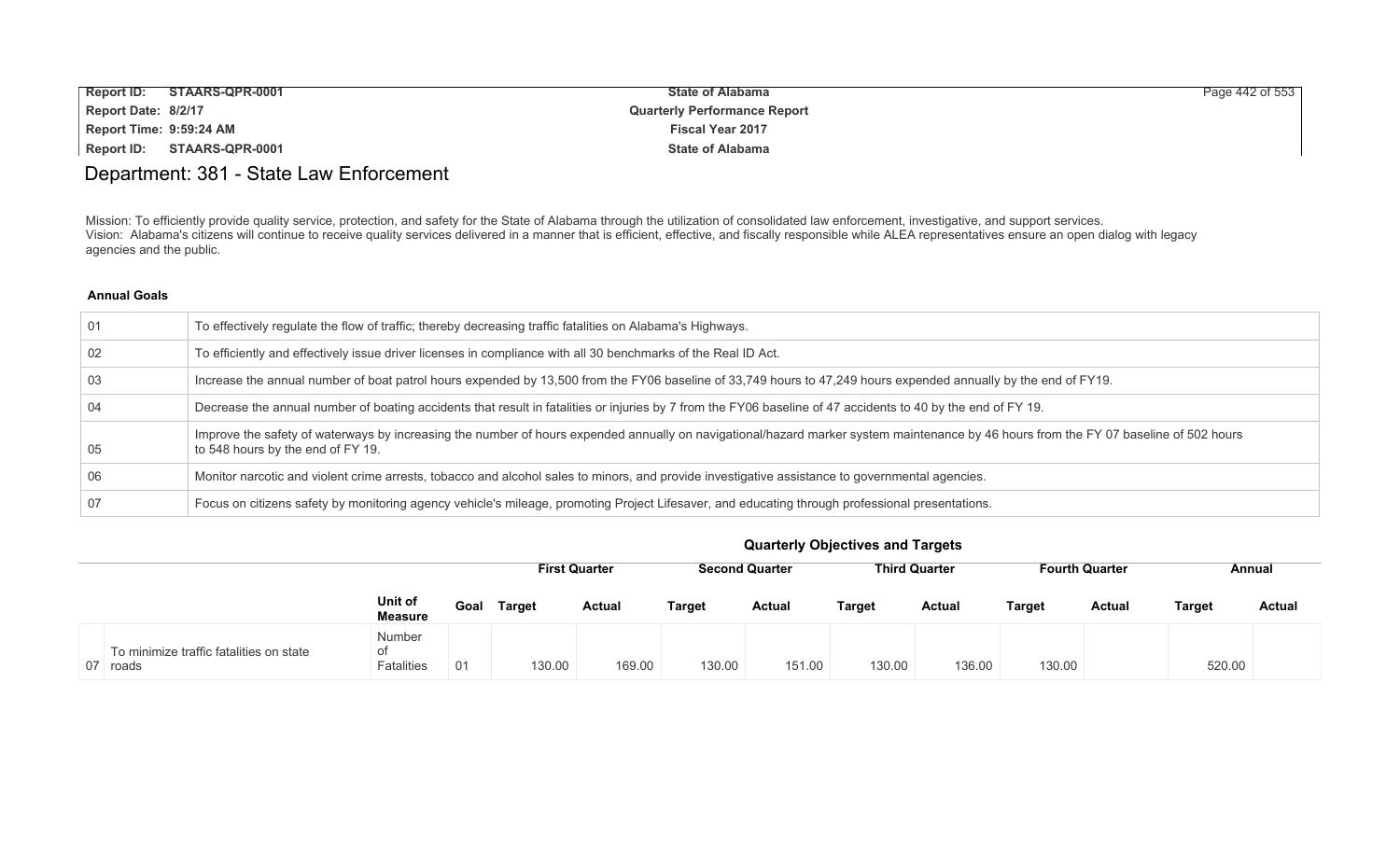| <b>Report ID:</b><br>STAARS-QPR-0001<br><b>State of Alabama</b>                                                          |                                             |    |          |          |                                     |          |          |          |          |           |  |
|--------------------------------------------------------------------------------------------------------------------------|---------------------------------------------|----|----------|----------|-------------------------------------|----------|----------|----------|----------|-----------|--|
| Report Date: 8/2/17                                                                                                      |                                             |    |          |          | <b>Quarterly Performance Report</b> |          |          |          |          |           |  |
| Report Time: 9:59:24 AM<br><b>Fiscal Year 2017</b>                                                                       |                                             |    |          |          |                                     |          |          |          |          |           |  |
| <b>State of Alabama</b><br><b>Report ID:</b><br>STAARS-QPR-0001                                                          |                                             |    |          |          |                                     |          |          |          |          |           |  |
| 08 To minimize traffic injuries on state roads                                                                           | Number<br>of<br>Injuries<br>Minus<br>Fatal  | 01 | 2867.00  | 3101.00  | 2867.00                             | 3048.00  | 2867.00  | 2374.00  | 2867.00  | 11468.00  |  |
| 09 Number of DUI details                                                                                                 | Number<br>of Details                        | 01 | 84.00    | 175.00   | 84.00                               | 120.00   | 85.00    | 37.00    | 85.00    | 338.00    |  |
| 10 Number of DUI arrests made                                                                                            | Number<br>of<br>Arrests                     | 01 | 1412.00  | 499.00   | 1412.00                             | 536.00   | 1412.00  | 565.00   | 1413.00  | 5649.00   |  |
| 11 Number of commercial vehicles inspected                                                                               | Number<br>Inspecte<br>d                     | 01 | 7500.00  | 6793.00  | 7500.00                             | 7827.00  | 7500.00  | 7470.00  | 7500.00  | 30000.00  |  |
| 12 Number of arrest tickets issued                                                                                       | Number<br>of Arrest<br><b>Tickets</b>       | 01 | 56000.00 | 47644.00 | 56000.00                            | 52664.00 | 56000.00 | 55940.00 | 56000.00 | 224000.00 |  |
| 13 Number of accidents investigated                                                                                      | Number<br>of<br>Accident<br>S<br>Investiga  | 01 | 7500.00  | 8076.00  | 7500.00                             | 7600.00  | 7500.00  | 8391.00  | 7500.00  | 30000.00  |  |
| Increase the number of criminal arrests<br>through progressive and focused<br>15 examination of identification documents | Number<br>οf<br>Arrests                     | 02 | 850.00   | 267.00   | 850.00                              | 330.00   | 850.00   | 281.00   | 850.00   | 3400.00   |  |
| Maintain efficiency of administering driver<br>16 license exams with limited manpower                                    | Number<br>of DI<br>Exams<br>Administ<br>ere | 02 | 50000.00 | 43180.00 | 50000.00                            | 53771.00 | 50000.00 | 53555.00 | 50000.00 | 200000.00 |  |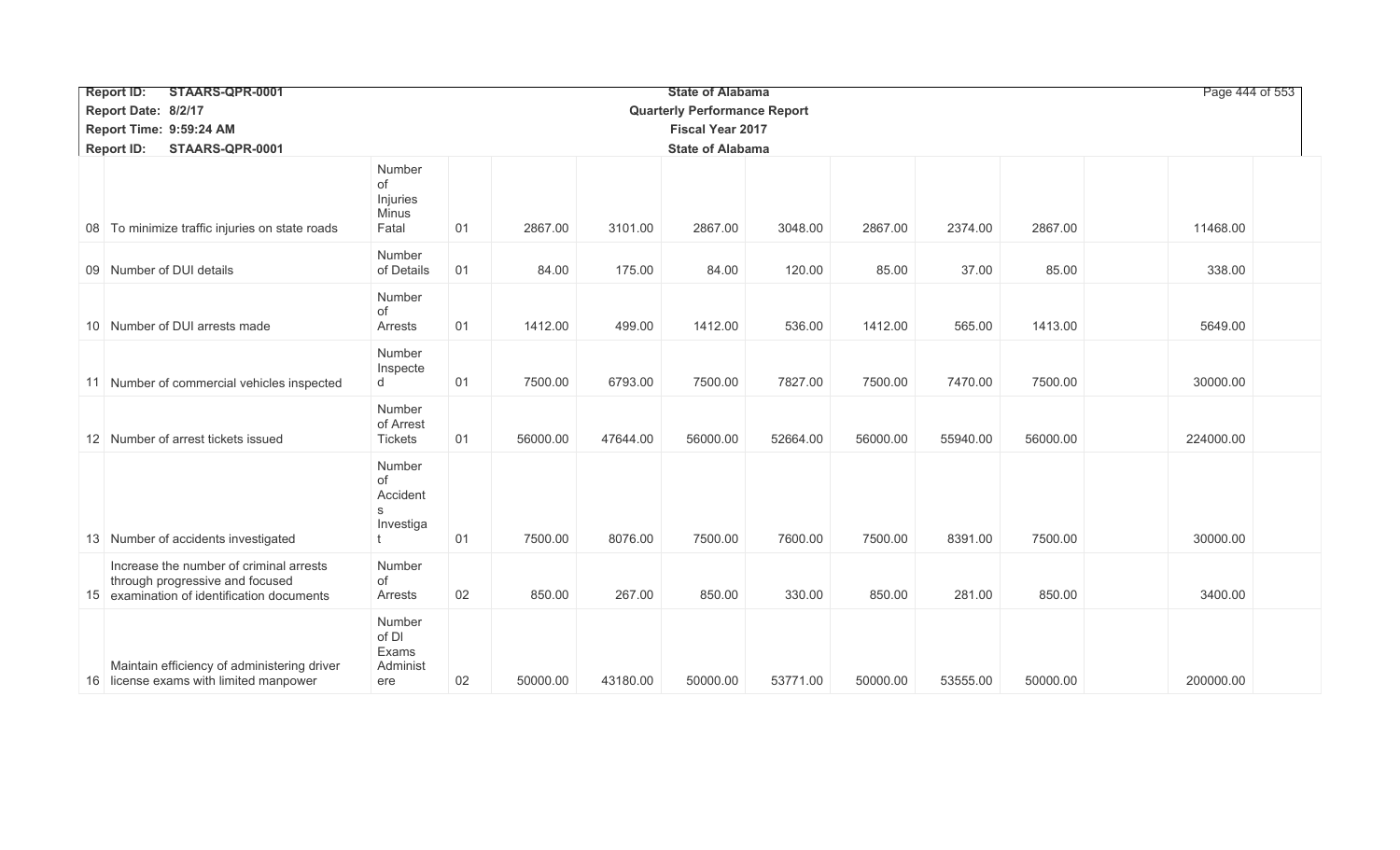| <b>Report ID:</b><br>STAARS-QPR-0001                                                                                                    |                                          | Page 446 of 553 |           |           |                                     |           |           |           |           |           |  |  |
|-----------------------------------------------------------------------------------------------------------------------------------------|------------------------------------------|-----------------|-----------|-----------|-------------------------------------|-----------|-----------|-----------|-----------|-----------|--|--|
| Report Date: 8/2/17                                                                                                                     |                                          |                 |           |           | <b>Quarterly Performance Report</b> |           |           |           |           |           |  |  |
| Report Time: 9:59:24 AM                                                                                                                 |                                          |                 |           |           | <b>Fiscal Year 2017</b>             |           |           |           |           |           |  |  |
| <b>Report ID:</b><br>STAARS-QPR-0001                                                                                                    | <b>State of Alabama</b>                  |                 |           |           |                                     |           |           |           |           |           |  |  |
| Maintain efficiency of issuing driver<br>17 licenses with limited manpower                                                              | Number<br>of Driver<br>Licenses<br>Issu  | 02              | 225000.00 | 227740.00 | 225000.00                           | 260314.00 | 225000.00 | 250080.00 | 225000.00 | 900000.00 |  |  |
| Number of driver licenses suspended,<br>18 cancelled, revoked                                                                           | Number<br>of<br>Licenses                 | 02              | 35000.00  | 31112.00  | 35000.00                            | 30792.00  | 35000.00  | 34085.00  | 35000.00  | 140000.00 |  |  |
| The efficiency and effectiveness of driver<br>19 license issuance with reduced wait times                                               | Hour of<br>Wait<br>Times                 | 02              | 1.00      | 1.00      | 1.00                                | 1.00      | 1.00      | 1.00      | 1.00      | 1.00      |  |  |
| Increase the # of boat patrol hours<br>expended by 6,423 hours annually<br>04 through FY 19                                             | Number<br>of Patrol<br>Hours<br>Expende  | 03              | 5500.00   | 3822.00   | 6500.00                             | 10500.00  | 10500.00  | 10938.00  | 11904.00  | 34404.00  |  |  |
| Decrease by 7, the number of boating<br>accidents that result in fatalities or injuries<br>05 as compared to FY 06                      | Number<br>of<br>Accident<br>S            | 04              | 3.00      | 2.00      | 5.00                                | 3.00      | 16.00     | 19.00     | 16.00     | 40.00     |  |  |
| Increase the number of hours expended<br>on navigational/hazard marker system<br>maintenance by an average of 40.5 hours<br>06 annually | Number<br>of Hours                       | 05              | 70.00     | 16.00     | 65.00                               | 165.00    | 165.00    | 184.00    | 167.00    | 467.00    |  |  |
| 01 Number of narcotic arrests made                                                                                                      | # of<br>arrests                          | 06              | 50.00     | 25.00     | 50.00                               | 81.00     | 50.00     | 25.00     | 50.00     | 200.00    |  |  |
| 02 Number of violent crime arrests made                                                                                                 | # of<br>arrests                          | 06              | 50.00     | 22.00     | 50.00                               | 391.00    | 50.00     | 691.00    | 50.00     | 200.00    |  |  |
| Maintain a non-compliance rate (sales to<br>minors) on alcohol sales at less than 10%<br>03 per quarter                                 | # store<br>inspect/<br>sales to<br>minor | 06              | 9.00      | 7.00      | 9.00                                | 7.00      | 9.00      | 6.00      | 9.00      | 9.00      |  |  |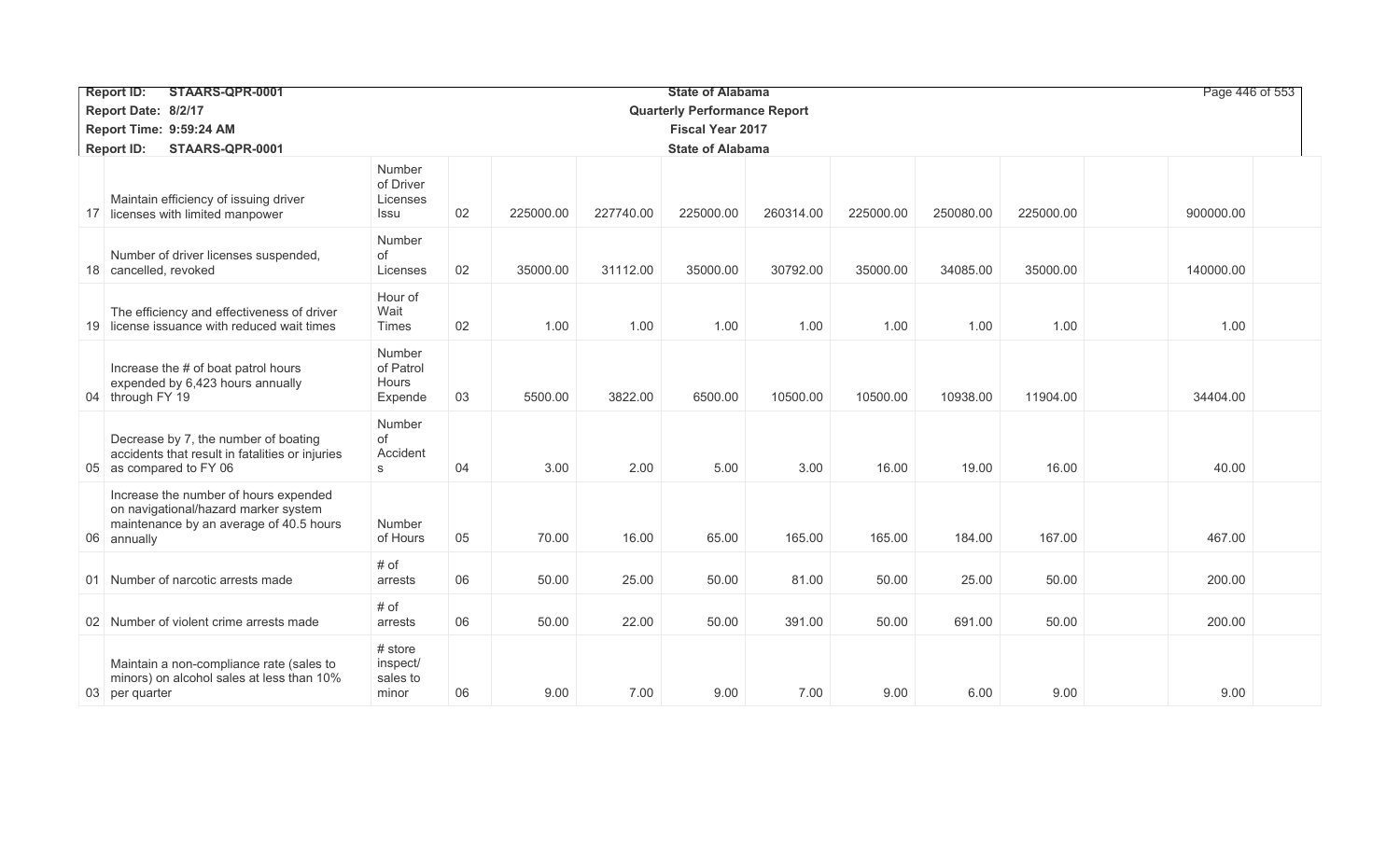| STAARS-QPR-0001<br><b>Report ID:</b>                                                                                                                                                         |                                             |    |        |         | <b>State of Alabama</b>             |        |        |        |        | Page 448 of 553 |  |
|----------------------------------------------------------------------------------------------------------------------------------------------------------------------------------------------|---------------------------------------------|----|--------|---------|-------------------------------------|--------|--------|--------|--------|-----------------|--|
| Report Date: 8/2/17                                                                                                                                                                          |                                             |    |        |         | <b>Quarterly Performance Report</b> |        |        |        |        |                 |  |
| Report Time: 9:59:24 AM                                                                                                                                                                      |                                             |    |        |         | <b>Fiscal Year 2017</b>             |        |        |        |        |                 |  |
| <b>Report ID:</b><br>STAARS-QPR-0001                                                                                                                                                         |                                             |    |        |         | <b>State of Alabama</b>             |        |        |        |        |                 |  |
| Provide investigative assistance to other<br>state, federal, and local governmental<br>22 agencies                                                                                           | $%$ of<br>assists                           | 06 | 650.00 | 2993.00 | 650.00                              | 101.00 | 650.00 | 814.00 | 650.00 | 2600.00         |  |
| Maintain a non-compliance rate (sales to<br>minors) on tobacco sales at less than<br>25 10% per quarter                                                                                      | # store<br>inspect/<br>sales to<br>minor    | 06 | 9.00   | 7.00    | 9.00                                | 8.00   | 9.00   | 7.00   | 9.00   | 9.00            |  |
| Provide public information and education<br>of highway traffic safety initiatives and<br>programs through professional<br>presentations to targeted groups and<br>14 special interest groups | Number<br>of<br>Presenta<br>tions           | 07 | 175.00 | 240.00  | 175.00                              | 297.00 | 175.00 | 224.00 | 175.00 | 700.00          |  |
| Reduce the number of vehicles within the<br>fleet with excessive mileage (over<br>85,000) thereby increasing officer and<br>21 public safety                                                 | #vehicles<br>W/<br>excessiv<br>е<br>mileage | 07 | 200.00 | 706.00  | 200.00                              | 739.00 | 200.00 | 818.00 | 200.00 | 200.00          |  |
|                                                                                                                                                                                              |                                             |    |        |         |                                     |        |        |        |        |                 |  |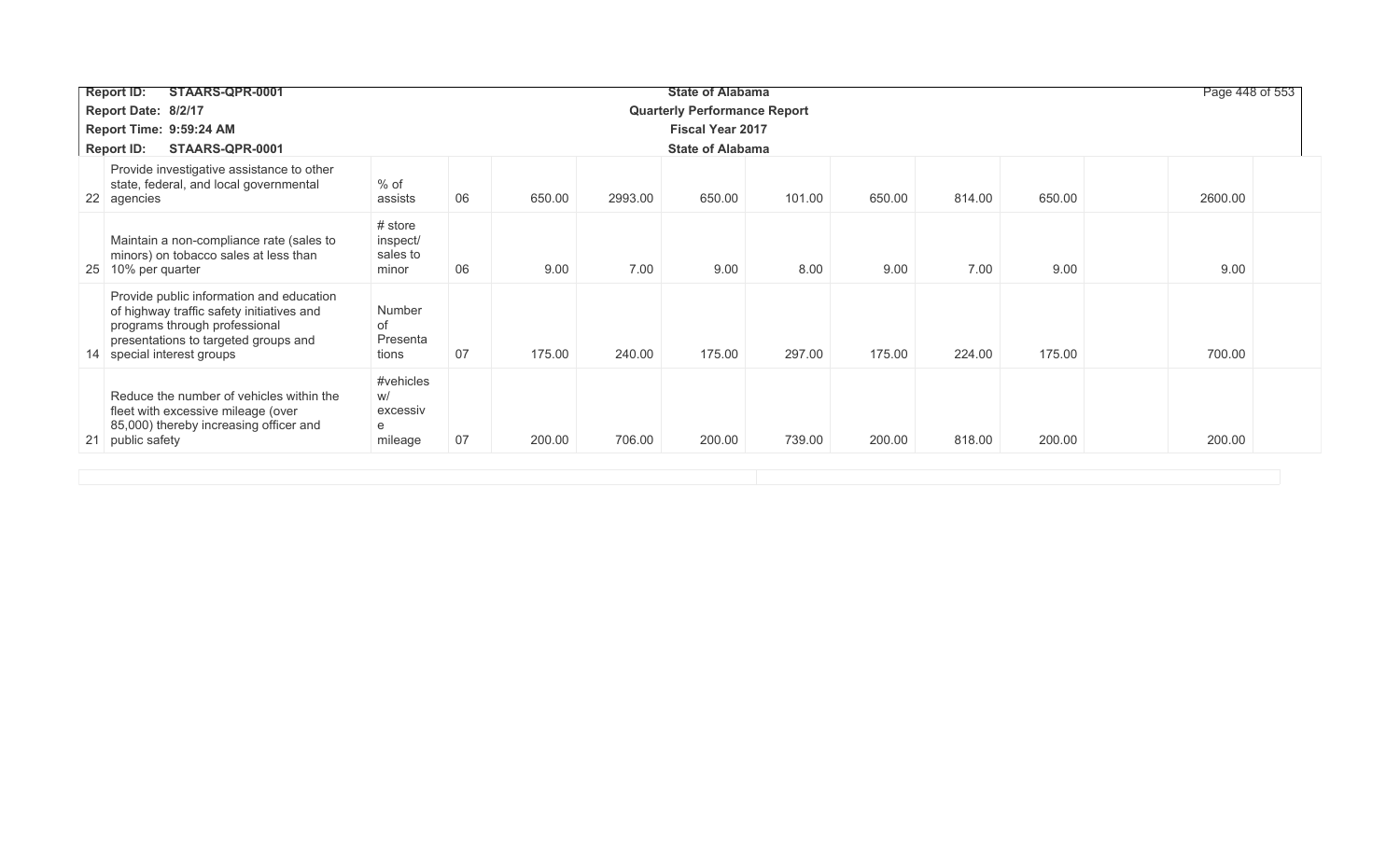| Report ID: STAARS-QPR-0001 | <b>State of Alabama</b>             | Page 450 of 553 |
|----------------------------|-------------------------------------|-----------------|
| Report Date: 8/2/17        | <b>Quarterly Performance Report</b> |                 |
| Report Time: 9:59:24 AM    | <b>Fiscal Year 2017</b>             |                 |
| Report ID: STAARS-QPR-0001 | <b>State of Alabama</b>             |                 |

# Department: 382 - Office Of Information Tech

Mission: To empower the State of Alabama to achieve its objectives through efficient, effective and safe information technology. Vision: To transform the State of Alabama into the most efficient state in the United States.

#### **Annual Goals**

| 01 | Establish a Cyber Security Program.                         |
|----|-------------------------------------------------------------|
| 02 | Establish an IT Talent Management Program                   |
| 03 | Establish an IT Governance and Portfolio Management Program |
| 05 | Establish an IT Asset Management Program                    |

|                                            |           |                           |      |               | <b>First Quarter</b> | <b>Second Quarter</b> |               | <b>Third Quarter</b> |               |               | <b>Fourth Quarter</b> |               | Annual        |
|--------------------------------------------|-----------|---------------------------|------|---------------|----------------------|-----------------------|---------------|----------------------|---------------|---------------|-----------------------|---------------|---------------|
|                                            |           | Unit of<br><b>Measure</b> | Goal | <b>Target</b> | <b>Actual</b>        | <b>Target</b>         | <b>Actual</b> | Target               | <b>Actual</b> | <b>Target</b> | <b>Actual</b>         | <b>Target</b> | <b>Actual</b> |
| -1 Acquire network, cyber security funding | $\%$<br>e | Complet                   | 01   | 0.00          |                      | 25.00                 | 0.00          | 100.00               | 100.00        | 100.00        |                       | 100.00        |               |
| -2 Initiate Cyber security program         | $\%$<br>е | Complet                   | 01   | 25.00         |                      | 50.00                 | 0.00          | 75.00                | 75.00         | 100.00        |                       | 100.00        |               |
| -4 Complete a data classification study.   | $\%$<br>е | Complet                   | 01   | 100.00        |                      | 100.00                | 0.00          | 100.00               | 100.00        | 100.00        |                       | 100.00        |               |
| -7 Complete IT Talent Study.               | $\%$<br>е | Complet                   | 02   | 75.00         |                      | 100.00                | 0.00          | 100.00               | 100.00        | 100.00        |                       | 100.00        |               |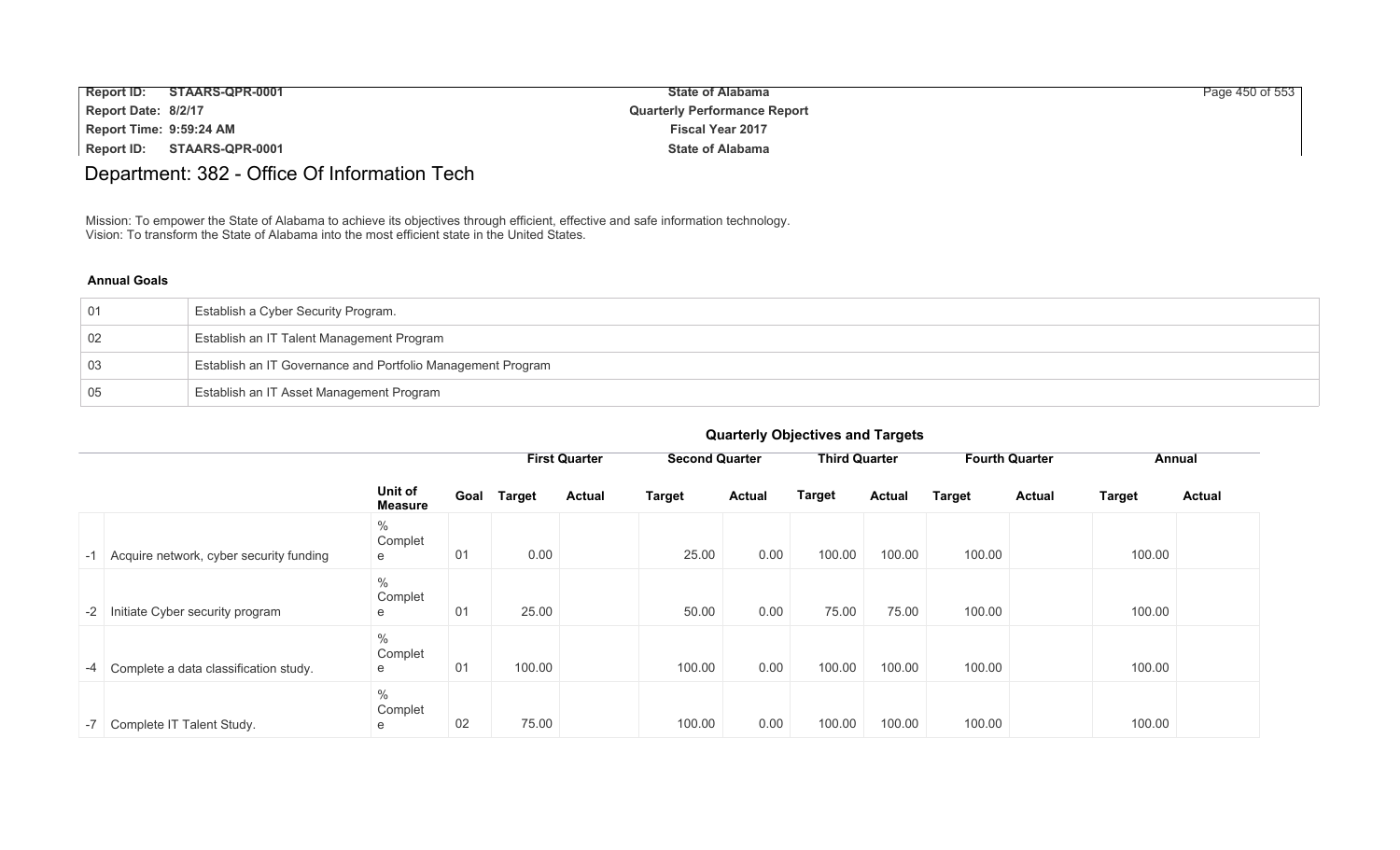| STAARS-QPR-0001<br><b>Report ID:</b>                                       |                      |    |       | <b>State of Alabama</b>             |      |        |        |        |        | Page 452 of 553 |  |  |  |
|----------------------------------------------------------------------------|----------------------|----|-------|-------------------------------------|------|--------|--------|--------|--------|-----------------|--|--|--|
| Report Date: 8/2/17                                                        |                      |    |       | <b>Quarterly Performance Report</b> |      |        |        |        |        |                 |  |  |  |
| Report Time: 9:59:24 AM                                                    |                      |    |       | <b>Fiscal Year 2017</b>             |      |        |        |        |        |                 |  |  |  |
| <b>Report ID:</b><br>STAARS-QPR-0001                                       |                      |    |       | <b>State of Alabama</b>             |      |        |        |        |        |                 |  |  |  |
| Replace T-13 with Managed Service<br>Provider contract<br>. -8             | $\%$<br>Complet<br>e | 02 | 90.00 | 100.00                              | 0.00 | 100.00 | 100.00 | 100.00 | 100.00 |                 |  |  |  |
| Institutionalize project governance.<br>-5                                 | $\%$<br>Complet<br>e | 03 | 50.00 | 50.00                               | 0.00 | 70.00  | 70.00  | 80.00  | 80.00  |                 |  |  |  |
| Identify an asset discovery tool and<br>-3 implement policy and processes. | $\%$<br>Complet<br>e | 05 | 25.00 | 35.00                               | 0.00 | 50.00  | 50.00  | 75.00  | 75.00  |                 |  |  |  |
|                                                                            |                      |    |       |                                     |      |        |        |        |        |                 |  |  |  |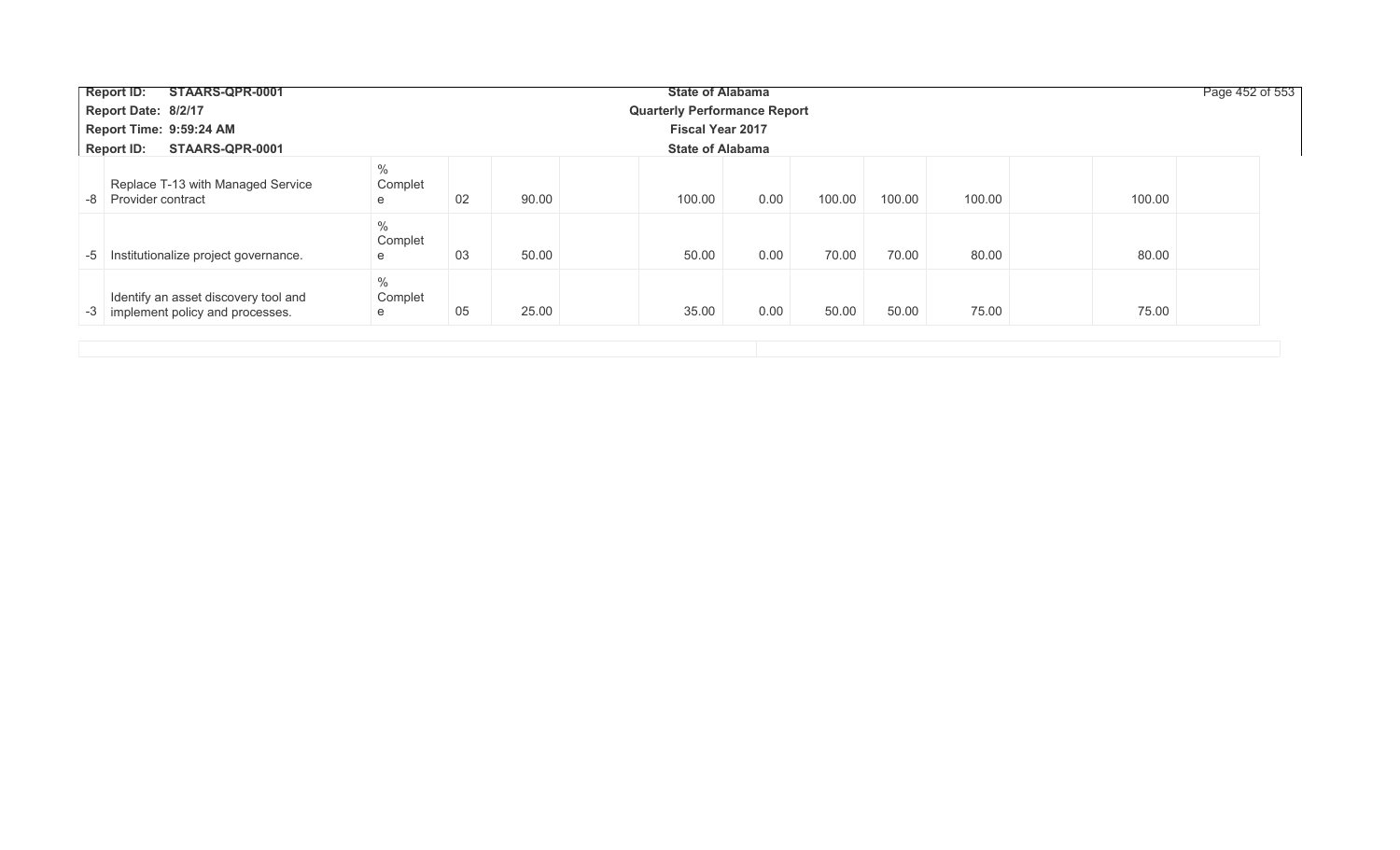| <b>Report ID:</b>       | STAARS-QPR-0001 | <b>State of Alabama</b>             | Page 454 of 553 |
|-------------------------|-----------------|-------------------------------------|-----------------|
| Report Date: 8/2/17     |                 | <b>Quarterly Performance Report</b> |                 |
| Report Time: 9:59:24 AM |                 | <b>Fiscal Year 2017</b>             |                 |
| Report ID:              | STAARS-QPR-0001 | <b>State of Alabama</b>             |                 |

# Department: 383 - Private Investigation Board

Mission: The mission is to establish and maintain a standard of competency for individuals engaged in the practice of Private Investigation services and for the protection of the public, in general. Vision: Private Investigation services in Alabama are delivered by licensed Private Investigators deemed, professional, and ethical, ensuring maximum public protection.

#### **Annual Goals**

| 01 | e Boards annual goal is to continue to provide efficient service to all licensees. |  |
|----|------------------------------------------------------------------------------------|--|
|    |                                                                                    |  |

|                                                                                                               |                           | <b>Quarterly Objectives and Targets</b> |               |                      |               |                       |                      |               |               |                       |               |               |  |
|---------------------------------------------------------------------------------------------------------------|---------------------------|-----------------------------------------|---------------|----------------------|---------------|-----------------------|----------------------|---------------|---------------|-----------------------|---------------|---------------|--|
|                                                                                                               |                           |                                         |               | <b>First Quarter</b> |               | <b>Second Quarter</b> | <b>Third Quarter</b> |               |               | <b>Fourth Quarter</b> |               | Annual        |  |
|                                                                                                               | Unit of<br><b>Measure</b> | Goal                                    | <b>Target</b> | <b>Actual</b>        | <b>Target</b> | <b>Actual</b>         | <b>Target</b>        | <b>Actual</b> | <b>Target</b> | <b>Actual</b>         | <b>Target</b> | <b>Actual</b> |  |
| The Boards objective is to continue to<br>process all applications with in 10<br>01 business days of receipt. | Number                    | 01                                      | 10.00         |                      | 10.00         |                       | 10.00                |               | 10.00         |                       | 10.00         |               |  |

| 01 | it of measure is in business davs.<br>UNIT |  |
|----|--------------------------------------------|--|
|    |                                            |  |
|    |                                            |  |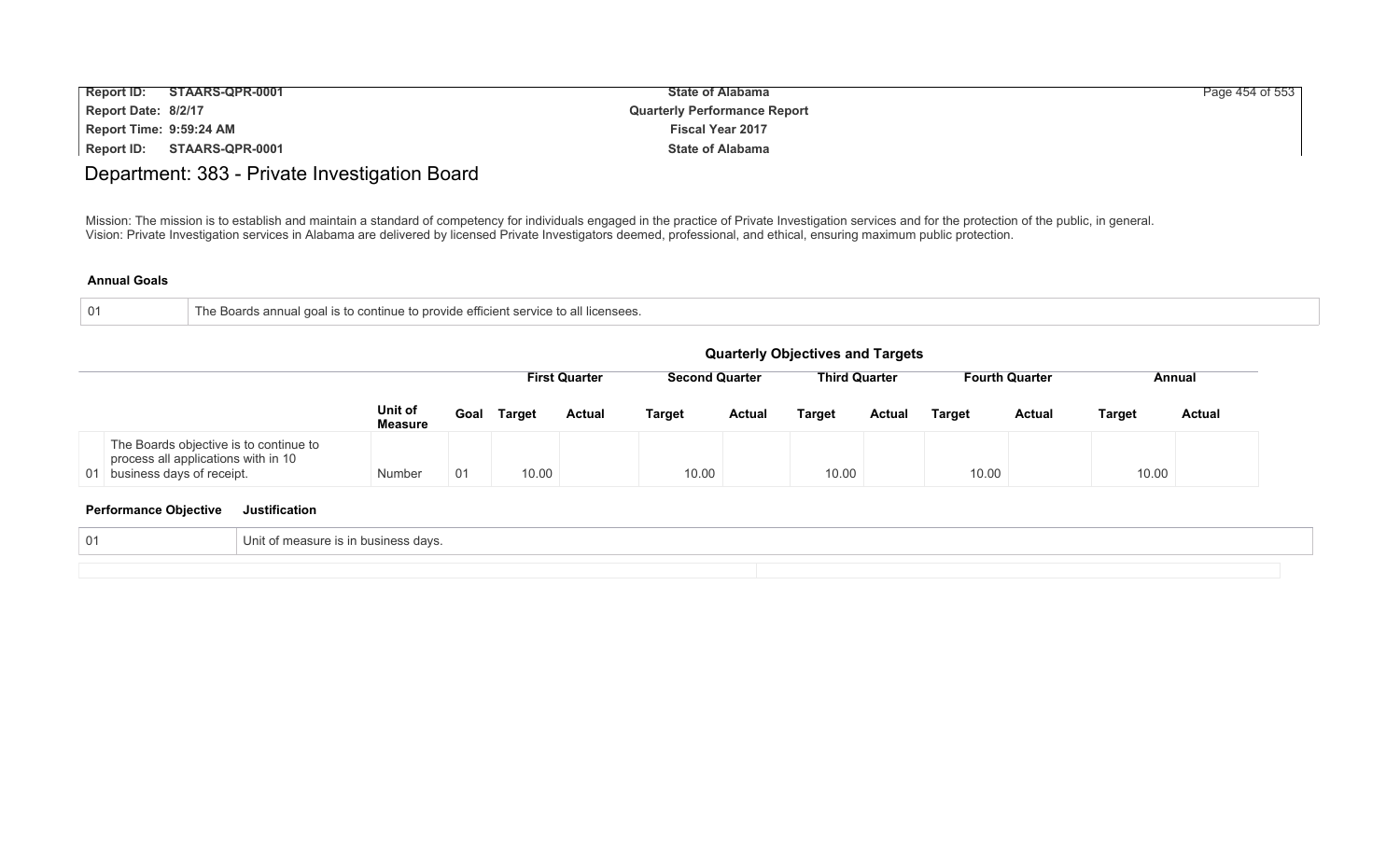| <b>Report ID:</b>       | STAARS-QPR-0001        | <b>State of Alabama</b>             | Page 456 of 553 |
|-------------------------|------------------------|-------------------------------------|-----------------|
| Report Date: 8/2/17     |                        | <b>Quarterly Performance Report</b> |                 |
| Report Time: 9:59:24 AM |                        | <b>Fiscal Year 2017</b>             |                 |
| Report ID:              | <b>STAARS-QPR-0001</b> | <b>State of Alabama</b>             |                 |
|                         |                        |                                     |                 |

# Department: 384 - Tax Tribunal

Mission: The mission of the Alabama Tax Tribunal is to fairly and independently hear and decide all tax and other appeals that are within the jurisdiction of the Tribunal.

#### **Annual Goals**

| . Our goal like our mission and vision is to treat all parties in a case with courtesy and respect and to fairly decide all issues in the case. |
|-------------------------------------------------------------------------------------------------------------------------------------------------|
|                                                                                                                                                 |

|                                                     |                                | <b>Quarterly Objectives and Targets</b>                                                                  |               |               |               |               |               |        |               |               |               |               |  |
|-----------------------------------------------------|--------------------------------|----------------------------------------------------------------------------------------------------------|---------------|---------------|---------------|---------------|---------------|--------|---------------|---------------|---------------|---------------|--|
|                                                     |                                | <b>First Quarter</b><br><b>Second Quarter</b><br><b>Third Quarter</b><br><b>Fourth Quarter</b><br>Annual |               |               |               |               |               |        |               |               |               |               |  |
|                                                     | Unit of<br><b>Measure</b>      | Goal                                                                                                     | <b>Target</b> | <b>Actual</b> | <b>Target</b> | <b>Actual</b> | <b>Target</b> | Actual | <b>Target</b> | <b>Actual</b> | <b>Target</b> | <b>Actual</b> |  |
| to treat taxpayers with courtesy and<br>01 respect. | Number<br>οf<br>Complain<br>ts | 01                                                                                                       | 100.00        | 0.00          | 100.00        | 0.00          | 100.00        | 0.00   | 100.00        |               | 400.00        |               |  |

| 01  | NO COMPLAINTS FROM TPS                                    |
|-----|-----------------------------------------------------------|
| 01  | No complaints in 2nd QTR 2017                             |
| -01 | Target should actually be 0, which the ATT met the target |
| -01 | Treat all parties with courtesy and respect               |
|     |                                                           |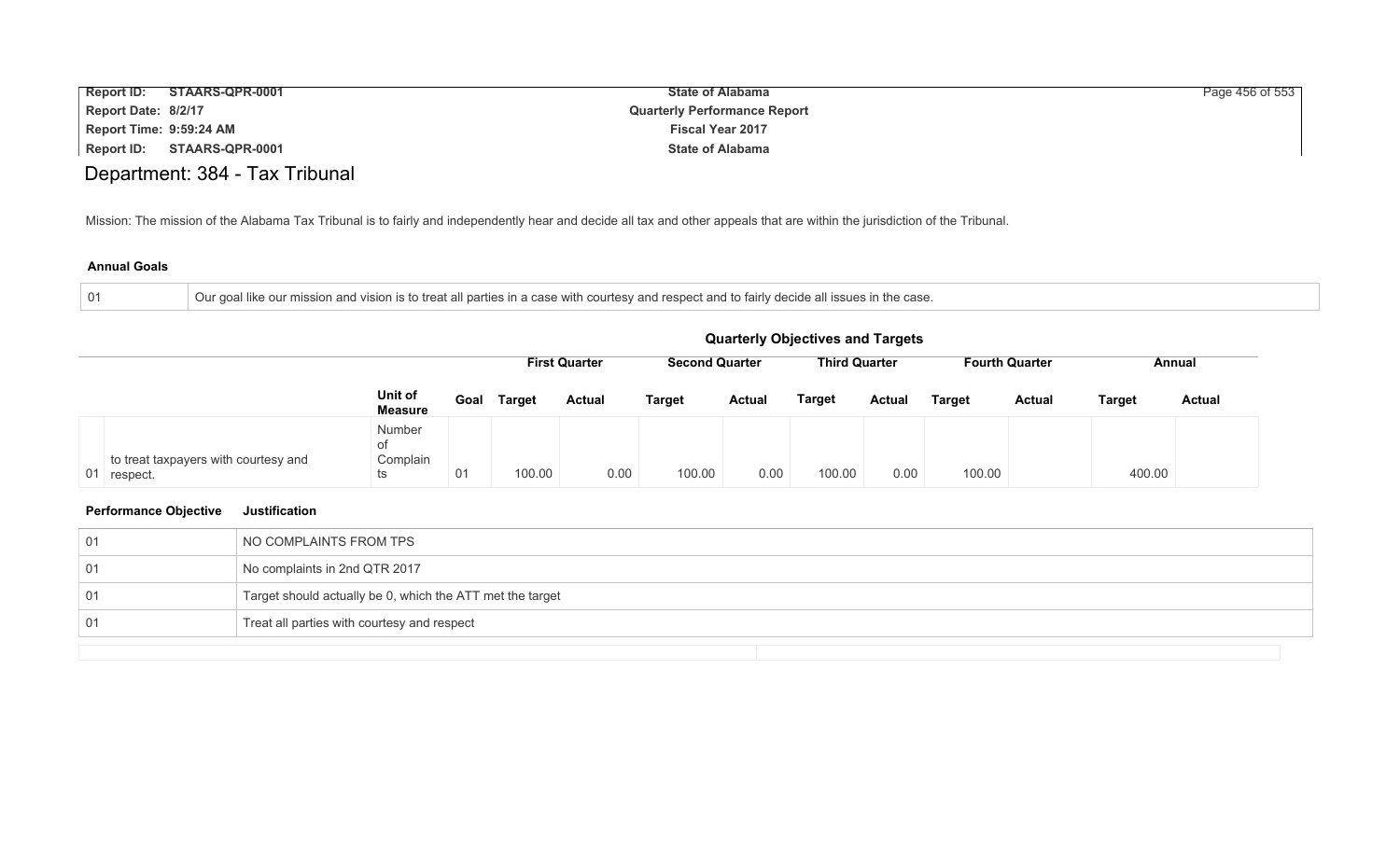| Report ID:              | STAARS-QPR-0001 | <b>State of Alabama</b>             | Page 458 of 553 |
|-------------------------|-----------------|-------------------------------------|-----------------|
| Report Date: 8/2/17     |                 | <b>Quarterly Performance Report</b> |                 |
| Report Time: 9:59:24 AM |                 | <b>Fiscal Year 2017</b>             |                 |
| <b>Report ID:</b>       | STAARS-QPR-0001 | <b>State of Alabama</b>             |                 |

### Department: 388 - Legislative Services Agency

Mission: The mission of the Legislative Reference Service (LRS), in general terms, is to provide the best possible legal service to the Alabama Legislature, the Governor, and other state officers in the limited time available to perform the work.

Vision: A Legislative Reference Service with a reputation for excellence, integrity and service.

Mission: To clarify and simplify the laws of Alabama to revise those laws that are obsolete. Code of Alabama Section 29-8-1 through 29-8-5. (Governor's Priority #1)

Vision: To have a modern Code of Alabama.

Mission: To serve the Alabama Legislature by providing timely, accurate and impartial fiscal information and analysis and related information. Vision: A Legislative Fiscal Office with an established reputation for excellence, integrity and service.

#### **Annual Goals**

| $\sqrt{01}$ | To provide the Alabama Legislature with timely accurate and impartial fiscal data and analysis and related information.                     |
|-------------|---------------------------------------------------------------------------------------------------------------------------------------------|
| 01          | To provide the Alabama Legislature with timely, accurate and impartial legislative measures and related information.                        |
| 02          | Continue to maintain small paid staff while extensively utilizing professionals who donate approximately 4000 hours in legal time per year. |

|                                          |                                     |      |               | <b>First Quarter</b> |               |               | <b>Second Quarter</b> |               | <b>Third Quarter</b> |               | <b>Fourth Quarter</b> |               | Annual |  |
|------------------------------------------|-------------------------------------|------|---------------|----------------------|---------------|---------------|-----------------------|---------------|----------------------|---------------|-----------------------|---------------|--------|--|
|                                          | Unit of<br>Measure                  | Goal | <b>Target</b> | <b>Actual</b>        | <b>Target</b> | <b>Actual</b> | <b>Target</b>         | <b>Actual</b> | <b>Target</b>        | <b>Actual</b> | <b>Target</b>         | <b>Actual</b> |        |  |
| 01 Bills for which fiscal notes required | Number<br>of Fiscal<br><b>Notes</b> | 01   |               |                      |               |               |                       |               |                      |               |                       |               |        |  |
| 01 Number of projects                    | Number<br>0f<br>projects            | 01   |               |                      |               |               |                       |               |                      |               |                       |               |        |  |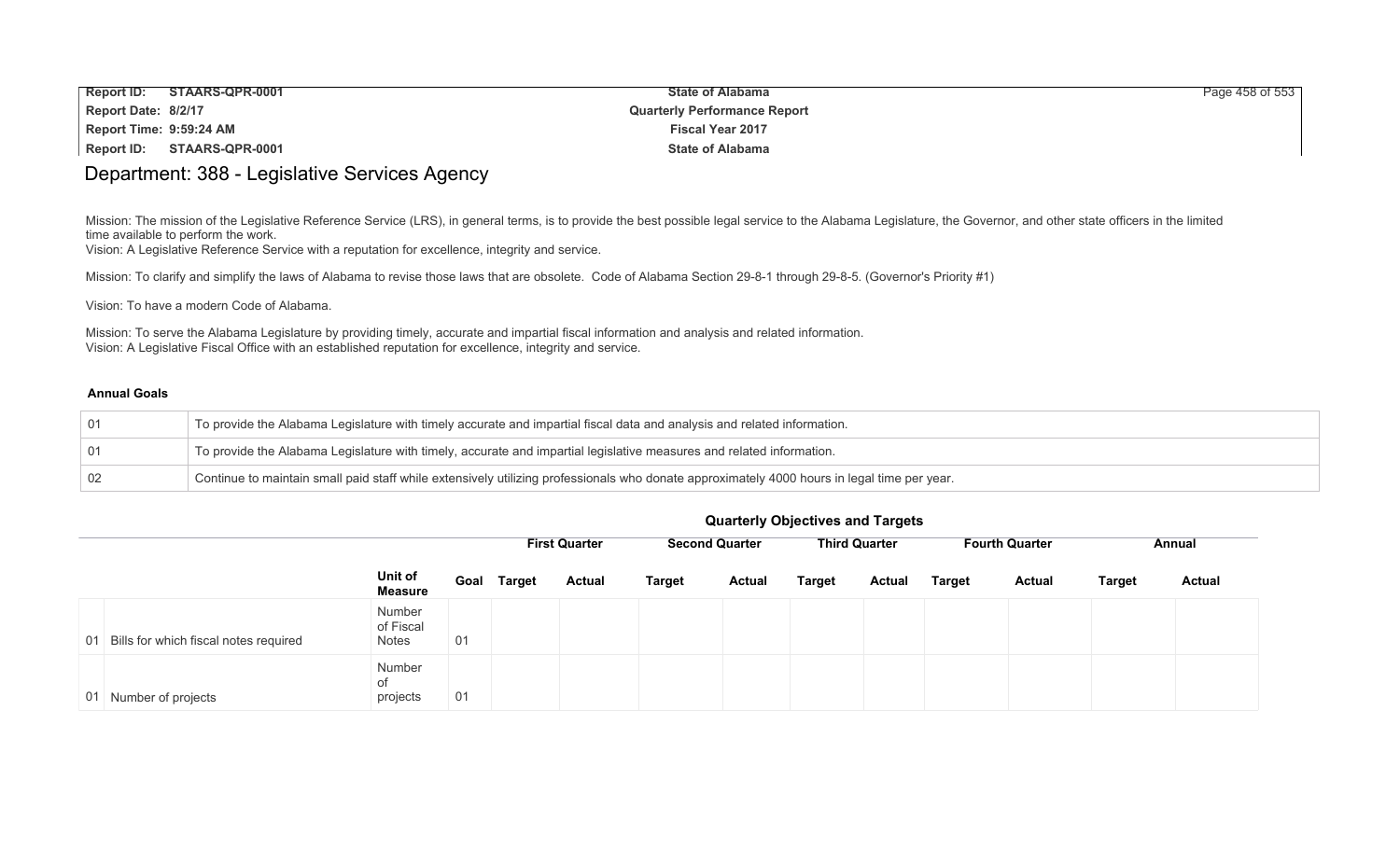| <b>Report ID:</b>       | STAARS-QPR-0001 | <b>State of Alabama</b>             | Page 518 of 553 |
|-------------------------|-----------------|-------------------------------------|-----------------|
| Report Date: 8/2/17     |                 | <b>Quarterly Performance Report</b> |                 |
| Report Time: 9:59:24 AM |                 | <b>Fiscal Year 2017</b>             |                 |
| Report ID:              | STAARS-QPR-0001 | <b>State of Alabama</b>             |                 |

### Department: 520 - Alabama Trust Fund

Mission: To manage funds to maintain, protect, operate, enhance and manage properties acquired through the Forever Wild Program, in an efficient, accountable and ethical manner. Vision: To play a key fiscal role in the protection, enhancement, availability, access to, and stewardship of quality public conservation lands.

#### **Annual Goals**

01 To fund prioritized restoration/maintenance needs associated with maintaining protecting promoting operating enhancing or managing properties in an efficient manner.

|                                              | <b>Quarterly Objectives and Targets</b> |    |             |                      |                       |               |                      |               |               |                       |               |        |
|----------------------------------------------|-----------------------------------------|----|-------------|----------------------|-----------------------|---------------|----------------------|---------------|---------------|-----------------------|---------------|--------|
|                                              |                                         |    |             | <b>First Quarter</b> | <b>Second Quarter</b> |               | <b>Third Quarter</b> |               |               | <b>Fourth Quarter</b> |               | Annual |
|                                              | Unit of<br><b>Measure</b>               |    | Goal Target | <b>Actual</b>        | <b>Target</b>         | <b>Actual</b> | <b>Target</b>        | <b>Actual</b> | <b>Target</b> | <b>Actual</b>         | <b>Target</b> | Actual |
| 01 total amount spent per average total acre | \$ Amt.<br>Per Acre<br>(Less<br>Than)   | 01 | 4.32        | 0.06                 | 4.32                  | 0.42          | 4.32                 | 1.00          | 4.32          |                       | 4.32          |        |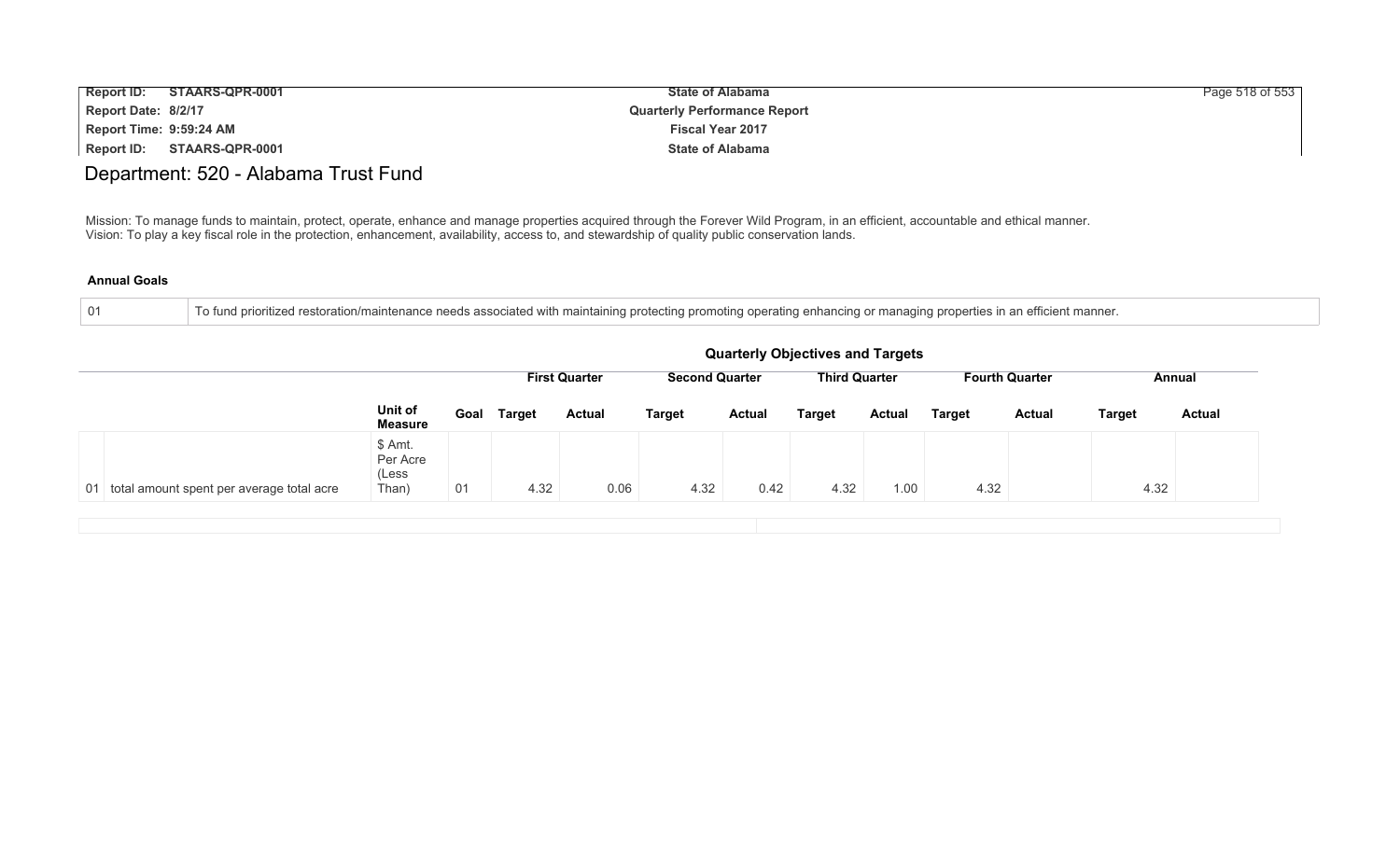| <b>Report ID:</b>       | STAARS-QPR-0001 | <b>State of Alabama</b>             | Page 520 of 553 |
|-------------------------|-----------------|-------------------------------------|-----------------|
| Report Date: 8/2/17     |                 | <b>Quarterly Performance Report</b> |                 |
| Report Time: 9:59:24 AM |                 | <b>Fiscal Year 2017</b>             |                 |
| Report ID:              | STAARS-QPR-0001 | <b>State of Alabama</b>             |                 |

### Department: 526 - Real Estate Appraisers Board

Mission: To provide protection for all users of real property appraisal and appraisal management services through the licensing and regulation in accordance with state and federal law of persons who perform these services in Alabama. (Ala. Code Sec. 34-27A-1 to 63)(Gov. Priority #1 and #5).

Vision: To improve the quality of education courses and instructors to better educate our licensees. Accomplishing this will lead to a decrease in complaints filed.

#### **Annual Goals**

01 To provide services on-line so that 85% of license renewals are processed via on-line services. (Renewal period is August 1 - September 30 each year.)

|                                                                                                     |                           |      |               |                                               |               |               | guarterry Objectives and Targets |               |                       |               |               |               |
|-----------------------------------------------------------------------------------------------------|---------------------------|------|---------------|-----------------------------------------------|---------------|---------------|----------------------------------|---------------|-----------------------|---------------|---------------|---------------|
|                                                                                                     | Unit of<br><b>Measure</b> |      |               | <b>Second Quarter</b><br><b>First Quarter</b> |               |               | <b>Third Quarter</b>             |               | <b>Fourth Quarter</b> |               | Annual        |               |
|                                                                                                     |                           | Goal | <b>Target</b> | <b>Actual</b>                                 | <b>Target</b> | <b>Actual</b> | Target                           | <b>Actual</b> | <b>Target</b>         | <b>Actual</b> | <b>Target</b> | <b>Actual</b> |
| to Incres the number of renewal<br>01 transactions electronically.                                  | Percent<br>of<br>Renewal  | 01   | 0.00          | 0.00                                          | 0.00          | 0.00          | 0.00                             | 0.00          | 85.00                 |               | 85.00         |               |
| to complete 95% of appraiser complaint<br>investigations within 90 days of<br>02 assignment by 2015 | Percent<br>of Cases       | 01   | 95.00         | 100.00                                        | 95.00         | 100.00        | 95.00                            | 100.00        | 95.00                 |               | 95.00         |               |

# **Performance Objective Justification**

| ∣ Renewal Period is August 1<br>1 - September 30 each vear |
|------------------------------------------------------------|
|                                                            |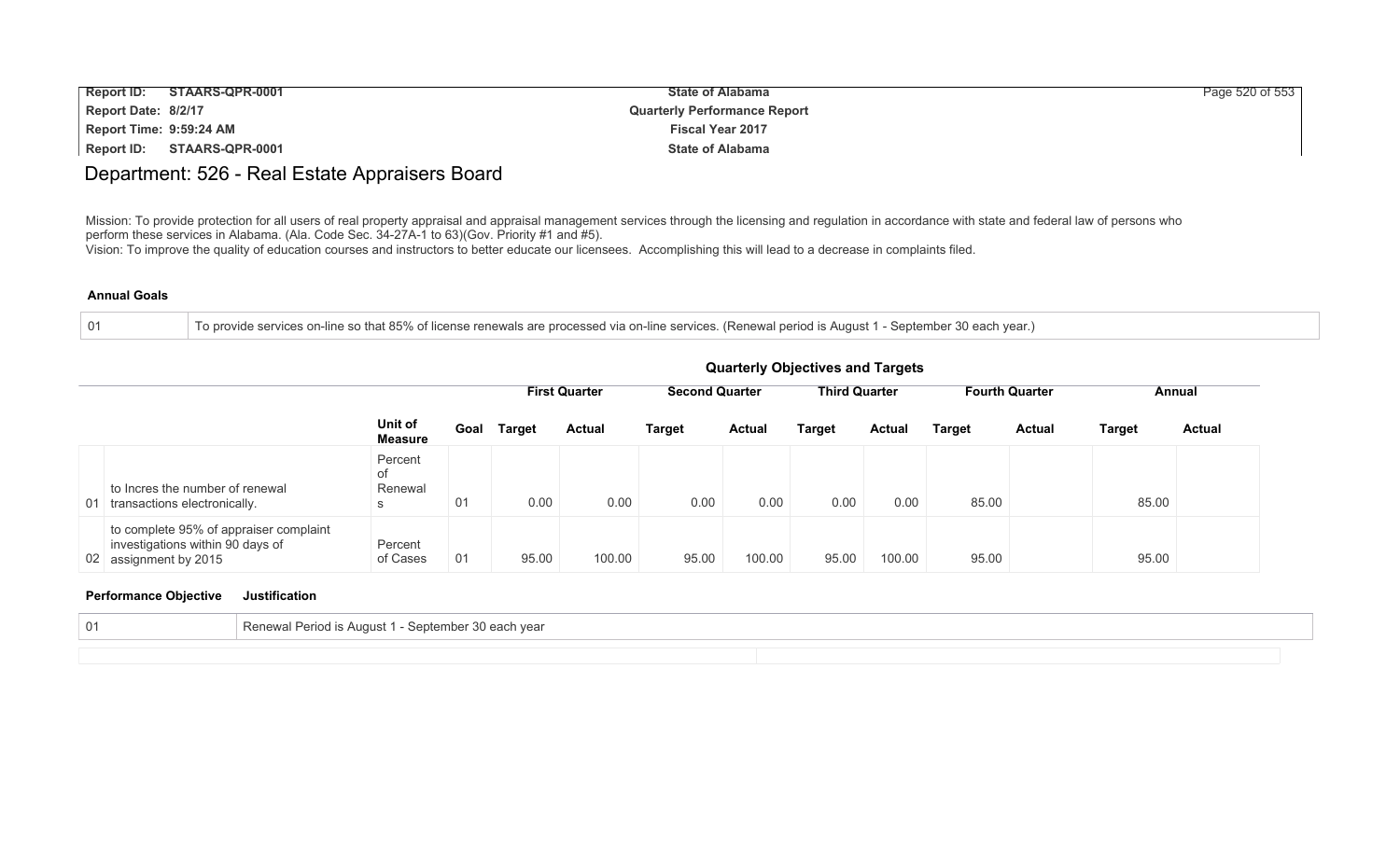| <b>Report ID:</b>       | STAARS-QPR-0001 | <b>State of Alabama</b>             | Page 522 of 553 |
|-------------------------|-----------------|-------------------------------------|-----------------|
| Report Date: 8/2/17     |                 | <b>Quarterly Performance Report</b> |                 |
| Report Time: 9:59:24 AM |                 | <b>Fiscal Year 2017</b>             |                 |
| <b>Report ID:</b>       | STAARS-QPR-0001 | <b>State of Alabama</b>             |                 |

# Department: 529 - Forever Wild Land Trust

Mission: To identify, acquire, manage, protect and improve the vitality and quality of natural lands and waters that are of environmental and/or recreational significance. Vision: To maintain Alabama's public land trust program for the acquisition and management of unique, biologically diverse lands for public access and recreation.

#### **Annual Goals**

| To coordinate land acquisition nominations evaluations and the purchase of selected natural lands for public recreational use and resource conservation. |
|----------------------------------------------------------------------------------------------------------------------------------------------------------|
| To record biological records in a database.                                                                                                              |

|                                       |                                |      | <b>First Quarter</b> |               |               | <b>Second Quarter</b> | <b>Third Quarter</b> |          | <b>Fourth Quarter</b> |          | Annual        |               |
|---------------------------------------|--------------------------------|------|----------------------|---------------|---------------|-----------------------|----------------------|----------|-----------------------|----------|---------------|---------------|
|                                       | Unit of<br>Measure             | Goal | <b>Target</b>        | <b>Actual</b> | <b>Target</b> | <b>Actual</b>         | Target               | Actual   | Target                | Actual   | <b>Target</b> | <b>Actual</b> |
| 01 to acquire 7,500 acres             | <b>Number</b><br>of Acres      | 01   | 1875.00              | 3638.00       | 1875.00       | 1440.00               | 1875.00              | 277.00   | 1875.00               |          | 7500.00       |               |
| 02 to enter 30,000 biological records | <b>Number</b><br>οf<br>Records | 02   | 7500.00              | 13159.00      | 7500.00       | 218450.00             | 7500.00              | 10271.00 | 7500.00               | 30000.00 |               |               |

| -01  | Q2 The number of acres purchased per year depends on receiving nominations, willing sellers, time taken to acquire legal documents and processes associated with closing<br>procedures. |
|------|-----------------------------------------------------------------------------------------------------------------------------------------------------------------------------------------|
| 01   | Q3 The number of acres purchased per year depends on receiving nominations, willing sellers, time taken to acquire legal documents and processes associated with closing<br>procedures. |
| -01  | The number of acres purchased per year depends on receiving nominations, willing sellers, time taken to acquire legal documents and processes associated with closing procedures.       |
| - 02 | Q2 The entering of biological records fluctuates during the year due to field work and availability of other data sources.                                                              |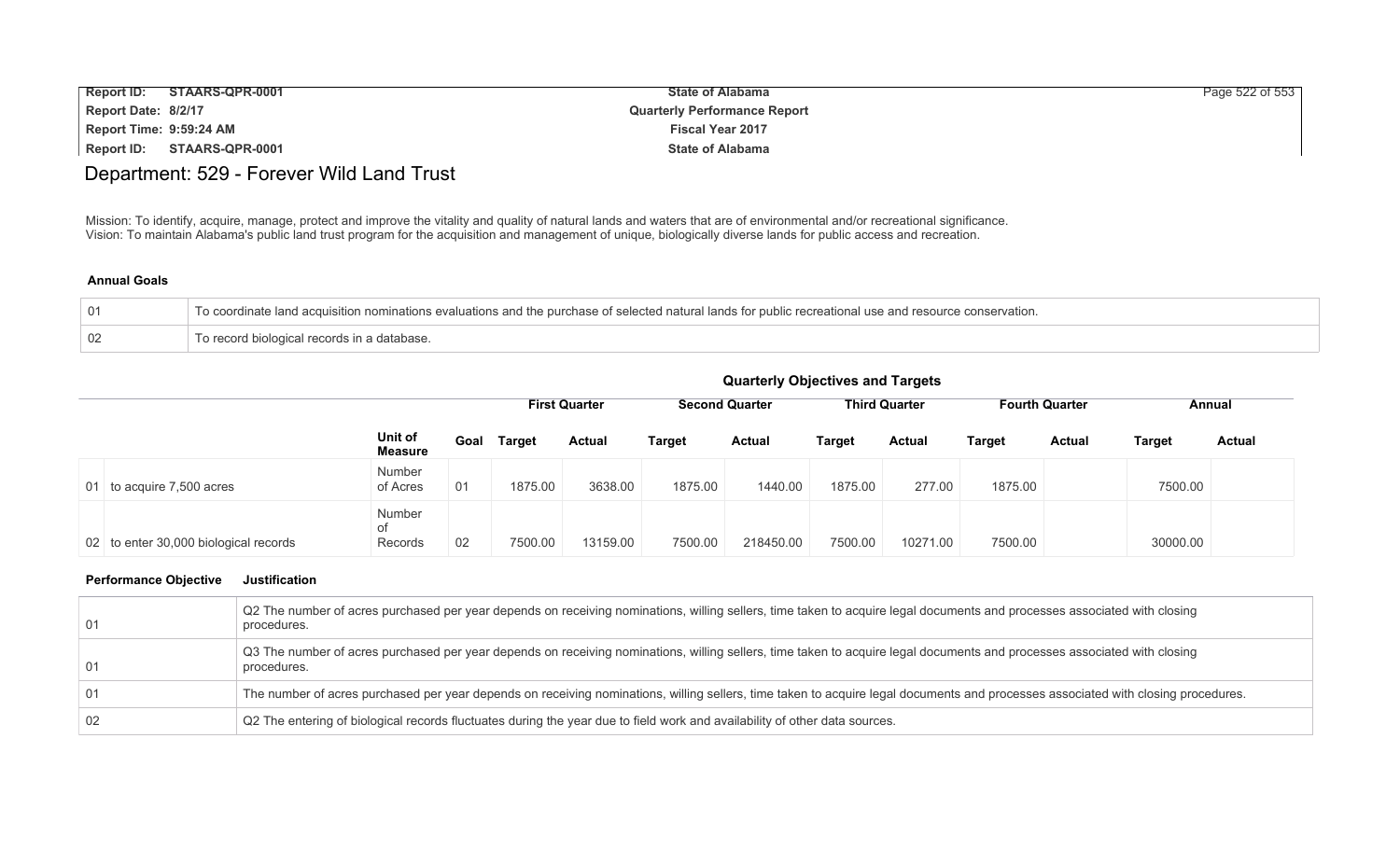| Report ID: STAARS-QPR-0001 |                                                                                                                         | <b>State of Alabama</b>                                                                                                    | Page 524 of 553 |  |  |  |  |  |  |
|----------------------------|-------------------------------------------------------------------------------------------------------------------------|----------------------------------------------------------------------------------------------------------------------------|-----------------|--|--|--|--|--|--|
| Report Date: 8/2/17        |                                                                                                                         | <b>Quarterly Performance Report</b>                                                                                        |                 |  |  |  |  |  |  |
| Report Time: 9:59:24 AM    |                                                                                                                         | <b>Fiscal Year 2017</b>                                                                                                    |                 |  |  |  |  |  |  |
| <b>Report ID:</b>          | STAARS-QPR-0001                                                                                                         | <b>State of Alabama</b>                                                                                                    |                 |  |  |  |  |  |  |
| 02                         |                                                                                                                         | Q3 The entering of biological records fluctuates during the year due to field work and availability of other data sources. |                 |  |  |  |  |  |  |
| 02                         | The entering of biological records fluctuates during the year due to field work and availability of other data sources. |                                                                                                                            |                 |  |  |  |  |  |  |
|                            |                                                                                                                         |                                                                                                                            |                 |  |  |  |  |  |  |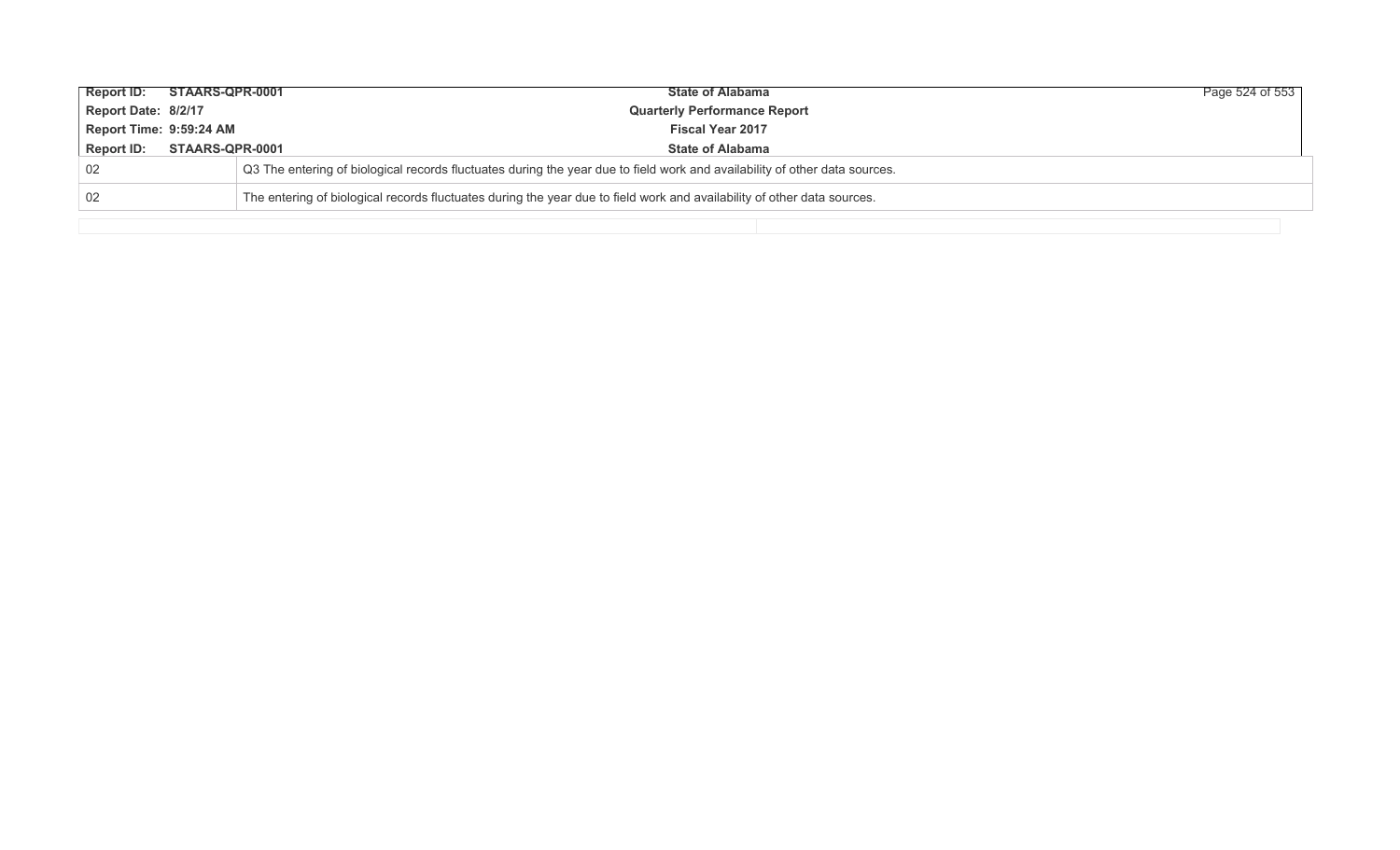| <b>Report ID:</b>       | STAARS-QPR-0001 | <b>State of Alabama</b>             | Page 526 of 553 |
|-------------------------|-----------------|-------------------------------------|-----------------|
| Report Date: 8/2/17     |                 | <b>Quarterly Performance Report</b> |                 |
| Report Time: 9:59:24 AM |                 | <b>Fiscal Year 2017</b>             |                 |
| Report ID:              | STAARS-QPR-0001 | <b>State of Alabama</b>             |                 |

# Department: 557 - Optometric Scholarships Awards

Mission: To select recipients of scholarships and loans to provide for the Optometric education of qualified Alabama residents studying Optometry at the School of Optometry at the University of Alabama at Birmingham.

Vision: Optometry students will graduate with less debt

#### **Annual Goals**

|    | To ensure 100% of payment posting of loan payments made in the month payment is received. |
|----|-------------------------------------------------------------------------------------------|
| 02 | Correctly approving payment of Scholarships and Loans                                     |

| <b>Quarterly Objectives and Targets</b> |  |  |  |
|-----------------------------------------|--|--|--|
|-----------------------------------------|--|--|--|

|    |                                                                                                 |                                        |      | <b>First Quarter</b> |               | <b>Third Quarter</b><br><b>Second Quarter</b> |               | <b>Fourth Quarter</b> |               | Annual        |               |        |               |
|----|-------------------------------------------------------------------------------------------------|----------------------------------------|------|----------------------|---------------|-----------------------------------------------|---------------|-----------------------|---------------|---------------|---------------|--------|---------------|
|    |                                                                                                 | Unit of<br><b>Measure</b>              | Goal | <b>Target</b>        | <b>Actual</b> | <b>Target</b>                                 | <b>Actual</b> | Target                | <b>Actual</b> | <b>Target</b> | <b>Actual</b> | Target | <b>Actual</b> |
| 01 | to ensure 100% of payment posting of<br>loan payments made in the month<br>payment is received. | Payment                                | 01   | 100.00               | 100.00        | 100.00                                        | 100.00        | 100.00                |               | 100.00        |               | 100.00 |               |
|    | Correctly approving payment of<br>02 Scholarships and Loans                                     | Funding<br>Loans &<br>Scholars<br>hips | 02   | 100.00               | 100.00        | 100.00                                        | 100.00        | 100.00                |               | 100.00        |               | 100.00 |               |

| 01  | met target |
|-----|------------|
| -02 | met target |
|     |            |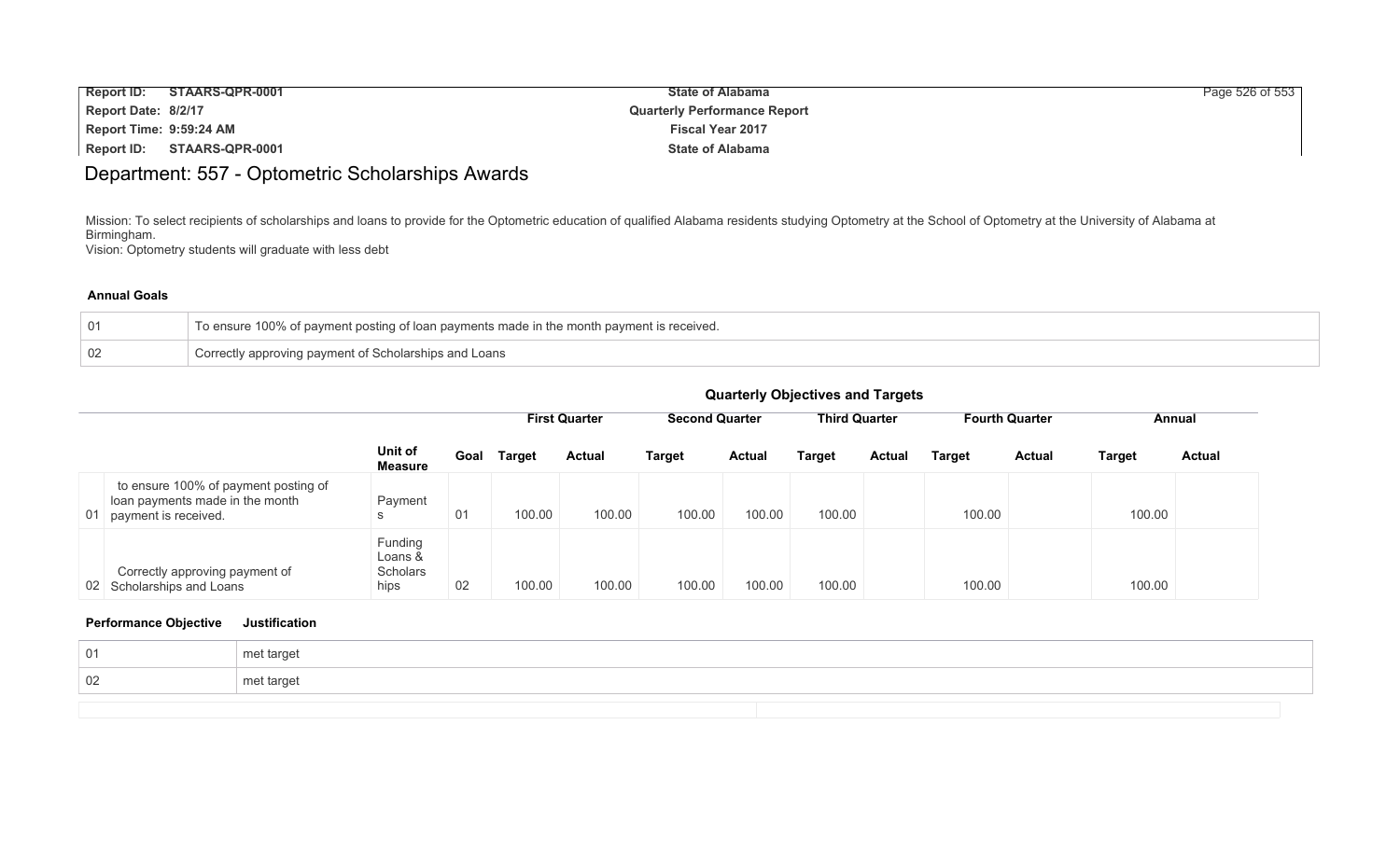| <b>Report ID:</b>       | STAARS-QPR-0001 | <b>State of Alabama</b>             | Page 530 of 553 |
|-------------------------|-----------------|-------------------------------------|-----------------|
| Report Date: 8/2/17     |                 | <b>Quarterly Performance Report</b> |                 |
| Report Time: 9:59:24 AM |                 | <b>Fiscal Year 2017</b>             |                 |
| Report ID:              | STAARS-QPR-0001 | <b>State of Alabama</b>             |                 |

# Department: 559 - Medical Scholarships Awards Bd

Mission: To establish scholarships and loans to provide for the medical training of qualified applicants for admission to any accredited or provisionally accredited school of medicine in Alabama. Vision: To create an incentive to increase the supply of primary care physicians and encourage their practice in the state's rural medically underserved communities.

| . N1 | in awarding scholarships and loans through correspondence at 100% by the end of 2018.<br>Maintair |
|------|---------------------------------------------------------------------------------------------------|
|      |                                                                                                   |

|                  | <b>Quarterly Objectives and Targets</b> |                                                                                                          |               |               |               |               |               |               |               |               |               |               |
|------------------|-----------------------------------------|----------------------------------------------------------------------------------------------------------|---------------|---------------|---------------|---------------|---------------|---------------|---------------|---------------|---------------|---------------|
|                  |                                         | <b>First Quarter</b><br><b>Third Quarter</b><br><b>Second Quarter</b><br><b>Fourth Quarter</b><br>Annual |               |               |               |               |               |               |               |               |               |               |
|                  | Unit of<br><b>Measure</b>               | Goal                                                                                                     | <b>Target</b> | <b>Actual</b> | <b>Target</b> | <b>Actual</b> | <b>Target</b> | <b>Actual</b> | <b>Target</b> | <b>Actual</b> | <b>Target</b> | <b>Actual</b> |
| 01 Loans Awarded | Number<br>of Loans                      | 01                                                                                                       | 0.00          | 0.00          | 0.00          | 0.00          | 0.00          | 0.00          | 0.00          |               | 14.00         |               |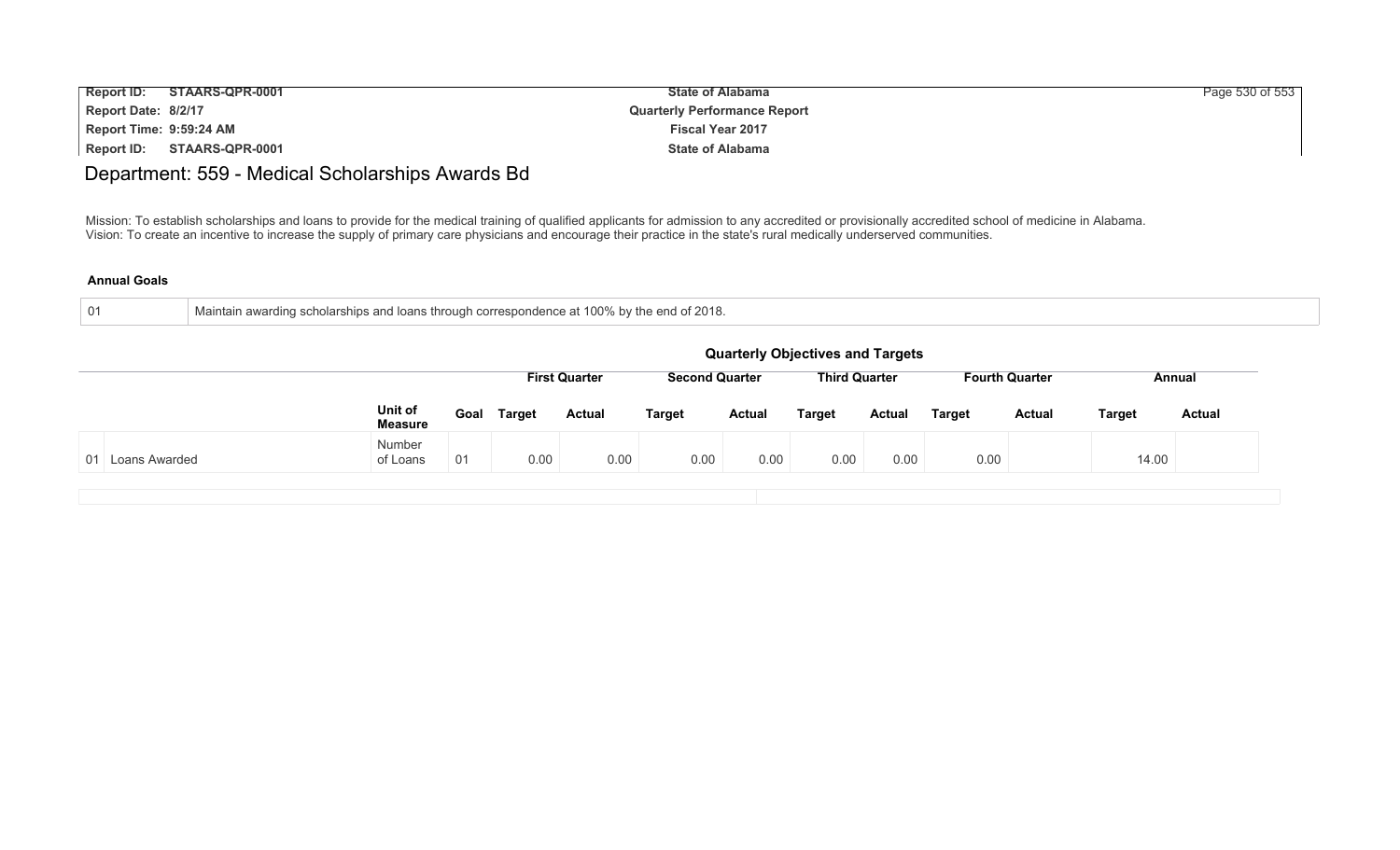| Report ID:              | STAARS-QPR-0001 | <b>State of Alabama</b>             | Page 532 of 553 |
|-------------------------|-----------------|-------------------------------------|-----------------|
| Report Date: 8/2/17     |                 | <b>Quarterly Performance Report</b> |                 |
| Report Time: 9:59:24 AM |                 | <b>Fiscal Year 2017</b>             |                 |
| <b>Report ID:</b>       | STAARS-QPR-0001 | <b>State of Alabama</b>             |                 |

# Department: 560 - Dental Scholarships Awards Bd

Mission: To select recipients of scholarships and loans to provide for the Dental education of qualified Alabama residents studying Dentistry at the School of Dentistry at the University of Alabama at Birmingham.

Vision: Dental students will graduate with less debt

#### **Annual Goals**

| To ensure 100% of payment posting of loan payments made in the month payment is received |
|------------------------------------------------------------------------------------------|
| Correctly approving payment of Scholarships and Loans                                    |

#### **Quarterly Objectives and Targets**

|                                                                                                   |                                        |      |               | <b>First Quarter</b> |               | <b>Second Quarter</b> |               | <b>Third Quarter</b> |               | <b>Fourth Quarter</b> |        | Annual        |  |
|---------------------------------------------------------------------------------------------------|----------------------------------------|------|---------------|----------------------|---------------|-----------------------|---------------|----------------------|---------------|-----------------------|--------|---------------|--|
|                                                                                                   | Unit of<br><b>Measure</b>              | Goal | <b>Target</b> | <b>Actual</b>        | <b>Target</b> | <b>Actual</b>         | <b>Target</b> | <b>Actual</b>        | <b>Target</b> | <b>Actual</b>         | Target | <b>Actual</b> |  |
| to ensure 100% of payment posting of<br>loan payments made in the month<br>01 payment is received | Payment<br><sub>S</sub>                | 01   | 100.00        | 100.00               | 100.00        | 100.00                | 100.00        |                      | 100.00        |                       | 100.00 |               |  |
| Correctly approving payment of<br>02 Scholarships and Loans                                       | Funding<br>Loans &<br>Scholars<br>hips | 02   | 100.00        | 100.00               | 100.00        | 100.00                | 100.00        |                      | 100.00        |                       | 100.00 |               |  |

| me |  |
|----|--|
| me |  |
|    |  |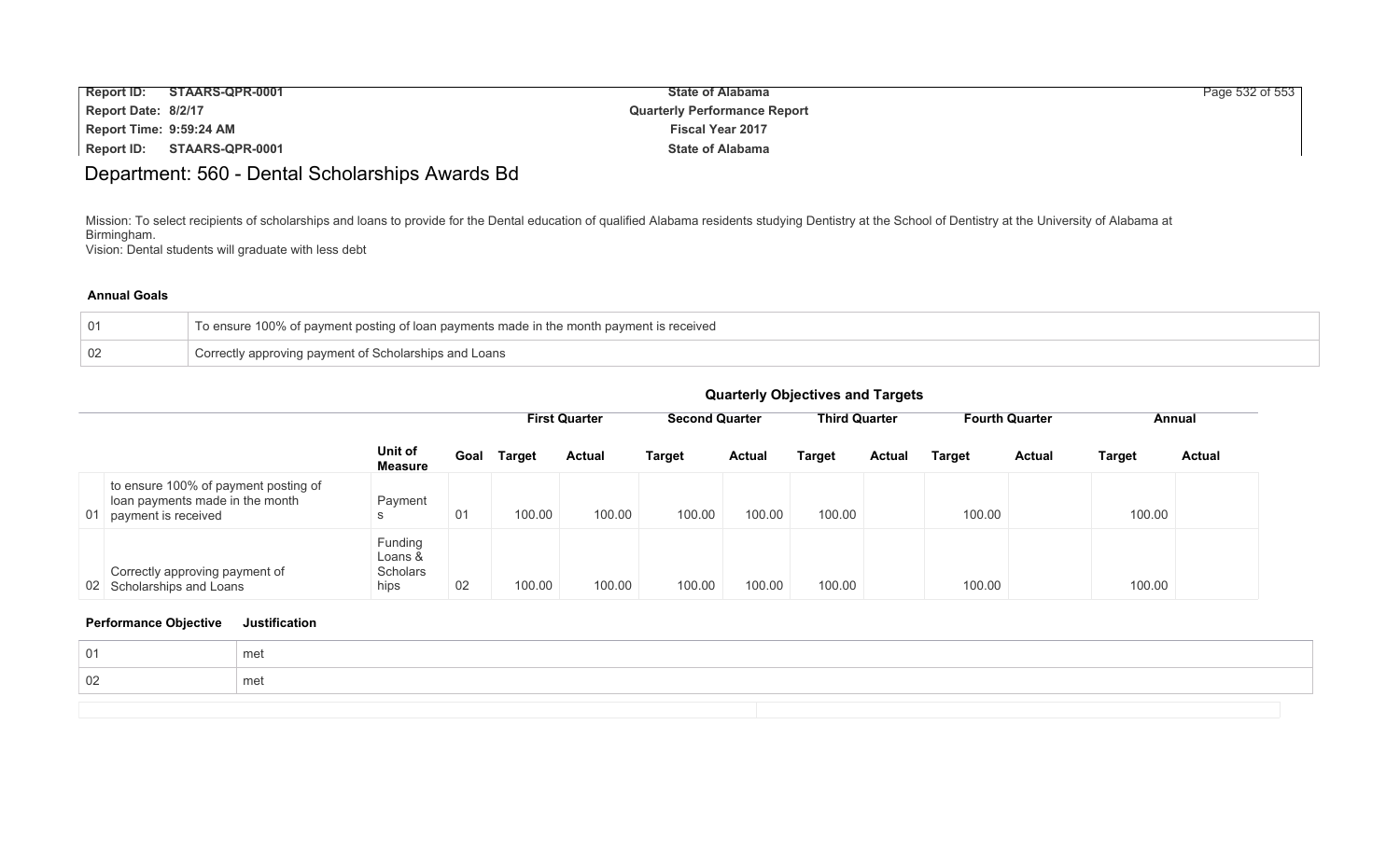| <b>Report ID:</b><br>STAARS-QPR-0001 | <b>State of Alabama</b>             | Page 536 of 553 |
|--------------------------------------|-------------------------------------|-----------------|
| Report Date: 8/2/17                  | <b>Quarterly Performance Report</b> |                 |
| Report Time: 9:59:24 AM              | <b>Fiscal Year 2017</b>             |                 |
| Report ID:<br>STAARS-QPR-0001        | <b>State of Alabama</b>             |                 |

# Department: 561 - Women's Commission

Mission: The purpose of the Commission, as provided in 41-9-413, Code of Alabama 1975, is to improve and advance the lives of women in the State of Alabama. Vision: The Commission may study, make recommendations, educate, and promote constructive action on issues related to women which should include, but are not limited to, the following economic development, education, employment, health, legal rights, political participation, and the quality of individual and family life.

#### **Annual Goals**

| 01 | To have four meetings each year.         |
|----|------------------------------------------|
| 02 | To host one fundraising event each year. |

|                                         |                           |    |             | <b>First Quarter</b> |               | <b>Second Quarter</b> | <b>Third Quarter</b> |               |               | <b>Fourth Quarter</b> |               | Annual        |
|-----------------------------------------|---------------------------|----|-------------|----------------------|---------------|-----------------------|----------------------|---------------|---------------|-----------------------|---------------|---------------|
|                                         | Unit of<br><b>Measure</b> |    | Goal Target | <b>Actual</b>        | <b>Target</b> | <b>Actual</b>         | <b>Target</b>        | <b>Actual</b> | <b>Target</b> | <b>Actual</b>         | <b>Target</b> | <b>Actual</b> |
| 01 4 meetings                           | Number<br>of<br>Meetings  | 01 | 1.00        |                      | 1.00          |                       | 1.00                 |               | 1.00          |                       | 0.00          |               |
| I successful fundraiser<br>$02 \quad 1$ | Number                    | 02 | 0.00        |                      | 0.00          |                       | 1.00                 |               | 0.00          |                       | 0.00          |               |
| 03 Work with other organizations        | Number                    | 02 | 1.00        |                      | 0.00          |                       | 1.00                 |               | 0.00          |                       | 0.00          |               |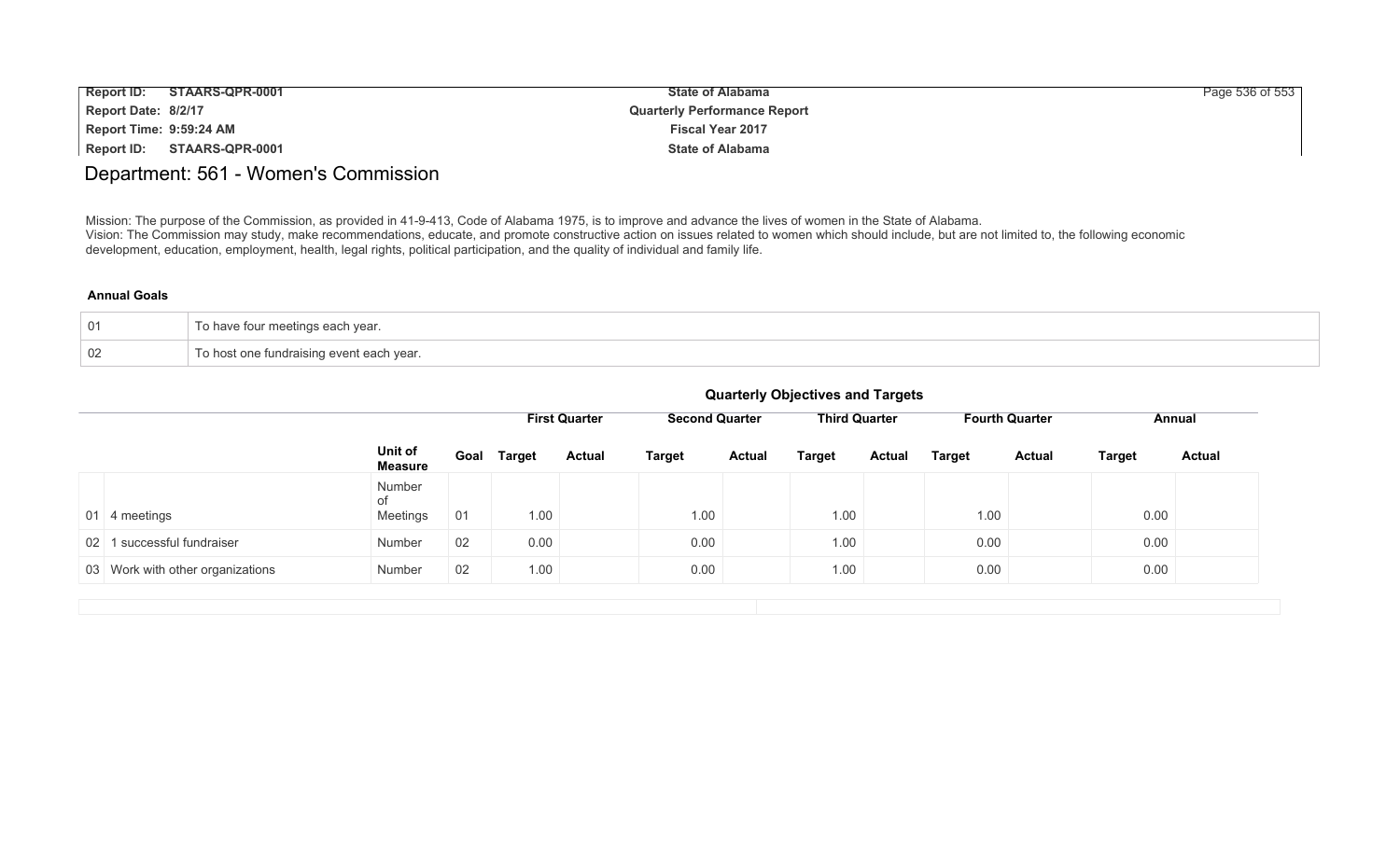| <b>Report ID:</b><br>STAARS-QPR-0001 | <b>State of Alabama</b>             | Page 538 of 553 |
|--------------------------------------|-------------------------------------|-----------------|
| Report Date: 8/2/17                  | <b>Quarterly Performance Report</b> |                 |
| Report Time: 9:59:24 AM              | <b>Fiscal Year 2017</b>             |                 |
| Report ID:<br>STAARS-QPR-0001        | <b>State of Alabama</b>             |                 |

# Department: 563 - Music Hall Of Fame

Alabama Code Section 41-9-680 creates and charges the Alabama Music Hall of Fame Board with "honoring those, living or dead, who, by achievement or service, have made outstanding and lasting contributions to music in Alabama or elsewhere."

Vision - To be recognized for honoring outstanding and lasting music contributions throughout Alabama and the World.

| To increase admissions to the Alabama Music Hall of Fame<br>$\overline{01}$ |
|-----------------------------------------------------------------------------|
|-----------------------------------------------------------------------------|

|                                                                                                             |                           |      |               |                      |                       |               | <b>Quarterly Objectives and Targets</b> |                      |         |                       |         |               |
|-------------------------------------------------------------------------------------------------------------|---------------------------|------|---------------|----------------------|-----------------------|---------------|-----------------------------------------|----------------------|---------|-----------------------|---------|---------------|
|                                                                                                             |                           |      |               | <b>First Quarter</b> | <b>Second Quarter</b> |               |                                         | <b>Third Quarter</b> |         | <b>Fourth Quarter</b> |         | Annual        |
|                                                                                                             | Unit of<br><b>Measure</b> | Goal | <b>Target</b> | <b>Actual</b>        | Target                | <b>Actual</b> | <b>Target</b>                           | Actual               | Target  | Actual                | Target  | <b>Actual</b> |
| 01 Number of fund raisers held each quarter                                                                 | number                    | 01   | 2.00          | 3.00                 | 2.00                  | 3.00          | 2.00                                    | 4.00                 | 2.00    |                       | 8.00    |               |
| To promote the AMHOF and increase<br>admissions with advertising and positive<br>02 word of mouth marketing | number<br>each            | 01   | 2000.00       | 3961.00              | 2100.00               | 3118.00       | 2250.00                                 | 5562.00              | 2400.00 |                       | 8750.00 |               |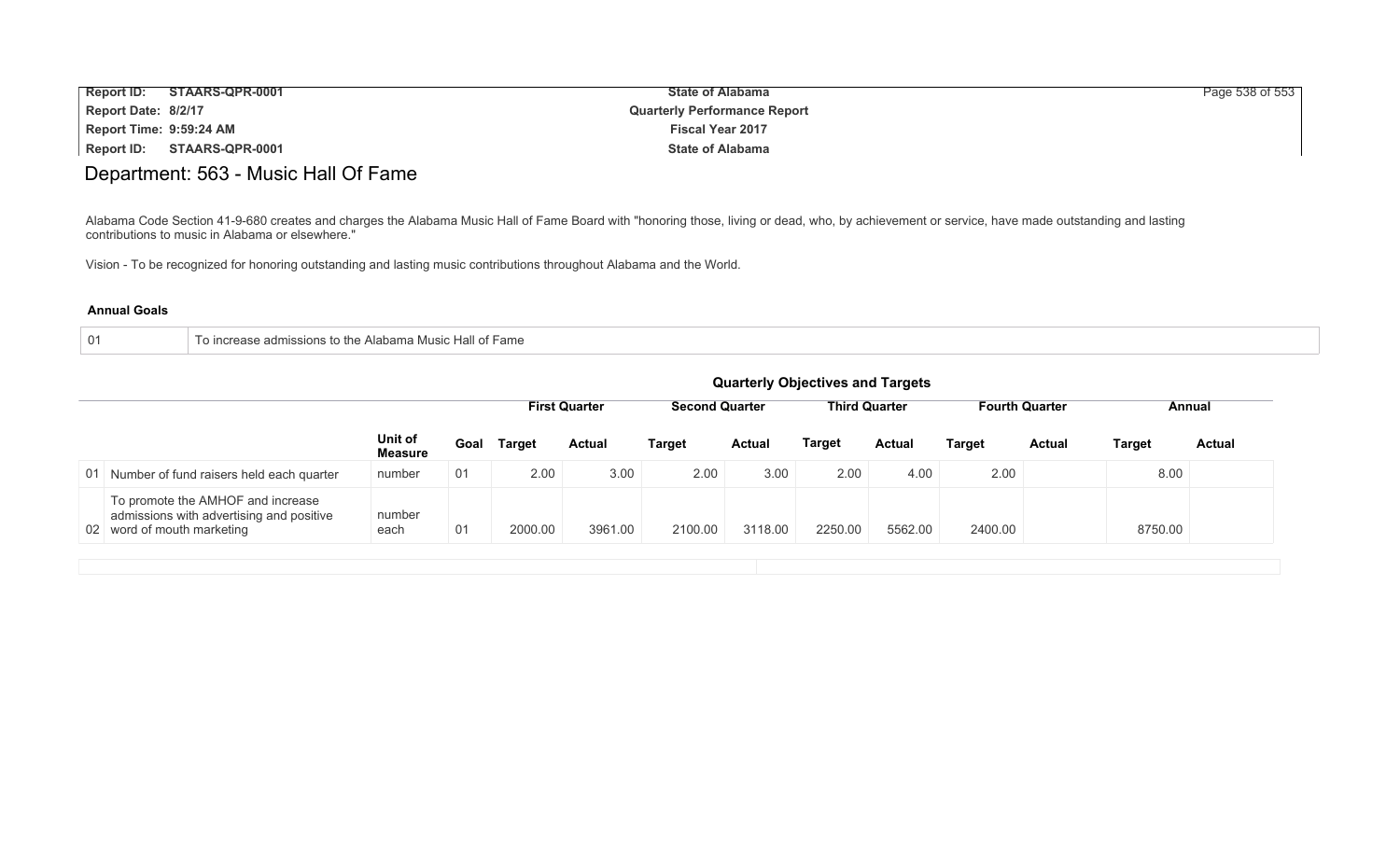| <b>Report ID:</b>       | STAARS-QPR-0001 | <b>State of Alabama</b>             | Page 548 of 553 |
|-------------------------|-----------------|-------------------------------------|-----------------|
| Report Date: 8/2/17     |                 | <b>Quarterly Performance Report</b> |                 |
| Report Time: 9:59:24 AM |                 | <b>Fiscal Year 2017</b>             |                 |
| Report ID:              | STAARS-QPR-0001 | <b>State of Alabama</b>             |                 |

# Department: 589 - Bd Of Prosthetists & Orthotist

Mission: To safeguard the public's health, safety and welfare by adopting and enforcing legal standards for licensing practitioners, assistants, mastectomy fitters, therapeutic shoe fitters, orthotic fitters, assistants and suppliers; and, accrediting facilities.

Vision: To achieve excellence in prosthetics and orthotics regulation through proactive, innovative, and responsive actions.

#### **Annual Goals**

| $\overline{01}$ | Continue to increase the number of practitioners and facilities so that access and availability to the highest quality care is guaranteed to all citizens requiring prosthetics and orthotics services. |
|-----------------|---------------------------------------------------------------------------------------------------------------------------------------------------------------------------------------------------------|
| $\sqrt{02}$     | Continue to improve the Board's administrative and regulatory review to insure excellence in compliance standards.                                                                                      |
| $\mid$ 03       | Continue to upgrade the board's information technology by increasing use and application state-wide.                                                                                                    |

|    |                                                                                                     |                                               |      |               | <b>First Quarter</b> | <b>Second Quarter</b> |               | <b>Third Quarter</b> |               |        | <b>Fourth Quarter</b> |               | Annual        |
|----|-----------------------------------------------------------------------------------------------------|-----------------------------------------------|------|---------------|----------------------|-----------------------|---------------|----------------------|---------------|--------|-----------------------|---------------|---------------|
|    |                                                                                                     | Unit of<br><b>Measure</b>                     | Goal | <b>Target</b> | <b>Actual</b>        | <b>Target</b>         | <b>Actual</b> | <b>Target</b>        | <b>Actual</b> | Target | <b>Actual</b>         | <b>Target</b> | <b>Actual</b> |
| 01 | Process applications meeting licensing<br>and/or accreditation standards within 28<br>working days. | $%$ of<br>Applicati<br>ons<br>Meeting<br>Obje | 01   | 100.00        | 100.00               | 100.00                | 100.00        | 100.00               | 100.00        | 100.00 |                       | 100.00        |               |
|    | Number of new licenses and/or facilities<br>02 identified.                                          | Number                                        | 01   | 10.00         | 10.00                | 20.00                 | 18.00         | 10.00                | 5.00          | 10.00  |                       | 50.00         |               |
|    | Active licenses meeting continuing<br>03 education requirements.                                    | $%$ of<br>Licenses<br>Meeting<br>Objectiv     | -02  | 100.00        | 100.00               | 100.00                | 100.00        | 100.00               | 100.00        | 100.00 |                       | 100.00        |               |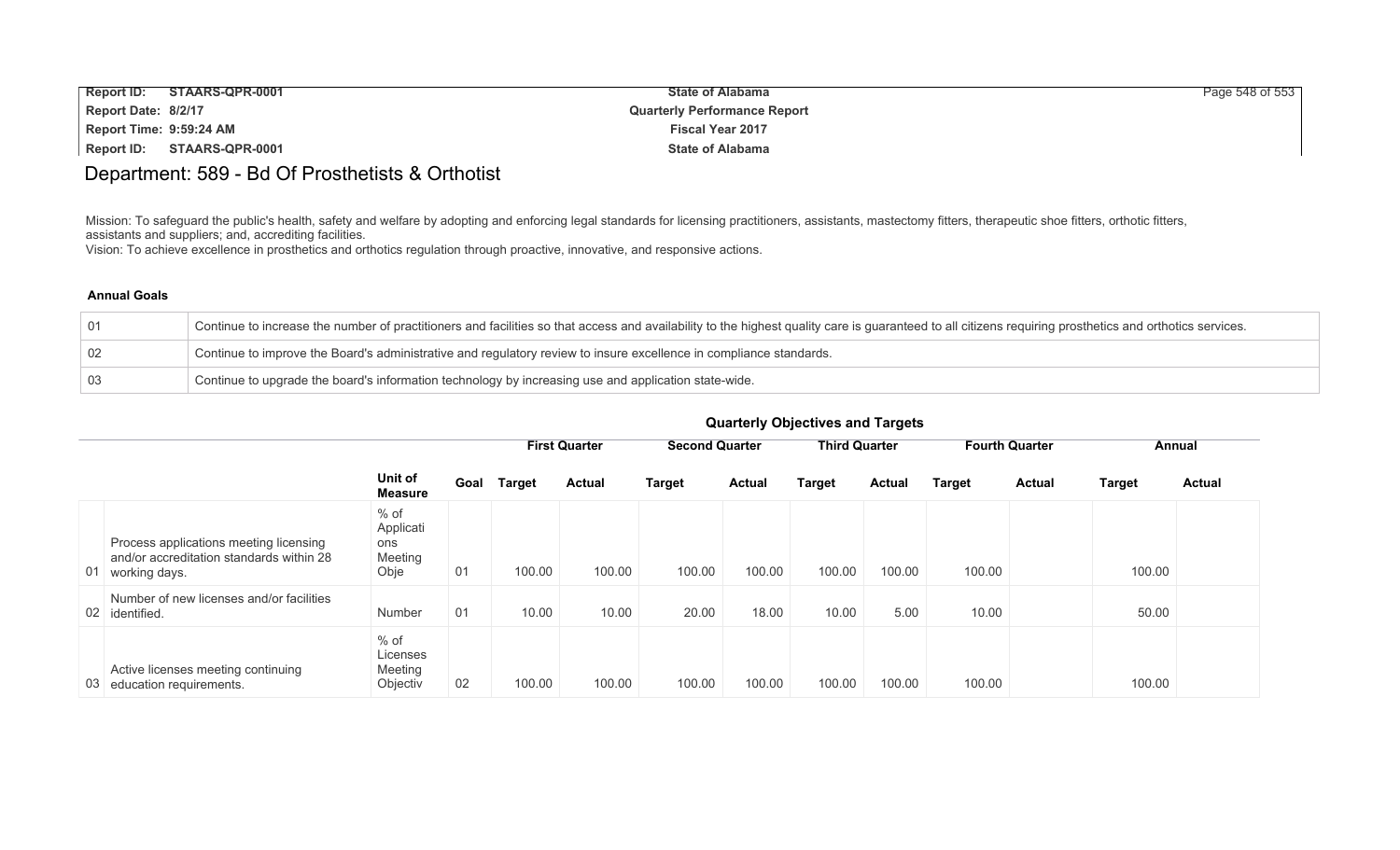|                                      | <b>Report ID:</b><br>STAARS-QPR-0001                                                                               |                                           |    |                         | Page 550 of 553                     |       |        |      |      |      |        |  |
|--------------------------------------|--------------------------------------------------------------------------------------------------------------------|-------------------------------------------|----|-------------------------|-------------------------------------|-------|--------|------|------|------|--------|--|
|                                      | Report Date: 8/2/17                                                                                                |                                           |    |                         | <b>Quarterly Performance Report</b> |       |        |      |      |      |        |  |
| Report Time: 9:59:24 AM              |                                                                                                                    |                                           |    | <b>Fiscal Year 2017</b> |                                     |       |        |      |      |      |        |  |
| <b>Report ID:</b><br>STAARS-QPR-0001 |                                                                                                                    |                                           |    | <b>State of Alabama</b> |                                     |       |        |      |      |      |        |  |
|                                      | 04 Accredited Facilities surveyed annually.                                                                        | Annual<br>$%$ of<br>Facilities<br>Surveye | 02 | 0.00                    | 0.00                                | 0.00  | 100.00 | 0.00 | 0.00 | 0.00 | 100.00 |  |
|                                      | Number of Complaints, Violations and/or<br>05 Fines/Penalties.                                                     | Number                                    | 02 | 5.00                    | 3.00                                | 30.00 | 9.00   | 5.00 | 4.00 | 2.00 | 42.00  |  |
|                                      | Number of license renewals completed<br>06 electronically each quarter                                             | Number                                    | 03 | 150.00                  | 157.00                              | 80.00 | 90.00  | 0.00 | 1.00 | 0.00 | 230.00 |  |
| 07                                   | Improve access to online continuing<br>education testing through website,<br>instructional workshops and lectures. | Number                                    | 03 | 0.00                    | 0.00                                | 0.00  | 0.00   | 0.00 | 0.00 | 0.00 | 300.00 |  |

| 05 | 1 Complaint Received; 2 Resolved         |
|----|------------------------------------------|
| 05 | 3 complaints rec'd 2 complaints resolved |
| 06 | Facilities: 33; Licenses: 124            |
|    |                                          |